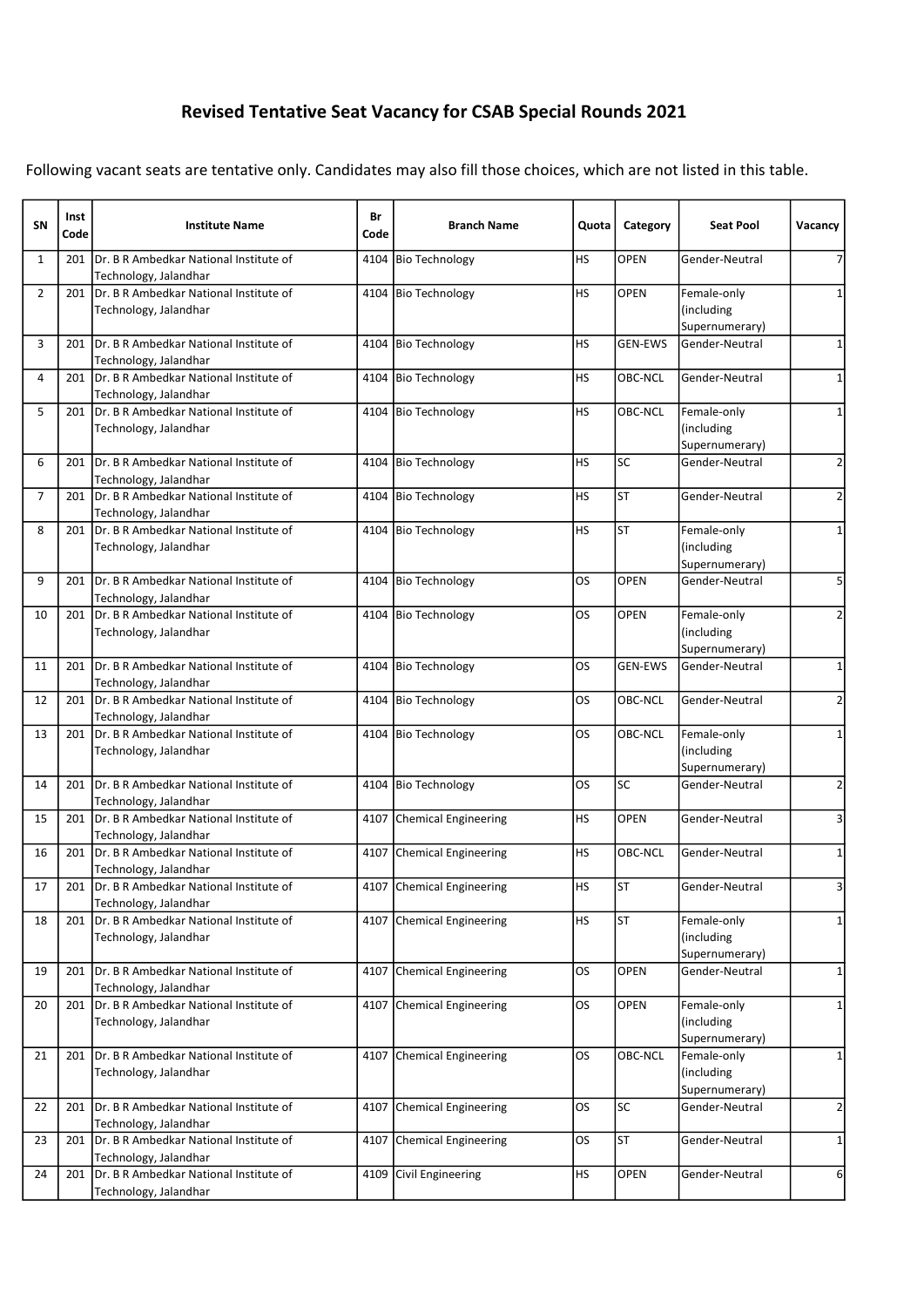| <b>SN</b> | Inst<br>Code | <b>Institute Name</b>                                                 | Br<br>Code | <b>Branch Name</b>                                | Quota     | Category       | <b>Seat Pool</b>                            | Vacancy                 |
|-----------|--------------|-----------------------------------------------------------------------|------------|---------------------------------------------------|-----------|----------------|---------------------------------------------|-------------------------|
| 25        | 201          | Dr. B R Ambedkar National Institute of<br>Technology, Jalandhar       | 4109       | Civil Engineering                                 | НS        | OPEN           | Female-only<br>(including<br>Supernumerary) | 2                       |
| 26        | 201          | Dr. B R Ambedkar National Institute of<br>Technology, Jalandhar       |            | 4109 Civil Engineering                            | HS        | OBC-NCL        | Gender-Neutral                              | $\mathbf 1$             |
| 27        | 201          | Dr. B R Ambedkar National Institute of<br>Technology, Jalandhar       | 4109       | Civil Engineering                                 | HS        | <b>ST</b>      | Gender-Neutral                              | $\overline{2}$          |
| 28        | 201          | Dr. B R Ambedkar National Institute of<br>Technology, Jalandhar       |            | 4109 Civil Engineering                            | <b>HS</b> | <b>ST</b>      | Female-only<br>(including<br>Supernumerary) | 1                       |
| 29        | 201          | Dr. B R Ambedkar National Institute of<br>Technology, Jalandhar       | 4109       | Civil Engineering                                 | OS        | <b>OPEN</b>    | Gender-Neutral                              | $\overline{\mathbf{c}}$ |
| 30        | 201          | Dr. B R Ambedkar National Institute of<br>Technology, Jalandhar       |            | 4109 Civil Engineering                            | OS        | <b>OPEN</b>    | Female-only<br>(including<br>Supernumerary) | 1                       |
| 31        | 201          | Dr. B R Ambedkar National Institute of<br>Technology, Jalandhar       | 4109       | Civil Engineering                                 | OS.       | <b>GEN-EWS</b> | Gender-Neutral                              | $\mathbf 1$             |
| 32        | 201          | IDr. B R Ambedkar National Institute of<br>Technology, Jalandhar      | 4109       | Civil Engineering                                 | OS        | OBC-NCL        | Gender-Neutral                              | $\mathbf 1$             |
| 33        |              | 201 Dr. B R Ambedkar National Institute of<br>Technology, Jalandhar   |            | 4109 Civil Engineering                            | OS        | OBC-NCL        | Female-only<br>(including<br>Supernumerary) | $\mathbf 1$             |
| 34        | 201          | Dr. B R Ambedkar National Institute of<br>Technology, Jalandhar       |            | 4110 Computer Science and<br>Engineering          | HS        | OBC-NCL        | Gender-Neutral                              | 1                       |
| 35        | 201          | Dr. B R Ambedkar National Institute of<br>Technology, Jalandhar       |            | 4110 Computer Science and<br>Engineering          | HS        | <b>SC</b>      | Gender-Neutral                              | $\mathbf 1$             |
| 36        | 201          | Dr. B R Ambedkar National Institute of<br>Technology, Jalandhar       |            | 4110 Computer Science and<br>Engineering          | OS.       | <b>OPEN</b>    | Gender-Neutral                              | $\overline{2}$          |
| 37        | 201          | Dr. B R Ambedkar National Institute of<br>Technology, Jalandhar       |            | 4111 Electrical Engineering                       | HS        | OPEN           | Female-only<br>(including<br>Supernumerary) | 1                       |
| 38        | 201          | Dr. B R Ambedkar National Institute of<br>Technology, Jalandhar       |            | 4111 Electrical Engineering                       | HS        | OBC-NCL        | Female-only<br>(including<br>Supernumerary) | $\mathbf{1}$            |
| 39        | 201          | Dr. B R Ambedkar National Institute of<br>Technology, Jalandhar       |            | 4111 Electrical Engineering                       | HS        | SC             | Gender-Neutral                              | 1                       |
| 40        | 201          | Dr. B R Ambedkar National Institute of<br>Technology, Jalandhar       |            | 4111 Electrical Engineering                       | HS        | ST             | Gender-Neutral                              | 2                       |
| 41        |              | 201   Dr. B R Ambedkar National Institute of<br>Technology, Jalandhar |            | 4111 Electrical Engineering                       | HS        | <b>ST</b>      | Female-only<br>(including<br>Supernumerary) | $\mathbf{1}$            |
| 42        | 201          | Dr. B R Ambedkar National Institute of<br>Technology, Jalandhar       |            | 4111 Electrical Engineering                       | OS        | OPEN           | Gender-Neutral                              | $\mathbf 1$             |
| 43        | 201          | Dr. B R Ambedkar National Institute of<br>Technology, Jalandhar       |            | 4114 Electronics and Communication<br>Engineering | <b>HS</b> | OPEN           | Gender-Neutral                              | $\overline{2}$          |
| 44        | 201          | Dr. B R Ambedkar National Institute of<br>Technology, Jalandhar       |            | 4114 Electronics and Communication<br>Engineering | HS        | <b>ST</b>      | Gender-Neutral                              | 3                       |
| 45        | 201          | Dr. B R Ambedkar National Institute of<br>Technology, Jalandhar       |            | 4114 Electronics and Communication<br>Engineering | <b>OS</b> | <b>OPEN</b>    | Gender-Neutral                              | $\overline{2}$          |
| 46        | 201          | Dr. B R Ambedkar National Institute of<br>Technology, Jalandhar       |            | 4114 Electronics and Communication<br>Engineering | OS.       | OBC-NCL        | Gender-Neutral                              | $\overline{c}$          |
| 47        | 201          | Dr. B R Ambedkar National Institute of<br>Technology, Jalandhar       |            | 4125   Mechanical Engineering                     | HS        | OPEN           | Gender-Neutral                              | $\mathbf{1}$            |
| 48        | 201          | Dr. B R Ambedkar National Institute of<br>Technology, Jalandhar       |            | 4125 Mechanical Engineering                       | HS        | <b>GEN-EWS</b> | Gender-Neutral                              | 1                       |
| 49        | 201          | Dr. B R Ambedkar National Institute of<br>Technology, Jalandhar       | 4125       | Mechanical Engineering                            | HS        | OBC-NCL        | Gender-Neutral                              | 1                       |
| 50        | 201          | Dr. B R Ambedkar National Institute of<br>Technology, Jalandhar       |            | 4125   Mechanical Engineering                     | HS        | <b>ST</b>      | Gender-Neutral                              | 2                       |
| 51        | 201          | Dr. B R Ambedkar National Institute of<br>Technology, Jalandhar       |            | 4125   Mechanical Engineering                     | <b>HS</b> | <b>ST</b>      | Female-only<br>(including<br>Supernumerary) | $\mathbf{1}$            |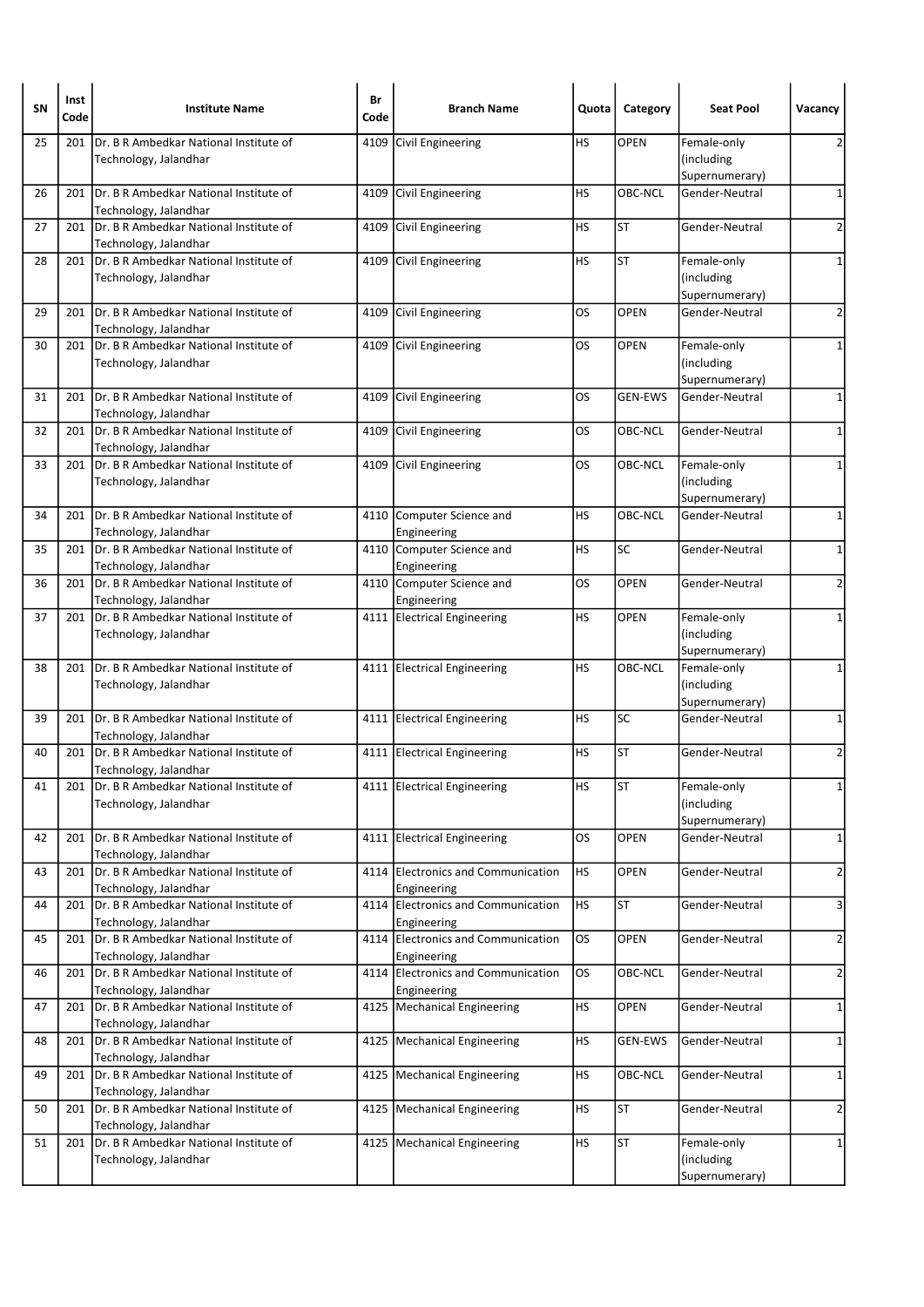| <b>SN</b> | Inst<br>Code | <b>Institute Name</b>                                            | Br<br>Code | <b>Branch Name</b>                               | Quota     | Category       | <b>Seat Pool</b>                            | Vacancy        |
|-----------|--------------|------------------------------------------------------------------|------------|--------------------------------------------------|-----------|----------------|---------------------------------------------|----------------|
| 52        | 201          | Dr. B R Ambedkar National Institute of<br>Technology, Jalandhar  | 4125       | Mechanical Engineering                           | OS        | <b>OPEN</b>    | Gender-Neutral                              | 4              |
| 53        | 201          | Dr. B R Ambedkar National Institute of<br>Technology, Jalandhar  |            | 4125   Mechanical Engineering                    | OS        | <b>OPEN</b>    | Female-only<br>(including<br>Supernumerary) | 1              |
| 54        | 201          | Dr. B R Ambedkar National Institute of<br>Technology, Jalandhar  |            | 4125   Mechanical Engineering                    | OS        | <b>SC</b>      | Female-only<br>(including<br>Supernumerary) | 1              |
| 55        | 201          | IDr. B R Ambedkar National Institute of<br>Technology, Jalandhar |            | 4139 Textile Technology                          | <b>HS</b> | <b>OPEN</b>    | Gender-Neutral                              | 13             |
| 56        | 201          | Dr. B R Ambedkar National Institute of<br>Technology, Jalandhar  | 4139       | Textile Technology                               | НS        | <b>OPEN</b>    | Female-only<br>(including<br>Supernumerary) | 4              |
| 57        | 201          | IDr. B R Ambedkar National Institute of<br>Technology, Jalandhar |            | 4139 Textile Technology                          | HS        | <b>GEN-EWS</b> | Gender-Neutral                              | $\mathbf 1$    |
| 58        | 201          | Dr. B R Ambedkar National Institute of<br>Technology, Jalandhar  |            | 4139 Textile Technology                          | HS        | <b>GEN-EWS</b> | Female-only<br>(including<br>Supernumerary) | $\mathbf{1}$   |
| 59        | 201          | Dr. B R Ambedkar National Institute of<br>Technology, Jalandhar  |            | 4139 Textile Technology                          | <b>HS</b> | SC             | Gender-Neutral                              | 3              |
| 60        | 201          | Dr. B R Ambedkar National Institute of<br>Technology, Jalandhar  | 4139       | Textile Technology                               | HS        | <b>ST</b>      | Gender-Neutral                              | 3              |
| 61        | 201          | Dr. B R Ambedkar National Institute of<br>Technology, Jalandhar  | 4139       | Textile Technology                               | OS        | <b>OPEN</b>    | Gender-Neutral                              | 8              |
| 62        | 201          | Dr. B R Ambedkar National Institute of<br>Technology, Jalandhar  |            | 4139 Textile Technology                          | OS        | <b>OPEN</b>    | Female-only<br>(including<br>Supernumerary) | $\mathbf 1$    |
| 63        | 201          | Dr. B R Ambedkar National Institute of<br>Technology, Jalandhar  | 4139       | Textile Technology                               | OS        | <b>GEN-EWS</b> | Gender-Neutral                              | 1              |
| 64        | 201          | Dr. B R Ambedkar National Institute of<br>Technology, Jalandhar  |            | 4139 Textile Technology                          | OS        | GEN-EWS        | Female-only<br>(including<br>Supernumerary) | 1              |
| 65        | 201          | Dr. B R Ambedkar National Institute of<br>Technology, Jalandhar  | 4139       | <b>Textile Technology</b>                        | OS        | OBC-NCL        | Gender-Neutral                              | 1              |
| 66        | 201          | Dr. B R Ambedkar National Institute of<br>Technology, Jalandhar  |            | 4139 Textile Technology                          | OS        | OBC-NCL        | Female-only<br>(including<br>Supernumerary) | 2              |
| 67        | 201          | Dr. B R Ambedkar National Institute of<br>Technology, Jalandhar  |            | 4146 Information Technology                      | HS        | <b>OPEN</b>    | Gender-Neutral                              | 1              |
| 68        | 201          | Dr. B R Ambedkar National Institute of<br>Technology, Jalandhar  | 4146       | Information Technology                           | HS        | <b>ST</b>      | Gender-Neutral                              | 1              |
| 69        | 201          | Dr. B R Ambedkar National Institute of<br>Technology, Jalandhar  |            | 4146 Information Technology                      | HS        | <b>ST</b>      | Female-only<br>(including<br>Supernumerary) | 1              |
| 70        | 201          | Dr. B R Ambedkar National Institute of<br>Technology, Jalandhar  | 4146       | Information Technology                           | OS        | OPEN           | Gender-Neutral                              | 1              |
| 71        | 201          | Dr. B R Ambedkar National Institute of<br>Technology, Jalandhar  |            | 4146 Information Technology                      | OS        | OPEN           | Female-only<br>(including<br>Supernumerary) | 1              |
| 72        | 201          | IDr. B R Ambedkar National Institute of<br>Technology, Jalandhar | 4146       | Information Technology                           | OS        | <b>GEN-EWS</b> | Gender-Neutral                              | 1              |
| 73        | 201          | Dr. B R Ambedkar National Institute of<br>Technology, Jalandhar  |            | 4146   Information Technology                    | OS        | GEN-EWS        | Female-only<br>(including<br>Supernumerary) | $\mathbf{1}$   |
| 74        | 201          | Dr. B R Ambedkar National Institute of<br>Technology, Jalandhar  | 4146       | Information Technology                           | OS        | OBC-NCL        | Gender-Neutral                              | $\mathbf{1}$   |
| 75        | 201          | Dr. B R Ambedkar National Institute of<br>Technology, Jalandhar  | 4146       | Information Technology                           | <b>OS</b> | SC             | Gender-Neutral                              | 1              |
| 76        | 201          | Dr. B R Ambedkar National Institute of<br>Technology, Jalandhar  |            | 4148  Instrumentation and Control<br>Engineering | <b>HS</b> | OPEN           | Gender-Neutral                              | $\overline{2}$ |
| 77        | 201          | Dr. B R Ambedkar National Institute of<br>Technology, Jalandhar  | 4148       | Instrumentation and Control<br>Engineering       | <b>HS</b> | <b>ST</b>      | Gender-Neutral                              | 3              |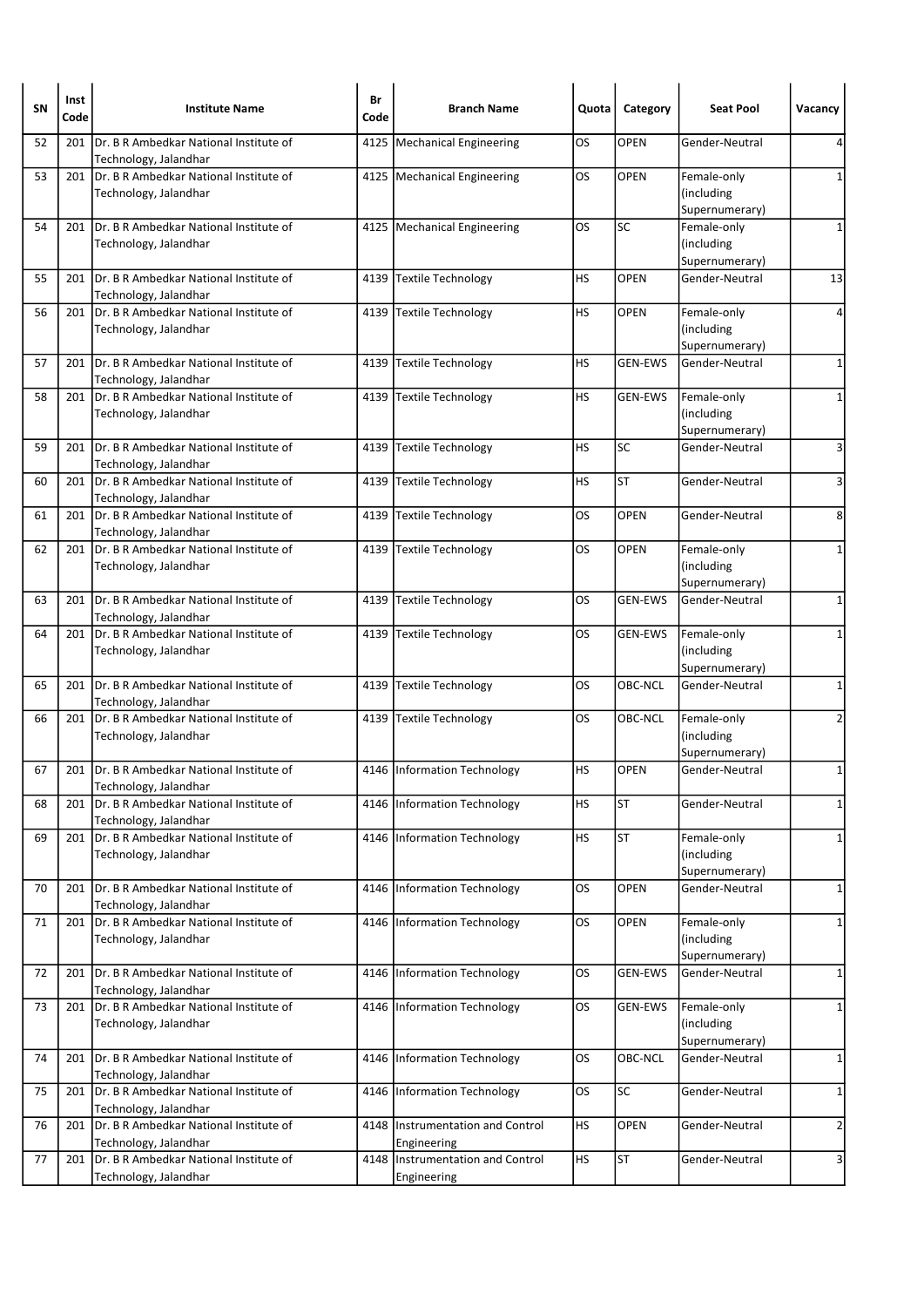| SΝ  | Inst<br>Code | <b>Institute Name</b>                                            | Br<br>Code | <b>Branch Name</b>                              | Quota     | Category       | <b>Seat Pool</b>                            | Vacancy        |
|-----|--------------|------------------------------------------------------------------|------------|-------------------------------------------------|-----------|----------------|---------------------------------------------|----------------|
| 78  | 201          | Dr. B R Ambedkar National Institute of<br>Technology, Jalandhar  | 4148       | Instrumentation and Control<br>Engineering      | HS        | <b>ST</b>      | Female-only<br>(including<br>Supernumerary) | 1              |
| 79  | 201          | IDr. B R Ambedkar National Institute of<br>Technology, Jalandhar |            | 4148 Instrumentation and Control<br>Engineering | OS        | <b>OPEN</b>    | Gender-Neutral                              | 4              |
| 80  | 201          | Dr. B R Ambedkar National Institute of<br>Technology, Jalandhar  | 4148       | Instrumentation and Control<br>Engineering      | OS        | <b>OPEN</b>    | Female-only<br>(including<br>Supernumerary) | $\overline{2}$ |
| 81  | 201          | IDr. B R Ambedkar National Institute of<br>Technology, Jalandhar | 4148       | Instrumentation and Control<br>Engineering      | OS        | <b>GEN-EWS</b> | Gender-Neutral                              | $\mathbf 1$    |
| 82  | 201          | Dr. B R Ambedkar National Institute of<br>Technology, Jalandhar  |            | 4148 Instrumentation and Control<br>Engineering | los       | <b>GEN-EWS</b> | Female-only<br>(including<br>Supernumerary) | $\mathbf{1}$   |
| 83  | 201          | IDr. B R Ambedkar National Institute of<br>Technology, Jalandhar |            | 4148 Instrumentation and Control<br>Engineering | OS        | SC             | Female-only<br>(including<br>Supernumerary) | 2              |
| 84  | 201          | Dr. B R Ambedkar National Institute of<br>Technology, Jalandhar  | 4148       | Instrumentation and Control<br>Engineering      | OS        | <b>ST</b>      | Gender-Neutral                              | 1              |
| 85  | 201          | Dr. B R Ambedkar National Institute of<br>Technology, Jalandhar  | 4149       | Industrial and Production<br>Engineering        | HS        | <b>OPEN</b>    | Gender-Neutral                              | 5              |
| 86  | 201          | Dr. B R Ambedkar National Institute of<br>Technology, Jalandhar  |            | 4149 Industrial and Production<br>Engineering   | HS        | <b>OPEN</b>    | Female-only<br>(including<br>Supernumerary) | $\mathbf{1}$   |
| 87  | 201          | Dr. B R Ambedkar National Institute of<br>Technology, Jalandhar  | 4149       | Industrial and Production<br>Engineering        | HS        | <b>GEN-EWS</b> | Gender-Neutral                              | 1              |
| 88  | 201          | IDr. B R Ambedkar National Institute of<br>Technology, Jalandhar |            | 4149 Industrial and Production<br>Engineering   | HS        | SC             | Gender-Neutral                              | $\mathbf 1$    |
| 89  | 201          | Dr. B R Ambedkar National Institute of<br>Technology, Jalandhar  | 4149       | Industrial and Production<br>Engineering        | <b>HS</b> | SC             | Female-only<br>(including<br>Supernumerary) | 1              |
| 90  | 201          | Dr. B R Ambedkar National Institute of<br>Technology, Jalandhar  | 4149       | Industrial and Production<br>Engineering        | HS        | <b>ST</b>      | Gender-Neutral                              | $\overline{2}$ |
| 91  | 201          | Dr. B R Ambedkar National Institute of<br>Technology, Jalandhar  |            | 4149 Industrial and Production<br>Engineering   | HS        | <b>ST</b>      | Female-only<br>(including<br>Supernumerary) | $\mathbf{1}$   |
| 92  | 201          | Dr. B R Ambedkar National Institute of<br>Technology, Jalandhar  | 4149       | Industrial and Production<br>Engineering        | OS        | <b>OPEN</b>    | Gender-Neutral                              | 4              |
| 93  | 201          | Dr. B R Ambedkar National Institute of<br>Technology, Jalandhar  |            | 4149 Industrial and Production<br>Engineering   | OS        | <b>OPEN</b>    | Female-only<br>(including<br>Supernumerary) | 3              |
| 94  | 201          | Dr. B R Ambedkar National Institute of<br>Technology, Jalandhar  | 4149       | Industrial and Production<br>Engineering        | OS        | <b>GEN-EWS</b> | Gender-Neutral                              | 1              |
| 95  | 201          | Dr. B R Ambedkar National Institute of<br>Technology, Jalandhar  |            | 4149 Industrial and Production<br>Engineering   | OS        | OBC-NCL        | Gender-Neutral                              | $\overline{2}$ |
| 96  | 201          | Dr. B R Ambedkar National Institute of<br>Technology, Jalandhar  | 4149       | Industrial and Production<br>Engineering        | OS        | <b>OBC-NCL</b> | Female-only<br>(including<br>Supernumerary) | 1              |
| 97  | 202          | Malaviya National Institute of Technology Jaipur                 | 4107       | Chemical Engineering                            | HS        | OPEN           | Gender-Neutral                              | $\mathbf 1$    |
| 98  | 202          | Malaviya National Institute of Technology Jaipur                 | 4107       | Chemical Engineering                            | <b>HS</b> | OBC-NCL        | Female-only<br>(including<br>Supernumerary) | 1              |
| 99  | 202          | Malaviya National Institute of Technology Jaipur                 |            | 4107 Chemical Engineering                       | HS        | <b>SC</b>      | Female-only<br>(including<br>Supernumerary) | 1              |
| 100 | 202          | Malaviya National Institute of Technology Jaipur                 | 4107       | Chemical Engineering                            | OS        | <b>OPEN</b>    | Gender-Neutral                              | 2              |
| 101 | 202          | Malaviya National Institute of Technology Jaipur                 |            | 4107 Chemical Engineering                       | <b>OS</b> | <b>OPEN</b>    | Female-only<br>(including<br>Supernumerary) | 1              |
| 102 | 202          | Malaviya National Institute of Technology Jaipur                 |            | 4107 Chemical Engineering                       | OS        | <b>ST</b>      | Female-only<br>(including<br>Supernumerary) | 1              |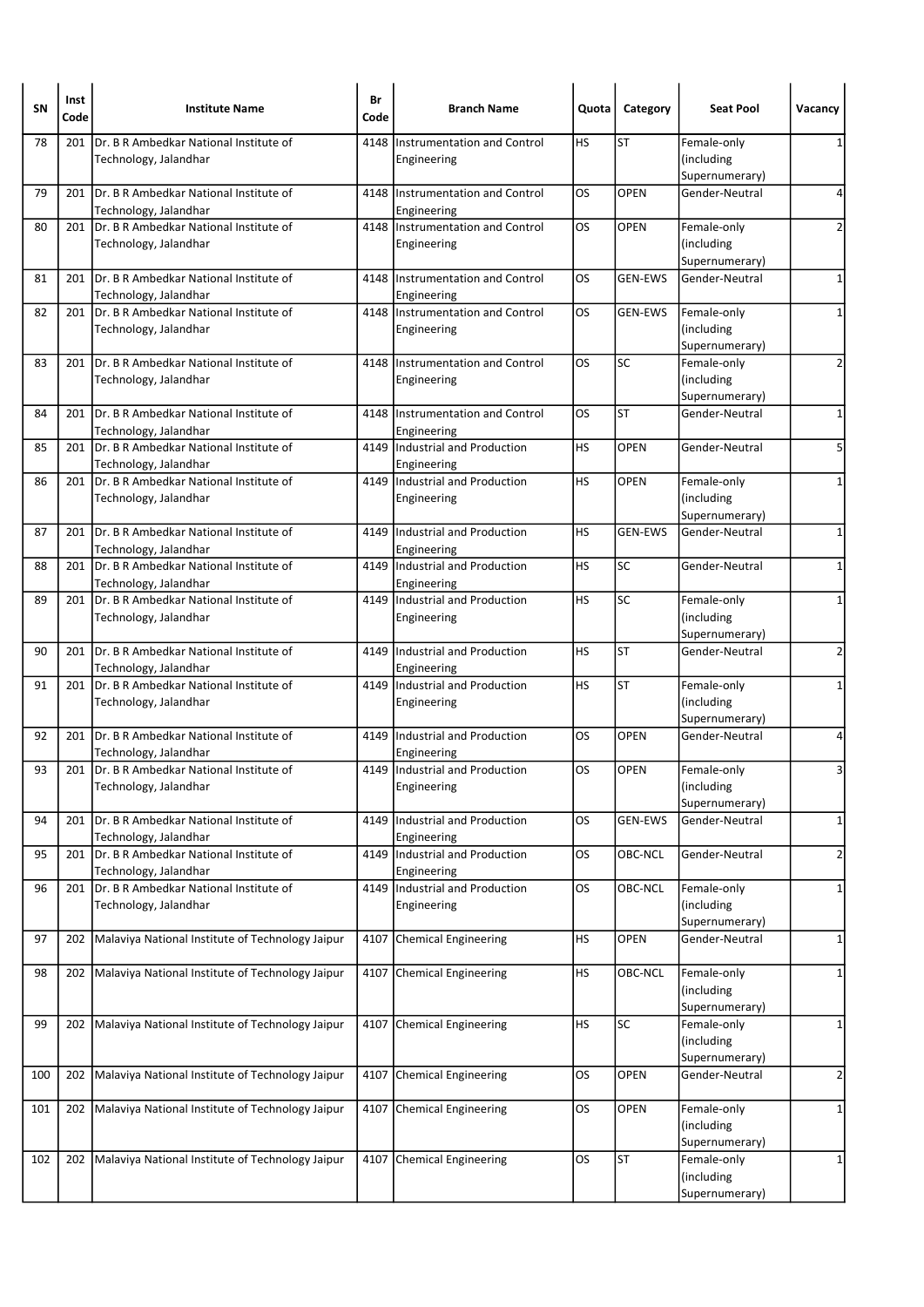| <b>SN</b> | Inst<br>Code | <b>Institute Name</b>                                  | Br<br>Code | <b>Branch Name</b>                                | Quota     | Category             | <b>Seat Pool</b>                            | Vacancy        |
|-----------|--------------|--------------------------------------------------------|------------|---------------------------------------------------|-----------|----------------------|---------------------------------------------|----------------|
| 103       | 202          | Malaviya National Institute of Technology Jaipur       | 4109       | Civil Engineering                                 | HS        | <b>OPEN</b>          | Gender-Neutral                              | 1              |
| 104       | 202          | Malaviya National Institute of Technology Jaipur       | 4109       | Civil Engineering                                 | OS        | <b>OPEN</b>          | Gender-Neutral                              | 2              |
| 105       | 202          | Malaviya National Institute of Technology Jaipur       |            | 4109 Civil Engineering                            | OS        | <b>OPEN</b>          | Female-only<br>(including<br>Supernumerary) | 1              |
| 106       | 202          | Malaviya National Institute of Technology Jaipur       |            | 4109 Civil Engineering                            | OS        | <b>GEN-EWS</b>       | Gender-Neutral                              | 1              |
| 107       | 202          | Malaviya National Institute of Technology Jaipur       | 4110       | Computer Science and<br>Engineering               | OS        | <b>OPEN</b>          | Gender-Neutral                              | 1              |
| 108       | 202          | Malaviya National Institute of Technology Jaipur       |            | 4110 Computer Science and<br>Engineering          | <b>OS</b> | <b>OPEN</b><br>(PwD) | Female-only<br>(including<br>Supernumerary) | 1              |
| 109       |              | 202 Malaviya National Institute of Technology Jaipur   |            | 4110 Computer Science and<br>Engineering          | OS        | OBC-NCL              | Gender-Neutral                              | $\mathbf 1$    |
| 110       | 202          | Malaviya National Institute of Technology Jaipur       | 4110       | Computer Science and<br>Engineering               | OS        | OBC-NCL              | Female-only<br>(including<br>Supernumerary) | 1              |
| 111       | 202          | Malaviya National Institute of Technology Jaipur       |            | 4111 Electrical Engineering                       | HS        | <b>OPEN</b>          | Gender-Neutral                              | 2              |
| 112       | 202          | Malaviya National Institute of Technology Jaipur       |            | 4114 Electronics and Communication<br>Engineering | <b>HS</b> | <b>OPEN</b>          | Gender-Neutral                              | 1              |
| 113       |              | 202 Malaviya National Institute of Technology Jaipur   |            | 4114 Electronics and Communication<br>Engineering | HS        | OBC-NCL              | Female-only<br>(including<br>Supernumerary) | 1              |
| 114       |              | 202 Malaviya National Institute of Technology Jaipur   |            | 4114 Electronics and Communication<br>Engineering | <b>HS</b> | SC                   | Gender-Neutral                              | 1              |
| 115       | 202          | Malaviya National Institute of Technology Jaipur       |            | 4114 Electronics and Communication<br>Engineering | <b>OS</b> | <b>OPEN</b>          | Gender-Neutral                              | 3              |
| 116       | 202          | Malaviya National Institute of Technology Jaipur       |            | 4114 Electronics and Communication<br>Engineering | <b>OS</b> | <b>GEN-EWS</b>       | Gender-Neutral                              | 1              |
| 117       | 202          | Malaviya National Institute of Technology Jaipur       |            | 4114 Electronics and Communication<br>Engineering | los       | SC                   | Female-only<br>(including<br>Supernumerary) | 1              |
| 118       | 202          | Malaviya National Institute of Technology Jaipur       |            | 4125   Mechanical Engineering                     | OS        | <b>OPEN</b>          | Gender-Neutral                              | 2              |
| 119       |              | 202   Malaviya National Institute of Technology Jaipur |            | 4125   Mechanical Engineering                     | OS        | OBC-NCL              | Gender-Neutral                              | 2              |
| 120       | 202          | Malaviya National Institute of Technology Jaipur       | 4125       | <b>Mechanical Engineering</b>                     | OS        | SC                   | Gender-Neutral                              | $\mathbf 1$    |
| 121       | 202          | Malaviya National Institute of Technology Jaipur       | 4127       | Metallurgical and Materials<br>Engineering        | <b>HS</b> | <b>OPEN</b>          | Gender-Neutral                              | 5              |
| 122       | 202          | Malaviya National Institute of Technology Jaipur       |            | 4127 Metallurgical and Materials<br>Engineering   | HS        | OBC-NCL              | Gender-Neutral                              | $\overline{2}$ |
| 123       | 202          | Malaviya National Institute of Technology Jaipur       | 4127       | Metallurgical and Materials<br>Engineering        | OS        | OPEN                 | Gender-Neutral                              | 5              |
| 124       |              | 202 Malaviya National Institute of Technology Jaipur   |            | 4127 Metallurgical and Materials<br>Engineering   | <b>OS</b> | <b>GEN-EWS</b>       | Female-only<br>(including<br>Supernumerary) | $\mathbf 1$    |
| 125       | 202          | Malaviya National Institute of Technology Jaipur       | 5101       | Architecture                                      | <b>HS</b> | OPEN                 | Gender-Neutral                              | 1              |
| 126       | 202          | Malaviya National Institute of Technology Jaipur       |            | 5101 Architecture                                 | НS        | OBC-NCL              | Gender-Neutral                              | 1              |
| 127       | 202          | Malaviya National Institute of Technology Jaipur       | 5101       | Architecture                                      | <b>HS</b> | SC                   | Gender-Neutral                              | $\mathbf{1}$   |
| 128       | 202          | Malaviya National Institute of Technology Jaipur       | 5101       | Architecture                                      | HS        | ST                   | Gender-Neutral                              | 1              |
| 129       | 202          | Malaviya National Institute of Technology Jaipur       | 5101       | Architecture                                      | OS        | OPEN                 | Gender-Neutral                              | 3              |
| 130       | 202          | Malaviya National Institute of Technology Jaipur       | 5101       | Architecture                                      | OS.       | OPEN                 | Female-only<br>(including<br>Supernumerary) | 1              |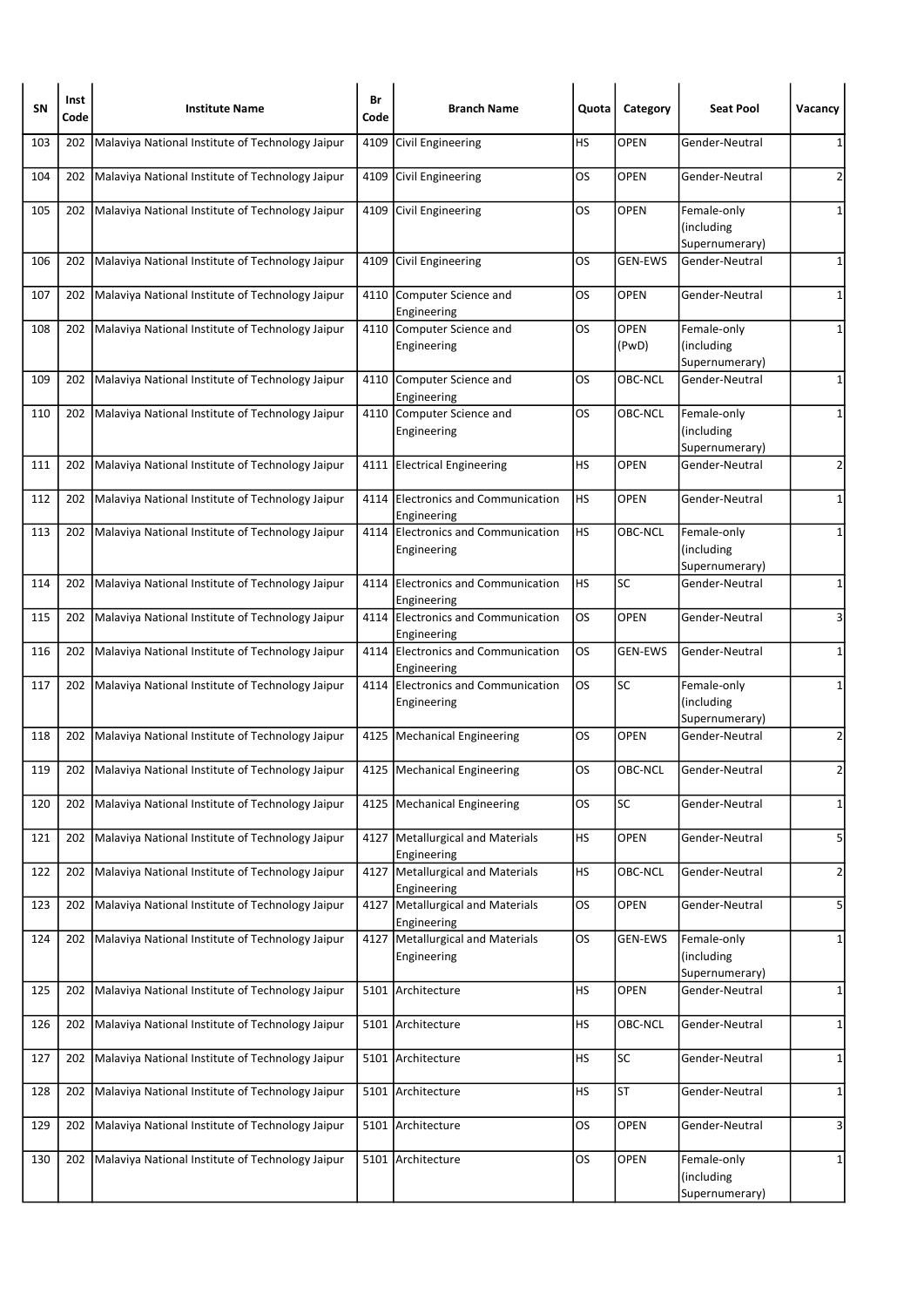| SΝ  | Inst<br>Code | <b>Institute Name</b>                                          | Br<br>Code | <b>Branch Name</b>                                | Quota     | Category       | <b>Seat Pool</b>                            | Vacancy        |
|-----|--------------|----------------------------------------------------------------|------------|---------------------------------------------------|-----------|----------------|---------------------------------------------|----------------|
| 131 | 202          | Malaviya National Institute of Technology Jaipur               | 5101       | Architecture                                      | OS        | <b>GEN-EWS</b> | Gender-Neutral                              | 1              |
| 132 | 202          | Malaviya National Institute of Technology Jaipur               |            | 5101 Architecture                                 | OS        | OBC-NCL        | Female-only<br>(including<br>Supernumerary) | 1              |
| 133 | 202          | Malaviya National Institute of Technology Jaipur               |            | 5101 Architecture                                 | OS        | SC             | Gender-Neutral                              | 1              |
| 134 | 203          | Maulana Azad National Institute of Technology<br><b>Bhopal</b> |            | 4107 Chemical Engineering                         | НS        | <b>OPEN</b>    | Gender-Neutral                              | $\mathbf 1$    |
| 135 | 203          | Maulana Azad National Institute of Technology<br><b>Bhopal</b> |            | 4107 Chemical Engineering                         | <b>HS</b> | <b>OPEN</b>    | Female-only<br>(including<br>Supernumerary) | $\mathbf{1}$   |
| 136 | 203          | Maulana Azad National Institute of Technology<br><b>Bhopal</b> |            | 4107 Chemical Engineering                         | НS        | OBC-NCL        | Gender-Neutral                              | 1              |
| 137 | 203          | Maulana Azad National Institute of Technology<br><b>Bhopal</b> |            | 4107 Chemical Engineering                         | НS        | ST             | Female-only<br>(including<br>Supernumerary) | 1              |
| 138 | 203          | Maulana Azad National Institute of Technology<br><b>Bhopal</b> |            | 4107 Chemical Engineering                         | OS        | <b>OPEN</b>    | Gender-Neutral                              | 2              |
| 139 | 203          | Maulana Azad National Institute of Technology<br><b>Bhopal</b> |            | 4107 Chemical Engineering                         | OS        | OBC-NCL        | Gender-Neutral                              | 1              |
| 140 | 203          | Maulana Azad National Institute of Technology<br><b>Bhopal</b> | 4109       | Civil Engineering                                 | НS        | <b>OPEN</b>    | Gender-Neutral                              | 5              |
| 141 | 203          | Maulana Azad National Institute of Technology<br><b>Bhopal</b> |            | 4109 Civil Engineering                            | HS        | <b>OPEN</b>    | Female-only<br>(including<br>Supernumerary) | 1              |
| 142 | 203          | Maulana Azad National Institute of Technology<br>Bhopal        |            | 4109 Civil Engineering                            | HS        | <b>GEN-EWS</b> | Gender-Neutral                              | 1              |
| 143 | 203          | Maulana Azad National Institute of Technology<br><b>Bhopal</b> |            | 4109 Civil Engineering                            | НS        | OBC-NCL        | Gender-Neutral                              | 1              |
| 144 | 203          | Maulana Azad National Institute of Technology<br><b>Bhopal</b> |            | 4109 Civil Engineering                            | HS        | SC             | Gender-Neutral                              | 1              |
| 145 | 203          | Maulana Azad National Institute of Technology<br><b>Bhopal</b> | 4109       | Civil Engineering                                 | OS        | OPEN           | Gender-Neutral                              | 1              |
| 146 | 203          | Maulana Azad National Institute of Technology<br><b>Bhopal</b> |            | 4109 Civil Engineering                            | OS        | <b>OPEN</b>    | Female-only<br>(including<br>Supernumerary) | 1              |
| 147 | 203          | Maulana Azad National Institute of Technology<br>Bhopal        |            | 4109 Civil Engineering                            | OS        | <b>GEN-EWS</b> | Gender-Neutral                              | 1              |
| 148 | 203          | Maulana Azad National Institute of Technology<br><b>Bhopal</b> | 4109       | Civil Engineering                                 | OS        | OBC-NCL        | Gender-Neutral                              | $\overline{2}$ |
| 149 | 203          | Maulana Azad National Institute of Technology<br><b>Bhopal</b> |            | 4110 Computer Science and<br>Engineering          | <b>HS</b> | SC             | Gender-Neutral                              | $\mathbf 1$    |
| 150 | 203          | Maulana Azad National Institute of Technology<br><b>Bhopal</b> | 4110       | Computer Science and<br>Engineering               | OS        | SC             | Gender-Neutral                              | 1              |
| 151 | 203          | Maulana Azad National Institute of Technology<br><b>Bhopal</b> | 4111       | <b>Electrical Engineering</b>                     | HS        | <b>OPEN</b>    | Gender-Neutral                              | 3              |
| 152 | 203          | Maulana Azad National Institute of Technology<br><b>Bhopal</b> | 4111       | <b>Electrical Engineering</b>                     | HS        | <b>GEN-EWS</b> | Gender-Neutral                              | 1              |
| 153 | 203          | Maulana Azad National Institute of Technology<br><b>Bhopal</b> | 4111       | <b>Electrical Engineering</b>                     | НS        | SC             | Gender-Neutral                              | $\mathbf 1$    |
| 154 | 203          | Maulana Azad National Institute of Technology<br><b>Bhopal</b> |            | 4111 Electrical Engineering                       | OS        | <b>OPEN</b>    | Gender-Neutral                              | 4              |
| 155 | 203          | Maulana Azad National Institute of Technology<br>Bhopal        |            | 4111 Electrical Engineering                       | OS        | <b>OPEN</b>    | Female-only<br>(including<br>Supernumerary) | $\overline{2}$ |
| 156 | 203          | Maulana Azad National Institute of Technology<br><b>Bhopal</b> | 4111       | <b>Electrical Engineering</b>                     | OS        | <b>GEN-EWS</b> | Gender-Neutral                              | 1              |
| 157 | 203          | Maulana Azad National Institute of Technology<br><b>Bhopal</b> |            | 4111 Electrical Engineering                       | OS        | ST             | Gender-Neutral                              | 1              |
| 158 | 203          | Maulana Azad National Institute of Technology<br>Bhopal        |            | 4114 Electronics and Communication<br>Engineering | HS        | OPEN           | Gender-Neutral                              | 1              |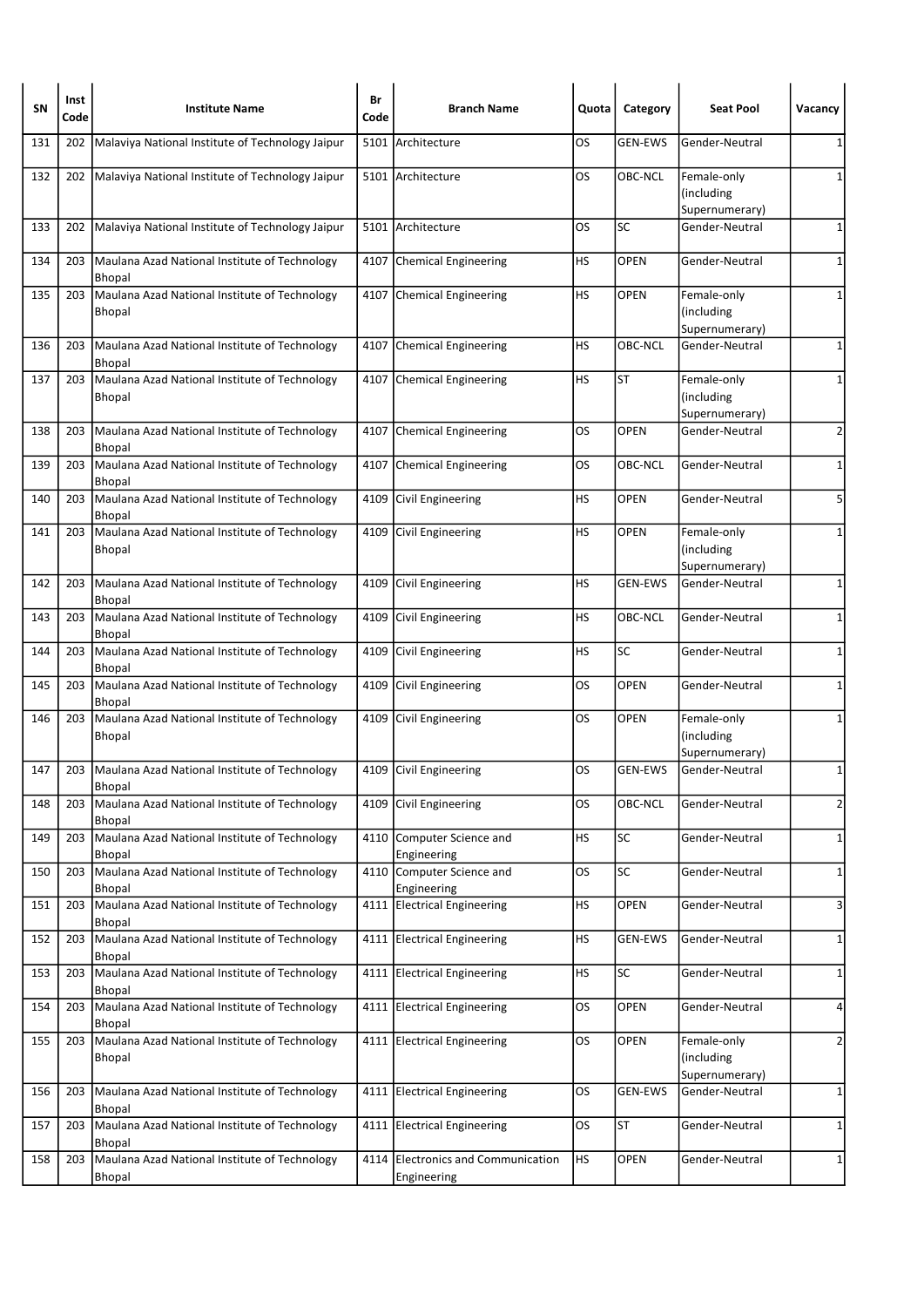| SΝ  | Inst<br>Code | <b>Institute Name</b>                                              | Br<br>Code | <b>Branch Name</b>                                             | Quota     | Category             | <b>Seat Pool</b>                            | Vacancy        |
|-----|--------------|--------------------------------------------------------------------|------------|----------------------------------------------------------------|-----------|----------------------|---------------------------------------------|----------------|
| 159 | 203          | Maulana Azad National Institute of Technology<br><b>Bhopal</b>     | 4114       | <b>Electronics and Communication</b><br>Engineering            | HS        | <b>OPEN</b><br>(PwD) | Gender-Neutral                              | 1              |
| 160 | 203          | Maulana Azad National Institute of Technology<br><b>Bhopal</b>     |            | 4114 Electronics and Communication<br>Engineering              | <b>HS</b> | SC                   | Gender-Neutral                              | 1              |
| 161 | 203          | Maulana Azad National Institute of Technology<br><b>Bhopal</b>     |            | 4114 Electronics and Communication<br>Engineering              | OS        | <b>OPEN</b>          | Gender-Neutral                              | 4              |
| 162 | 203          | Maulana Azad National Institute of Technology<br><b>Bhopal</b>     |            | 4114 Electronics and Communication<br>Engineering              | <b>OS</b> | <b>OPEN</b>          | Female-only<br>(including<br>Supernumerary) | 1              |
| 163 | 203          | Maulana Azad National Institute of Technology<br><b>Bhopal</b>     |            | 4114 Electronics and Communication<br>Engineering              | OS        | <b>ST</b>            | Gender-Neutral                              | 1              |
| 164 | 203          | Maulana Azad National Institute of Technology<br><b>Bhopal</b>     |            | 4125   Mechanical Engineering                                  | HS        | <b>OPEN</b>          | Gender-Neutral                              | 3              |
| 165 | 203          | Maulana Azad National Institute of Technology<br><b>Bhopal</b>     |            | 4125   Mechanical Engineering                                  | HS        | <b>GEN-EWS</b>       | Gender-Neutral                              | 1              |
| 166 | 203          | Maulana Azad National Institute of Technology<br><b>Bhopal</b>     |            | 4125   Mechanical Engineering                                  | НS        | OBC-NCL              | Gender-Neutral                              | 1              |
| 167 | 203          | Maulana Azad National Institute of Technology<br><b>Bhopal</b>     | 4125       | Mechanical Engineering                                         | OS        | <b>OPEN</b>          | Gender-Neutral                              | 6              |
| 168 | 203          | Maulana Azad National Institute of Technology<br><b>Bhopal</b>     |            | 4125   Mechanical Engineering                                  | OS        | <b>OPEN</b>          | Female-only<br>(including<br>Supernumerary) | 1              |
| 169 | 203          | Maulana Azad National Institute of Technology<br><b>Bhopal</b>     | 4125       | Mechanical Engineering                                         | OS        | OBC-NCL              | Gender-Neutral                              | 1              |
| 170 | 203          | Maulana Azad National Institute of Technology<br><b>Bhopal</b>     |            | 4125   Mechanical Engineering                                  | OS        | SC                   | Female-only<br>(including<br>Supernumerary) | 2              |
| 171 | 203          | Maulana Azad National Institute of Technology<br><b>Bhopal</b>     |            | 4125   Mechanical Engineering                                  | <b>OS</b> | ST                   | Gender-Neutral                              | 2              |
| 172 | 203          | Maulana Azad National Institute of Technology<br><b>Bhopal</b>     |            | 4161 Materials Science and<br><b>Metallurgical Engineering</b> | НS        | <b>OPEN</b>          | Gender-Neutral                              | 5              |
| 173 | 203          | Maulana Azad National Institute of Technology<br><b>Bhopal</b>     |            | 4161 Materials Science and<br><b>Metallurgical Engineering</b> | НS        | <b>GEN-EWS</b>       | Gender-Neutral                              | 1              |
| 174 | 203          | Maulana Azad National Institute of Technology<br><b>Bhopal</b>     | 4161       | Materials Science and<br><b>Metallurgical Engineering</b>      | HS        | OBC-NCL              | Gender-Neutral                              | 3              |
| 175 | 203          | Maulana Azad National Institute of Technology<br><b>Bhopal</b>     |            | 4161 Materials Science and<br><b>Metallurgical Engineering</b> | <b>OS</b> | <b>OPEN</b>          | Gender-Neutral                              | $\overline{2}$ |
| 176 | 203          | Maulana Azad National Institute of Technology<br><b>Bhopal</b>     |            | 4161 Materials Science and<br><b>Metallurgical Engineering</b> | OS        | <b>OPEN</b>          | Female-only<br>(including<br>Supernumerary) | 2              |
| 177 | 203          | Maulana Azad National Institute of Technology<br>Bhopal            | 4161       | Materials Science and<br><b>Metallurgical Engineering</b>      | OS        | OBC-NCL              | Gender-Neutral                              | $\mathbf{1}$   |
| 178 |              | 203 Maulana Azad National Institute of Technology<br>Bhopal        |            | 4161 Materials Science and<br><b>Metallurgical Engineering</b> | OS        | <b>OBC-NCL</b>       | Female-only<br>(including<br>Supernumerary) | 1              |
| 179 | 203          | Maulana Azad National Institute of Technology<br><b>Bhopal</b>     | 4161       | Materials Science and<br><b>Metallurgical Engineering</b>      | OS        | ST                   | Gender-Neutral                              | 1              |
| 180 | 203          | Maulana Azad National Institute of Technology<br><b>Bhopal</b>     |            | 4501 Planning                                                  | HS        | OPEN                 | Gender-Neutral                              | $\overline{2}$ |
| 181 | 203          | Maulana Azad National Institute of Technology<br><b>Bhopal</b>     | 4501       | Planning                                                       | <b>HS</b> | OBC-NCL              | Gender-Neutral                              | $\overline{2}$ |
| 182 | 203          | Maulana Azad National Institute of Technology<br>Bhopal            |            | 4501 Planning                                                  | HS        | SC                   | Gender-Neutral                              | 1              |
| 183 |              | 203 Maulana Azad National Institute of Technology<br><b>Bhopal</b> |            | 4501 Planning                                                  | OS        | OPEN                 | Gender-Neutral                              | $\overline{2}$ |
| 184 | 203          | Maulana Azad National Institute of Technology<br>Bhopal            |            | 4501 Planning                                                  | OS        | <b>OPEN</b>          | Female-only<br>(including<br>Supernumerary) | 1              |
| 185 | 203          | Maulana Azad National Institute of Technology<br><b>Bhopal</b>     | 4501       | Planning                                                       | OS        | <b>GEN-EWS</b>       | Gender-Neutral                              | 1              |
| 186 | 203          | Maulana Azad National Institute of Technology<br>Bhopal            | 4501       | Planning                                                       | OS.       | OBC-NCL              | Gender-Neutral                              | $\mathbf{1}$   |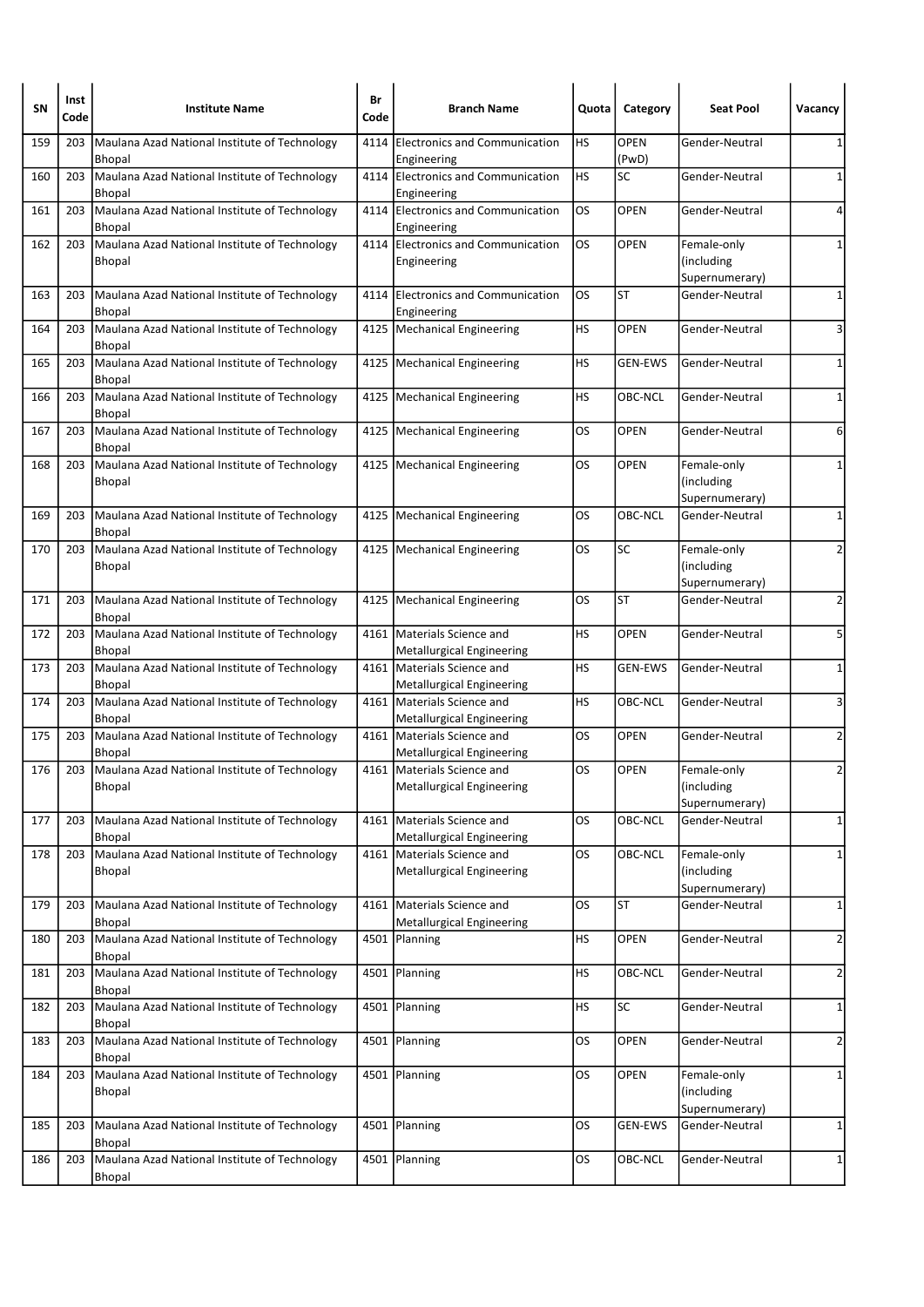| SΝ  | Inst<br>Code | <b>Institute Name</b>                                                | Br<br>Code | <b>Branch Name</b>                  | Quota     | Category       | <b>Seat Pool</b>                            | Vacancy        |
|-----|--------------|----------------------------------------------------------------------|------------|-------------------------------------|-----------|----------------|---------------------------------------------|----------------|
| 187 | 203          | Maulana Azad National Institute of Technology<br><b>Bhopal</b>       | 4501       | Planning                            | OS        | SC             | Gender-Neutral                              | 1              |
| 188 | 203          | Maulana Azad National Institute of Technology<br><b>Bhopal</b>       |            | 5101 Architecture                   | HS        | <b>OPEN</b>    | Gender-Neutral                              | 2              |
| 189 | 203          | Maulana Azad National Institute of Technology<br><b>Bhopal</b>       |            | 5101 Architecture                   | HS        | <b>OPEN</b>    | Female-only<br>(including<br>Supernumerary) | 1              |
| 190 | 203          | Maulana Azad National Institute of Technology<br><b>Bhopal</b>       |            | 5101 Architecture                   | HS        | <b>GEN-EWS</b> | Gender-Neutral                              | 1              |
| 191 | 203          | Maulana Azad National Institute of Technology<br><b>Bhopal</b>       | 5101       | Architecture                        | OS.       | <b>OPEN</b>    | Gender-Neutral                              | $\mathbf{1}$   |
| 192 | 203          | Maulana Azad National Institute of Technology<br>Bhopal              |            | 5101 Architecture                   | OS        | <b>OPEN</b>    | Female-only<br>(including<br>Supernumerary) | 1              |
| 193 |              | 203   Maulana Azad National Institute of Technology<br><b>Bhopal</b> |            | 5101 Architecture                   | OS        | <b>GEN-EWS</b> | Gender-Neutral                              | $\overline{2}$ |
| 194 | 203          | Maulana Azad National Institute of Technology<br><b>Bhopal</b>       |            | 5101 Architecture                   | OS        | OBC-NCL        | Gender-Neutral                              | 1              |
| 195 | 203          | Maulana Azad National Institute of Technology<br><b>Bhopal</b>       |            | 5101 Architecture                   | OS        | <b>ST</b>      | Female-only<br>(including<br>Supernumerary) | 1              |
| 196 | 203          | Maulana Azad National Institute of Technology<br>Bhopal              | 520F       | <b>Mathematics and Data Science</b> | НS        | <b>OPEN</b>    | Gender-Neutral                              | 2              |
| 197 |              | 203 Maulana Azad National Institute of Technology<br><b>Bhopal</b>   | 520F       | <b>Mathematics and Data Science</b> | OS        | <b>OPEN</b>    | Gender-Neutral                              | 2              |
| 198 | 204          | Motilal Nehru National Institute of Technology<br>Allahabad          |            | 4104 Bio Technology                 | HS.       | <b>OPEN</b>    | Gender-Neutral                              | 1              |
| 199 | 204          | Motilal Nehru National Institute of Technology<br>Allahabad          |            | 4104 Bio Technology                 | HS        | <b>OPEN</b>    | Female-only<br>(including<br>Supernumerary) | 1              |
| 200 |              | 204   Motilal Nehru National Institute of Technology<br>Allahabad    |            | 4104 Bio Technology                 | <b>HS</b> | <b>GEN-EWS</b> | Female-only<br>(including<br>Supernumerary) | $\mathbf{1}$   |
| 201 |              | 204   Motilal Nehru National Institute of Technology<br>Allahabad    |            | 4104 Bio Technology                 | HS        | SC             | Gender-Neutral                              | 1              |
| 202 |              | 204   Motilal Nehru National Institute of Technology<br>Allahabad    |            | 4104 Bio Technology                 | <b>OS</b> | <b>OPEN</b>    | Gender-Neutral                              | $\overline{2}$ |
| 203 |              | 204   Motilal Nehru National Institute of Technology<br>Allahabad    |            | 4104 Bio Technology                 | <b>OS</b> | <b>OPEN</b>    | Female-only<br>(including<br>Supernumerary) | 1              |
| 204 | 204          | Motilal Nehru National Institute of Technology<br>Allahabad          |            | 4104 Bio Technology                 | <b>OS</b> | <b>GEN-EWS</b> | Female-only<br>(including<br>Supernumerary) | $\mathbf{1}$   |
| 205 | 204          | Motilal Nehru National Institute of Technology<br>Allahabad          | 4104       | Bio Technology                      | <b>OS</b> | OBC-NCL        | Gender-Neutral                              | 1              |
| 206 | 204          | Motilal Nehru National Institute of Technology<br>Allahabad          |            | 4104 Bio Technology                 | OS        | SC             | Female-only<br>(including<br>Supernumerary) | 1              |
| 207 |              | 204   Motilal Nehru National Institute of Technology<br>Allahabad    | 4107       | Chemical Engineering                | HS        | <b>OPEN</b>    | Gender-Neutral                              | 1              |
| 208 |              | 204   Motilal Nehru National Institute of Technology<br>Allahabad    | 4107       | <b>Chemical Engineering</b>         | OS        | <b>GEN-EWS</b> | Female-only<br>(including<br>Supernumerary) | 1              |
| 209 |              | 204   Motilal Nehru National Institute of Technology<br>Allahabad    | 4109       | Civil Engineering                   | HS.       | <b>OPEN</b>    | Gender-Neutral                              | 1              |
| 210 | 204          | Motilal Nehru National Institute of Technology<br>Allahabad          | 4109       | Civil Engineering                   | HS.       | SC             | Gender-Neutral                              | 1              |
| 211 | 204          | Motilal Nehru National Institute of Technology<br>Allahabad          |            | 4109 Civil Engineering              | HS        | ST             | Female-only<br>(including<br>Supernumerary) | 1              |
| 212 | 204          | Motilal Nehru National Institute of Technology<br>Allahabad          | 4109       | Civil Engineering                   | OS.       | <b>OPEN</b>    | Gender-Neutral                              | 3              |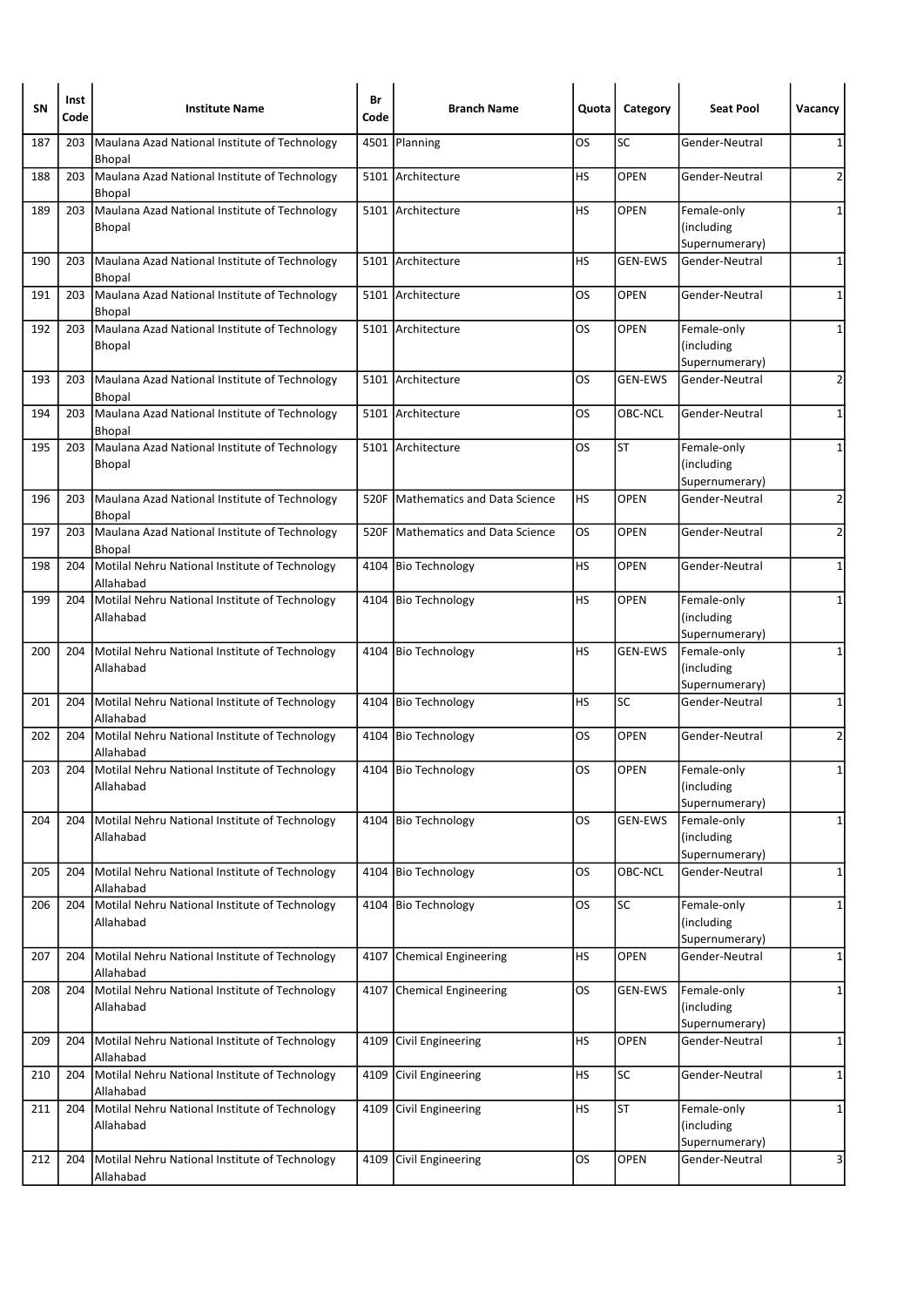| SΝ  | Inst<br>Code | <b>Institute Name</b>                                             | Br<br>Code | <b>Branch Name</b>                                | Quota     | Category             | <b>Seat Pool</b>                            | Vacancy        |
|-----|--------------|-------------------------------------------------------------------|------------|---------------------------------------------------|-----------|----------------------|---------------------------------------------|----------------|
| 213 | 204          | Motilal Nehru National Institute of Technology<br>Allahabad       |            | 4109 Civil Engineering                            | <b>OS</b> | <b>OPEN</b>          | Female-only<br>(including<br>Supernumerary) | 2              |
| 214 |              | 204   Motilal Nehru National Institute of Technology<br>Allahabad |            | 4109 Civil Engineering                            | OS        | <b>OBC-NCL</b>       | Gender-Neutral                              | $\mathbf{1}$   |
| 215 | 204          | Motilal Nehru National Institute of Technology<br>Allahabad       | 4110       | Computer Science and<br>Engineering               | HS        | <b>OPEN</b>          | Gender-Neutral                              | 1              |
| 216 | 204          | Motilal Nehru National Institute of Technology<br>Allahabad       |            | 4110 Computer Science and<br>Engineering          | HS        | <b>GEN-EWS</b>       | Gender-Neutral                              | 1              |
| 217 |              | 204 Motilal Nehru National Institute of Technology<br>Allahabad   |            | 4110 Computer Science and<br>Engineering          | OS        | <b>OPEN</b>          | Gender-Neutral                              | 5              |
| 218 |              | 204   Motilal Nehru National Institute of Technology<br>Allahabad |            | 4110 Computer Science and<br>Engineering          | <b>OS</b> | <b>OPEN</b>          | Female-only<br>(including<br>Supernumerary) | 2              |
| 219 |              | 204   Motilal Nehru National Institute of Technology<br>Allahabad |            | 4110 Computer Science and<br>Engineering          | OS        | <b>GEN-EWS</b>       | Gender-Neutral                              | $\mathbf 1$    |
| 220 | 204          | Motilal Nehru National Institute of Technology<br>Allahabad       |            | 4110 Computer Science and<br>Engineering          | OS        | OBC-NCL              | Gender-Neutral                              | 2              |
| 221 | 204          | Motilal Nehru National Institute of Technology<br>Allahabad       |            | 4111 Electrical Engineering                       | НS        | <b>OPEN</b>          | Gender-Neutral                              | 1              |
| 222 | 204          | Motilal Nehru National Institute of Technology<br>Allahabad       |            | 4111 Electrical Engineering                       | OS        | <b>OPEN</b>          | Gender-Neutral                              | 1              |
| 223 | 204          | Motilal Nehru National Institute of Technology<br>Allahabad       |            | 4114 Electronics and Communication<br>Engineering | <b>HS</b> | <b>OPEN</b>          | Gender-Neutral                              | 1              |
| 224 |              | 204   Motilal Nehru National Institute of Technology<br>Allahabad |            | 4114 Electronics and Communication<br>Engineering | <b>HS</b> | OBC-NCL              | Gender-Neutral                              | 1              |
| 225 |              | 204   Motilal Nehru National Institute of Technology<br>Allahabad |            | 4114 Electronics and Communication<br>Engineering | <b>OS</b> | <b>OPEN</b>          | Gender-Neutral                              | $\overline{2}$ |
| 226 | 204          | Motilal Nehru National Institute of Technology<br>Allahabad       |            | 4114 Electronics and Communication<br>Engineering | OS.       | OBC-NCL              | Gender-Neutral                              | 1              |
| 227 |              | 204 Motilal Nehru National Institute of Technology<br>Allahabad   |            | 4125   Mechanical Engineering                     | HS        | <b>ST</b>            | Gender-Neutral                              | 1              |
| 228 |              | 204 Motilal Nehru National Institute of Technology<br>Allahabad   |            | 4125   Mechanical Engineering                     | <b>OS</b> | <b>OPEN</b>          | Gender-Neutral                              | $\mathbf{1}$   |
| 229 |              | 204   Motilal Nehru National Institute of Technology<br>Allahabad |            | 4125   Mechanical Engineering                     | OS        | OBC-NCL              | Gender-Neutral                              | 1              |
| 230 | 204          | Motilal Nehru National Institute of Technology<br>Allahabad       |            | 4136 Production and Industrial<br>Engineering     | HS        | <b>OPEN</b>          | Gender-Neutral                              | $\mathbf 1$    |
| 231 |              | 204   Motilal Nehru National Institute of Technology<br>Allahabad |            | 4136 Production and Industrial<br>Engineering     | HS        | OBC-NCL              | Gender-Neutral                              | $1\vert$       |
| 232 | 204          | Motilal Nehru National Institute of Technology<br>Allahabad       |            | 4136 Production and Industrial<br>Engineering     | НS        | SC                   | Gender-Neutral                              | 1              |
| 233 | 204          | Motilal Nehru National Institute of Technology<br>Allahabad       |            | 4136 Production and Industrial<br>Engineering     | OS        | <b>OPEN</b>          | Gender-Neutral                              | $\mathbf{1}$   |
| 234 | 204          | Motilal Nehru National Institute of Technology<br>Allahabad       |            | 4136 Production and Industrial<br>Engineering     | <b>OS</b> | <b>OPEN</b><br>(PwD) | Gender-Neutral                              | 1              |
| 235 | 204          | Motilal Nehru National Institute of Technology<br>Allahabad       |            | 4136 Production and Industrial<br>Engineering     | OS.       | SC                   | Gender-Neutral                              | $\mathbf{1}$   |
| 236 | 204          | Motilal Nehru National Institute of Technology<br>Allahabad       |            | 4136 Production and Industrial<br>Engineering     | <b>OS</b> | SC                   | Female-only<br>(including<br>Supernumerary) | 1              |
| 237 |              | 204   Motilal Nehru National Institute of Technology<br>Allahabad |            | 4136 Production and Industrial<br>Engineering     | OS        | ST                   | Female-only<br>(including<br>Supernumerary) | 1              |
| 238 | 205          | National Institute of Technology Agartala                         |            | 4105 Biotechnology and Biochemical<br>Engineering | <b>HS</b> | <b>OPEN</b>          | Gender-Neutral                              | 3              |
| 239 | 205          | National Institute of Technology Agartala                         |            | 4105 Biotechnology and Biochemical<br>Engineering | <b>HS</b> | ST                   | Gender-Neutral                              | 3              |
| 240 | 205          | National Institute of Technology Agartala                         |            | 4105 Biotechnology and Biochemical<br>Engineering | <b>OS</b> | <b>OPEN</b>          | Gender-Neutral                              | 4              |
| 241 |              | 205 National Institute of Technology Agartala                     |            | 4105 Biotechnology and Biochemical<br>Engineering | OS.       | OPEN                 | Female-only<br>(including<br>Supernumerary) | $\overline{2}$ |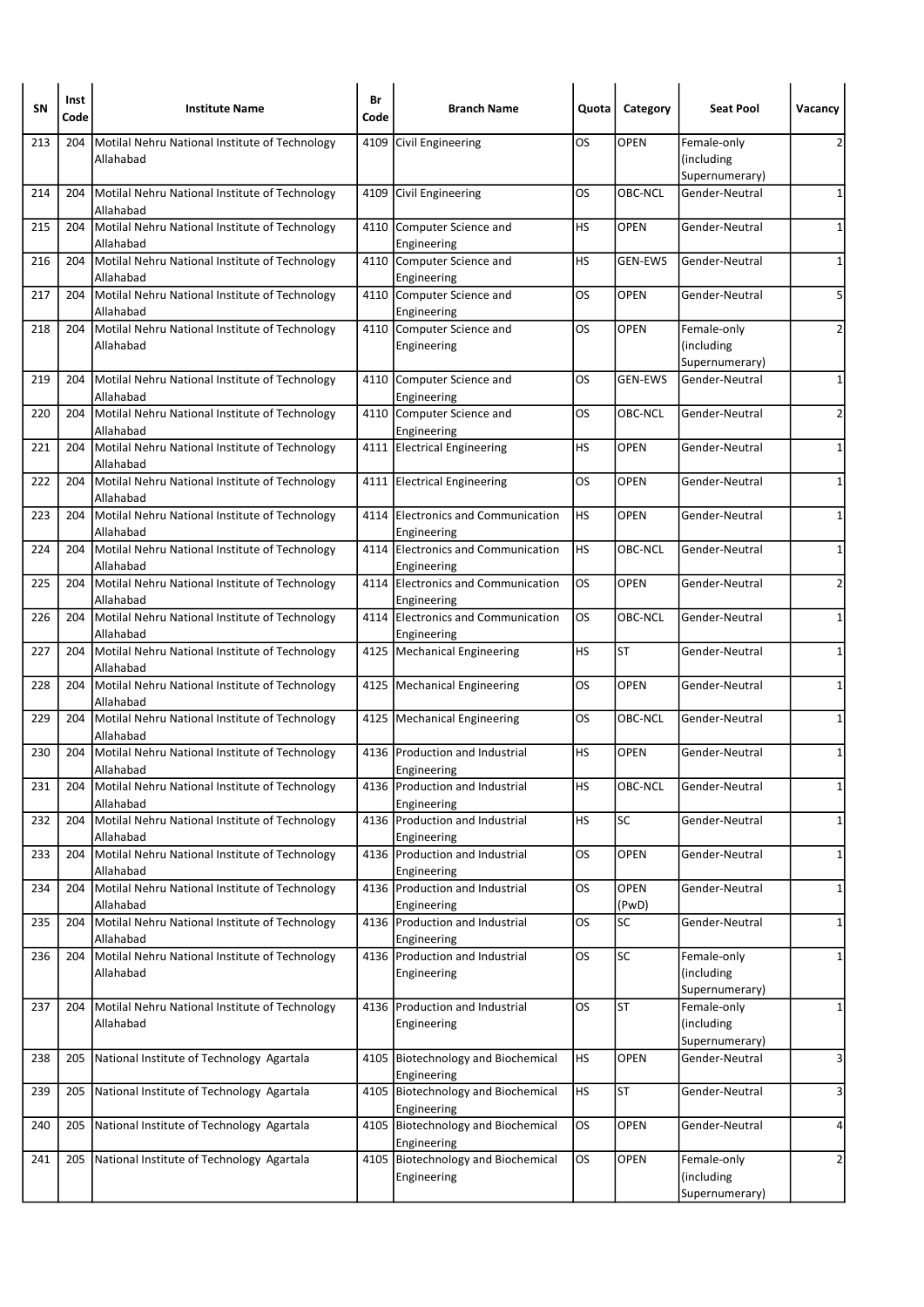| SN  | Inst<br>Code | <b>Institute Name</b>                     | Br<br>Code | <b>Branch Name</b>                                  | Quota     | Category       | <b>Seat Pool</b>                             | Vacancy                 |
|-----|--------------|-------------------------------------------|------------|-----------------------------------------------------|-----------|----------------|----------------------------------------------|-------------------------|
| 242 | 205          | National Institute of Technology Agartala | 4105       | <b>Biotechnology and Biochemical</b><br>Engineering | OS        | <b>GEN-EWS</b> | Gender-Neutral                               | 2                       |
| 243 | 205          | National Institute of Technology Agartala |            | 4105 Biotechnology and Biochemical<br>Engineering   | OS        | OBC-NCL        | Gender-Neutral                               | 3                       |
| 244 | 205          | National Institute of Technology Agartala |            | 4105 Biotechnology and Biochemical<br>Engineering   | OS        | SC             | Gender-Neutral                               | $\overline{2}$          |
| 245 | 205          | National Institute of Technology Agartala |            | 4105 Biotechnology and Biochemical<br>Engineering   | OS        | <b>ST</b>      | Gender-Neutral                               | 1                       |
| 246 | 205          | National Institute of Technology Agartala |            | 4107 Chemical Engineering                           | HS        | <b>SC</b>      | Gender-Neutral                               | $\mathbf 1$             |
| 247 | 205          | National Institute of Technology Agartala |            | 4107 Chemical Engineering                           | HS        | <b>ST</b>      | Gender-Neutral                               | $\overline{\mathbf{3}}$ |
| 248 | 205          | National Institute of Technology Agartala |            | 4107 Chemical Engineering                           | HS        | <b>ST</b>      | Female-only<br>(including<br>Supernumerary)  | 3                       |
| 249 | 205          | National Institute of Technology Agartala |            | 4107 Chemical Engineering                           | OS        | <b>OPEN</b>    | Gender-Neutral                               | 3                       |
| 250 | 205          | National Institute of Technology Agartala |            | 4107 Chemical Engineering                           | OS        | <b>OPEN</b>    | Female-only<br>(including<br>Supernumerary)  | $\mathbf 1$             |
| 251 | 205          | National Institute of Technology Agartala |            | 4107 Chemical Engineering                           | OS        | <b>GEN-EWS</b> | Gender-Neutral                               | 1                       |
| 252 | 205          | National Institute of Technology Agartala |            | 4107 Chemical Engineering                           | OS        | OBC-NCL        | Gender-Neutral                               | 5                       |
| 253 | 205          | National Institute of Technology Agartala |            | 4107 Chemical Engineering                           | OS        | OBC-NCL        | Female-only<br>(including<br>Supernumerary)  | $\overline{2}$          |
| 254 | 205          | National Institute of Technology Agartala | 4107       | <b>Chemical Engineering</b>                         | OS        | <b>SC</b>      | Gender-Neutral                               | 1                       |
| 255 | 205          | National Institute of Technology Agartala |            | 4107 Chemical Engineering                           | OS        | SC             | Female-only<br>(including<br>Supernumerary)  | 1                       |
| 256 | 205          | National Institute of Technology Agartala |            | 4107 Chemical Engineering                           | OS        | <b>ST</b>      | Female-only<br>(including)<br>Supernumerary) | 1                       |
| 257 | 205          | National Institute of Technology Agartala |            | 4109 Civil Engineering                              | HS        | <b>OPEN</b>    | Gender-Neutral                               | 1                       |
| 258 | 205          | National Institute of Technology Agartala |            | 4109 Civil Engineering                              | OS        | <b>OPEN</b>    | Gender-Neutral                               | $\overline{7}$          |
| 259 | 205          | National Institute of Technology Agartala |            | 4109 Civil Engineering                              | OS        | <b>OPEN</b>    | Female-only<br>(including<br>Supernumerary)  | 4                       |
| 260 | 205          | National Institute of Technology Agartala |            | 4109 Civil Engineering                              | OS        | <b>GEN-EWS</b> | Gender-Neutral                               | 1                       |
| 261 | 205          | National Institute of Technology Agartala |            | 4109 Civil Engineering                              | OS        | OBC-NCL        | Gender-Neutral                               | 1                       |
| 262 | 205          | National Institute of Technology Agartala |            | 4109 Civil Engineering                              | OS        | SC             | Gender-Neutral                               | $\overline{\mathbf{1}}$ |
| 263 | 205          | National Institute of Technology Agartala |            | 4110 Computer Science and<br>Engineering            | HS        | <b>OPEN</b>    | Gender-Neutral                               | 3                       |
| 264 | 205          | National Institute of Technology Agartala |            | 4110 Computer Science and<br>Engineering            | HS        | <b>GEN-EWS</b> | Female-only<br>(including<br>Supernumerary)  | $\mathbf{1}$            |
| 265 | 205          | National Institute of Technology Agartala |            | 4110 Computer Science and<br>Engineering            | <b>HS</b> | SC             | Female-only<br>(including<br>Supernumerary)  | $\mathbf{1}$            |
| 266 | 205          | National Institute of Technology Agartala |            | 4110 Computer Science and<br>Engineering            | HS        | <b>ST</b>      | Gender-Neutral                               | $\overline{2}$          |
| 267 | 205          | National Institute of Technology Agartala |            | 4110 Computer Science and<br>Engineering            | OS        | OPEN           | Gender-Neutral                               | $\overline{\mathbf{c}}$ |
| 268 | 205          | National Institute of Technology Agartala |            | 4110 Computer Science and<br>Engineering            | OS        | OPEN           | Female-only<br>(including<br>Supernumerary)  | 1                       |
| 269 | 205          | National Institute of Technology Agartala |            | 4110 Computer Science and<br>Engineering            | OS        | SC             | Gender-Neutral                               | $\mathbf{1}$            |
| 270 | 205          | National Institute of Technology Agartala |            | 4110 Computer Science and<br>Engineering            | OS        | SC             | Female-only<br>(including<br>Supernumerary)  | 1                       |
| 271 | 205          | National Institute of Technology Agartala |            | 4111 Electrical Engineering                         | HS        | <b>OPEN</b>    | Gender-Neutral                               | $\overline{\mathbf{c}}$ |
| 272 | 205          | National Institute of Technology Agartala |            | 4111 Electrical Engineering                         | HS        | SC             | Gender-Neutral                               | $\overline{1}$          |
| 273 | 205          | National Institute of Technology Agartala |            | 4111 Electrical Engineering                         | <b>HS</b> | <b>ST</b>      | Gender-Neutral                               | $\overline{1}$          |
| 274 | 205          | National Institute of Technology Agartala |            | 4111 Electrical Engineering                         | HS        | <b>ST</b>      | Female-only<br>(including<br>Supernumerary)  | $\mathbf{1}$            |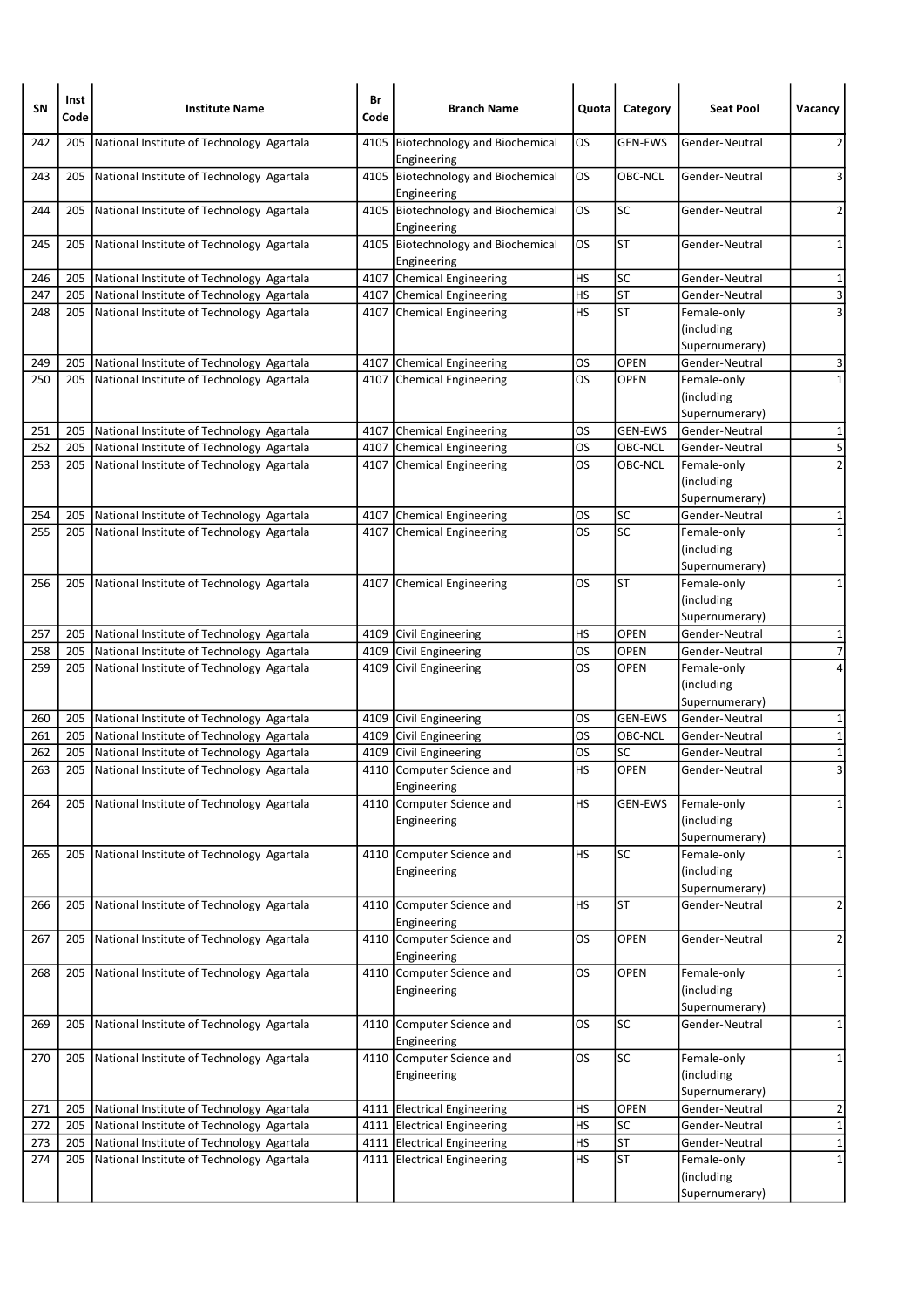| <b>OPEN</b><br>275<br>205<br>National Institute of Technology Agartala<br>4111 Electrical Engineering<br>OS<br>Gender-Neutral<br>2<br>$\overline{2}$<br>276<br>OS<br>National Institute of Technology Agartala<br>4111 Electrical Engineering<br><b>OPEN</b><br>Female-only<br>205<br>(including<br>Supernumerary)<br>National Institute of Technology Agartala<br><b>GEN-EWS</b><br>2<br>277<br>205<br>4111   Electrical Engineering<br>OS<br>Gender-Neutral<br>278<br>National Institute of Technology Agartala<br>$\mathbf 1$<br>205<br>4111 Electrical Engineering<br>OS<br><b>GEN-EWS</b><br>Female-only<br>(including<br>Supernumerary)<br>OBC-NCL<br>$\mathbf 1$<br>279<br>National Institute of Technology Agartala<br>4111 Electrical Engineering<br>OS<br>Gender-Neutral<br>205<br>$\overline{\mathbf{c}}$<br>OS<br>SC<br>280<br>205<br>National Institute of Technology Agartala<br>4111 Electrical Engineering<br>Gender-Neutral<br>$\overline{2}$<br>SC<br>OS<br>281<br>Female-only<br>205<br>National Institute of Technology Agartala<br>4111 Electrical Engineering<br>(including<br>Supernumerary)<br>4114 Electronics and Communication<br>HS<br><b>OPEN</b><br>Female-only<br>1<br>282<br>205<br>National Institute of Technology Agartala<br>(including<br>Engineering<br>Supernumerary)<br><b>OPEN</b><br>6<br>283<br>205<br>National Institute of Technology Agartala<br>4114<br><b>Electronics and Communication</b><br>OS<br>Gender-Neutral<br>Engineering<br>OS<br>National Institute of Technology Agartala<br>4114 Electronics and Communication<br><b>OPEN</b><br>3<br>284<br>205<br>Female-only<br>(including<br>Engineering<br>Supernumerary)<br>Electronics and Communication<br>OS<br><b>GEN-EWS</b><br>285<br>National Institute of Technology Agartala<br>205<br>4114<br>Female-only<br>1<br>(including<br>Engineering<br>Supernumerary)<br><b>ST</b><br>4114 Electronics and Communication<br>OS<br>1<br>286<br>205<br>National Institute of Technology Agartala<br>Gender-Neutral<br>Engineering<br><b>OPEN</b><br>2<br>287<br>205<br>National Institute of Technology Agartala<br>4125   Mechanical Engineering<br>HS<br>Gender-Neutral<br>$\mathbf 1$<br><b>ST</b><br>288<br>205<br>National Institute of Technology Agartala<br>4125   Mechanical Engineering<br>HS<br>Gender-Neutral<br>3<br><b>ST</b><br>289<br>HS<br>205<br>National Institute of Technology Agartala<br>4125   Mechanical Engineering<br>Female-only<br>(including<br>Supernumerary)<br><b>OPEN</b><br>290<br>4125   Mechanical Engineering<br>OS<br>Gender-Neutral<br>205<br>National Institute of Technology Agartala<br>6<br>3<br>291<br>OS<br><b>OPEN</b><br>205<br>National Institute of Technology Agartala<br>4125   Mechanical Engineering<br>Female-only<br>(including<br>Supernumerary)<br>292<br>National Institute of Technology Agartala<br>4125   Mechanical Engineering<br>OS<br><b>GEN-EWS</b><br>205<br>Gender-Neutral<br>1<br>$\overline{\mathbf{c}}$<br>National Institute of Technology Agartala<br>OS<br>OBC-NCL<br>Gender-Neutral<br>293<br>205<br>4125   Mechanical Engineering<br>294<br>205<br>National Institute of Technology Agartala<br>4125   Mechanical Engineering<br>OS<br>OBC-NCL<br>1<br>Female-only<br>(including<br>Supernumerary)<br><b>SC</b><br>$\overline{a}$<br>295<br>205<br>National Institute of Technology Agartala<br>4125   Mechanical Engineering<br>OS<br>Gender-Neutral<br>$\overline{2}$<br><b>ST</b><br><b>OS</b><br>296<br>National Institute of Technology Agartala<br>205<br>4125   Mechanical Engineering<br>Gender-Neutral<br>$\mathbf 1$<br>HS<br><b>OPEN</b><br>National Institute of Technology Agartala<br>4142 Electronics and Instrumentation<br>297<br>205<br>Gender-Neutral<br>Engineering<br>4142 Electronics and Instrumentation<br><b>SC</b><br>National Institute of Technology Agartala<br>HS<br>$\mathbf 1$<br>298<br>205<br>Gender-Neutral<br>Engineering<br><b>HS</b><br><b>ST</b><br>National Institute of Technology Agartala<br>4142 Electronics and Instrumentation<br>$\overline{2}$<br>299<br>205<br>Female-only<br>(including<br>Engineering<br>Supernumerary)<br>5<br>4142 Electronics and Instrumentation<br>OS.<br><b>OPEN</b><br>300<br>205<br>National Institute of Technology Agartala<br>Gender-Neutral<br>Engineering<br>National Institute of Technology Agartala<br>4142 Electronics and Instrumentation<br>OS<br>2<br>205<br><b>GEN-EWS</b><br>Gender-Neutral<br>301<br>Engineering<br>los<br><b>OBC-NCL</b><br>National Institute of Technology Agartala<br>4142 Electronics and Instrumentation<br>Gender-Neutral<br>$\mathbf{1}$<br>302<br>205<br>Engineering<br>National Institute of Technology Agartala<br>4142 Electronics and Instrumentation<br>OS.<br>OBC-NCL<br>Female-only<br>303<br>205<br>1<br>(including<br>Engineering<br>Supernumerary)<br><b>SC</b><br>4142 Electronics and Instrumentation<br>OS.<br>Female-only<br>304<br>205<br>National Institute of Technology Agartala<br>1<br>(including<br>Engineering<br>Supernumerary) | SN | Inst<br>Code | <b>Institute Name</b> | Br<br>Code | <b>Branch Name</b> | Quota | Category | <b>Seat Pool</b> | Vacancy |
|-----------------------------------------------------------------------------------------------------------------------------------------------------------------------------------------------------------------------------------------------------------------------------------------------------------------------------------------------------------------------------------------------------------------------------------------------------------------------------------------------------------------------------------------------------------------------------------------------------------------------------------------------------------------------------------------------------------------------------------------------------------------------------------------------------------------------------------------------------------------------------------------------------------------------------------------------------------------------------------------------------------------------------------------------------------------------------------------------------------------------------------------------------------------------------------------------------------------------------------------------------------------------------------------------------------------------------------------------------------------------------------------------------------------------------------------------------------------------------------------------------------------------------------------------------------------------------------------------------------------------------------------------------------------------------------------------------------------------------------------------------------------------------------------------------------------------------------------------------------------------------------------------------------------------------------------------------------------------------------------------------------------------------------------------------------------------------------------------------------------------------------------------------------------------------------------------------------------------------------------------------------------------------------------------------------------------------------------------------------------------------------------------------------------------------------------------------------------------------------------------------------------------------------------------------------------------------------------------------------------------------------------------------------------------------------------------------------------------------------------------------------------------------------------------------------------------------------------------------------------------------------------------------------------------------------------------------------------------------------------------------------------------------------------------------------------------------------------------------------------------------------------------------------------------------------------------------------------------------------------------------------------------------------------------------------------------------------------------------------------------------------------------------------------------------------------------------------------------------------------------------------------------------------------------------------------------------------------------------------------------------------------------------------------------------------------------------------------------------------------------------------------------------------------------------------------------------------------------------------------------------------------------------------------------------------------------------------------------------------------------------------------------------------------------------------------------------------------------------------------------------------------------------------------------------------------------------------------------------------------------------------------------------------------------------------------------------------------------------------------------------------------------------------------------------------------------------------------------------------------------------------------------------------------------------------------------------------------------------------------------------------------------------------------------------------------------------------------------------------------------------------------------------------------------------------------------------------------------------------------------------------------------------------------------------------------------------------------------------------------------------------------------------------------------------------|----|--------------|-----------------------|------------|--------------------|-------|----------|------------------|---------|
|                                                                                                                                                                                                                                                                                                                                                                                                                                                                                                                                                                                                                                                                                                                                                                                                                                                                                                                                                                                                                                                                                                                                                                                                                                                                                                                                                                                                                                                                                                                                                                                                                                                                                                                                                                                                                                                                                                                                                                                                                                                                                                                                                                                                                                                                                                                                                                                                                                                                                                                                                                                                                                                                                                                                                                                                                                                                                                                                                                                                                                                                                                                                                                                                                                                                                                                                                                                                                                                                                                                                                                                                                                                                                                                                                                                                                                                                                                                                                                                                                                                                                                                                                                                                                                                                                                                                                                                                                                                                                                                                                                                                                                                                                                                                                                                                                                                                                                                                                                                                                                                           |    |              |                       |            |                    |       |          |                  |         |
|                                                                                                                                                                                                                                                                                                                                                                                                                                                                                                                                                                                                                                                                                                                                                                                                                                                                                                                                                                                                                                                                                                                                                                                                                                                                                                                                                                                                                                                                                                                                                                                                                                                                                                                                                                                                                                                                                                                                                                                                                                                                                                                                                                                                                                                                                                                                                                                                                                                                                                                                                                                                                                                                                                                                                                                                                                                                                                                                                                                                                                                                                                                                                                                                                                                                                                                                                                                                                                                                                                                                                                                                                                                                                                                                                                                                                                                                                                                                                                                                                                                                                                                                                                                                                                                                                                                                                                                                                                                                                                                                                                                                                                                                                                                                                                                                                                                                                                                                                                                                                                                           |    |              |                       |            |                    |       |          |                  |         |
|                                                                                                                                                                                                                                                                                                                                                                                                                                                                                                                                                                                                                                                                                                                                                                                                                                                                                                                                                                                                                                                                                                                                                                                                                                                                                                                                                                                                                                                                                                                                                                                                                                                                                                                                                                                                                                                                                                                                                                                                                                                                                                                                                                                                                                                                                                                                                                                                                                                                                                                                                                                                                                                                                                                                                                                                                                                                                                                                                                                                                                                                                                                                                                                                                                                                                                                                                                                                                                                                                                                                                                                                                                                                                                                                                                                                                                                                                                                                                                                                                                                                                                                                                                                                                                                                                                                                                                                                                                                                                                                                                                                                                                                                                                                                                                                                                                                                                                                                                                                                                                                           |    |              |                       |            |                    |       |          |                  |         |
|                                                                                                                                                                                                                                                                                                                                                                                                                                                                                                                                                                                                                                                                                                                                                                                                                                                                                                                                                                                                                                                                                                                                                                                                                                                                                                                                                                                                                                                                                                                                                                                                                                                                                                                                                                                                                                                                                                                                                                                                                                                                                                                                                                                                                                                                                                                                                                                                                                                                                                                                                                                                                                                                                                                                                                                                                                                                                                                                                                                                                                                                                                                                                                                                                                                                                                                                                                                                                                                                                                                                                                                                                                                                                                                                                                                                                                                                                                                                                                                                                                                                                                                                                                                                                                                                                                                                                                                                                                                                                                                                                                                                                                                                                                                                                                                                                                                                                                                                                                                                                                                           |    |              |                       |            |                    |       |          |                  |         |
|                                                                                                                                                                                                                                                                                                                                                                                                                                                                                                                                                                                                                                                                                                                                                                                                                                                                                                                                                                                                                                                                                                                                                                                                                                                                                                                                                                                                                                                                                                                                                                                                                                                                                                                                                                                                                                                                                                                                                                                                                                                                                                                                                                                                                                                                                                                                                                                                                                                                                                                                                                                                                                                                                                                                                                                                                                                                                                                                                                                                                                                                                                                                                                                                                                                                                                                                                                                                                                                                                                                                                                                                                                                                                                                                                                                                                                                                                                                                                                                                                                                                                                                                                                                                                                                                                                                                                                                                                                                                                                                                                                                                                                                                                                                                                                                                                                                                                                                                                                                                                                                           |    |              |                       |            |                    |       |          |                  |         |
|                                                                                                                                                                                                                                                                                                                                                                                                                                                                                                                                                                                                                                                                                                                                                                                                                                                                                                                                                                                                                                                                                                                                                                                                                                                                                                                                                                                                                                                                                                                                                                                                                                                                                                                                                                                                                                                                                                                                                                                                                                                                                                                                                                                                                                                                                                                                                                                                                                                                                                                                                                                                                                                                                                                                                                                                                                                                                                                                                                                                                                                                                                                                                                                                                                                                                                                                                                                                                                                                                                                                                                                                                                                                                                                                                                                                                                                                                                                                                                                                                                                                                                                                                                                                                                                                                                                                                                                                                                                                                                                                                                                                                                                                                                                                                                                                                                                                                                                                                                                                                                                           |    |              |                       |            |                    |       |          |                  |         |
|                                                                                                                                                                                                                                                                                                                                                                                                                                                                                                                                                                                                                                                                                                                                                                                                                                                                                                                                                                                                                                                                                                                                                                                                                                                                                                                                                                                                                                                                                                                                                                                                                                                                                                                                                                                                                                                                                                                                                                                                                                                                                                                                                                                                                                                                                                                                                                                                                                                                                                                                                                                                                                                                                                                                                                                                                                                                                                                                                                                                                                                                                                                                                                                                                                                                                                                                                                                                                                                                                                                                                                                                                                                                                                                                                                                                                                                                                                                                                                                                                                                                                                                                                                                                                                                                                                                                                                                                                                                                                                                                                                                                                                                                                                                                                                                                                                                                                                                                                                                                                                                           |    |              |                       |            |                    |       |          |                  |         |
|                                                                                                                                                                                                                                                                                                                                                                                                                                                                                                                                                                                                                                                                                                                                                                                                                                                                                                                                                                                                                                                                                                                                                                                                                                                                                                                                                                                                                                                                                                                                                                                                                                                                                                                                                                                                                                                                                                                                                                                                                                                                                                                                                                                                                                                                                                                                                                                                                                                                                                                                                                                                                                                                                                                                                                                                                                                                                                                                                                                                                                                                                                                                                                                                                                                                                                                                                                                                                                                                                                                                                                                                                                                                                                                                                                                                                                                                                                                                                                                                                                                                                                                                                                                                                                                                                                                                                                                                                                                                                                                                                                                                                                                                                                                                                                                                                                                                                                                                                                                                                                                           |    |              |                       |            |                    |       |          |                  |         |
|                                                                                                                                                                                                                                                                                                                                                                                                                                                                                                                                                                                                                                                                                                                                                                                                                                                                                                                                                                                                                                                                                                                                                                                                                                                                                                                                                                                                                                                                                                                                                                                                                                                                                                                                                                                                                                                                                                                                                                                                                                                                                                                                                                                                                                                                                                                                                                                                                                                                                                                                                                                                                                                                                                                                                                                                                                                                                                                                                                                                                                                                                                                                                                                                                                                                                                                                                                                                                                                                                                                                                                                                                                                                                                                                                                                                                                                                                                                                                                                                                                                                                                                                                                                                                                                                                                                                                                                                                                                                                                                                                                                                                                                                                                                                                                                                                                                                                                                                                                                                                                                           |    |              |                       |            |                    |       |          |                  |         |
|                                                                                                                                                                                                                                                                                                                                                                                                                                                                                                                                                                                                                                                                                                                                                                                                                                                                                                                                                                                                                                                                                                                                                                                                                                                                                                                                                                                                                                                                                                                                                                                                                                                                                                                                                                                                                                                                                                                                                                                                                                                                                                                                                                                                                                                                                                                                                                                                                                                                                                                                                                                                                                                                                                                                                                                                                                                                                                                                                                                                                                                                                                                                                                                                                                                                                                                                                                                                                                                                                                                                                                                                                                                                                                                                                                                                                                                                                                                                                                                                                                                                                                                                                                                                                                                                                                                                                                                                                                                                                                                                                                                                                                                                                                                                                                                                                                                                                                                                                                                                                                                           |    |              |                       |            |                    |       |          |                  |         |
|                                                                                                                                                                                                                                                                                                                                                                                                                                                                                                                                                                                                                                                                                                                                                                                                                                                                                                                                                                                                                                                                                                                                                                                                                                                                                                                                                                                                                                                                                                                                                                                                                                                                                                                                                                                                                                                                                                                                                                                                                                                                                                                                                                                                                                                                                                                                                                                                                                                                                                                                                                                                                                                                                                                                                                                                                                                                                                                                                                                                                                                                                                                                                                                                                                                                                                                                                                                                                                                                                                                                                                                                                                                                                                                                                                                                                                                                                                                                                                                                                                                                                                                                                                                                                                                                                                                                                                                                                                                                                                                                                                                                                                                                                                                                                                                                                                                                                                                                                                                                                                                           |    |              |                       |            |                    |       |          |                  |         |
|                                                                                                                                                                                                                                                                                                                                                                                                                                                                                                                                                                                                                                                                                                                                                                                                                                                                                                                                                                                                                                                                                                                                                                                                                                                                                                                                                                                                                                                                                                                                                                                                                                                                                                                                                                                                                                                                                                                                                                                                                                                                                                                                                                                                                                                                                                                                                                                                                                                                                                                                                                                                                                                                                                                                                                                                                                                                                                                                                                                                                                                                                                                                                                                                                                                                                                                                                                                                                                                                                                                                                                                                                                                                                                                                                                                                                                                                                                                                                                                                                                                                                                                                                                                                                                                                                                                                                                                                                                                                                                                                                                                                                                                                                                                                                                                                                                                                                                                                                                                                                                                           |    |              |                       |            |                    |       |          |                  |         |
|                                                                                                                                                                                                                                                                                                                                                                                                                                                                                                                                                                                                                                                                                                                                                                                                                                                                                                                                                                                                                                                                                                                                                                                                                                                                                                                                                                                                                                                                                                                                                                                                                                                                                                                                                                                                                                                                                                                                                                                                                                                                                                                                                                                                                                                                                                                                                                                                                                                                                                                                                                                                                                                                                                                                                                                                                                                                                                                                                                                                                                                                                                                                                                                                                                                                                                                                                                                                                                                                                                                                                                                                                                                                                                                                                                                                                                                                                                                                                                                                                                                                                                                                                                                                                                                                                                                                                                                                                                                                                                                                                                                                                                                                                                                                                                                                                                                                                                                                                                                                                                                           |    |              |                       |            |                    |       |          |                  |         |
|                                                                                                                                                                                                                                                                                                                                                                                                                                                                                                                                                                                                                                                                                                                                                                                                                                                                                                                                                                                                                                                                                                                                                                                                                                                                                                                                                                                                                                                                                                                                                                                                                                                                                                                                                                                                                                                                                                                                                                                                                                                                                                                                                                                                                                                                                                                                                                                                                                                                                                                                                                                                                                                                                                                                                                                                                                                                                                                                                                                                                                                                                                                                                                                                                                                                                                                                                                                                                                                                                                                                                                                                                                                                                                                                                                                                                                                                                                                                                                                                                                                                                                                                                                                                                                                                                                                                                                                                                                                                                                                                                                                                                                                                                                                                                                                                                                                                                                                                                                                                                                                           |    |              |                       |            |                    |       |          |                  |         |
|                                                                                                                                                                                                                                                                                                                                                                                                                                                                                                                                                                                                                                                                                                                                                                                                                                                                                                                                                                                                                                                                                                                                                                                                                                                                                                                                                                                                                                                                                                                                                                                                                                                                                                                                                                                                                                                                                                                                                                                                                                                                                                                                                                                                                                                                                                                                                                                                                                                                                                                                                                                                                                                                                                                                                                                                                                                                                                                                                                                                                                                                                                                                                                                                                                                                                                                                                                                                                                                                                                                                                                                                                                                                                                                                                                                                                                                                                                                                                                                                                                                                                                                                                                                                                                                                                                                                                                                                                                                                                                                                                                                                                                                                                                                                                                                                                                                                                                                                                                                                                                                           |    |              |                       |            |                    |       |          |                  |         |
|                                                                                                                                                                                                                                                                                                                                                                                                                                                                                                                                                                                                                                                                                                                                                                                                                                                                                                                                                                                                                                                                                                                                                                                                                                                                                                                                                                                                                                                                                                                                                                                                                                                                                                                                                                                                                                                                                                                                                                                                                                                                                                                                                                                                                                                                                                                                                                                                                                                                                                                                                                                                                                                                                                                                                                                                                                                                                                                                                                                                                                                                                                                                                                                                                                                                                                                                                                                                                                                                                                                                                                                                                                                                                                                                                                                                                                                                                                                                                                                                                                                                                                                                                                                                                                                                                                                                                                                                                                                                                                                                                                                                                                                                                                                                                                                                                                                                                                                                                                                                                                                           |    |              |                       |            |                    |       |          |                  |         |
|                                                                                                                                                                                                                                                                                                                                                                                                                                                                                                                                                                                                                                                                                                                                                                                                                                                                                                                                                                                                                                                                                                                                                                                                                                                                                                                                                                                                                                                                                                                                                                                                                                                                                                                                                                                                                                                                                                                                                                                                                                                                                                                                                                                                                                                                                                                                                                                                                                                                                                                                                                                                                                                                                                                                                                                                                                                                                                                                                                                                                                                                                                                                                                                                                                                                                                                                                                                                                                                                                                                                                                                                                                                                                                                                                                                                                                                                                                                                                                                                                                                                                                                                                                                                                                                                                                                                                                                                                                                                                                                                                                                                                                                                                                                                                                                                                                                                                                                                                                                                                                                           |    |              |                       |            |                    |       |          |                  |         |
|                                                                                                                                                                                                                                                                                                                                                                                                                                                                                                                                                                                                                                                                                                                                                                                                                                                                                                                                                                                                                                                                                                                                                                                                                                                                                                                                                                                                                                                                                                                                                                                                                                                                                                                                                                                                                                                                                                                                                                                                                                                                                                                                                                                                                                                                                                                                                                                                                                                                                                                                                                                                                                                                                                                                                                                                                                                                                                                                                                                                                                                                                                                                                                                                                                                                                                                                                                                                                                                                                                                                                                                                                                                                                                                                                                                                                                                                                                                                                                                                                                                                                                                                                                                                                                                                                                                                                                                                                                                                                                                                                                                                                                                                                                                                                                                                                                                                                                                                                                                                                                                           |    |              |                       |            |                    |       |          |                  |         |
|                                                                                                                                                                                                                                                                                                                                                                                                                                                                                                                                                                                                                                                                                                                                                                                                                                                                                                                                                                                                                                                                                                                                                                                                                                                                                                                                                                                                                                                                                                                                                                                                                                                                                                                                                                                                                                                                                                                                                                                                                                                                                                                                                                                                                                                                                                                                                                                                                                                                                                                                                                                                                                                                                                                                                                                                                                                                                                                                                                                                                                                                                                                                                                                                                                                                                                                                                                                                                                                                                                                                                                                                                                                                                                                                                                                                                                                                                                                                                                                                                                                                                                                                                                                                                                                                                                                                                                                                                                                                                                                                                                                                                                                                                                                                                                                                                                                                                                                                                                                                                                                           |    |              |                       |            |                    |       |          |                  |         |
|                                                                                                                                                                                                                                                                                                                                                                                                                                                                                                                                                                                                                                                                                                                                                                                                                                                                                                                                                                                                                                                                                                                                                                                                                                                                                                                                                                                                                                                                                                                                                                                                                                                                                                                                                                                                                                                                                                                                                                                                                                                                                                                                                                                                                                                                                                                                                                                                                                                                                                                                                                                                                                                                                                                                                                                                                                                                                                                                                                                                                                                                                                                                                                                                                                                                                                                                                                                                                                                                                                                                                                                                                                                                                                                                                                                                                                                                                                                                                                                                                                                                                                                                                                                                                                                                                                                                                                                                                                                                                                                                                                                                                                                                                                                                                                                                                                                                                                                                                                                                                                                           |    |              |                       |            |                    |       |          |                  |         |
|                                                                                                                                                                                                                                                                                                                                                                                                                                                                                                                                                                                                                                                                                                                                                                                                                                                                                                                                                                                                                                                                                                                                                                                                                                                                                                                                                                                                                                                                                                                                                                                                                                                                                                                                                                                                                                                                                                                                                                                                                                                                                                                                                                                                                                                                                                                                                                                                                                                                                                                                                                                                                                                                                                                                                                                                                                                                                                                                                                                                                                                                                                                                                                                                                                                                                                                                                                                                                                                                                                                                                                                                                                                                                                                                                                                                                                                                                                                                                                                                                                                                                                                                                                                                                                                                                                                                                                                                                                                                                                                                                                                                                                                                                                                                                                                                                                                                                                                                                                                                                                                           |    |              |                       |            |                    |       |          |                  |         |
|                                                                                                                                                                                                                                                                                                                                                                                                                                                                                                                                                                                                                                                                                                                                                                                                                                                                                                                                                                                                                                                                                                                                                                                                                                                                                                                                                                                                                                                                                                                                                                                                                                                                                                                                                                                                                                                                                                                                                                                                                                                                                                                                                                                                                                                                                                                                                                                                                                                                                                                                                                                                                                                                                                                                                                                                                                                                                                                                                                                                                                                                                                                                                                                                                                                                                                                                                                                                                                                                                                                                                                                                                                                                                                                                                                                                                                                                                                                                                                                                                                                                                                                                                                                                                                                                                                                                                                                                                                                                                                                                                                                                                                                                                                                                                                                                                                                                                                                                                                                                                                                           |    |              |                       |            |                    |       |          |                  |         |
|                                                                                                                                                                                                                                                                                                                                                                                                                                                                                                                                                                                                                                                                                                                                                                                                                                                                                                                                                                                                                                                                                                                                                                                                                                                                                                                                                                                                                                                                                                                                                                                                                                                                                                                                                                                                                                                                                                                                                                                                                                                                                                                                                                                                                                                                                                                                                                                                                                                                                                                                                                                                                                                                                                                                                                                                                                                                                                                                                                                                                                                                                                                                                                                                                                                                                                                                                                                                                                                                                                                                                                                                                                                                                                                                                                                                                                                                                                                                                                                                                                                                                                                                                                                                                                                                                                                                                                                                                                                                                                                                                                                                                                                                                                                                                                                                                                                                                                                                                                                                                                                           |    |              |                       |            |                    |       |          |                  |         |
|                                                                                                                                                                                                                                                                                                                                                                                                                                                                                                                                                                                                                                                                                                                                                                                                                                                                                                                                                                                                                                                                                                                                                                                                                                                                                                                                                                                                                                                                                                                                                                                                                                                                                                                                                                                                                                                                                                                                                                                                                                                                                                                                                                                                                                                                                                                                                                                                                                                                                                                                                                                                                                                                                                                                                                                                                                                                                                                                                                                                                                                                                                                                                                                                                                                                                                                                                                                                                                                                                                                                                                                                                                                                                                                                                                                                                                                                                                                                                                                                                                                                                                                                                                                                                                                                                                                                                                                                                                                                                                                                                                                                                                                                                                                                                                                                                                                                                                                                                                                                                                                           |    |              |                       |            |                    |       |          |                  |         |
|                                                                                                                                                                                                                                                                                                                                                                                                                                                                                                                                                                                                                                                                                                                                                                                                                                                                                                                                                                                                                                                                                                                                                                                                                                                                                                                                                                                                                                                                                                                                                                                                                                                                                                                                                                                                                                                                                                                                                                                                                                                                                                                                                                                                                                                                                                                                                                                                                                                                                                                                                                                                                                                                                                                                                                                                                                                                                                                                                                                                                                                                                                                                                                                                                                                                                                                                                                                                                                                                                                                                                                                                                                                                                                                                                                                                                                                                                                                                                                                                                                                                                                                                                                                                                                                                                                                                                                                                                                                                                                                                                                                                                                                                                                                                                                                                                                                                                                                                                                                                                                                           |    |              |                       |            |                    |       |          |                  |         |
|                                                                                                                                                                                                                                                                                                                                                                                                                                                                                                                                                                                                                                                                                                                                                                                                                                                                                                                                                                                                                                                                                                                                                                                                                                                                                                                                                                                                                                                                                                                                                                                                                                                                                                                                                                                                                                                                                                                                                                                                                                                                                                                                                                                                                                                                                                                                                                                                                                                                                                                                                                                                                                                                                                                                                                                                                                                                                                                                                                                                                                                                                                                                                                                                                                                                                                                                                                                                                                                                                                                                                                                                                                                                                                                                                                                                                                                                                                                                                                                                                                                                                                                                                                                                                                                                                                                                                                                                                                                                                                                                                                                                                                                                                                                                                                                                                                                                                                                                                                                                                                                           |    |              |                       |            |                    |       |          |                  |         |
|                                                                                                                                                                                                                                                                                                                                                                                                                                                                                                                                                                                                                                                                                                                                                                                                                                                                                                                                                                                                                                                                                                                                                                                                                                                                                                                                                                                                                                                                                                                                                                                                                                                                                                                                                                                                                                                                                                                                                                                                                                                                                                                                                                                                                                                                                                                                                                                                                                                                                                                                                                                                                                                                                                                                                                                                                                                                                                                                                                                                                                                                                                                                                                                                                                                                                                                                                                                                                                                                                                                                                                                                                                                                                                                                                                                                                                                                                                                                                                                                                                                                                                                                                                                                                                                                                                                                                                                                                                                                                                                                                                                                                                                                                                                                                                                                                                                                                                                                                                                                                                                           |    |              |                       |            |                    |       |          |                  |         |
|                                                                                                                                                                                                                                                                                                                                                                                                                                                                                                                                                                                                                                                                                                                                                                                                                                                                                                                                                                                                                                                                                                                                                                                                                                                                                                                                                                                                                                                                                                                                                                                                                                                                                                                                                                                                                                                                                                                                                                                                                                                                                                                                                                                                                                                                                                                                                                                                                                                                                                                                                                                                                                                                                                                                                                                                                                                                                                                                                                                                                                                                                                                                                                                                                                                                                                                                                                                                                                                                                                                                                                                                                                                                                                                                                                                                                                                                                                                                                                                                                                                                                                                                                                                                                                                                                                                                                                                                                                                                                                                                                                                                                                                                                                                                                                                                                                                                                                                                                                                                                                                           |    |              |                       |            |                    |       |          |                  |         |
|                                                                                                                                                                                                                                                                                                                                                                                                                                                                                                                                                                                                                                                                                                                                                                                                                                                                                                                                                                                                                                                                                                                                                                                                                                                                                                                                                                                                                                                                                                                                                                                                                                                                                                                                                                                                                                                                                                                                                                                                                                                                                                                                                                                                                                                                                                                                                                                                                                                                                                                                                                                                                                                                                                                                                                                                                                                                                                                                                                                                                                                                                                                                                                                                                                                                                                                                                                                                                                                                                                                                                                                                                                                                                                                                                                                                                                                                                                                                                                                                                                                                                                                                                                                                                                                                                                                                                                                                                                                                                                                                                                                                                                                                                                                                                                                                                                                                                                                                                                                                                                                           |    |              |                       |            |                    |       |          |                  |         |
|                                                                                                                                                                                                                                                                                                                                                                                                                                                                                                                                                                                                                                                                                                                                                                                                                                                                                                                                                                                                                                                                                                                                                                                                                                                                                                                                                                                                                                                                                                                                                                                                                                                                                                                                                                                                                                                                                                                                                                                                                                                                                                                                                                                                                                                                                                                                                                                                                                                                                                                                                                                                                                                                                                                                                                                                                                                                                                                                                                                                                                                                                                                                                                                                                                                                                                                                                                                                                                                                                                                                                                                                                                                                                                                                                                                                                                                                                                                                                                                                                                                                                                                                                                                                                                                                                                                                                                                                                                                                                                                                                                                                                                                                                                                                                                                                                                                                                                                                                                                                                                                           |    |              |                       |            |                    |       |          |                  |         |
|                                                                                                                                                                                                                                                                                                                                                                                                                                                                                                                                                                                                                                                                                                                                                                                                                                                                                                                                                                                                                                                                                                                                                                                                                                                                                                                                                                                                                                                                                                                                                                                                                                                                                                                                                                                                                                                                                                                                                                                                                                                                                                                                                                                                                                                                                                                                                                                                                                                                                                                                                                                                                                                                                                                                                                                                                                                                                                                                                                                                                                                                                                                                                                                                                                                                                                                                                                                                                                                                                                                                                                                                                                                                                                                                                                                                                                                                                                                                                                                                                                                                                                                                                                                                                                                                                                                                                                                                                                                                                                                                                                                                                                                                                                                                                                                                                                                                                                                                                                                                                                                           |    |              |                       |            |                    |       |          |                  |         |
|                                                                                                                                                                                                                                                                                                                                                                                                                                                                                                                                                                                                                                                                                                                                                                                                                                                                                                                                                                                                                                                                                                                                                                                                                                                                                                                                                                                                                                                                                                                                                                                                                                                                                                                                                                                                                                                                                                                                                                                                                                                                                                                                                                                                                                                                                                                                                                                                                                                                                                                                                                                                                                                                                                                                                                                                                                                                                                                                                                                                                                                                                                                                                                                                                                                                                                                                                                                                                                                                                                                                                                                                                                                                                                                                                                                                                                                                                                                                                                                                                                                                                                                                                                                                                                                                                                                                                                                                                                                                                                                                                                                                                                                                                                                                                                                                                                                                                                                                                                                                                                                           |    |              |                       |            |                    |       |          |                  |         |
|                                                                                                                                                                                                                                                                                                                                                                                                                                                                                                                                                                                                                                                                                                                                                                                                                                                                                                                                                                                                                                                                                                                                                                                                                                                                                                                                                                                                                                                                                                                                                                                                                                                                                                                                                                                                                                                                                                                                                                                                                                                                                                                                                                                                                                                                                                                                                                                                                                                                                                                                                                                                                                                                                                                                                                                                                                                                                                                                                                                                                                                                                                                                                                                                                                                                                                                                                                                                                                                                                                                                                                                                                                                                                                                                                                                                                                                                                                                                                                                                                                                                                                                                                                                                                                                                                                                                                                                                                                                                                                                                                                                                                                                                                                                                                                                                                                                                                                                                                                                                                                                           |    |              |                       |            |                    |       |          |                  |         |
|                                                                                                                                                                                                                                                                                                                                                                                                                                                                                                                                                                                                                                                                                                                                                                                                                                                                                                                                                                                                                                                                                                                                                                                                                                                                                                                                                                                                                                                                                                                                                                                                                                                                                                                                                                                                                                                                                                                                                                                                                                                                                                                                                                                                                                                                                                                                                                                                                                                                                                                                                                                                                                                                                                                                                                                                                                                                                                                                                                                                                                                                                                                                                                                                                                                                                                                                                                                                                                                                                                                                                                                                                                                                                                                                                                                                                                                                                                                                                                                                                                                                                                                                                                                                                                                                                                                                                                                                                                                                                                                                                                                                                                                                                                                                                                                                                                                                                                                                                                                                                                                           |    |              |                       |            |                    |       |          |                  |         |
|                                                                                                                                                                                                                                                                                                                                                                                                                                                                                                                                                                                                                                                                                                                                                                                                                                                                                                                                                                                                                                                                                                                                                                                                                                                                                                                                                                                                                                                                                                                                                                                                                                                                                                                                                                                                                                                                                                                                                                                                                                                                                                                                                                                                                                                                                                                                                                                                                                                                                                                                                                                                                                                                                                                                                                                                                                                                                                                                                                                                                                                                                                                                                                                                                                                                                                                                                                                                                                                                                                                                                                                                                                                                                                                                                                                                                                                                                                                                                                                                                                                                                                                                                                                                                                                                                                                                                                                                                                                                                                                                                                                                                                                                                                                                                                                                                                                                                                                                                                                                                                                           |    |              |                       |            |                    |       |          |                  |         |
|                                                                                                                                                                                                                                                                                                                                                                                                                                                                                                                                                                                                                                                                                                                                                                                                                                                                                                                                                                                                                                                                                                                                                                                                                                                                                                                                                                                                                                                                                                                                                                                                                                                                                                                                                                                                                                                                                                                                                                                                                                                                                                                                                                                                                                                                                                                                                                                                                                                                                                                                                                                                                                                                                                                                                                                                                                                                                                                                                                                                                                                                                                                                                                                                                                                                                                                                                                                                                                                                                                                                                                                                                                                                                                                                                                                                                                                                                                                                                                                                                                                                                                                                                                                                                                                                                                                                                                                                                                                                                                                                                                                                                                                                                                                                                                                                                                                                                                                                                                                                                                                           |    |              |                       |            |                    |       |          |                  |         |
|                                                                                                                                                                                                                                                                                                                                                                                                                                                                                                                                                                                                                                                                                                                                                                                                                                                                                                                                                                                                                                                                                                                                                                                                                                                                                                                                                                                                                                                                                                                                                                                                                                                                                                                                                                                                                                                                                                                                                                                                                                                                                                                                                                                                                                                                                                                                                                                                                                                                                                                                                                                                                                                                                                                                                                                                                                                                                                                                                                                                                                                                                                                                                                                                                                                                                                                                                                                                                                                                                                                                                                                                                                                                                                                                                                                                                                                                                                                                                                                                                                                                                                                                                                                                                                                                                                                                                                                                                                                                                                                                                                                                                                                                                                                                                                                                                                                                                                                                                                                                                                                           |    |              |                       |            |                    |       |          |                  |         |
|                                                                                                                                                                                                                                                                                                                                                                                                                                                                                                                                                                                                                                                                                                                                                                                                                                                                                                                                                                                                                                                                                                                                                                                                                                                                                                                                                                                                                                                                                                                                                                                                                                                                                                                                                                                                                                                                                                                                                                                                                                                                                                                                                                                                                                                                                                                                                                                                                                                                                                                                                                                                                                                                                                                                                                                                                                                                                                                                                                                                                                                                                                                                                                                                                                                                                                                                                                                                                                                                                                                                                                                                                                                                                                                                                                                                                                                                                                                                                                                                                                                                                                                                                                                                                                                                                                                                                                                                                                                                                                                                                                                                                                                                                                                                                                                                                                                                                                                                                                                                                                                           |    |              |                       |            |                    |       |          |                  |         |
|                                                                                                                                                                                                                                                                                                                                                                                                                                                                                                                                                                                                                                                                                                                                                                                                                                                                                                                                                                                                                                                                                                                                                                                                                                                                                                                                                                                                                                                                                                                                                                                                                                                                                                                                                                                                                                                                                                                                                                                                                                                                                                                                                                                                                                                                                                                                                                                                                                                                                                                                                                                                                                                                                                                                                                                                                                                                                                                                                                                                                                                                                                                                                                                                                                                                                                                                                                                                                                                                                                                                                                                                                                                                                                                                                                                                                                                                                                                                                                                                                                                                                                                                                                                                                                                                                                                                                                                                                                                                                                                                                                                                                                                                                                                                                                                                                                                                                                                                                                                                                                                           |    |              |                       |            |                    |       |          |                  |         |
|                                                                                                                                                                                                                                                                                                                                                                                                                                                                                                                                                                                                                                                                                                                                                                                                                                                                                                                                                                                                                                                                                                                                                                                                                                                                                                                                                                                                                                                                                                                                                                                                                                                                                                                                                                                                                                                                                                                                                                                                                                                                                                                                                                                                                                                                                                                                                                                                                                                                                                                                                                                                                                                                                                                                                                                                                                                                                                                                                                                                                                                                                                                                                                                                                                                                                                                                                                                                                                                                                                                                                                                                                                                                                                                                                                                                                                                                                                                                                                                                                                                                                                                                                                                                                                                                                                                                                                                                                                                                                                                                                                                                                                                                                                                                                                                                                                                                                                                                                                                                                                                           |    |              |                       |            |                    |       |          |                  |         |
|                                                                                                                                                                                                                                                                                                                                                                                                                                                                                                                                                                                                                                                                                                                                                                                                                                                                                                                                                                                                                                                                                                                                                                                                                                                                                                                                                                                                                                                                                                                                                                                                                                                                                                                                                                                                                                                                                                                                                                                                                                                                                                                                                                                                                                                                                                                                                                                                                                                                                                                                                                                                                                                                                                                                                                                                                                                                                                                                                                                                                                                                                                                                                                                                                                                                                                                                                                                                                                                                                                                                                                                                                                                                                                                                                                                                                                                                                                                                                                                                                                                                                                                                                                                                                                                                                                                                                                                                                                                                                                                                                                                                                                                                                                                                                                                                                                                                                                                                                                                                                                                           |    |              |                       |            |                    |       |          |                  |         |
|                                                                                                                                                                                                                                                                                                                                                                                                                                                                                                                                                                                                                                                                                                                                                                                                                                                                                                                                                                                                                                                                                                                                                                                                                                                                                                                                                                                                                                                                                                                                                                                                                                                                                                                                                                                                                                                                                                                                                                                                                                                                                                                                                                                                                                                                                                                                                                                                                                                                                                                                                                                                                                                                                                                                                                                                                                                                                                                                                                                                                                                                                                                                                                                                                                                                                                                                                                                                                                                                                                                                                                                                                                                                                                                                                                                                                                                                                                                                                                                                                                                                                                                                                                                                                                                                                                                                                                                                                                                                                                                                                                                                                                                                                                                                                                                                                                                                                                                                                                                                                                                           |    |              |                       |            |                    |       |          |                  |         |
|                                                                                                                                                                                                                                                                                                                                                                                                                                                                                                                                                                                                                                                                                                                                                                                                                                                                                                                                                                                                                                                                                                                                                                                                                                                                                                                                                                                                                                                                                                                                                                                                                                                                                                                                                                                                                                                                                                                                                                                                                                                                                                                                                                                                                                                                                                                                                                                                                                                                                                                                                                                                                                                                                                                                                                                                                                                                                                                                                                                                                                                                                                                                                                                                                                                                                                                                                                                                                                                                                                                                                                                                                                                                                                                                                                                                                                                                                                                                                                                                                                                                                                                                                                                                                                                                                                                                                                                                                                                                                                                                                                                                                                                                                                                                                                                                                                                                                                                                                                                                                                                           |    |              |                       |            |                    |       |          |                  |         |
|                                                                                                                                                                                                                                                                                                                                                                                                                                                                                                                                                                                                                                                                                                                                                                                                                                                                                                                                                                                                                                                                                                                                                                                                                                                                                                                                                                                                                                                                                                                                                                                                                                                                                                                                                                                                                                                                                                                                                                                                                                                                                                                                                                                                                                                                                                                                                                                                                                                                                                                                                                                                                                                                                                                                                                                                                                                                                                                                                                                                                                                                                                                                                                                                                                                                                                                                                                                                                                                                                                                                                                                                                                                                                                                                                                                                                                                                                                                                                                                                                                                                                                                                                                                                                                                                                                                                                                                                                                                                                                                                                                                                                                                                                                                                                                                                                                                                                                                                                                                                                                                           |    |              |                       |            |                    |       |          |                  |         |
|                                                                                                                                                                                                                                                                                                                                                                                                                                                                                                                                                                                                                                                                                                                                                                                                                                                                                                                                                                                                                                                                                                                                                                                                                                                                                                                                                                                                                                                                                                                                                                                                                                                                                                                                                                                                                                                                                                                                                                                                                                                                                                                                                                                                                                                                                                                                                                                                                                                                                                                                                                                                                                                                                                                                                                                                                                                                                                                                                                                                                                                                                                                                                                                                                                                                                                                                                                                                                                                                                                                                                                                                                                                                                                                                                                                                                                                                                                                                                                                                                                                                                                                                                                                                                                                                                                                                                                                                                                                                                                                                                                                                                                                                                                                                                                                                                                                                                                                                                                                                                                                           |    |              |                       |            |                    |       |          |                  |         |
|                                                                                                                                                                                                                                                                                                                                                                                                                                                                                                                                                                                                                                                                                                                                                                                                                                                                                                                                                                                                                                                                                                                                                                                                                                                                                                                                                                                                                                                                                                                                                                                                                                                                                                                                                                                                                                                                                                                                                                                                                                                                                                                                                                                                                                                                                                                                                                                                                                                                                                                                                                                                                                                                                                                                                                                                                                                                                                                                                                                                                                                                                                                                                                                                                                                                                                                                                                                                                                                                                                                                                                                                                                                                                                                                                                                                                                                                                                                                                                                                                                                                                                                                                                                                                                                                                                                                                                                                                                                                                                                                                                                                                                                                                                                                                                                                                                                                                                                                                                                                                                                           |    |              |                       |            |                    |       |          |                  |         |
|                                                                                                                                                                                                                                                                                                                                                                                                                                                                                                                                                                                                                                                                                                                                                                                                                                                                                                                                                                                                                                                                                                                                                                                                                                                                                                                                                                                                                                                                                                                                                                                                                                                                                                                                                                                                                                                                                                                                                                                                                                                                                                                                                                                                                                                                                                                                                                                                                                                                                                                                                                                                                                                                                                                                                                                                                                                                                                                                                                                                                                                                                                                                                                                                                                                                                                                                                                                                                                                                                                                                                                                                                                                                                                                                                                                                                                                                                                                                                                                                                                                                                                                                                                                                                                                                                                                                                                                                                                                                                                                                                                                                                                                                                                                                                                                                                                                                                                                                                                                                                                                           |    |              |                       |            |                    |       |          |                  |         |
|                                                                                                                                                                                                                                                                                                                                                                                                                                                                                                                                                                                                                                                                                                                                                                                                                                                                                                                                                                                                                                                                                                                                                                                                                                                                                                                                                                                                                                                                                                                                                                                                                                                                                                                                                                                                                                                                                                                                                                                                                                                                                                                                                                                                                                                                                                                                                                                                                                                                                                                                                                                                                                                                                                                                                                                                                                                                                                                                                                                                                                                                                                                                                                                                                                                                                                                                                                                                                                                                                                                                                                                                                                                                                                                                                                                                                                                                                                                                                                                                                                                                                                                                                                                                                                                                                                                                                                                                                                                                                                                                                                                                                                                                                                                                                                                                                                                                                                                                                                                                                                                           |    |              |                       |            |                    |       |          |                  |         |
|                                                                                                                                                                                                                                                                                                                                                                                                                                                                                                                                                                                                                                                                                                                                                                                                                                                                                                                                                                                                                                                                                                                                                                                                                                                                                                                                                                                                                                                                                                                                                                                                                                                                                                                                                                                                                                                                                                                                                                                                                                                                                                                                                                                                                                                                                                                                                                                                                                                                                                                                                                                                                                                                                                                                                                                                                                                                                                                                                                                                                                                                                                                                                                                                                                                                                                                                                                                                                                                                                                                                                                                                                                                                                                                                                                                                                                                                                                                                                                                                                                                                                                                                                                                                                                                                                                                                                                                                                                                                                                                                                                                                                                                                                                                                                                                                                                                                                                                                                                                                                                                           |    |              |                       |            |                    |       |          |                  |         |
|                                                                                                                                                                                                                                                                                                                                                                                                                                                                                                                                                                                                                                                                                                                                                                                                                                                                                                                                                                                                                                                                                                                                                                                                                                                                                                                                                                                                                                                                                                                                                                                                                                                                                                                                                                                                                                                                                                                                                                                                                                                                                                                                                                                                                                                                                                                                                                                                                                                                                                                                                                                                                                                                                                                                                                                                                                                                                                                                                                                                                                                                                                                                                                                                                                                                                                                                                                                                                                                                                                                                                                                                                                                                                                                                                                                                                                                                                                                                                                                                                                                                                                                                                                                                                                                                                                                                                                                                                                                                                                                                                                                                                                                                                                                                                                                                                                                                                                                                                                                                                                                           |    |              |                       |            |                    |       |          |                  |         |
|                                                                                                                                                                                                                                                                                                                                                                                                                                                                                                                                                                                                                                                                                                                                                                                                                                                                                                                                                                                                                                                                                                                                                                                                                                                                                                                                                                                                                                                                                                                                                                                                                                                                                                                                                                                                                                                                                                                                                                                                                                                                                                                                                                                                                                                                                                                                                                                                                                                                                                                                                                                                                                                                                                                                                                                                                                                                                                                                                                                                                                                                                                                                                                                                                                                                                                                                                                                                                                                                                                                                                                                                                                                                                                                                                                                                                                                                                                                                                                                                                                                                                                                                                                                                                                                                                                                                                                                                                                                                                                                                                                                                                                                                                                                                                                                                                                                                                                                                                                                                                                                           |    |              |                       |            |                    |       |          |                  |         |
|                                                                                                                                                                                                                                                                                                                                                                                                                                                                                                                                                                                                                                                                                                                                                                                                                                                                                                                                                                                                                                                                                                                                                                                                                                                                                                                                                                                                                                                                                                                                                                                                                                                                                                                                                                                                                                                                                                                                                                                                                                                                                                                                                                                                                                                                                                                                                                                                                                                                                                                                                                                                                                                                                                                                                                                                                                                                                                                                                                                                                                                                                                                                                                                                                                                                                                                                                                                                                                                                                                                                                                                                                                                                                                                                                                                                                                                                                                                                                                                                                                                                                                                                                                                                                                                                                                                                                                                                                                                                                                                                                                                                                                                                                                                                                                                                                                                                                                                                                                                                                                                           |    |              |                       |            |                    |       |          |                  |         |
|                                                                                                                                                                                                                                                                                                                                                                                                                                                                                                                                                                                                                                                                                                                                                                                                                                                                                                                                                                                                                                                                                                                                                                                                                                                                                                                                                                                                                                                                                                                                                                                                                                                                                                                                                                                                                                                                                                                                                                                                                                                                                                                                                                                                                                                                                                                                                                                                                                                                                                                                                                                                                                                                                                                                                                                                                                                                                                                                                                                                                                                                                                                                                                                                                                                                                                                                                                                                                                                                                                                                                                                                                                                                                                                                                                                                                                                                                                                                                                                                                                                                                                                                                                                                                                                                                                                                                                                                                                                                                                                                                                                                                                                                                                                                                                                                                                                                                                                                                                                                                                                           |    |              |                       |            |                    |       |          |                  |         |
|                                                                                                                                                                                                                                                                                                                                                                                                                                                                                                                                                                                                                                                                                                                                                                                                                                                                                                                                                                                                                                                                                                                                                                                                                                                                                                                                                                                                                                                                                                                                                                                                                                                                                                                                                                                                                                                                                                                                                                                                                                                                                                                                                                                                                                                                                                                                                                                                                                                                                                                                                                                                                                                                                                                                                                                                                                                                                                                                                                                                                                                                                                                                                                                                                                                                                                                                                                                                                                                                                                                                                                                                                                                                                                                                                                                                                                                                                                                                                                                                                                                                                                                                                                                                                                                                                                                                                                                                                                                                                                                                                                                                                                                                                                                                                                                                                                                                                                                                                                                                                                                           |    |              |                       |            |                    |       |          |                  |         |
|                                                                                                                                                                                                                                                                                                                                                                                                                                                                                                                                                                                                                                                                                                                                                                                                                                                                                                                                                                                                                                                                                                                                                                                                                                                                                                                                                                                                                                                                                                                                                                                                                                                                                                                                                                                                                                                                                                                                                                                                                                                                                                                                                                                                                                                                                                                                                                                                                                                                                                                                                                                                                                                                                                                                                                                                                                                                                                                                                                                                                                                                                                                                                                                                                                                                                                                                                                                                                                                                                                                                                                                                                                                                                                                                                                                                                                                                                                                                                                                                                                                                                                                                                                                                                                                                                                                                                                                                                                                                                                                                                                                                                                                                                                                                                                                                                                                                                                                                                                                                                                                           |    |              |                       |            |                    |       |          |                  |         |
|                                                                                                                                                                                                                                                                                                                                                                                                                                                                                                                                                                                                                                                                                                                                                                                                                                                                                                                                                                                                                                                                                                                                                                                                                                                                                                                                                                                                                                                                                                                                                                                                                                                                                                                                                                                                                                                                                                                                                                                                                                                                                                                                                                                                                                                                                                                                                                                                                                                                                                                                                                                                                                                                                                                                                                                                                                                                                                                                                                                                                                                                                                                                                                                                                                                                                                                                                                                                                                                                                                                                                                                                                                                                                                                                                                                                                                                                                                                                                                                                                                                                                                                                                                                                                                                                                                                                                                                                                                                                                                                                                                                                                                                                                                                                                                                                                                                                                                                                                                                                                                                           |    |              |                       |            |                    |       |          |                  |         |
|                                                                                                                                                                                                                                                                                                                                                                                                                                                                                                                                                                                                                                                                                                                                                                                                                                                                                                                                                                                                                                                                                                                                                                                                                                                                                                                                                                                                                                                                                                                                                                                                                                                                                                                                                                                                                                                                                                                                                                                                                                                                                                                                                                                                                                                                                                                                                                                                                                                                                                                                                                                                                                                                                                                                                                                                                                                                                                                                                                                                                                                                                                                                                                                                                                                                                                                                                                                                                                                                                                                                                                                                                                                                                                                                                                                                                                                                                                                                                                                                                                                                                                                                                                                                                                                                                                                                                                                                                                                                                                                                                                                                                                                                                                                                                                                                                                                                                                                                                                                                                                                           |    |              |                       |            |                    |       |          |                  |         |
|                                                                                                                                                                                                                                                                                                                                                                                                                                                                                                                                                                                                                                                                                                                                                                                                                                                                                                                                                                                                                                                                                                                                                                                                                                                                                                                                                                                                                                                                                                                                                                                                                                                                                                                                                                                                                                                                                                                                                                                                                                                                                                                                                                                                                                                                                                                                                                                                                                                                                                                                                                                                                                                                                                                                                                                                                                                                                                                                                                                                                                                                                                                                                                                                                                                                                                                                                                                                                                                                                                                                                                                                                                                                                                                                                                                                                                                                                                                                                                                                                                                                                                                                                                                                                                                                                                                                                                                                                                                                                                                                                                                                                                                                                                                                                                                                                                                                                                                                                                                                                                                           |    |              |                       |            |                    |       |          |                  |         |
|                                                                                                                                                                                                                                                                                                                                                                                                                                                                                                                                                                                                                                                                                                                                                                                                                                                                                                                                                                                                                                                                                                                                                                                                                                                                                                                                                                                                                                                                                                                                                                                                                                                                                                                                                                                                                                                                                                                                                                                                                                                                                                                                                                                                                                                                                                                                                                                                                                                                                                                                                                                                                                                                                                                                                                                                                                                                                                                                                                                                                                                                                                                                                                                                                                                                                                                                                                                                                                                                                                                                                                                                                                                                                                                                                                                                                                                                                                                                                                                                                                                                                                                                                                                                                                                                                                                                                                                                                                                                                                                                                                                                                                                                                                                                                                                                                                                                                                                                                                                                                                                           |    |              |                       |            |                    |       |          |                  |         |
|                                                                                                                                                                                                                                                                                                                                                                                                                                                                                                                                                                                                                                                                                                                                                                                                                                                                                                                                                                                                                                                                                                                                                                                                                                                                                                                                                                                                                                                                                                                                                                                                                                                                                                                                                                                                                                                                                                                                                                                                                                                                                                                                                                                                                                                                                                                                                                                                                                                                                                                                                                                                                                                                                                                                                                                                                                                                                                                                                                                                                                                                                                                                                                                                                                                                                                                                                                                                                                                                                                                                                                                                                                                                                                                                                                                                                                                                                                                                                                                                                                                                                                                                                                                                                                                                                                                                                                                                                                                                                                                                                                                                                                                                                                                                                                                                                                                                                                                                                                                                                                                           |    |              |                       |            |                    |       |          |                  |         |
|                                                                                                                                                                                                                                                                                                                                                                                                                                                                                                                                                                                                                                                                                                                                                                                                                                                                                                                                                                                                                                                                                                                                                                                                                                                                                                                                                                                                                                                                                                                                                                                                                                                                                                                                                                                                                                                                                                                                                                                                                                                                                                                                                                                                                                                                                                                                                                                                                                                                                                                                                                                                                                                                                                                                                                                                                                                                                                                                                                                                                                                                                                                                                                                                                                                                                                                                                                                                                                                                                                                                                                                                                                                                                                                                                                                                                                                                                                                                                                                                                                                                                                                                                                                                                                                                                                                                                                                                                                                                                                                                                                                                                                                                                                                                                                                                                                                                                                                                                                                                                                                           |    |              |                       |            |                    |       |          |                  |         |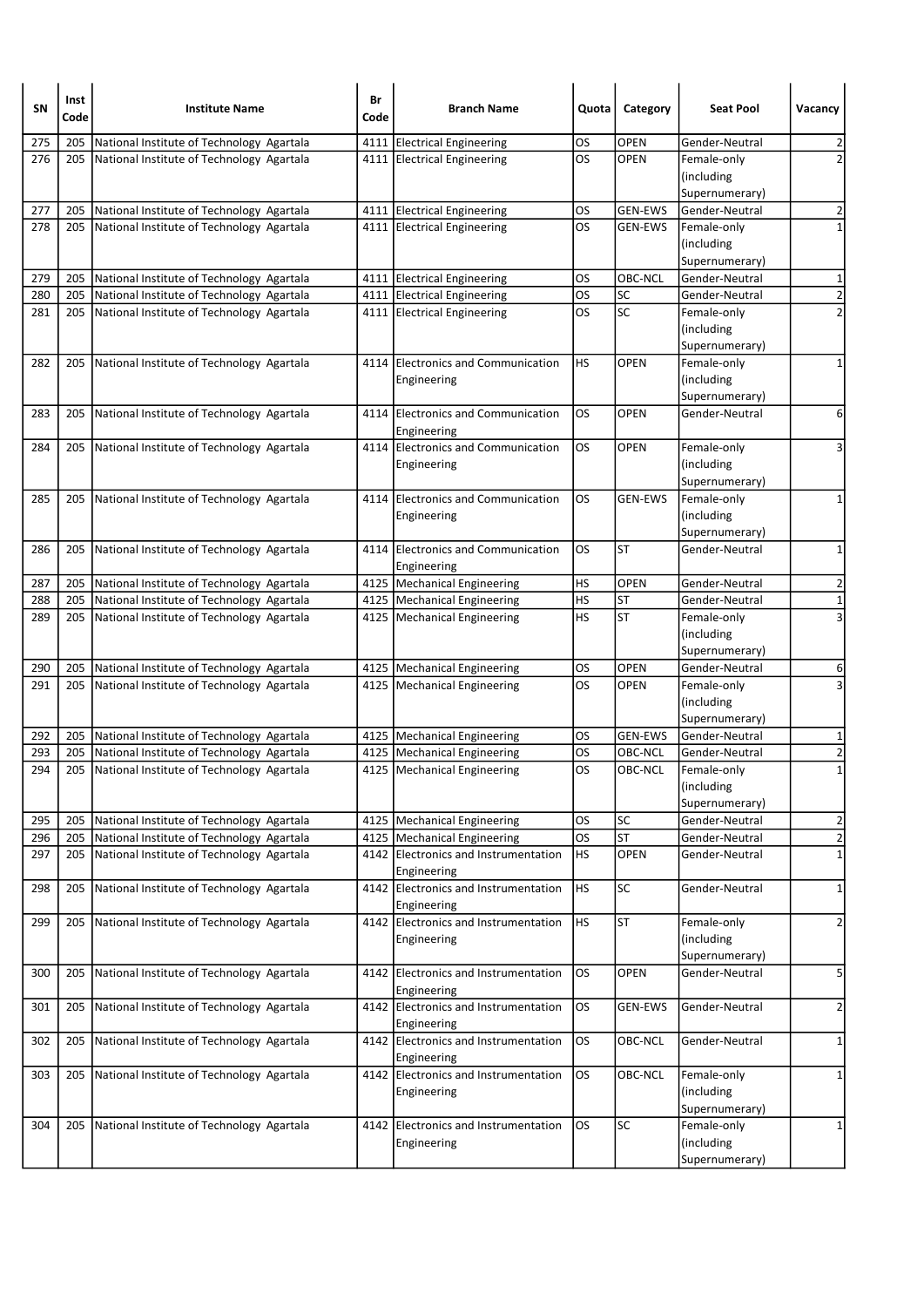| SΝ         | Inst<br>Code | <b>Institute Name</b>                                                                  | Br<br>Code | <b>Branch Name</b>                                               | Quota           | Category                 | <b>Seat Pool</b>                 | Vacancy                       |
|------------|--------------|----------------------------------------------------------------------------------------|------------|------------------------------------------------------------------|-----------------|--------------------------|----------------------------------|-------------------------------|
| 305        | 205          | National Institute of Technology Agartala                                              | 4142       | <b>IElectronics and Instrumentation</b>                          | OS              | <b>ST</b>                | Female-only                      | 1                             |
|            |              |                                                                                        |            | Engineering                                                      |                 |                          | (including)                      |                               |
| 306        | 205          | National Institute of Technology Agartala                                              |            | 4145 Production Engineering                                      | HS              | <b>OPEN</b>              | Supernumerary)<br>Gender-Neutral | 8                             |
| 307        | 205          | National Institute of Technology Agartala                                              |            | 4145   Production Engineering                                    | HS              | SC                       | Gender-Neutral                   | $\mathbf 1$                   |
| 308        | 205          | National Institute of Technology Agartala                                              |            | 4145   Production Engineering                                    | HS              | <b>ST</b>                | Gender-Neutral                   | 13                            |
| 309        | 205          | National Institute of Technology Agartala                                              |            | 4145 Production Engineering                                      | HS              | <b>ST</b>                | Female-only                      | 3                             |
|            |              |                                                                                        |            |                                                                  |                 |                          | (including                       |                               |
|            |              |                                                                                        |            |                                                                  |                 |                          | Supernumerary)                   |                               |
| 310        | 205          | National Institute of Technology Agartala                                              |            | 4145   Production Engineering                                    | OS              | <b>OPEN</b>              | Gender-Neutral                   | $\overline{7}$                |
| 311        | 205          | National Institute of Technology Agartala                                              |            | 4145   Production Engineering                                    | OS              | <b>OPEN</b>              | Female-only                      |                               |
|            |              |                                                                                        |            |                                                                  |                 |                          | (including                       |                               |
| 312        | 205          | National Institute of Technology Agartala                                              |            | 4145   Production Engineering                                    | OS              | <b>GEN-EWS</b>           | Supernumerary)<br>Gender-Neutral | 3                             |
| 313        |              | 205 National Institute of Technology Agartala                                          |            | 4145   Production Engineering                                    | OS              | <b>GEN-EWS</b>           | Female-only                      | $\mathbf{1}$                  |
|            |              |                                                                                        |            |                                                                  |                 |                          | (including                       |                               |
|            |              |                                                                                        |            |                                                                  |                 |                          | Supernumerary)                   |                               |
| 314        | 205          | National Institute of Technology Agartala                                              |            | 4145   Production Engineering                                    | OS              | OBC-NCL                  | Gender-Neutral                   | 6                             |
| 315        | 205          | National Institute of Technology Agartala                                              |            | 4145   Production Engineering                                    | OS              | OBC-NCL                  | Female-only                      | $\mathbf{1}$                  |
|            |              |                                                                                        |            |                                                                  |                 |                          | (including)                      |                               |
|            |              |                                                                                        |            |                                                                  |                 |                          | Supernumerary)                   |                               |
| 316        | 205          | National Institute of Technology Agartala                                              |            | 4145   Production Engineering                                    | OS              | SC                       | Gender-Neutral                   | $\overline{2}$                |
| 317        | 205          | National Institute of Technology Agartala                                              |            | 520G Computational Mathematics                                   | HS              | OPEN                     | Gender-Neutral                   | $\mathbf 1$                   |
| 318<br>319 | 205<br>205   | National Institute of Technology Agartala                                              |            | 520G Computational Mathematics<br>520G Computational Mathematics | HS<br>OS        | <b>ST</b><br><b>OPEN</b> | Gender-Neutral<br>Gender-Neutral | $\mathbf 1$<br>$\overline{2}$ |
| 320        | 205          | National Institute of Technology Agartala<br>National Institute of Technology Agartala |            | 520G Computational Mathematics                                   | los             | OBC-NCL                  | Gender-Neutral                   | $\mathbf{1}$                  |
| 321        | 205          | National Institute of Technology Agartala                                              |            | 520G Computational Mathematics                                   | OS              | SC                       | Gender-Neutral                   | $\mathbf 1$                   |
| 322        | 205          | National Institute of Technology Agartala                                              |            | 520G Computational Mathematics                                   | OS              | <b>ST</b>                | Gender-Neutral                   | $\mathbf 1$                   |
| 323        | 205          | National Institute of Technology Agartala                                              |            | 5267 Engineering Physics                                         | HS              | <b>GEN-EWS</b>           | Gender-Neutral                   | $\mathbf 1$                   |
| 324        | 205          | National Institute of Technology Agartala                                              |            | 5267 Engineering Physics                                         | HS              | <b>ST</b>                | Gender-Neutral                   | $\mathbf 1$                   |
| 325        | 205          | National Institute of Technology Agartala                                              |            | 5267 Engineering Physics                                         | OS              | <b>OPEN</b>              | Gender-Neutral                   | $\overline{1}$                |
| 326        | 205          | National Institute of Technology Agartala                                              |            | 5267 Engineering Physics                                         | OS              | <b>GEN-EWS</b>           | Gender-Neutral                   | $\mathbf 1$                   |
| 327        | 205          | National Institute of Technology Agartala                                              |            | 5267 Engineering Physics                                         | OS              | OBC-NCL                  | Gender-Neutral                   | $\overline{2}$                |
| 328        | 205          | National Institute of Technology Agartala                                              |            | 5602 Physics                                                     | HS              | <b>ST</b>                | Gender-Neutral                   | $\mathbf 1$                   |
| 329        | 205          | National Institute of Technology Agartala                                              |            | 5602 Physics                                                     | OS<br>OS        | OPEN                     | Gender-Neutral                   | 5<br>$\overline{2}$           |
| 330<br>331 | 205<br>205   | National Institute of Technology Agartala<br>National Institute of Technology Agartala |            | 5602 Physics<br>5602 Physics                                     | OS              | OBC-NCL<br>SC            | Gender-Neutral<br>Gender-Neutral | $\overline{2}$                |
| 332        | 205          | National Institute of Technology Agartala                                              |            | 5602 Physics                                                     | OS              | <b>ST</b>                | Gender-Neutral                   | $\mathbf 1$                   |
| 333        | 205          | National Institute of Technology Agartala                                              |            | 5604 Chemistry                                                   | HS              | <b>OPEN</b>              | Gender-Neutral                   | $1\vert$                      |
| 334        | 205          | National Institute of Technology Agartala                                              |            | 5604 Chemistry                                                   | HS              | SC                       | Gender-Neutral                   | $\overline{1}$                |
| 335        | 205          | National Institute of Technology Agartala                                              |            | 5604 Chemistry                                                   | OS              | OPEN                     | Gender-Neutral                   | $\overline{2}$                |
| 336        | 205          | National Institute of Technology Agartala                                              |            | 5604 Chemistry                                                   | <b>OS</b>       | GEN-EWS                  | Gender-Neutral                   | $\overline{2}$                |
| 337        | 205          | National Institute of Technology Agartala                                              |            | 5604 Chemistry                                                   | <b>OS</b>       | OBC-NCL                  | Gender-Neutral                   | ω                             |
| 338        | 205          | National Institute of Technology Agartala                                              |            | 5604 Chemistry                                                   | <b>OS</b>       | SC                       | Gender-Neutral                   | $\overline{\mathbf{c}}$       |
| 339        | 205          | National Institute of Technology Agartala                                              | 5604       | Chemistry                                                        | <b>OS</b>       | <b>ST</b>                | Gender-Neutral                   | $\overline{\mathbf{1}}$       |
| 340        | 205          | National Institute of Technology Agartala                                              | 5606       | Mathematics & Computing                                          | HS<br><b>OS</b> | OPEN                     | Gender-Neutral                   | $\mathbf 1$<br>$\overline{2}$ |
| 341<br>342 | 205<br>205   | National Institute of Technology Agartala<br>National Institute of Technology Agartala |            | 5606   Mathematics & Computing<br>5606 Mathematics & Computing   | <b>OS</b>       | OPEN<br>GEN-EWS          | Gender-Neutral<br>Gender-Neutral | $\overline{\mathbf{1}}$       |
| 343        | 205          | National Institute of Technology Agartala                                              |            | 5606 Mathematics & Computing                                     | <b>OS</b>       | OBC-NCL                  | Gender-Neutral                   | 3                             |
| 344        | 206          | National Institute of Technology Calicut                                               |            | 4104   Bio Technology                                            | HS              | OPEN                     | Gender-Neutral                   | $\overline{\mathbf{5}}$       |
| 345        | 206          | National Institute of Technology Calicut                                               |            | 4104 Bio Technology                                              | <b>HS</b>       | OBC-NCL                  | Gender-Neutral                   | $\overline{2}$                |
| 346        | 206          | National Institute of Technology Calicut                                               |            | 4104 Bio Technology                                              | НS              | OBC-NCL                  | Female-only                      | $\mathbf 1$                   |
|            |              |                                                                                        |            |                                                                  |                 |                          | (including                       |                               |
|            |              |                                                                                        |            |                                                                  |                 |                          | Supernumerary)                   |                               |
| 347        | 206          | National Institute of Technology Calicut                                               |            | 4104 Bio Technology                                              | HS              | SC                       | Female-only                      | $\mathbf{1}$                  |
|            |              |                                                                                        |            |                                                                  |                 |                          | (including                       |                               |
|            |              |                                                                                        |            |                                                                  |                 |                          | Supernumerary)                   |                               |
| 348        | 206          | National Institute of Technology Calicut                                               |            | 4104 Bio Technology                                              | HS<br><b>OS</b> | <b>ST</b><br>OPEN        | Gender-Neutral                   | 1                             |
| 349<br>350 | 206<br>206   | National Institute of Technology Calicut<br>National Institute of Technology Calicut   |            | 4104 Bio Technology<br>4104 Bio Technology                       | OS              | GEN-EWS                  | Gender-Neutral<br>Gender-Neutral | $\mathbf 1$<br>$\mathbf 1$    |
| 351        | 206          | National Institute of Technology Calicut                                               |            | 4104 Bio Technology                                              | <b>OS</b>       | OBC-NCL                  | Gender-Neutral                   | $\overline{2}$                |
| 352        | 206          | National Institute of Technology Calicut                                               | 4107       | Chemical Engineering                                             | НS              | <b>OPEN</b>              | Gender-Neutral                   | $\overline{4}$                |
|            |              |                                                                                        |            |                                                                  |                 |                          |                                  |                               |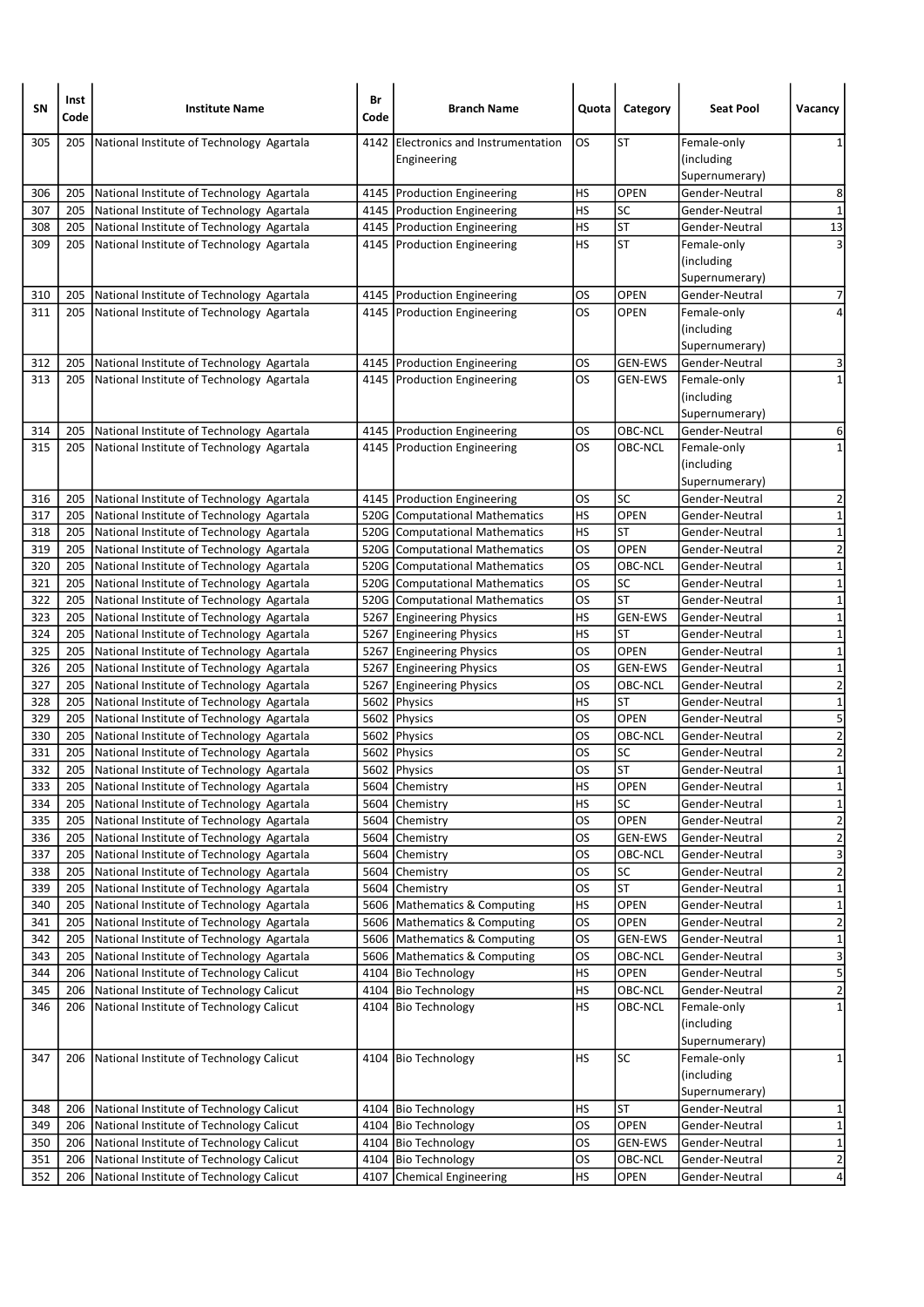| SΝ  | Inst<br>Code | <b>Institute Name</b>                    | Br<br>Code | <b>Branch Name</b>                                | Quota     | Category       | <b>Seat Pool</b> | Vacancy                 |
|-----|--------------|------------------------------------------|------------|---------------------------------------------------|-----------|----------------|------------------|-------------------------|
| 353 | 206          | National Institute of Technology Calicut | 4107       | Chemical Engineering                              | HS        | OPEN           | Female-only      | 1                       |
|     |              |                                          |            |                                                   |           |                | (including       |                         |
|     |              |                                          |            |                                                   |           |                | Supernumerary)   |                         |
| 354 | 206          | National Institute of Technology Calicut |            | 4107 Chemical Engineering                         | HS        | OBC-NCL        | Gender-Neutral   | 1                       |
| 355 | 206          | National Institute of Technology Calicut |            | 4107 Chemical Engineering                         | <b>HS</b> | SC             | Gender-Neutral   | $\overline{\mathbf{c}}$ |
| 356 | 206          | National Institute of Technology Calicut |            | 4107 Chemical Engineering                         | HS        | <b>ST</b>      | Gender-Neutral   | 4                       |
| 357 | 206          | National Institute of Technology Calicut |            | 4107 Chemical Engineering                         | los       | OPEN           | Gender-Neutral   | $\overline{\mathbf{c}}$ |
| 358 | 206          | National Institute of Technology Calicut |            | 4107 Chemical Engineering                         | OS        | OPEN<br>(PwD)  | Gender-Neutral   | $\mathbf 1$             |
| 359 | 206          | National Institute of Technology Calicut |            | 4107 Chemical Engineering                         | OS        | OBC-NCL        | Gender-Neutral   | $\overline{2}$          |
| 360 | 206          | National Institute of Technology Calicut | 4109       | Civil Engineering                                 | HS        | <b>OPEN</b>    | Gender-Neutral   | $\overline{\mathbf{5}}$ |
| 361 | 206          | National Institute of Technology Calicut | 4109       | Civil Engineering                                 | HS        | <b>OPEN</b>    | Female-only      | $\mathbf 1$             |
|     |              |                                          |            |                                                   |           |                | (including       |                         |
|     |              |                                          |            |                                                   |           |                | Supernumerary)   |                         |
| 362 | 206          | National Institute of Technology Calicut |            | 4109 Civil Engineering                            | HS        | OBC-NCL        | Gender-Neutral   | 10                      |
| 363 | 206          | National Institute of Technology Calicut |            | 4109 Civil Engineering                            | HS        | OBC-NCL        | Female-only      | $\overline{2}$          |
|     |              |                                          |            |                                                   |           |                | (including       |                         |
|     |              |                                          |            |                                                   |           |                | Supernumerary)   |                         |
| 364 | 206          | National Institute of Technology Calicut |            | 4109 Civil Engineering                            | HS        | SC             | Gender-Neutral   | 1                       |
| 365 | 206          | National Institute of Technology Calicut |            | 4109 Civil Engineering                            | HS        | <b>ST</b>      | Gender-Neutral   | 3                       |
| 366 | 206          | National Institute of Technology Calicut |            | 4109 Civil Engineering                            | los       | <b>OPEN</b>    | Gender-Neutral   | $\overline{2}$          |
| 367 | 206          | National Institute of Technology Calicut |            | 4109 Civil Engineering                            | OS        | <b>GEN-EWS</b> | Gender-Neutral   | $\overline{a}$          |
| 368 | 206          | National Institute of Technology Calicut | 4109       | Civil Engineering                                 | OS        | <b>SC</b>      | Female-only      | $\mathbf 1$             |
|     |              |                                          |            |                                                   |           |                | (including       |                         |
|     |              |                                          |            |                                                   |           |                | Supernumerary)   |                         |
| 369 | 206          | National Institute of Technology Calicut |            | 4110 Computer Science and                         | HS        | <b>OPEN</b>    | Gender-Neutral   | $\mathbf 1$             |
|     |              |                                          |            | Engineering                                       |           | (PwD)          |                  |                         |
| 370 | 206          | National Institute of Technology Calicut |            | 4110 Computer Science and                         | HS        | <b>GEN-EWS</b> | Gender-Neutral   | 1                       |
|     |              |                                          |            | Engineering<br>4110 Computer Science and          |           |                |                  |                         |
| 371 | 206          | National Institute of Technology Calicut |            |                                                   | HS        | OBC-NCL        | Gender-Neutral   | 2                       |
| 372 | 206          | National Institute of Technology Calicut |            | Engineering<br>4110 Computer Science and          | <b>HS</b> | OBC-           | Gender-Neutral   | $\mathbf 1$             |
|     |              |                                          |            | Engineering                                       |           | NCL(PwD)       |                  |                         |
| 373 | 206          | National Institute of Technology Calicut |            | 4110 Computer Science and                         | HS        | SC             | Gender-Neutral   | 1                       |
|     |              |                                          |            | Engineering                                       |           |                |                  |                         |
| 374 | 206          | National Institute of Technology Calicut |            | 4110 Computer Science and                         | OS        | <b>OPEN</b>    | Gender-Neutral   | 2                       |
|     |              |                                          |            | Engineering                                       |           |                |                  |                         |
| 375 | 206          | National Institute of Technology Calicut |            | 4110 Computer Science and                         | OS        | <b>GEN-EWS</b> | Gender-Neutral   | 1                       |
|     |              |                                          |            | Engineering                                       |           |                |                  |                         |
| 376 | 206          | National Institute of Technology Calicut | 4114       | Electronics and Communication                     | <b>HS</b> | OPEN           | Gender-Neutral   | $\overline{\mathbf{c}}$ |
|     |              |                                          |            | Engineering                                       |           |                |                  |                         |
| 377 | 206          | National Institute of Technology Calicut |            | 4114 Electronics and Communication                | OS        | OPEN           | Gender-Neutral   | 3                       |
| 378 | 206          | National Institute of Technology Calicut |            | Engineering<br>4114 Electronics and Communication | OS        | <b>GEN-EWS</b> | Gender-Neutral   | $\mathbf 1$             |
|     |              |                                          |            | Engineering                                       |           |                |                  |                         |
| 379 | 206          | National Institute of Technology Calicut |            | 4117 Engineering Physics                          | <b>HS</b> | OPEN           | Gender-Neutral   | $\overline{\mathbf{c}}$ |
| 380 | 206          | National Institute of Technology Calicut |            | 4117 Engineering Physics                          | <b>HS</b> | <b>OPEN</b>    | Female-only      | $\overline{2}$          |
|     |              |                                          |            |                                                   |           |                | (including       |                         |
|     |              |                                          |            |                                                   |           |                | Supernumerary)   |                         |
| 381 | 206          | National Institute of Technology Calicut |            | 4117 Engineering Physics                          | HS        | OBC-NCL        | Gender-Neutral   | $\overline{\mathbf{3}}$ |
| 382 | 206          | National Institute of Technology Calicut |            | 4117 Engineering Physics                          | HS        | OBC-NCL        | Female-only      | $\mathbf 1$             |
|     |              |                                          |            |                                                   |           |                | (including       |                         |
|     |              |                                          |            |                                                   |           |                | Supernumerary)   |                         |
| 383 | 206          | National Institute of Technology Calicut |            | 4117 Engineering Physics                          | HS        | <b>ST</b>      | Gender-Neutral   | 1                       |
| 384 | 206          | National Institute of Technology Calicut |            | 4117 Engineering Physics                          | <b>OS</b> | OPEN           | Gender-Neutral   | $\overline{2}$          |
| 385 | 206          | National Institute of Technology Calicut |            | 4117 Engineering Physics                          | OS        | OBC-NCL        | Gender-Neutral   | $\mathbf 1$             |
| 386 | 206          | National Institute of Technology Calicut |            | 4117 Engineering Physics                          | OS        | OBC-NCL        | Female-only      | $\mathbf 1$             |
|     |              |                                          |            |                                                   |           |                | (including       |                         |
|     |              |                                          |            |                                                   |           |                | Supernumerary)   |                         |
| 387 | 206          | National Institute of Technology Calicut |            | 4123 Materials Science and                        | <b>HS</b> | <b>OPEN</b>    | Gender-Neutral   | $\overline{\mathbf{c}}$ |
|     |              |                                          |            | Engineering                                       |           |                |                  |                         |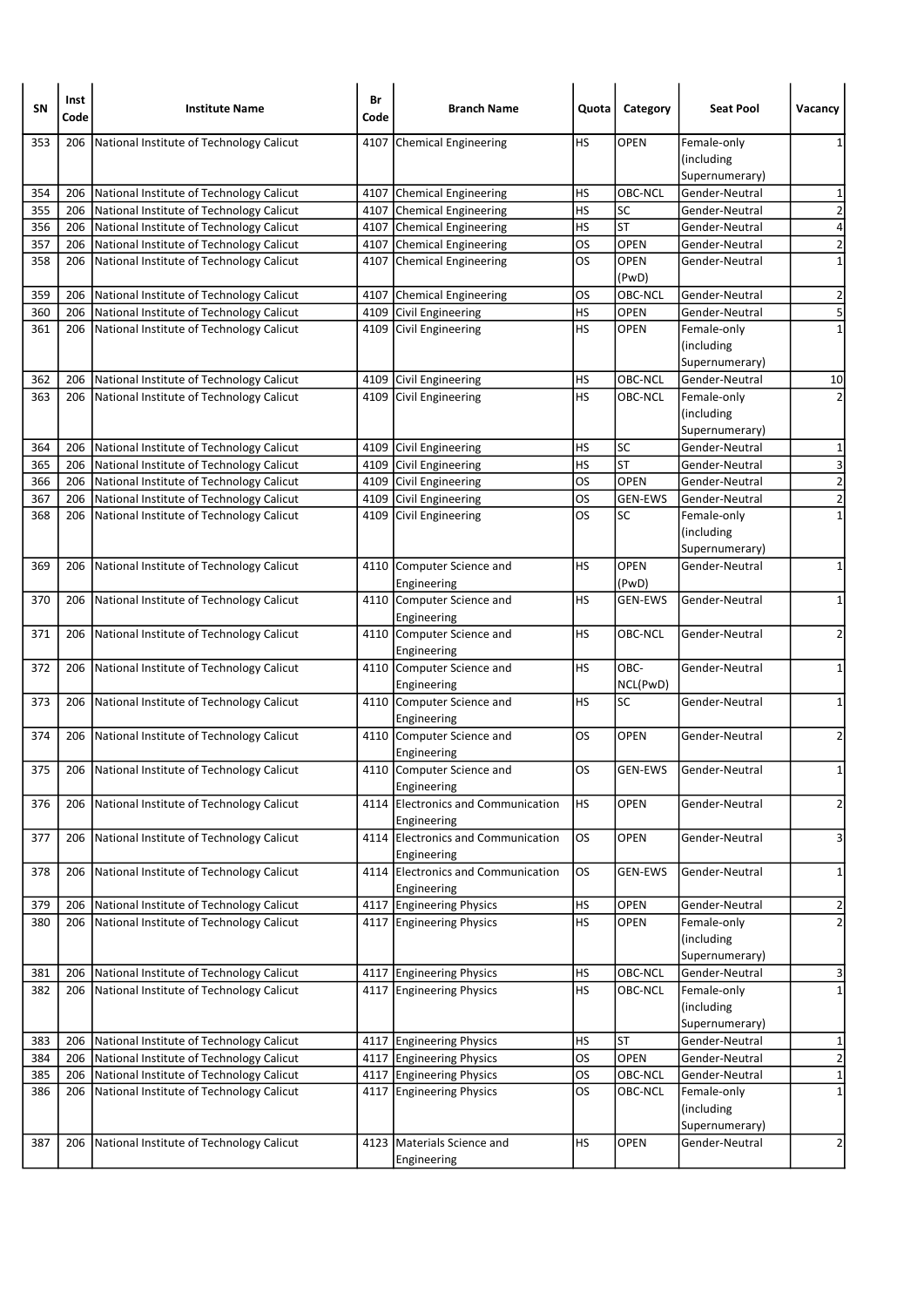| <b>SN</b> | Inst<br>Code | <b>Institute Name</b>                        | Br<br>Code | <b>Branch Name</b>                             | Quota     | Category                 | <b>Seat Pool</b> | Vacancy        |
|-----------|--------------|----------------------------------------------|------------|------------------------------------------------|-----------|--------------------------|------------------|----------------|
| 388       | 206          | National Institute of Technology Calicut     | 4123       | Materials Science and                          | HS        | <b>OPEN</b>              | Female-only      | 1              |
|           |              |                                              |            | Engineering                                    |           |                          | (including       |                |
|           |              |                                              |            |                                                |           |                          | Supernumerary)   |                |
| 389       | 206          | National Institute of Technology Calicut     |            | 4123 Materials Science and<br>Engineering      | <b>HS</b> | OBC-NCL                  | Gender-Neutral   | $\overline{2}$ |
| 390       | 206          | National Institute of Technology Calicut     | 4123       | Materials Science and<br>Engineering           | HS        | <b>ST</b>                | Gender-Neutral   | 1              |
| 391       | 206          | National Institute of Technology Calicut     |            | 4123   Materials Science and<br>Engineering    | <b>OS</b> | <b>OPEN</b>              | Gender-Neutral   | 3              |
| 392       | 206          | National Institute of Technology Calicut     |            | 4123   Materials Science and<br>Engineering    | <b>OS</b> | OBC-NCL                  | Gender-Neutral   | 1              |
| 393       | 206          | National Institute of Technology Calicut     |            | 4125   Mechanical Engineering                  | HS        | <b>OPEN</b>              | Gender-Neutral   | 3              |
| 394       | 206          | National Institute of Technology Calicut     |            | 4125   Mechanical Engineering                  | <b>HS</b> | OBC-NCL                  | Gender-Neutral   | $\mathbf 1$    |
| 395       | 206          | National Institute of Technology Calicut     |            | 4125   Mechanical Engineering                  | HS        | SC                       | Gender-Neutral   | $\overline{2}$ |
| 396       | 206          | National Institute of Technology Calicut     |            | 4125   Mechanical Engineering                  | <b>HS</b> | $\overline{\mathsf{ST}}$ | Gender-Neutral   | $\overline{6}$ |
| 397       | 206          | National Institute of Technology Calicut     |            | 4125   Mechanical Engineering                  | <b>OS</b> | <b>OPEN</b>              | Gender-Neutral   | $\overline{9}$ |
| 398       | 206          | National Institute of Technology Calicut     |            | 4125   Mechanical Engineering                  | <b>OS</b> | <b>OPEN</b>              | Female-only      | $\overline{2}$ |
|           |              |                                              |            |                                                |           |                          | (including       |                |
|           |              |                                              |            |                                                |           |                          | Supernumerary)   |                |
| 399       | 206          | National Institute of Technology Calicut     |            | 4125   Mechanical Engineering                  | OS        | OBC-NCL                  | Gender-Neutral   | 1              |
| 400       | 206          | National Institute of Technology Calicut     |            | 4125   Mechanical Engineering                  | <b>OS</b> | OBC-NCL                  | Female-only      | $\mathbf{1}$   |
|           |              |                                              |            |                                                |           |                          | (including       |                |
|           |              |                                              |            |                                                |           |                          | Supernumerary)   |                |
| 401       | 206          | National Institute of Technology Calicut     |            | 4144 Electrical and Electronics<br>Engineering | HS        | <b>OPEN</b>              | Gender-Neutral   | 2              |
| 402       | 206          | National Institute of Technology Calicut     |            | 4144 Electrical and Electronics                | HS        | OPEN                     | Female-only      | $\overline{2}$ |
|           |              |                                              |            | Engineering                                    |           |                          | (including       |                |
|           |              |                                              |            |                                                |           |                          | Supernumerary)   |                |
| 403       |              | 206 National Institute of Technology Calicut | 4144       | <b>Electrical and Electronics</b>              | <b>HS</b> | OBC-NCL                  | Female-only      | 1              |
|           |              |                                              |            | Engineering                                    |           |                          | (including       |                |
|           |              |                                              |            |                                                |           |                          | Supernumerary)   |                |
| 404       | 206          | National Institute of Technology Calicut     |            | 4144 Electrical and Electronics<br>Engineering | <b>HS</b> | <b>SC</b>                | Gender-Neutral   | 1              |
| 405       | 206          | National Institute of Technology Calicut     |            | 4144 Electrical and Electronics<br>Engineering | HS        | ST                       | Gender-Neutral   | 4              |
| 406       | 206          | National Institute of Technology Calicut     |            | 4144 Electrical and Electronics<br>Engineering | OS.       | <b>OPEN</b>              | Gender-Neutral   | 5              |
| 407       | 206          | National Institute of Technology Calicut     |            | 4144 Electrical and Electronics                | <b>OS</b> | <b>OPEN</b>              | Female-only      | 3              |
|           |              |                                              |            | Engineering                                    |           |                          | (including       |                |
|           |              |                                              |            |                                                |           |                          | Supernumerary)   |                |
| 408       | 206          | National Institute of Technology Calicut     |            | 4144 Electrical and Electronics<br>Engineering | OS        | OBC-NCL                  | Gender-Neutral   | $\mathbf{1}$   |
| 409       | 206          | National Institute of Technology Calicut     |            | 4144 Electrical and Electronics                | los       | OBC-NCL                  | Female-only      | $\mathbf 1$    |
|           |              |                                              |            | Engineering                                    |           |                          | (including       |                |
|           |              |                                              |            |                                                |           |                          | Supernumerary)   |                |
| 410       | 206          | National Institute of Technology Calicut     | 4144       | <b>Electrical and Electronics</b>              | los       | <b>SC</b>                | Female-only      | $\mathbf{1}$   |
|           |              |                                              |            | Engineering                                    |           |                          | (including       |                |
|           |              |                                              |            |                                                |           |                          | Supernumerary)   |                |
| 411       | 206          | National Institute of Technology Calicut     |            | 4145   Production Engineering                  | <b>HS</b> | OPEN                     | Gender-Neutral   | 5              |
| 412       | 206          | National Institute of Technology Calicut     |            | 4145   Production Engineering                  | HS        | <b>OPEN</b>              | Female-only      | 3              |
|           |              |                                              |            |                                                |           |                          | (including       |                |
|           |              |                                              |            |                                                |           |                          | Supernumerary)   |                |
| 413       | 206          | National Institute of Technology Calicut     |            | 4145   Production Engineering                  | <b>HS</b> | OBC-NCL                  | Gender-Neutral   | 5              |
| 414       |              | 206 National Institute of Technology Calicut |            | 4145   Production Engineering                  | <b>HS</b> | OBC-NCL                  | Female-only      | $\mathbf 1$    |
|           |              |                                              |            |                                                |           |                          | (including       |                |
|           |              |                                              |            |                                                |           |                          | Supernumerary)   |                |
| 415       | 206          | National Institute of Technology Calicut     |            | 4145   Production Engineering                  | <b>HS</b> | SC                       | Gender-Neutral   | 1              |
| 416       | 206          | National Institute of Technology Calicut     |            | 4145   Production Engineering                  | <b>HS</b> | <b>ST</b>                | Gender-Neutral   | $\mathbf 1$    |
| 417       | 206          | National Institute of Technology Calicut     |            | 4145   Production Engineering                  | <b>HS</b> | <b>ST</b>                | Female-only      | $\mathbf 1$    |
|           |              |                                              |            |                                                |           |                          | (including       |                |
|           |              |                                              |            |                                                |           |                          | Supernumerary)   |                |
| 418       | 206          | National Institute of Technology Calicut     |            | 4145   Production Engineering                  | <b>OS</b> | OPEN                     | Gender-Neutral   | $\overline{4}$ |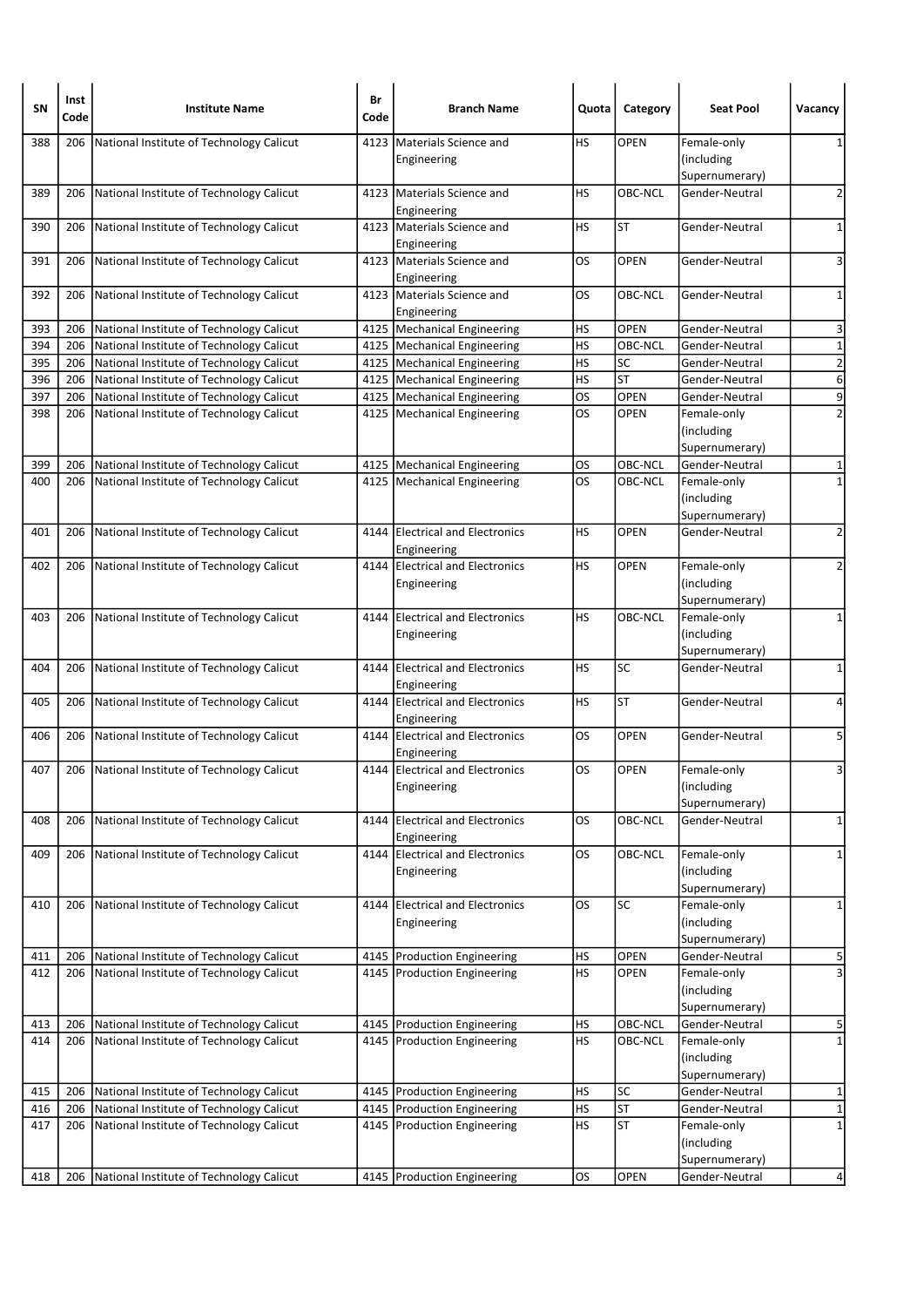| SΝ  | Inst<br>Code | <b>Institute Name</b>                        | Br<br>Code | <b>Branch Name</b>                                | Quota     | Category         | <b>Seat Pool</b>                            | Vacancy        |
|-----|--------------|----------------------------------------------|------------|---------------------------------------------------|-----------|------------------|---------------------------------------------|----------------|
| 419 | 206          | National Institute of Technology Calicut     |            | 4145   Production Engineering                     | OS        | <b>OPEN</b>      | Female-only<br>(including<br>Supernumerary) | 1              |
| 420 |              | 206 National Institute of Technology Calicut |            | 4145 Production Engineering                       | OS        | <b>GEN-EWS</b>   | Female-only<br>(including<br>Supernumerary) | 1              |
| 421 | 206          | National Institute of Technology Calicut     |            | 5101 Architecture                                 | HS        | OPEN             | Gender-Neutral                              | 1              |
| 422 | 206          | National Institute of Technology Calicut     |            | 5101 Architecture                                 | <b>HS</b> | ST               | Female-only                                 | $\mathbf{1}$   |
|     |              |                                              |            |                                                   |           |                  | (including<br>Supernumerary)                |                |
| 423 | 207          | National Institute of Technology Delhi       |            | 4110 Computer Science and<br>Engineering          | HS        | <b>OPEN</b>      | Gender-Neutral                              | 9              |
| 424 | 207          | National Institute of Technology Delhi       |            | 4110 Computer Science and<br>Engineering          | HS        | <b>OPEN</b>      | Female-only<br>(including<br>Supernumerary) | 1              |
| 425 | 207          | National Institute of Technology Delhi       |            | 4110 Computer Science and<br>Engineering          | HS        | <b>GEN-EWS</b>   | Gender-Neutral                              | $\mathbf{1}$   |
| 426 | 207          | National Institute of Technology Delhi       |            | 4110 Computer Science and<br>Engineering          | НS        | OBC-NCL          | Gender-Neutral                              | 1              |
| 427 | 207          | National Institute of Technology Delhi       |            | 4110 Computer Science and<br>Engineering          | HS        | OBC-<br>NCL(PwD) | Gender-Neutral                              | $\mathbf{1}$   |
| 428 | 207          | National Institute of Technology Delhi       |            | 4110 Computer Science and<br>Engineering          | HS        | SC               | Gender-Neutral                              | 1              |
| 429 | 207          | National Institute of Technology Delhi       |            | 4110 Computer Science and<br>Engineering          | HS        | ST               | Gender-Neutral                              | 1              |
| 430 |              | 207 National Institute of Technology Delhi   |            | 4110 Computer Science and<br>Engineering          | <b>HS</b> | <b>ST</b>        | Female-only<br>(including<br>Supernumerary) | 1              |
| 431 | 207          | National Institute of Technology Delhi       |            | 4110 Computer Science and<br>Engineering          | OS        | <b>OPEN</b>      | Gender-Neutral                              | $\overline{2}$ |
| 432 | 207          | National Institute of Technology Delhi       |            | 4114 Electronics and Communication<br>Engineering | HS        | <b>OPEN</b>      | Gender-Neutral                              | 6              |
| 433 | 207          | National Institute of Technology Delhi       |            | 4114 Electronics and Communication<br>Engineering | HS        | <b>OPEN</b>      | Female-only<br>(including<br>Supernumerary) | 2              |
| 434 | 207          | National Institute of Technology Delhi       |            | 4114 Electronics and Communication<br>Engineering | HS        | <b>GEN-EWS</b>   | Gender-Neutral                              | 3              |
| 435 | 207          | National Institute of Technology Delhi       |            | 4114 Electronics and Communication<br>Engineering | HS        | OBC-NCL          | Gender-Neutral                              | 1              |
| 436 | 207          | National Institute of Technology Delhi       |            | 4114 Electronics and Communication<br>Engineering | <b>HS</b> | <b>OBC-NCL</b>   | Female-only<br>(including<br>Supernumerary) | 1              |
| 437 | 207          | National Institute of Technology Delhi       |            | 4114 Electronics and Communication<br>Engineering | <b>HS</b> | <b>ST</b>        | Gender-Neutral                              | $\mathbf{1}$   |
| 438 | 207          | National Institute of Technology Delhi       | 4114       | Electronics and Communication<br>Engineering      | HS        | <b>ST</b>        | Female-only<br>(including<br>Supernumerary) | 1              |
| 439 | 207          | National Institute of Technology Delhi       |            | 4114 Electronics and Communication<br>Engineering | OS        | <b>OPEN</b>      | Gender-Neutral                              | $\overline{2}$ |
| 440 | 207          | National Institute of Technology Delhi       |            | 4114 Electronics and Communication<br>Engineering | los       | <b>OPEN</b>      | Female-only<br>(including<br>Supernumerary) | 2              |
| 441 | 207          | National Institute of Technology Delhi       |            | 4114 Electronics and Communication<br>Engineering | OS        | OBC-NCL          | Gender-Neutral                              | 1              |
| 442 | 207          | National Institute of Technology Delhi       |            | 4114 Electronics and Communication<br>Engineering | OS        | SC (PwD)         | Gender-Neutral                              | $\mathbf{1}$   |
| 443 | 207          | National Institute of Technology Delhi       | 4144       | <b>Electrical and Electronics</b><br>Engineering  | <b>HS</b> | OPEN             | Gender-Neutral                              | 8              |
| 444 | 207          | National Institute of Technology Delhi       |            | 4144 Electrical and Electronics<br>Engineering    | HS        | OPEN             | Female-only<br>(including<br>Supernumerary) | $\overline{2}$ |
| 445 | 207          | National Institute of Technology Delhi       | 4144       | <b>Electrical and Electronics</b><br>Engineering  | <b>HS</b> | <b>GEN-EWS</b>   | Gender-Neutral                              | $\overline{2}$ |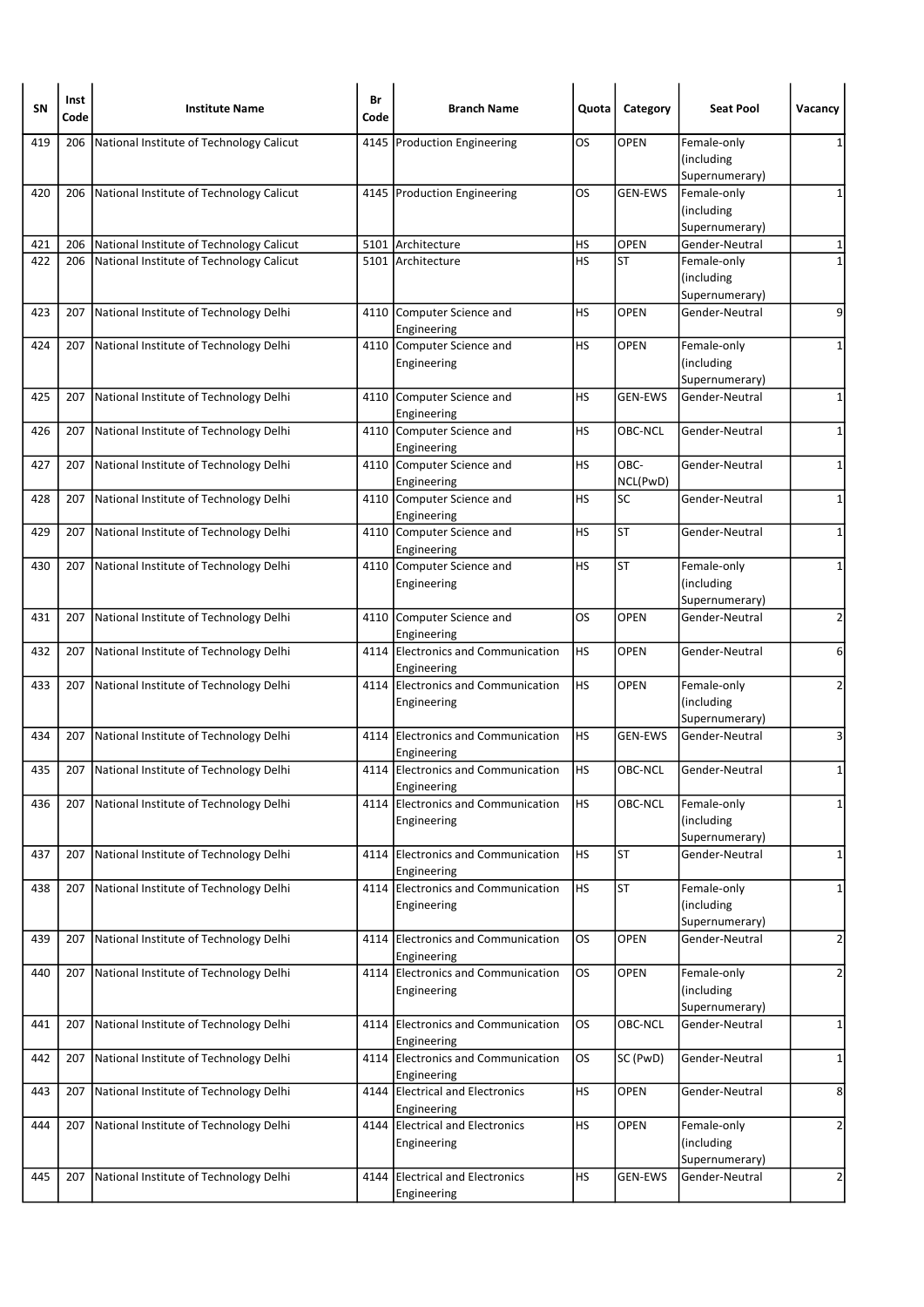| <b>SN</b> | Inst<br>Code | <b>Institute Name</b>                     | Br<br>Code | <b>Branch Name</b>                                | Quota     | Category             | <b>Seat Pool</b>                            | Vacancy                 |
|-----------|--------------|-------------------------------------------|------------|---------------------------------------------------|-----------|----------------------|---------------------------------------------|-------------------------|
| 446       | 207          | National Institute of Technology Delhi    | 4144       | <b>IElectrical and Electronics</b><br>Engineering | HS        | OBC-NCL              | Gender-Neutral                              | 5                       |
| 447       | 207          | National Institute of Technology Delhi    |            | 4144 Electrical and Electronics<br>Engineering    | HS        | OBC-NCL              | Female-only<br>(including<br>Supernumerary) | 1                       |
| 448       | 207          | National Institute of Technology Delhi    | 4144       | <b>Electrical and Electronics</b><br>Engineering  | HS        | <b>SC</b>            | Gender-Neutral                              | 1                       |
| 449       | 207          | National Institute of Technology Delhi    |            | 4144 Electrical and Electronics<br>Engineering    | HS        | <b>ST</b>            | Gender-Neutral                              | 1                       |
| 450       | 207          | National Institute of Technology Delhi    |            | 4144 Electrical and Electronics<br>Engineering    | OS        | <b>OPEN</b>          | Gender-Neutral                              | 3                       |
| 451       | 207          | National Institute of Technology Delhi    |            | 4144 Electrical and Electronics<br>Engineering    | OS        | OBC-NCL              | Gender-Neutral                              | $\mathbf 1$             |
| 452       | 207          | National Institute of Technology Delhi    |            | 4144 Electrical and Electronics<br>Engineering    | OS        | <b>SC</b>            | Gender-Neutral                              | 1                       |
| 453       | 208          | National Institute of Technology Durgapur |            | 4104 Bio Technology                               | HS        | <b>OPEN</b>          | Gender-Neutral                              | 6                       |
| 454       | 208          | National Institute of Technology Durgapur |            | 4104 Bio Technology                               | HS        | <b>OPEN</b>          | Female-only<br>(including<br>Supernumerary) | $\mathbf 1$             |
| 455       | 208          | National Institute of Technology Durgapur |            | 4104 Bio Technology                               | HS        | <b>OPEN</b><br>(PwD) | Gender-Neutral                              | $\mathbf 1$             |
| 456       | 208          | National Institute of Technology Durgapur |            | 4104 Bio Technology                               | НS        | OBC-NCL              | Gender-Neutral                              | $\overline{\mathbf{c}}$ |
| 457       | 208          | National Institute of Technology Durgapur |            | 4104 Bio Technology                               | HS        | <b>SC</b>            | Gender-Neutral                              | $\mathbf 1$             |
| 458       | 208          | National Institute of Technology Durgapur |            | 4104 Bio Technology                               | OS        | <b>OPEN</b>          | Gender-Neutral                              | 6                       |
| 459       | 208          | National Institute of Technology Durgapur |            | 4104 Bio Technology                               | OS        | OPEN                 | Female-only<br>(including<br>Supernumerary) | $\overline{2}$          |
| 460       | 208          | National Institute of Technology Durgapur |            | 4104 Bio Technology                               | OS        | <b>GEN-EWS</b>       | Gender-Neutral                              | $\mathbf{1}$            |
| 461       | 208          | National Institute of Technology Durgapur |            | 4104 Bio Technology                               | OS        | <b>OBC-NCL</b>       | Gender-Neutral                              | 2                       |
| 462       | 208          | National Institute of Technology Durgapur |            | 4104 Bio Technology                               | OS        | OBC-NCL              | Female-only<br>(including<br>Supernumerary) | $\mathbf{1}$            |
| 463       | 208          | National Institute of Technology Durgapur |            | 4104 Bio Technology                               | OS        | SC                   | Gender-Neutral                              | 1                       |
| 464       | 208          | National Institute of Technology Durgapur |            | 4104 Bio Technology                               | OS        | <b>ST</b>            | Gender-Neutral                              | $\mathbf 1$             |
| 465       | 208          | National Institute of Technology Durgapur |            | 4107 Chemical Engineering                         | HS        | <b>OPEN</b>          | Gender-Neutral                              | $\mathbf 1$             |
| 466       | 208          | National Institute of Technology Durgapur |            | 4107 Chemical Engineering                         | HS        | <b>OPEN</b>          | Female-only<br>(including<br>Supernumerary) | $\mathbf{1}$            |
| 467       | 208          | National Institute of Technology Durgapur |            | 4107 Chemical Engineering                         | OS        | <b>OPEN</b>          | Gender-Neutral                              | $\overline{3}$          |
| 468       | 208          | National Institute of Technology Durgapur |            | 4107 Chemical Engineering                         | OS        | <b>OPEN</b>          | Female-only<br>(including<br>Supernumerary) | $\mathbf{1}$            |
| 469       | 208          | National Institute of Technology Durgapur |            | 4107 Chemical Engineering                         | OS        | <b>GEN-EWS</b>       | Gender-Neutral                              | 1                       |
| 470       | 208          | National Institute of Technology Durgapur |            | 4107 Chemical Engineering                         | <b>OS</b> | OBC-NCL              | Gender-Neutral                              | $\mathbf 1$             |
| 471       | 208          | National Institute of Technology Durgapur | 4107       | Chemical Engineering                              | <b>OS</b> | SC                   | Gender-Neutral                              | $\mathbf{1}$            |
| 472       | 208          | National Institute of Technology Durgapur | 4109       | Civil Engineering                                 | HS        | OPEN                 | Gender-Neutral                              | $\mathbf 1$             |
| 473       | 208          | National Institute of Technology Durgapur |            | 4109 Civil Engineering                            | <b>HS</b> | <b>OPEN</b>          | Female-only<br>(including<br>Supernumerary) | $\mathbf 1$             |
| 474       | 208          | National Institute of Technology Durgapur | 4109       | Civil Engineering                                 | HS        | OBC-NCL              | Gender-Neutral                              | 1                       |
| 475       | 208          | National Institute of Technology Durgapur |            | 4109 Civil Engineering                            | <b>HS</b> | OBC-NCL              | Female-only<br>(including<br>Supernumerary) | $\mathbf 1$             |
| 476       | 208          | National Institute of Technology Durgapur |            | 4109 Civil Engineering                            | OS        | OPEN                 | Gender-Neutral                              | 1                       |
| 477       | 208          | National Institute of Technology Durgapur |            | 4109 Civil Engineering                            | los       | <b>OPEN</b>          | Female-only<br>(including<br>Supernumerary) | $\mathbf{1}$            |
| 478       | 208          | National Institute of Technology Durgapur |            | 4109 Civil Engineering                            | <b>OS</b> | OBC-NCL              | Gender-Neutral                              | 1                       |
| 479       | 208          | National Institute of Technology Durgapur |            | 4110 Computer Science and<br>Engineering          | <b>HS</b> | OPEN                 | Gender-Neutral                              | $\overline{\mathbf{c}}$ |
| 480       | 208          | National Institute of Technology Durgapur |            | 4110 Computer Science and<br>Engineering          | <b>HS</b> | <b>ST</b>            | Gender-Neutral                              | $\mathbf{1}$            |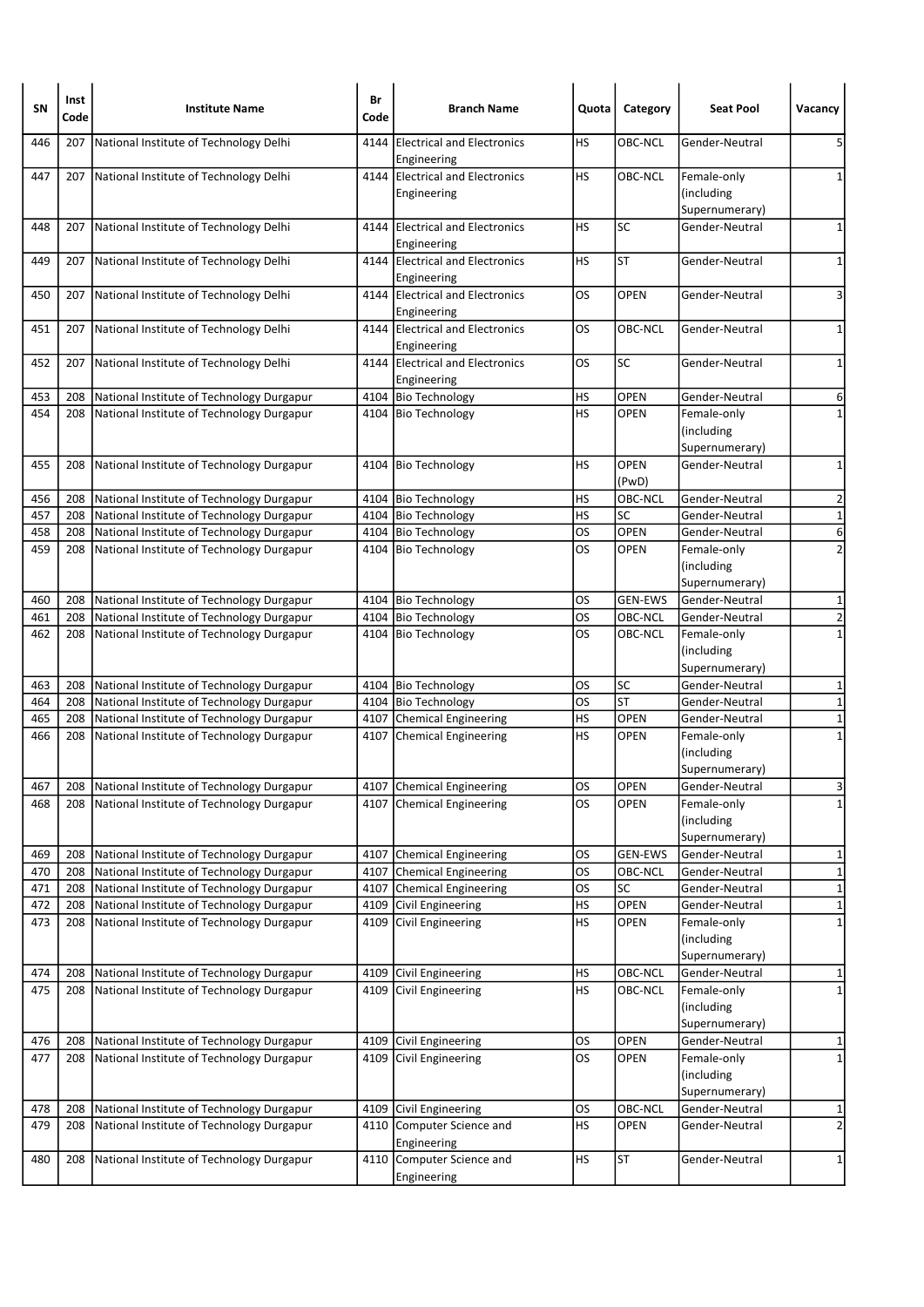| SΝ  | Inst<br>Code | <b>Institute Name</b>                         | Br<br>Code | <b>Branch Name</b>                                | Quota     | Category       | <b>Seat Pool</b>                            | Vacancy                 |
|-----|--------------|-----------------------------------------------|------------|---------------------------------------------------|-----------|----------------|---------------------------------------------|-------------------------|
| 481 | 208          | National Institute of Technology Durgapur     | 4110       | Computer Science and<br>Engineering               | HS        | <b>ST</b>      | Female-only<br>(including<br>Supernumerary) | 1                       |
| 482 | 208          | National Institute of Technology Durgapur     |            | 4110 Computer Science and<br>Engineering          | OS        | <b>OPEN</b>    | Gender-Neutral                              | 6                       |
| 483 | 208          | National Institute of Technology Durgapur     |            | 4111 Electrical Engineering                       | HS        | <b>OPEN</b>    | Gender-Neutral                              | 2                       |
| 484 | 208          | National Institute of Technology Durgapur     |            | 4111 Electrical Engineering                       | <b>HS</b> | SC             | Gender-Neutral                              | $\mathbf 1$             |
| 485 | 208          | National Institute of Technology Durgapur     |            | 4111 Electrical Engineering                       | HS        | <b>SC</b>      | Female-only<br>(including<br>Supernumerary) | $\mathbf 1$             |
| 486 | 208          | National Institute of Technology Durgapur     |            | 4111 Electrical Engineering                       | OS        | <b>OPEN</b>    | Gender-Neutral                              | 3                       |
| 487 | 208          | National Institute of Technology Durgapur     | 4114       | Electronics and Communication<br>Engineering      | HS        | <b>SC</b>      | Gender-Neutral                              | $\mathbf 1$             |
| 488 | 208          | National Institute of Technology Durgapur     |            | 4114 Electronics and Communication<br>Engineering | HS        | <b>ST</b>      | Gender-Neutral                              | $\mathbf 1$             |
| 489 | 208          | National Institute of Technology Durgapur     |            | 4114 Electronics and Communication<br>Engineering | OS        | <b>OPEN</b>    | Gender-Neutral                              | 1                       |
| 490 | 208          | National Institute of Technology Durgapur     | 4114       | Electronics and Communication<br>Engineering      | los       | <b>ST</b>      | Female-only<br>(including<br>Supernumerary) | 1                       |
| 491 | 208          | National Institute of Technology Durgapur     |            | 4125   Mechanical Engineering                     | <b>HS</b> | <b>OPEN</b>    | Gender-Neutral                              | 4                       |
| 492 | 208          | National Institute of Technology Durgapur     |            | 4125   Mechanical Engineering                     | <b>HS</b> | SC             | Gender-Neutral                              | $\mathbf 1$             |
| 493 | 208          | National Institute of Technology Durgapur     |            | 4125   Mechanical Engineering                     | OS        | OPEN           | Gender-Neutral                              | $\overline{7}$          |
| 494 | 208          | National Institute of Technology Durgapur     |            | 4125   Mechanical Engineering                     | OS        | <b>OPEN</b>    | Female-only<br>(including<br>Supernumerary) | $\mathbf{1}$            |
| 495 | 208          | National Institute of Technology Durgapur     |            | 4125   Mechanical Engineering                     | OS        | OBC-NCL        | Gender-Neutral                              | 1                       |
| 496 | 208          | National Institute of Technology Durgapur     |            | 4125   Mechanical Engineering                     | OS        | OBC-NCL        | Female-only<br>(including<br>Supernumerary) | $\mathbf{1}$            |
| 497 | 208          | National Institute of Technology Durgapur     |            | 4127   Metallurgical and Materials<br>Engineering | HS        | <b>OPEN</b>    | Gender-Neutral                              | 1                       |
| 498 | 208          | National Institute of Technology Durgapur     |            | 4127 Metallurgical and Materials<br>Engineering   | HS        | <b>OPEN</b>    | Female-only<br>(including<br>Supernumerary) | 2                       |
| 499 | 208          | National Institute of Technology Durgapur     |            | 4127   Metallurgical and Materials<br>Engineering | HS        | ST             | Female-only<br>(including<br>Supernumerary) | 1                       |
| 500 |              | 208 National Institute of Technology Durgapur |            | 4127   Metallurgical and Materials<br>Engineering | <b>OS</b> | <b>OPEN</b>    | Gender-Neutral                              | 3                       |
| 501 | 208          | National Institute of Technology Durgapur     | 4127       | Metallurgical and Materials<br>Engineering        | OS        | OBC-NCL        | Gender-Neutral                              | $\overline{\mathbf{c}}$ |
| 502 | 208          | National Institute of Technology Durgapur     |            | 5257 Chemical Engineering                         | <b>OS</b> | OPEN           | Gender-Neutral                              | 1                       |
| 503 | 208          | National Institute of Technology Durgapur     |            | 5296 Biotechnology                                | HS        | SC             | Gender-Neutral                              | $\mathbf{1}$            |
| 504 | 208          | National Institute of Technology Durgapur     |            | 5296 Biotechnology                                | OS        | OPEN           | Gender-Neutral                              | $\mathbf 1$             |
| 505 | 208          | National Institute of Technology Durgapur     |            | 5503 Chemistry                                    | HS        | <b>OPEN</b>    | Gender-Neutral                              | $\overline{2}$          |
| 506 | 208          | National Institute of Technology Durgapur     |            | 5503 Chemistry                                    | HS        | OBC-NCL        | Gender-Neutral                              | $\overline{2}$          |
| 507 | 208          | National Institute of Technology Durgapur     |            | 5503 Chemistry                                    | <b>HS</b> | SC             | Female-only<br>(including<br>Supernumerary) | $\overline{1}$          |
| 508 | 208          | National Institute of Technology Durgapur     |            | 5503 Chemistry                                    | OS        | OPEN           | Gender-Neutral                              | $\overline{\mathbf{c}}$ |
| 509 | 208          | National Institute of Technology Durgapur     |            | 5503 Chemistry                                    | los       | <b>OPEN</b>    | Female-only<br>(including<br>Supernumerary) | $\mathbf 1$             |
| 510 | 208          | National Institute of Technology Durgapur     |            | 5503 Chemistry                                    | OS        | <b>GEN-EWS</b> | Gender-Neutral                              | 1                       |
| 511 | 208          | National Institute of Technology Durgapur     |            | 5503 Chemistry                                    | <b>OS</b> | OBC-NCL        | Gender-Neutral                              | $\overline{\mathbf{c}}$ |
| 512 | 208          | National Institute of Technology Durgapur     |            | 5503 Chemistry                                    | OS        | OBC-NCL        | Female-only<br>(including<br>Supernumerary) | $\mathbf 1$             |
| 513 | 208          | National Institute of Technology Durgapur     |            | 5503 Chemistry                                    | <b>OS</b> | <b>ST</b>      | Gender-Neutral                              | 1                       |
| 514 | 209          | National Institute of Technology Goa          |            | 4109 Civil Engineering                            | GO        | <b>OPEN</b>    | Gender-Neutral                              | $\mathbf 1$             |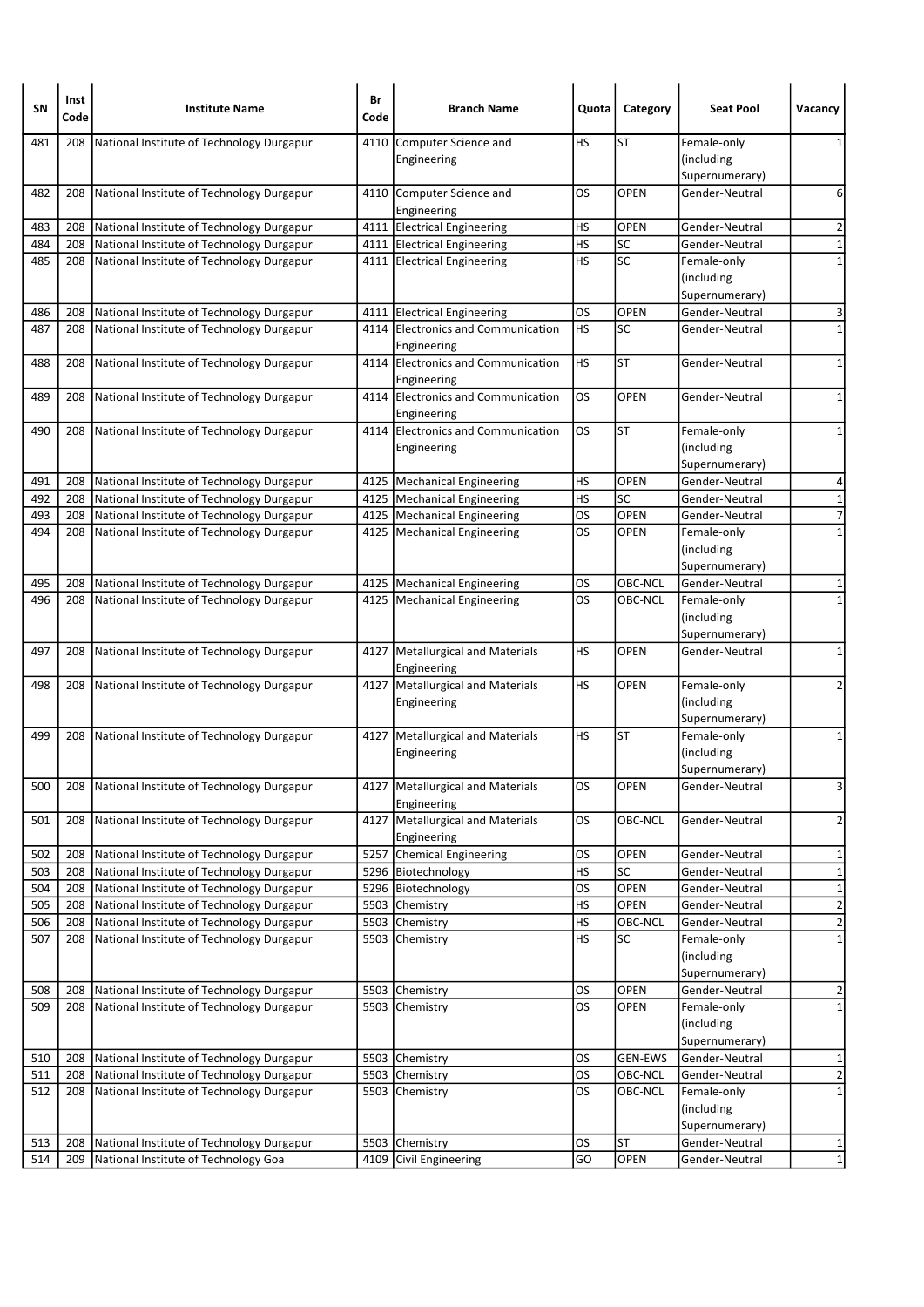| 515<br>National Institute of Technology Goa<br>GO<br><b>OPEN</b><br>209<br>4109<br>Civil Engineering<br>Female-only<br>1<br>(including<br>Supernumerary)<br><b>SC</b><br>516<br>4109 Civil Engineering<br>Gender-Neutral<br>209<br>National Institute of Technology Goa<br>GO<br>1<br>SC<br>$\mathbf 1$<br>HS<br>517<br>209<br>National Institute of Technology Goa<br>4109 Civil Engineering<br>Gender-Neutral<br>$\overline{\mathbf{c}}$<br><b>OPEN</b><br>518<br>National Institute of Technology Goa<br>Civil Engineering<br>OS<br>209<br>4109<br>Gender-Neutral<br>519<br>National Institute of Technology Goa<br>4109 Civil Engineering<br>OS<br><b>OPEN</b><br>$\mathbf 1$<br>209<br>Female-only<br>(including<br>Supernumerary)<br>OS<br><b>OPEN</b><br>520<br>National Institute of Technology Goa<br>Civil Engineering<br>Gender-Neutral<br>1<br>209<br>4109<br>(PwD)<br>Civil Engineering<br><b>GEN-EWS</b><br>521<br>209<br>National Institute of Technology Goa<br>4109<br>OS<br>Gender-Neutral<br>1<br>522<br>National Institute of Technology Goa<br>4109 Civil Engineering<br>OS<br>OBC-NCL<br>$\mathbf 1$<br>209<br>Gender-Neutral<br>OS<br>$\mathbf 1$<br>523<br>209<br>National Institute of Technology Goa<br>4109 Civil Engineering<br>OBC-NCL<br>Female-only<br>(including<br>Supernumerary)<br><b>OPEN</b><br>524<br>209<br>National Institute of Technology Goa<br>4110<br>Computer Science and<br>GO<br>Gender-Neutral<br>1<br>Engineering<br>4110 Computer Science and<br>National Institute of Technology Goa<br>OBC-NCL<br>525<br>209<br>GO<br>Gender-Neutral<br>1<br>Engineering<br>OS<br><b>OPEN</b><br>2<br>526<br>209<br>National Institute of Technology Goa<br>4110 Computer Science and<br>Gender-Neutral<br>Engineering<br>4110 Computer Science and<br>National Institute of Technology Goa<br>OS<br>OPEN<br>527<br>Female-only<br>1<br>209<br>(including<br>Engineering<br>Supernumerary)<br>$\mathbf 1$<br>4110 Computer Science and<br>OS<br>OBC-NCL<br>Gender-Neutral<br>528<br>209<br>National Institute of Technology Goa<br>Engineering<br>Electronics and Communication<br>SC<br>529<br>National Institute of Technology Goa<br>4114<br>GO<br>Gender-Neutral<br>1<br>209<br>Engineering<br>4114 Electronics and Communication<br>209<br>National Institute of Technology Goa<br>OS<br><b>OPEN</b><br>Gender-Neutral<br>1<br>530<br>Engineering<br>4114 Electronics and Communication<br>OS<br><b>OPEN</b><br>531<br>209 National Institute of Technology Goa<br>Female-only<br>1<br>(including<br>Engineering<br>Supernumerary)<br>Electronics and Communication<br>532<br>National Institute of Technology Goa<br>OS<br><b>GEN-EWS</b><br>Gender-Neutral<br>1<br>209<br>4114<br>Engineering<br>$\overline{2}$<br>National Institute of Technology Goa<br>4114 Electronics and Communication<br>OS<br>OBC-NCL<br>Gender-Neutral<br>533<br>209<br>Engineering<br>209 National Institute of Technology Goa<br>4114 Electronics and Communication<br>los<br>OBC-NCL<br>Female-only<br>534<br>$1\vert$<br>(including<br>Engineering<br>Supernumerary)<br><b>SC</b><br>$\overline{\mathbf{c}}$<br>535<br>209<br>National Institute of Technology Goa<br>4125   Mechanical Engineering<br>GO<br>Gender-Neutral<br>3<br><b>OS</b><br>OPEN<br>536<br>209<br>National Institute of Technology Goa<br>4125   Mechanical Engineering<br>Gender-Neutral<br>OS<br>$\mathbf{1}$<br>537<br>National Institute of Technology Goa<br>4125   Mechanical Engineering<br><b>OPEN</b><br>Female-only<br>209<br>(including<br>Supernumerary)<br><b>OS</b><br><b>GEN-EWS</b><br>538<br>209<br>National Institute of Technology Goa<br>4125   Mechanical Engineering<br>Gender-Neutral<br>1<br>$\overline{2}$<br>National Institute of Technology Goa<br><b>OS</b><br>OBC-NCL<br>539<br>209<br>4125   Mechanical Engineering<br>Gender-Neutral<br>National Institute of Technology Goa<br>4144 Electrical and Electronics<br>GO<br><b>OPEN</b><br>Female-only<br>$\mathbf 1$<br>540<br>209<br>(including<br>Engineering<br>Supernumerary)<br><b>SC</b><br>National Institute of Technology Goa<br><b>Electrical and Electronics</b><br>GO<br>541<br>209<br>4144<br>Gender-Neutral<br>1<br>Engineering<br><b>ST</b><br>542<br>National Institute of Technology Goa<br>4144 Electrical and Electronics<br>GO<br>Female-only<br>$\mathbf 1$<br>209<br>(including<br>Engineering<br>Supernumerary)<br>209<br>National Institute of Technology Goa<br><b>Electrical and Electronics</b><br>OS<br>OPEN<br>3<br>543<br>4144<br>Gender-Neutral<br>Engineering<br>National Institute of Technology Goa<br>4144 Electrical and Electronics<br><b>OS</b><br>OPEN<br>544<br>209<br>Gender-Neutral<br>1<br>(PwD)<br>Engineering<br>4144 Electrical and Electronics<br>545<br>National Institute of Technology Goa<br>OS<br>OBC-NCL<br>$\overline{2}$<br>209<br>Gender-Neutral<br>Engineering | SΝ | Inst<br>Code | <b>Institute Name</b> | Br<br>Code | <b>Branch Name</b> | Quota | Category | <b>Seat Pool</b> | Vacancy |
|------------------------------------------------------------------------------------------------------------------------------------------------------------------------------------------------------------------------------------------------------------------------------------------------------------------------------------------------------------------------------------------------------------------------------------------------------------------------------------------------------------------------------------------------------------------------------------------------------------------------------------------------------------------------------------------------------------------------------------------------------------------------------------------------------------------------------------------------------------------------------------------------------------------------------------------------------------------------------------------------------------------------------------------------------------------------------------------------------------------------------------------------------------------------------------------------------------------------------------------------------------------------------------------------------------------------------------------------------------------------------------------------------------------------------------------------------------------------------------------------------------------------------------------------------------------------------------------------------------------------------------------------------------------------------------------------------------------------------------------------------------------------------------------------------------------------------------------------------------------------------------------------------------------------------------------------------------------------------------------------------------------------------------------------------------------------------------------------------------------------------------------------------------------------------------------------------------------------------------------------------------------------------------------------------------------------------------------------------------------------------------------------------------------------------------------------------------------------------------------------------------------------------------------------------------------------------------------------------------------------------------------------------------------------------------------------------------------------------------------------------------------------------------------------------------------------------------------------------------------------------------------------------------------------------------------------------------------------------------------------------------------------------------------------------------------------------------------------------------------------------------------------------------------------------------------------------------------------------------------------------------------------------------------------------------------------------------------------------------------------------------------------------------------------------------------------------------------------------------------------------------------------------------------------------------------------------------------------------------------------------------------------------------------------------------------------------------------------------------------------------------------------------------------------------------------------------------------------------------------------------------------------------------------------------------------------------------------------------------------------------------------------------------------------------------------------------------------------------------------------------------------------------------------------------------------------------------------------------------------------------------------------------------------------------------------------------------------------------------------------------------------------------------------------------------------------------------------------------------------------------------------------------------------------------------------------------------------------------------------------------------------------------------------------------------------------------------------------------------------------------------------------------------------------------------------------------------------------------------------------------------------------------|----|--------------|-----------------------|------------|--------------------|-------|----------|------------------|---------|
|                                                                                                                                                                                                                                                                                                                                                                                                                                                                                                                                                                                                                                                                                                                                                                                                                                                                                                                                                                                                                                                                                                                                                                                                                                                                                                                                                                                                                                                                                                                                                                                                                                                                                                                                                                                                                                                                                                                                                                                                                                                                                                                                                                                                                                                                                                                                                                                                                                                                                                                                                                                                                                                                                                                                                                                                                                                                                                                                                                                                                                                                                                                                                                                                                                                                                                                                                                                                                                                                                                                                                                                                                                                                                                                                                                                                                                                                                                                                                                                                                                                                                                                                                                                                                                                                                                                                                                                                                                                                                                                                                                                                                                                                                                                                                                                                                                                                                                      |    |              |                       |            |                    |       |          |                  |         |
|                                                                                                                                                                                                                                                                                                                                                                                                                                                                                                                                                                                                                                                                                                                                                                                                                                                                                                                                                                                                                                                                                                                                                                                                                                                                                                                                                                                                                                                                                                                                                                                                                                                                                                                                                                                                                                                                                                                                                                                                                                                                                                                                                                                                                                                                                                                                                                                                                                                                                                                                                                                                                                                                                                                                                                                                                                                                                                                                                                                                                                                                                                                                                                                                                                                                                                                                                                                                                                                                                                                                                                                                                                                                                                                                                                                                                                                                                                                                                                                                                                                                                                                                                                                                                                                                                                                                                                                                                                                                                                                                                                                                                                                                                                                                                                                                                                                                                                      |    |              |                       |            |                    |       |          |                  |         |
|                                                                                                                                                                                                                                                                                                                                                                                                                                                                                                                                                                                                                                                                                                                                                                                                                                                                                                                                                                                                                                                                                                                                                                                                                                                                                                                                                                                                                                                                                                                                                                                                                                                                                                                                                                                                                                                                                                                                                                                                                                                                                                                                                                                                                                                                                                                                                                                                                                                                                                                                                                                                                                                                                                                                                                                                                                                                                                                                                                                                                                                                                                                                                                                                                                                                                                                                                                                                                                                                                                                                                                                                                                                                                                                                                                                                                                                                                                                                                                                                                                                                                                                                                                                                                                                                                                                                                                                                                                                                                                                                                                                                                                                                                                                                                                                                                                                                                                      |    |              |                       |            |                    |       |          |                  |         |
|                                                                                                                                                                                                                                                                                                                                                                                                                                                                                                                                                                                                                                                                                                                                                                                                                                                                                                                                                                                                                                                                                                                                                                                                                                                                                                                                                                                                                                                                                                                                                                                                                                                                                                                                                                                                                                                                                                                                                                                                                                                                                                                                                                                                                                                                                                                                                                                                                                                                                                                                                                                                                                                                                                                                                                                                                                                                                                                                                                                                                                                                                                                                                                                                                                                                                                                                                                                                                                                                                                                                                                                                                                                                                                                                                                                                                                                                                                                                                                                                                                                                                                                                                                                                                                                                                                                                                                                                                                                                                                                                                                                                                                                                                                                                                                                                                                                                                                      |    |              |                       |            |                    |       |          |                  |         |
|                                                                                                                                                                                                                                                                                                                                                                                                                                                                                                                                                                                                                                                                                                                                                                                                                                                                                                                                                                                                                                                                                                                                                                                                                                                                                                                                                                                                                                                                                                                                                                                                                                                                                                                                                                                                                                                                                                                                                                                                                                                                                                                                                                                                                                                                                                                                                                                                                                                                                                                                                                                                                                                                                                                                                                                                                                                                                                                                                                                                                                                                                                                                                                                                                                                                                                                                                                                                                                                                                                                                                                                                                                                                                                                                                                                                                                                                                                                                                                                                                                                                                                                                                                                                                                                                                                                                                                                                                                                                                                                                                                                                                                                                                                                                                                                                                                                                                                      |    |              |                       |            |                    |       |          |                  |         |
|                                                                                                                                                                                                                                                                                                                                                                                                                                                                                                                                                                                                                                                                                                                                                                                                                                                                                                                                                                                                                                                                                                                                                                                                                                                                                                                                                                                                                                                                                                                                                                                                                                                                                                                                                                                                                                                                                                                                                                                                                                                                                                                                                                                                                                                                                                                                                                                                                                                                                                                                                                                                                                                                                                                                                                                                                                                                                                                                                                                                                                                                                                                                                                                                                                                                                                                                                                                                                                                                                                                                                                                                                                                                                                                                                                                                                                                                                                                                                                                                                                                                                                                                                                                                                                                                                                                                                                                                                                                                                                                                                                                                                                                                                                                                                                                                                                                                                                      |    |              |                       |            |                    |       |          |                  |         |
|                                                                                                                                                                                                                                                                                                                                                                                                                                                                                                                                                                                                                                                                                                                                                                                                                                                                                                                                                                                                                                                                                                                                                                                                                                                                                                                                                                                                                                                                                                                                                                                                                                                                                                                                                                                                                                                                                                                                                                                                                                                                                                                                                                                                                                                                                                                                                                                                                                                                                                                                                                                                                                                                                                                                                                                                                                                                                                                                                                                                                                                                                                                                                                                                                                                                                                                                                                                                                                                                                                                                                                                                                                                                                                                                                                                                                                                                                                                                                                                                                                                                                                                                                                                                                                                                                                                                                                                                                                                                                                                                                                                                                                                                                                                                                                                                                                                                                                      |    |              |                       |            |                    |       |          |                  |         |
|                                                                                                                                                                                                                                                                                                                                                                                                                                                                                                                                                                                                                                                                                                                                                                                                                                                                                                                                                                                                                                                                                                                                                                                                                                                                                                                                                                                                                                                                                                                                                                                                                                                                                                                                                                                                                                                                                                                                                                                                                                                                                                                                                                                                                                                                                                                                                                                                                                                                                                                                                                                                                                                                                                                                                                                                                                                                                                                                                                                                                                                                                                                                                                                                                                                                                                                                                                                                                                                                                                                                                                                                                                                                                                                                                                                                                                                                                                                                                                                                                                                                                                                                                                                                                                                                                                                                                                                                                                                                                                                                                                                                                                                                                                                                                                                                                                                                                                      |    |              |                       |            |                    |       |          |                  |         |
|                                                                                                                                                                                                                                                                                                                                                                                                                                                                                                                                                                                                                                                                                                                                                                                                                                                                                                                                                                                                                                                                                                                                                                                                                                                                                                                                                                                                                                                                                                                                                                                                                                                                                                                                                                                                                                                                                                                                                                                                                                                                                                                                                                                                                                                                                                                                                                                                                                                                                                                                                                                                                                                                                                                                                                                                                                                                                                                                                                                                                                                                                                                                                                                                                                                                                                                                                                                                                                                                                                                                                                                                                                                                                                                                                                                                                                                                                                                                                                                                                                                                                                                                                                                                                                                                                                                                                                                                                                                                                                                                                                                                                                                                                                                                                                                                                                                                                                      |    |              |                       |            |                    |       |          |                  |         |
|                                                                                                                                                                                                                                                                                                                                                                                                                                                                                                                                                                                                                                                                                                                                                                                                                                                                                                                                                                                                                                                                                                                                                                                                                                                                                                                                                                                                                                                                                                                                                                                                                                                                                                                                                                                                                                                                                                                                                                                                                                                                                                                                                                                                                                                                                                                                                                                                                                                                                                                                                                                                                                                                                                                                                                                                                                                                                                                                                                                                                                                                                                                                                                                                                                                                                                                                                                                                                                                                                                                                                                                                                                                                                                                                                                                                                                                                                                                                                                                                                                                                                                                                                                                                                                                                                                                                                                                                                                                                                                                                                                                                                                                                                                                                                                                                                                                                                                      |    |              |                       |            |                    |       |          |                  |         |
|                                                                                                                                                                                                                                                                                                                                                                                                                                                                                                                                                                                                                                                                                                                                                                                                                                                                                                                                                                                                                                                                                                                                                                                                                                                                                                                                                                                                                                                                                                                                                                                                                                                                                                                                                                                                                                                                                                                                                                                                                                                                                                                                                                                                                                                                                                                                                                                                                                                                                                                                                                                                                                                                                                                                                                                                                                                                                                                                                                                                                                                                                                                                                                                                                                                                                                                                                                                                                                                                                                                                                                                                                                                                                                                                                                                                                                                                                                                                                                                                                                                                                                                                                                                                                                                                                                                                                                                                                                                                                                                                                                                                                                                                                                                                                                                                                                                                                                      |    |              |                       |            |                    |       |          |                  |         |
|                                                                                                                                                                                                                                                                                                                                                                                                                                                                                                                                                                                                                                                                                                                                                                                                                                                                                                                                                                                                                                                                                                                                                                                                                                                                                                                                                                                                                                                                                                                                                                                                                                                                                                                                                                                                                                                                                                                                                                                                                                                                                                                                                                                                                                                                                                                                                                                                                                                                                                                                                                                                                                                                                                                                                                                                                                                                                                                                                                                                                                                                                                                                                                                                                                                                                                                                                                                                                                                                                                                                                                                                                                                                                                                                                                                                                                                                                                                                                                                                                                                                                                                                                                                                                                                                                                                                                                                                                                                                                                                                                                                                                                                                                                                                                                                                                                                                                                      |    |              |                       |            |                    |       |          |                  |         |
|                                                                                                                                                                                                                                                                                                                                                                                                                                                                                                                                                                                                                                                                                                                                                                                                                                                                                                                                                                                                                                                                                                                                                                                                                                                                                                                                                                                                                                                                                                                                                                                                                                                                                                                                                                                                                                                                                                                                                                                                                                                                                                                                                                                                                                                                                                                                                                                                                                                                                                                                                                                                                                                                                                                                                                                                                                                                                                                                                                                                                                                                                                                                                                                                                                                                                                                                                                                                                                                                                                                                                                                                                                                                                                                                                                                                                                                                                                                                                                                                                                                                                                                                                                                                                                                                                                                                                                                                                                                                                                                                                                                                                                                                                                                                                                                                                                                                                                      |    |              |                       |            |                    |       |          |                  |         |
|                                                                                                                                                                                                                                                                                                                                                                                                                                                                                                                                                                                                                                                                                                                                                                                                                                                                                                                                                                                                                                                                                                                                                                                                                                                                                                                                                                                                                                                                                                                                                                                                                                                                                                                                                                                                                                                                                                                                                                                                                                                                                                                                                                                                                                                                                                                                                                                                                                                                                                                                                                                                                                                                                                                                                                                                                                                                                                                                                                                                                                                                                                                                                                                                                                                                                                                                                                                                                                                                                                                                                                                                                                                                                                                                                                                                                                                                                                                                                                                                                                                                                                                                                                                                                                                                                                                                                                                                                                                                                                                                                                                                                                                                                                                                                                                                                                                                                                      |    |              |                       |            |                    |       |          |                  |         |
|                                                                                                                                                                                                                                                                                                                                                                                                                                                                                                                                                                                                                                                                                                                                                                                                                                                                                                                                                                                                                                                                                                                                                                                                                                                                                                                                                                                                                                                                                                                                                                                                                                                                                                                                                                                                                                                                                                                                                                                                                                                                                                                                                                                                                                                                                                                                                                                                                                                                                                                                                                                                                                                                                                                                                                                                                                                                                                                                                                                                                                                                                                                                                                                                                                                                                                                                                                                                                                                                                                                                                                                                                                                                                                                                                                                                                                                                                                                                                                                                                                                                                                                                                                                                                                                                                                                                                                                                                                                                                                                                                                                                                                                                                                                                                                                                                                                                                                      |    |              |                       |            |                    |       |          |                  |         |
|                                                                                                                                                                                                                                                                                                                                                                                                                                                                                                                                                                                                                                                                                                                                                                                                                                                                                                                                                                                                                                                                                                                                                                                                                                                                                                                                                                                                                                                                                                                                                                                                                                                                                                                                                                                                                                                                                                                                                                                                                                                                                                                                                                                                                                                                                                                                                                                                                                                                                                                                                                                                                                                                                                                                                                                                                                                                                                                                                                                                                                                                                                                                                                                                                                                                                                                                                                                                                                                                                                                                                                                                                                                                                                                                                                                                                                                                                                                                                                                                                                                                                                                                                                                                                                                                                                                                                                                                                                                                                                                                                                                                                                                                                                                                                                                                                                                                                                      |    |              |                       |            |                    |       |          |                  |         |
|                                                                                                                                                                                                                                                                                                                                                                                                                                                                                                                                                                                                                                                                                                                                                                                                                                                                                                                                                                                                                                                                                                                                                                                                                                                                                                                                                                                                                                                                                                                                                                                                                                                                                                                                                                                                                                                                                                                                                                                                                                                                                                                                                                                                                                                                                                                                                                                                                                                                                                                                                                                                                                                                                                                                                                                                                                                                                                                                                                                                                                                                                                                                                                                                                                                                                                                                                                                                                                                                                                                                                                                                                                                                                                                                                                                                                                                                                                                                                                                                                                                                                                                                                                                                                                                                                                                                                                                                                                                                                                                                                                                                                                                                                                                                                                                                                                                                                                      |    |              |                       |            |                    |       |          |                  |         |
|                                                                                                                                                                                                                                                                                                                                                                                                                                                                                                                                                                                                                                                                                                                                                                                                                                                                                                                                                                                                                                                                                                                                                                                                                                                                                                                                                                                                                                                                                                                                                                                                                                                                                                                                                                                                                                                                                                                                                                                                                                                                                                                                                                                                                                                                                                                                                                                                                                                                                                                                                                                                                                                                                                                                                                                                                                                                                                                                                                                                                                                                                                                                                                                                                                                                                                                                                                                                                                                                                                                                                                                                                                                                                                                                                                                                                                                                                                                                                                                                                                                                                                                                                                                                                                                                                                                                                                                                                                                                                                                                                                                                                                                                                                                                                                                                                                                                                                      |    |              |                       |            |                    |       |          |                  |         |
|                                                                                                                                                                                                                                                                                                                                                                                                                                                                                                                                                                                                                                                                                                                                                                                                                                                                                                                                                                                                                                                                                                                                                                                                                                                                                                                                                                                                                                                                                                                                                                                                                                                                                                                                                                                                                                                                                                                                                                                                                                                                                                                                                                                                                                                                                                                                                                                                                                                                                                                                                                                                                                                                                                                                                                                                                                                                                                                                                                                                                                                                                                                                                                                                                                                                                                                                                                                                                                                                                                                                                                                                                                                                                                                                                                                                                                                                                                                                                                                                                                                                                                                                                                                                                                                                                                                                                                                                                                                                                                                                                                                                                                                                                                                                                                                                                                                                                                      |    |              |                       |            |                    |       |          |                  |         |
|                                                                                                                                                                                                                                                                                                                                                                                                                                                                                                                                                                                                                                                                                                                                                                                                                                                                                                                                                                                                                                                                                                                                                                                                                                                                                                                                                                                                                                                                                                                                                                                                                                                                                                                                                                                                                                                                                                                                                                                                                                                                                                                                                                                                                                                                                                                                                                                                                                                                                                                                                                                                                                                                                                                                                                                                                                                                                                                                                                                                                                                                                                                                                                                                                                                                                                                                                                                                                                                                                                                                                                                                                                                                                                                                                                                                                                                                                                                                                                                                                                                                                                                                                                                                                                                                                                                                                                                                                                                                                                                                                                                                                                                                                                                                                                                                                                                                                                      |    |              |                       |            |                    |       |          |                  |         |
|                                                                                                                                                                                                                                                                                                                                                                                                                                                                                                                                                                                                                                                                                                                                                                                                                                                                                                                                                                                                                                                                                                                                                                                                                                                                                                                                                                                                                                                                                                                                                                                                                                                                                                                                                                                                                                                                                                                                                                                                                                                                                                                                                                                                                                                                                                                                                                                                                                                                                                                                                                                                                                                                                                                                                                                                                                                                                                                                                                                                                                                                                                                                                                                                                                                                                                                                                                                                                                                                                                                                                                                                                                                                                                                                                                                                                                                                                                                                                                                                                                                                                                                                                                                                                                                                                                                                                                                                                                                                                                                                                                                                                                                                                                                                                                                                                                                                                                      |    |              |                       |            |                    |       |          |                  |         |
|                                                                                                                                                                                                                                                                                                                                                                                                                                                                                                                                                                                                                                                                                                                                                                                                                                                                                                                                                                                                                                                                                                                                                                                                                                                                                                                                                                                                                                                                                                                                                                                                                                                                                                                                                                                                                                                                                                                                                                                                                                                                                                                                                                                                                                                                                                                                                                                                                                                                                                                                                                                                                                                                                                                                                                                                                                                                                                                                                                                                                                                                                                                                                                                                                                                                                                                                                                                                                                                                                                                                                                                                                                                                                                                                                                                                                                                                                                                                                                                                                                                                                                                                                                                                                                                                                                                                                                                                                                                                                                                                                                                                                                                                                                                                                                                                                                                                                                      |    |              |                       |            |                    |       |          |                  |         |
|                                                                                                                                                                                                                                                                                                                                                                                                                                                                                                                                                                                                                                                                                                                                                                                                                                                                                                                                                                                                                                                                                                                                                                                                                                                                                                                                                                                                                                                                                                                                                                                                                                                                                                                                                                                                                                                                                                                                                                                                                                                                                                                                                                                                                                                                                                                                                                                                                                                                                                                                                                                                                                                                                                                                                                                                                                                                                                                                                                                                                                                                                                                                                                                                                                                                                                                                                                                                                                                                                                                                                                                                                                                                                                                                                                                                                                                                                                                                                                                                                                                                                                                                                                                                                                                                                                                                                                                                                                                                                                                                                                                                                                                                                                                                                                                                                                                                                                      |    |              |                       |            |                    |       |          |                  |         |
|                                                                                                                                                                                                                                                                                                                                                                                                                                                                                                                                                                                                                                                                                                                                                                                                                                                                                                                                                                                                                                                                                                                                                                                                                                                                                                                                                                                                                                                                                                                                                                                                                                                                                                                                                                                                                                                                                                                                                                                                                                                                                                                                                                                                                                                                                                                                                                                                                                                                                                                                                                                                                                                                                                                                                                                                                                                                                                                                                                                                                                                                                                                                                                                                                                                                                                                                                                                                                                                                                                                                                                                                                                                                                                                                                                                                                                                                                                                                                                                                                                                                                                                                                                                                                                                                                                                                                                                                                                                                                                                                                                                                                                                                                                                                                                                                                                                                                                      |    |              |                       |            |                    |       |          |                  |         |
|                                                                                                                                                                                                                                                                                                                                                                                                                                                                                                                                                                                                                                                                                                                                                                                                                                                                                                                                                                                                                                                                                                                                                                                                                                                                                                                                                                                                                                                                                                                                                                                                                                                                                                                                                                                                                                                                                                                                                                                                                                                                                                                                                                                                                                                                                                                                                                                                                                                                                                                                                                                                                                                                                                                                                                                                                                                                                                                                                                                                                                                                                                                                                                                                                                                                                                                                                                                                                                                                                                                                                                                                                                                                                                                                                                                                                                                                                                                                                                                                                                                                                                                                                                                                                                                                                                                                                                                                                                                                                                                                                                                                                                                                                                                                                                                                                                                                                                      |    |              |                       |            |                    |       |          |                  |         |
|                                                                                                                                                                                                                                                                                                                                                                                                                                                                                                                                                                                                                                                                                                                                                                                                                                                                                                                                                                                                                                                                                                                                                                                                                                                                                                                                                                                                                                                                                                                                                                                                                                                                                                                                                                                                                                                                                                                                                                                                                                                                                                                                                                                                                                                                                                                                                                                                                                                                                                                                                                                                                                                                                                                                                                                                                                                                                                                                                                                                                                                                                                                                                                                                                                                                                                                                                                                                                                                                                                                                                                                                                                                                                                                                                                                                                                                                                                                                                                                                                                                                                                                                                                                                                                                                                                                                                                                                                                                                                                                                                                                                                                                                                                                                                                                                                                                                                                      |    |              |                       |            |                    |       |          |                  |         |
|                                                                                                                                                                                                                                                                                                                                                                                                                                                                                                                                                                                                                                                                                                                                                                                                                                                                                                                                                                                                                                                                                                                                                                                                                                                                                                                                                                                                                                                                                                                                                                                                                                                                                                                                                                                                                                                                                                                                                                                                                                                                                                                                                                                                                                                                                                                                                                                                                                                                                                                                                                                                                                                                                                                                                                                                                                                                                                                                                                                                                                                                                                                                                                                                                                                                                                                                                                                                                                                                                                                                                                                                                                                                                                                                                                                                                                                                                                                                                                                                                                                                                                                                                                                                                                                                                                                                                                                                                                                                                                                                                                                                                                                                                                                                                                                                                                                                                                      |    |              |                       |            |                    |       |          |                  |         |
|                                                                                                                                                                                                                                                                                                                                                                                                                                                                                                                                                                                                                                                                                                                                                                                                                                                                                                                                                                                                                                                                                                                                                                                                                                                                                                                                                                                                                                                                                                                                                                                                                                                                                                                                                                                                                                                                                                                                                                                                                                                                                                                                                                                                                                                                                                                                                                                                                                                                                                                                                                                                                                                                                                                                                                                                                                                                                                                                                                                                                                                                                                                                                                                                                                                                                                                                                                                                                                                                                                                                                                                                                                                                                                                                                                                                                                                                                                                                                                                                                                                                                                                                                                                                                                                                                                                                                                                                                                                                                                                                                                                                                                                                                                                                                                                                                                                                                                      |    |              |                       |            |                    |       |          |                  |         |
|                                                                                                                                                                                                                                                                                                                                                                                                                                                                                                                                                                                                                                                                                                                                                                                                                                                                                                                                                                                                                                                                                                                                                                                                                                                                                                                                                                                                                                                                                                                                                                                                                                                                                                                                                                                                                                                                                                                                                                                                                                                                                                                                                                                                                                                                                                                                                                                                                                                                                                                                                                                                                                                                                                                                                                                                                                                                                                                                                                                                                                                                                                                                                                                                                                                                                                                                                                                                                                                                                                                                                                                                                                                                                                                                                                                                                                                                                                                                                                                                                                                                                                                                                                                                                                                                                                                                                                                                                                                                                                                                                                                                                                                                                                                                                                                                                                                                                                      |    |              |                       |            |                    |       |          |                  |         |
|                                                                                                                                                                                                                                                                                                                                                                                                                                                                                                                                                                                                                                                                                                                                                                                                                                                                                                                                                                                                                                                                                                                                                                                                                                                                                                                                                                                                                                                                                                                                                                                                                                                                                                                                                                                                                                                                                                                                                                                                                                                                                                                                                                                                                                                                                                                                                                                                                                                                                                                                                                                                                                                                                                                                                                                                                                                                                                                                                                                                                                                                                                                                                                                                                                                                                                                                                                                                                                                                                                                                                                                                                                                                                                                                                                                                                                                                                                                                                                                                                                                                                                                                                                                                                                                                                                                                                                                                                                                                                                                                                                                                                                                                                                                                                                                                                                                                                                      |    |              |                       |            |                    |       |          |                  |         |
|                                                                                                                                                                                                                                                                                                                                                                                                                                                                                                                                                                                                                                                                                                                                                                                                                                                                                                                                                                                                                                                                                                                                                                                                                                                                                                                                                                                                                                                                                                                                                                                                                                                                                                                                                                                                                                                                                                                                                                                                                                                                                                                                                                                                                                                                                                                                                                                                                                                                                                                                                                                                                                                                                                                                                                                                                                                                                                                                                                                                                                                                                                                                                                                                                                                                                                                                                                                                                                                                                                                                                                                                                                                                                                                                                                                                                                                                                                                                                                                                                                                                                                                                                                                                                                                                                                                                                                                                                                                                                                                                                                                                                                                                                                                                                                                                                                                                                                      |    |              |                       |            |                    |       |          |                  |         |
|                                                                                                                                                                                                                                                                                                                                                                                                                                                                                                                                                                                                                                                                                                                                                                                                                                                                                                                                                                                                                                                                                                                                                                                                                                                                                                                                                                                                                                                                                                                                                                                                                                                                                                                                                                                                                                                                                                                                                                                                                                                                                                                                                                                                                                                                                                                                                                                                                                                                                                                                                                                                                                                                                                                                                                                                                                                                                                                                                                                                                                                                                                                                                                                                                                                                                                                                                                                                                                                                                                                                                                                                                                                                                                                                                                                                                                                                                                                                                                                                                                                                                                                                                                                                                                                                                                                                                                                                                                                                                                                                                                                                                                                                                                                                                                                                                                                                                                      |    |              |                       |            |                    |       |          |                  |         |
|                                                                                                                                                                                                                                                                                                                                                                                                                                                                                                                                                                                                                                                                                                                                                                                                                                                                                                                                                                                                                                                                                                                                                                                                                                                                                                                                                                                                                                                                                                                                                                                                                                                                                                                                                                                                                                                                                                                                                                                                                                                                                                                                                                                                                                                                                                                                                                                                                                                                                                                                                                                                                                                                                                                                                                                                                                                                                                                                                                                                                                                                                                                                                                                                                                                                                                                                                                                                                                                                                                                                                                                                                                                                                                                                                                                                                                                                                                                                                                                                                                                                                                                                                                                                                                                                                                                                                                                                                                                                                                                                                                                                                                                                                                                                                                                                                                                                                                      |    |              |                       |            |                    |       |          |                  |         |
|                                                                                                                                                                                                                                                                                                                                                                                                                                                                                                                                                                                                                                                                                                                                                                                                                                                                                                                                                                                                                                                                                                                                                                                                                                                                                                                                                                                                                                                                                                                                                                                                                                                                                                                                                                                                                                                                                                                                                                                                                                                                                                                                                                                                                                                                                                                                                                                                                                                                                                                                                                                                                                                                                                                                                                                                                                                                                                                                                                                                                                                                                                                                                                                                                                                                                                                                                                                                                                                                                                                                                                                                                                                                                                                                                                                                                                                                                                                                                                                                                                                                                                                                                                                                                                                                                                                                                                                                                                                                                                                                                                                                                                                                                                                                                                                                                                                                                                      |    |              |                       |            |                    |       |          |                  |         |
|                                                                                                                                                                                                                                                                                                                                                                                                                                                                                                                                                                                                                                                                                                                                                                                                                                                                                                                                                                                                                                                                                                                                                                                                                                                                                                                                                                                                                                                                                                                                                                                                                                                                                                                                                                                                                                                                                                                                                                                                                                                                                                                                                                                                                                                                                                                                                                                                                                                                                                                                                                                                                                                                                                                                                                                                                                                                                                                                                                                                                                                                                                                                                                                                                                                                                                                                                                                                                                                                                                                                                                                                                                                                                                                                                                                                                                                                                                                                                                                                                                                                                                                                                                                                                                                                                                                                                                                                                                                                                                                                                                                                                                                                                                                                                                                                                                                                                                      |    |              |                       |            |                    |       |          |                  |         |
|                                                                                                                                                                                                                                                                                                                                                                                                                                                                                                                                                                                                                                                                                                                                                                                                                                                                                                                                                                                                                                                                                                                                                                                                                                                                                                                                                                                                                                                                                                                                                                                                                                                                                                                                                                                                                                                                                                                                                                                                                                                                                                                                                                                                                                                                                                                                                                                                                                                                                                                                                                                                                                                                                                                                                                                                                                                                                                                                                                                                                                                                                                                                                                                                                                                                                                                                                                                                                                                                                                                                                                                                                                                                                                                                                                                                                                                                                                                                                                                                                                                                                                                                                                                                                                                                                                                                                                                                                                                                                                                                                                                                                                                                                                                                                                                                                                                                                                      |    |              |                       |            |                    |       |          |                  |         |
|                                                                                                                                                                                                                                                                                                                                                                                                                                                                                                                                                                                                                                                                                                                                                                                                                                                                                                                                                                                                                                                                                                                                                                                                                                                                                                                                                                                                                                                                                                                                                                                                                                                                                                                                                                                                                                                                                                                                                                                                                                                                                                                                                                                                                                                                                                                                                                                                                                                                                                                                                                                                                                                                                                                                                                                                                                                                                                                                                                                                                                                                                                                                                                                                                                                                                                                                                                                                                                                                                                                                                                                                                                                                                                                                                                                                                                                                                                                                                                                                                                                                                                                                                                                                                                                                                                                                                                                                                                                                                                                                                                                                                                                                                                                                                                                                                                                                                                      |    |              |                       |            |                    |       |          |                  |         |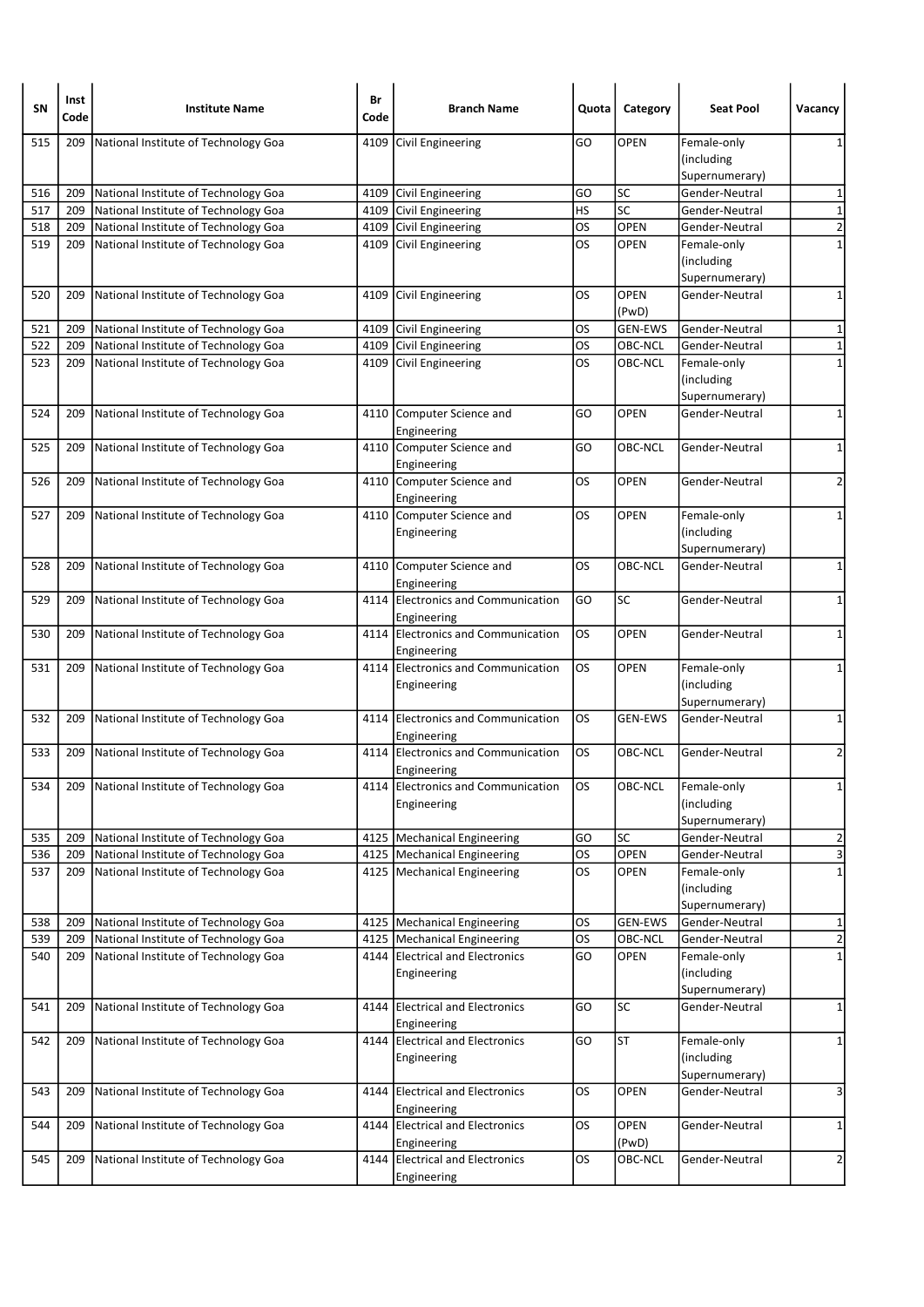| <b>SN</b> | Inst<br>Code | <b>Institute Name</b>                         | Br<br>Code | <b>Branch Name</b>                                | Quota     | Category       | <b>Seat Pool</b>                            | Vacancy                 |
|-----------|--------------|-----------------------------------------------|------------|---------------------------------------------------|-----------|----------------|---------------------------------------------|-------------------------|
| 546       | 209          | National Institute of Technology Goa          | 4144       | <b>Electrical and Electronics</b><br>Engineering  | <b>OS</b> | SC             | Female-only<br>(including<br>Supernumerary) | 1                       |
| 547       | 210          | National Institute of Technology Hamirpur     |            | 4107 Chemical Engineering                         | HS        | OPEN           | Gender-Neutral                              | 1                       |
| 548       | 210          | National Institute of Technology Hamirpur     |            | 4107 Chemical Engineering                         | <b>HS</b> | <b>OPEN</b>    | Female-only                                 | $\mathbf{1}$            |
|           |              |                                               |            |                                                   |           |                | (including<br>Supernumerary)                |                         |
| 549       | 210          | National Institute of Technology Hamirpur     |            | 4107 Chemical Engineering                         | HS        | OBC-NCL        | Female-only<br>(including                   | 1                       |
|           |              |                                               |            |                                                   |           |                | Supernumerary)                              |                         |
| 550       | 210          | National Institute of Technology Hamirpur     |            | 4107 Chemical Engineering                         | HS        | SC             | Gender-Neutral                              | 1                       |
| 551       | 210          | National Institute of Technology Hamirpur     | 4107       | Chemical Engineering                              | <b>OS</b> | OPEN           | Gender-Neutral                              | 4                       |
| 552       | 210          | National Institute of Technology Hamirpur     |            | 4107 Chemical Engineering                         | <b>OS</b> | <b>OPEN</b>    | Female-only<br>(including<br>Supernumerary) | 1                       |
| 553       | 210          | National Institute of Technology Hamirpur     |            | 4107 Chemical Engineering                         | OS        | <b>GEN-EWS</b> | Gender-Neutral                              | 2                       |
| 554       | 210          | National Institute of Technology Hamirpur     |            | 4107 Chemical Engineering                         | OS        | <b>GEN-EWS</b> | Female-only<br>(including<br>Supernumerary) | $\mathbf 1$             |
| 555       | 210          | National Institute of Technology Hamirpur     |            | 4107 Chemical Engineering                         | OS        | OBC-NCL        | Gender-Neutral                              | 1                       |
| 556       | 210          | National Institute of Technology Hamirpur     |            | 4107 Chemical Engineering                         | los       | <b>ST</b>      | Gender-Neutral                              | $\overline{1}$          |
| 557       | 210          | National Institute of Technology Hamirpur     |            | 4109 Civil Engineering                            | <b>HS</b> | <b>OPEN</b>    | Gender-Neutral                              | $\mathbf 1$             |
| 558       | 210          | National Institute of Technology Hamirpur     | 4109       | Civil Engineering                                 | <b>OS</b> | <b>OPEN</b>    | Gender-Neutral                              | ы                       |
| 559       | 210          | National Institute of Technology Hamirpur     | 4109       | Civil Engineering                                 | <b>OS</b> | <b>OPEN</b>    | Female-only<br>(including<br>Supernumerary) | $\mathbf 1$             |
| 560       | 210          | National Institute of Technology Hamirpur     |            | 4109 Civil Engineering                            | OS        | OBC-NCL        | Gender-Neutral                              | 1                       |
| 561       | 210          | National Institute of Technology Hamirpur     |            | 4109 Civil Engineering                            | <b>OS</b> | OBC-NCL        | Female-only<br>(including<br>Supernumerary) | 3                       |
| 562       | 210          | National Institute of Technology Hamirpur     |            | 4110 Computer Science and<br>Engineering          | OS.       | <b>OPEN</b>    | Gender-Neutral                              | 1                       |
| 563       | 210          | National Institute of Technology Hamirpur     |            | 4110 Computer Science and<br>Engineering          | <b>OS</b> | OBC-NCL        | Female-only<br>(including<br>Supernumerary) | $\mathbf{1}$            |
| 564       | 210          | National Institute of Technology Hamirpur     |            | 4111 Electrical Engineering                       | HS        | <b>OPEN</b>    | Female-only<br>(including<br>Supernumerary) | 1                       |
| 565       | 210          | National Institute of Technology Hamirpur     |            | 4111 Electrical Engineering                       | OS        | <b>OPEN</b>    | Gender-Neutral                              | 3                       |
| 566       | 210          | National Institute of Technology Hamirpur     |            | 4114 Electronics and Communication<br>Engineering | HS        | OPEN           | Gender-Neutral                              | $\overline{1}$          |
| 567       | 210          | National Institute of Technology Hamirpur     |            | 4114 Electronics and Communication<br>Engineering | <b>OS</b> | OPEN           | Gender-Neutral                              | 1                       |
| 568       | 210          | National Institute of Technology Hamirpur     |            | 4114 Electronics and Communication<br>Engineering | <b>OS</b> | <b>OPEN</b>    | Female-only<br>(including<br>Supernumerary) | 1                       |
| 569       | 210          | National Institute of Technology Hamirpur     |            | 4114 Electronics and Communication<br>Engineering | <b>OS</b> | <b>GEN-EWS</b> | Gender-Neutral                              | 1                       |
| 570       |              | 210 National Institute of Technology Hamirpur |            | 4114 Electronics and Communication<br>Engineering | OS        | OBC-NCL        | Female-only<br>(including<br>Supernumerary) | 1                       |
| 571       | 210          | National Institute of Technology Hamirpur     |            | 4117 Engineering Physics                          | HS        | OPEN           | Gender-Neutral                              | 3                       |
| 572       | 210          | National Institute of Technology Hamirpur     |            | 4117 Engineering Physics                          | HS        | OBC-NCL        | Gender-Neutral                              | $\mathbf 1$             |
| 573       | 210          | National Institute of Technology Hamirpur     |            | 4117 Engineering Physics                          | HS        | OBC-NCL        | Female-only<br>(including<br>Supernumerary) | $\mathbf 1$             |
| 574       | 210          | National Institute of Technology Hamirpur     |            | 4117 Engineering Physics                          | <b>OS</b> | OPEN           | Gender-Neutral                              | 1                       |
| 575       | 210          | National Institute of Technology Hamirpur     |            | 4117 Engineering Physics                          | <b>OS</b> | ST             | Gender-Neutral                              | $\mathbf 1$             |
| 576       | 210          | National Institute of Technology Hamirpur     |            | 4123   Materials Science and<br>Engineering       | <b>HS</b> | OPEN           | Gender-Neutral                              | $\overline{\mathbf{c}}$ |
| 577       | 210          | National Institute of Technology Hamirpur     |            | 4123   Materials Science and<br>Engineering       | <b>HS</b> | OBC-NCL        | Gender-Neutral                              | $\mathbf{1}$            |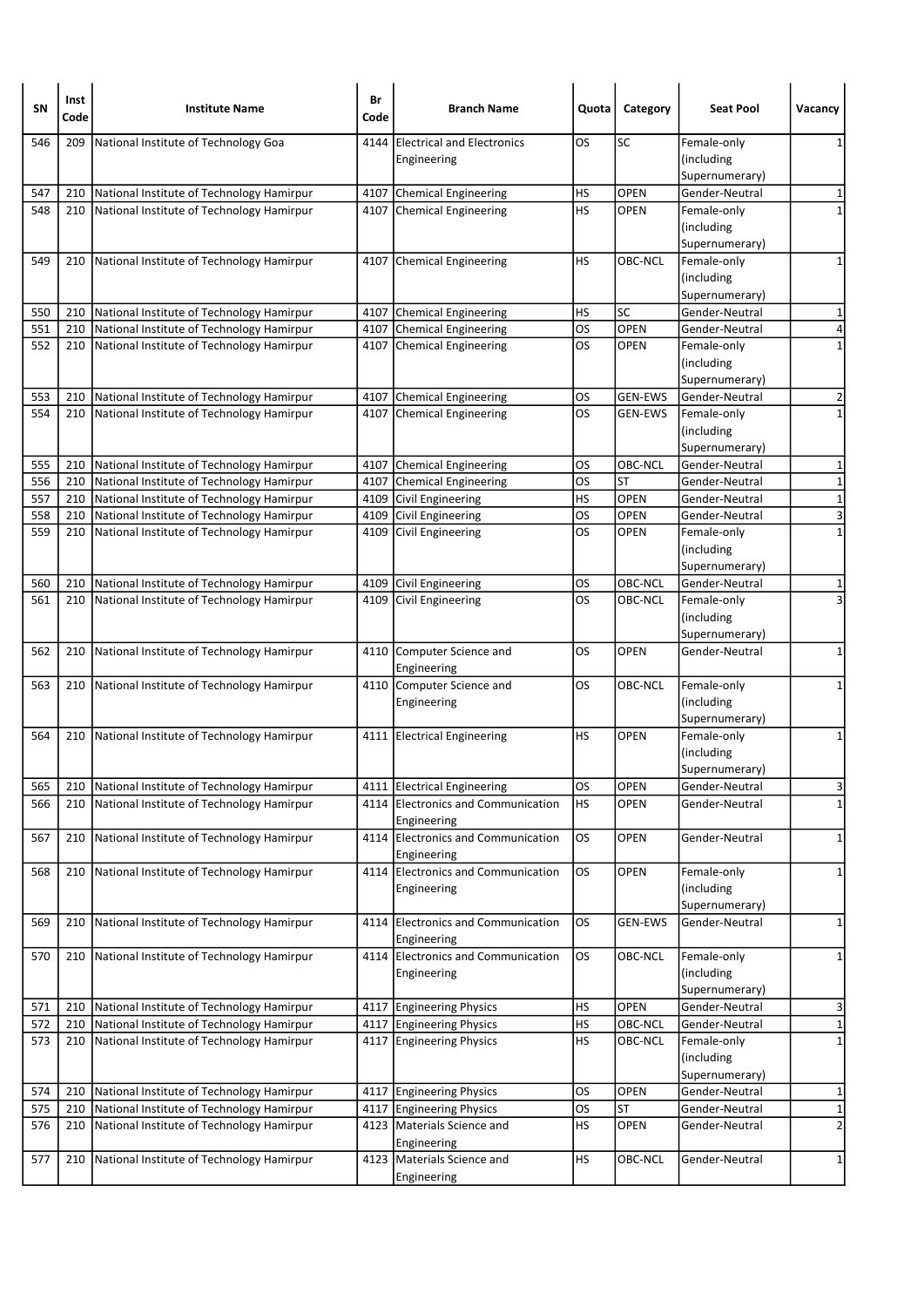| <b>SN</b> | Inst<br>Code | <b>Institute Name</b>                                    | Br<br>Code | <b>Branch Name</b>                                | Quota     | Category       | <b>Seat Pool</b>                            | Vacancy        |
|-----------|--------------|----------------------------------------------------------|------------|---------------------------------------------------|-----------|----------------|---------------------------------------------|----------------|
| 578       | 210          | National Institute of Technology Hamirpur                | 4123       | Materials Science and<br>Engineering              | НS        | SC             | Gender-Neutral                              | 1              |
| 579       | 210          | National Institute of Technology Hamirpur                |            | 4123 Materials Science and<br>Engineering         | <b>HS</b> | <b>ST</b>      | Female-only<br>(including<br>Supernumerary) | 1              |
| 580       | 210          | National Institute of Technology Hamirpur                | 4123       | Materials Science and<br>Engineering              | OS        | <b>OPEN</b>    | Gender-Neutral                              | 2              |
| 581       | 210          | National Institute of Technology Hamirpur                |            | 4123 Materials Science and<br>Engineering         | OS        | <b>OPEN</b>    | Female-only<br>(including<br>Supernumerary) | 1              |
| 582       | 210          | National Institute of Technology Hamirpur                | 4123       | Materials Science and<br>Engineering              | OS        | OBC-NCL        | Female-only<br>(including<br>Supernumerary) | 1              |
| 583       | 210          | National Institute of Technology Hamirpur                |            | 4124   Mathematics and Computing                  | HS        | ST             | Female-only<br>(including<br>Supernumerary) | $\mathbf 1$    |
| 584       | 210          | National Institute of Technology Hamirpur                |            | 4125   Mechanical Engineering                     | <b>HS</b> | OBC-NCL        | Gender-Neutral                              | 1              |
| 585       | 210          | National Institute of Technology Hamirpur                |            | 4125   Mechanical Engineering                     | <b>HS</b> | OBC-NCL        | Female-only<br>(including<br>Supernumerary) | $\overline{2}$ |
| 586       | 210          | National Institute of Technology Hamirpur                |            | 4125   Mechanical Engineering                     | OS        | <b>OPEN</b>    | Gender-Neutral                              | 6              |
| 587       | 210          | National Institute of Technology Hamirpur                |            | 4125   Mechanical Engineering                     | OS        | <b>OPEN</b>    | Female-only<br>(including<br>Supernumerary) | $\overline{2}$ |
| 588       | 210          | National Institute of Technology Hamirpur                |            | 4125   Mechanical Engineering                     | OS        | <b>GEN-EWS</b> | Gender-Neutral                              | $\mathbf 1$    |
| 589       | 210          | National Institute of Technology Hamirpur                |            | 4125   Mechanical Engineering                     | OS        | OBC-NCL        | Gender-Neutral                              | $\mathbf 1$    |
| 590       | 210          | National Institute of Technology Hamirpur                |            | 4125   Mechanical Engineering                     | OS        | OBC-NCL        | Female-only<br>(including<br>Supernumerary) | $\overline{2}$ |
| 591       | 210          | National Institute of Technology Hamirpur                |            | 4125   Mechanical Engineering                     | OS        | <b>ST</b>      | Female-only<br>(including<br>Supernumerary) | 1              |
| 592       | 210          | National Institute of Technology Hamirpur                |            | 5101 Architecture                                 | HS        | <b>OPEN</b>    | Gender-Neutral                              | 2              |
| 593       | 210          | National Institute of Technology Hamirpur                |            | 5101 Architecture                                 | <b>OS</b> | <b>OPEN</b>    | Gender-Neutral                              | 3              |
| 594       | 210          | National Institute of Technology Hamirpur                |            | 5101 Architecture                                 | OS        | <b>OPEN</b>    | Female-only<br>(including<br>Supernumerary) | $\overline{2}$ |
| 595       | 210          | National Institute of Technology Hamirpur                |            | 5101 Architecture                                 | OS        | OBC-NCL        | Gender-Neutral                              | 3              |
| 596       |              | 210 National Institute of Technology Hamirpur            |            | 5101 Architecture                                 | OS        | SC             | Gender-Neutral                              | $1\vert$       |
| 597       | 210          | National Institute of Technology Hamirpur                |            | 5101 Architecture                                 | OS        | SC             | Female-only<br>(including<br>Supernumerary) | $\mathbf 1$    |
| 598       | 210          | National Institute of Technology Hamirpur                |            | 5216 Computer Science and<br>Engineering          | OS        | <b>OPEN</b>    | Gender-Neutral                              | 1              |
| 599       | 210          | National Institute of Technology Hamirpur                |            | 5234 Electronics and Communication<br>Engineering | os        | OPEN           | Female-only<br>(including<br>Supernumerary) | 1              |
| 600       | 211          | National Institute of Technology Karnataka,<br>Surathkal |            | 4107 Chemical Engineering                         | HS        | OPEN           | Gender-Neutral                              | 1              |
| 601       | 211          | National Institute of Technology Karnataka,<br>Surathkal | 4107       | Chemical Engineering                              | НS        | GEN-EWS        | Gender-Neutral                              | 1              |
| 602       | 211          | National Institute of Technology Karnataka,<br>Surathkal | 4107       | Chemical Engineering                              | <b>HS</b> | OBC-NCL        | Gender-Neutral                              | $\mathbf{1}$   |
| 603       | 211          | National Institute of Technology Karnataka,<br>Surathkal | 4107       | Chemical Engineering                              | OS        | <b>SC</b>      | Gender-Neutral                              | 1              |
| 604       | 211          | National Institute of Technology Karnataka,<br>Surathkal |            | 4107 Chemical Engineering                         | <b>OS</b> | SC             | Female-only<br>(including<br>Supernumerary) | 1              |
| 605       | 211          | National Institute of Technology Karnataka,<br>Surathkal | 4109       | Civil Engineering                                 | HS        | <b>OPEN</b>    | Gender-Neutral                              | 1              |
| 606       | 211          | National Institute of Technology Karnataka,<br>Surathkal | 4109       | Civil Engineering                                 | НS        | OPEN           | Female-only<br>(including<br>Supernumerary) | 2              |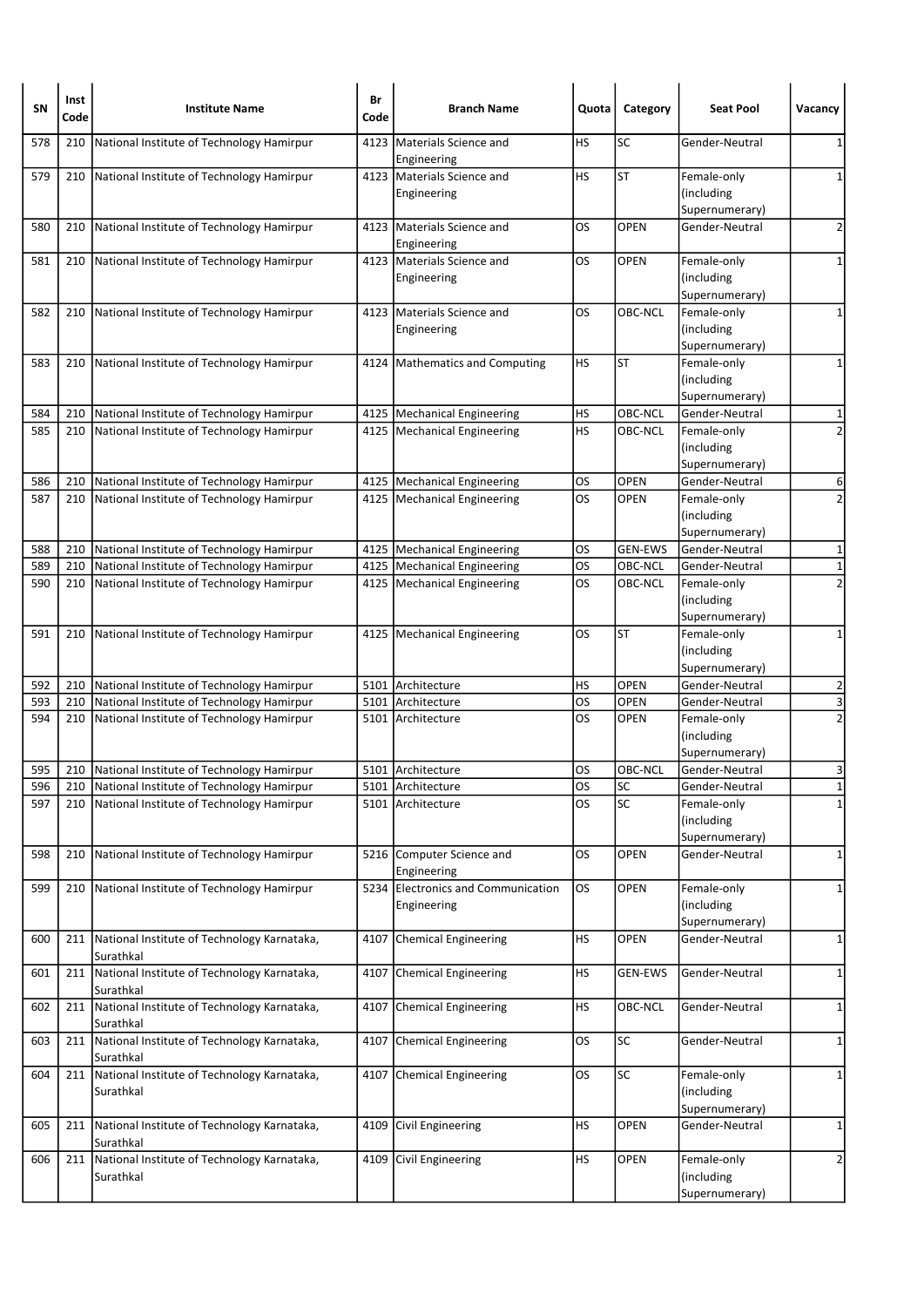| SN  | Inst<br>Code | <b>Institute Name</b>                                        | Br<br>Code | <b>Branch Name</b>                                | Quota     | Category         | <b>Seat Pool</b>                             | Vacancy      |
|-----|--------------|--------------------------------------------------------------|------------|---------------------------------------------------|-----------|------------------|----------------------------------------------|--------------|
| 607 | 211          | National Institute of Technology Karnataka,<br>Surathkal     | 4109       | Civil Engineering                                 | НS        | OBC-NCL          | Gender-Neutral                               | 7            |
| 608 |              | 211 National Institute of Technology Karnataka,<br>Surathkal |            | 4109 Civil Engineering                            | HS        | OBC-<br>NCL(PwD) | Gender-Neutral                               | 1            |
| 609 | 211          | National Institute of Technology Karnataka,<br>Surathkal     |            | 4109 Civil Engineering                            | HS        | SC               | Female-only<br>(including)<br>Supernumerary) | 1            |
| 610 |              | 211 National Institute of Technology Karnataka,<br>Surathkal |            | 4109 Civil Engineering                            | HS        | <b>ST</b>        | Gender-Neutral                               | 1            |
| 611 | 211          | National Institute of Technology Karnataka,<br>Surathkal     | 4109       | Civil Engineering                                 | OS.       | <b>OPEN</b>      | Gender-Neutral                               | 2            |
| 612 | 211          | National Institute of Technology Karnataka,<br>Surathkal     |            | 4109 Civil Engineering                            | OS        | OPEN             | Female-only<br>(including<br>Supernumerary)  | 1            |
| 613 |              | 211 National Institute of Technology Karnataka,<br>Surathkal |            | 4110 Computer Science and<br>Engineering          | НS        | <b>OPEN</b>      | Gender-Neutral                               | 1            |
| 614 | 211          | National Institute of Technology Karnataka,<br>Surathkal     |            | 4110 Computer Science and<br>Engineering          | HS        | OBC-NCL          | Gender-Neutral                               | 2            |
| 615 | 211          | National Institute of Technology Karnataka,<br>Surathkal     |            | 4110 Computer Science and<br>Engineering          | OS        | OPEN             | Gender-Neutral                               | 1            |
| 616 | 211          | National Institute of Technology Karnataka,<br>Surathkal     |            | 4110 Computer Science and<br>Engineering          | OS        | <b>OPEN</b>      | Female-only<br>(including<br>Supernumerary)  | 1            |
| 617 | 211          | National Institute of Technology Karnataka,<br>Surathkal     |            | 4114 Electronics and Communication<br>Engineering | HS        | <b>OPEN</b>      | Gender-Neutral                               | 2            |
| 618 |              | 211 National Institute of Technology Karnataka,<br>Surathkal |            | 4114 Electronics and Communication<br>Engineering | HS        | <b>OPEN</b>      | Female-only<br>(including<br>Supernumerary)  | 1            |
| 619 | 211          | National Institute of Technology Karnataka,<br>Surathkal     |            | 4114 Electronics and Communication<br>Engineering | OS        | <b>OPEN</b>      | Gender-Neutral                               | 2            |
| 620 |              | 211 National Institute of Technology Karnataka,<br>Surathkal |            | 4114 Electronics and Communication<br>Engineering | los       | SC               | Gender-Neutral                               | $\mathbf 1$  |
| 621 | 211          | National Institute of Technology Karnataka,<br>Surathkal     |            | 4125   Mechanical Engineering                     | HS        | <b>OPEN</b>      | Gender-Neutral                               | 5            |
| 622 | 211          | National Institute of Technology Karnataka,<br>Surathkal     |            | 4125   Mechanical Engineering                     | НS        | <b>OPEN</b>      | Female-only<br>(including<br>Supernumerary)  | 3            |
| 623 |              | 211 National Institute of Technology Karnataka,<br>Surathkal |            | 4125   Mechanical Engineering                     | HS        | OBC-NCL          | Gender-Neutral                               | 1            |
| 624 | 211          | National Institute of Technology Karnataka,<br>Surathkal     |            | 4125   Mechanical Engineering                     | HS        | OBC-NCL          | Female-only<br>(including<br>Supernumerary)  | 1            |
| 625 | 211          | National Institute of Technology Karnataka,<br>Surathkal     |            | 4125 Mechanical Engineering                       | HS        | <b>SC</b>        | Female-only<br>(including<br>Supernumerary)  | 1            |
| 626 | 211          | National Institute of Technology Karnataka,<br>Surathkal     |            | 4125   Mechanical Engineering                     | OS        | <b>OPEN</b>      | Gender-Neutral                               | 2            |
| 627 |              | 211 National Institute of Technology Karnataka,<br>Surathkal |            | 4125   Mechanical Engineering                     | OS        | <b>GEN-EWS</b>   | Gender-Neutral                               | 1            |
| 628 | 211          | National Institute of Technology Karnataka,<br>Surathkal     | 4125       | Mechanical Engineering                            | <b>OS</b> | OBC-NCL          | Gender-Neutral                               | 1            |
| 629 | 211          | National Institute of Technology Karnataka,<br>Surathkal     |            | 4127   Metallurgical and Materials<br>Engineering | HS        | OPEN             | Gender-Neutral                               | $\mathbf{1}$ |
| 630 | 211          | National Institute of Technology Karnataka,<br>Surathkal     |            | 4127   Metallurgical and Materials<br>Engineering | <b>HS</b> | <b>OPEN</b>      | Female-only<br>(including<br>Supernumerary)  | 1            |
| 631 | 211          | National Institute of Technology Karnataka,<br>Surathkal     | 4127       | Metallurgical and Materials<br>Engineering        | HS        | <b>GEN-EWS</b>   | Female-only<br>(including<br>Supernumerary)  | 1            |
| 632 | 211          | National Institute of Technology Karnataka,<br>Surathkal     |            | 4127   Metallurgical and Materials<br>Engineering | <b>HS</b> | OBC-NCL          | Gender-Neutral                               | $\mathbf{1}$ |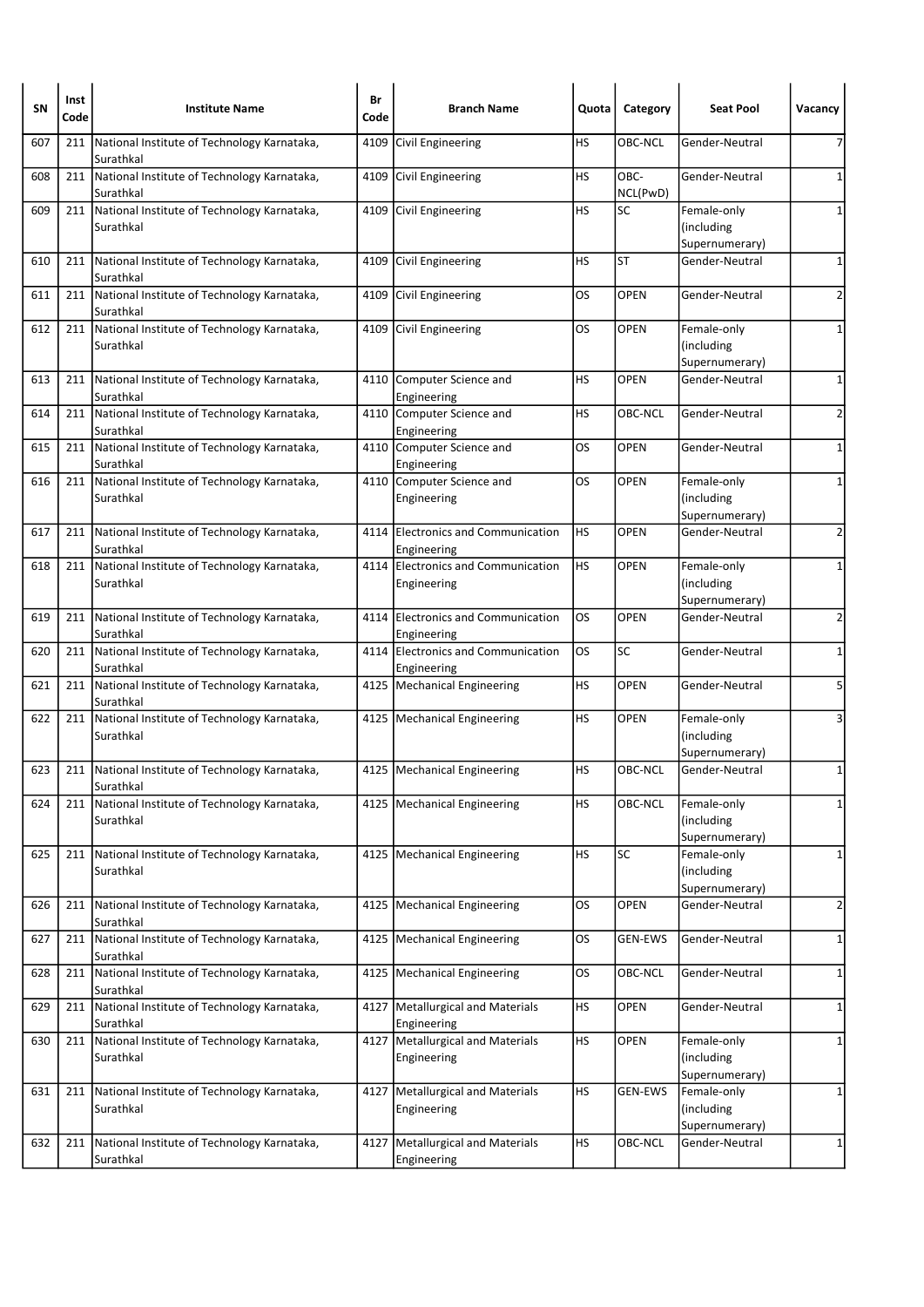| SN         | Inst<br>Code | <b>Institute Name</b>                                                                            | Br<br>Code | <b>Branch Name</b>                              | Quota     | Category            | <b>Seat Pool</b>                 | Vacancy                          |
|------------|--------------|--------------------------------------------------------------------------------------------------|------------|-------------------------------------------------|-----------|---------------------|----------------------------------|----------------------------------|
| 633        | 211          | National Institute of Technology Karnataka,                                                      | 4127       | Metallurgical and Materials                     | HS        | <b>OBC-NCL</b>      | Female-only                      |                                  |
|            |              | Surathkal                                                                                        |            | Engineering                                     |           |                     | (including                       |                                  |
|            |              |                                                                                                  |            |                                                 |           |                     | Supernumerary)                   |                                  |
| 634        |              | 211 National Institute of Technology Karnataka,<br>Surathkal                                     |            | 4127 Metallurgical and Materials<br>Engineering | <b>HS</b> | <b>SC</b>           | Gender-Neutral                   | $\mathbf 1$                      |
| 635        | 211          | National Institute of Technology Karnataka,                                                      | 4127       | Metallurgical and Materials                     | HS        | <b>SC</b>           | Female-only                      | 1                                |
|            |              | Surathkal                                                                                        |            | Engineering                                     |           |                     | (including<br>Supernumerary)     |                                  |
| 636        | 211          | National Institute of Technology Karnataka,                                                      | 4127       | Metallurgical and Materials                     | OS        | <b>OPEN</b>         | Gender-Neutral                   | $\mathbf 1$                      |
|            |              | Surathkal                                                                                        |            | Engineering                                     |           |                     |                                  |                                  |
| 637        | 211          | National Institute of Technology Karnataka,<br>Surathkal                                         |            | 4130 Mining Engineering                         | HS        | <b>OPEN</b>         | Gender-Neutral                   | 5                                |
| 638        | 211          | National Institute of Technology Karnataka,                                                      |            | 4130 Mining Engineering                         | HS        | <b>GEN-EWS</b>      | Female-only                      | 1                                |
|            |              | Surathkal                                                                                        |            |                                                 |           |                     | (including                       |                                  |
|            |              |                                                                                                  |            |                                                 |           |                     | Supernumerary)                   |                                  |
| 639        | 211          | National Institute of Technology Karnataka,<br>Surathkal                                         |            | 4130 Mining Engineering                         | HS        | OBC-NCL             | Gender-Neutral                   | $\overline{2}$                   |
| 640        | 211          | National Institute of Technology Karnataka,                                                      |            | 4130 Mining Engineering                         | HS        | OBC-NCL             | Female-only                      | 1                                |
|            |              | Surathkal                                                                                        |            |                                                 |           |                     | (including<br>Supernumerary)     |                                  |
| 641        |              | 211 National Institute of Technology Karnataka,                                                  |            | 4130 Mining Engineering                         | <b>HS</b> | <b>SC</b>           | Gender-Neutral                   | 2                                |
|            |              | Surathkal                                                                                        |            |                                                 |           |                     |                                  |                                  |
| 642        | 211          | National Institute of Technology Karnataka,                                                      |            | 4130 Mining Engineering                         | HS        | <b>SC</b>           | Female-only                      | 1                                |
|            |              | Surathkal                                                                                        |            |                                                 |           |                     | (including                       |                                  |
|            |              |                                                                                                  |            |                                                 |           |                     | Supernumerary)                   |                                  |
| 643        |              | 211 National Institute of Technology Karnataka,<br>Surathkal                                     |            | 4130 Mining Engineering                         | OS        | <b>OPEN</b>         | Female-only<br>(including        | 1                                |
|            |              |                                                                                                  |            |                                                 |           |                     | Supernumerary)                   |                                  |
| 644        | 211          | National Institute of Technology Karnataka,                                                      |            | 4130 Mining Engineering                         | OS        | OBC-NCL             | Gender-Neutral                   | 1                                |
|            |              | Surathkal                                                                                        |            |                                                 |           |                     |                                  |                                  |
| 645        | 211          | National Institute of Technology Karnataka,                                                      |            | 4144 Electrical and Electronics                 | HS        | <b>OPEN</b>         | Gender-Neutral                   | 4                                |
| 646        | 211          | Surathkal<br>National Institute of Technology Karnataka,                                         |            | Engineering<br>4144 Electrical and Electronics  | HS        | OBC-NCL             | Gender-Neutral                   | $\mathbf{1}$                     |
|            |              | Surathkal                                                                                        |            | Engineering                                     |           |                     |                                  |                                  |
| 647        | 211          | National Institute of Technology Karnataka,                                                      | 4144       | <b>Electrical and Electronics</b>               | OS        | <b>OPEN</b>         | Gender-Neutral                   | 2                                |
|            |              | Surathkal                                                                                        |            | Engineering                                     |           |                     |                                  |                                  |
| 648        | 211          | National Institute of Technology Karnataka,                                                      |            | 4144 Electrical and Electronics                 | OS        | OPEN                | Female-only                      | 1                                |
|            |              | Surathkal                                                                                        |            | Engineering                                     |           |                     | (including<br>Supernumerary)     |                                  |
| 649        | 211          | National Institute of Technology Karnataka,                                                      |            | 4146 Information Technology                     | HS        | OPEN                | Female-only                      | $\mathbf{1}$                     |
|            |              | Surathkal                                                                                        |            |                                                 |           |                     | (including                       |                                  |
|            |              |                                                                                                  |            |                                                 |           |                     | Supernumerary)                   |                                  |
| 650        | 211          | National Institute of Technology Karnataka,<br>Surathkal                                         |            | 4185 Artificial Intelligence                    | HS        | OPEN                | Gender-Neutral                   | $\mathbf{1}$                     |
| 651        | 211          | National Institute of Technology Karnataka,                                                      | 4185       | Artificial Intelligence                         | OS        | OPEN                | Gender-Neutral                   | 1                                |
|            |              | Surathkal                                                                                        |            |                                                 |           |                     |                                  |                                  |
| 652        | 212          | National Institute of Technology Meghalaya                                                       | 4109       | Civil Engineering                               | <b>HS</b> | <b>ST</b>           | Gender-Neutral                   | $\overline{\mathbf{c}}$          |
| 653<br>654 |              | 212 National Institute of Technology Meghalaya<br>212 National Institute of Technology Meghalaya | 4109       | Civil Engineering<br>4109 Civil Engineering     | os<br>los | OPEN<br><b>OPEN</b> | Gender-Neutral<br>Female-only    | $\overline{5}$<br>$\overline{2}$ |
|            |              |                                                                                                  |            |                                                 |           |                     | (including                       |                                  |
|            |              |                                                                                                  |            |                                                 |           |                     | Supernumerary)                   |                                  |
| 655        | 212          | National Institute of Technology Meghalaya                                                       | 4109       | Civil Engineering                               | <b>OS</b> | OBC-NCL             | Gender-Neutral                   | 2                                |
| 656        | 212          | National Institute of Technology Meghalaya                                                       | 4109       | Civil Engineering                               | <b>OS</b> | OBC-NCL             | Female-only                      | $\mathbf 1$                      |
|            |              |                                                                                                  |            |                                                 |           |                     | (including                       |                                  |
| 657        | 212          | National Institute of Technology Meghalaya                                                       | 4110       | Computer Science and                            | OS        | OPEN                | Supernumerary)<br>Gender-Neutral | 1                                |
|            |              |                                                                                                  |            | Engineering                                     |           |                     |                                  |                                  |
| 658        | 212          | National Institute of Technology Meghalaya                                                       | 4110       | Computer Science and                            | <b>OS</b> | OBC-NCL             | Gender-Neutral                   | $\overline{2}$                   |
|            |              |                                                                                                  |            | Engineering                                     |           |                     |                                  |                                  |
| 659        |              | 212 National Institute of Technology Meghalaya                                                   |            | 4110 Computer Science and                       | os        | SC                  | Female-only                      | $\mathbf{1}$                     |
|            |              |                                                                                                  |            | Engineering                                     |           |                     | (including<br>Supernumerary)     |                                  |
|            |              |                                                                                                  |            |                                                 |           |                     |                                  |                                  |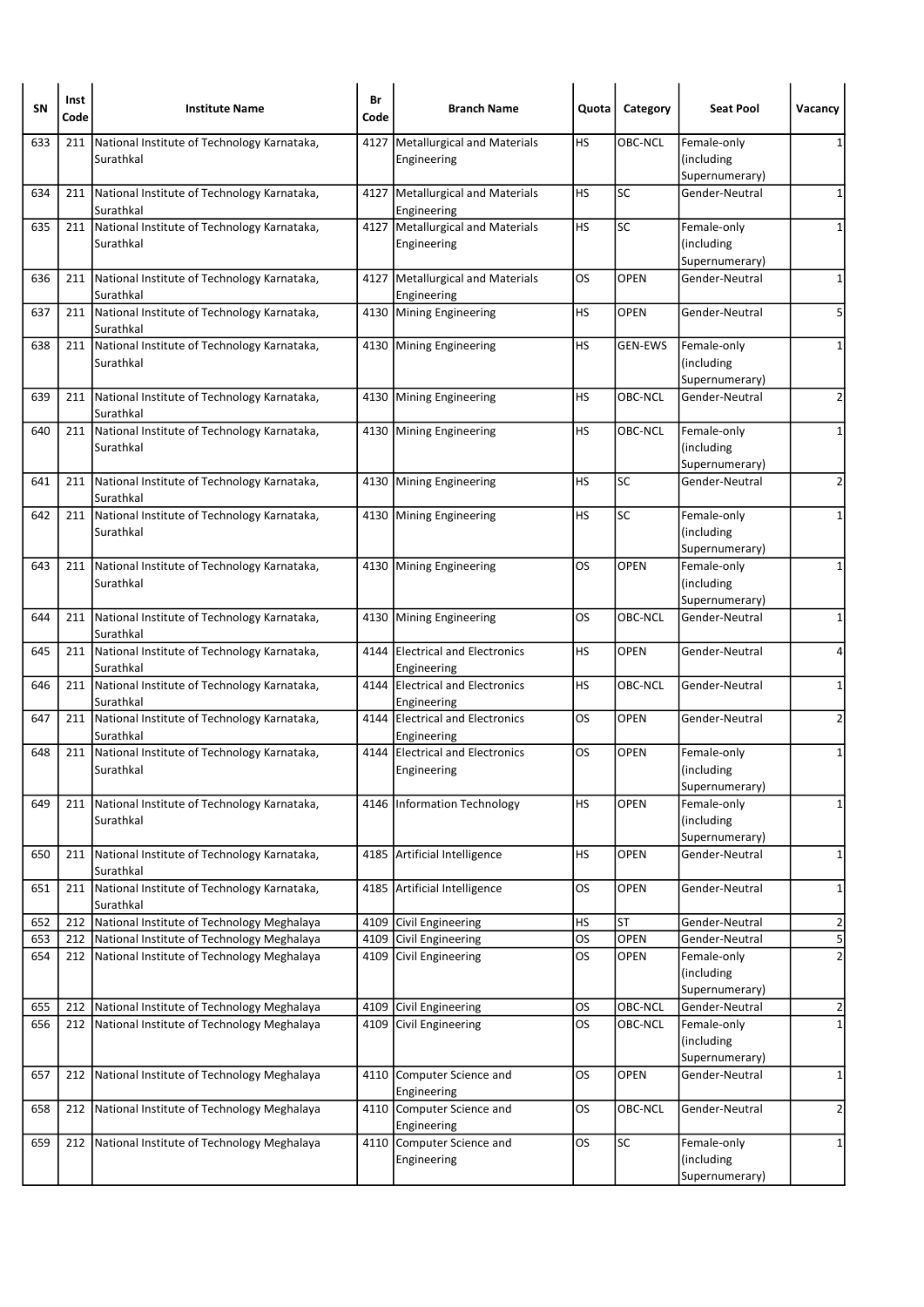| <b>SN</b> | Inst<br>Code | <b>Institute Name</b>                          | Br<br>Code | <b>Branch Name</b>                                  | Quota     | Category       | <b>Seat Pool</b>                            | Vacancy                 |
|-----------|--------------|------------------------------------------------|------------|-----------------------------------------------------|-----------|----------------|---------------------------------------------|-------------------------|
| 660       | 212          | National Institute of Technology Meghalaya     | 4114       | <b>Electronics and Communication</b><br>Engineering | HS        | <b>ST</b>      | Gender-Neutral                              | 1                       |
| 661       | 212          | National Institute of Technology Meghalaya     |            | 4114 Electronics and Communication<br>Engineering   | <b>HS</b> | <b>ST</b>      | Female-only<br>(including<br>Supernumerary) | 1                       |
| 662       | 212          | National Institute of Technology Meghalaya     | 4114       | Electronics and Communication<br>Engineering        | OS        | <b>OPEN</b>    | Gender-Neutral                              | 1                       |
| 663       | 212          | National Institute of Technology Meghalaya     |            | 4114 Electronics and Communication<br>Engineering   | OS        | <b>GEN-EWS</b> | Female-only<br>(including<br>Supernumerary) | 1                       |
| 664       | 212          | National Institute of Technology Meghalaya     |            | 4125   Mechanical Engineering                       | HS        | <b>ST</b>      | Gender-Neutral                              | 1                       |
| 665       | 212          | National Institute of Technology Meghalaya     |            | 4125   Mechanical Engineering                       | OS        | <b>OPEN</b>    | Gender-Neutral                              | 5                       |
| 666       | 212          | National Institute of Technology Meghalaya     |            | 4125   Mechanical Engineering                       | OS        | OBC-NCL        | Female-only<br>(including<br>Supernumerary) | $\mathbf{1}$            |
| 667       | 212          | National Institute of Technology Meghalaya     |            | 4125   Mechanical Engineering                       | OS        | ST             | Gender-Neutral                              | 1                       |
| 668       | 212          | National Institute of Technology Meghalaya     | 4144       | <b>Electrical and Electronics</b><br>Engineering    | HS        | <b>ST</b>      | Gender-Neutral                              | $\mathbf 1$             |
| 669       | 212          | National Institute of Technology Meghalaya     |            | 4144 Electrical and Electronics<br>Engineering      | OS        | <b>OPEN</b>    | Gender-Neutral                              | 3                       |
| 670       |              | 212 National Institute of Technology Meghalaya |            | 4144 Electrical and Electronics<br>Engineering      | OS.       | <b>OPEN</b>    | Female-only<br>(including<br>Supernumerary) | 1                       |
| 671       | 212          | National Institute of Technology Meghalaya     |            | 4144 Electrical and Electronics<br>Engineering      | OS        | <b>GEN-EWS</b> | Gender-Neutral                              | 1                       |
| 672       |              | 212 National Institute of Technology Meghalaya |            | 4144 Electrical and Electronics<br>Engineering      | OS        | <b>OBC-NCL</b> | Gender-Neutral                              | $\mathbf 1$             |
| 673       | 213          | National Institute of Technology Nagaland      |            | 4109 Civil Engineering                              | OS        | <b>OPEN</b>    | Gender-Neutral                              | 6                       |
| 674       | 213          | National Institute of Technology Nagaland      |            | 4109 Civil Engineering                              | OS        | <b>OPEN</b>    | Female-only<br>(including<br>Supernumerary) | $\overline{2}$          |
| 675       | 213          | National Institute of Technology Nagaland      |            | 4109 Civil Engineering                              | OS        | <b>GEN-EWS</b> | Gender-Neutral                              | $\overline{2}$          |
| 676       | 213          | National Institute of Technology Nagaland      |            | 4109 Civil Engineering                              | OS        | OBC-NCL        | Gender-Neutral                              | $\overline{2}$          |
| 677       | 213          | National Institute of Technology Nagaland      | 4109       | Civil Engineering                                   | OS        | OBC-NCL        | Female-only<br>(including<br>Supernumerary) | $\mathbf{1}$            |
| 678       | 213          | National Institute of Technology Nagaland      |            | 4109 Civil Engineering                              | OS        | <b>SC</b>      | Female-only<br>(including<br>Supernumerary) | $\mathbf{1}$            |
| 679       |              | 213 National Institute of Technology Nagaland  |            | 4110 Computer Science and<br>Engineering            | HS        | <b>ST</b>      | Female-only<br>(including<br>Supernumerary) | $\mathbf 1$             |
| 680       |              | 213 National Institute of Technology Nagaland  |            | 4110 Computer Science and<br>Engineering            | OS.       | <b>OPEN</b>    | Gender-Neutral                              | $\overline{2}$          |
| 681       | 213          | National Institute of Technology Nagaland      | 4110       | Computer Science and<br>Engineering                 | OS        | OPEN           | Female-only<br>(including<br>Supernumerary) | 1                       |
| 682       | 213          | National Institute of Technology Nagaland      |            | 4110 Computer Science and<br>Engineering            | OS        | <b>OBC-NCL</b> | Gender-Neutral                              | $\mathbf 1$             |
| 683       | 213          | National Institute of Technology Nagaland      |            | 4110 Computer Science and<br>Engineering            | <b>OS</b> | SC             | Gender-Neutral                              | 1                       |
| 684       | 213          | National Institute of Technology Nagaland      |            | 4114 Electronics and Communication<br>Engineering   | <b>HS</b> | <b>ST</b>      | Gender-Neutral                              | 4                       |
| 685       |              | 213 National Institute of Technology Nagaland  |            | 4114 Electronics and Communication<br>Engineering   | los       | <b>OPEN</b>    | Gender-Neutral                              | 4                       |
| 686       | 213          | National Institute of Technology Nagaland      |            | 4114 Electronics and Communication<br>Engineering   | OS        | OPEN           | Female-only<br>(including<br>Supernumerary) | 1                       |
| 687       | 213          | National Institute of Technology Nagaland      |            | 4114 Electronics and Communication<br>Engineering   | OS        | <b>GEN-EWS</b> | Gender-Neutral                              | $\overline{\mathbf{c}}$ |
| 688       | 213          | National Institute of Technology Nagaland      |            | 4114 Electronics and Communication<br>Engineering   | los       | OBC-NCL        | Gender-Neutral                              | $\mathbf{1}$            |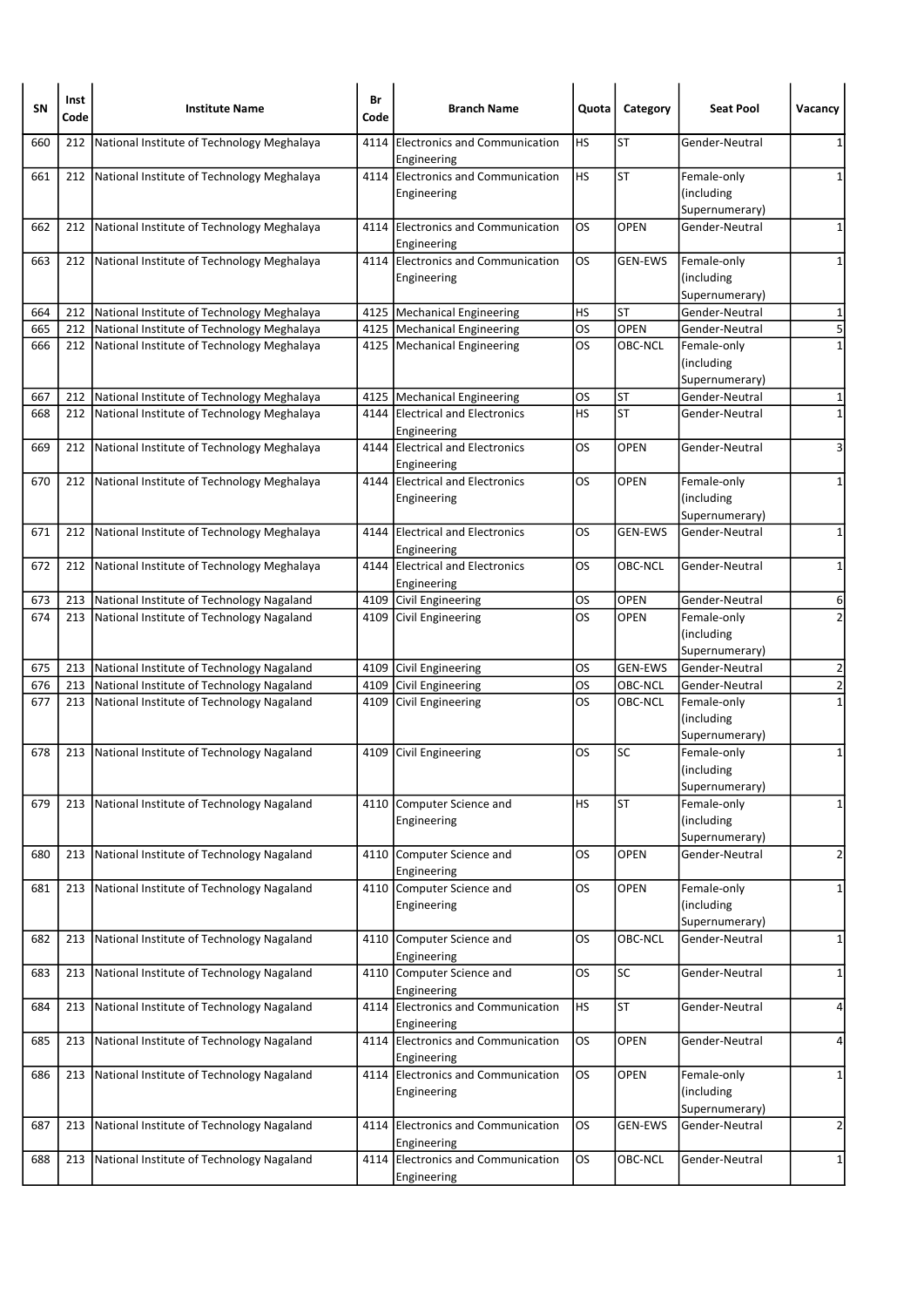| SΝ         | Inst<br>Code | <b>Institute Name</b>                                                                  | Br<br>Code | <b>Branch Name</b>                                             | Quota           | Category               | <b>Seat Pool</b>                 | Vacancy             |
|------------|--------------|----------------------------------------------------------------------------------------|------------|----------------------------------------------------------------|-----------------|------------------------|----------------------------------|---------------------|
| 689        | 213          | National Institute of Technology Nagaland                                              | 4114       | <b>Electronics and Communication</b>                           | OS              | OBC-NCL                | Female-only                      | 1                   |
|            |              |                                                                                        |            | Engineering                                                    |                 |                        | (including                       |                     |
|            |              |                                                                                        |            |                                                                |                 |                        | Supernumerary)                   |                     |
| 690<br>691 | 213<br>213   | National Institute of Technology Nagaland<br>National Institute of Technology Nagaland |            | 4125   Mechanical Engineering<br>4125   Mechanical Engineering | HS<br><b>HS</b> | <b>ST</b><br><b>ST</b> | Gender-Neutral<br>Female-only    | 4<br>$\overline{2}$ |
|            |              |                                                                                        |            |                                                                |                 |                        | (including                       |                     |
|            |              |                                                                                        |            |                                                                |                 |                        | Supernumerary)                   |                     |
| 692        | 213          | National Institute of Technology Nagaland                                              |            | 4125   Mechanical Engineering                                  | OS              | <b>OPEN</b>            | Gender-Neutral                   | 6                   |
| 693        |              | 213 National Institute of Technology Nagaland                                          |            | 4125   Mechanical Engineering                                  | OS              | <b>OPEN</b>            | Female-only                      | 3                   |
|            |              |                                                                                        |            |                                                                |                 |                        | (including                       |                     |
| 694        | 213          | National Institute of Technology Nagaland                                              |            | 4125   Mechanical Engineering                                  | OS              | <b>GEN-EWS</b>         | Supernumerary)<br>Gender-Neutral | $\mathbf 2$         |
| 695        | 213          | National Institute of Technology Nagaland                                              |            | 4125   Mechanical Engineering                                  | OS              | OBC-NCL                | Gender-Neutral                   | 1                   |
| 696        | 213          | National Institute of Technology Nagaland                                              |            | 4125   Mechanical Engineering                                  | OS              | OBC-NCL                | Female-only                      | $\mathbf{1}$        |
|            |              |                                                                                        |            |                                                                |                 |                        | (including                       |                     |
|            |              |                                                                                        |            |                                                                |                 |                        | Supernumerary)                   |                     |
| 697        | 213          | National Institute of Technology Nagaland                                              |            | 4125   Mechanical Engineering                                  | OS              | SC                     | Gender-Neutral                   | 1                   |
| 698        | 213          | National Institute of Technology Nagaland                                              | 4142       | Electronics and Instrumentation                                | <b>HS</b>       | <b>ST</b>              | Gender-Neutral                   | $\overline{11}$     |
|            |              |                                                                                        |            | Engineering                                                    |                 |                        |                                  |                     |
| 699        | 213          | National Institute of Technology Nagaland                                              |            | 4142 Electronics and Instrumentation                           | <b>HS</b>       | <b>ST</b>              | Female-only<br>(including        | 3                   |
|            |              |                                                                                        |            | Engineering                                                    |                 |                        | Supernumerary)                   |                     |
| 700        | 213          | National Institute of Technology Nagaland                                              | 4142       | Electronics and Instrumentation                                | OS              | <b>OPEN</b>            | Gender-Neutral                   | $\overline{7}$      |
|            |              |                                                                                        |            | Engineering                                                    |                 |                        |                                  |                     |
| 701        |              | 213 National Institute of Technology Nagaland                                          |            | 4142 Electronics and Instrumentation                           | OS              | <b>OPEN</b>            | Female-only                      | 1                   |
|            |              |                                                                                        |            | Engineering                                                    |                 |                        | (including                       |                     |
|            |              |                                                                                        |            |                                                                |                 |                        | Supernumerary)                   |                     |
| 702        | 213          | National Institute of Technology Nagaland                                              | 4142       | Electronics and Instrumentation<br>Engineering                 | OS              | <b>GEN-EWS</b>         | Gender-Neutral                   | 1                   |
| 703        | 213          | National Institute of Technology Nagaland                                              |            | 4142 Electronics and Instrumentation                           | OS              | OBC-NCL                | Gender-Neutral                   | 1                   |
|            |              |                                                                                        |            | Engineering                                                    |                 |                        |                                  |                     |
| 704        |              | 213 National Institute of Technology Nagaland                                          |            | 4142 Electronics and Instrumentation                           | los             | OBC-NCL                | Female-only                      | $\mathbf{1}$        |
|            |              |                                                                                        |            | Engineering                                                    |                 |                        | (including                       |                     |
|            |              |                                                                                        |            |                                                                |                 |                        | Supernumerary)                   |                     |
| 705        | 213          | National Institute of Technology Nagaland                                              | 4144       | <b>Electrical and Electronics</b><br>Engineering               | OS              | <b>OPEN</b>            | Gender-Neutral                   | 3                   |
| 706        | 213          | National Institute of Technology Nagaland                                              | 4144       | <b>Electrical and Electronics</b>                              | OS              | GEN-EWS                | Female-only                      | 1                   |
|            |              |                                                                                        |            | Engineering                                                    |                 |                        | (including                       |                     |
|            |              |                                                                                        |            |                                                                |                 |                        | Supernumerary)                   |                     |
| 707        | 213          | National Institute of Technology Nagaland                                              | 4144       | <b>Electrical and Electronics</b>                              | OS              | SC                     | Gender-Neutral                   | $\overline{2}$      |
|            |              |                                                                                        |            | Engineering                                                    |                 |                        |                                  |                     |
| 708        | 214          | National Institute of Technology Patna                                                 | 4109       | Civil Engineering                                              | HS<br>HS        | <b>OBC-NCL</b>         | Gender-Neutral                   | 1                   |
| 709        |              | 214 National Institute of Technology Patna                                             | 4109       | Civil Engineering                                              |                 | OBC-NCL                | Female-only<br>(including        | $\mathbf 1$         |
|            |              |                                                                                        |            |                                                                |                 |                        | Supernumerary)                   |                     |
| 710        | 214          | National Institute of Technology Patna                                                 |            | 4109 Civil Engineering                                         | <b>OS</b>       | <b>OPEN</b>            | Gender-Neutral                   | 6                   |
| 711        | 214          | National Institute of Technology Patna                                                 | 4109       | Civil Engineering                                              | los             | <b>OPEN</b>            | Female-only                      | $\mathbf 1$         |
|            |              |                                                                                        |            |                                                                |                 |                        | (including                       |                     |
|            |              |                                                                                        |            |                                                                |                 |                        | Supernumerary)                   |                     |
| 712        | 214          | National Institute of Technology Patna                                                 | 4109       | Civil Engineering                                              | OS              | <b>OPEN</b>            | Gender-Neutral                   | 1                   |
| 713        | 214          | National Institute of Technology Patna                                                 |            | 4109 Civil Engineering                                         | OS              | (PwD)<br>GEN-EWS       | Gender-Neutral                   | 4                   |
| 714        | 214          | National Institute of Technology Patna                                                 | 4109       | Civil Engineering                                              | OS              | GEN-EWS                | Female-only                      | $\mathbf{1}$        |
|            |              |                                                                                        |            |                                                                |                 |                        | (including                       |                     |
|            |              |                                                                                        |            |                                                                |                 |                        | Supernumerary)                   |                     |
| 715        | 214          | National Institute of Technology Patna                                                 | 4109       | Civil Engineering                                              | <b>OS</b>       | OBC-NCL                | Gender-Neutral                   | 3                   |
| 716        | 214          | National Institute of Technology Patna                                                 | 4109       | Civil Engineering                                              | los             | OBC-NCL                | Female-only                      | $\mathbf 1$         |
|            |              |                                                                                        |            |                                                                |                 |                        | (including                       |                     |
| 717        |              | 214 National Institute of Technology Patna                                             |            | 4109 Civil Engineering                                         | los             | SC                     | Supernumerary)<br>Female-only    |                     |
|            |              |                                                                                        |            |                                                                |                 |                        | (including                       | 1                   |
|            |              |                                                                                        |            |                                                                |                 |                        | Supernumerary)                   |                     |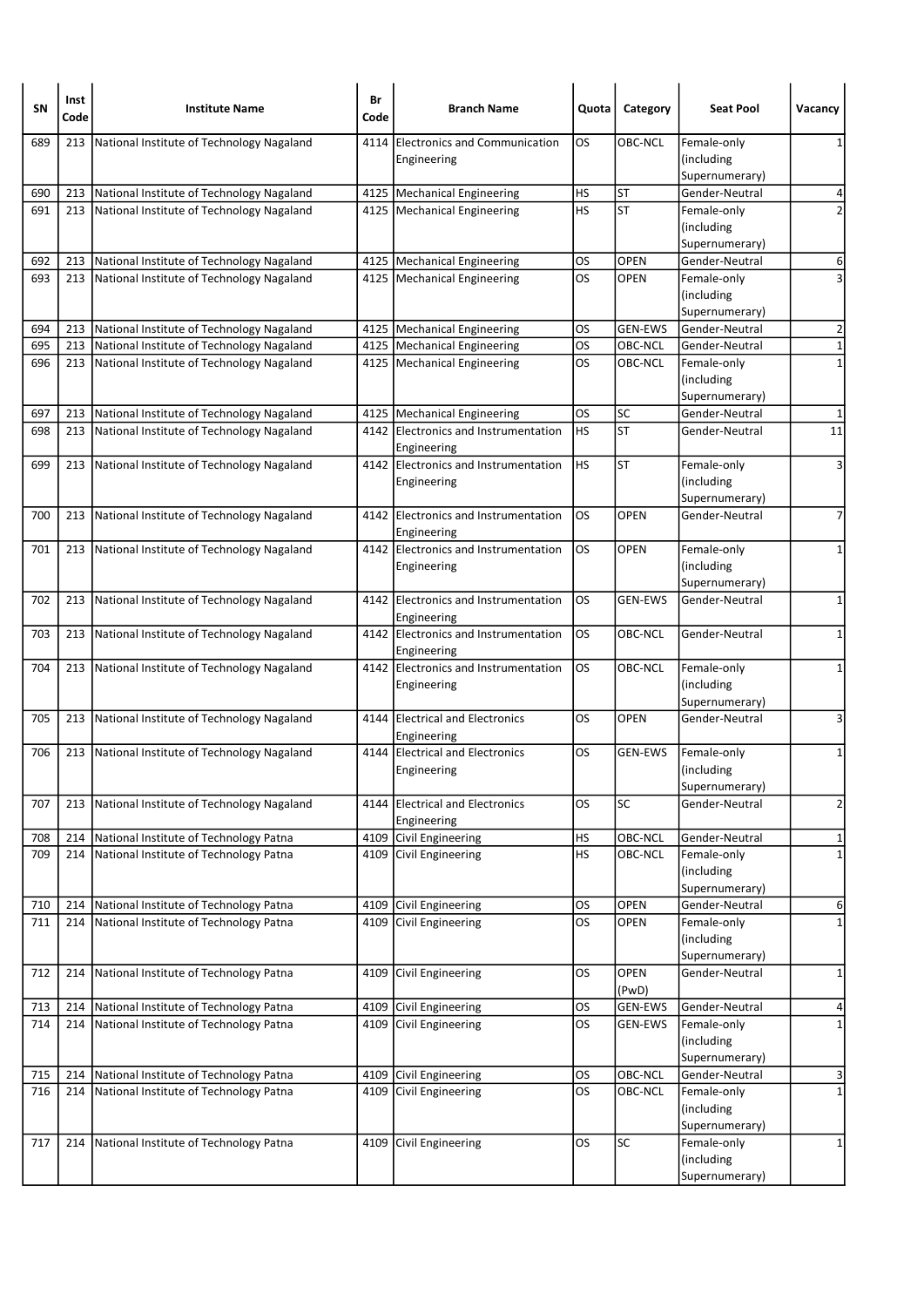| SN         | Inst<br>Code | <b>Institute Name</b>                                                            | Br<br>Code | <b>Branch Name</b>                                             | Quota     | Category               | <b>Seat Pool</b>                                              | Vacancy          |
|------------|--------------|----------------------------------------------------------------------------------|------------|----------------------------------------------------------------|-----------|------------------------|---------------------------------------------------------------|------------------|
| 718        | 214          | National Institute of Technology Patna                                           | 4110       | Computer Science and<br>Engineering                            | HS        | <b>OPEN</b>            | Gender-Neutral                                                | 1                |
| 719        | 214          | National Institute of Technology Patna                                           |            | 4110 Computer Science and<br>Engineering                       | OS        | <b>OPEN</b>            | Gender-Neutral                                                | 4                |
| 720        | 214          | National Institute of Technology Patna                                           |            | 4110 Computer Science and<br>Engineering                       | OS        | OBC-NCL                | Gender-Neutral                                                | 1                |
| 721        | 214          | National Institute of Technology Patna                                           |            | 4111 Electrical Engineering                                    | HS        | OPEN                   | Gender-Neutral                                                | 1                |
| 722        | 214          | National Institute of Technology Patna                                           |            | 4111 Electrical Engineering                                    | HS        | <b>OPEN</b>            | Female-only<br>(including<br>Supernumerary)                   | $\mathbf{1}$     |
| 723        | 214          | National Institute of Technology Patna                                           |            | 4111 Electrical Engineering                                    | <b>OS</b> | <b>OPEN</b>            | Gender-Neutral                                                | 6                |
| 724        | 214          | National Institute of Technology Patna                                           |            | 4111 Electrical Engineering                                    | OS        | <b>OPEN</b>            | Female-only<br>(including<br>Supernumerary)                   | 1                |
| 725        | 214          | National Institute of Technology Patna                                           |            | 4111 Electrical Engineering                                    | OS        | OBC-NCL                | Gender-Neutral                                                | 1                |
| 726        |              | 214   National Institute of Technology Patna                                     |            | 4111 Electrical Engineering                                    | OS        | OBC-NCL                | Female-only<br>(including<br>Supernumerary)                   | $\mathbf 1$      |
| 727        | 214          | National Institute of Technology Patna                                           |            | 4111   Electrical Engineering                                  | OS        | ST                     | Gender-Neutral                                                | 1                |
| 728        | 214          | National Institute of Technology Patna                                           |            | 4114 Electronics and Communication<br>Engineering              | HS        | OBC-NCL                | Gender-Neutral                                                | $\mathbf{1}$     |
| 729        | 214          | National Institute of Technology Patna                                           |            | 4114 Electronics and Communication<br>Engineering              | OS        | <b>OPEN</b>            | Gender-Neutral                                                | 1                |
| 730        | 214          | National Institute of Technology Patna                                           |            | 4114 Electronics and Communication<br>Engineering              | OS        | <b>OPEN</b>            | Female-only<br>(including<br>Supernumerary)                   | 1                |
| 731        | 214          | National Institute of Technology Patna                                           | 4114       | Electronics and Communication<br>Engineering                   | OS        | OBC-NCL                | Gender-Neutral                                                | $\overline{2}$   |
| 732        | 214          | National Institute of Technology Patna                                           |            | 4125   Mechanical Engineering                                  | HS        | OPEN                   | Gender-Neutral                                                | 1                |
| 733        | 214          | National Institute of Technology Patna                                           |            | 4125   Mechanical Engineering                                  | HS        | <b>OPEN</b><br>(PwD)   | Gender-Neutral                                                | $\mathbf 1$      |
| 734        | 214          | National Institute of Technology Patna                                           |            | 4125   Mechanical Engineering                                  | HS        | OBC-NCL                | Gender-Neutral                                                | 1                |
| 735        | 214          | National Institute of Technology Patna                                           |            | 4125   Mechanical Engineering                                  | HS        | <b>SC</b>              | Gender-Neutral                                                | $\mathbf 1$      |
| 736<br>737 | 214<br>214   | National Institute of Technology Patna<br>National Institute of Technology Patna |            | 4125   Mechanical Engineering<br>4125   Mechanical Engineering | HS<br>HS  | <b>ST</b><br><b>ST</b> | Gender-Neutral<br>Female-only<br>(including<br>Supernumerary) | $\mathbf 1$<br>1 |
| 738        | 214          | National Institute of Technology Patna                                           |            | 4125   Mechanical Engineering                                  | OS        | <b>OPEN</b>            | Gender-Neutral                                                | $\overline{2}$   |
| 739        |              | 214   National Institute of Technology Patna                                     |            | 4125   Mechanical Engineering                                  | OS        | <b>OPEN</b>            | Female-only<br>(including<br>Supernumerary)                   | $1\vert$         |
| 740        | 214          | National Institute of Technology Patna                                           |            | 4125   Mechanical Engineering                                  | OS        | <b>GEN-EWS</b>         | Gender-Neutral                                                | 1                |
| 741        | 214          | National Institute of Technology Patna                                           |            | 4125   Mechanical Engineering                                  | <b>OS</b> | OBC-NCL                | Gender-Neutral                                                | ω                |
| 742        | 214          | National Institute of Technology Patna                                           |            | 4125 Mechanical Engineering                                    | OS        | OBC-NCL                | Female-only<br>(including<br>Supernumerary)                   | $\overline{2}$   |
| 743        | 214          | National Institute of Technology Patna                                           |            | 4125   Mechanical Engineering                                  | <b>OS</b> | SC                     | Gender-Neutral                                                | 1                |
| 744        |              | 214 National Institute of Technology Patna                                       |            | 4125   Mechanical Engineering                                  | los       | $\overline{SC}$        | Female-only<br>(including<br>Supernumerary)                   | $\mathbf 1$      |
| 745        | 214          | National Institute of Technology Patna                                           |            | 5101 Architecture                                              | НS        | OPEN                   | Gender-Neutral                                                | 1                |
| 746        | 214          | National Institute of Technology Patna                                           |            | 5101 Architecture                                              | HS        | <b>GEN-EWS</b>         | Gender-Neutral                                                | $\mathbf 1$      |
| 747        | 214          | National Institute of Technology Patna                                           |            | 5101 Architecture                                              | OS        | <b>OPEN</b>            | Gender-Neutral                                                | 4                |
| 748        |              | 214   National Institute of Technology Patna                                     |            | 5101 Architecture                                              | los       | <b>OPEN</b>            | Female-only<br>(including<br>Supernumerary)                   | $\mathbf 1$      |
| 749        | 214          | National Institute of Technology Patna                                           |            | 5101 Architecture                                              | <b>OS</b> | <b>GEN-EWS</b>         | Gender-Neutral                                                | 1                |
| 750        | 214          | National Institute of Technology Patna                                           |            | 5101 Architecture                                              | <b>OS</b> | OBC-NCL                | Gender-Neutral                                                | 4                |
| 751        |              | 214   National Institute of Technology Patna                                     |            | 5101 Architecture                                              | <b>OS</b> | SC                     | Female-only<br>(including<br>Supernumerary)                   | $\mathbf 1$      |
| 752        | 214          | National Institute of Technology Patna                                           |            | 5101 Architecture                                              | OS        | ST                     | Gender-Neutral                                                | 1                |
| 753        | 215          | National Institute of Technology Puducherry                                      | 4109       | Civil Engineering                                              | HS        | <b>OPEN</b>            | Gender-Neutral                                                | $\overline{2}$   |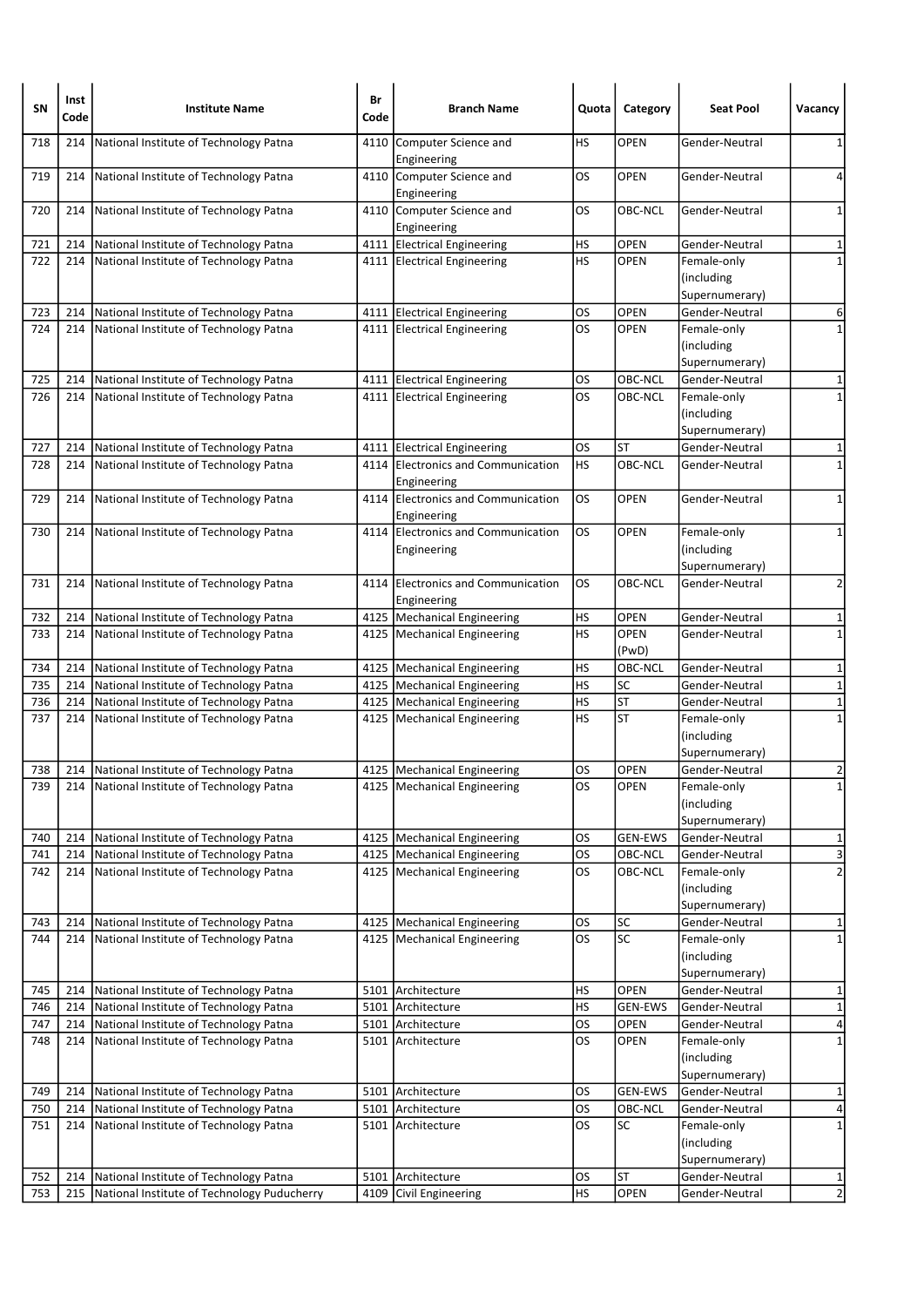| <b>SN</b> | Inst<br>Code | <b>Institute Name</b>                           | Br<br>Code | <b>Branch Name</b>                                | Quota     | Category    | <b>Seat Pool</b>                            | Vacancy                 |
|-----------|--------------|-------------------------------------------------|------------|---------------------------------------------------|-----------|-------------|---------------------------------------------|-------------------------|
| 754       | 215          | National Institute of Technology Puducherry     | 4109       | Civil Engineering                                 | HS        | OBC-NCL     | Gender-Neutral                              | 1                       |
| 755       | 215          | National Institute of Technology Puducherry     | 4109       | Civil Engineering                                 | HS        | OBC-NCL     | Female-only<br>(including<br>Supernumerary) | $\mathbf{1}$            |
| 756       | 215          | National Institute of Technology Puducherry     |            | 4109 Civil Engineering                            | НS        | <b>ST</b>   | Gender-Neutral                              | 1                       |
| 757       | 215          | National Institute of Technology Puducherry     |            | 4109 Civil Engineering                            | OS        | <b>OPEN</b> | Gender-Neutral                              | 3                       |
| 758       | 215          | National Institute of Technology Puducherry     |            | 4109 Civil Engineering                            | OS        | OBC-NCL     | Gender-Neutral                              | $\overline{2}$          |
| 759       | 215          | National Institute of Technology Puducherry     |            | 4109 Civil Engineering                            | OS        | OBC-NCL     | Female-only<br>(including<br>Supernumerary) | $\mathbf 1$             |
| 760       | 215          | National Institute of Technology Puducherry     |            | 4109 Civil Engineering                            | OS        | <b>SC</b>   | Gender-Neutral                              | 1                       |
| 761       | 215          | National Institute of Technology Puducherry     | 4110       | Computer Science and<br>Engineering               | HS        | <b>SC</b>   | Gender-Neutral                              | $\mathbf 1$             |
| 762       | 215          | National Institute of Technology Puducherry     |            | 4110 Computer Science and<br>Engineering          | OS        | <b>OPEN</b> | Gender-Neutral                              | 1                       |
| 763       |              | 215 National Institute of Technology Puducherry |            | 4110 Computer Science and<br>Engineering          | OS        | OPEN        | Female-only<br>(including<br>Supernumerary) | 1                       |
| 764       | 215          | National Institute of Technology Puducherry     |            | 4110 Computer Science and<br>Engineering          | OS        | OBC-NCL     | Gender-Neutral                              | 1                       |
| 765       |              | 215 National Institute of Technology Puducherry |            | 4110 Computer Science and<br>Engineering          | OS        | OBC-NCL     | Female-only<br>(including<br>Supernumerary) | 1                       |
| 766       | 215          | National Institute of Technology Puducherry     | 4114       | Electronics and Communication<br>Engineering      | HS        | OBC-NCL     | Female-only<br>(including<br>Supernumerary) | 1                       |
| 767       | 215          | National Institute of Technology Puducherry     |            | 4114 Electronics and Communication<br>Engineering | <b>HS</b> | <b>SC</b>   | Gender-Neutral                              | $\mathbf 1$             |
| 768       | 215          | National Institute of Technology Puducherry     |            | 4125 Mechanical Engineering                       | HS        | OBC-NCL     | Gender-Neutral                              | 1                       |
| 769       | 215          | National Institute of Technology Puducherry     |            | 4125   Mechanical Engineering                     | HS        | <b>ST</b>   | Gender-Neutral                              | $\mathbf 1$             |
| 770       | 215          | National Institute of Technology Puducherry     |            | 4125   Mechanical Engineering                     | OS        | <b>OPEN</b> | Gender-Neutral                              | $\overline{2}$          |
| 771       |              | 215 National Institute of Technology Puducherry |            | 4125   Mechanical Engineering                     | OS        | <b>OPEN</b> | Female-only<br>(including<br>Supernumerary) | $\mathbf{1}$            |
| 772       | 215          | National Institute of Technology Puducherry     |            | 4125   Mechanical Engineering                     | OS        | OBC-NCL     | Gender-Neutral                              | 1                       |
| 773       | 215          | National Institute of Technology Puducherry     |            | 4144 Electrical and Electronics<br>Engineering    | HS        | OPEN        | Gender-Neutral                              | $\mathbf 1$             |
| 774       | 215          | National Institute of Technology Puducherry     |            | 4144 Electrical and Electronics<br>Engineering    | HS        | OBC-NCL     | Gender-Neutral                              | 1                       |
| 775       | 215          | National Institute of Technology Puducherry     |            | 4144 Electrical and Electronics<br>Engineering    | HS        | OBC-NCL     | Female-only<br>(including<br>Supernumerary) | $\mathbf{1}$            |
| 776       | 215          | National Institute of Technology Puducherry     |            | 4144 Electrical and Electronics<br>Engineering    | HS        | <b>ST</b>   | Gender-Neutral                              | $\mathbf 1$             |
| 777       | 215          | National Institute of Technology Puducherry     |            | 4144 Electrical and Electronics<br>Engineering    | OS        | <b>OPEN</b> | Gender-Neutral                              | 4                       |
| 778       | 215          | National Institute of Technology Puducherry     |            | 4144 Electrical and Electronics<br>Engineering    | OS        | <b>OPEN</b> | Female-only<br>(including<br>Supernumerary) | 1                       |
| 779       | 215          | National Institute of Technology Puducherry     | 4144       | <b>Electrical and Electronics</b><br>Engineering  | OS        | OBC-NCL     | Gender-Neutral                              | $\mathbf 1$             |
| 780       | 215          | National Institute of Technology Puducherry     |            | 4144 Electrical and Electronics<br>Engineering    | OS        | SC          | Female-only<br>(including<br>Supernumerary) | 1                       |
| 781       | 215          | National Institute of Technology Puducherry     |            | 4144 Electrical and Electronics<br>Engineering    | OS        | <b>ST</b>   | Gender-Neutral                              | $\mathbf 1$             |
| 782       | 216          | National Institute of Technology Raipur         |            | 4104 Bio Technology                               | HS        | OPEN        | Gender-Neutral                              | $\overline{\mathbf{c}}$ |
| 783       | 216          | National Institute of Technology Raipur         |            | 4104 Bio Technology                               | HS        | <b>OPEN</b> | Female-only<br>(including<br>Supernumerary) | $\mathbf 1$             |
| 784       | 216          | National Institute of Technology Raipur         |            | 4104 Bio Technology                               | HS        | OBC-NCL     | Gender-Neutral                              | $\mathbf{1}$            |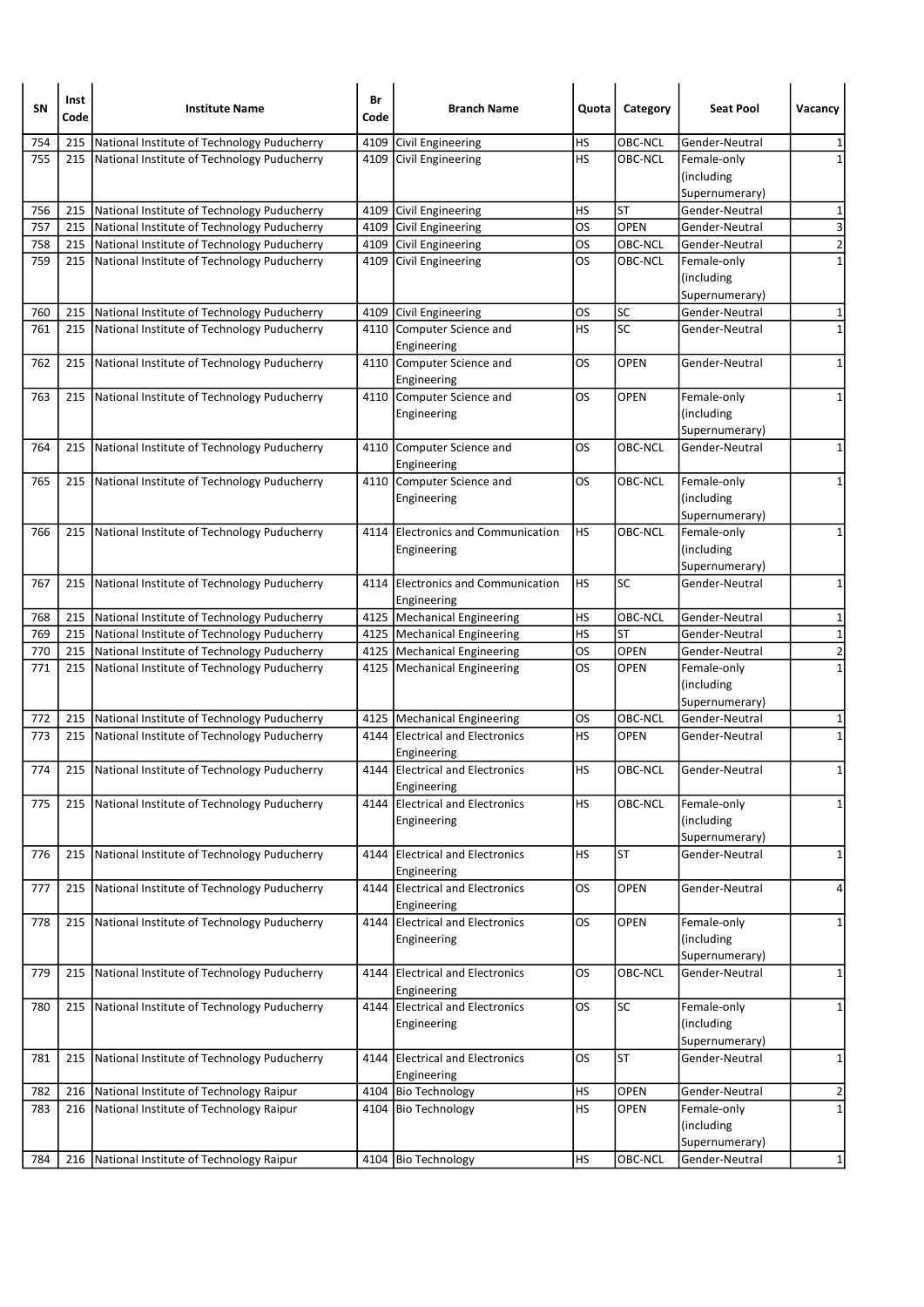| SN         | Inst<br>Code | <b>Institute Name</b>                                                              | Br<br>Code | <b>Branch Name</b>                                             | Quota                  | Category               | <b>Seat Pool</b>                 | Vacancy                      |
|------------|--------------|------------------------------------------------------------------------------------|------------|----------------------------------------------------------------|------------------------|------------------------|----------------------------------|------------------------------|
| 785        | 216          | National Institute of Technology Raipur                                            | 4104       | <b>Bio Technology</b>                                          | HS                     | <b>OBC-NCL</b>         | Female-only                      | 1                            |
|            |              |                                                                                    |            |                                                                |                        |                        | (including                       |                              |
|            |              |                                                                                    |            |                                                                |                        |                        | Supernumerary)                   |                              |
| 786        | 216          | National Institute of Technology Raipur                                            |            | 4104 Bio Technology                                            | HS                     | <b>SC</b><br><b>ST</b> | Gender-Neutral                   | $\overline{2}$               |
| 787<br>788 | 216<br>216   | National Institute of Technology Raipur<br>National Institute of Technology Raipur |            | 4104 Bio Technology<br>4104 Bio Technology                     | HS<br>OS               | <b>OPEN</b>            | Gender-Neutral<br>Gender-Neutral | $\mathbf 1$<br>$\infty$      |
| 789        | 216          | National Institute of Technology Raipur                                            |            | 4104 Bio Technology                                            | OS                     | <b>OPEN</b>            | Female-only                      | $\overline{2}$               |
|            |              |                                                                                    |            |                                                                |                        |                        | (including                       |                              |
|            |              |                                                                                    |            |                                                                |                        |                        | Supernumerary)                   |                              |
| 790        | 216          | National Institute of Technology Raipur                                            |            | 4104 Bio Technology                                            | OS                     | <b>GEN-EWS</b>         | Gender-Neutral                   | 3                            |
| 791        | 216          | National Institute of Technology Raipur                                            |            | 4104   Bio Technology                                          | OS                     | OBC-NCL                | Gender-Neutral                   | 5                            |
| 792        | 216          | National Institute of Technology Raipur                                            |            | 4104 Bio Technology                                            | OS                     | SC                     | Gender-Neutral                   | $\overline{2}$               |
| 793        | 216          | National Institute of Technology Raipur                                            |            | 4104 Bio Technology                                            | <b>OS</b>              | <b>ST</b>              | Gender-Neutral                   | $\mathbf 1$                  |
| 794        | 216          | National Institute of Technology Raipur                                            |            | 4107 Chemical Engineering                                      | HS                     | <b>OPEN</b>            | Female-only                      | $\mathbf 1$                  |
|            |              |                                                                                    |            |                                                                |                        |                        | (including                       |                              |
|            |              |                                                                                    |            |                                                                |                        |                        | Supernumerary)                   |                              |
| 795        | 216          | National Institute of Technology Raipur                                            | 4107       | Chemical Engineering                                           | HS                     | OBC-NCL                | Gender-Neutral                   | 1                            |
| 796        | 216          | National Institute of Technology Raipur                                            |            | 4107 Chemical Engineering                                      | <b>HS</b>              | SC                     | Gender-Neutral                   | $\mathbf 1$                  |
| 797        | 216          | National Institute of Technology Raipur                                            |            | 4107 Chemical Engineering                                      | <b>OS</b>              | <b>OPEN</b>            | Gender-Neutral                   | 5                            |
| 798        | 216          | National Institute of Technology Raipur                                            |            | 4107 Chemical Engineering                                      | OS                     | <b>OPEN</b>            | Female-only                      | $\mathbf{1}$                 |
|            |              |                                                                                    |            |                                                                |                        |                        | (including                       |                              |
|            |              |                                                                                    |            |                                                                |                        |                        | Supernumerary)                   |                              |
| 799        | 216          | National Institute of Technology Raipur                                            | 4107       | Chemical Engineering                                           | OS                     | OBC-NCL                | Gender-Neutral                   | 3                            |
| 800        | 216          | National Institute of Technology Raipur                                            | 4107       | Chemical Engineering                                           | OS                     | <b>ST</b>              | Gender-Neutral                   | $\mathbf 1$<br>4             |
| 801        | 216          | National Institute of Technology Raipur                                            |            | 4109 Civil Engineering                                         | <b>OS</b><br>los       | <b>OPEN</b><br>OPEN    | Gender-Neutral                   | $\overline{2}$               |
| 802        |              | 216 National Institute of Technology Raipur                                        |            | 4109 Civil Engineering                                         |                        |                        | Female-only<br>(including        |                              |
|            |              |                                                                                    |            |                                                                |                        |                        | Supernumerary)                   |                              |
| 803        | 216          | National Institute of Technology Raipur                                            |            | 4109 Civil Engineering                                         | OS                     | OBC-NCL                | Gender-Neutral                   | 1                            |
| 804        | 216          | National Institute of Technology Raipur                                            |            | 4109 Civil Engineering                                         | OS                     | OBC-NCL                | Female-only                      | $\mathbf{1}$                 |
|            |              |                                                                                    |            |                                                                |                        |                        | (including                       |                              |
|            |              |                                                                                    |            |                                                                |                        |                        | Supernumerary)                   |                              |
| 805        | 216          | National Institute of Technology Raipur                                            |            | 4109 Civil Engineering                                         | OS                     | ST                     | Female-only                      | 1                            |
|            |              |                                                                                    |            |                                                                |                        |                        | (including                       |                              |
|            |              |                                                                                    |            |                                                                |                        |                        | Supernumerary)                   |                              |
| 806        | 216          | National Institute of Technology Raipur                                            |            | 4110 Computer Science and                                      | OS                     | <b>OPEN</b>            | Gender-Neutral                   | 3                            |
|            |              |                                                                                    |            | Engineering                                                    |                        |                        |                                  |                              |
| 807        | 216          | National Institute of Technology Raipur                                            |            | 4111 Electrical Engineering                                    | HS                     | <b>OPEN</b>            | Gender-Neutral                   | 3                            |
| 808        |              | 216 National Institute of Technology Raipur                                        |            | 4111 Electrical Engineering                                    | HS                     | <b>OPEN</b>            | Female-only                      | $\mathbf{1}$                 |
|            |              |                                                                                    |            |                                                                |                        |                        | (including                       |                              |
|            |              |                                                                                    |            |                                                                |                        |                        | Supernumerary)                   |                              |
| 809        | 216          | National Institute of Technology Raipur                                            |            | 4111 Electrical Engineering                                    | OS<br><b>OS</b>        | OPEN                   | Gender-Neutral                   | 3<br>$\mathbf 1$             |
| 810        |              | 216 National Institute of Technology Raipur                                        |            | 4111 Electrical Engineering                                    |                        | OPEN                   | Female-only<br>(including        |                              |
|            |              |                                                                                    |            |                                                                |                        |                        | Supernumerary)                   |                              |
| 811        | 216          | National Institute of Technology Raipur                                            |            | 4111 Electrical Engineering                                    | OS                     | OBC-NCL                | Female-only                      | 1                            |
|            |              |                                                                                    |            |                                                                |                        |                        | (including                       |                              |
|            |              |                                                                                    |            |                                                                |                        |                        | Supernumerary)                   |                              |
| 812        | 216          | National Institute of Technology Raipur                                            |            | 4114 Electronics and Communication                             | HS                     | <b>OPEN</b>            | Gender-Neutral                   | 1                            |
|            |              |                                                                                    |            | Engineering                                                    |                        |                        |                                  |                              |
| 813        | 216          | National Institute of Technology Raipur                                            |            | 4114 Electronics and Communication                             | <b>HS</b>              | OPEN                   | Female-only                      | 2                            |
|            |              |                                                                                    |            | Engineering                                                    |                        |                        | (including                       |                              |
|            |              |                                                                                    |            |                                                                |                        |                        | Supernumerary)                   |                              |
| 814        | 216          | National Institute of Technology Raipur                                            |            | 4114 Electronics and Communication                             | HS                     | <b>OBC-NCL</b>         | Gender-Neutral                   | $\mathbf 1$                  |
|            |              |                                                                                    |            | Engineering                                                    |                        |                        |                                  |                              |
| 815        | 216          | National Institute of Technology Raipur                                            | 4114       | Electronics and Communication                                  | <b>HS</b>              | OBC-NCL                | Female-only                      | 1                            |
|            |              |                                                                                    |            | Engineering                                                    |                        |                        | (including                       |                              |
|            |              |                                                                                    |            |                                                                |                        |                        | Supernumerary)                   |                              |
| 816        | 216          | National Institute of Technology Raipur                                            |            | 4114 Electronics and Communication                             | <b>OS</b>              | OPEN                   | Gender-Neutral                   | 1                            |
|            |              |                                                                                    |            | Engineering                                                    |                        |                        |                                  |                              |
| 817<br>818 | 216<br>216   | National Institute of Technology Raipur<br>National Institute of Technology Raipur |            | 4125   Mechanical Engineering<br>4125   Mechanical Engineering | <b>HS</b><br><b>OS</b> | OPEN<br><b>OPEN</b>    | Gender-Neutral<br>Gender-Neutral | 1<br>$\overline{\mathbf{3}}$ |
|            |              |                                                                                    |            |                                                                |                        |                        |                                  |                              |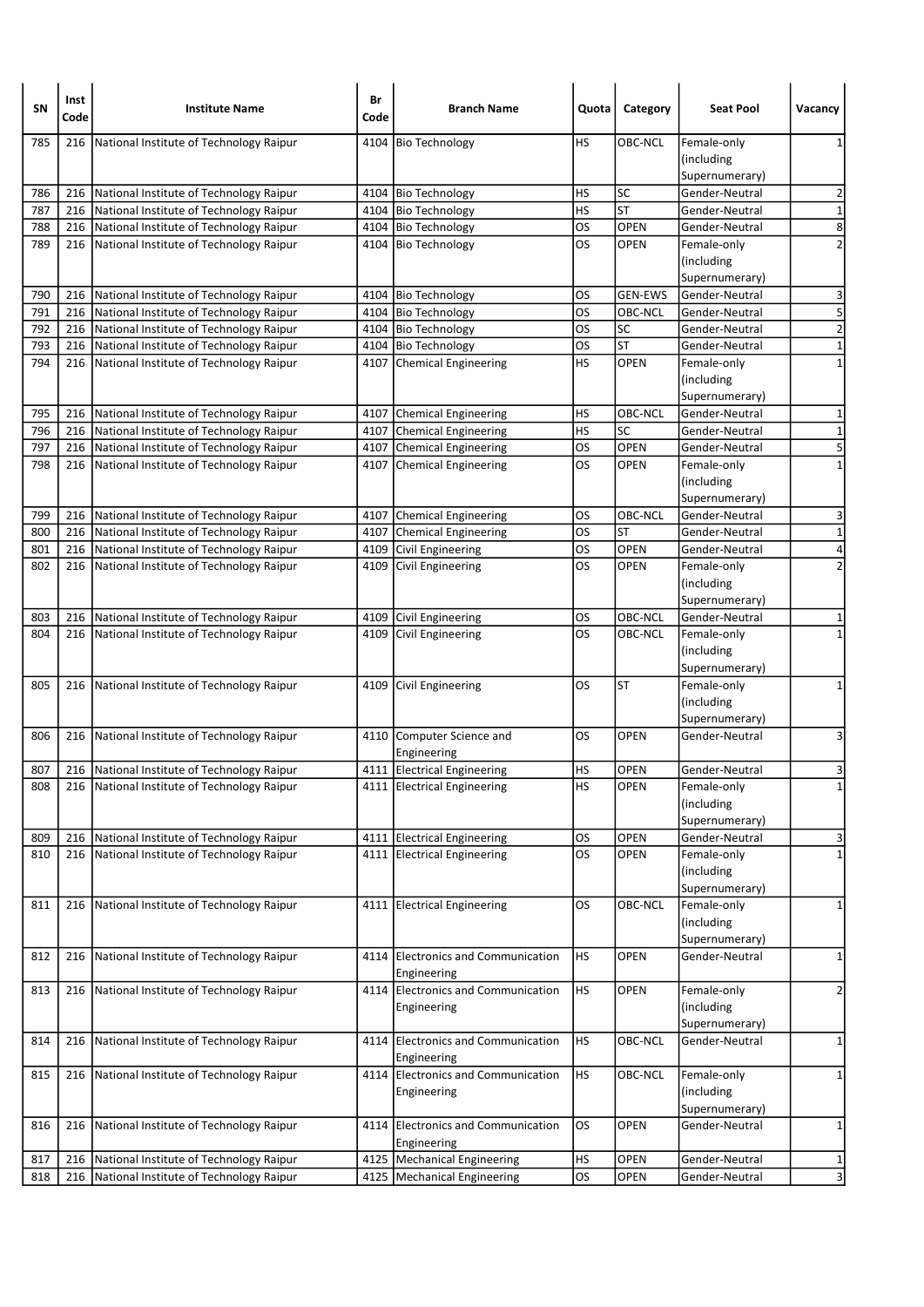| SΝ         | Inst<br>Code | <b>Institute Name</b>                                                              | Br<br>Code | <b>Branch Name</b>                                       | Quota           | Category               | <b>Seat Pool</b>                 | Vacancy                    |
|------------|--------------|------------------------------------------------------------------------------------|------------|----------------------------------------------------------|-----------------|------------------------|----------------------------------|----------------------------|
| 819        | 216          | National Institute of Technology Raipur                                            | 4125       | Mechanical Engineering                                   | OS              | <b>OPEN</b>            | Female-only                      | 2                          |
|            |              |                                                                                    |            |                                                          |                 |                        | (including                       |                            |
|            |              |                                                                                    |            |                                                          |                 |                        | Supernumerary)                   |                            |
| 820        | 216          | National Institute of Technology Raipur                                            |            | 4125   Mechanical Engineering                            | OS              | <b>GEN-EWS</b>         | Gender-Neutral                   | 1                          |
| 821        | 216          | National Institute of Technology Raipur                                            |            | 4125 Mechanical Engineering                              | los             | SC<br><b>OPEN</b>      | Gender-Neutral                   | 3<br>$\mathbf 1$           |
| 822        | 216          | National Institute of Technology Raipur                                            | 4127       | Metallurgical and Materials<br>Engineering               | НS              |                        | Gender-Neutral                   |                            |
| 823        | 216          | National Institute of Technology Raipur                                            | 4127       | Metallurgical and Materials                              | <b>HS</b>       | OBC-NCL                | Gender-Neutral                   | 1                          |
|            |              |                                                                                    |            | Engineering                                              |                 |                        |                                  |                            |
| 824        |              | 216 National Institute of Technology Raipur                                        |            | 4127   Metallurgical and Materials                       | HS              | <b>SC</b>              | Female-only                      | 1                          |
|            |              |                                                                                    |            | Engineering                                              |                 |                        | (including                       |                            |
|            |              |                                                                                    |            |                                                          |                 |                        | Supernumerary)                   |                            |
| 825        | 216          | National Institute of Technology Raipur                                            | 4127       | Metallurgical and Materials                              | НS              | ST                     | Gender-Neutral                   | 1                          |
|            |              |                                                                                    |            | Engineering                                              |                 |                        |                                  |                            |
| 826        | 216          | National Institute of Technology Raipur                                            |            | 4127 Metallurgical and Materials                         | OS              | <b>OPEN</b>            | Gender-Neutral                   | 3                          |
|            |              |                                                                                    |            | Engineering                                              |                 |                        |                                  |                            |
| 827        | 216          | National Institute of Technology Raipur                                            | 4127       | Metallurgical and Materials                              | OS              | <b>OPEN</b>            | Female-only                      | 3                          |
|            |              |                                                                                    |            | Engineering                                              |                 |                        | (including<br>Supernumerary)     |                            |
| 828        | 216          | National Institute of Technology Raipur                                            |            | 4127   Metallurgical and Materials                       | OS              | <b>GEN-EWS</b>         | Gender-Neutral                   | 1                          |
|            |              |                                                                                    |            | Engineering                                              |                 |                        |                                  |                            |
| 829        | 216          | National Institute of Technology Raipur                                            |            | 4127 Metallurgical and Materials                         | OS              | <b>GEN-EWS</b>         | Female-only                      | 1                          |
|            |              |                                                                                    |            | Engineering                                              |                 |                        | (including                       |                            |
|            |              |                                                                                    |            |                                                          |                 |                        | Supernumerary)                   |                            |
| 830        | 216          | National Institute of Technology Raipur                                            |            | 4127   Metallurgical and Materials                       | OS              | OBC-NCL                | Gender-Neutral                   | 3                          |
|            |              |                                                                                    |            | Engineering                                              |                 |                        |                                  |                            |
| 831        |              | 216 National Institute of Technology Raipur                                        |            | 4127   Metallurgical and Materials                       | OS              | <b>ST</b>              | Gender-Neutral                   | 1                          |
|            |              |                                                                                    |            | Engineering                                              |                 |                        |                                  |                            |
| 832        | 216          | National Institute of Technology Raipur                                            | 4127       | Metallurgical and Materials<br>Engineering               | OS              | <b>ST</b>              | Female-only<br>(including        | 1                          |
|            |              |                                                                                    |            |                                                          |                 |                        | Supernumerary)                   |                            |
| 833        |              | 216 National Institute of Technology Raipur                                        |            | 4130 Mining Engineering                                  | <b>HS</b>       | OPEN                   | Female-only                      | 2                          |
|            |              |                                                                                    |            |                                                          |                 |                        | (including                       |                            |
|            |              |                                                                                    |            |                                                          |                 |                        | Supernumerary)                   |                            |
| 834        | 216          | National Institute of Technology Raipur                                            |            | 4130 Mining Engineering                                  | HS              | <b>OBC-NCL</b>         | Female-only                      | 1                          |
|            |              |                                                                                    |            |                                                          |                 |                        | (including                       |                            |
|            |              |                                                                                    |            |                                                          |                 |                        | Supernumerary)                   |                            |
| 835        | 216          | National Institute of Technology Raipur                                            |            | 4130 Mining Engineering                                  | OS              | <b>OPEN</b>            | Gender-Neutral                   | 8                          |
| 836        |              | 216   National Institute of Technology Raipur                                      |            | 4130   Mining Engineering                                | <b>OS</b>       | <b>OPEN</b>            | Female-only                      | $\overline{2}$             |
|            |              |                                                                                    |            |                                                          |                 |                        | (including<br>Supernumerary)     |                            |
| 837        | 216          | National Institute of Technology Raipur                                            |            | 4130 Mining Engineering                                  | OS              | <b>GEN-EWS</b>         | Gender-Neutral                   | 3                          |
| 838        |              | 216 National Institute of Technology Raipur                                        |            | 4130 Mining Engineering                                  | os              | GEN-EWS                | Female-only                      | $\mathbf 1$                |
|            |              |                                                                                    |            |                                                          |                 |                        | (including                       |                            |
|            |              |                                                                                    |            |                                                          |                 |                        | Supernumerary)                   |                            |
| 839        | 216          | National Institute of Technology Raipur                                            |            | 4130 Mining Engineering                                  | <b>OS</b>       | OBC-NCL                | Gender-Neutral                   | 5                          |
| 840        | 216          | National Institute of Technology Raipur                                            |            | 4130 Mining Engineering                                  | OS              | OBC-NCL                | Female-only                      | $\mathbf 1$                |
|            |              |                                                                                    |            |                                                          |                 |                        | (including                       |                            |
|            |              |                                                                                    |            |                                                          |                 |                        | Supernumerary)                   |                            |
| 841        | 216          | National Institute of Technology Raipur                                            |            | 4130 Mining Engineering                                  | OS              | <b>SC</b><br><b>ST</b> | Gender-Neutral                   | 1                          |
| 842<br>843 | 216<br>216   | National Institute of Technology Raipur<br>National Institute of Technology Raipur |            | 4130 Mining Engineering<br>4146   Information Technology | <b>OS</b><br>HS | OPEN                   | Gender-Neutral<br>Gender-Neutral | $\mathbf 1$<br>$\mathbf 1$ |
| 844        | 216          | National Institute of Technology Raipur                                            |            | 4146   Information Technology                            | <b>OS</b>       | OPEN                   | Gender-Neutral                   | $\overline{2}$             |
| 845        | 216          | National Institute of Technology Raipur                                            |            | 4152 Bio Medical Engineering                             | HS              | OPEN                   | Gender-Neutral                   | $\overline{5}$             |
| 846        | 216          | National Institute of Technology Raipur                                            |            | 4152 Bio Medical Engineering                             | <b>HS</b>       | <b>OPEN</b>            | Female-only                      | $\overline{\mathbf{c}}$    |
|            |              |                                                                                    |            |                                                          |                 |                        | (including                       |                            |
|            |              |                                                                                    |            |                                                          |                 |                        | Supernumerary)                   |                            |
| 847        | 216          | National Institute of Technology Raipur                                            |            | 4152 Bio Medical Engineering                             | HS              | OBC-NCL                | Gender-Neutral                   | 3                          |
| 848        | 216          | National Institute of Technology Raipur                                            |            | 4152 Bio Medical Engineering                             | <b>HS</b>       | SC                     | Gender-Neutral                   | $\mathbf 1$                |
| 849        |              | 216 National Institute of Technology Raipur                                        |            | 4152 Bio Medical Engineering                             | <b>OS</b>       | OPEN                   | Gender-Neutral                   | 5                          |
| 850        | 216          | National Institute of Technology Raipur                                            |            | 4152 Bio Medical Engineering                             | <b>OS</b>       | <b>OPEN</b>            | Female-only                      | $\mathbf{1}$               |
|            |              |                                                                                    |            |                                                          |                 |                        | (including<br>Supernumerary)     |                            |
|            |              |                                                                                    |            |                                                          |                 |                        |                                  |                            |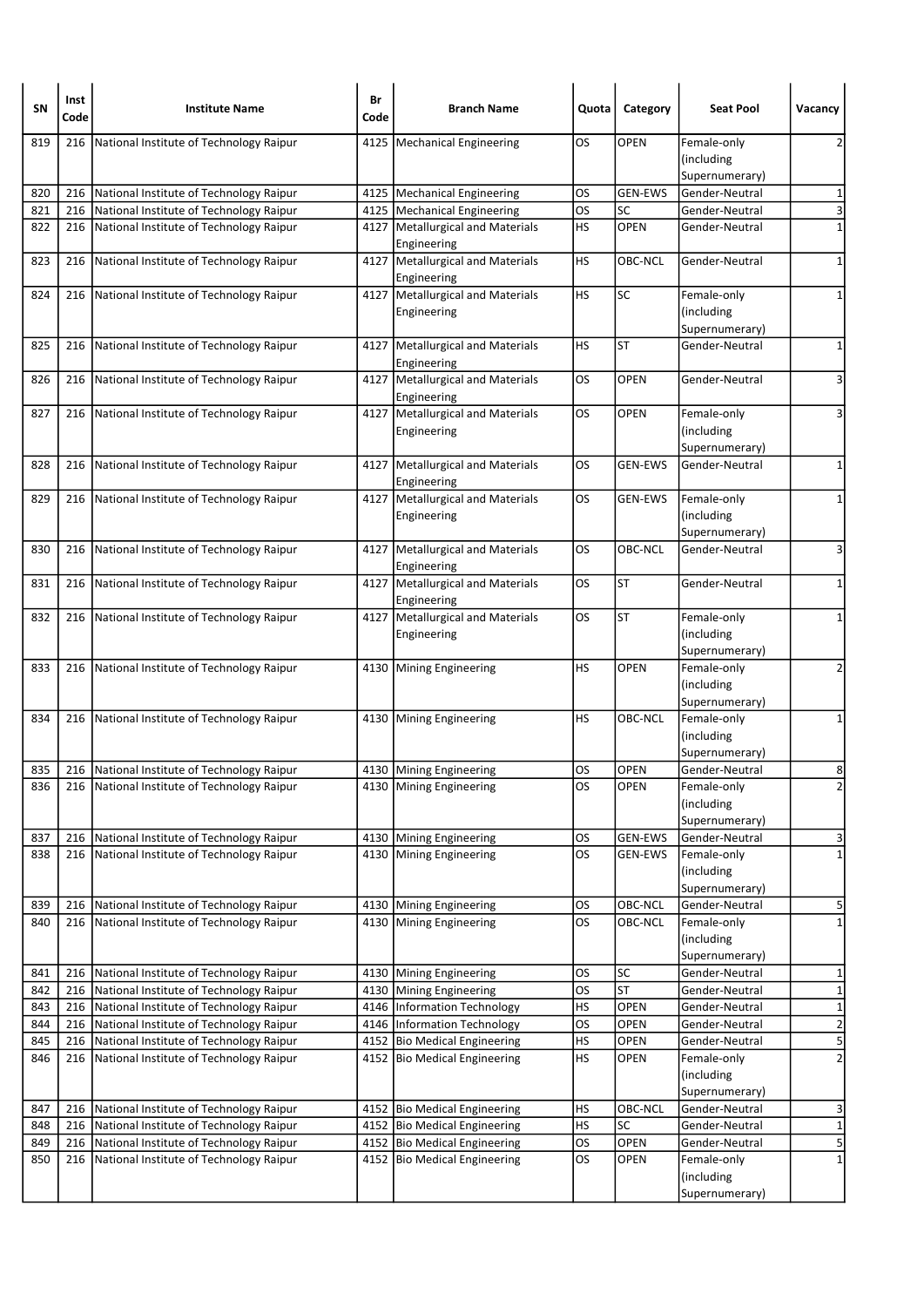| SN  | Inst<br>Code | <b>Institute Name</b>                         | Br<br>Code | <b>Branch Name</b>                                | Quota     | Category       | <b>Seat Pool</b>                            | Vacancy                 |
|-----|--------------|-----------------------------------------------|------------|---------------------------------------------------|-----------|----------------|---------------------------------------------|-------------------------|
| 851 | 216          | National Institute of Technology Raipur       |            | 4152 Bio Medical Engineering                      | OS        | <b>GEN-EWS</b> | Gender-Neutral                              | 1                       |
| 852 | 216          | National Institute of Technology Raipur       |            | 4152 Bio Medical Engineering                      | OS        | OBC-NCL        | Gender-Neutral                              | 6                       |
| 853 |              | 216 National Institute of Technology Raipur   |            | 4152 Bio Medical Engineering                      | OS        | OBC-NCL        | Female-only<br>(including<br>Supernumerary) | $\mathbf{1}$            |
| 854 |              | 216 National Institute of Technology Raipur   |            | 4152 Bio Medical Engineering                      | OS        | <b>SC</b>      | Female-only<br>(including<br>Supernumerary) | 1                       |
| 855 |              | 216 National Institute of Technology Raipur   |            | 4152 Bio Medical Engineering                      | OS        | <b>ST</b>      | Gender-Neutral                              | 1                       |
| 856 | 216          | National Institute of Technology Raipur       |            | 5101 Architecture                                 | OS        | <b>OPEN</b>    | Gender-Neutral                              | $\overline{\mathbf{3}}$ |
| 857 | 216          | National Institute of Technology Raipur       |            | 5101 Architecture                                 | OS        | OBC-NCL        | Gender-Neutral                              | $\overline{2}$          |
| 858 |              | 216 National Institute of Technology Raipur   |            | 5101 Architecture                                 | OS        | SC             | Female-only<br>(including<br>Supernumerary) | $\mathbf 1$             |
| 859 | 217          | National Institute of Technology Sikkim       |            | 4109 Civil Engineering                            | HS        | <b>OPEN</b>    | Gender-Neutral                              | 3                       |
| 860 | 217          | National Institute of Technology Sikkim       |            | 4109 Civil Engineering                            | HS        | <b>SC</b>      | Gender-Neutral                              | $\overline{2}$          |
| 861 | 217          | National Institute of Technology Sikkim       | 4109       | Civil Engineering                                 | HS        | <b>ST</b>      | Gender-Neutral                              | $\overline{1}$          |
| 862 | 217          | National Institute of Technology Sikkim       | 4109       | Civil Engineering                                 | OS        | <b>OPEN</b>    | Gender-Neutral                              | $\overline{\mathbf{3}}$ |
| 863 | 217          | National Institute of Technology Sikkim       | 4109       | Civil Engineering                                 | OS        | <b>OPEN</b>    | Female-only<br>(including<br>Supernumerary) | $\mathbf{1}$            |
| 864 | 217          | National Institute of Technology Sikkim       |            | 4109 Civil Engineering                            | OS        | OBC-NCL        | Gender-Neutral                              | 1                       |
| 865 | 217          | National Institute of Technology Sikkim       |            | 4109 Civil Engineering                            | OS        | OBC-NCL        | Female-only<br>(including<br>Supernumerary) | $\mathbf{1}$            |
| 866 | 217          | National Institute of Technology Sikkim       |            | 4109 Civil Engineering                            | OS        | <b>SC</b>      | Gender-Neutral                              | 1                       |
| 867 | 217          | National Institute of Technology Sikkim       | 4110       | Computer Science and<br>Engineering               | HS        | <b>ST</b>      | Gender-Neutral                              | $\mathbf 1$             |
| 868 | 217          | National Institute of Technology Sikkim       |            | 4110 Computer Science and<br>Engineering          | OS        | <b>OPEN</b>    | Gender-Neutral                              | 1                       |
| 869 |              | 217 National Institute of Technology Sikkim   |            | 4110 Computer Science and<br>Engineering          | OS        | <b>OPEN</b>    | Female-only<br>(including<br>Supernumerary) | $\overline{2}$          |
| 870 |              | 217 National Institute of Technology Sikkim   | 4110       | Computer Science and<br>Engineering               | OS        | OBC-NCL        | Female-only<br>(including<br>Supernumerary) | 1                       |
| 871 |              | 217 National Institute of Technology Sikkim   |            | 4110 Computer Science and<br>Engineering          | OS        | <b>ST</b>      | Gender-Neutral                              | $\mathbf 1$             |
| 872 |              | 217   National Institute of Technology Sikkim |            | 4114 Electronics and Communication<br>Engineering | ΗS        | <b>OPEN</b>    | Gender-Neutral                              | $\mathbf{1}$            |
| 873 | 217          | National Institute of Technology Sikkim       |            | 4114 Electronics and Communication<br>Engineering | <b>HS</b> | <b>SC</b>      | Gender-Neutral                              | $\overline{2}$          |
| 874 |              | 217 National Institute of Technology Sikkim   |            | 4114 Electronics and Communication<br>Engineering | <b>HS</b> | SC             | Female-only<br>(including<br>Supernumerary) | 1                       |
| 875 | 217          | National Institute of Technology Sikkim       | 4114       | Electronics and Communication<br>Engineering      | <b>OS</b> | OPEN           | Gender-Neutral                              | 2                       |
| 876 |              | 217 National Institute of Technology Sikkim   |            | 4114 Electronics and Communication<br>Engineering | os        | <b>OPEN</b>    | Female-only<br>(including<br>Supernumerary) | $\mathbf 1$             |
| 877 | 217          | National Institute of Technology Sikkim       | 4114       | Electronics and Communication<br>Engineering      | os        | OBC-NCL        | Gender-Neutral                              | 1                       |
| 878 | 217          | National Institute of Technology Sikkim       |            | 4114 Electronics and Communication<br>Engineering | <b>OS</b> | <b>SC</b>      | Gender-Neutral                              | 1                       |
| 879 | 217          | National Institute of Technology Sikkim       |            | 4125 Mechanical Engineering                       | <b>HS</b> | <b>OPEN</b>    | Gender-Neutral                              | 6                       |
| 880 | 217          | National Institute of Technology Sikkim       |            | 4125   Mechanical Engineering                     | <b>HS</b> | <b>OPEN</b>    | Female-only<br>(including<br>Supernumerary) | $\mathbf 1$             |
| 881 | 217          | National Institute of Technology Sikkim       |            | 4125   Mechanical Engineering                     | <b>HS</b> | SC             | Gender-Neutral                              | 1                       |
| 882 |              | 217 National Institute of Technology Sikkim   |            | 4125   Mechanical Engineering                     | <b>HS</b> | SC             | Female-only<br>(including<br>Supernumerary) | $\mathbf{1}$            |
| 883 | 217          | National Institute of Technology Sikkim       |            | 4125   Mechanical Engineering                     | <b>HS</b> | <b>ST</b>      | Gender-Neutral                              | $\mathbf{1}$            |
|     |              |                                               |            |                                                   |           |                |                                             |                         |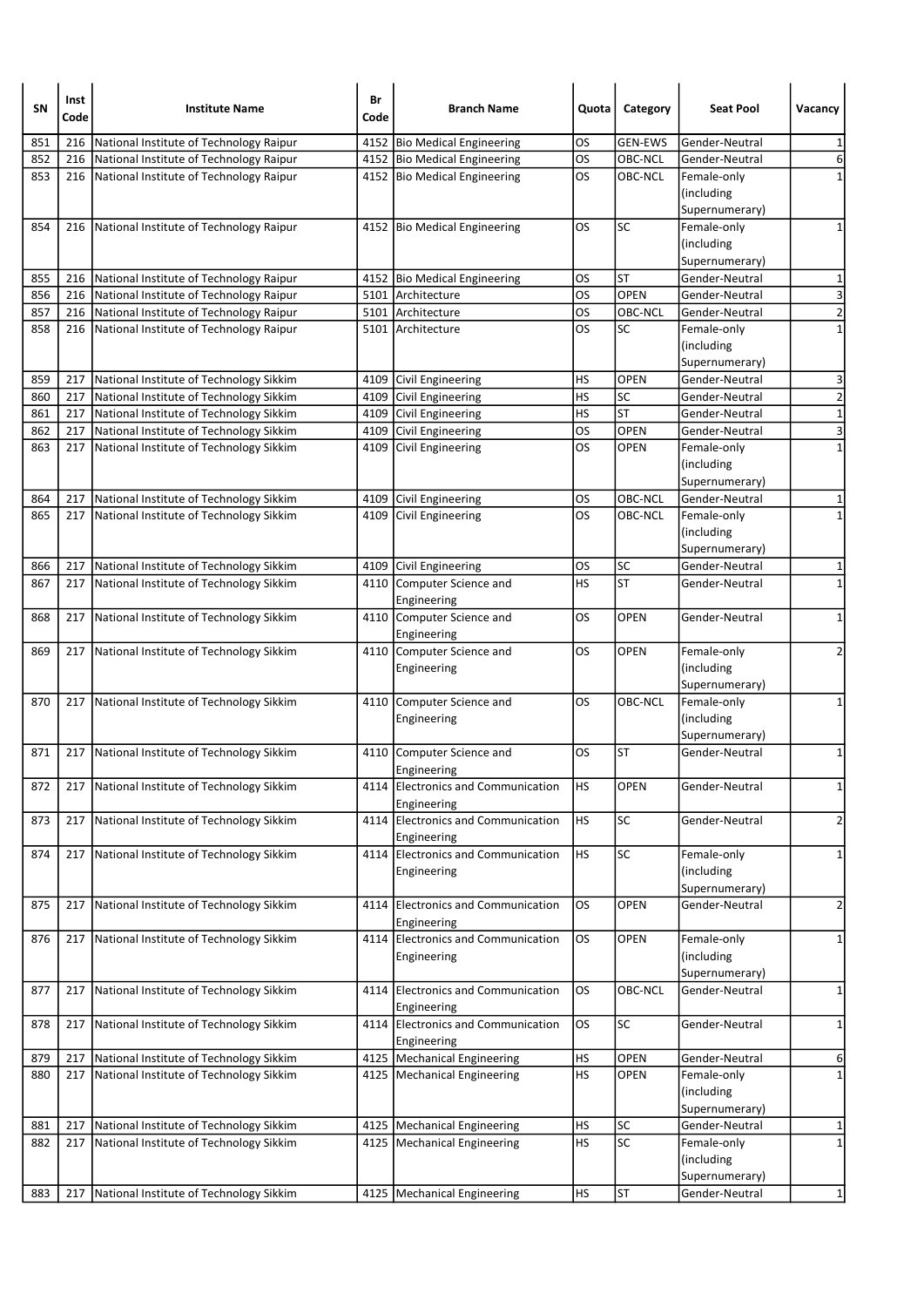| SΝ  | Inst<br>Code | <b>Institute Name</b>                                       | Br<br>Code | <b>Branch Name</b>                               | Quota     | Category       | <b>Seat Pool</b>                            | Vacancy        |
|-----|--------------|-------------------------------------------------------------|------------|--------------------------------------------------|-----------|----------------|---------------------------------------------|----------------|
| 884 | 217          | National Institute of Technology Sikkim                     |            | 4125   Mechanical Engineering                    | <b>OS</b> | <b>OPEN</b>    | Gender-Neutral                              | 1              |
| 885 | 217          | National Institute of Technology Sikkim                     |            | 4125   Mechanical Engineering                    | OS        | <b>OPEN</b>    | Female-only<br>(including<br>Supernumerary) | $\mathbf{1}$   |
| 886 | 217          | National Institute of Technology Sikkim                     |            | 4125   Mechanical Engineering                    | OS        | OBC-NCL        | Gender-Neutral                              | 1              |
| 887 | 217          | National Institute of Technology Sikkim                     |            | 4125 Mechanical Engineering                      | OS        | <b>SC</b>      | Gender-Neutral                              | $\mathbf 1$    |
| 888 | 217          | National Institute of Technology Sikkim                     | 4144       | <b>Electrical and Electronics</b><br>Engineering | HS        | <b>OPEN</b>    | Gender-Neutral                              | $\mathbf{1}$   |
| 889 |              | 217 National Institute of Technology Sikkim                 |            | 4144 Electrical and Electronics<br>Engineering   | HS        | <b>OPEN</b>    | Female-only<br>(including<br>Supernumerary) | 1              |
| 890 | 217          | National Institute of Technology Sikkim                     | 4144       | <b>Electrical and Electronics</b><br>Engineering | НS        | <b>SC</b>      | Gender-Neutral                              | 2              |
| 891 | 217          | National Institute of Technology Sikkim                     |            | 4144 Electrical and Electronics<br>Engineering   | <b>HS</b> | <b>SC</b>      | Female-only<br>(including<br>Supernumerary) | 1              |
| 892 | 217          | National Institute of Technology Sikkim                     | 4144       | <b>Electrical and Electronics</b><br>Engineering | OS        | <b>OPEN</b>    | Gender-Neutral                              | $\overline{2}$ |
| 893 | 217          | National Institute of Technology Sikkim                     |            | 4144 Electrical and Electronics<br>Engineering   | OS        | <b>OPEN</b>    | Female-only<br>(including<br>Supernumerary) | 1              |
| 894 | 217          | National Institute of Technology Sikkim                     | 4144       | <b>Electrical and Electronics</b><br>Engineering | OS        | OBC-NCL        | Gender-Neutral                              | 2              |
| 895 | 218          | National Institute of Technology Arunachal<br>Pradesh       | 4109       | Civil Engineering                                | HS        | <b>ST</b>      | Gender-Neutral                              | 1              |
| 896 | 218          | National Institute of Technology Arunachal<br>Pradesh       | 4109       | Civil Engineering                                | OS        | <b>OPEN</b>    | Gender-Neutral                              | 6              |
| 897 | 218          | National Institute of Technology Arunachal<br>Pradesh       |            | 4109 Civil Engineering                           | OS        | <b>OPEN</b>    | Female-only<br>(including<br>Supernumerary) | 3              |
| 898 | 218          | National Institute of Technology Arunachal<br>Pradesh       | 4109       | Civil Engineering                                | OS        | <b>GEN-EWS</b> | Gender-Neutral                              | 10             |
| 899 | 218          | National Institute of Technology Arunachal<br>Pradesh       | 4109       | Civil Engineering                                | OS        | <b>GEN-EWS</b> | Female-only<br>(including<br>Supernumerary) | 3              |
| 900 | 218          | National Institute of Technology Arunachal<br>Pradesh       | 4109       | Civil Engineering                                | OS        | OBC-NCL        | Gender-Neutral                              | 1              |
| 901 |              | 218   National Institute of Technology Arunachal<br>Pradesh |            | 4109 Civil Engineering                           | OS        | OBC-NCL        | Female-only<br>(including<br>Supernumerary) | 1              |
| 902 | 218          | National Institute of Technology Arunachal<br>Pradesh       | 4109       | Civil Engineering                                | OS        | SC             | Gender-Neutral                              | $\mathbf{1}$   |
| 903 | 218          | National Institute of Technology Arunachal<br>Pradesh       |            | 4109 Civil Engineering                           | los       | SC             | Female-only<br>(including<br>Supernumerary) | $\mathbf{1}$   |
| 904 | 218          | National Institute of Technology Arunachal<br>Pradesh       |            | 4110 Computer Science and<br>Engineering         | HS        | <b>ST</b>      | Gender-Neutral                              | $\mathbf{1}$   |
| 905 |              | 218 National Institute of Technology Arunachal<br>Pradesh   |            | 4110 Computer Science and<br>Engineering         | <b>HS</b> | <b>ST</b>      | Female-only<br>(including<br>Supernumerary) | $\mathbf 1$    |
| 906 | 218          | National Institute of Technology Arunachal<br>Pradesh       | 4110       | Computer Science and<br>Engineering              | OS        | OPEN           | Gender-Neutral                              | $\overline{4}$ |
| 907 | 218          | National Institute of Technology Arunachal<br>Pradesh       |            | 4110 Computer Science and<br>Engineering         | OS        | <b>OPEN</b>    | Female-only<br>(including<br>Supernumerary) | 3              |
| 908 | 218          | National Institute of Technology Arunachal<br>Pradesh       | 4110       | Computer Science and<br>Engineering              | OS        | GEN-EWS        | Gender-Neutral                              | 1              |
| 909 | 218          | National Institute of Technology Arunachal<br>Pradesh       |            | 4110 Computer Science and<br>Engineering         | OS        | GEN-EWS        | Female-only<br>(including<br>Supernumerary) | $\overline{2}$ |
| 910 | 218          | National Institute of Technology Arunachal<br>Pradesh       |            | 4110 Computer Science and<br>Engineering         | OS        | OBC-NCL        | Gender-Neutral                              | $\mathbf{1}$   |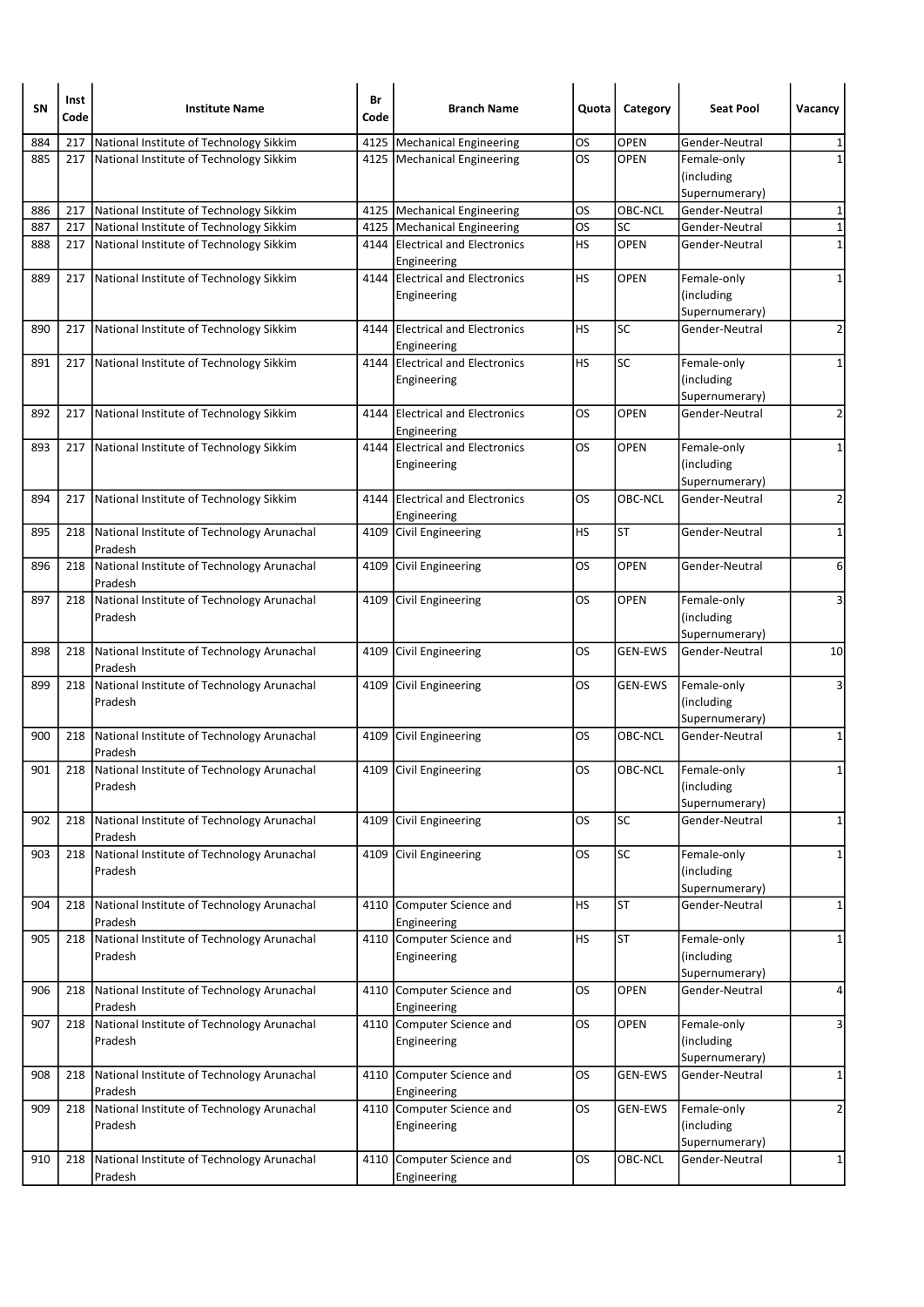| SN  | Inst<br>Code | <b>Institute Name</b>                                     | Br<br>Code | <b>Branch Name</b>                                | Quota     | Category       | <b>Seat Pool</b>                            | Vacancy                 |
|-----|--------------|-----------------------------------------------------------|------------|---------------------------------------------------|-----------|----------------|---------------------------------------------|-------------------------|
| 911 | 218          | National Institute of Technology Arunachal<br>Pradesh     |            | 4111 Electrical Engineering                       | НS        | <b>OPEN</b>    | Gender-Neutral                              | 2                       |
| 912 | 218          | National Institute of Technology Arunachal<br>Pradesh     |            | 4111 Electrical Engineering                       | HS        | <b>OPEN</b>    | Female-only<br>(including<br>Supernumerary) | 1                       |
| 913 | 218          | National Institute of Technology Arunachal<br>Pradesh     |            | 4111 Electrical Engineering                       | HS        | <b>SC</b>      | Gender-Neutral                              | 1                       |
| 914 | 218          | National Institute of Technology Arunachal<br>Pradesh     |            | 4111 Electrical Engineering                       | HS        | <b>ST</b>      | Gender-Neutral                              | 2                       |
| 915 | 218          | National Institute of Technology Arunachal<br>Pradesh     |            | 4111 Electrical Engineering                       | HS        | <b>ST</b>      | Female-only<br>(including<br>Supernumerary) | 4                       |
| 916 | 218          | National Institute of Technology Arunachal<br>Pradesh     |            | 4111 Electrical Engineering                       | OS        | <b>OPEN</b>    | Gender-Neutral                              | 4                       |
| 917 | 218          | National Institute of Technology Arunachal<br>Pradesh     |            | 4111 Electrical Engineering                       | OS        | <b>OPEN</b>    | Female-only<br>(including<br>Supernumerary) | 2                       |
| 918 | 218          | National Institute of Technology Arunachal<br>Pradesh     |            | 4111 Electrical Engineering                       | OS        | <b>GEN-EWS</b> | Gender-Neutral                              | 4                       |
| 919 | 218          | National Institute of Technology Arunachal<br>Pradesh     |            | 4111 Electrical Engineering                       | OS        | <b>GEN-EWS</b> | Female-only<br>(including<br>Supernumerary) | 2                       |
| 920 | 218          | National Institute of Technology Arunachal<br>Pradesh     |            | 4111 Electrical Engineering                       | OS        | OBC-NCL        | Gender-Neutral                              | 2                       |
| 921 |              | 218 National Institute of Technology Arunachal<br>Pradesh |            | 4111 Electrical Engineering                       | OS        | OBC-NCL        | Female-only<br>(including<br>Supernumerary) | 1                       |
| 922 | 218          | National Institute of Technology Arunachal<br>Pradesh     |            | 4111 Electrical Engineering                       | OS.       | <b>ST</b>      | Gender-Neutral                              | 1                       |
| 923 | 218          | National Institute of Technology Arunachal<br>Pradesh     |            | 4114 Electronics and Communication<br>Engineering | HS        | <b>OPEN</b>    | Female-only<br>(including<br>Supernumerary) | 5                       |
| 924 | 218          | National Institute of Technology Arunachal<br>Pradesh     | 4114       | Electronics and Communication<br>Engineering      | HS        | <b>SC</b>      | Gender-Neutral                              | 1                       |
| 925 | 218          | National Institute of Technology Arunachal<br>Pradesh     |            | 4114 Electronics and Communication<br>Engineering | HS        | <b>ST</b>      | Gender-Neutral                              | 5                       |
| 926 | 218          | National Institute of Technology Arunachal<br>Pradesh     |            | 4114 Electronics and Communication<br>Engineering | HS        | <b>ST</b>      | Female-only<br>(including<br>Supernumerary) | 3                       |
| 927 | 218          | National Institute of Technology Arunachal<br>Pradesh     |            | 4114 Electronics and Communication<br>Engineering | OS        | OPEN           | Gender-Neutral                              | 3                       |
| 928 | 218          | National Institute of Technology Arunachal<br>Pradesh     |            | 4114 Electronics and Communication<br>Engineering | OS        | <b>OPEN</b>    | Female-only<br>(including<br>Supernumerary) | $\overline{2}$          |
| 929 | 218          | National Institute of Technology Arunachal<br>Pradesh     | 4114       | Electronics and Communication<br>Engineering      | OS.       | <b>GEN-EWS</b> | Gender-Neutral                              | $\overline{\mathbf{c}}$ |
| 930 | 218          | National Institute of Technology Arunachal<br>Pradesh     |            | 4114 Electronics and Communication<br>Engineering | <b>OS</b> | GEN-EWS        | Female-only<br>(including<br>Supernumerary) | 3                       |
| 931 | 218          | National Institute of Technology Arunachal<br>Pradesh     | 4114       | Electronics and Communication<br>Engineering      | OS.       | <b>OBC-NCL</b> | Gender-Neutral                              | 1                       |
| 932 | 218          | National Institute of Technology Arunachal<br>Pradesh     |            | 4114 Electronics and Communication<br>Engineering | <b>OS</b> | OBC-NCL        | Female-only<br>(including<br>Supernumerary) | 1                       |
| 933 | 218          | National Institute of Technology Arunachal<br>Pradesh     |            | 4114 Electronics and Communication<br>Engineering | los       | SC             | Gender-Neutral                              | $\mathbf{1}$            |
| 934 | 218          | National Institute of Technology Arunachal<br>Pradesh     | 4125       | Mechanical Engineering                            | HS        | <b>OPEN</b>    | Gender-Neutral                              | 6                       |
| 935 | 218          | National Institute of Technology Arunachal<br>Pradesh     |            | 4125   Mechanical Engineering                     | HS        | <b>OPEN</b>    | Female-only<br>(including<br>Supernumerary) | $\overline{2}$          |
| 936 | 218          | National Institute of Technology Arunachal<br>Pradesh     |            | 4125   Mechanical Engineering                     | <b>HS</b> | SC             | Gender-Neutral                              | 1                       |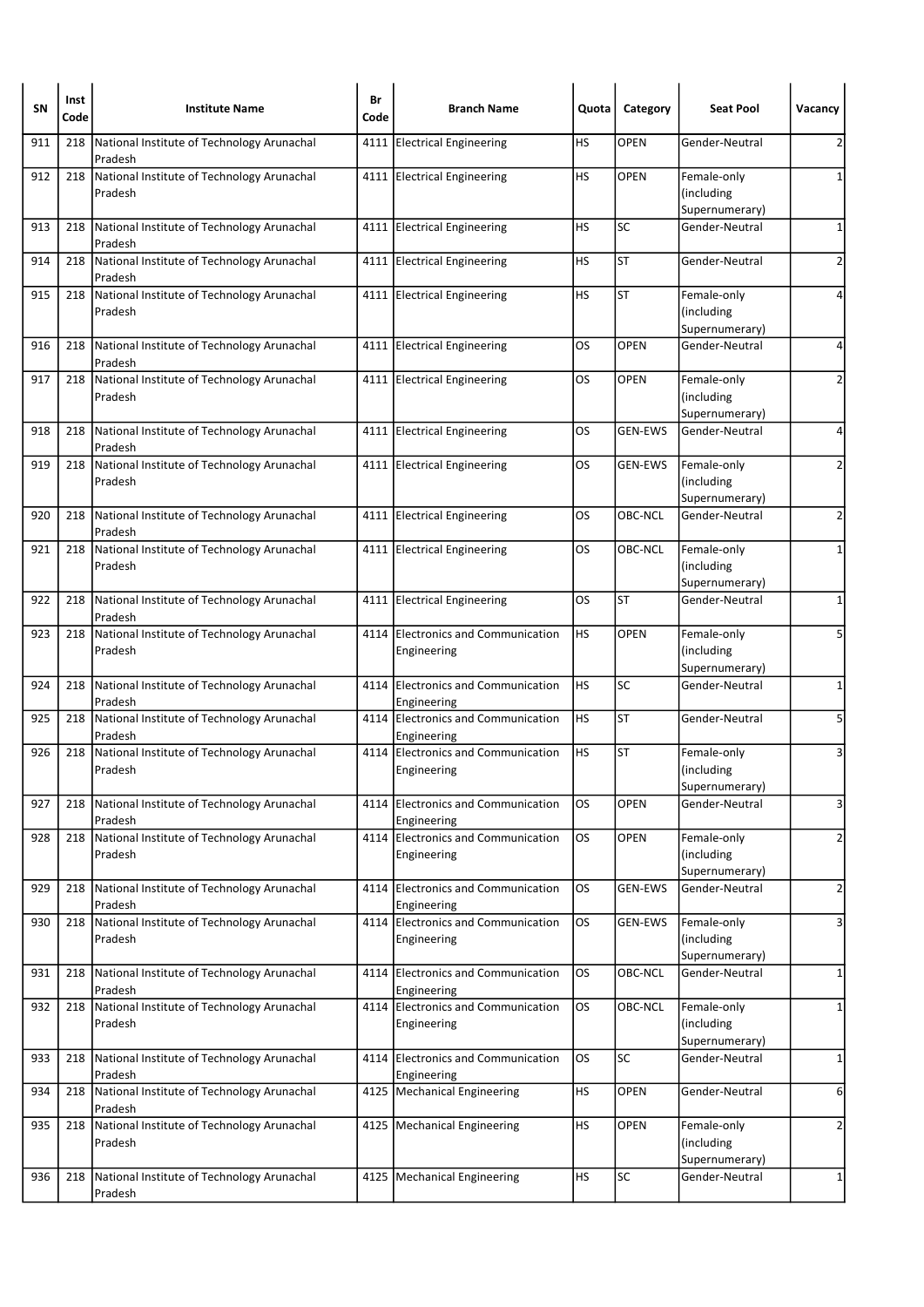| <b>SN</b> | Inst<br>Code | <b>Institute Name</b>                                 | Br<br>Code | <b>Branch Name</b>                                | Quota     | Category       | <b>Seat Pool</b>                            | Vacancy        |
|-----------|--------------|-------------------------------------------------------|------------|---------------------------------------------------|-----------|----------------|---------------------------------------------|----------------|
| 937       | 218          | National Institute of Technology Arunachal<br>Pradesh | 4125       | Mechanical Engineering                            | НS        | ST             | Gender-Neutral                              | 15             |
| 938       | 218          | National Institute of Technology Arunachal<br>Pradesh |            | 4125   Mechanical Engineering                     | HS        | <b>ST</b>      | Female-only<br>(including<br>Supernumerary) | 3              |
| 939       | 218          | National Institute of Technology Arunachal<br>Pradesh |            | 4125   Mechanical Engineering                     | OS        | <b>OPEN</b>    | Gender-Neutral                              | 9              |
| 940       | 218          | National Institute of Technology Arunachal<br>Pradesh |            | 4125   Mechanical Engineering                     | OS        | <b>OPEN</b>    | Female-only<br>(including<br>Supernumerary) | 2              |
| 941       | 218          | National Institute of Technology Arunachal<br>Pradesh | 4125       | Mechanical Engineering                            | OS        | <b>GEN-EWS</b> | Gender-Neutral                              | 6              |
| 942       | 218          | National Institute of Technology Arunachal<br>Pradesh |            | 4125   Mechanical Engineering                     | OS        | <b>GEN-EWS</b> | Female-only<br>(including<br>Supernumerary) | 3              |
| 943       | 218          | National Institute of Technology Arunachal<br>Pradesh |            | 4125   Mechanical Engineering                     | OS        | OBC-NCL        | Gender-Neutral                              | 1              |
| 944       | 218          | National Institute of Technology Arunachal<br>Pradesh |            | 4125   Mechanical Engineering                     | OS        | SC             | Gender-Neutral                              | 1              |
| 945       | 218          | National Institute of Technology Arunachal<br>Pradesh |            | 4125   Mechanical Engineering                     | OS        | SC             | Female-only<br>(including<br>Supernumerary) | $\mathbf{1}$   |
| 946       | 218          | National Institute of Technology Arunachal<br>Pradesh |            | 4125   Mechanical Engineering                     | OS        | <b>ST</b>      | Gender-Neutral                              | 1              |
| 947       |              | 219 National Institute of Technology, Jamshedpur      |            | 4109 Civil Engineering                            | НS        | <b>OPEN</b>    | Gender-Neutral                              | $\mathbf 1$    |
| 948       | 219          | National Institute of Technology, Jamshedpur          |            | 4109 Civil Engineering                            | <b>HS</b> | OBC-NCL        | Female-only<br>(including<br>Supernumerary) | $\overline{2}$ |
| 949       | 219          | National Institute of Technology, Jamshedpur          | 4109       | Civil Engineering                                 | HS        | SC             | Gender-Neutral                              | 1              |
| 950       | 219          | National Institute of Technology, Jamshedpur          |            | 4109 Civil Engineering                            | OS        | <b>OPEN</b>    | Female-only<br>(including<br>Supernumerary) | $\mathbf{1}$   |
| 951       | 219          | National Institute of Technology, Jamshedpur          | 4109       | Civil Engineering                                 | OS        | OBC-NCL        | Female-only<br>(including<br>Supernumerary) | 1              |
| 952       | 219          | National Institute of Technology, Jamshedpur          | 4109       | Civil Engineering                                 | OS        | <b>SC</b>      | Female-only<br>(including<br>Supernumerary) | 1              |
| 953       |              | 219   National Institute of Technology, Jamshedpur    |            | 4110 Computer Science and<br>Engineering          | <b>HS</b> | GEN-EWS        | Gender-Neutral                              | $\mathbf{1}$   |
| 954       | 219          | National Institute of Technology, Jamshedpur          |            | 4111 Electrical Engineering                       | <b>HS</b> | OBC-NCL        | Female-only<br>(including<br>Supernumerary) | 1              |
| 955       | 219          | National Institute of Technology, Jamshedpur          |            | 4111 Electrical Engineering                       | OS        | <b>OPEN</b>    | Gender-Neutral                              | 1              |
| 956       | 219          | National Institute of Technology, Jamshedpur          |            | 4111 Electrical Engineering                       | los       | <b>OPEN</b>    | Female-only<br>(including<br>Supernumerary) | $\mathbf 1$    |
| 957       | 219          | National Institute of Technology, Jamshedpur          |            | 4114 Electronics and Communication<br>Engineering | OS        | OPEN           | Gender-Neutral                              | 1              |
| 958       | 219          | National Institute of Technology, Jamshedpur          |            | 4125 Mechanical Engineering                       | <b>OS</b> | OPEN           | Female-only<br>(including<br>Supernumerary) | 1              |
| 959       | 219          | National Institute of Technology, Jamshedpur          |            | 4125   Mechanical Engineering                     | OS        | <b>GEN-EWS</b> | Gender-Neutral                              | 1              |
| 960       | 219          | National Institute of Technology, Jamshedpur          |            | 4125   Mechanical Engineering                     | <b>OS</b> | OBC-NCL        | Gender-Neutral                              | $\mathbf 1$    |
| 961       | 219          | National Institute of Technology, Jamshedpur          | 4127       | Metallurgical and Materials<br>Engineering        | НS        | OBC-NCL        | Gender-Neutral                              | $\overline{2}$ |
| 962       | 219          | National Institute of Technology, Jamshedpur          | 4127       | Metallurgical and Materials<br>Engineering        | <b>HS</b> | OBC-NCL        | Female-only<br>(including<br>Supernumerary) | 1              |
| 963       | 219          | National Institute of Technology, Jamshedpur          |            | 4127   Metallurgical and Materials<br>Engineering | <b>OS</b> | <b>OPEN</b>    | Gender-Neutral                              | $\overline{2}$ |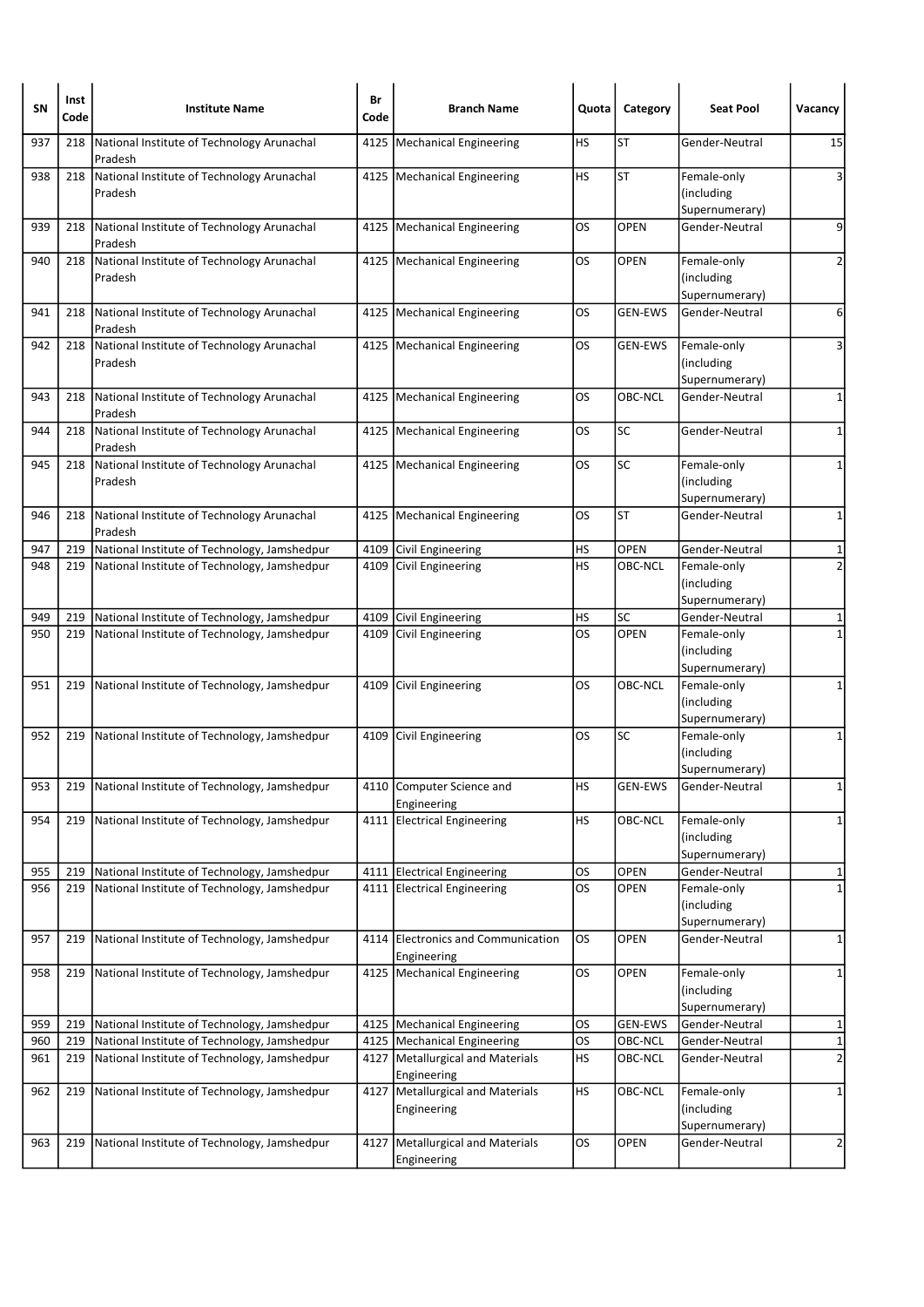| SΝ  | Inst<br>Code | <b>Institute Name</b>                             | Br<br>Code | <b>Branch Name</b>                                | Quota     | Category             | <b>Seat Pool</b>                            | Vacancy                 |
|-----|--------------|---------------------------------------------------|------------|---------------------------------------------------|-----------|----------------------|---------------------------------------------|-------------------------|
| 964 | 219          | National Institute of Technology, Jamshedpur      | 4127       | Metallurgical and Materials                       | OS        | <b>OPEN</b>          | Female-only                                 | 2                       |
|     |              |                                                   |            | Engineering                                       |           |                      | (including                                  |                         |
|     |              |                                                   |            |                                                   |           |                      | Supernumerary)                              |                         |
| 965 | 219          | National Institute of Technology, Jamshedpur      |            | 4136 Production and Industrial<br>Engineering     | <b>HS</b> | OBC-NCL              | Gender-Neutral                              | $\overline{2}$          |
| 966 | 219          | National Institute of Technology, Jamshedpur      |            | 4136 Production and Industrial<br>Engineering     | НS        | SC                   | Gender-Neutral                              | $\overline{2}$          |
| 967 | 219          | National Institute of Technology, Jamshedpur      |            | 4136 Production and Industrial<br>Engineering     | OS        | <b>OPEN</b>          | Gender-Neutral                              | $\overline{2}$          |
| 968 | 219          | National Institute of Technology, Jamshedpur      |            | 4136 Production and Industrial<br>Engineering     | OS        | <b>OPEN</b>          | Female-only<br>(including<br>Supernumerary) | 1                       |
| 969 | 219          | National Institute of Technology, Jamshedpur      |            | 4136 Production and Industrial<br>Engineering     | OS        | <b>GEN-EWS</b>       | Female-only<br>(including<br>Supernumerary) | 1                       |
| 970 | 220          | National Institute of Technology, Kurukshetra     |            | 4109 Civil Engineering                            | HS        | <b>OPEN</b>          | Gender-Neutral                              | 11                      |
| 971 | 220          | National Institute of Technology, Kurukshetra     | 4109       | Civil Engineering                                 | HS        | <b>OPEN</b>          | Female-only<br>(including<br>Supernumerary) | $\mathbf{1}$            |
| 972 | 220          | National Institute of Technology, Kurukshetra     | 4109       | Civil Engineering                                 | <b>HS</b> | <b>OPEN</b><br>(PwD) | Gender-Neutral                              | 1                       |
| 973 | 220          | National Institute of Technology, Kurukshetra     |            | 4109 Civil Engineering                            | HS        | <b>GEN-EWS</b>       | Gender-Neutral                              | 1                       |
| 974 | 220          | National Institute of Technology, Kurukshetra     |            | 4109 Civil Engineering                            | HS        | OBC-NCL              | Gender-Neutral                              | $\overline{7}$          |
| 975 | 220          | National Institute of Technology, Kurukshetra     |            | 4109 Civil Engineering                            | HS        | SC                   | Gender-Neutral                              | $\mathbf 1$             |
| 976 | 220          | National Institute of Technology, Kurukshetra     |            | 4109 Civil Engineering                            | HS        | <b>ST</b>            | Gender-Neutral                              | 4                       |
| 977 | 220          | National Institute of Technology, Kurukshetra     |            | 4109 Civil Engineering                            | los       | <b>OPEN</b>          | Gender-Neutral                              | $\overline{\mathbf{3}}$ |
| 978 | 220          | National Institute of Technology, Kurukshetra     |            | 4109 Civil Engineering                            | OS        | <b>OPEN</b>          | Female-only<br>(including                   | $\overline{2}$          |
| 979 | 220          | National Institute of Technology, Kurukshetra     |            | 4109 Civil Engineering                            | OS        | SC                   | Supernumerary)<br>Gender-Neutral            | $\mathbf{1}$            |
| 980 | 220          | National Institute of Technology, Kurukshetra     |            | 4111 Electrical Engineering                       | HS        | <b>OPEN</b>          | Gender-Neutral                              | $\overline{\mathbf{1}}$ |
| 981 |              | 220 National Institute of Technology, Kurukshetra |            | 4111 Electrical Engineering                       | HS        | <b>OPEN</b>          | Female-only                                 | $\overline{2}$          |
|     |              |                                                   |            |                                                   |           |                      | (including<br>Supernumerary)                |                         |
| 982 | 220          | National Institute of Technology, Kurukshetra     |            | 4111 Electrical Engineering                       | HS        | OBC-NCL              | Gender-Neutral                              | 2                       |
| 983 | 220          | National Institute of Technology, Kurukshetra     |            | 4111 Electrical Engineering                       | <b>HS</b> | SC                   | Female-only<br>(including<br>Supernumerary) | $\mathbf{1}$            |
| 984 | 220          | National Institute of Technology, Kurukshetra     |            | 4111 Electrical Engineering                       | HS        | <b>ST</b>            | Gender-Neutral                              | $\overline{3}$          |
| 985 | 220          | National Institute of Technology, Kurukshetra     |            | 4111 Electrical Engineering                       | <b>OS</b> | OPEN                 | Gender-Neutral                              | $\overline{5}$          |
| 986 | 220          | National Institute of Technology, Kurukshetra     |            | 4111 Electrical Engineering                       | OS        | OBC-NCL              | Gender-Neutral                              | $\mathbf{1}$            |
| 987 | 220          | National Institute of Technology, Kurukshetra     |            | 4111 Electrical Engineering                       | <b>OS</b> | OBC-<br>NCL(PwD)     | Gender-Neutral                              | $\mathbf 1$             |
| 988 | 220          | National Institute of Technology, Kurukshetra     |            | 4111 Electrical Engineering                       | OS        | SC                   | Gender-Neutral                              | 1                       |
| 989 | 220          | National Institute of Technology, Kurukshetra     | 4114       | Electronics and Communication<br>Engineering      | <b>HS</b> | OBC-NCL              | Gender-Neutral                              | $\mathbf 1$             |
| 990 | 220          | National Institute of Technology, Kurukshetra     |            | 4114 Electronics and Communication<br>Engineering | HS        | <b>ST</b>            | Gender-Neutral                              | $\overline{2}$          |
| 991 |              | 220 National Institute of Technology, Kurukshetra |            | 4114 Electronics and Communication<br>Engineering | <b>HS</b> | <b>ST</b>            | Female-only<br>(including<br>Supernumerary) | 1                       |
| 992 | 220          | National Institute of Technology, Kurukshetra     | 4114       | Electronics and Communication<br>Engineering      | <b>OS</b> | OPEN                 | Gender-Neutral                              | 3                       |
| 993 | 220          | National Institute of Technology, Kurukshetra     |            | 4114 Electronics and Communication<br>Engineering | os        | OBC-NCL              | Gender-Neutral                              | $\overline{\mathbf{c}}$ |
| 994 | 220          | National Institute of Technology, Kurukshetra     | 4114       | Electronics and Communication<br>Engineering      | <b>OS</b> | SC                   | Gender-Neutral                              | 1                       |
| 995 | 220          | National Institute of Technology, Kurukshetra     |            | 4125   Mechanical Engineering                     | HS        | OPEN                 | Gender-Neutral                              | 4                       |
| 996 | 220          | National Institute of Technology, Kurukshetra     |            | 4125   Mechanical Engineering                     | <b>HS</b> | <b>OPEN</b>          | Female-only<br>(including                   | $\mathbf 1$             |
|     |              |                                                   |            |                                                   |           |                      | Supernumerary)                              |                         |
| 997 | 220          | National Institute of Technology, Kurukshetra     |            | 4125   Mechanical Engineering                     | <b>HS</b> | GEN-EWS              | Gender-Neutral                              | $\mathbf{1}$            |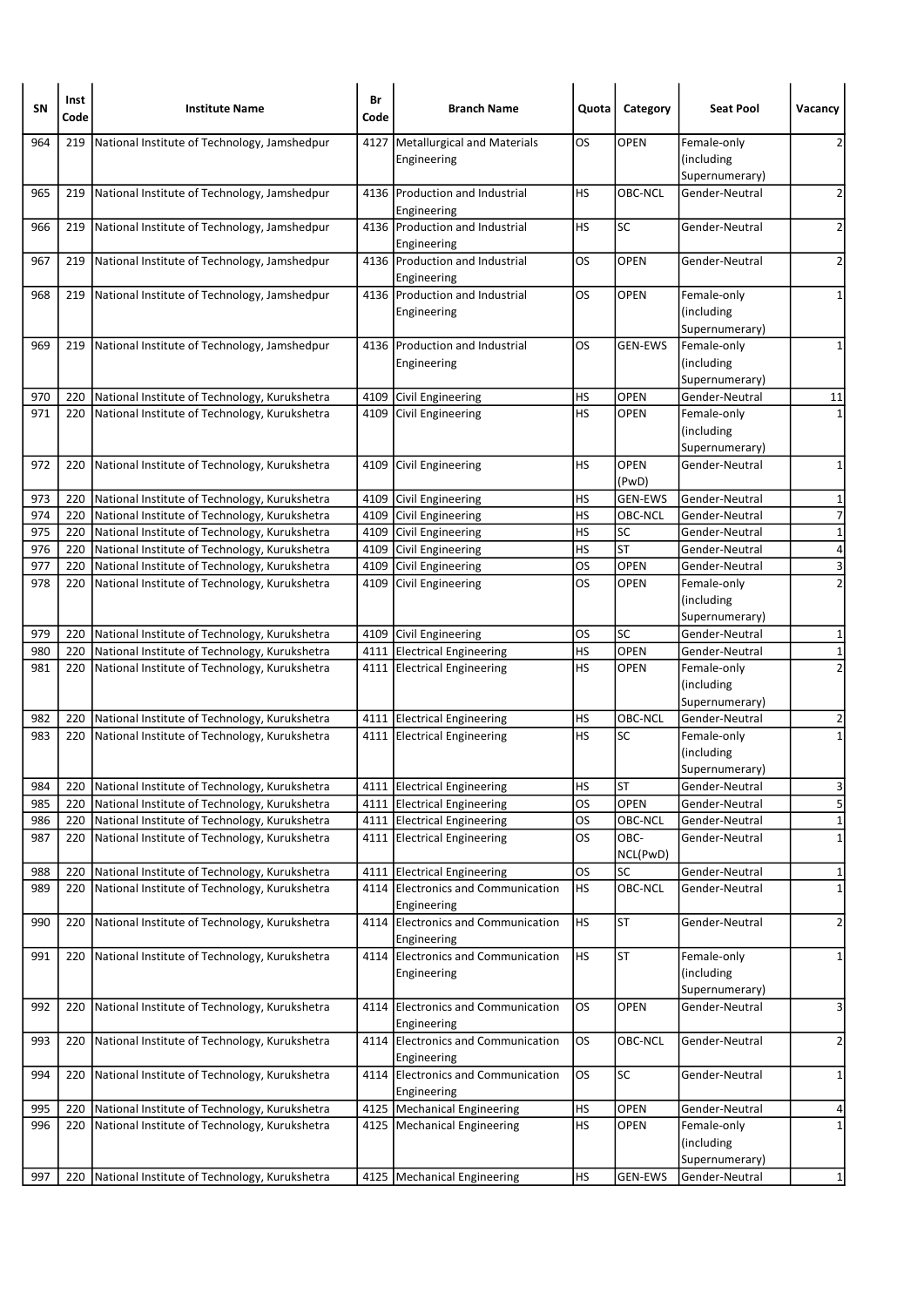| SN           | Inst<br>Code | <b>Institute Name</b>                                                                  | Br<br>Code | <b>Branch Name</b>                               | Quota           | Category           | <b>Seat Pool</b>                                              | Vacancy                                   |
|--------------|--------------|----------------------------------------------------------------------------------------|------------|--------------------------------------------------|-----------------|--------------------|---------------------------------------------------------------|-------------------------------------------|
| 998          | 220          | National Institute of Technology, Kurukshetra                                          |            | 4125   Mechanical Engineering                    | HS              | <b>SC</b>          | Female-only<br>(including<br>Supernumerary)                   | 1                                         |
| 999          | 220          | National Institute of Technology, Kurukshetra                                          |            | 4125   Mechanical Engineering                    | HS              | <b>ST</b>          | Gender-Neutral                                                | 3                                         |
| 1000         | 220          | National Institute of Technology, Kurukshetra                                          |            | 4125   Mechanical Engineering                    | HS              | <b>ST</b>          | Female-only<br>(including<br>Supernumerary)                   | 1                                         |
| 1001         | 220          | National Institute of Technology, Kurukshetra                                          |            | 4125   Mechanical Engineering                    | OS              | <b>OPEN</b>        | Gender-Neutral                                                | 6                                         |
| 1002         | 220          | National Institute of Technology, Kurukshetra                                          |            | 4136 Production and Industrial<br>Engineering    | HS              | <b>OPEN</b>        | Gender-Neutral                                                | 6                                         |
| 1003         | 220          | National Institute of Technology, Kurukshetra                                          |            | 4136 Production and Industrial<br>Engineering    | HS              | <b>OPEN</b>        | Female-only<br>(including<br>Supernumerary)                   | 2                                         |
| 1004         | 220          | National Institute of Technology, Kurukshetra                                          |            | 4136 Production and Industrial<br>Engineering    | HS              | <b>GEN-EWS</b>     | Gender-Neutral                                                | 1                                         |
| 1005         | 220          | National Institute of Technology, Kurukshetra                                          |            | 4136 Production and Industrial<br>Engineering    | HS              | OBC-NCL            | Gender-Neutral                                                | $\overline{2}$                            |
| 1006         | 220          | National Institute of Technology, Kurukshetra                                          |            | 4136 Production and Industrial<br>Engineering    | HS              | <b>SC</b>          | Gender-Neutral                                                | 1                                         |
| 1007         | 220          | National Institute of Technology, Kurukshetra                                          |            | 4136 Production and Industrial<br>Engineering    | HS              | <b>ST</b>          | Gender-Neutral                                                | $\mathbf 2$                               |
| 1008         | 220          | National Institute of Technology, Kurukshetra                                          |            | 4136 Production and Industrial<br>Engineering    | OS              | <b>OPEN</b>        | Gender-Neutral                                                | 5                                         |
| 1009         | 220          | National Institute of Technology, Kurukshetra                                          |            | 4136 Production and Industrial<br>Engineering    | OS              | <b>GEN-EWS</b>     | Gender-Neutral                                                | 1                                         |
| 1010         | 220          | National Institute of Technology, Kurukshetra                                          |            | 4136 Production and Industrial<br>Engineering    | OS              | OBC-NCL            | Gender-Neutral                                                | $\mathbf 1$                               |
| 1011         | 220          | National Institute of Technology, Kurukshetra                                          |            | 4146   Information Technology                    | OS              | <b>OPEN</b>        | Gender-Neutral                                                | 4                                         |
| 1012         | 220          | National Institute of Technology, Kurukshetra                                          |            | 4146   Information Technology                    | <b>OS</b>       | OBC-NCL            | Gender-Neutral                                                | $\mathbf 1$                               |
| 1013         | 220          | National Institute of Technology, Kurukshetra                                          |            | 4146   Information Technology                    | OS              | SC                 | Gender-Neutral                                                | $\mathbf 1$                               |
| 1014         | 220          | National Institute of Technology, Kurukshetra                                          |            | 4151 Computer Engineering                        | HS              | OPEN               | Gender-Neutral                                                | $\overline{1}$                            |
| 1015         | 220          | National Institute of Technology, Kurukshetra                                          |            | 4151 Computer Engineering                        | HS              | OBC-NCL            | Female-only<br>(including<br>Supernumerary)                   | $\mathbf 1$                               |
| 1016         | 220          | National Institute of Technology, Kurukshetra                                          |            | 4151 Computer Engineering                        | HS              | ST                 | Gender-Neutral                                                | 1                                         |
| 1017         | 220          | National Institute of Technology, Kurukshetra                                          |            | 4151 Computer Engineering                        | <b>OS</b>       | OPEN               | Gender-Neutral                                                | 3                                         |
| 1018         | 220          | National Institute of Technology, Kurukshetra                                          |            | 4151 Computer Engineering                        | OS              | GEN-EWS            | Gender-Neutral                                                | $\mathbf 1$                               |
| 1019         | 220          | National Institute of Technology, Kurukshetra                                          |            | 4151 Computer Engineering                        | OS              | OBC-NCL            | Gender-Neutral                                                | $\mathbf 1$                               |
| 1020         | 220          | National Institute of Technology, Kurukshetra                                          |            | 4151 Computer Engineering                        | OS              | <b>SC</b>          | Gender-Neutral                                                | $\overline{2}$                            |
| 1021         | 220          | National Institute of Technology, Kurukshetra                                          |            | 4151 Computer Engineering                        | <b>OS</b>       | <b>ST</b>          | Gender-Neutral                                                | $\mathbf 1$                               |
| 1022<br>1023 | 221<br>221   | National Institute of Technology, Manipur<br>National Institute of Technology, Manipur |            | 4109 Civil Engineering<br>4109 Civil Engineering | OS<br><b>OS</b> | OPEN<br>OPEN       | Gender-Neutral<br>Female-only<br>(including<br>Supernumerary) | $\overline{\mathbf{5}}$<br>$\mathbf 1$    |
| 1024         | 221          | National Institute of Technology, Manipur                                              |            | 4109 Civil Engineering                           | OS              | <b>GEN-EWS</b>     | Gender-Neutral                                                | 1                                         |
| 1025<br>1026 | 221<br>221   | National Institute of Technology, Manipur<br>National Institute of Technology, Manipur |            | 4109 Civil Engineering<br>4109 Civil Engineering | OS<br><b>OS</b> | OBC-NCL<br>OBC-NCL | Gender-Neutral<br>Female-only<br>(including                   | $\overline{\mathbf{c}}$<br>$\overline{1}$ |
| 1027         | 221          | National Institute of Technology, Manipur                                              |            | 4109 Civil Engineering                           | <b>OS</b>       | SC                 | Supernumerary)<br>Gender-Neutral                              | 2                                         |
| 1028         | 221          | National Institute of Technology, Manipur                                              |            | 4109 Civil Engineering                           | <b>OS</b>       | <b>ST</b>          | Gender-Neutral                                                | $\mathbf 1$                               |
| 1029         | 221          | National Institute of Technology, Manipur                                              | 4110       | Computer Science and<br>Engineering              | <b>HS</b>       | <b>ST</b>          | Female-only<br>(including<br>Supernumerary)                   | $\mathbf 1$                               |
| 1030         | 221          | National Institute of Technology, Manipur                                              |            | 4110 Computer Science and<br>Engineering         | OS              | <b>OPEN</b>        | Gender-Neutral                                                | 6                                         |
| 1031         | 221          | National Institute of Technology, Manipur                                              |            | 4110 Computer Science and<br>Engineering         | <b>OS</b>       | OPEN               | Female-only<br>(including<br>Supernumerary)                   | $\overline{2}$                            |
| 1032         | 221          | National Institute of Technology, Manipur                                              |            | 4110 Computer Science and<br>Engineering         | OS              | GEN-EWS            | Gender-Neutral                                                | $\mathbf{1}$                              |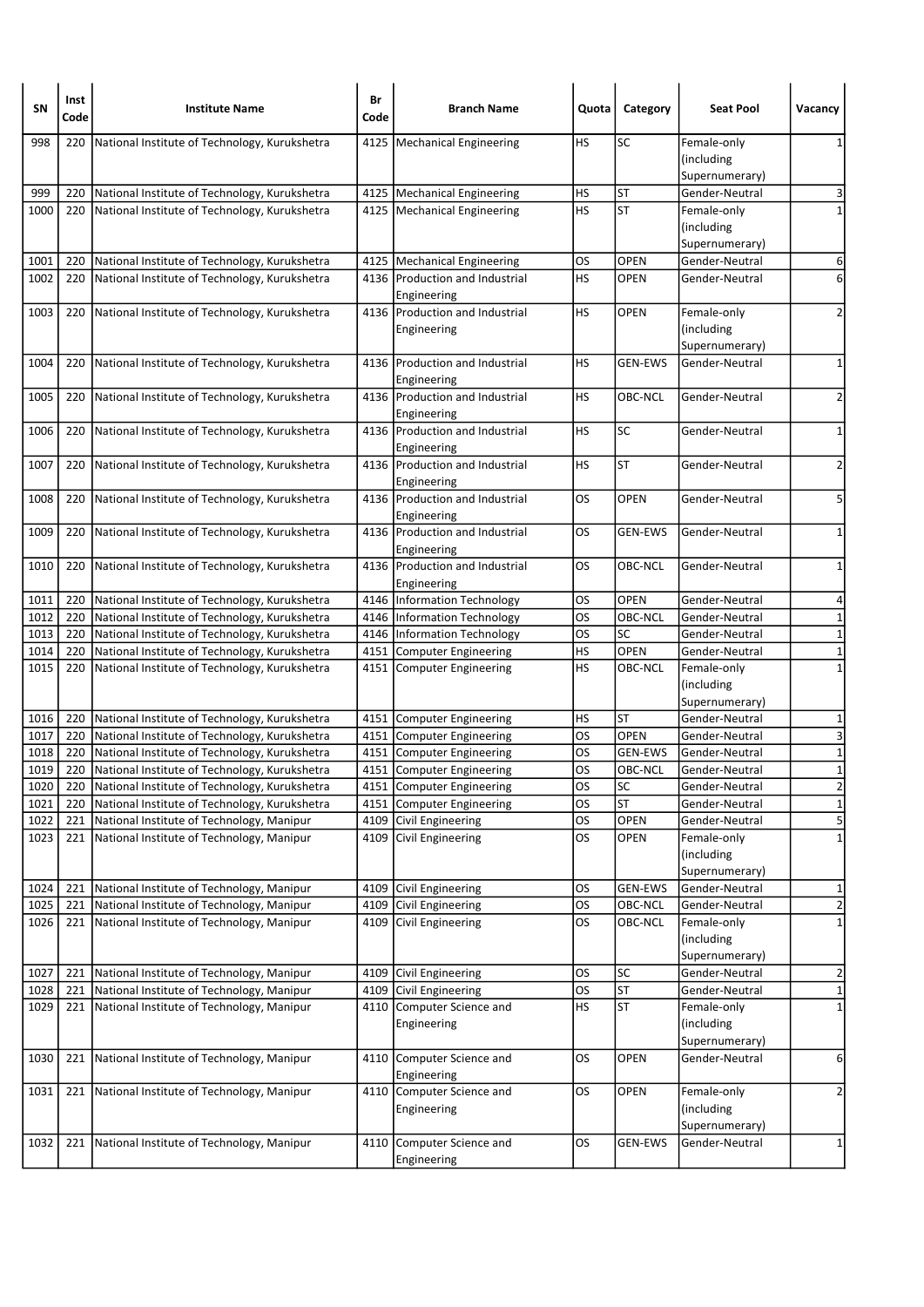| SΝ   | Inst<br>Code | <b>Institute Name</b>                           | Br<br>Code | <b>Branch Name</b>                                  | Quota     | Category                 | <b>Seat Pool</b>                            | Vacancy                 |
|------|--------------|-------------------------------------------------|------------|-----------------------------------------------------|-----------|--------------------------|---------------------------------------------|-------------------------|
| 1033 | 221          | National Institute of Technology, Manipur       | 4110       | Computer Science and<br>Engineering                 | <b>OS</b> | <b>GEN-EWS</b>           | Female-only<br>(including<br>Supernumerary) | 1                       |
| 1034 |              | 221 National Institute of Technology, Manipur   |            | 4110 Computer Science and<br>Engineering            | <b>OS</b> | OBC-NCL                  | Gender-Neutral                              | 4                       |
| 1035 | 221          | National Institute of Technology, Manipur       |            | 4110 Computer Science and<br>Engineering            | <b>OS</b> | <b>SC</b>                | Female-only<br>(including<br>Supernumerary) | 1                       |
| 1036 | 221          | National Institute of Technology, Manipur       |            | 4111 Electrical Engineering                         | HS        | OPEN                     | Gender-Neutral                              | $\mathbf{1}$            |
| 1037 | 221          | National Institute of Technology, Manipur       |            | 4111 Electrical Engineering                         | <b>OS</b> | <b>OPEN</b>              | Gender-Neutral                              | 4                       |
| 1038 | 221          | National Institute of Technology, Manipur       |            | 4111 Electrical Engineering                         | <b>OS</b> | <b>OPEN</b>              | Female-only<br>(including<br>Supernumerary) | $\overline{2}$          |
| 1039 | 221          | National Institute of Technology, Manipur       |            | 4111 Electrical Engineering                         | OS        | <b>GEN-EWS</b>           | Gender-Neutral                              | 1                       |
| 1040 | 221          | National Institute of Technology, Manipur       |            | 4111 Electrical Engineering                         | los       | SC                       | Gender-Neutral                              | $\mathbf 1$             |
| 1041 | 221          | National Institute of Technology, Manipur       |            | 4114 Electronics and Communication<br>Engineering   | HS        | <b>OPEN</b>              | Gender-Neutral                              | $\overline{\mathbf{c}}$ |
| 1042 | 221          | National Institute of Technology, Manipur       |            | 4114 Electronics and Communication<br>Engineering   | HS        | <b>ST</b>                | Gender-Neutral                              | 4                       |
| 1043 |              | 221 National Institute of Technology, Manipur   |            | 4114 Electronics and Communication<br>Engineering   | HS        | <b>ST</b>                | Female-only<br>(including<br>Supernumerary) | 2                       |
| 1044 | 221          | National Institute of Technology, Manipur       | 4114       | <b>Electronics and Communication</b><br>Engineering | OS        | OPEN                     | Gender-Neutral                              | 1                       |
| 1045 |              | 221 National Institute of Technology, Manipur   |            | 4114 Electronics and Communication<br>Engineering   | <b>OS</b> | <b>OPEN</b>              | Female-only<br>(including<br>Supernumerary) | 1                       |
| 1046 | 221          | National Institute of Technology, Manipur       |            | 4114 Electronics and Communication<br>Engineering   | OS.       | <b>GEN-EWS</b>           | Gender-Neutral                              | 1                       |
| 1047 |              | 221 National Institute of Technology, Manipur   |            | 4114 Electronics and Communication<br>Engineering   | <b>OS</b> | OBC-NCL                  | Female-only<br>(including<br>Supernumerary) | 1                       |
| 1048 | 221          | National Institute of Technology, Manipur       |            | 4114 Electronics and Communication<br>Engineering   | <b>OS</b> | SC                       | Female-only<br>(including<br>Supernumerary) | $\mathbf{1}$            |
| 1049 | 221          | National Institute of Technology, Manipur       |            | 4114 Electronics and Communication<br>Engineering   | OS.       | ST                       | Gender-Neutral                              | 1                       |
| 1050 |              | 221   National Institute of Technology, Manipur |            | 4125   Mechanical Engineering                       | HS        | <b>OPEN</b>              | Female-only<br>(including<br>Supernumerary) | 1                       |
| 1051 | 221          | National Institute of Technology, Manipur       |            | 4125   Mechanical Engineering                       | HS        | ST                       | Gender-Neutral                              | 4                       |
| 1052 |              | 221 National Institute of Technology, Manipur   |            | 4125   Mechanical Engineering                       | <b>HS</b> | <b>ST</b>                | Female-only<br>(including<br>Supernumerary) | $\mathbf 1$             |
| 1053 | 221          | National Institute of Technology, Manipur       |            | 4125   Mechanical Engineering                       | <b>OS</b> | OPEN                     | Gender-Neutral                              | 3                       |
| 1054 | 221          | National Institute of Technology, Manipur       |            | 4125   Mechanical Engineering                       | <b>OS</b> | <b>OPEN</b>              | Female-only<br>(including<br>Supernumerary) | $\overline{\mathbf{c}}$ |
| 1055 | 221          | National Institute of Technology, Manipur       |            | 4125   Mechanical Engineering                       | OS        | <b>GEN-EWS</b>           | Gender-Neutral                              | 2                       |
| 1056 | 221          | National Institute of Technology, Manipur       |            | 4125   Mechanical Engineering                       | <b>OS</b> | OBC-NCL                  | Gender-Neutral                              | $\mathbf{a}$            |
| 1057 | 221          | National Institute of Technology, Manipur       |            | 4125   Mechanical Engineering                       | OS        | OBC-NCL                  | Female-only<br>(including<br>Supernumerary) | $\mathbf 1$             |
| 1058 |              | 221 National Institute of Technology, Manipur   |            | 4125   Mechanical Engineering                       | los       | $\overline{\mathsf{sc}}$ | Female-only<br>(including<br>Supernumerary) | $\mathbf 1$             |
| 1059 | 221          | National Institute of Technology, Manipur       |            | 4125   Mechanical Engineering                       | <b>OS</b> | <b>ST</b>                | Gender-Neutral                              | 1                       |
| 1060 | 222          | National Institute of Technology, Mizoram       |            | 4109 Civil Engineering                              | HS        | OPEN                     | Gender-Neutral                              | $\overline{\mathbf{3}}$ |
| 1061 | 222          | National Institute of Technology, Mizoram       |            | 4109 Civil Engineering                              | <b>HS</b> | <b>SC</b>                | Gender-Neutral                              | $\overline{2}$          |
| 1062 |              | 222 National Institute of Technology, Mizoram   |            | 4109 Civil Engineering                              | HS        | SC                       | Female-only<br>(including<br>Supernumerary) | $\mathbf 1$             |
| 1063 | 222          | National Institute of Technology, Mizoram       | 4109       | Civil Engineering                                   | <b>HS</b> | ST                       | Gender-Neutral                              | $\mathbf{1}$            |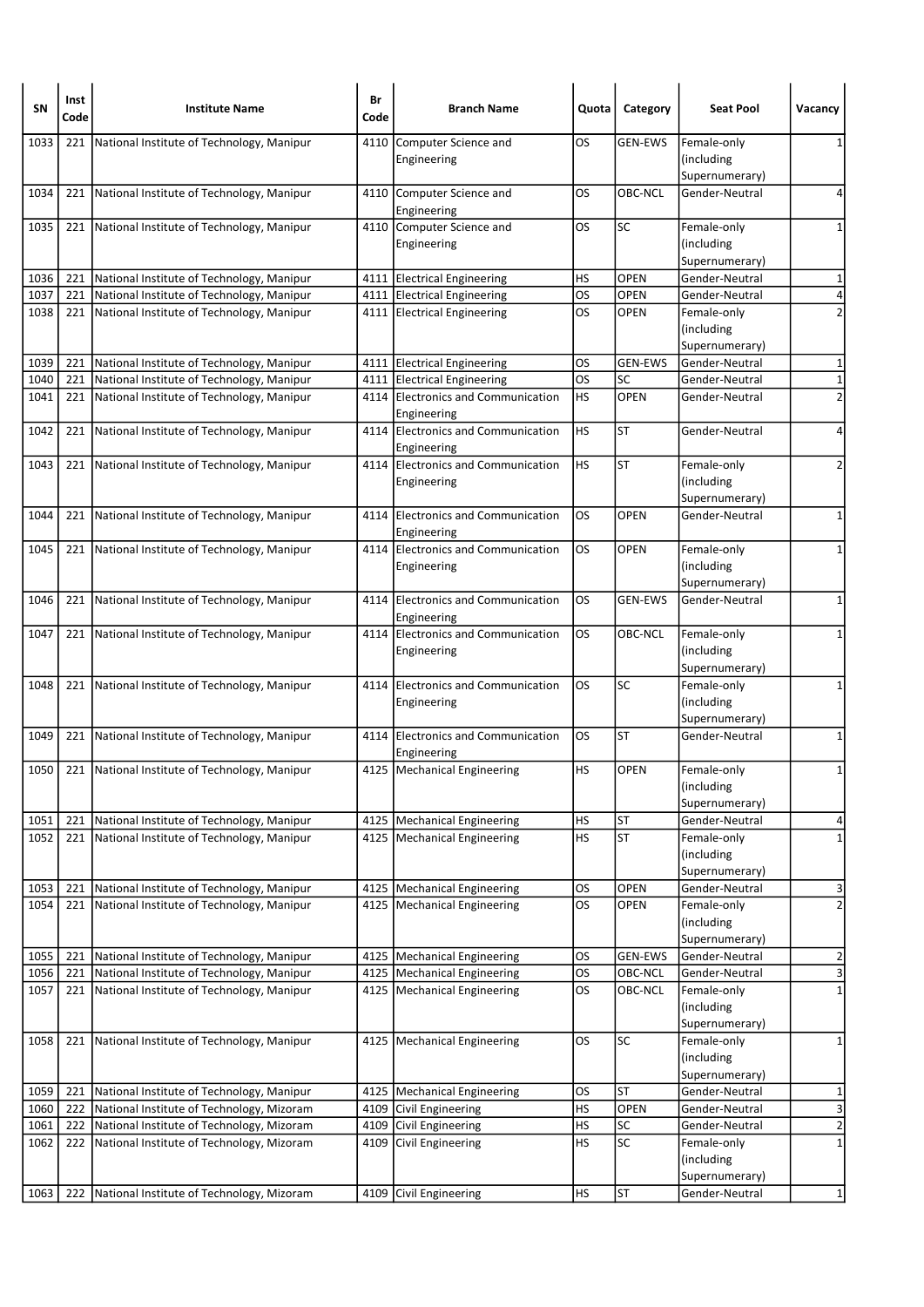| SΝ   | Inst<br>Code | <b>Institute Name</b>                           | Br<br>Code | <b>Branch Name</b>                                | Quota     | Category        | <b>Seat Pool</b>                 | Vacancy                 |
|------|--------------|-------------------------------------------------|------------|---------------------------------------------------|-----------|-----------------|----------------------------------|-------------------------|
| 1064 | 222          | National Institute of Technology, Mizoram       | 4109       | Civil Engineering                                 | OS        | <b>OPEN</b>     | Gender-Neutral                   | 5                       |
| 1065 | 222          | National Institute of Technology, Mizoram       |            | 4109 Civil Engineering                            | <b>OS</b> | <b>OPEN</b>     | Female-only                      | $\mathbf{1}$            |
|      |              |                                                 |            |                                                   |           |                 | (including                       |                         |
|      |              |                                                 |            |                                                   |           |                 | Supernumerary)                   |                         |
| 1066 | 222          | National Institute of Technology, Mizoram       |            | 4109 Civil Engineering                            | OS        | <b>GEN-EWS</b>  | Gender-Neutral                   | 1                       |
| 1067 | 222          | National Institute of Technology, Mizoram       |            | 4109 Civil Engineering                            | OS        | OBC-NCL         | Gender-Neutral                   | 3                       |
| 1068 | 222          | National Institute of Technology, Mizoram       |            | 4109 Civil Engineering                            | <b>OS</b> | SC              | Gender-Neutral                   | $\mathbf 1$             |
| 1069 | 222          | National Institute of Technology, Mizoram       |            | 4110 Computer Science and                         | HS        | <b>OPEN</b>     | Gender-Neutral                   | $\mathbf 1$             |
|      |              |                                                 |            | Engineering                                       |           |                 |                                  |                         |
| 1070 | 222          | National Institute of Technology, Mizoram       |            | 4110 Computer Science and<br>Engineering          | HS        | <b>SC</b>       | Gender-Neutral                   | 2                       |
| 1071 | 222          | National Institute of Technology, Mizoram       |            | 4110 Computer Science and<br>Engineering          | HS        | <b>ST</b>       | Gender-Neutral                   | 1                       |
| 1072 | 222          | National Institute of Technology, Mizoram       |            | 4110 Computer Science and<br>Engineering          | OS.       | <b>OPEN</b>     | Gender-Neutral                   | 3                       |
| 1073 |              | 222 National Institute of Technology, Mizoram   |            | 4110 Computer Science and                         | OS        | <b>OPEN</b>     | Female-only                      | 1                       |
|      |              |                                                 |            | Engineering                                       |           |                 | (including                       |                         |
|      |              |                                                 |            |                                                   |           |                 | Supernumerary)                   |                         |
| 1074 | 222          | National Institute of Technology, Mizoram       |            | 4110 Computer Science and                         | <b>OS</b> | OBC-NCL         | Gender-Neutral                   | $\overline{2}$          |
|      |              |                                                 |            | Engineering                                       | <b>OS</b> | $\overline{SC}$ |                                  |                         |
| 1075 |              | 222 National Institute of Technology, Mizoram   |            | 4110 Computer Science and<br>Engineering          |           |                 | Gender-Neutral                   | $\mathbf 1$             |
| 1076 | 222          | National Institute of Technology, Mizoram       |            | 4114 Electronics and Communication<br>Engineering | HS        | OPEN            | Gender-Neutral                   | 9                       |
| 1077 |              | 222 National Institute of Technology, Mizoram   |            | 4114 Electronics and Communication                | HS        | <b>OPEN</b>     | Female-only                      | 2                       |
|      |              |                                                 |            | Engineering                                       |           |                 | (including                       |                         |
|      |              |                                                 |            |                                                   |           |                 | Supernumerary)                   |                         |
| 1078 | 222          | National Institute of Technology, Mizoram       |            | 4114 Electronics and Communication<br>Engineering | <b>HS</b> | SC              | Gender-Neutral                   | $\overline{2}$          |
| 1079 |              | 222 National Institute of Technology, Mizoram   |            | 4114 Electronics and Communication                | HS        | SC              | Female-only                      | 1                       |
|      |              |                                                 |            | Engineering                                       |           |                 | (including                       |                         |
|      |              |                                                 |            |                                                   |           |                 | Supernumerary)                   |                         |
| 1080 | 222          | National Institute of Technology, Mizoram       |            | 4114 Electronics and Communication<br>Engineering | HS        | <b>ST</b>       | Gender-Neutral                   | $\mathbf 1$             |
| 1081 | 222          | National Institute of Technology, Mizoram       |            | 4114 Electronics and Communication                | <b>OS</b> | <b>OPEN</b>     | Gender-Neutral                   | 3                       |
|      |              |                                                 |            | Engineering                                       |           |                 |                                  |                         |
| 1082 | 222          | National Institute of Technology, Mizoram       |            | 4114 Electronics and Communication                | <b>OS</b> | <b>OPEN</b>     | Female-only                      | 1                       |
|      |              |                                                 |            | Engineering                                       |           |                 | (including                       |                         |
|      |              |                                                 |            |                                                   |           |                 | Supernumerary)                   |                         |
| 1083 | 222          | National Institute of Technology, Mizoram       |            | 4114 Electronics and Communication                | <b>OS</b> | <b>GEN-EWS</b>  | Female-only                      | $\mathbf{1}$            |
|      |              |                                                 |            | Engineering                                       |           |                 | (including                       |                         |
| 1084 | 222          | National Institute of Technology, Mizoram       |            | 4114 Electronics and Communication                | los       | <b>OBC-NCL</b>  | Supernumerary)<br>Gender-Neutral | $\overline{\mathbf{c}}$ |
|      |              |                                                 |            | Engineering                                       |           |                 |                                  |                         |
| 1085 | 222          | National Institute of Technology, Mizoram       |            | 4114 Electronics and Communication<br>Engineering | OS.       | <b>ST</b>       | Gender-Neutral                   | 1                       |
| 1086 | 222          | National Institute of Technology, Mizoram       |            | 4125 Mechanical Engineering                       | HS        | OPEN            | Gender-Neutral                   | 6                       |
| 1087 | 222          | National Institute of Technology, Mizoram       |            | 4125   Mechanical Engineering                     | <b>HS</b> | OPEN            | Female-only                      | $\overline{2}$          |
|      |              |                                                 |            |                                                   |           |                 | (including                       |                         |
|      |              |                                                 |            |                                                   |           |                 | Supernumerary)                   |                         |
| 1088 | 222          | National Institute of Technology, Mizoram       |            | 4125   Mechanical Engineering                     | <b>HS</b> | <b>SC</b>       | Gender-Neutral                   | 2                       |
| 1089 | 222          | National Institute of Technology, Mizoram       |            | 4125   Mechanical Engineering                     | HS        | SC              | Female-only                      | 1                       |
|      |              |                                                 |            |                                                   |           |                 | (including                       |                         |
|      |              |                                                 |            |                                                   |           |                 | Supernumerary)                   |                         |
| 1090 | 222          | National Institute of Technology, Mizoram       |            | 4125   Mechanical Engineering                     | <b>HS</b> | <b>ST</b>       | Gender-Neutral                   | 1                       |
| 1091 | 222          | National Institute of Technology, Mizoram       |            | 4125   Mechanical Engineering                     | <b>OS</b> | OPEN            | Gender-Neutral                   | 4                       |
| 1092 | 222          | National Institute of Technology, Mizoram       |            | 4125   Mechanical Engineering                     | <b>OS</b> | <b>OPEN</b>     | Female-only                      | $\overline{\mathbf{c}}$ |
|      |              |                                                 |            |                                                   |           |                 | (including                       |                         |
| 1093 |              | 222 National Institute of Technology, Mizoram   |            | 4125   Mechanical Engineering                     | <b>OS</b> | GEN-EWS         | Supernumerary)<br>Gender-Neutral | 1                       |
| 1094 |              | 222   National Institute of Technology, Mizoram |            | 4125   Mechanical Engineering                     | <b>OS</b> | GEN-EWS         | Female-only                      | $\mathbf{1}$            |
|      |              |                                                 |            |                                                   |           |                 | (including                       |                         |
|      |              |                                                 |            |                                                   |           |                 | Supernumerary)                   |                         |
|      |              |                                                 |            |                                                   |           |                 |                                  |                         |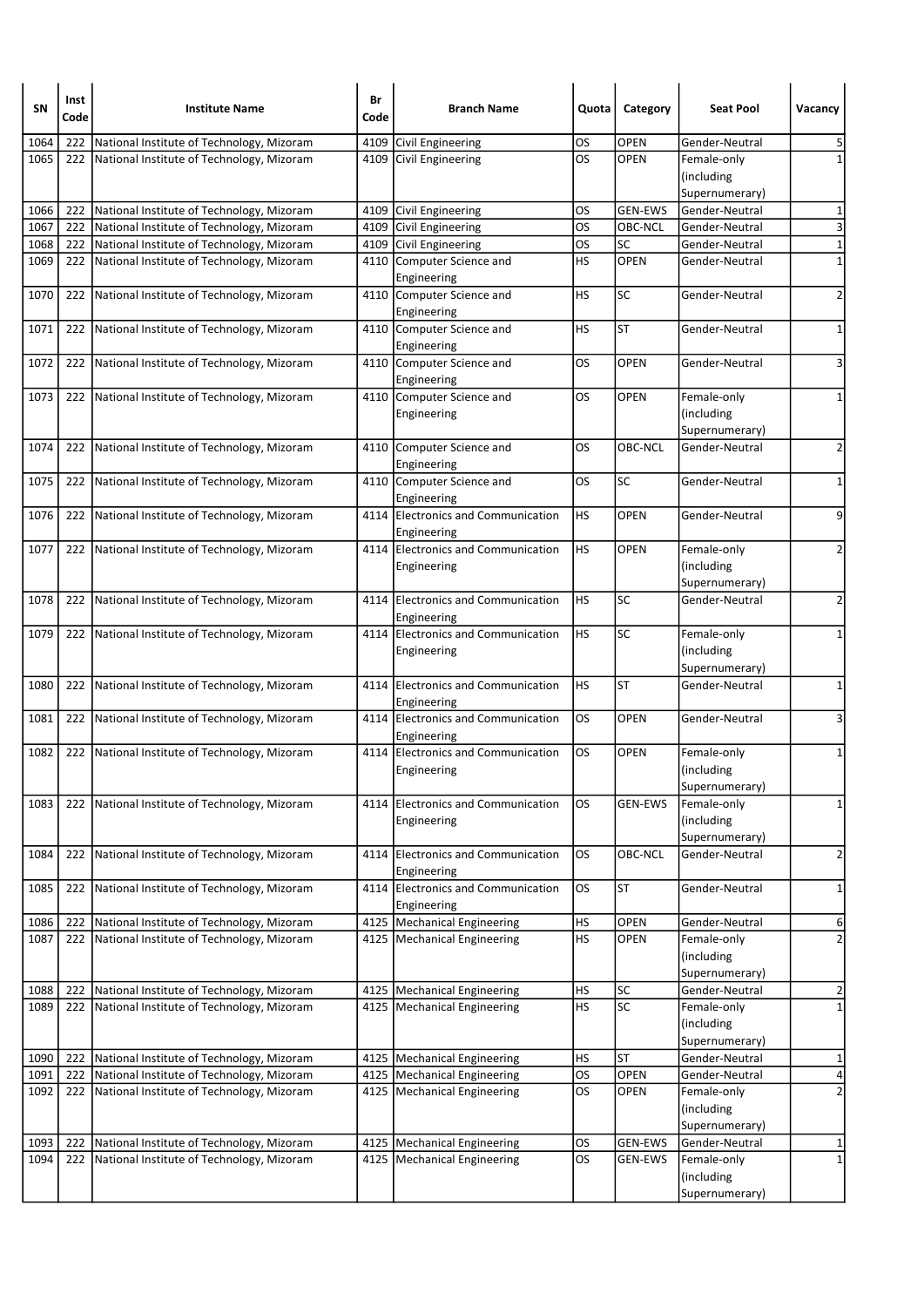| SN   | Inst<br>Code | <b>Institute Name</b>                          | Br<br>Code | <b>Branch Name</b>                             | Quota            | Category       | <b>Seat Pool</b>                  | Vacancy                 |
|------|--------------|------------------------------------------------|------------|------------------------------------------------|------------------|----------------|-----------------------------------|-------------------------|
| 1095 | 222          | National Institute of Technology, Mizoram      |            | 4125   Mechanical Engineering                  | OS.              | OBC-NCL        | Gender-Neutral                    | 4                       |
| 1096 | 222          | National Institute of Technology, Mizoram      |            | 4125   Mechanical Engineering                  | <b>OS</b>        | SC             | Gender-Neutral                    | $\mathbf 1$             |
| 1097 | 222          | National Institute of Technology, Mizoram      |            | 4125   Mechanical Engineering                  | <b>OS</b>        | ST             | Gender-Neutral                    | $\mathbf 1$             |
| 1098 |              | 222 National Institute of Technology, Mizoram  |            | 4144 Electrical and Electronics<br>Engineering | <b>HS</b>        | OPEN           | Gender-Neutral                    | 6                       |
| 1099 | 222          | National Institute of Technology, Mizoram      |            | 4144 Electrical and Electronics                | <b>HS</b>        | <b>OPEN</b>    | Female-only                       | 3                       |
|      |              |                                                |            | Engineering                                    |                  |                | (including                        |                         |
|      |              |                                                |            |                                                |                  |                | Supernumerary)                    |                         |
| 1100 | 222          | National Institute of Technology, Mizoram      |            | 4144 Electrical and Electronics<br>Engineering | <b>HS</b>        | SC             | Gender-Neutral                    | $\overline{2}$          |
| 1101 | 222          | National Institute of Technology, Mizoram      |            | 4144 Electrical and Electronics                | <b>HS</b>        | SC             | Female-only                       | $\mathbf{1}$            |
|      |              |                                                |            | Engineering                                    |                  |                | (including                        |                         |
|      |              |                                                |            |                                                |                  |                | Supernumerary)                    |                         |
| 1102 | 222          | National Institute of Technology, Mizoram      |            | 4144 Electrical and Electronics                | <b>HS</b>        | <b>ST</b>      | Gender-Neutral                    | 1                       |
|      |              |                                                |            | Engineering                                    |                  |                |                                   |                         |
| 1103 | 222          | National Institute of Technology, Mizoram      |            | 4144 Electrical and Electronics                | OS.              | <b>OPEN</b>    | Gender-Neutral                    | 2                       |
|      |              |                                                |            | Engineering                                    |                  |                |                                   |                         |
| 1104 |              | 222 National Institute of Technology, Mizoram  |            | 4144 Electrical and Electronics                | OS               | <b>GEN-EWS</b> | Female-only                       | 1                       |
|      |              |                                                |            | Engineering                                    |                  |                | (including                        |                         |
| 1105 |              |                                                |            | 4144 Electrical and Electronics                | <b>OS</b>        | OBC-NCL        | Supernumerary)<br>lGender-Neutral | 2                       |
|      |              | 222 National Institute of Technology, Mizoram  |            | Engineering                                    |                  |                |                                   |                         |
| 1106 | 222          | National Institute of Technology, Mizoram      |            | 4144 Electrical and Electronics                | OS               | OBC-NCL        | Female-only                       | 1                       |
|      |              |                                                |            | Engineering                                    |                  |                | (including                        |                         |
|      |              |                                                |            |                                                |                  |                | Supernumerary)                    |                         |
| 1107 | 222          | National Institute of Technology, Mizoram      |            | 4144 Electrical and Electronics<br>Engineering | <b>OS</b>        | <b>SC</b>      | Gender-Neutral                    | $\mathbf 1$             |
| 1108 | 222          | National Institute of Technology, Mizoram      |            | 4144 Electrical and Electronics                | <b>OS</b>        | <b>ST</b>      | Female-only                       | 1                       |
|      |              |                                                |            | Engineering                                    |                  |                | (including                        |                         |
|      |              |                                                |            |                                                |                  |                | Supernumerary)                    |                         |
| 1109 | 223          | National Institute of Technology, Rourkela     |            | 4104 Bio Technology                            | <b>HS</b>        | <b>OPEN</b>    | Gender-Neutral                    | 3                       |
| 1110 |              | 223 National Institute of Technology, Rourkela |            | 4104 Bio Technology                            | <b>HS</b>        | <b>OPEN</b>    | Female-only                       | $\mathbf{1}$            |
|      |              |                                                |            |                                                |                  |                | (including<br>Supernumerary)      |                         |
| 1111 | 223          | National Institute of Technology, Rourkela     |            | 4104 Bio Technology                            | HS               | <b>GEN-EWS</b> | Gender-Neutral                    | 1                       |
| 1112 | 223          | National Institute of Technology, Rourkela     |            | 4104   Bio Technology                          | <b>HS</b>        | OBC-NCL        | Gender-Neutral                    | 3                       |
| 1113 | 223          | National Institute of Technology, Rourkela     |            | 4104 Bio Technology                            | HS               | SC             | Female-only                       | $\mathbf 1$             |
|      |              |                                                |            |                                                |                  |                | (including<br>Supernumerary)      |                         |
| 1114 | 223          | National Institute of Technology, Rourkela     |            | 4104 Bio Technology                            | HS               | <b>ST</b>      | Gender-Neutral                    | $\mathbf{1}$            |
| 1115 | 223          | National Institute of Technology, Rourkela     |            | 4104 Bio Technology                            | OS               | OPEN           | Gender-Neutral                    | $\mathbf 2$             |
| 1116 | 223          | National Institute of Technology, Rourkela     |            | 4104 Bio Technology                            | OS.              | <b>OPEN</b>    | Female-only                       | $\mathbf 1$             |
|      |              |                                                |            |                                                |                  |                | (including                        |                         |
|      |              |                                                |            |                                                |                  |                | Supernumerary)                    |                         |
| 1117 | 223          | National Institute of Technology, Rourkela     |            | 4104 Bio Technology                            | <b>OS</b>        | OBC-NCL        | Gender-Neutral                    | 1                       |
| 1118 | 223          | National Institute of Technology, Rourkela     |            | 4104 Bio Technology                            | los              | OBC-NCL        | Female-only                       | $\mathbf{1}$            |
|      |              |                                                |            |                                                |                  |                | (including                        |                         |
|      |              |                                                |            |                                                |                  |                | Supernumerary)                    |                         |
| 1119 | 223          | National Institute of Technology, Rourkela     |            | 4106 Ceramic Engineering                       | HS               | OPEN           | Gender-Neutral                    | 3                       |
| 1120 | 223          | National Institute of Technology, Rourkela     |            | 4106 Ceramic Engineering                       | <b>HS</b>        | <b>GEN-EWS</b> | Gender-Neutral                    | $\overline{c}$          |
| 1121 | 223          | National Institute of Technology, Rourkela     |            | 4106 Ceramic Engineering                       | HS               | OBC-NCL        | Female-only                       | $\mathbf 1$             |
|      |              |                                                |            |                                                |                  |                | (including                        |                         |
|      |              |                                                |            |                                                |                  |                | Supernumerary)                    |                         |
| 1122 | 223          | National Institute of Technology, Rourkela     |            | 4106 Ceramic Engineering                       | <b>OS</b><br>los | OPEN           | Gender-Neutral                    | 3<br>$\mathbf{1}$       |
| 1123 | 223          | National Institute of Technology, Rourkela     |            | 4106 Ceramic Engineering                       |                  | <b>OPEN</b>    | Female-only<br>(including         |                         |
|      |              |                                                |            |                                                |                  |                | Supernumerary)                    |                         |
| 1124 | 223          | National Institute of Technology, Rourkela     |            | 4106 Ceramic Engineering                       | OS               | <b>SC</b>      | Gender-Neutral                    | 1                       |
| 1125 | 223          | National Institute of Technology, Rourkela     |            | 4107 Chemical Engineering                      | <b>HS</b>        | OBC-NCL        | Gender-Neutral                    | $\overline{\mathbf{c}}$ |
| 1126 |              | 223 National Institute of Technology, Rourkela |            | 4107 Chemical Engineering                      | <b>OS</b>        | OPEN           | Gender-Neutral                    | $\mathbf{1}$            |
| 1127 | 223          | National Institute of Technology, Rourkela     |            | 4107 Chemical Engineering                      | los              | <b>OPEN</b>    | Female-only                       | $\mathbf{1}$            |
|      |              |                                                |            |                                                |                  |                | (including                        |                         |
|      |              |                                                |            |                                                |                  |                | Supernumerary)                    |                         |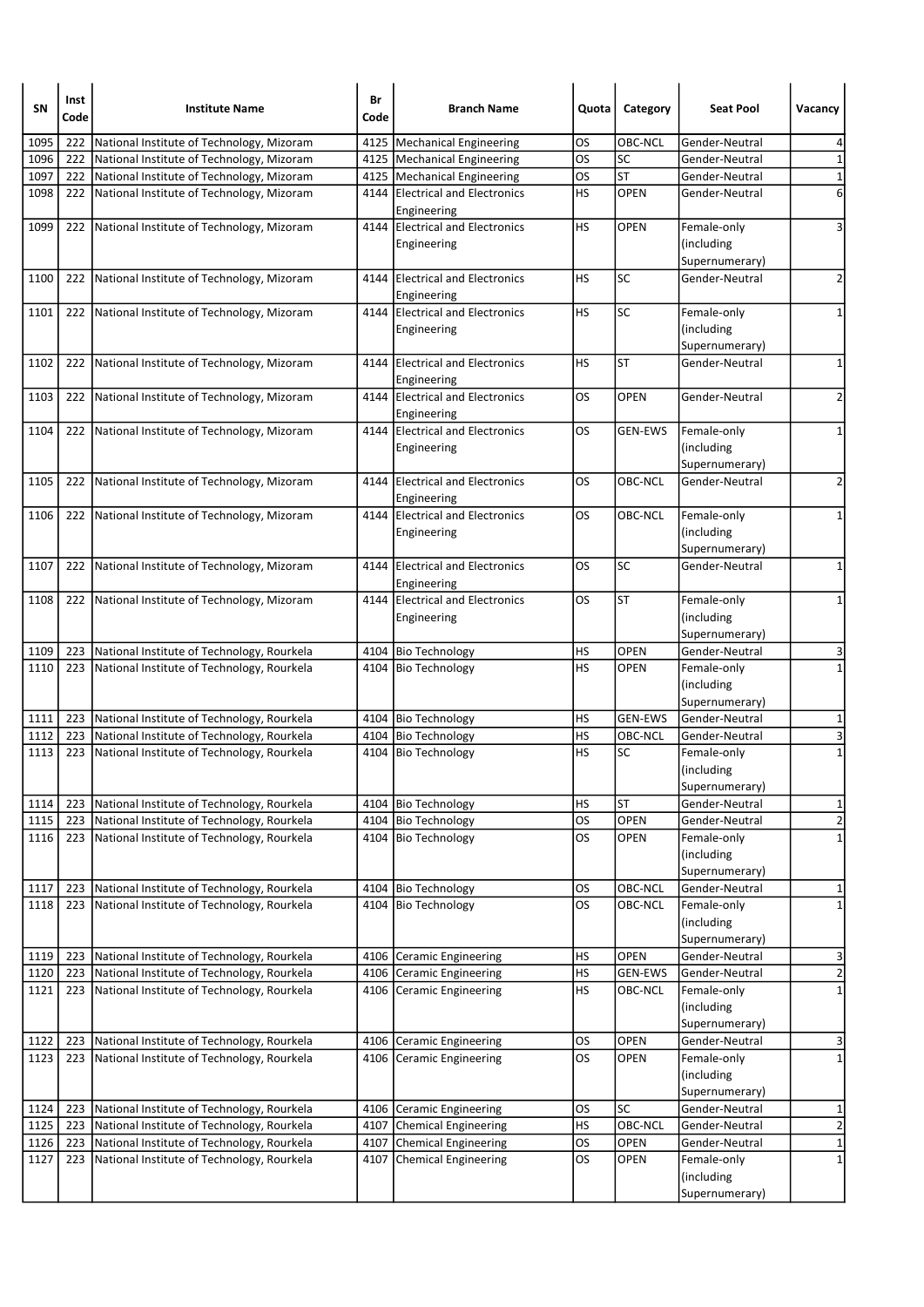| SN           | Inst<br>Code | <b>Institute Name</b>                                                                        | Br<br>Code | <b>Branch Name</b>                                 | Quota           | Category            | <b>Seat Pool</b>              | Vacancy                    |
|--------------|--------------|----------------------------------------------------------------------------------------------|------------|----------------------------------------------------|-----------------|---------------------|-------------------------------|----------------------------|
| 1128         | 223          | National Institute of Technology, Rourkela                                                   | 4107       | <b>Chemical Engineering</b>                        | OS              | OBC-NCL             | Gender-Neutral                | 1                          |
| 1129         | 223          | National Institute of Technology, Rourkela                                                   |            | 4109 Civil Engineering                             | HS              | <b>OPEN</b>         | Female-only                   | $\mathbf{1}$               |
|              |              |                                                                                              |            |                                                    |                 |                     | (including                    |                            |
|              |              |                                                                                              |            |                                                    |                 |                     | Supernumerary)                |                            |
| 1130         | 223          | National Institute of Technology, Rourkela                                                   |            | 4109 Civil Engineering                             | OS              | <b>OPEN</b>         | Gender-Neutral                | 2                          |
| 1131         | 223          | National Institute of Technology, Rourkela                                                   |            | 4109 Civil Engineering                             | <b>OS</b>       | <b>OPEN</b>         | Female-only                   | $\overline{2}$             |
|              |              |                                                                                              |            |                                                    |                 |                     | (including                    |                            |
|              |              |                                                                                              |            |                                                    |                 |                     | Supernumerary)                |                            |
| 1132         | 223          | National Institute of Technology, Rourkela                                                   |            | 4109 Civil Engineering                             | OS              | OBC-NCL             | Gender-Neutral                | 1                          |
| 1133         |              | 223   National Institute of Technology, Rourkela                                             |            | 4110 Computer Science and                          | HS              | <b>OPEN</b>         | Female-only                   | 1                          |
|              |              |                                                                                              |            | Engineering                                        |                 |                     | (including                    |                            |
|              |              |                                                                                              |            |                                                    |                 |                     | Supernumerary)                |                            |
| 1134         | 223          | National Institute of Technology, Rourkela                                                   |            | 4110 Computer Science and                          | OS              | <b>OPEN</b>         | Gender-Neutral                | 3                          |
|              |              |                                                                                              |            | Engineering                                        |                 | <b>ST</b>           |                               |                            |
| 1135         |              | 223 National Institute of Technology, Rourkela                                               |            | 4110 Computer Science and                          | <b>OS</b>       |                     | Gender-Neutral                | $\mathbf 1$                |
| 1136         | 223          | National Institute of Technology, Rourkela                                                   |            | Engineering<br>4111 Electrical Engineering         | HS              | <b>ST</b>           | Female-only                   | 1                          |
|              |              |                                                                                              |            |                                                    |                 |                     | (including                    |                            |
|              |              |                                                                                              |            |                                                    |                 |                     | Supernumerary)                |                            |
| 1137         | 223          | National Institute of Technology, Rourkela                                                   |            | 4111 Electrical Engineering                        | OS              | OPEN                | Gender-Neutral                | $\overline{7}$             |
| 1138         | 223          | National Institute of Technology, Rourkela                                                   |            | 4111 Electrical Engineering                        | <b>OS</b>       | <b>GEN-EWS</b>      | Gender-Neutral                | $\mathbf 1$                |
| 1139         | 223          | National Institute of Technology, Rourkela                                                   |            | 4114 Electronics and Communication                 | HS              | OBC-NCL             | Gender-Neutral                | $\mathbf 1$                |
|              |              |                                                                                              |            | Engineering                                        |                 |                     |                               |                            |
| 1140         | 223          | National Institute of Technology, Rourkela                                                   |            | 4114 Electronics and Communication                 | <b>OS</b>       | <b>OPEN</b>         | Gender-Neutral                | 1                          |
|              |              |                                                                                              |            | Engineering                                        |                 |                     |                               |                            |
| 1141         | 223          | National Institute of Technology, Rourkela                                                   |            | 4125   Mechanical Engineering                      | <b>HS</b>       | OPEN                | Gender-Neutral                | 1                          |
| 1142         |              | 223 National Institute of Technology, Rourkela                                               |            | 4125   Mechanical Engineering                      | HS              | <b>OPEN</b>         | Female-only                   | $\mathbf 1$                |
|              |              |                                                                                              |            |                                                    |                 |                     | (including                    |                            |
|              |              |                                                                                              |            |                                                    |                 |                     | Supernumerary)                |                            |
| 1143         | 223          | National Institute of Technology, Rourkela                                                   |            | 4125   Mechanical Engineering                      | OS              | OPEN                | Gender-Neutral                | 2                          |
| 1144         | 223          | National Institute of Technology, Rourkela                                                   |            | 4125   Mechanical Engineering                      | <b>OS</b>       | OPEN                | Gender-Neutral                | $\mathbf{1}$               |
|              |              |                                                                                              |            |                                                    |                 | (PwD)               |                               |                            |
| 1145         | 223          | National Institute of Technology, Rourkela                                                   |            | 4125   Mechanical Engineering                      | <b>OS</b>       | ST                  | Gender-Neutral                | 1                          |
| 1146         | 223          | National Institute of Technology, Rourkela                                                   | 4127       | Metallurgical and Materials                        | HS              | <b>GEN-EWS</b>      | Gender-Neutral                | $\mathbf 1$                |
|              | 223          | National Institute of Technology, Rourkela                                                   |            | Engineering                                        | OS.             | <b>OPEN</b>         | Gender-Neutral                | 1                          |
| 1147         |              |                                                                                              |            | 4127   Metallurgical and Materials<br>Engineering  |                 |                     |                               |                            |
| 1148         |              | 223 National Institute of Technology, Rourkela                                               |            | 4127   Metallurgical and Materials                 | <b>OS</b>       | <b>OPEN</b>         | Female-only                   | $\overline{2}$             |
|              |              |                                                                                              |            | Engineering                                        |                 |                     | (including                    |                            |
|              |              |                                                                                              |            |                                                    |                 |                     | Supernumerary)                |                            |
| 1149         | 223          | National Institute of Technology, Rourkela                                                   | 4127       | Metallurgical and Materials                        | OS              | OBC-NCL             | Gender-Neutral                | $\mathbf{1}$               |
|              |              |                                                                                              |            | Engineering                                        |                 |                     |                               |                            |
| 1150         | 223          | National Institute of Technology, Rourkela                                                   |            | 4127 Metallurgical and Materials                   | los             | SC                  | Gender-Neutral                | $\mathbf{1}$               |
|              |              |                                                                                              |            | Engineering                                        |                 |                     |                               |                            |
| 1151         | 223          | National Institute of Technology, Rourkela                                                   | 4127       | Metallurgical and Materials                        | os              | SC                  | Female-only                   | 1                          |
|              |              |                                                                                              |            | Engineering                                        |                 |                     | (including                    |                            |
|              |              |                                                                                              |            |                                                    |                 |                     | Supernumerary)                |                            |
| 1152         |              | 223 National Institute of Technology, Rourkela                                               |            | 4130 Mining Engineering                            | <b>HS</b>       | OPEN                | Female-only                   | 1                          |
|              |              |                                                                                              |            |                                                    |                 |                     | (including                    |                            |
|              |              |                                                                                              |            |                                                    |                 |                     | Supernumerary)                |                            |
| 1153         | 223          | National Institute of Technology, Rourkela                                                   |            | 4130 Mining Engineering                            | HS<br><b>HS</b> | <b>GEN-EWS</b>      | Gender-Neutral                | 1                          |
| 1154         | 223          | National Institute of Technology, Rourkela                                                   |            | 4130 Mining Engineering                            | <b>OS</b>       | OBC-NCL             | Gender-Neutral                | $\mathbf 1$<br>$\mathbf 1$ |
| 1155<br>1156 | 223          | National Institute of Technology, Rourkela<br>223 National Institute of Technology, Rourkela |            | 4130 Mining Engineering<br>4130 Mining Engineering | os              | OPEN<br><b>OPEN</b> | Gender-Neutral<br>Female-only | $\mathbf 1$                |
|              |              |                                                                                              |            |                                                    |                 |                     | (including                    |                            |
|              |              |                                                                                              |            |                                                    |                 |                     | Supernumerary)                |                            |
| 1157         | 223          | National Institute of Technology, Rourkela                                                   |            | 4130 Mining Engineering                            | <b>OS</b>       | OBC-NCL             | Gender-Neutral                | $\overline{2}$             |
| 1158         | 223          | National Institute of Technology, Rourkela                                                   |            | 4142 Electronics and Instrumentation               | OS              | <b>OPEN</b>         | Gender-Neutral                | $\mathbf 1$                |
|              |              |                                                                                              |            | Engineering                                        |                 |                     |                               |                            |
| 1159         | 223          | National Institute of Technology, Rourkela                                                   |            | 4142 Electronics and Instrumentation               | OS              | OBC-NCL             | Gender-Neutral                | $\mathbf{1}$               |
|              |              |                                                                                              |            | Engineering                                        |                 |                     |                               |                            |
| 1160         | 223          | National Institute of Technology, Rourkela                                                   |            | 4152 Bio Medical Engineering                       | <b>HS</b>       | OPEN                | Gender-Neutral                | 3                          |
| 1161         | 223          | National Institute of Technology, Rourkela                                                   |            | 4152 Bio Medical Engineering                       | <b>HS</b>       | <b>GEN-EWS</b>      | Gender-Neutral                | $\mathbf 1$                |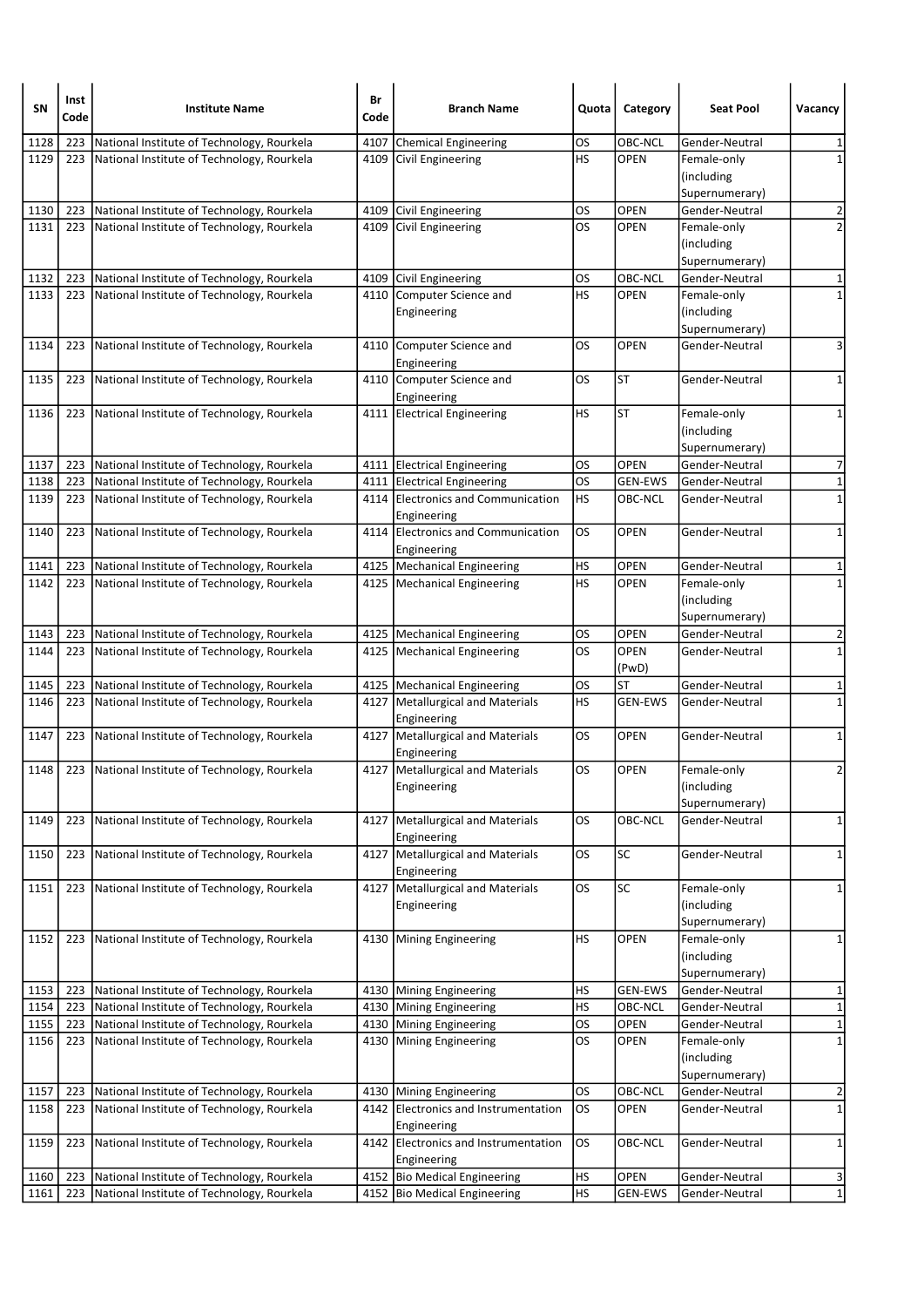| SΝ   | Inst<br>Code | <b>Institute Name</b>                            | Br<br>Code | <b>Branch Name</b>                  | Quota     | Category       | <b>Seat Pool</b> | Vacancy                 |
|------|--------------|--------------------------------------------------|------------|-------------------------------------|-----------|----------------|------------------|-------------------------|
| 1162 | 223          | National Institute of Technology, Rourkela       |            | 4152 Bio Medical Engineering        | HS        | OBC-NCL        | Gender-Neutral   | 2                       |
| 1163 | 223          | National Institute of Technology, Rourkela       |            | 4152 Bio Medical Engineering        | HS        | SC             | Gender-Neutral   | $\overline{\mathbf{c}}$ |
| 1164 | 223          | National Institute of Technology, Rourkela       |            | 4152 Bio Medical Engineering        | <b>OS</b> | OPEN           | Gender-Neutral   | 4                       |
| 1165 | 223          | National Institute of Technology, Rourkela       |            | 4152 Bio Medical Engineering        | OS        | OBC-NCL        | Female-only      | 1                       |
|      |              |                                                  |            |                                     |           |                | (including       |                         |
|      |              |                                                  |            |                                     |           |                | Supernumerary)   |                         |
| 1166 | 223          | National Institute of Technology, Rourkela       |            | 4152 Bio Medical Engineering        | <b>OS</b> | SC             | Female-only      | 1                       |
|      |              |                                                  |            |                                     |           |                | (including       |                         |
|      |              |                                                  |            |                                     |           |                | Supernumerary)   |                         |
| 1167 | 223          | National Institute of Technology, Rourkela       |            | 4155   Industrial Design            | HS        | <b>OPEN</b>    | Gender-Neutral   | 5                       |
| 1168 | 223          | National Institute of Technology, Rourkela       |            | 4155   Industrial Design            | HS        | <b>ST</b>      | Gender-Neutral   | $\mathbf 1$             |
| 1169 | 223          | National Institute of Technology, Rourkela       |            | 4155  Industrial Design             | OS        | OPEN           | Gender-Neutral   | $\overline{2}$          |
| 1170 | 223          | National Institute of Technology, Rourkela       |            | 4155  Industrial Design             | OS        | OBC-NCL        | Gender-Neutral   | $\mathbf 1$             |
| 1171 | 223          | National Institute of Technology, Rourkela       |            | 4155   Industrial Design            | OS        | OBC-NCL        | Female-only      | $\mathbf 1$             |
|      |              |                                                  |            |                                     |           |                | (including       |                         |
|      |              |                                                  |            |                                     |           |                | Supernumerary)   |                         |
| 1172 | 223          | National Institute of Technology, Rourkela       |            | 4155   Industrial Design            | OS        | SC             | Gender-Neutral   | $\mathbf{1}$            |
| 1173 | 223          | National Institute of Technology, Rourkela       |            | 4169   Food Process Engineering     | HS        | <b>OPEN</b>    | Gender-Neutral   | $\mathbf 1$             |
| 1174 | 223          | National Institute of Technology, Rourkela       |            | 4169 Food Process Engineering       | HS        | <b>OPEN</b>    | Female-only      | $\mathbf 1$             |
|      |              |                                                  |            |                                     |           |                | (including       |                         |
|      |              |                                                  |            |                                     |           |                | Supernumerary)   |                         |
| 1175 | 223          | National Institute of Technology, Rourkela       |            | 4169   Food Process Engineering     | HS        | OBC-NCL        | Gender-Neutral   | 1                       |
| 1176 | 223          | National Institute of Technology, Rourkela       |            | 4169   Food Process Engineering     | HS        | OBC-NCL        | Female-only      | 1                       |
|      |              |                                                  |            |                                     |           |                | (including       |                         |
|      |              |                                                  |            |                                     |           |                | Supernumerary)   |                         |
| 1177 | 223          | National Institute of Technology, Rourkela       |            | 4169   Food Process Engineering     | HS        | <b>SC</b>      | Gender-Neutral   | $\mathbf 2$             |
| 1178 | 223          | National Institute of Technology, Rourkela       |            | 4169   Food Process Engineering     | OS        | <b>OPEN</b>    | Gender-Neutral   | $\overline{\mathbf{c}}$ |
| 1179 | 223          | National Institute of Technology, Rourkela       |            | 4169   Food Process Engineering     | <b>OS</b> | OBC-NCL        | Gender-Neutral   | $\mathbf 1$             |
| 1180 | 223          | National Institute of Technology, Rourkela       |            | 4169   Food Process Engineering     | <b>OS</b> | SC             | Female-only      | $\mathbf 1$             |
|      |              |                                                  |            |                                     |           |                | (including       |                         |
|      |              |                                                  |            |                                     |           |                | Supernumerary)   |                         |
| 1181 | 223          | National Institute of Technology, Rourkela       |            | 5101 Architecture                   | HS        | <b>OPEN</b>    | Gender-Neutral   | 1                       |
| 1182 | 223          | National Institute of Technology, Rourkela       |            | 5210 Chemical Engineering           | OS        | <b>OPEN</b>    | Gender-Neutral   | $\mathbf 1$             |
| 1183 | 223          | National Institute of Technology, Rourkela       |            | 5243 Metallurgical and Materials    | HS        | SC             | Gender-Neutral   | $\mathbf 1$             |
|      |              |                                                  |            | Engineering                         |           |                |                  |                         |
| 1184 | 223          | National Institute of Technology, Rourkela       |            | 5243 Metallurgical and Materials    | OS        | <b>OPEN</b>    | Gender-Neutral   | 2                       |
|      |              |                                                  |            | Engineering                         |           |                |                  |                         |
| 1185 |              | 223   National Institute of Technology, Rourkela |            | 5247 Mining Engineering             | HS        | <b>OPEN</b>    | Gender-Neutral   | $\overline{\mathbf{c}}$ |
| 1186 | 223          | National Institute of Technology, Rourkela       |            | 5247 Mining Engineering             | OS        | <b>OPEN</b>    | Gender-Neutral   | $1\vert$                |
| 1187 | 223          | National Institute of Technology, Rourkela       | 5247       | Mining Engineering                  | OS        | ST             | Gender-Neutral   | $\overline{1}$          |
| 1188 | 223          | National Institute of Technology, Rourkela       | 5258       | Ceramic Engineering and M.Tech      | HS        | <b>GEN-EWS</b> | Gender-Neutral   | $\mathbf 1$             |
|      |              |                                                  |            | <b>Industrial Ceramic</b>           |           |                |                  |                         |
| 1189 | 223          | National Institute of Technology, Rourkela       | 5258       | Ceramic Engineering and M.Tech      | HS        | OBC-NCL        | Gender-Neutral   | $\mathbf{1}$            |
|      |              |                                                  |            | <b>Industrial Ceramic</b>           |           |                |                  |                         |
| 1190 | 223          | National Institute of Technology, Rourkela       | 5258       | Ceramic Engineering and M.Tech      | HS        | <b>SC</b>      | Gender-Neutral   | 1                       |
|      |              |                                                  |            | Industrial Ceramic                  |           |                |                  |                         |
| 1191 | 223          | National Institute of Technology, Rourkela       | 5258       | Ceramic Engineering and M.Tech      | HS        | <b>ST</b>      | Gender-Neutral   | $\mathbf{1}$            |
|      |              |                                                  |            | Industrial Ceramic                  |           |                |                  |                         |
| 1192 | 223          | National Institute of Technology, Rourkela       |            | 5258 Ceramic Engineering and M.Tech | los       | OPEN           | Gender-Neutral   | 1                       |
|      |              |                                                  |            | Industrial Ceramic                  |           |                |                  |                         |
| 1193 | 223          | National Institute of Technology, Rourkela       | 5503       | Chemistry                           | HS        | OPEN           | Gender-Neutral   | 3                       |
| 1194 | 223          | National Institute of Technology, Rourkela       |            | 5503 Chemistry                      | HS        | OBC-NCL        | Gender-Neutral   | 3                       |
| 1195 | 223          | National Institute of Technology, Rourkela       |            | 5503 Chemistry                      | HS        | SC             | Gender-Neutral   | $\mathbf 1$             |
| 1196 | 223          | National Institute of Technology, Rourkela       |            | 5503 Chemistry                      | HS        | ST             | Gender-Neutral   | $\overline{\mathbf{1}}$ |
| 1197 | 223          | National Institute of Technology, Rourkela       |            | 5503 Chemistry                      | <b>OS</b> | OPEN           | Gender-Neutral   | $\overline{\mathbf{3}}$ |
| 1198 | 223          | National Institute of Technology, Rourkela       |            | 5503 Chemistry                      | OS        | <b>GEN-EWS</b> | Gender-Neutral   | $\mathbf 1$             |
| 1199 | 223          | National Institute of Technology, Rourkela       |            | 5503 Chemistry                      | OS        | OBC-NCL        | Gender-Neutral   | $\overline{2}$          |
| 1200 | 223          | National Institute of Technology, Rourkela       |            | 5507 Physics                        | HS        | <b>OPEN</b>    | Gender-Neutral   | $\overline{\mathbf{c}}$ |
| 1201 | 223          | National Institute of Technology, Rourkela       |            | 5507   Physics                      | HS        | OBC-NCL        | Gender-Neutral   | $\overline{2}$          |
| 1202 | 223          | National Institute of Technology, Rourkela       |            | 5507 Physics                        | <b>HS</b> | SC             | Gender-Neutral   | $\overline{\mathbf{1}}$ |
| 1203 | 223          | National Institute of Technology, Rourkela       |            | 5507   Physics                      | <b>OS</b> | OPEN           | Gender-Neutral   | $\overline{2}$          |
| 1204 | 223          | National Institute of Technology, Rourkela       | 5507       | Physics                             | <b>OS</b> | <b>SC</b>      | Gender-Neutral   | $\overline{1}$          |
| 1205 | 223          | National Institute of Technology, Rourkela       |            | 5507 Physics                        | OS        | <b>ST</b>      | Gender-Neutral   | 1                       |
|      |              |                                                  |            |                                     |           |                |                  |                         |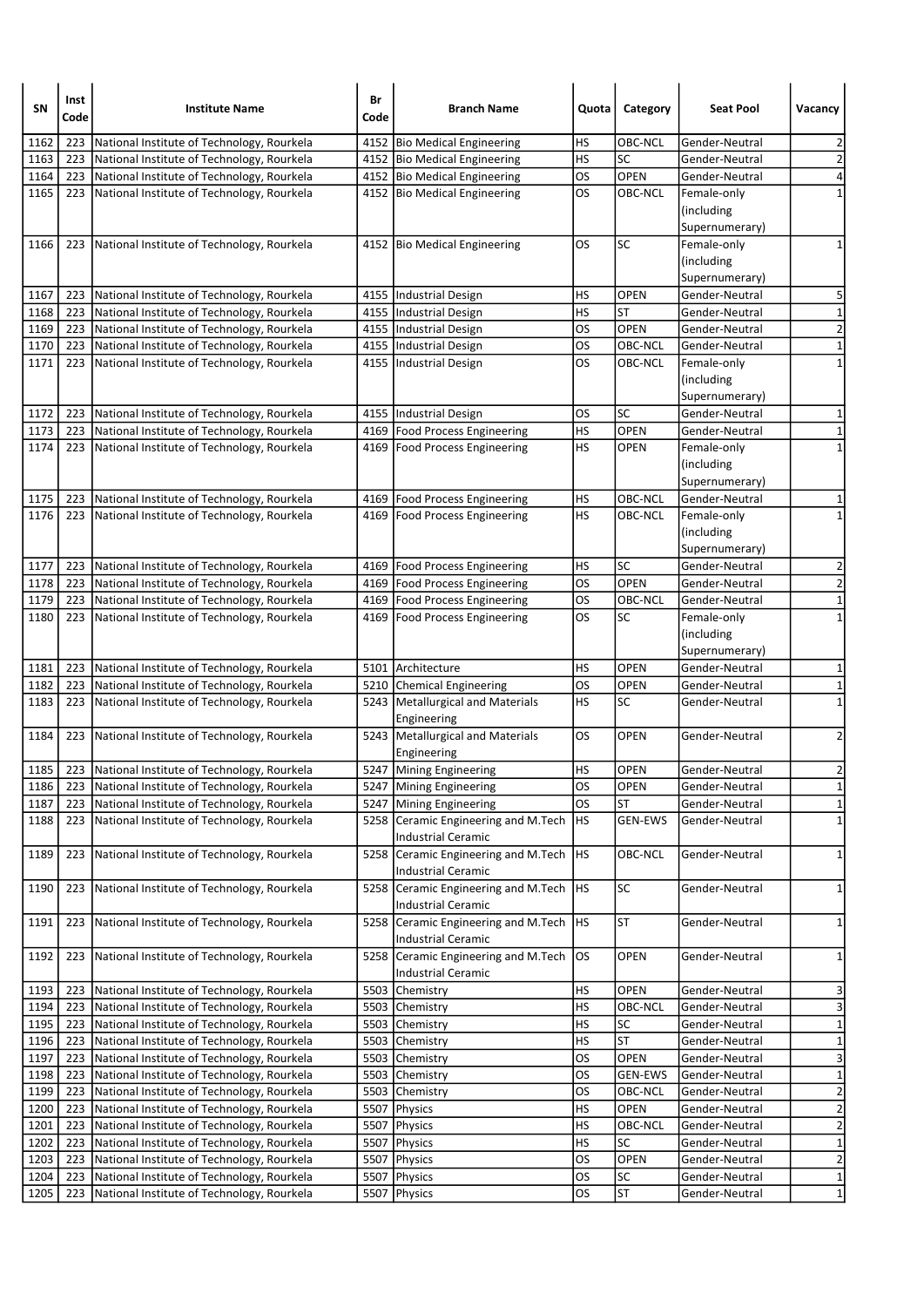| SΝ   | Inst<br>Code | <b>Institute Name</b>                           | Br<br>Code | <b>Branch Name</b>                       | Quota     | Category       | <b>Seat Pool</b>             | Vacancy                 |
|------|--------------|-------------------------------------------------|------------|------------------------------------------|-----------|----------------|------------------------------|-------------------------|
| 1206 | 223          | National Institute of Technology, Rourkela      | 5508       | Mathematics                              | HS        | <b>OPEN</b>    | Gender-Neutral               | $\overline{2}$          |
| 1207 | 223          | National Institute of Technology, Rourkela      |            | 5508   Mathematics                       | <b>HS</b> | OBC-NCL        | Gender-Neutral               | $\overline{2}$          |
| 1208 | 223          | National Institute of Technology, Rourkela      |            | 5508   Mathematics                       | <b>HS</b> | SC             | Gender-Neutral               | $\mathbf 1$             |
| 1209 | 223          | National Institute of Technology, Rourkela      |            | 5508 Mathematics                         | <b>OS</b> | OPEN           | Gender-Neutral               | $\overline{2}$          |
| 1210 | 223          | National Institute of Technology, Rourkela      |            | 5508   Mathematics                       | los       | <b>OPEN</b>    | Gender-Neutral               | $\mathbf 1$             |
|      |              |                                                 |            |                                          |           | (PwD)          |                              |                         |
| 1211 | 223          | National Institute of Technology, Rourkela      |            | 5508   Mathematics                       | <b>OS</b> | <b>OBC-NCL</b> | Gender-Neutral               | 2                       |
| 1212 | 223          | National Institute of Technology, Rourkela      |            | 5509 Life Science                        | HS        | <b>OPEN</b>    | Gender-Neutral               | 4                       |
| 1213 | 223          | National Institute of Technology, Rourkela      |            | 5509 Life Science                        | <b>HS</b> | OBC-NCL        | Gender-Neutral               | $\overline{\mathbf{3}}$ |
| 1214 | 223          | National Institute of Technology, Rourkela      |            | 5509 Life Science                        | <b>HS</b> | ST             | Gender-Neutral               | $\mathbf 1$             |
| 1215 | 223          | National Institute of Technology, Rourkela      |            | 5509 Life Science                        | <b>OS</b> | <b>OPEN</b>    | Gender-Neutral               | 5                       |
| 1216 | 223          | National Institute of Technology, Rourkela      |            | 5509 Life Science                        | <b>OS</b> | <b>GEN-EWS</b> | Gender-Neutral               | $\mathbf 1$             |
| 1217 | 223          | National Institute of Technology, Rourkela      |            | 5509 Life Science                        | OS        | OBC-NCL        | Gender-Neutral               | 3                       |
| 1218 | 223          | National Institute of Technology, Rourkela      |            | 5509 Life Science                        | OS        | SC             | Gender-Neutral               | $\overline{2}$          |
| 1219 | 224          | National Institute of Technology, Silchar       |            | 4109 Civil Engineering                   | HS        | OPEN           | Gender-Neutral               | $\overline{2}$          |
| 1220 | 224          | National Institute of Technology, Silchar       |            | 4109 Civil Engineering                   | HS        | <b>OPEN</b>    | Female-only                  | $\overline{2}$          |
|      |              |                                                 |            |                                          |           |                | (including<br>Supernumerary) |                         |
| 1221 | 224          | National Institute of Technology, Silchar       |            | 4109 Civil Engineering                   | <b>HS</b> | <b>GEN-EWS</b> | Gender-Neutral               | 1                       |
| 1222 |              | 224 National Institute of Technology, Silchar   |            | 4109 Civil Engineering                   | HS        | OBC-NCL        | Gender-Neutral               | $\mathbf{1}$            |
| 1223 |              | 224 National Institute of Technology, Silchar   |            | 4109 Civil Engineering                   | <b>HS</b> | OBC-NCL        | Female-only                  | $\mathbf{1}$            |
|      |              |                                                 |            |                                          |           |                | (including                   |                         |
| 1224 |              | National Institute of Technology, Silchar       |            |                                          | HS        | <b>ST</b>      | Supernumerary)               | 1                       |
|      | 224          |                                                 |            | 4109 Civil Engineering                   |           |                | Female-only                  |                         |
|      |              |                                                 |            |                                          |           |                | (including                   |                         |
|      |              |                                                 |            |                                          |           |                | Supernumerary)               |                         |
| 1225 | 224          | National Institute of Technology, Silchar       |            | 4109 Civil Engineering                   | OS        | <b>OPEN</b>    | Gender-Neutral               | 6                       |
| 1226 |              | 224   National Institute of Technology, Silchar |            | 4109 Civil Engineering                   | <b>OS</b> | <b>OPEN</b>    | Female-only                  | $\overline{2}$          |
|      |              |                                                 |            |                                          |           |                | (including                   |                         |
|      |              |                                                 |            |                                          |           |                | Supernumerary)               |                         |
| 1227 |              | 224 National Institute of Technology, Silchar   |            | 4109 Civil Engineering                   | OS        | <b>GEN-EWS</b> | Gender-Neutral               | 1                       |
| 1228 |              | 224 National Institute of Technology, Silchar   |            | 4109 Civil Engineering                   | los       | OBC-NCL        | Gender-Neutral               | $\overline{\mathbf{3}}$ |
| 1229 |              | 224 National Institute of Technology, Silchar   |            | 4109 Civil Engineering                   | <b>OS</b> | OBC-NCL        | Female-only                  | 3                       |
|      |              |                                                 |            |                                          |           |                | (including                   |                         |
|      |              |                                                 |            |                                          |           |                | Supernumerary)               |                         |
| 1230 | 224          | National Institute of Technology, Silchar       |            | 4109 Civil Engineering                   | OS        | SC             | Gender-Neutral               | 1                       |
| 1231 | 224          | National Institute of Technology, Silchar       |            | 4110 Computer Science and<br>Engineering | <b>OS</b> | OPEN           | Gender-Neutral               | 4                       |
| 1232 |              | 224 National Institute of Technology, Silchar   |            | 4110 Computer Science and                | <b>OS</b> | <b>OPEN</b>    | Female-only                  | $\mathbf{1}$            |
|      |              |                                                 |            | Engineering                              |           |                | (including                   |                         |
|      |              |                                                 |            |                                          |           |                | Supernumerary)               |                         |
| 1233 | 224          | National Institute of Technology, Silchar       |            | 4110 Computer Science and                | OS        | OBC-           | Gender-Neutral               | $\mathbf{1}$            |
|      |              |                                                 |            | Engineering                              |           | NCL(PwD)       |                              |                         |
| 1234 | 224          | National Institute of Technology, Silchar       |            | 4110 Computer Science and                | <b>OS</b> | SC             | Gender-Neutral               | $\mathbf{1}$            |
|      |              |                                                 |            | Engineering                              |           |                |                              |                         |
| 1235 | 224          | National Institute of Technology, Silchar       |            | 4110 Computer Science and                | <b>OS</b> | <b>ST</b>      | Gender-Neutral               | 1                       |
|      |              |                                                 |            | Engineering                              |           |                |                              |                         |
| 1236 | 224          | National Institute of Technology, Silchar       |            | 4111 Electrical Engineering              | HS        | OBC-NCL        | Gender-Neutral               | $\overline{\mathbf{c}}$ |
| 1237 |              | 224 National Institute of Technology, Silchar   |            | 4111 Electrical Engineering              | <b>OS</b> | OPEN           | Gender-Neutral               | 6                       |
| 1238 |              | 224 National Institute of Technology, Silchar   |            | 4111 Electrical Engineering              | <b>OS</b> | <b>OPEN</b>    | Female-only                  | $\mathbf 1$             |
|      |              |                                                 |            |                                          |           |                | (including                   |                         |
|      |              |                                                 |            |                                          |           |                | Supernumerary)               |                         |
| 1239 | 224          | National Institute of Technology, Silchar       |            | 4111 Electrical Engineering              | OS        | OPEN           | Female-only                  | $\mathbf{1}$            |
|      |              |                                                 |            |                                          |           | (PwD)          | (including                   |                         |
|      |              |                                                 |            |                                          |           |                | Supernumerary)               |                         |
| 1240 | 224          | National Institute of Technology, Silchar       |            | 4111 Electrical Engineering              | OS        | <b>GEN-EWS</b> | Gender-Neutral               | 1                       |
| 1241 | 224          | National Institute of Technology, Silchar       |            | 4111 Electrical Engineering              | <b>OS</b> | GEN-EWS        | Female-only                  | $\mathbf 1$             |
|      |              |                                                 |            |                                          |           |                | (including                   |                         |
|      |              |                                                 |            |                                          |           |                | Supernumerary)               |                         |
| 1242 | 224          | National Institute of Technology, Silchar       |            | 4111 Electrical Engineering              | <b>OS</b> | OBC-NCL        | Gender-Neutral               | 1                       |
| 1243 |              | 224 National Institute of Technology, Silchar   |            | 4111 Electrical Engineering              | los       | <b>ST</b>      | Female-only                  | $\mathbf{1}$            |
|      |              |                                                 |            |                                          |           |                | (including                   |                         |
|      |              |                                                 |            |                                          |           |                | Supernumerary)               |                         |
|      |              |                                                 |            |                                          |           |                |                              |                         |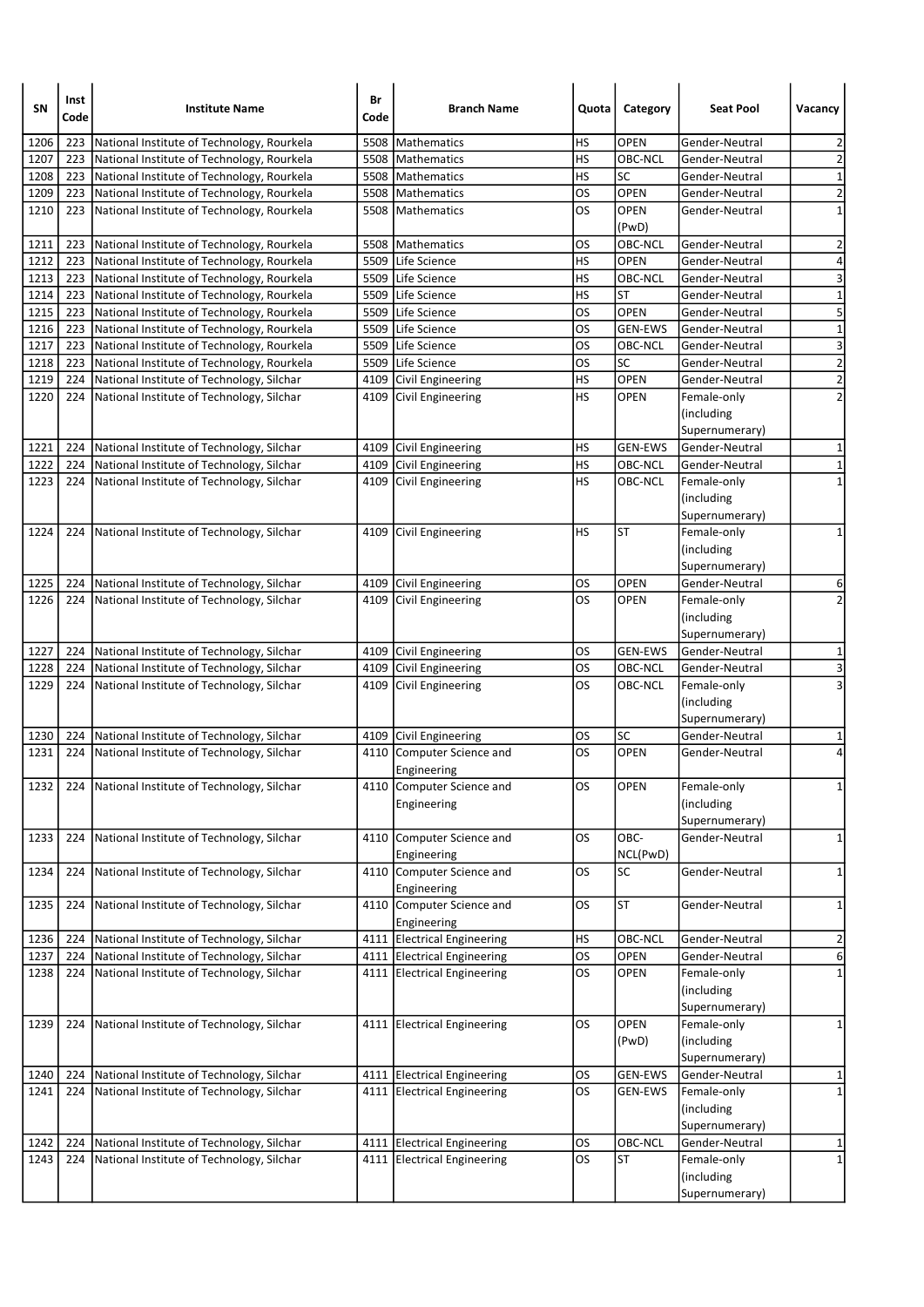| <b>SN</b> | Inst<br>Code | <b>Institute Name</b>                         | Br<br>Code | <b>Branch Name</b>                                  | Quota     | Category                 | <b>Seat Pool</b>                            | Vacancy                 |
|-----------|--------------|-----------------------------------------------|------------|-----------------------------------------------------|-----------|--------------------------|---------------------------------------------|-------------------------|
| 1244      | 224          | National Institute of Technology, Silchar     | 4114       | <b>Electronics and Communication</b><br>Engineering | HS        | SC                       | Gender-Neutral                              | 1                       |
| 1245      | 224          | National Institute of Technology, Silchar     |            | 4114 Electronics and Communication<br>Engineering   | HS        | <b>SC</b>                | Female-only<br>(including<br>Supernumerary) | 1                       |
| 1246      | 224          | National Institute of Technology, Silchar     |            | 4114 Electronics and Communication<br>Engineering   | OS.       | <b>OPEN</b>              | Gender-Neutral                              | 4                       |
| 1247      | 224          | National Institute of Technology, Silchar     |            | 4114 Electronics and Communication<br>Engineering   | <b>OS</b> | <b>OPEN</b>              | Female-only<br>(including<br>Supernumerary) | 1                       |
| 1248      | 224          | National Institute of Technology, Silchar     |            | 4114 Electronics and Communication<br>Engineering   | <b>OS</b> | <b>GEN-EWS</b>           | Female-only<br>(including<br>Supernumerary) | $\mathbf{1}$            |
| 1249      | 224          | National Institute of Technology, Silchar     |            | 4114 Electronics and Communication<br>Engineering   | <b>OS</b> | OBC-NCL                  | Gender-Neutral                              | $\overline{2}$          |
| 1250      | 224          | National Institute of Technology, Silchar     |            | 4125   Mechanical Engineering                       | HS        | <b>OPEN</b>              | Gender-Neutral                              | 1                       |
| 1251      | 224          | National Institute of Technology, Silchar     |            | 4125   Mechanical Engineering                       | los       | <b>OPEN</b>              | Gender-Neutral                              | $\overline{\mathbf{3}}$ |
| 1252      |              | 224 National Institute of Technology, Silchar |            | 4125   Mechanical Engineering                       | <b>OS</b> | <b>OPEN</b>              | Female-only<br>(including<br>Supernumerary) | $\overline{2}$          |
| 1253      | 224          | National Institute of Technology, Silchar     |            | 4125   Mechanical Engineering                       | <b>OS</b> | OBC-NCL                  | Gender-Neutral                              | 1                       |
| 1254      | 224          | National Institute of Technology, Silchar     |            | 4125   Mechanical Engineering                       | <b>OS</b> | OBC-NCL                  | Female-only<br>(including<br>Supernumerary) | $\overline{2}$          |
| 1255      | 224          | National Institute of Technology, Silchar     |            | 4125   Mechanical Engineering                       | OS        | <b>SC</b>                | Gender-Neutral                              | $\overline{\mathbf{c}}$ |
| 1256      | 224          | National Institute of Technology, Silchar     |            | 4125   Mechanical Engineering                       | <b>OS</b> | <b>ST</b>                | Female-only<br>(including<br>Supernumerary) | $\mathbf{1}$            |
| 1257      | 224          | National Institute of Technology, Silchar     |            | 4142 Electronics and Instrumentation<br>Engineering | HS        | <b>GEN-EWS</b>           | Gender-Neutral                              | 1                       |
| 1258      |              | 224 National Institute of Technology, Silchar |            | 4142 Electronics and Instrumentation<br>Engineering | <b>HS</b> | <b>GEN-EWS</b>           | Female-only<br>(including<br>Supernumerary) | $\mathbf{1}$            |
| 1259      | 224          | National Institute of Technology, Silchar     |            | 4142 Electronics and Instrumentation<br>Engineering | <b>OS</b> | <b>OPEN</b>              | Gender-Neutral                              | 3                       |
| 1260      | 224          | National Institute of Technology, Silchar     |            | 4142 Electronics and Instrumentation<br>Engineering | OS.       | <b>SC</b>                | Gender-Neutral                              | 1                       |
| 1261      |              | 224 National Institute of Technology, Silchar |            | 4142 Electronics and Instrumentation<br>Engineering | <b>OS</b> | SC                       | Female-only<br>(including<br>Supernumerary) | 1                       |
| 1262      | 225          | National Institute of Technology, Srinagar    |            | 4107 Chemical Engineering                           | JK        | OPEN                     | Gender-Neutral                              | 6                       |
| 1263      | 225          | National Institute of Technology, Srinagar    | 4107       | Chemical Engineering                                | JK        | OPEN<br>(PwD)            | Gender-Neutral                              | $\mathbf{1}$            |
| 1264      | 225          | National Institute of Technology, Srinagar    | 4107       | Chemical Engineering                                | JK        | <b>SC</b>                | Gender-Neutral                              | 4                       |
| 1265      | 225          | National Institute of Technology, Srinagar    |            | 4107 Chemical Engineering                           | JK        | $\overline{\mathsf{SC}}$ | Female-only<br>(including<br>Supernumerary) | $\overline{2}$          |
| 1266      | 225          | National Institute of Technology, Srinagar    |            | 4107 Chemical Engineering                           | <b>OS</b> | OPEN                     | Gender-Neutral                              | 14                      |
| 1267      | 225          | National Institute of Technology, Srinagar    |            | 4107 Chemical Engineering                           | los       | <b>OPEN</b>              | Female-only<br>(including<br>Supernumerary) | $\overline{2}$          |
| 1268      | 225          | National Institute of Technology, Srinagar    |            | 4107 Chemical Engineering                           | OS        | <b>GEN-EWS</b>           | Gender-Neutral                              | 3                       |
| 1269      | 225          | National Institute of Technology, Srinagar    |            | 4107 Chemical Engineering                           | <b>OS</b> | <b>GEN-EWS</b>           | Female-only<br>(including<br>Supernumerary) | $\overline{\mathbf{1}}$ |
| 1270      | 225          | National Institute of Technology, Srinagar    | 4107       | Chemical Engineering                                | <b>OS</b> | OBC-NCL                  | Gender-Neutral                              | 7                       |
| 1271      | 225          | National Institute of Technology, Srinagar    |            | 4107 Chemical Engineering                           | <b>OS</b> | OBC-NCL                  | Female-only<br>(including<br>Supernumerary) | $\overline{c}$          |
| 1272      | 225          | National Institute of Technology, Srinagar    |            | 4107 Chemical Engineering                           | <b>OS</b> | SC                       | Gender-Neutral                              | 2                       |
| 1273      | 225          | National Institute of Technology, Srinagar    | 4107       | <b>Chemical Engineering</b>                         | los       | SC                       | Female-only<br>(including<br>Supernumerary) | $\mathbf 1$             |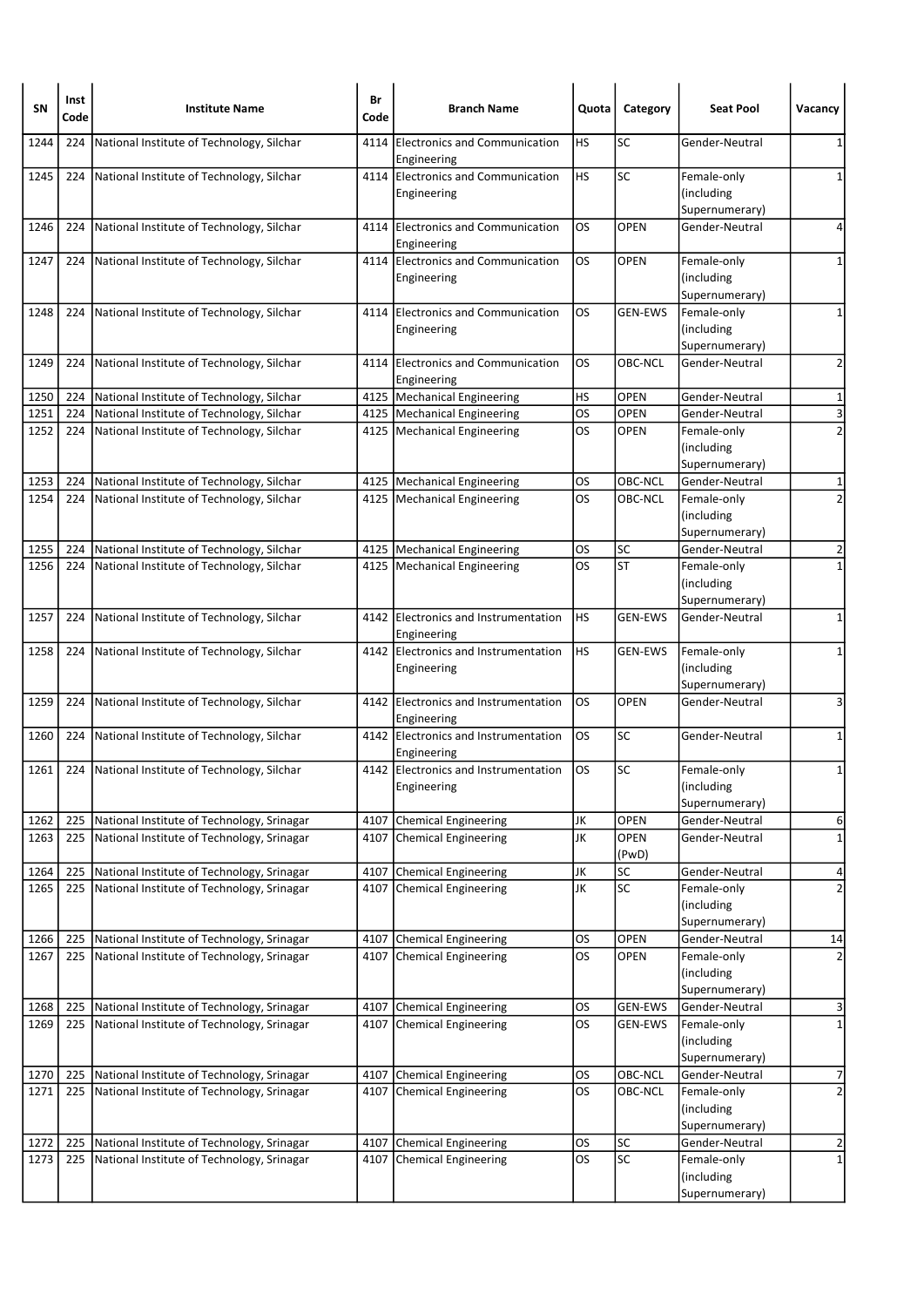| SN           | Inst<br>Code | <b>Institute Name</b>                                                                    | Br<br>Code | <b>Branch Name</b>                                         | Quota                  | Category           | <b>Seat Pool</b>              | Vacancy                      |
|--------------|--------------|------------------------------------------------------------------------------------------|------------|------------------------------------------------------------|------------------------|--------------------|-------------------------------|------------------------------|
| 1274         | 225          | National Institute of Technology, Srinagar                                               | 4107       | Chemical Engineering                                       | OS                     | ST                 | Gender-Neutral                | 1                            |
| 1275         | 225          | National Institute of Technology, Srinagar                                               |            | 4109 Civil Engineering                                     | JK                     | OPEN               | Gender-Neutral                | $\overline{2}$               |
| 1276         | 225          | National Institute of Technology, Srinagar                                               |            | 4109 Civil Engineering                                     | JK                     | OPEN               | Female-only<br>(including     | 1                            |
|              |              |                                                                                          |            |                                                            |                        |                    | Supernumerary)                |                              |
| 1277         | 225          | National Institute of Technology, Srinagar                                               |            | 4109 Civil Engineering                                     | JK                     | SC                 | Female-only                   | 1                            |
|              |              |                                                                                          |            |                                                            |                        |                    | (including                    |                              |
|              |              |                                                                                          |            |                                                            |                        |                    | Supernumerary)                |                              |
| 1278         | 225          | National Institute of Technology, Srinagar                                               |            | 4109 Civil Engineering                                     | JK                     | ST                 | Gender-Neutral                | $\mathbf{1}$                 |
| 1279         | 225          | National Institute of Technology, Srinagar                                               |            | 4109 Civil Engineering                                     | <b>OS</b>              | <b>OPEN</b>        | Gender-Neutral                | 12                           |
| 1280         | 225          | National Institute of Technology, Srinagar                                               |            | 4109 Civil Engineering                                     | OS                     | <b>OPEN</b>        | Female-only                   | 6                            |
|              |              |                                                                                          |            |                                                            |                        |                    | (including                    |                              |
|              |              |                                                                                          |            |                                                            |                        |                    | Supernumerary)                |                              |
| 1281         | 225          | National Institute of Technology, Srinagar                                               |            | 4109 Civil Engineering                                     | OS                     | <b>GEN-EWS</b>     | Gender-Neutral                | 5                            |
| 1282         |              | 225 National Institute of Technology, Srinagar                                           |            | 4109 Civil Engineering                                     | <b>OS</b>              | <b>GEN-EWS</b>     | Female-only<br>(including     | $\mathbf{1}$                 |
|              |              |                                                                                          |            |                                                            |                        |                    | Supernumerary)                |                              |
| 1283         | 225          | National Institute of Technology, Srinagar                                               |            | 4109 Civil Engineering                                     | OS                     | <b>OBC-NCL</b>     | Gender-Neutral                | 5                            |
| 1284         |              | 225 National Institute of Technology, Srinagar                                           |            | 4109 Civil Engineering                                     | <b>OS</b>              | OBC-NCL            | Female-only                   |                              |
|              |              |                                                                                          |            |                                                            |                        |                    | (including                    |                              |
|              |              |                                                                                          |            |                                                            |                        |                    | Supernumerary)                |                              |
| 1285         | 225          | National Institute of Technology, Srinagar                                               |            | 4109 Civil Engineering                                     | OS                     | <b>SC</b>          | Gender-Neutral                | 1                            |
| 1286         | 225          | National Institute of Technology, Srinagar                                               |            | 4109 Civil Engineering                                     | los                    | SC                 | Female-only                   | $\mathbf{1}$                 |
|              |              |                                                                                          |            |                                                            |                        |                    | (including                    |                              |
|              |              |                                                                                          |            |                                                            |                        |                    | Supernumerary)                |                              |
| 1287         |              | 225 National Institute of Technology, Srinagar                                           |            | 4109 Civil Engineering                                     | OS                     | ST                 | Gender-Neutral                | 1                            |
| 1288         | 225          | National Institute of Technology, Srinagar                                               |            | 4109 Civil Engineering                                     | <b>OS</b>              | ST                 | Female-only                   | $\mathbf{1}$                 |
|              |              |                                                                                          |            |                                                            |                        |                    | (including<br>Supernumerary)  |                              |
| 1289         | 225          | National Institute of Technology, Srinagar                                               |            | 4110 Computer Science and                                  | JK                     | <b>GEN-EWS</b>     | Gender-Neutral                | 1                            |
|              |              |                                                                                          |            | Engineering                                                |                        |                    |                               |                              |
| 1290         | 225          | National Institute of Technology, Srinagar                                               |            | 4110 Computer Science and                                  | <b>OS</b>              | <b>OPEN</b>        | Gender-Neutral                | 3                            |
|              |              |                                                                                          |            | Engineering                                                |                        |                    |                               |                              |
| 1291         | 225          | National Institute of Technology, Srinagar                                               |            | 4110 Computer Science and                                  | OS                     | <b>GEN-EWS</b>     | Female-only                   | 1                            |
|              |              |                                                                                          |            | Engineering                                                |                        |                    | (including                    |                              |
|              |              |                                                                                          |            |                                                            |                        |                    | Supernumerary)                |                              |
| 1292         |              | 225 National Institute of Technology, Srinagar                                           |            | 4110 Computer Science and                                  | <b>OS</b>              | OBC-               | Gender-Neutral                | $\mathbf 1$                  |
|              |              |                                                                                          |            | Engineering                                                |                        | NCL(PwD)           |                               |                              |
| 1293         |              | 225   National Institute of Technology, Srinagar                                         |            | 4110 Computer Science and<br>Engineering                   | <b>OS</b>              | SC]                | Gender-Neutral                | $1\vert$                     |
| 1294         | 225          | National Institute of Technology, Srinagar                                               |            | 4110 Computer Science and                                  | OS                     | <b>SC</b>          | Female-only                   | 1                            |
|              |              |                                                                                          |            | Engineering                                                |                        |                    | (including                    |                              |
|              |              |                                                                                          |            |                                                            |                        |                    | Supernumerary)                |                              |
| 1295         | 225          | National Institute of Technology, Srinagar                                               |            | 4111 Electrical Engineering                                | JK                     | OPEN               | Gender-Neutral                | $\overline{2}$               |
| 1296         | 225          | National Institute of Technology, Srinagar                                               |            | 4111 Electrical Engineering                                | <b>OS</b>              | <b>OPEN</b>        | Gender-Neutral                | ${\bf 11}$                   |
| 1297         | 225          | National Institute of Technology, Srinagar                                               |            | 4111 Electrical Engineering                                | <b>OS</b>              | <b>OPEN</b>        | Female-only                   | 3                            |
|              |              |                                                                                          |            |                                                            |                        |                    | (including                    |                              |
|              |              |                                                                                          |            |                                                            |                        |                    | Supernumerary)                |                              |
| 1298         | 225          | National Institute of Technology, Srinagar                                               |            | 4111 Electrical Engineering                                | <b>OS</b>              | <b>GEN-EWS</b>     | Gender-Neutral                | 3                            |
| 1299<br>1300 | 225<br>225   | National Institute of Technology, Srinagar<br>National Institute of Technology, Srinagar |            | 4111 Electrical Engineering<br>4111 Electrical Engineering | <b>OS</b><br><b>OS</b> | OBC-NCL<br>OBC-NCL | Gender-Neutral<br>Female-only | 6<br>$\overline{\mathbf{c}}$ |
|              |              |                                                                                          |            |                                                            |                        |                    | (including                    |                              |
|              |              |                                                                                          |            |                                                            |                        |                    | Supernumerary)                |                              |
| 1301         | 225          | National Institute of Technology, Srinagar                                               |            | 4111 Electrical Engineering                                | OS                     | <b>SC</b>          | Gender-Neutral                | 1                            |
| 1302         | 225          | National Institute of Technology, Srinagar                                               |            | 4114 Electronics and Communication                         | JK                     | OPEN               | Gender-Neutral                | $\mathbf{1}$                 |
|              |              |                                                                                          |            | Engineering                                                |                        |                    |                               |                              |
| 1303         | 225          | National Institute of Technology, Srinagar                                               |            | 4114 Electronics and Communication                         | JK                     | <b>OPEN</b>        | Female-only                   | 1                            |
|              |              |                                                                                          |            | Engineering                                                |                        |                    | (including                    |                              |
|              |              |                                                                                          |            |                                                            |                        |                    | Supernumerary)                |                              |
| 1304         | 225          | National Institute of Technology, Srinagar                                               |            | 4114 Electronics and Communication                         | JK                     | SC                 | Female-only                   | 1                            |
|              |              |                                                                                          |            | Engineering                                                |                        |                    | (including                    |                              |
|              |              |                                                                                          |            |                                                            |                        |                    | Supernumerary)                |                              |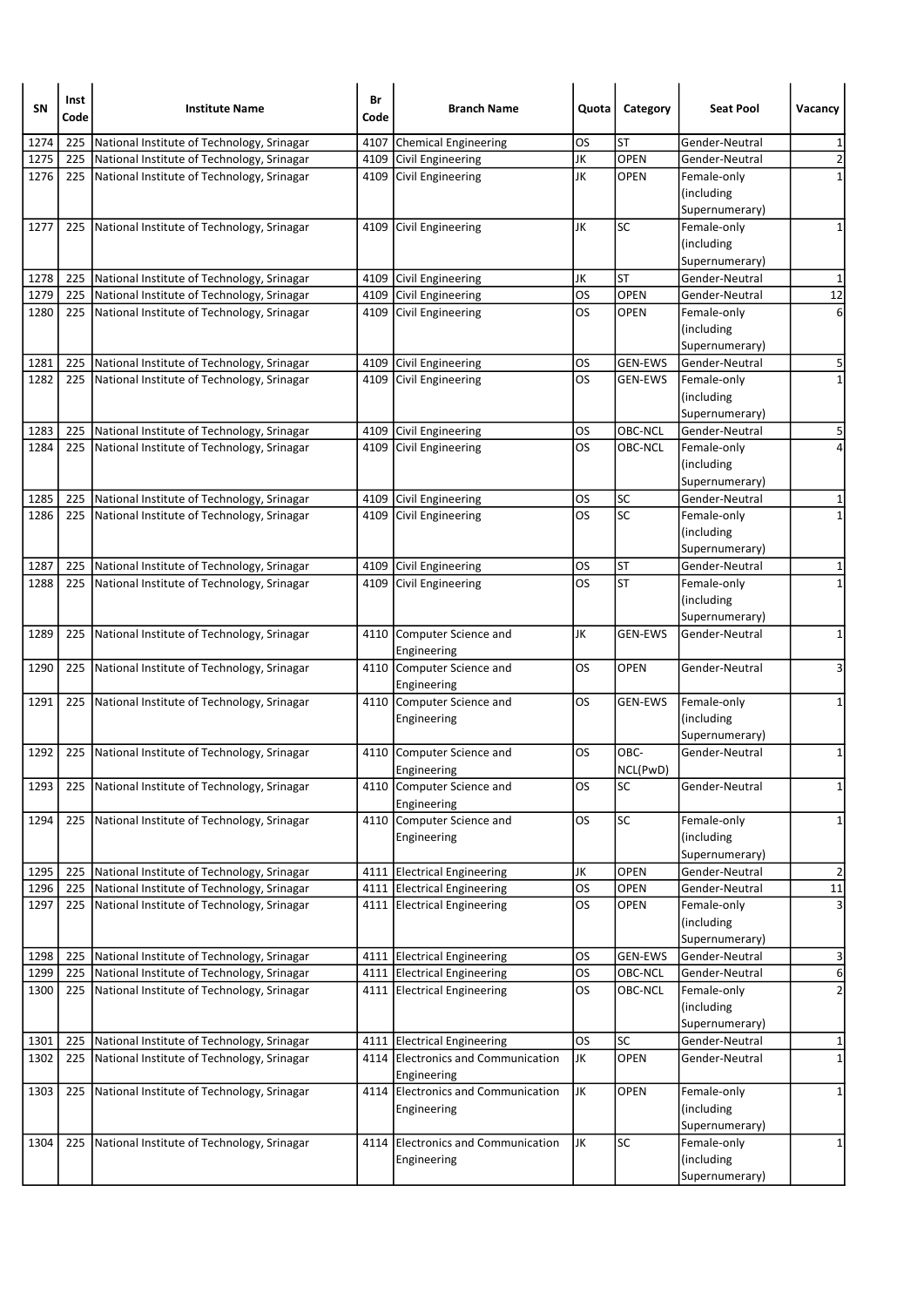| <b>SN</b> | Inst<br>Code | <b>Institute Name</b>                          | Br<br>Code | <b>Branch Name</b>                                  | Quota     | Category       | <b>Seat Pool</b>                 | Vacancy        |
|-----------|--------------|------------------------------------------------|------------|-----------------------------------------------------|-----------|----------------|----------------------------------|----------------|
| 1305      | 225          | National Institute of Technology, Srinagar     | 4114       | Electronics and Communication                       | JK        | <b>ST</b>      | Female-only                      | 1              |
|           |              |                                                |            | Engineering                                         |           |                | (including                       |                |
|           |              |                                                |            |                                                     |           |                | Supernumerary)                   |                |
| 1306      | 225          | National Institute of Technology, Srinagar     |            | 4114 Electronics and Communication                  | LA        | <b>OPEN</b>    | Female-only                      | 1              |
|           |              |                                                |            | Engineering                                         |           |                | (including                       |                |
|           | 225          | National Institute of Technology, Srinagar     | 4114       |                                                     | <b>OS</b> | OPEN           | Supernumerary)<br>Gender-Neutral | 5              |
| 1307      |              |                                                |            | <b>Electronics and Communication</b><br>Engineering |           |                |                                  |                |
| 1308      | 225          | National Institute of Technology, Srinagar     |            | 4114 Electronics and Communication                  | <b>OS</b> | OPEN           | Female-only                      | 3              |
|           |              |                                                |            | Engineering                                         |           |                | (including                       |                |
|           |              |                                                |            |                                                     |           |                | Supernumerary)                   |                |
| 1309      | 225          | National Institute of Technology, Srinagar     |            | 4114 Electronics and Communication                  | <b>OS</b> | <b>OPEN</b>    | Gender-Neutral                   | 1              |
|           |              |                                                |            | Engineering                                         |           | (PwD)          |                                  |                |
| 1310      | 225          | National Institute of Technology, Srinagar     |            | 4114 Electronics and Communication                  | OS        | <b>GEN-EWS</b> | Gender-Neutral                   | 1              |
|           |              |                                                |            | Engineering                                         |           |                |                                  |                |
| 1311      | 225          | National Institute of Technology, Srinagar     |            | 4114 Electronics and Communication                  | <b>OS</b> | OBC-NCL        | Gender-Neutral                   | 2              |
| 1312      |              | 225 National Institute of Technology, Srinagar |            | Engineering<br>4114 Electronics and Communication   | <b>OS</b> | OBC-NCL        | Female-only                      | 1              |
|           |              |                                                |            | Engineering                                         |           |                | (including                       |                |
|           |              |                                                |            |                                                     |           |                | Supernumerary)                   |                |
| 1313      | 225          | National Institute of Technology, Srinagar     |            | 4114 Electronics and Communication                  | los       | SC             | Gender-Neutral                   | $\mathbf 1$    |
|           |              |                                                |            | Engineering                                         |           |                |                                  |                |
| 1314      | 225          | National Institute of Technology, Srinagar     |            | 4125 Mechanical Engineering                         | JK        | <b>OPEN</b>    | Gender-Neutral                   | 1              |
| 1315      | 225          | National Institute of Technology, Srinagar     |            | 4125   Mechanical Engineering                       | JK        | <b>OPEN</b>    | Female-only                      | 3              |
|           |              |                                                |            |                                                     |           |                | (including                       |                |
|           |              |                                                |            |                                                     |           |                | Supernumerary)                   |                |
| 1316      | 225          | National Institute of Technology, Srinagar     |            | 4125   Mechanical Engineering                       | JK        | SC             | Female-only                      | 2              |
|           |              |                                                |            |                                                     |           |                | (including                       |                |
|           |              |                                                |            |                                                     |           |                | Supernumerary)                   |                |
| 1317      | 225          | National Institute of Technology, Srinagar     |            | 4125   Mechanical Engineering                       | LA        | <b>OPEN</b>    | Gender-Neutral                   | 1              |
| 1318      | 225          | National Institute of Technology, Srinagar     |            | 4125   Mechanical Engineering                       | LA        | OPEN           | Female-only                      | $\mathbf{1}$   |
|           |              |                                                |            |                                                     |           |                | (including<br>Supernumerary)     |                |
| 1319      | 225          | National Institute of Technology, Srinagar     | 4125       | Mechanical Engineering                              | OS        | <b>OPEN</b>    | Gender-Neutral                   | 8              |
| 1320      | 225          | National Institute of Technology, Srinagar     |            | 4125   Mechanical Engineering                       | <b>OS</b> | <b>OPEN</b>    | Female-only                      | $\overline{2}$ |
|           |              |                                                |            |                                                     |           |                | (including                       |                |
|           |              |                                                |            |                                                     |           |                | Supernumerary)                   |                |
| 1321      | 225          | National Institute of Technology, Srinagar     |            | 4125   Mechanical Engineering                       | OS        | <b>GEN-EWS</b> | Gender-Neutral                   | 1              |
| 1322      | 225          | National Institute of Technology, Srinagar     |            | 4125   Mechanical Engineering                       | OS        | OBC-NCL        | Gender-Neutral                   | 3              |
| 1323      | 225          | National Institute of Technology, Srinagar     |            | 4125   Mechanical Engineering                       | <b>OS</b> | OBC-NCL        | Female-only                      | $\overline{1}$ |
|           |              |                                                |            |                                                     |           |                | (including                       |                |
|           |              |                                                |            |                                                     |           |                | Supernumerary)                   |                |
| 1324      | 225          | National Institute of Technology, Srinagar     |            | 4125   Mechanical Engineering                       | <b>OS</b> | <b>SC</b>      | Gender-Neutral                   | 1              |
| 1325      | 225          | National Institute of Technology, Srinagar     |            | 4125   Mechanical Engineering                       | <b>OS</b> | <b>ST</b>      | Gender-Neutral                   | $\mathbf{1}$   |
| 1326      | 225          | National Institute of Technology, Srinagar     |            | 4125   Mechanical Engineering                       | <b>OS</b> | <b>ST</b>      | Female-only                      | $\mathbf 1$    |
|           |              |                                                |            |                                                     |           |                | (including<br>Supernumerary)     |                |
| 1327      | 225          | National Institute of Technology, Srinagar     |            | 4127   Metallurgical and Materials                  | JK        | OPEN           | Gender-Neutral                   | 8              |
|           |              |                                                |            | Engineering                                         |           |                |                                  |                |
| 1328      | 225          | National Institute of Technology, Srinagar     |            | 4127   Metallurgical and Materials                  | JK        | <b>OPEN</b>    | Female-only                      | 4              |
|           |              |                                                |            | Engineering                                         |           |                | (including                       |                |
|           |              |                                                |            |                                                     |           |                | Supernumerary)                   |                |
| 1329      | 225          | National Institute of Technology, Srinagar     |            | 4127   Metallurgical and Materials                  | JK        | <b>GEN-EWS</b> | Gender-Neutral                   | 1              |
|           |              |                                                |            | Engineering                                         |           |                |                                  |                |
| 1330      | 225          | National Institute of Technology, Srinagar     |            | 4127   Metallurgical and Materials                  | JK        | SC             | Female-only                      | 1              |
|           |              |                                                |            | Engineering                                         |           |                | (including                       |                |
|           |              |                                                |            |                                                     |           |                | Supernumerary)                   |                |
| 1331      | 225          | National Institute of Technology, Srinagar     | 4127       | Metallurgical and Materials                         | JK        | <b>ST</b>      | Gender-Neutral                   | 1              |
|           |              |                                                |            | Engineering                                         | LA        | OPEN           |                                  |                |
| 1332      |              | 225 National Institute of Technology, Srinagar |            | 4127   Metallurgical and Materials<br>Engineering   |           |                | Gender-Neutral                   | 1              |
| 1333      | 225          | National Institute of Technology, Srinagar     | 4127       | Metallurgical and Materials                         | <b>OS</b> | OPEN           | Gender-Neutral                   | 12             |
|           |              |                                                |            | Engineering                                         |           |                |                                  |                |
|           |              |                                                |            |                                                     |           |                |                                  |                |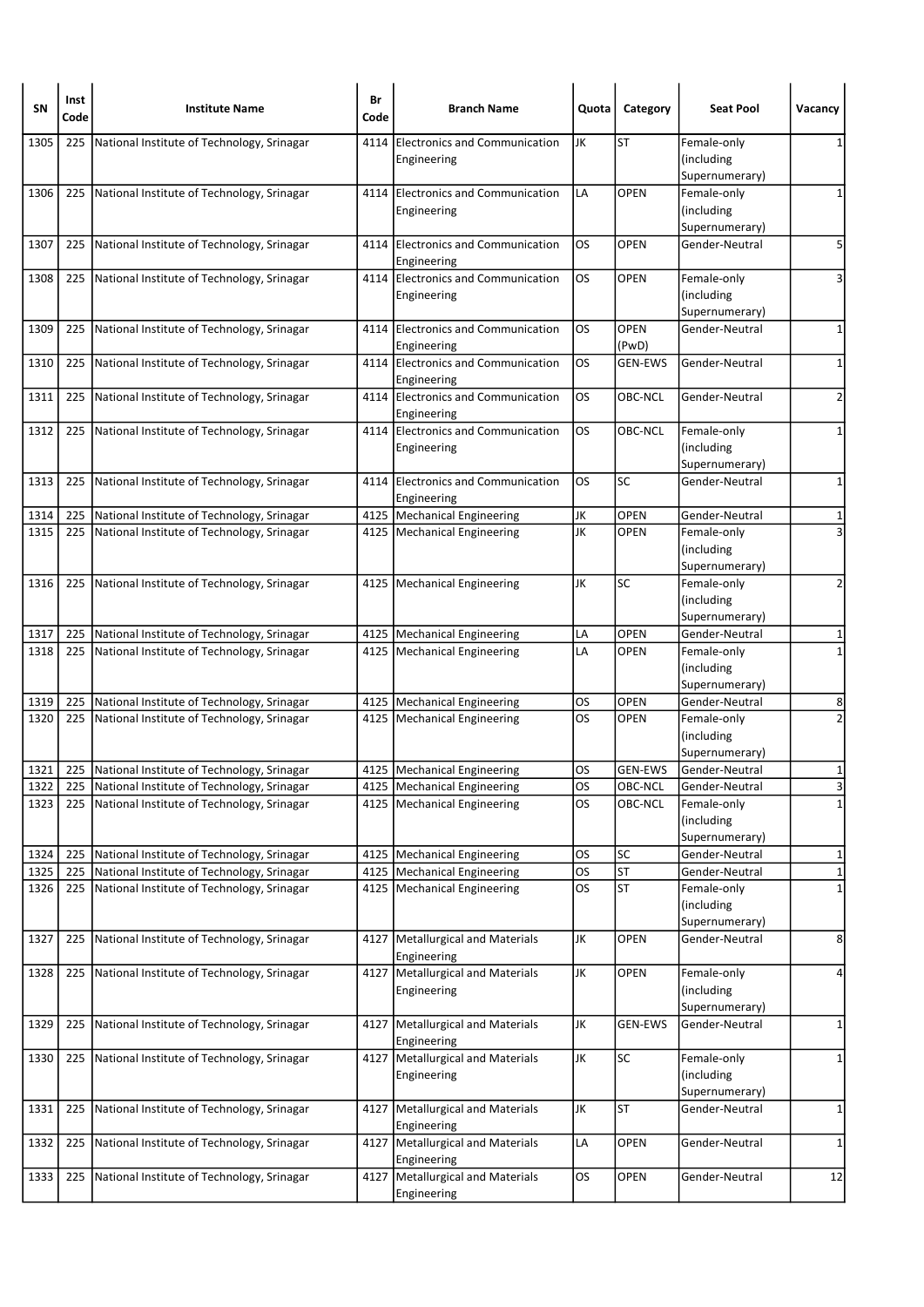| SN           | Inst<br>Code | <b>Institute Name</b>                                                                                  | Br<br>Code | <b>Branch Name</b>                                | Quota            | Category                 | <b>Seat Pool</b>                            | Vacancy                                |
|--------------|--------------|--------------------------------------------------------------------------------------------------------|------------|---------------------------------------------------|------------------|--------------------------|---------------------------------------------|----------------------------------------|
| 1334         | 225          | National Institute of Technology, Srinagar                                                             | 4127       | Metallurgical and Materials<br>Engineering        | OS               | <b>OPEN</b>              | Female-only<br>(including<br>Supernumerary) | 2                                      |
| 1335         | 225          | National Institute of Technology, Srinagar                                                             |            | 4127   Metallurgical and Materials<br>Engineering | OS.              | <b>GEN-EWS</b>           | Gender-Neutral                              | 3                                      |
| 1336         | 225          | National Institute of Technology, Srinagar                                                             | 4127       | Metallurgical and Materials<br>Engineering        | OS               | <b>GEN-EWS</b>           | Female-only<br>(including<br>Supernumerary) | 1                                      |
| 1337         | 225          | National Institute of Technology, Srinagar                                                             |            | 4127   Metallurgical and Materials<br>Engineering | <b>OS</b>        | <b>OBC-NCL</b>           | Gender-Neutral                              | 6                                      |
| 1338         | 225          | National Institute of Technology, Srinagar                                                             |            | 4127 Metallurgical and Materials<br>Engineering   | <b>OS</b>        | OBC-NCL                  | Female-only<br>(including<br>Supernumerary) | 2                                      |
| 1339         | 225          | National Institute of Technology, Srinagar                                                             |            | 4127   Metallurgical and Materials<br>Engineering | <b>OS</b>        | <b>SC</b>                | Gender-Neutral                              | $\overline{2}$                         |
| 1340         | 225          | National Institute of Technology, Srinagar                                                             |            | 4127 Metallurgical and Materials<br>Engineering   | <b>OS</b>        | SC                       | Female-only<br>(including<br>Supernumerary) | 1                                      |
| 1341         | 225          | National Institute of Technology, Srinagar                                                             |            | 4127   Metallurgical and Materials<br>Engineering | <b>OS</b>        | <b>ST</b>                | Gender-Neutral                              | 1                                      |
| 1342         | 225          | National Institute of Technology, Srinagar                                                             |            | 4127   Metallurgical and Materials<br>Engineering | los              | <b>ST</b>                | Female-only<br>(including<br>Supernumerary) | 1                                      |
| 1343         | 225          | National Institute of Technology, Srinagar                                                             |            | 4146   Information Technology                     | JK               | <b>OPEN</b>              | Female-only<br>(including<br>Supernumerary) | 1                                      |
| 1344         | 225          | National Institute of Technology, Srinagar                                                             |            | 4146   Information Technology                     | OS               | <b>OPEN</b>              | Gender-Neutral                              | 2                                      |
| 1345         | 225          | National Institute of Technology, Srinagar                                                             |            | 4146 Information Technology                       | <b>OS</b>        | <b>OPEN</b>              | Female-only<br>(including<br>Supernumerary) | $\overline{2}$                         |
| 1346         | 225          | National Institute of Technology, Srinagar                                                             |            | 4146   Information Technology                     | OS               | <b>GEN-EWS</b>           | Gender-Neutral                              | 1                                      |
| 1347         |              | 225 National Institute of Technology, Srinagar                                                         |            | 4146 Information Technology                       | <b>OS</b>        | OBC-NCL                  | Female-only<br>(including<br>Supernumerary) | 1                                      |
| 1348         | 226          | National Institute of Technology, Tiruchirappalli                                                      |            | 4107 Chemical Engineering                         | HS               | OPEN                     | Gender-Neutral                              | 1                                      |
| 1349         | 226          | National Institute of Technology, Tiruchirappalli                                                      |            | 4107 Chemical Engineering                         | <b>HS</b>        | OBC-NCL                  | Gender-Neutral                              | $\mathbf 1$                            |
| 1350         |              | 226 National Institute of Technology, Tiruchirappalli                                                  |            | 4107 Chemical Engineering                         | HS               | SC                       | Gender-Neutral                              | $\mathbf 1$                            |
| 1351         | 226          | National Institute of Technology, Tiruchirappalli                                                      |            | 4107 Chemical Engineering                         | <b>HS</b>        | SC                       | Female-only<br>(including<br>Supernumerary) | $\mathbf 1$                            |
| 1352         | 226          | National Institute of Technology, Tiruchirappalli                                                      |            | 4107 Chemical Engineering                         | OS               | OBC-NCL                  | Gender-Neutral                              | 1                                      |
| 1353         | 226          | National Institute of Technology, Tiruchirappalli                                                      |            | 4109 Civil Engineering                            | <b>HS</b>        | OPEN                     | Gender-Neutral                              | $\overline{6}$                         |
| 1354         | 226          | National Institute of Technology, Tiruchirappalli                                                      |            | 4109 Civil Engineering                            | <b>HS</b>        | OBC-NCL                  | Gender-Neutral                              | $\mathbf 1$                            |
| 1355         | 226          | National Institute of Technology, Tiruchirappalli                                                      |            | 4109 Civil Engineering                            | <b>HS</b>        | OBC-NCL                  | Female-only<br>(including<br>Supernumerary) | $\mathbf 1$                            |
| 1356         | 226          | National Institute of Technology, Tiruchirappalli                                                      |            | 4109 Civil Engineering                            | <b>HS</b>        | <b>SC</b>                | Gender-Neutral                              | $\overline{\mathbf{c}}$                |
| 1357<br>1358 | 226<br>226   | National Institute of Technology, Tiruchirappalli<br>National Institute of Technology, Tiruchirappalli | 4109       | 4109 Civil Engineering<br>Civil Engineering       | <b>OS</b><br>los | OPEN<br>OBC-<br>NCL(PwD) | Gender-Neutral<br>Gender-Neutral            | $\overline{\mathsf{a}}$<br>$\mathbf 1$ |
| 1359         | 226          | National Institute of Technology, Tiruchirappalli                                                      |            | 4110 Computer Science and<br>Engineering          | <b>HS</b>        | <b>SC</b>                | Female-only<br>(including<br>Supernumerary) | $\mathbf 1$                            |
| 1360         | 226          | National Institute of Technology, Tiruchirappalli                                                      |            | 4110 Computer Science and<br>Engineering          | <b>OS</b>        | OPEN                     | Gender-Neutral                              | $\overline{2}$                         |
| 1361         | 226          | National Institute of Technology, Tiruchirappalli                                                      |            | 4114 Electronics and Communication<br>Engineering | <b>HS</b>        | OPEN                     | Gender-Neutral                              | $\mathbf{1}$                           |
| 1362         | 226          | National Institute of Technology, Tiruchirappalli                                                      |            | 4114 Electronics and Communication<br>Engineering | <b>HS</b>        | OPEN                     | Female-only<br>(including<br>Supernumerary) | 1                                      |
| 1363         | 226          | National Institute of Technology, Tiruchirappalli                                                      |            | 4114 Electronics and Communication<br>Engineering | <b>HS</b>        | OBC-NCL                  | Gender-Neutral                              | $\mathbf{1}$                           |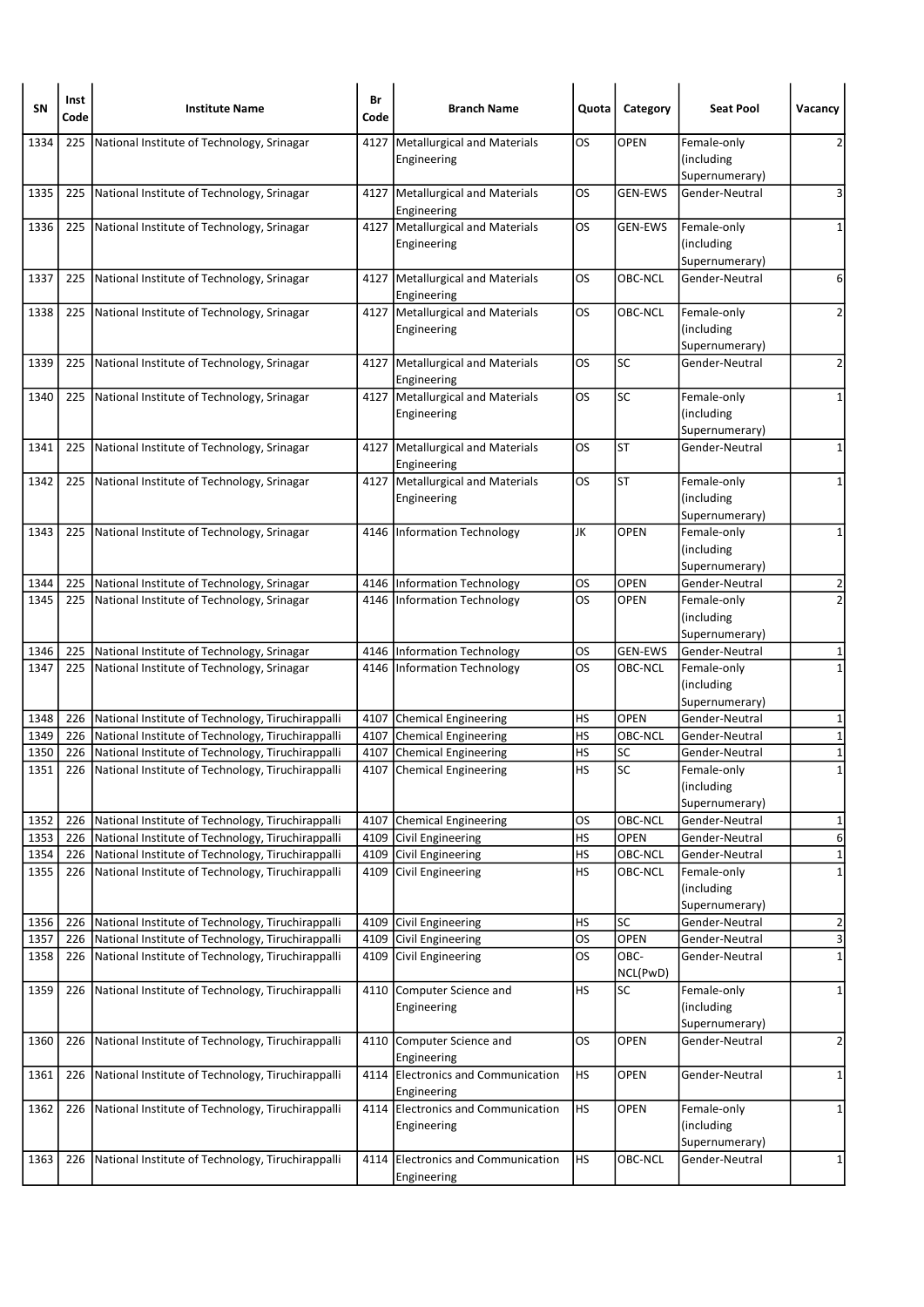| <b>SN</b>    | Inst<br>Code | <b>Institute Name</b>                                                                                  | Br<br>Code | <b>Branch Name</b>                                  | Quota                  | Category          | <b>Seat Pool</b>                                              | Vacancy                       |
|--------------|--------------|--------------------------------------------------------------------------------------------------------|------------|-----------------------------------------------------|------------------------|-------------------|---------------------------------------------------------------|-------------------------------|
| 1364         | 226          | National Institute of Technology, Tiruchirappalli                                                      | 4114       | <b>Electronics and Communication</b><br>Engineering | OS                     | OPEN              | Gender-Neutral                                                | 3                             |
| 1365         | 226          | National Institute of Technology, Tiruchirappalli                                                      |            | 4114 Electronics and Communication<br>Engineering   | OS                     | <b>OPEN</b>       | Female-only<br>(including<br>Supernumerary)                   | 1                             |
| 1366         | 226          | National Institute of Technology, Tiruchirappalli                                                      |            | 4114 Electronics and Communication<br>Engineering   | OS                     | <b>GEN-EWS</b>    | Gender-Neutral                                                | 1                             |
| 1367         | 226          | National Institute of Technology, Tiruchirappalli                                                      |            | 4125   Mechanical Engineering                       | НS                     | <b>SC</b>         | Gender-Neutral                                                | $\mathbf{1}$                  |
| 1368         | 226          | National Institute of Technology, Tiruchirappalli                                                      |            | 4125   Mechanical Engineering                       | OS                     | <b>OPEN</b>       | Gender-Neutral                                                | $\overline{2}$                |
| 1369         |              | 226 National Institute of Technology, Tiruchirappalli                                                  |            | 4125 Mechanical Engineering                         | OS                     | <b>OPEN</b>       | Female-only<br>(including<br>Supernumerary)                   | $\overline{2}$                |
| 1370         | 226          | National Institute of Technology, Tiruchirappalli                                                      |            | 4125   Mechanical Engineering                       | OS                     | ST                | Female-only<br>(including<br>Supernumerary)                   | 1                             |
| 1371         | 226          | National Institute of Technology, Tiruchirappalli                                                      |            | 4127   Metallurgical and Materials<br>Engineering   | НS                     | <b>OPEN</b>       | Gender-Neutral                                                | $\overline{2}$                |
| 1372         | 226          | National Institute of Technology, Tiruchirappalli                                                      |            | 4127 Metallurgical and Materials<br>Engineering     | HS                     | <b>OPEN</b>       | Female-only<br>(including<br>Supernumerary)                   | 1                             |
| 1373         |              | 226 National Institute of Technology, Tiruchirappalli                                                  |            | 4127 Metallurgical and Materials<br>Engineering     | HS                     | <b>OBC-NCL</b>    | Female-only<br>(including<br>Supernumerary)                   | $\mathbf{1}$                  |
| 1374         | 226          | National Institute of Technology, Tiruchirappalli                                                      | 4127       | Metallurgical and Materials<br>Engineering          | НS                     | SC                | Gender-Neutral                                                | 1                             |
| 1375         | 226          | National Institute of Technology, Tiruchirappalli                                                      |            | 4127   Metallurgical and Materials<br>Engineering   | OS                     | OBC-NCL           | Female-only<br>(including<br>Supernumerary)                   | 1                             |
| 1376         | 226          | National Institute of Technology, Tiruchirappalli                                                      | 4144       | <b>Electrical and Electronics</b><br>Engineering    | НS                     | <b>OPEN</b>       | Gender-Neutral                                                | 1                             |
| 1377         | 226          | National Institute of Technology, Tiruchirappalli                                                      |            | 4144 Electrical and Electronics<br>Engineering      | HS                     | <b>ST</b>         | Gender-Neutral                                                | 1                             |
| 1378         | 226          | National Institute of Technology, Tiruchirappalli                                                      |            | 4144 Electrical and Electronics<br>Engineering      | OS                     | <b>OPEN</b>       | Gender-Neutral                                                | 3                             |
| 1379         | 226          | National Institute of Technology, Tiruchirappalli                                                      |            | 4145   Production Engineering                       | <b>HS</b>              | OPEN              | Gender-Neutral                                                | 6                             |
| 1380         | 226          | National Institute of Technology, Tiruchirappalli                                                      |            | 4145   Production Engineering                       | HS                     | <b>OPEN</b>       | Female-only<br>(including<br>Supernumerary)                   | $\overline{2}$                |
| 1381         |              | 226 National Institute of Technology, Tiruchirappalli                                                  |            | 4145   Production Engineering                       | HS                     | <b>GEN-EWS</b>    | Gender-Neutral                                                | $1\vert$                      |
| 1382         | 226          | National Institute of Technology, Tiruchirappalli                                                      |            | 4145   Production Engineering                       | HS                     | OBC-NCL           | Female-only<br>(including<br>Supernumerary)                   | $\overline{1}$                |
| 1383         | 226          | National Institute of Technology, Tiruchirappalli                                                      |            | 4145   Production Engineering                       | OS                     | OPEN              | Gender-Neutral                                                | 2                             |
| 1384         | 226          | National Institute of Technology, Tiruchirappalli                                                      |            | 4145 Production Engineering                         | los                    | <b>OPEN</b>       | Female-only<br>(including<br>Supernumerary)                   | $\mathbf 1$                   |
| 1385         | 226          | National Institute of Technology, Tiruchirappalli                                                      |            | 4145   Production Engineering                       | OS                     | <b>SC</b>         | Gender-Neutral                                                | 1                             |
| 1386         | 226          | National Institute of Technology, Tiruchirappalli                                                      |            | 4148   Instrumentation and Control<br>Engineering   | <b>HS</b>              | OPEN              | Gender-Neutral                                                | $\mathbf 1$                   |
| 1387         | 226          | National Institute of Technology, Tiruchirappalli                                                      |            | 4148 Instrumentation and Control<br>Engineering     | <b>OS</b>              | <b>OPEN</b>       | Gender-Neutral                                                | 6                             |
| 1388         | 226          | National Institute of Technology, Tiruchirappalli                                                      | 4148       | Instrumentation and Control<br>Engineering          | <b>OS</b>              | OBC-NCL           | Gender-Neutral                                                | $\mathbf{1}$                  |
| 1389         | 226          | National Institute of Technology, Tiruchirappalli                                                      |            | 4148   Instrumentation and Control<br>Engineering   | OS                     | OBC-NCL           | Female-only<br>(including<br>Supernumerary)                   | 1                             |
| 1390         | 226          | National Institute of Technology, Tiruchirappalli                                                      |            | 5101 Architecture                                   | HS                     | OPEN              | Gender-Neutral                                                | 1                             |
| 1391         | 226          | National Institute of Technology, Tiruchirappalli                                                      |            | 5101 Architecture                                   | <b>HS</b>              | SC                | Gender-Neutral                                                | 1                             |
| 1392         | 226          | National Institute of Technology, Tiruchirappalli                                                      |            | 5101 Architecture                                   | <b>HS</b><br><b>OS</b> | <b>ST</b><br>OPEN | Gender-Neutral                                                | $\mathbf 1$<br>$\overline{c}$ |
| 1393<br>1394 | 226<br>226   | National Institute of Technology, Tiruchirappalli<br>National Institute of Technology, Tiruchirappalli |            | 5101 Architecture<br>5101 Architecture              | OS                     | <b>ST</b>         | Gender-Neutral<br>Female-only<br>(including<br>Supernumerary) | $\mathbf{1}$                  |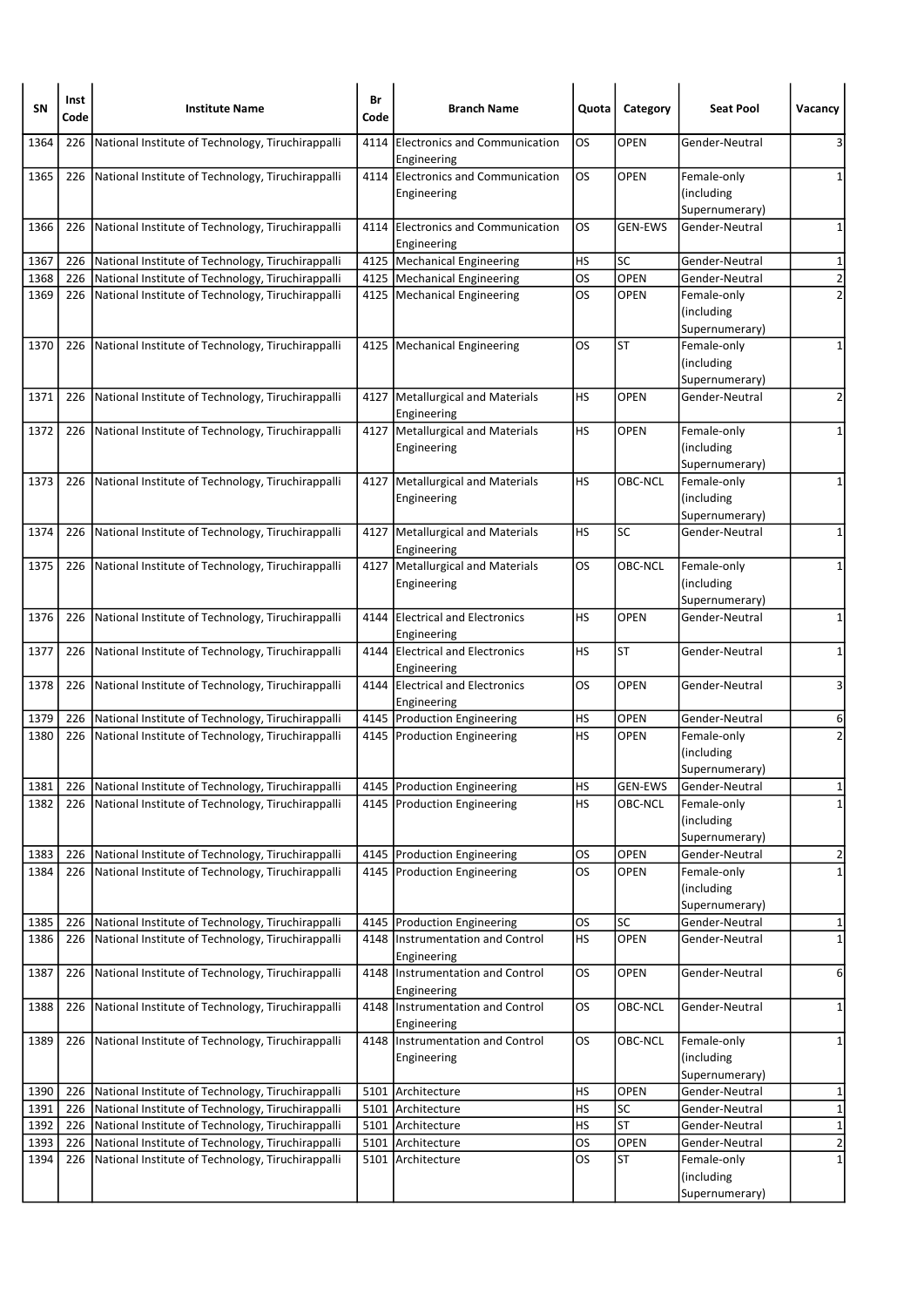| SN   | Inst<br>Code | <b>Institute Name</b>                             | Br<br>Code | <b>Branch Name</b>                                | Quota     | Category       | <b>Seat Pool</b>                            | Vacancy        |
|------|--------------|---------------------------------------------------|------------|---------------------------------------------------|-----------|----------------|---------------------------------------------|----------------|
| 1395 | 227          | National Institute of Technology, Uttarakhand     |            | 4109 Civil Engineering                            | <b>HS</b> | <b>OPEN</b>    | Gender-Neutral                              | 2              |
| 1396 |              | 227 National Institute of Technology, Uttarakhand |            | 4109 Civil Engineering                            | HS        | <b>OPEN</b>    | Female-only<br>(including<br>Supernumerary) | $\mathbf{1}$   |
| 1397 | 227          | National Institute of Technology, Uttarakhand     |            | 4109 Civil Engineering                            | <b>HS</b> | OBC-NCL        | Gender-Neutral                              | $\overline{2}$ |
| 1398 | 227          | National Institute of Technology, Uttarakhand     |            | 4109 Civil Engineering                            | HS        | OBC-NCL        | Female-only                                 | $\mathbf{1}$   |
|      |              |                                                   |            |                                                   |           |                | (including                                  |                |
|      |              |                                                   |            |                                                   |           |                | Supernumerary)                              |                |
| 1399 | 227          | National Institute of Technology, Uttarakhand     |            | 4109 Civil Engineering                            | HS        | <b>SC</b>      | Gender-Neutral                              | $\mathbf{1}$   |
| 1400 | 227          | National Institute of Technology, Uttarakhand     |            | 4109 Civil Engineering                            | <b>HS</b> | <b>ST</b>      | Gender-Neutral                              | $\mathbf 1$    |
| 1401 | 227          | National Institute of Technology, Uttarakhand     |            | 4109 Civil Engineering                            | <b>OS</b> | <b>OPEN</b>    | Gender-Neutral                              | 4              |
| 1402 | 227          | National Institute of Technology, Uttarakhand     |            | 4109 Civil Engineering                            | <b>OS</b> | <b>GEN-EWS</b> | Gender-Neutral                              | $\mathbf 1$    |
| 1403 | 227          | National Institute of Technology, Uttarakhand     | 4109       | Civil Engineering                                 | <b>OS</b> | OBC-NCL        | Female-only                                 | $\overline{2}$ |
|      |              |                                                   |            |                                                   |           |                | (including<br>Supernumerary)                |                |
| 1404 |              | 227 National Institute of Technology, Uttarakhand |            | 4110 Computer Science and<br>Engineering          | HS        | <b>OPEN</b>    | Gender-Neutral                              | $\mathbf 1$    |
| 1405 | 227          | National Institute of Technology, Uttarakhand     |            | 4110 Computer Science and<br>Engineering          | HS        | OBC-NCL        | Gender-Neutral                              | 1              |
| 1406 | 227          | National Institute of Technology, Uttarakhand     |            | 4110 Computer Science and<br>Engineering          | <b>OS</b> | <b>OPEN</b>    | Gender-Neutral                              | 4              |
| 1407 | 227          | National Institute of Technology, Uttarakhand     |            | 4110 Computer Science and<br>Engineering          | <b>OS</b> | <b>ST</b>      | Gender-Neutral                              | $\mathbf{1}$   |
| 1408 |              | 227 National Institute of Technology, Uttarakhand |            | 4114 Electronics and Communication<br>Engineering | HS        | <b>OPEN</b>    | Female-only<br>(including<br>Supernumerary) | 1              |
| 1409 |              | 227 National Institute of Technology, Uttarakhand |            | 4114 Electronics and Communication<br>Engineering | HS        | OBC-NCL        | Gender-Neutral                              | $\mathbf 1$    |
| 1410 |              | 227 National Institute of Technology, Uttarakhand |            | 4114 Electronics and Communication<br>Engineering | los       | <b>OPEN</b>    | Gender-Neutral                              | 4              |
| 1411 | 227          | National Institute of Technology, Uttarakhand     |            | 4114 Electronics and Communication<br>Engineering | <b>OS</b> | <b>OPEN</b>    | Female-only<br>(including<br>Supernumerary) | 1              |
| 1412 | 227          | National Institute of Technology, Uttarakhand     |            | 4114 Electronics and Communication<br>Engineering | <b>OS</b> | OPEN<br>(PwD)  | Gender-Neutral                              | 1              |
| 1413 | 227          | National Institute of Technology, Uttarakhand     |            | 4114 Electronics and Communication<br>Engineering | OS.       | OBC-NCL        | Gender-Neutral                              | $\overline{2}$ |
| 1414 |              | 227 National Institute of Technology, Uttarakhand |            | 4114 Electronics and Communication<br>Engineering | los       | OBC-NCL        | Female-only<br>(including<br>Supernumerary) | 1              |
| 1415 | 227          | National Institute of Technology, Uttarakhand     |            | 4125   Mechanical Engineering                     | HS        | OPEN           | Gender-Neutral                              | 1              |
| 1416 | 227          | National Institute of Technology, Uttarakhand     |            | 4125   Mechanical Engineering                     | <b>HS</b> | <b>GEN-EWS</b> | Gender-Neutral                              | $\mathbf{1}$   |
| 1417 | 227          | National Institute of Technology, Uttarakhand     |            | 4125   Mechanical Engineering                     | HS        | OBC-NCL        | Gender-Neutral                              | $\overline{2}$ |
| 1418 | 227          | National Institute of Technology, Uttarakhand     |            | 4125   Mechanical Engineering                     | HS        | <b>SC</b>      | Gender-Neutral                              | $\mathbf{1}$   |
| 1419 | 227          | National Institute of Technology, Uttarakhand     |            | 4125   Mechanical Engineering                     | <b>HS</b> | SC             | Female-only<br>(including<br>Supernumerary) | $\mathbf 1$    |
| 1420 | 227          | National Institute of Technology, Uttarakhand     |            | 4125   Mechanical Engineering                     | <b>HS</b> | <b>ST</b>      | Gender-Neutral                              | 1              |
| 1421 |              | 227 National Institute of Technology, Uttarakhand |            | 4125 Mechanical Engineering                       | HS        | <b>ST</b>      | Female-only<br>(including<br>Supernumerary) | $\mathbf 1$    |
| 1422 | 227          | National Institute of Technology, Uttarakhand     |            | 4125   Mechanical Engineering                     | OS        | <b>OPEN</b>    | Gender-Neutral                              | 4              |
| 1423 | 227          | National Institute of Technology, Uttarakhand     |            | 4125   Mechanical Engineering                     | <b>OS</b> | OPEN           | Female-only<br>(including<br>Supernumerary) | $\overline{2}$ |
| 1424 | 227          | National Institute of Technology, Uttarakhand     |            | 4125   Mechanical Engineering                     | OS        | <b>GEN-EWS</b> | Gender-Neutral                              | 2              |
| 1425 | 227          | National Institute of Technology, Uttarakhand     |            | 4125   Mechanical Engineering                     | os        | OBC-NCL        | Female-only<br>(including<br>Supernumerary) | $\mathbf{1}$   |
| 1426 | 227          | National Institute of Technology, Uttarakhand     |            | 4125   Mechanical Engineering                     | <b>OS</b> | SC             | Gender-Neutral                              | 1              |
| 1427 | 227          | National Institute of Technology, Uttarakhand     |            | 4144 Electrical and Electronics<br>Engineering    | <b>HS</b> | OPEN           | Gender-Neutral                              | $\mathbf{1}$   |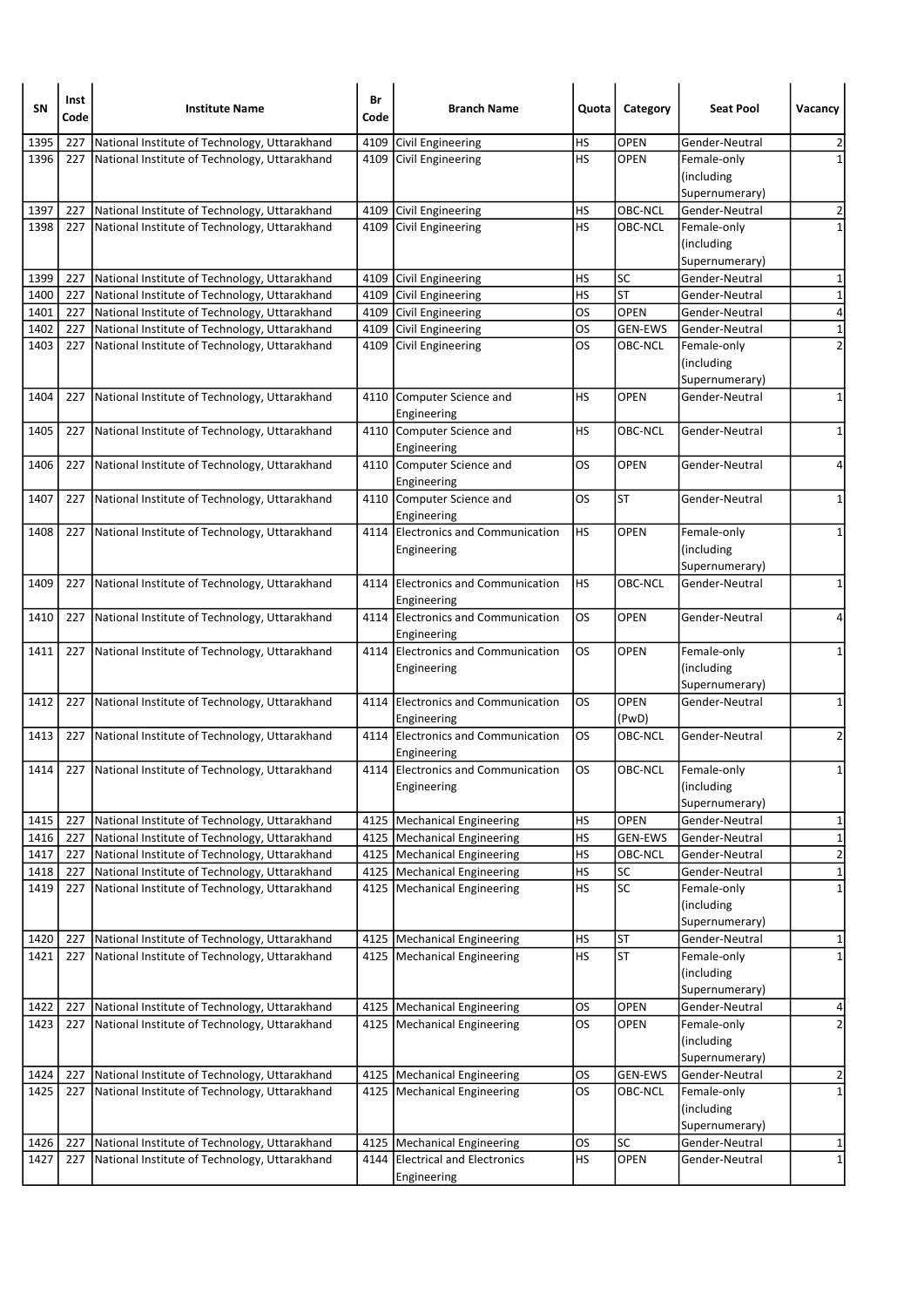| SΝ   | Inst<br>Code | <b>Institute Name</b>                             | Br<br>Code | <b>Branch Name</b>                                | Quota     | Category       | <b>Seat Pool</b>                            | Vacancy                 |
|------|--------------|---------------------------------------------------|------------|---------------------------------------------------|-----------|----------------|---------------------------------------------|-------------------------|
| 1428 | 227          | National Institute of Technology, Uttarakhand     | 4144       | <b>Electrical and Electronics</b><br>Engineering  | HS        | OBC-NCL        | Female-only<br>(including<br>Supernumerary) | 1                       |
| 1429 |              | 227 National Institute of Technology, Uttarakhand |            | 4144 Electrical and Electronics<br>Engineering    | OS.       | <b>OPEN</b>    | Gender-Neutral                              | 2                       |
| 1430 |              | 227 National Institute of Technology, Uttarakhand |            | 4144 Electrical and Electronics<br>Engineering    | OS        | OPEN           | Female-only<br>(including<br>Supernumerary) | 2                       |
| 1431 |              | 227 National Institute of Technology, Uttarakhand |            | 4144 Electrical and Electronics<br>Engineering    | <b>OS</b> | <b>OBC-NCL</b> | Gender-Neutral                              | $\mathbf 1$             |
| 1432 | 228          | National Institute of Technology, Warangal        |            | 4104 Bio Technology                               | HS        | <b>OPEN</b>    | Gender-Neutral                              | 2                       |
| 1433 | 228          | National Institute of Technology, Warangal        |            | 4104 Bio Technology                               | <b>HS</b> | <b>GEN-EWS</b> | Female-only<br>(including<br>Supernumerary) | $\mathbf{1}$            |
| 1434 |              | 228   National Institute of Technology, Warangal  |            | 4104 Bio Technology                               | HS        | OBC-NCL        | Gender-Neutral                              | 3                       |
| 1435 | 228          | National Institute of Technology, Warangal        |            | 4104 Bio Technology                               | HS        | OBC-NCL        | Female-only<br>(including<br>Supernumerary) | $\mathbf{1}$            |
| 1436 | 228          | National Institute of Technology, Warangal        |            | 4104 Bio Technology                               | HS        | SC             | Gender-Neutral                              | 3                       |
| 1437 | 228          | National Institute of Technology, Warangal        |            | 4104 Bio Technology                               | <b>OS</b> | OPEN           | Gender-Neutral                              | 5                       |
| 1438 | 228          | National Institute of Technology, Warangal        |            | 4104 Bio Technology                               | los       | <b>OPEN</b>    | Female-only<br>(including<br>Supernumerary) | $\mathbf{1}$            |
| 1439 | 228          | National Institute of Technology, Warangal        |            | 4104 Bio Technology                               | OS        | OBC-NCL        | Gender-Neutral                              | 1                       |
| 1440 | 228          | National Institute of Technology, Warangal        |            | 4104 Bio Technology                               | <b>OS</b> | OBC-NCL        | Female-only<br>(including<br>Supernumerary) | $\mathbf{1}$            |
| 1441 | 228          | National Institute of Technology, Warangal        |            | 4107 Chemical Engineering                         | HS        | <b>OPEN</b>    | Gender-Neutral                              | 1                       |
| 1442 | 228          | National Institute of Technology, Warangal        |            | 4107 Chemical Engineering                         | OS        | <b>OPEN</b>    | Gender-Neutral                              | 3                       |
| 1443 | 228          | National Institute of Technology, Warangal        |            | 4107 Chemical Engineering                         | OS        | OBC-NCL        | Gender-Neutral                              | $\overline{\mathbf{1}}$ |
| 1444 | 228          | National Institute of Technology, Warangal        |            | 4109 Civil Engineering                            | HS        | <b>OPEN</b>    | Gender-Neutral                              | $\overline{2}$          |
| 1445 | 228          | National Institute of Technology, Warangal        |            | 4109 Civil Engineering                            | HS        | <b>GEN-EWS</b> | Gender-Neutral                              | $\mathbf 1$             |
| 1446 | 228          | National Institute of Technology, Warangal        |            | 4109 Civil Engineering                            | HS        | <b>GEN-EWS</b> | Female-only<br>(including<br>Supernumerary) | $\mathbf{1}$            |
| 1447 | 228          | National Institute of Technology, Warangal        |            | 4109 Civil Engineering                            | OS        | OBC-NCL        | Gender-Neutral                              | 1                       |
| 1448 | 228          | National Institute of Technology, Warangal        |            | 4110 Computer Science and<br>Engineering          | HS        | OPEN           | Female-only<br>(including<br>Supernumerary) | $\mathbf 1$             |
| 1449 | 228          | National Institute of Technology, Warangal        |            | 4110 Computer Science and<br>Engineering          | <b>OS</b> | OPEN           | Gender-Neutral                              | 4                       |
| 1450 | 228          | National Institute of Technology, Warangal        |            | 4114 Electronics and Communication<br>Engineering | HS        | OPEN           | Gender-Neutral                              | 1                       |
| 1451 | 228          | National Institute of Technology, Warangal        |            | 4114 Electronics and Communication<br>Engineering | HS        | OPEN           | Female-only<br>(including<br>Supernumerary) | 1                       |
| 1452 | 228          | National Institute of Technology, Warangal        |            | 4114 Electronics and Communication<br>Engineering | <b>HS</b> | OBC-NCL        | Gender-Neutral                              | 1                       |
| 1453 | 228          | National Institute of Technology, Warangal        |            | 4114 Electronics and Communication<br>Engineering | <b>OS</b> | <b>OPEN</b>    | Gender-Neutral                              | 3                       |
| 1454 | 228          | National Institute of Technology, Warangal        |            | 4125   Mechanical Engineering                     | <b>HS</b> | OPEN           | Gender-Neutral                              | 2                       |
| 1455 | 228          | National Institute of Technology, Warangal        |            | 4125   Mechanical Engineering                     | <b>HS</b> | OBC-NCL        | Gender-Neutral                              | $\overline{\mathbf{3}}$ |
| 1456 | 228          | National Institute of Technology, Warangal        |            | 4125   Mechanical Engineering                     | <b>OS</b> | OPEN           | Gender-Neutral                              | $\overline{6}$          |
| 1457 | 228          | National Institute of Technology, Warangal        |            | 4125   Mechanical Engineering                     | <b>OS</b> | OBC-NCL        | Gender-Neutral                              | $\overline{2}$          |
| 1458 | 228          | National Institute of Technology, Warangal        |            | 4125   Mechanical Engineering                     | <b>OS</b> | SC             | Gender-Neutral                              | $\overline{1}$          |
| 1459 | 228          | National Institute of Technology, Warangal        | 4127       | Metallurgical and Materials<br>Engineering        | HS        | OPEN           | Gender-Neutral                              | $\overline{2}$          |
| 1460 | 228          | National Institute of Technology, Warangal        |            | 4127   Metallurgical and Materials<br>Engineering | <b>HS</b> | OPEN           | Female-only<br>(including<br>Supernumerary) | $\overline{2}$          |
| 1461 | 228          | National Institute of Technology, Warangal        | 4127       | <b>Metallurgical and Materials</b><br>Engineering | <b>HS</b> | GEN-EWS        | Gender-Neutral                              | $\mathbf{1}$            |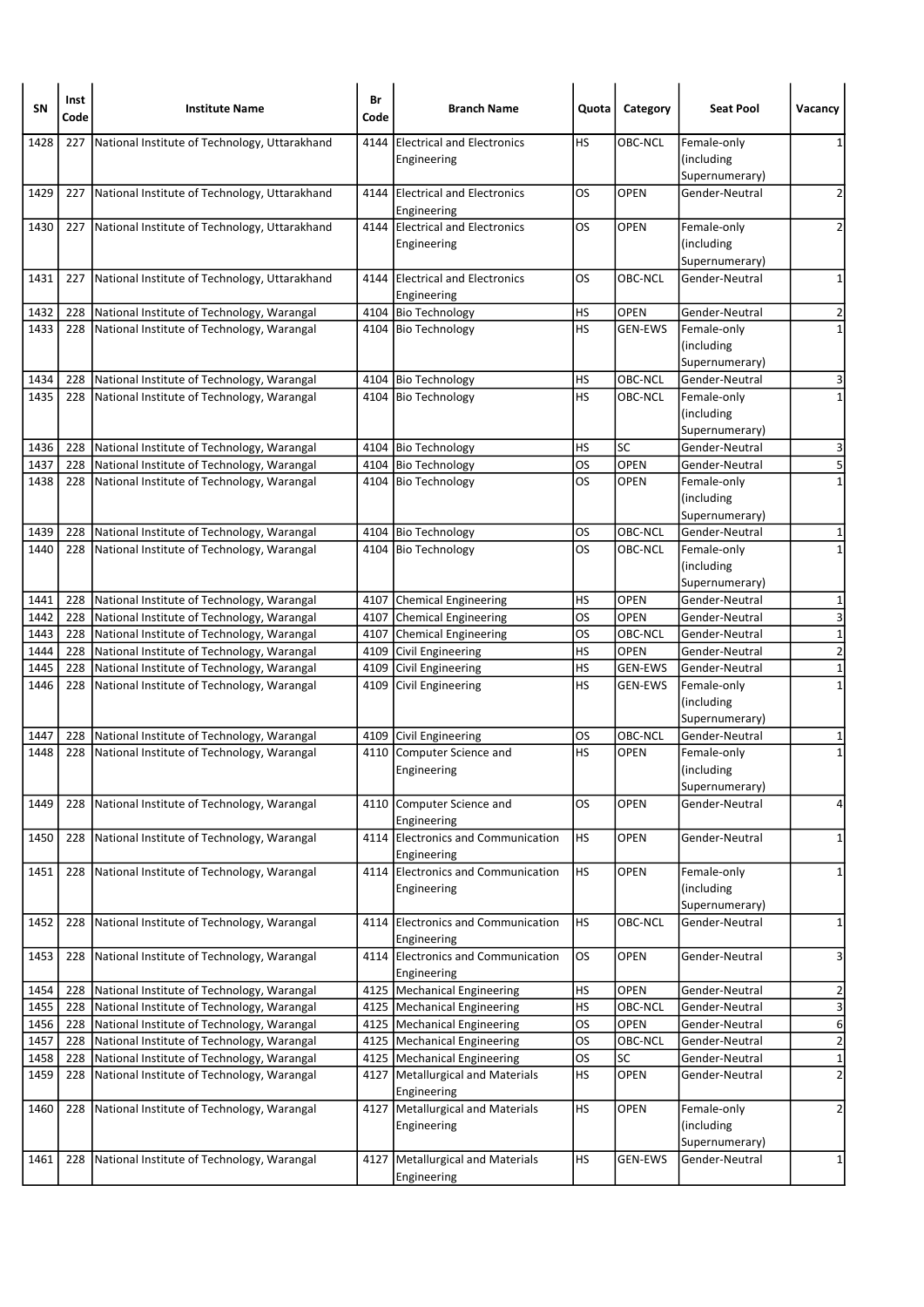| <b>SN</b>    | Inst<br>Code | <b>Institute Name</b>                                                                    | Br<br>Code | <b>Branch Name</b>                                | Quota           | Category             | <b>Seat Pool</b>                            | Vacancy                       |
|--------------|--------------|------------------------------------------------------------------------------------------|------------|---------------------------------------------------|-----------------|----------------------|---------------------------------------------|-------------------------------|
| 1462         | 228          | National Institute of Technology, Warangal                                               | 4127       | Metallurgical and Materials<br>Engineering        | НS              | <b>GEN-EWS</b>       | Female-only<br>(including                   | 1                             |
| 1463         | 228          | National Institute of Technology, Warangal                                               |            | 4127   Metallurgical and Materials                | HS              | OBC-NCL              | Supernumerary)<br>Gender-Neutral            | 1                             |
|              |              |                                                                                          |            | Engineering                                       |                 |                      |                                             |                               |
| 1464         | 228          | National Institute of Technology, Warangal                                               | 4127       | Metallurgical and Materials<br>Engineering        | HS              | OBC-NCL              | Female-only<br>(including                   | $\mathbf{1}$                  |
| 1465         | 228          | National Institute of Technology, Warangal                                               |            | 4127   Metallurgical and Materials                | <b>HS</b>       | <b>SC</b>            | Supernumerary)<br>Gender-Neutral            | $\mathbf 1$                   |
|              |              |                                                                                          |            | Engineering                                       |                 |                      |                                             |                               |
| 1466         | 228          | National Institute of Technology, Warangal                                               | 4127       | Metallurgical and Materials<br>Engineering        | OS              | OPEN                 | Female-only<br>(including<br>Supernumerary) | 1                             |
| 1467         | 228          | National Institute of Technology, Warangal                                               |            | 4127   Metallurgical and Materials<br>Engineering | OS              | OBC-NCL              | Gender-Neutral                              | $\mathbf 1$                   |
| 1468         | 228          | National Institute of Technology, Warangal                                               | 4144       | <b>Electrical and Electronics</b><br>Engineering  | <b>HS</b>       | <b>OPEN</b>          | Gender-Neutral                              | 3                             |
| 1469         | 228          | National Institute of Technology, Warangal                                               |            | 4144 Electrical and Electronics                   | HS              | <b>OPEN</b>          | Female-only                                 | 1                             |
|              |              |                                                                                          |            | Engineering                                       |                 |                      | (including                                  |                               |
|              |              |                                                                                          |            |                                                   |                 |                      | Supernumerary)                              |                               |
| 1470         | 228          | National Institute of Technology, Warangal                                               | 4144       | <b>Electrical and Electronics</b><br>Engineering  | HS              | <b>GEN-EWS</b>       | Gender-Neutral                              | 1                             |
| 1471         | 228          | National Institute of Technology, Warangal                                               |            | 4144 Electrical and Electronics<br>Engineering    | OS              | <b>OPEN</b>          | Gender-Neutral                              | 3                             |
| 1472         | 228          | National Institute of Technology, Warangal                                               |            | 4144 Electrical and Electronics<br>Engineering    | OS              | <b>GEN-EWS</b>       | Gender-Neutral                              | $\mathbf{1}$                  |
| 1473         | 228          | National Institute of Technology, Warangal                                               | 4144       | <b>Electrical and Electronics</b><br>Engineering  | OS              | OBC-NCL              | Gender-Neutral                              | $\mathbf 1$                   |
| 1474         | 228          | National Institute of Technology, Warangal                                               |            | 5503 Chemistry                                    | HS              | <b>OPEN</b>          | Gender-Neutral                              | 3                             |
| 1475         | 228          | National Institute of Technology, Warangal                                               |            | 5503 Chemistry                                    | HS              | <b>GEN-EWS</b>       | Gender-Neutral                              | $\mathbf 1$                   |
| 1476         | 228          | National Institute of Technology, Warangal                                               |            | 5503 Chemistry                                    | <b>HS</b>       | OBC-NCL              | Gender-Neutral                              | $\overline{2}$                |
| 1477         | 228          | National Institute of Technology, Warangal                                               |            | 5503 Chemistry                                    | HS              | SC                   | Gender-Neutral                              | $\mathbf 1$                   |
| 1478         | 228          | National Institute of Technology, Warangal                                               | 5503       | Chemistry                                         | HS              | <b>ST</b>            | Gender-Neutral                              | $\mathbf 1$                   |
| 1479         | 228          | National Institute of Technology, Warangal                                               |            | 5503 Chemistry                                    | <b>OS</b>       | OPEN                 | Gender-Neutral                              | 3                             |
| 1480         | 228          | National Institute of Technology, Warangal                                               |            | 5503 Chemistry                                    | OS              | <b>GEN-EWS</b>       | Gender-Neutral                              | $\mathbf 1$                   |
| 1481         | 228          | National Institute of Technology, Warangal                                               |            | 5503 Chemistry                                    | OS              | OBC-NCL              | Gender-Neutral                              | $\overline{\mathbf{c}}$       |
| 1482         | 228          | National Institute of Technology, Warangal                                               |            | 5503 Chemistry                                    | OS              | SC                   | Gender-Neutral                              | $\mathbf 1$                   |
| 1483         | 228          | National Institute of Technology, Warangal                                               |            | 5507 Physics                                      | HS              | <b>OPEN</b>          | Gender-Neutral                              | 3                             |
| 1484         | 228          | National Institute of Technology, Warangal                                               |            | 5507   Physics                                    | OS              | <b>OPEN</b>          | Gender-Neutral                              | $\frac{2}{ }$                 |
| 1485         | 228          | National Institute of Technology, Warangal<br>National Institute of Technology, Warangal |            | 5507 Physics                                      | OS              | GEN-EWS<br><b>ST</b> | Gender-Neutral                              | $\mathbf 1$                   |
| 1486<br>1487 | 228<br>228   | National Institute of Technology, Warangal                                               |            | 5507 Physics<br>5508 Mathematics                  | <b>OS</b><br>HS | OPEN                 | Gender-Neutral<br>Gender-Neutral            | $\mathbf 1$<br>$\overline{2}$ |
| 1488         | 228          | National Institute of Technology, Warangal                                               |            | 5508   Mathematics                                | HS              | <b>GEN-EWS</b>       | Gender-Neutral                              | $\mathbf 1$                   |
| 1489         | 228          | National Institute of Technology, Warangal                                               | 5508       | Mathematics                                       | HS              | OBC-NCL              | Gender-Neutral                              | $\mathbf 1$                   |
| 1490         | 228          | National Institute of Technology, Warangal                                               |            | 5508   Mathematics                                | <b>OS</b>       | OPEN                 | Gender-Neutral                              | $\mathbf 1$                   |
| 1491         | 228          | National Institute of Technology, Warangal                                               |            | 5508   Mathematics                                | OS              | OBC-NCL              | Gender-Neutral                              | $\overline{2}$                |
| 1492         | 229          | Sardar Vallabhbhai National Institute of<br>Technology, Surat                            | 4107       | Chemical Engineering                              | <b>HS</b>       | GEN-EWS              | Gender-Neutral                              | $\overline{1}$                |
| 1493         | 229          | Sardar Vallabhbhai National Institute of<br>Technology, Surat                            |            | 4107 Chemical Engineering                         | <b>HS</b>       | OBC-NCL              | Gender-Neutral                              | $\overline{4}$                |
| 1494         | 229          | Sardar Vallabhbhai National Institute of<br>Technology, Surat                            | 4107       | Chemical Engineering                              | <b>HS</b>       | SC                   | Gender-Neutral                              | 1                             |
| 1495         | 229          | Sardar Vallabhbhai National Institute of<br>Technology, Surat                            | 4107       | Chemical Engineering                              | OS              | OPEN                 | Gender-Neutral                              | 6                             |
| 1496         | 229          | Sardar Vallabhbhai National Institute of<br>Technology, Surat                            | 4107       | Chemical Engineering                              | OS              | <b>OPEN</b>          | Female-only<br>(including                   | $\overline{2}$                |
|              |              |                                                                                          |            |                                                   |                 |                      | Supernumerary)                              |                               |
| 1497         | 229          | Sardar Vallabhbhai National Institute of<br>Technology, Surat                            | 4107       | Chemical Engineering                              | OS              | OBC-NCL              | Gender-Neutral                              | 1                             |
| 1498         | 229          | Sardar Vallabhbhai National Institute of<br>Technology, Surat                            |            | 4107 Chemical Engineering                         | <b>OS</b>       | OBC-NCL              | Female-only<br>(including<br>Supernumerary) | 1                             |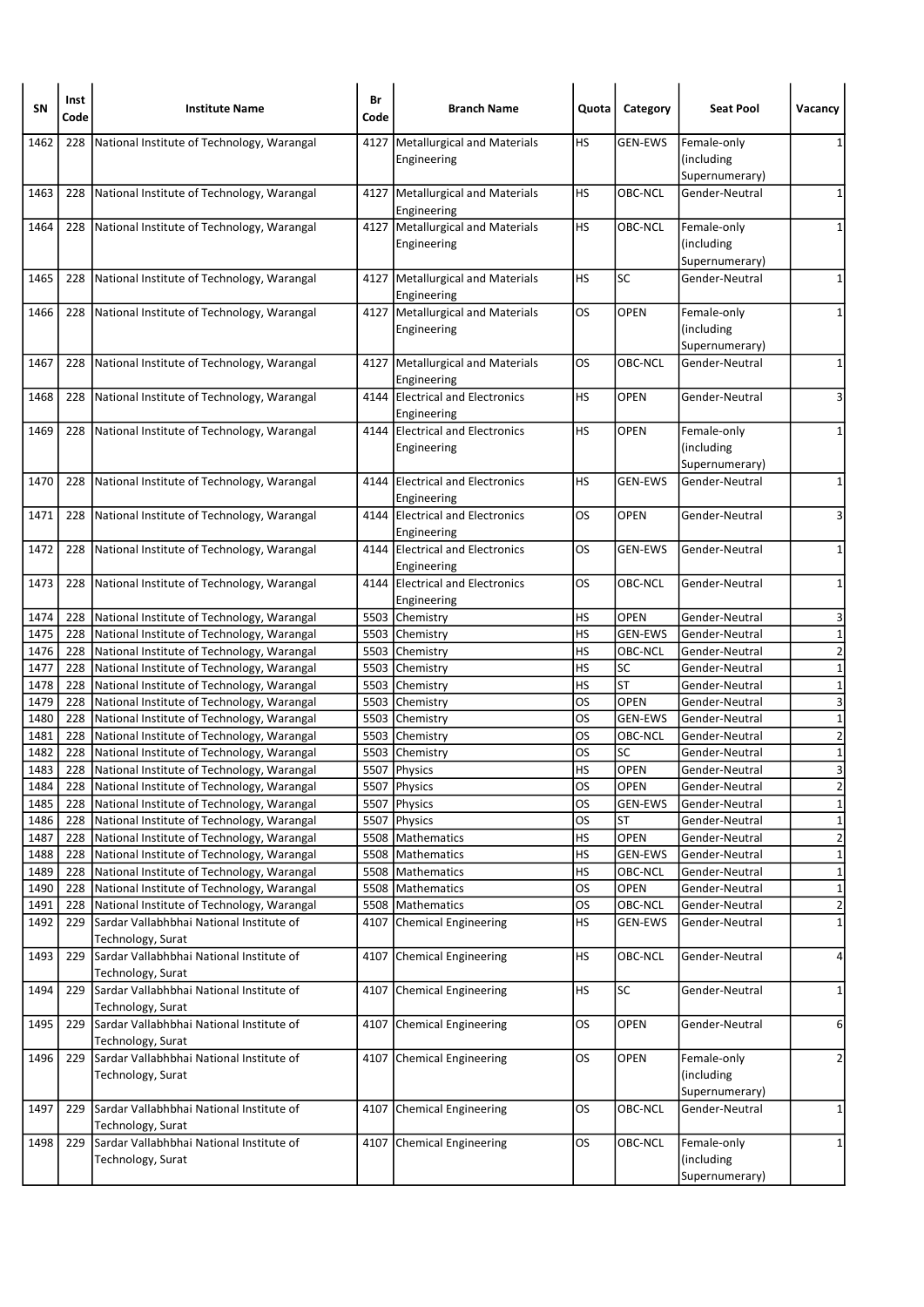| SN   | Inst<br>Code | <b>Institute Name</b>                                         | Br<br>Code | <b>Branch Name</b>                                | Quota     | Category       | <b>Seat Pool</b>                            | Vacancy                 |
|------|--------------|---------------------------------------------------------------|------------|---------------------------------------------------|-----------|----------------|---------------------------------------------|-------------------------|
| 1499 | 229          | Sardar Vallabhbhai National Institute of<br>Technology, Surat | 4109       | Civil Engineering                                 | НS        | <b>OPEN</b>    | Gender-Neutral                              | 5                       |
| 1500 | 229          | Sardar Vallabhbhai National Institute of<br>Technology, Surat |            | 4109 Civil Engineering                            | HS        | OPEN           | Female-only<br>(including<br>Supernumerary) | 2                       |
| 1501 | 229          | Sardar Vallabhbhai National Institute of<br>Technology, Surat |            | 4109 Civil Engineering                            | HS        | <b>GEN-EWS</b> | Gender-Neutral                              | $\mathbf 1$             |
| 1502 | 229          | Sardar Vallabhbhai National Institute of<br>Technology, Surat |            | 4109 Civil Engineering                            | HS        | <b>GEN-EWS</b> | Female-only<br>(including<br>Supernumerary) | 1                       |
| 1503 | 229          | Sardar Vallabhbhai National Institute of<br>Technology, Surat | 4109       | Civil Engineering                                 | HS        | OBC-NCL        | Gender-Neutral                              | 4                       |
| 1504 | 229          | Sardar Vallabhbhai National Institute of<br>Technology, Surat | 4109       | Civil Engineering                                 | HS        | <b>ST</b>      | Gender-Neutral                              | 1                       |
| 1505 | 229          | Sardar Vallabhbhai National Institute of<br>Technology, Surat | 4109       | Civil Engineering                                 | OS        | <b>OPEN</b>    | Gender-Neutral                              | 1                       |
| 1506 | 229          | Sardar Vallabhbhai National Institute of<br>Technology, Surat | 4109       | Civil Engineering                                 | OS        | <b>GEN-EWS</b> | Gender-Neutral                              | $\mathbf 1$             |
| 1507 | 229          | Sardar Vallabhbhai National Institute of<br>Technology, Surat |            | 4109 Civil Engineering                            | OS        | <b>GEN-EWS</b> | Female-only<br>(including<br>Supernumerary) | 1                       |
| 1508 | 229          | Sardar Vallabhbhai National Institute of<br>Technology, Surat | 4109       | Civil Engineering                                 | OS        | OBC-NCL        | Gender-Neutral                              | 1                       |
| 1509 | 229          | Sardar Vallabhbhai National Institute of<br>Technology, Surat |            | 4110 Computer Science and<br>Engineering          | HS        | <b>OPEN</b>    | Gender-Neutral                              | 4                       |
| 1510 | 229          | Sardar Vallabhbhai National Institute of<br>Technology, Surat |            | 4110 Computer Science and<br>Engineering          | <b>HS</b> | <b>OPEN</b>    | Female-only<br>(including<br>Supernumerary) | 1                       |
| 1511 | 229          | Sardar Vallabhbhai National Institute of<br>Technology, Surat |            | 4110 Computer Science and<br>Engineering          | HS        | <b>GEN-EWS</b> | Gender-Neutral                              | 1                       |
| 1512 | 229          | Sardar Vallabhbhai National Institute of<br>Technology, Surat |            | 4110 Computer Science and<br>Engineering          | <b>HS</b> | OBC-NCL        | Female-only<br>(including<br>Supernumerary) | $\mathbf{1}$            |
| 1513 | 229          | Sardar Vallabhbhai National Institute of<br>Technology, Surat | 4110       | Computer Science and<br>Engineering               | OS        | <b>OPEN</b>    | Gender-Neutral                              | $\mathbf 1$             |
| 1514 | 229          | Sardar Vallabhbhai National Institute of<br>Technology, Surat |            | 4111 Electrical Engineering                       | HS        | OPEN           | Gender-Neutral                              | $\overline{\mathbf{c}}$ |
| 1515 | 229          | Sardar Vallabhbhai National Institute of<br>Technology, Surat |            | 4111 Electrical Engineering                       | HS        | <b>OPEN</b>    | Female-only<br>(including<br>Supernumerary) | 1                       |
| 1516 | 229          | Sardar Vallabhbhai National Institute of<br>Technology, Surat |            | 4111 Electrical Engineering                       | HS        | <b>GEN-EWS</b> | Gender-Neutral                              | $\mathbf{1}$            |
| 1517 | 229          | Sardar Vallabhbhai National Institute of<br>Technology, Surat |            | 4111 Electrical Engineering                       | HS        | SC             | Gender-Neutral                              | 1                       |
| 1518 | 229          | Sardar Vallabhbhai National Institute of<br>Technology, Surat |            | 4111 Electrical Engineering                       | OS        | OPEN           | Gender-Neutral                              | 3                       |
| 1519 | 229          | Sardar Vallabhbhai National Institute of<br>Technology, Surat |            | 4111 Electrical Engineering                       | OS        | <b>OPEN</b>    | Female-only<br>(including<br>Supernumerary) | $\overline{2}$          |
| 1520 | 229          | Sardar Vallabhbhai National Institute of<br>Technology, Surat |            | 4111 Electrical Engineering                       | OS        | OBC-NCL        | Female-only<br>(including<br>Supernumerary) | 1                       |
| 1521 | 229          | Sardar Vallabhbhai National Institute of<br>Technology, Surat |            | 4114 Electronics and Communication<br>Engineering | HS        | OPEN           | Gender-Neutral                              | $\mathbf 1$             |
| 1522 | 229          | Sardar Vallabhbhai National Institute of<br>Technology, Surat |            | 4114 Electronics and Communication<br>Engineering | HS        | OPEN           | Female-only<br>(including<br>Supernumerary) | $\mathbf{1}$            |
| 1523 | 229          | Sardar Vallabhbhai National Institute of<br>Technology, Surat |            | 4114 Electronics and Communication<br>Engineering | HS        | <b>ST</b>      | Gender-Neutral                              | 2                       |
| 1524 | 229          | Sardar Vallabhbhai National Institute of<br>Technology, Surat |            | 4114 Electronics and Communication<br>Engineering | OS.       | OPEN           | Gender-Neutral                              | $\overline{2}$          |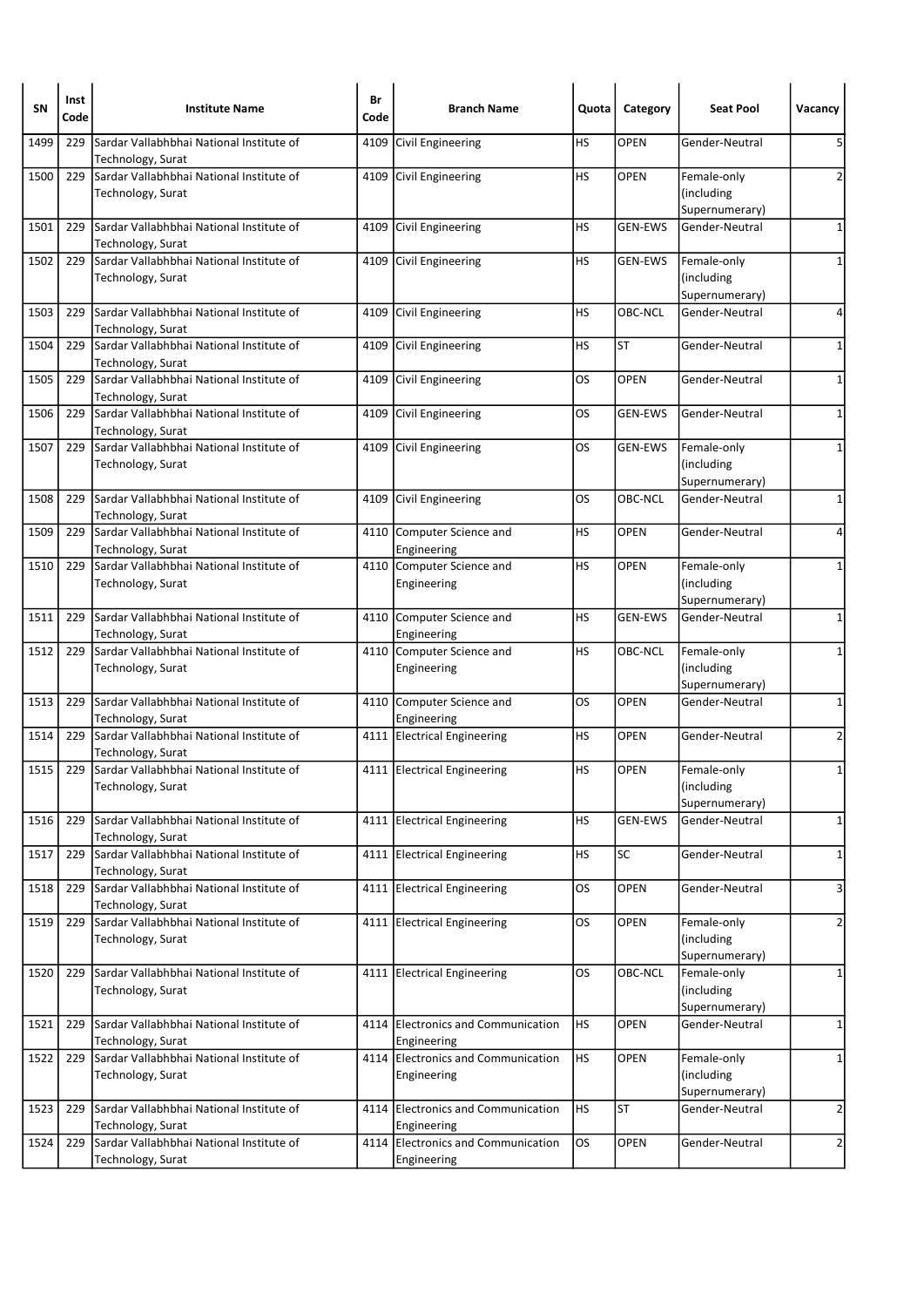| SN   | Inst<br>Code | <b>Institute Name</b>                                         | Br<br>Code | <b>Branch Name</b>                                  | Quota     | Category       | <b>Seat Pool</b>                            | Vacancy                 |
|------|--------------|---------------------------------------------------------------|------------|-----------------------------------------------------|-----------|----------------|---------------------------------------------|-------------------------|
| 1525 | 229          | Sardar Vallabhbhai National Institute of<br>Technology, Surat | 4114       | <b>Electronics and Communication</b><br>Engineering | OS.       | <b>OPEN</b>    | Female-only<br>(including<br>Supernumerary) | 2                       |
| 1526 | 229          | Sardar Vallabhbhai National Institute of<br>Technology, Surat |            | 4114 Electronics and Communication<br>Engineering   | <b>OS</b> | <b>SC</b>      | Female-only<br>(including<br>Supernumerary) | 1                       |
| 1527 | 229          | Sardar Vallabhbhai National Institute of<br>Technology, Surat | 4114       | Electronics and Communication<br>Engineering        | OS        | <b>ST</b>      | Gender-Neutral                              | 1                       |
| 1528 | 229          | Sardar Vallabhbhai National Institute of<br>Technology, Surat |            | 4125   Mechanical Engineering                       | HS        | <b>OPEN</b>    | Gender-Neutral                              | $\overline{\mathbf{c}}$ |
| 1529 | 229          | Sardar Vallabhbhai National Institute of<br>Technology, Surat |            | 4125   Mechanical Engineering                       | HS        | <b>OPEN</b>    | Female-only<br>(including<br>Supernumerary) | 2                       |
| 1530 | 229          | Sardar Vallabhbhai National Institute of<br>Technology, Surat |            | 4125   Mechanical Engineering                       | HS        | <b>GEN-EWS</b> | Gender-Neutral                              | 1                       |
| 1531 | 229          | Sardar Vallabhbhai National Institute of<br>Technology, Surat |            | 4125 Mechanical Engineering                         | HS        | OBC-NCL        | Gender-Neutral                              | 1                       |
| 1532 | 229          | Sardar Vallabhbhai National Institute of<br>Technology, Surat |            | 4125   Mechanical Engineering                       | HS        | SC             | Gender-Neutral                              | $\overline{2}$          |
| 1533 | 229          | Sardar Vallabhbhai National Institute of<br>Technology, Surat |            | 4125   Mechanical Engineering                       | OS        | <b>OPEN</b>    | Gender-Neutral                              | 3                       |
| 1534 | 229          | Sardar Vallabhbhai National Institute of<br>Technology, Surat |            | 4125   Mechanical Engineering                       | OS.       | <b>OPEN</b>    | Female-only<br>(including<br>Supernumerary) | 2                       |
| 1535 | 229          | Sardar Vallabhbhai National Institute of<br>Technology, Surat |            | 4125   Mechanical Engineering                       | OS        | OBC-NCL        | Gender-Neutral                              | $\overline{2}$          |
| 1536 | 229          | Sardar Vallabhbhai National Institute of<br>Technology, Surat |            | 4125   Mechanical Engineering                       | OS        | OBC-NCL        | Female-only<br>(including<br>Supernumerary) | $\mathbf{1}$            |
| 1537 | 229          | Sardar Vallabhbhai National Institute of<br>Technology, Surat |            | 4125   Mechanical Engineering                       | OS        | SC             | Female-only<br>(including<br>Supernumerary) | 1                       |
| 1538 | 229          | Sardar Vallabhbhai National Institute of<br>Technology, Surat |            | 5503 Chemistry                                      | HS        | <b>OPEN</b>    | Gender-Neutral                              | 8                       |
| 1539 | 229          | Sardar Vallabhbhai National Institute of<br>Technology, Surat | 5503       | Chemistry                                           | НS        | <b>GEN-EWS</b> | Gender-Neutral                              | 3                       |
| 1540 | 229          | Sardar Vallabhbhai National Institute of<br>Technology, Surat |            | 5503 Chemistry                                      | НS        | <b>OBC-NCL</b> | Gender-Neutral                              | 4                       |
| 1541 | 229          | Sardar Vallabhbhai National Institute of<br>Technology, Surat |            | 5503 Chemistry                                      | HS        | <b>SC</b>      | Gender-Neutral                              | 4                       |
| 1542 | 229          | Sardar Vallabhbhai National Institute of<br>Technology, Surat |            | 5503 Chemistry                                      | НS        | <b>ST</b>      | Gender-Neutral                              | $\mathbf{1}$            |
| 1543 | 229          | Sardar Vallabhbhai National Institute of<br>Technology, Surat |            | 5503 Chemistry                                      | OS        | <b>OPEN</b>    | Gender-Neutral                              | 8                       |
| 1544 | 229          | Sardar Vallabhbhai National Institute of<br>Technology, Surat | 5503       | Chemistry                                           | OS        | GEN-EWS        | Gender-Neutral                              | $\mathbf{2}$            |
| 1545 | 229          | Sardar Vallabhbhai National Institute of<br>Technology, Surat |            | 5503 Chemistry                                      | OS        | OBC-NCL        | Gender-Neutral                              | 10                      |
| 1546 | 229          | Sardar Vallabhbhai National Institute of<br>Technology, Surat |            | 5503 Chemistry                                      | OS        | SC             | Gender-Neutral                              | 2                       |
| 1547 | 229          | Sardar Vallabhbhai National Institute of<br>Technology, Surat |            | 5503 Chemistry                                      | OS        | <b>ST</b>      | Gender-Neutral                              | $\mathbf{1}$            |
| 1548 | 229          | Sardar Vallabhbhai National Institute of<br>Technology, Surat |            | 5507 Physics                                        | HS        | <b>OPEN</b>    | Gender-Neutral                              | 4                       |
| 1549 | 229          | Sardar Vallabhbhai National Institute of<br>Technology, Surat |            | 5507 Physics                                        | HS        | GEN-EWS        | Gender-Neutral                              | 4                       |
| 1550 | 229          | Sardar Vallabhbhai National Institute of<br>Technology, Surat |            | 5507 Physics                                        | HS        | OBC-NCL        | Gender-Neutral                              | 7                       |
| 1551 | 229          | Sardar Vallabhbhai National Institute of<br>Technology, Surat |            | 5507 Physics                                        | HS        | SC             | Gender-Neutral                              | 3                       |
| 1552 | 229          | Sardar Vallabhbhai National Institute of<br>Technology, Surat |            | 5507 Physics                                        | HS        | <b>ST</b>      | Gender-Neutral                              | $\mathbf{1}$            |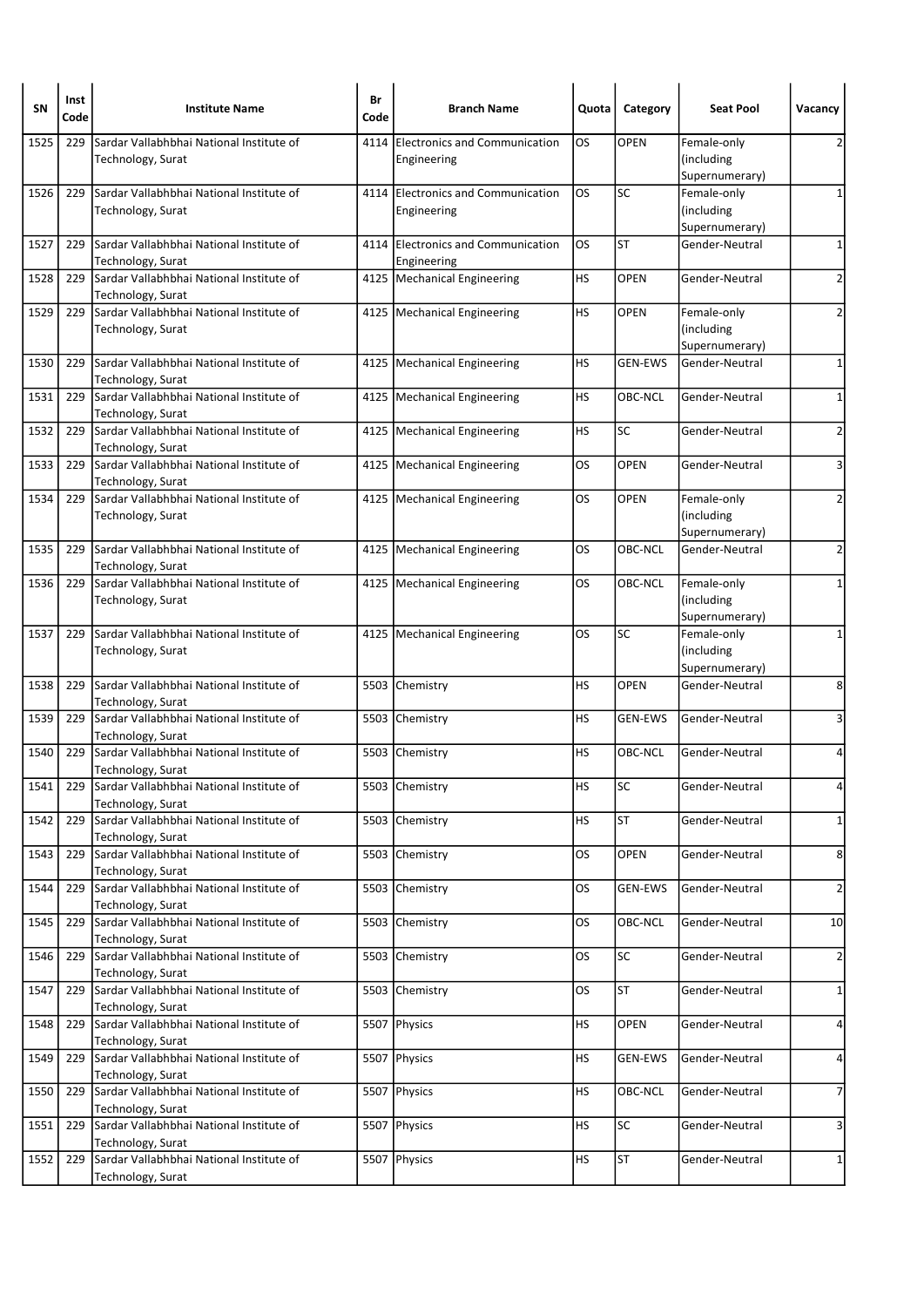| SN   | Inst<br>Code | <b>Institute Name</b>                                                              | Br<br>Code | <b>Branch Name</b>          | Quota     | Category       | <b>Seat Pool</b>                            | Vacancy                 |
|------|--------------|------------------------------------------------------------------------------------|------------|-----------------------------|-----------|----------------|---------------------------------------------|-------------------------|
| 1553 | 229          | Sardar Vallabhbhai National Institute of<br>Technology, Surat                      |            | 5507 Physics                | OS        | <b>OPEN</b>    | Gender-Neutral                              | 7                       |
| 1554 | 229          | Sardar Vallabhbhai National Institute of<br>Technology, Surat                      |            | 5507 Physics                | OS        | <b>GEN-EWS</b> | Gender-Neutral                              | 1                       |
| 1555 | 229          | Sardar Vallabhbhai National Institute of<br>Technology, Surat                      |            | 5507 Physics                | OS        | OBC-NCL        | Gender-Neutral                              | 7                       |
| 1556 | 229          | Sardar Vallabhbhai National Institute of                                           |            | 5507 Physics                | OS        | SC             | Gender-Neutral                              | 2                       |
| 1557 | 229          | Technology, Surat<br>Sardar Vallabhbhai National Institute of<br>Technology, Surat |            | 5507 Physics                | OS        | <b>ST</b>      | Gender-Neutral                              | $\mathbf 1$             |
| 1558 | 229          | Sardar Vallabhbhai National Institute of<br>Technology, Surat                      | 5508       | Mathematics                 | НS        | <b>OPEN</b>    | Gender-Neutral                              | 3                       |
| 1559 | 229          | Sardar Vallabhbhai National Institute of<br>Technology, Surat                      |            | 5508   Mathematics          | HS        | <b>GEN-EWS</b> | Gender-Neutral                              | $\overline{2}$          |
| 1560 | 229          | Sardar Vallabhbhai National Institute of<br>Technology, Surat                      |            | 5508 Mathematics            | НS        | OBC-NCL        | Gender-Neutral                              | 5                       |
| 1561 | 229          | Sardar Vallabhbhai National Institute of<br>Technology, Surat                      |            | 5508 Mathematics            | HS        | <b>SC</b>      | Gender-Neutral                              | $\overline{2}$          |
| 1562 | 229          | Sardar Vallabhbhai National Institute of<br>Technology, Surat                      | 5508       | Mathematics                 | <b>HS</b> | <b>ST</b>      | Gender-Neutral                              | 1                       |
| 1563 | 229          | Sardar Vallabhbhai National Institute of<br>Technology, Surat                      |            | 5508   Mathematics          | OS        | <b>OPEN</b>    | Gender-Neutral                              | 4                       |
| 1564 | 229          | Sardar Vallabhbhai National Institute of<br>Technology, Surat                      | 5508       | Mathematics                 | OS        | <b>GEN-EWS</b> | Gender-Neutral                              | 3                       |
| 1565 | 229          | Sardar Vallabhbhai National Institute of<br>Technology, Surat                      |            | 5508 Mathematics            | OS        | OBC-NCL        | Gender-Neutral                              | 5                       |
| 1566 | 229          | Sardar Vallabhbhai National Institute of<br>Technology, Surat                      | 5508       | <b>IMathematics</b>         | OS.       | <b>SC</b>      | Gender-Neutral                              | $\overline{2}$          |
| 1567 | 229          | Sardar Vallabhbhai National Institute of<br>Technology, Surat                      |            | 5508 Mathematics            | OS        | <b>ST</b>      | Gender-Neutral                              | 1                       |
| 1568 | 230          | Visvesvaraya National Institute of Technology,<br>Nagpur                           |            | 4107 Chemical Engineering   | HS        | <b>OPEN</b>    | Gender-Neutral                              | 3                       |
| 1569 | 230          | Visvesvaraya National Institute of Technology,<br>Nagpur                           | 4107       | Chemical Engineering        | HS        | <b>OPEN</b>    | Female-only<br>(including<br>Supernumerary) | 1                       |
| 1570 | 230          | Visvesvaraya National Institute of Technology,<br>Nagpur                           |            | 4107 Chemical Engineering   | HS        | <b>GEN-EWS</b> | Gender-Neutral                              | $\mathbf 1$             |
| 1571 | 230          | Visvesvaraya National Institute of Technology,<br>Nagpur                           |            | 4107 Chemical Engineering   | HS        | OBC-NCL        | Gender-Neutral                              | 1                       |
| 1572 | 230          | Visvesvaraya National Institute of Technology,<br>Nagpur                           | 4107       | <b>Chemical Engineering</b> | HS        | SC             | Gender-Neutral                              | $\overline{2}$          |
| 1573 | 230          | Visvesvaraya National Institute of Technology,<br>Nagpur                           | 4107       | <b>Chemical Engineering</b> | OS        | OPEN           | Gender-Neutral                              | 3                       |
| 1574 | 230          | Visvesvaraya National Institute of Technology,<br>Nagpur                           | 4107       | <b>Chemical Engineering</b> | OS        | OBC-NCL        | Gender-Neutral                              | 1                       |
| 1575 | 230          | Visvesvaraya National Institute of Technology,<br>Nagpur                           |            | 4107 Chemical Engineering   | OS        | <b>SC</b>      | Female-only<br>(including<br>Supernumerary) | 1                       |
| 1576 | 230          | Visvesvaraya National Institute of Technology,<br>Nagpur                           | 4107       | Chemical Engineering        | OS        | <b>ST</b>      | Gender-Neutral                              | 1                       |
| 1577 | 230          | Visvesvaraya National Institute of Technology,<br>Nagpur                           | 4109       | Civil Engineering           | НS        | OPEN           | Gender-Neutral                              | 5                       |
| 1578 | 230          | Visvesvaraya National Institute of Technology,<br>Nagpur                           | 4109       | Civil Engineering           | НS        | <b>GEN-EWS</b> | Gender-Neutral                              | $\overline{\mathbf{c}}$ |
| 1579 | 230          | Visvesvaraya National Institute of Technology,<br>Nagpur                           | 4109       | Civil Engineering           | HS        | <b>SC</b>      | Gender-Neutral                              | $\mathbf{1}$            |
| 1580 | 230          | Visvesvaraya National Institute of Technology,<br>Nagpur                           | 4109       | Civil Engineering           | НS        | <b>ST</b>      | Gender-Neutral                              | 1                       |
| 1581 | 230          | Visvesvaraya National Institute of Technology,<br>Nagpur                           | 4109       | Civil Engineering           | OS        | <b>OPEN</b>    | Gender-Neutral                              | $\mathbf 1$             |
| 1582 | 230          | Visvesvaraya National Institute of Technology,<br>Nagpur                           | 4109       | Civil Engineering           | OS        | OPEN           | Female-only<br>(including<br>Supernumerary) | $\overline{2}$          |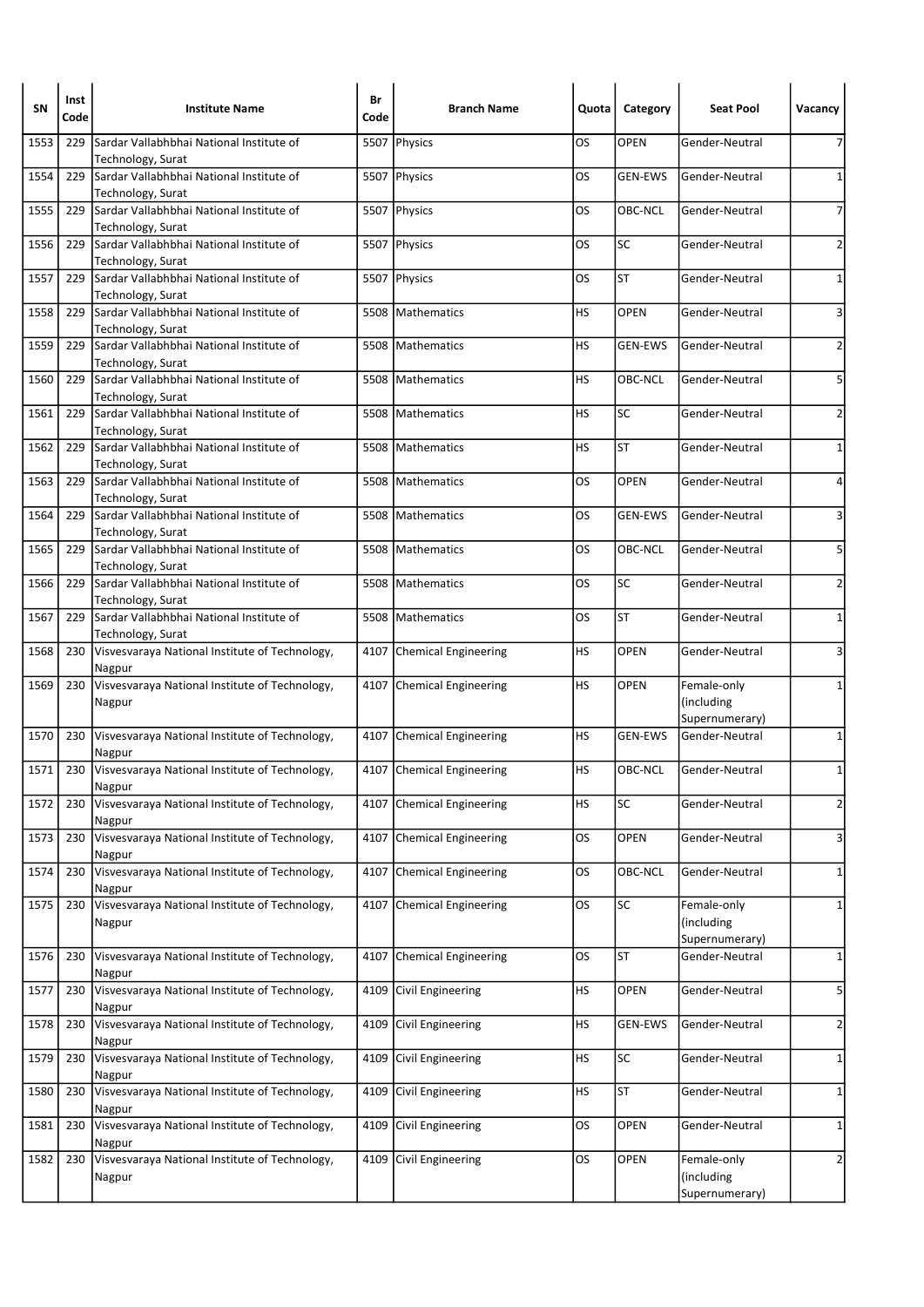| SΝ   | Inst<br>Code | <b>Institute Name</b>                                    | Br<br>Code | <b>Branch Name</b>                                | Quota     | Category       | <b>Seat Pool</b>                            | Vacancy                 |
|------|--------------|----------------------------------------------------------|------------|---------------------------------------------------|-----------|----------------|---------------------------------------------|-------------------------|
| 1583 | 230          | Visvesvaraya National Institute of Technology,<br>Nagpur | 4110       | Computer Science and<br>Engineering               | HS        | <b>OPEN</b>    | Gender-Neutral                              | 1                       |
| 1584 | 230          | Visvesvaraya National Institute of Technology,<br>Nagpur |            | 4110 Computer Science and<br>Engineering          | <b>HS</b> | <b>OPEN</b>    | Female-only<br>(including<br>Supernumerary) | 1                       |
| 1585 | 230          | Visvesvaraya National Institute of Technology,<br>Nagpur | 4110       | Computer Science and<br>Engineering               | НS        | <b>GEN-EWS</b> | Gender-Neutral                              | 1                       |
| 1586 | 230          | Visvesvaraya National Institute of Technology,<br>Nagpur |            | 4110 Computer Science and<br>Engineering          | OS        | <b>OPEN</b>    | Gender-Neutral                              | 3                       |
| 1587 | 230          | Visvesvaraya National Institute of Technology,<br>Nagpur |            | 4110 Computer Science and<br>Engineering          | OS        | <b>GEN-EWS</b> | Gender-Neutral                              | 1                       |
| 1588 | 230          | Visvesvaraya National Institute of Technology,<br>Nagpur | 4114       | Electronics and Communication<br>Engineering      | НS        | OBC-NCL        | Gender-Neutral                              | 1                       |
| 1589 | 230          | Visvesvaraya National Institute of Technology,<br>Nagpur |            | 4114 Electronics and Communication<br>Engineering | OS        | <b>OPEN</b>    | Gender-Neutral                              | 3                       |
| 1590 | 230          | Visvesvaraya National Institute of Technology,<br>Nagpur |            | 4114 Electronics and Communication<br>Engineering | OS        | <b>OPEN</b>    | Female-only<br>(including<br>Supernumerary) | 1                       |
| 1591 | 230          | Visvesvaraya National Institute of Technology,<br>Nagpur |            | 4125   Mechanical Engineering                     | НS        | <b>OPEN</b>    | Gender-Neutral                              | 6                       |
| 1592 | 230          | Visvesvaraya National Institute of Technology,<br>Nagpur |            | 4125   Mechanical Engineering                     | HS        | <b>OPEN</b>    | Female-only<br>(including<br>Supernumerary) | 2                       |
| 1593 | 230          | Visvesvaraya National Institute of Technology,<br>Nagpur |            | 4125   Mechanical Engineering                     | HS        | OBC-NCL        | Gender-Neutral                              | 1                       |
| 1594 | 230          | Visvesvaraya National Institute of Technology,<br>Nagpur |            | 4125   Mechanical Engineering                     | HS        | <b>ST</b>      | Gender-Neutral                              | $\mathbf 1$             |
| 1595 | 230          | Visvesvaraya National Institute of Technology,<br>Nagpur |            | 4125   Mechanical Engineering                     | OS        | <b>OPEN</b>    | Gender-Neutral                              | 3                       |
| 1596 | 230          | Visvesvaraya National Institute of Technology,<br>Nagpur | 4127       | Metallurgical and Materials<br>Engineering        | НS        | <b>OPEN</b>    | Gender-Neutral                              | 7                       |
| 1597 | 230          | Visvesvaraya National Institute of Technology,<br>Nagpur |            | 4127   Metallurgical and Materials<br>Engineering | HS        | <b>OPEN</b>    | Female-only<br>(including<br>Supernumerary) | 2                       |
| 1598 | 230          | Visvesvaraya National Institute of Technology,<br>Nagpur | 4127       | Metallurgical and Materials<br>Engineering        | НS        | <b>GEN-EWS</b> | Gender-Neutral                              | 2                       |
| 1599 | 230          | Visvesvaraya National Institute of Technology,<br>Nagpur | 4127       | Metallurgical and Materials<br>Engineering        | НS        | OBC-NCL        | Female-only<br>(including<br>Supernumerary) | 1                       |
| 1600 | 230          | Visvesvaraya National Institute of Technology,<br>Nagpur | 4127       | Metallurgical and Materials<br>Engineering        | OS        | OPEN           | Gender-Neutral                              | $\overline{\mathbf{c}}$ |
| 1601 | 230          | Visvesvaraya National Institute of Technology,<br>Nagpur |            | 4127   Metallurgical and Materials<br>Engineering | OS        | <b>OPEN</b>    | Female-only<br>(including<br>Supernumerary) | 1                       |
| 1602 | 230          | Visvesvaraya National Institute of Technology,<br>Nagpur | 4127       | Metallurgical and Materials<br>Engineering        | OS        | <b>GEN-EWS</b> | Female-only<br>(including<br>Supernumerary) | 1                       |
| 1603 | 230          | Visvesvaraya National Institute of Technology,<br>Nagpur | 4130       | Mining Engineering                                | HS        | OPEN           | Gender-Neutral                              | 6                       |
| 1604 | 230          | Visvesvaraya National Institute of Technology,<br>Nagpur |            | 4130 Mining Engineering                           | <b>HS</b> | OPEN           | Female-only<br>(including<br>Supernumerary) | 1                       |
| 1605 | 230          | Visvesvaraya National Institute of Technology,<br>Nagpur | 4130       | Mining Engineering                                | HS        | OBC-NCL        | Gender-Neutral                              | 1                       |
| 1606 | 230          | Visvesvaraya National Institute of Technology,<br>Nagpur |            | 4130 Mining Engineering                           | <b>HS</b> | OBC-NCL        | Female-only<br>(including<br>Supernumerary) | 1                       |
| 1607 | 230          | Visvesvaraya National Institute of Technology,<br>Nagpur | 4130       | Mining Engineering                                | HS        | SC             | Gender-Neutral                              | 1                       |
| 1608 | 230          | Visvesvaraya National Institute of Technology,<br>Nagpur | 4130       | Mining Engineering                                | HS        | <b>ST</b>      | Gender-Neutral                              | 1                       |
| 1609 | 230          | Visvesvaraya National Institute of Technology,<br>Nagpur | 4130       | Mining Engineering                                | OS        | OPEN           | Gender-Neutral                              | 1                       |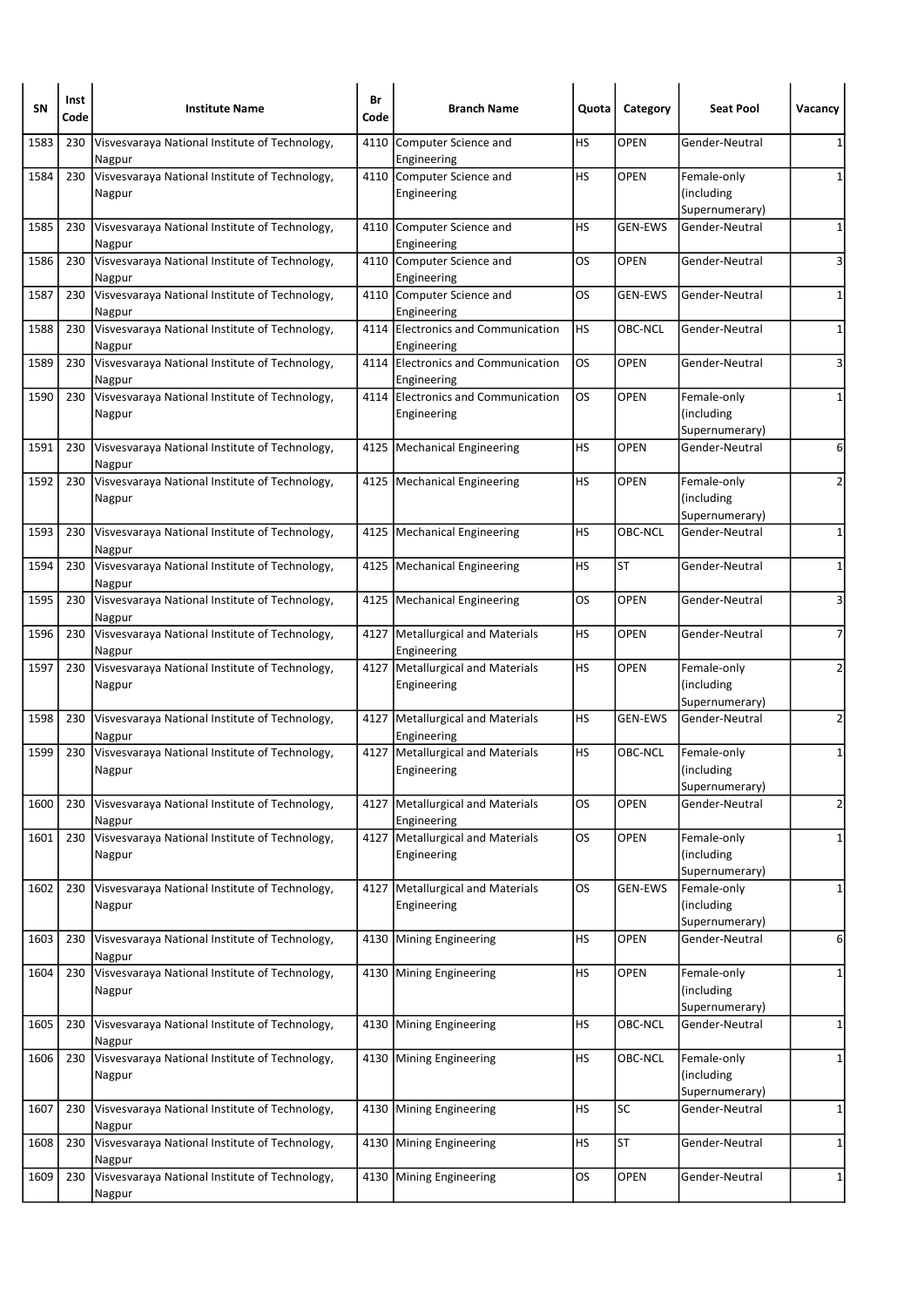| <b>SN</b> | Inst<br>Code | <b>Institute Name</b>                                    | Br<br>Code | <b>Branch Name</b>                             | Quota     | Category         | <b>Seat Pool</b>                            | Vacancy        |
|-----------|--------------|----------------------------------------------------------|------------|------------------------------------------------|-----------|------------------|---------------------------------------------|----------------|
| 1610      | 230          | Visvesvaraya National Institute of Technology,<br>Nagpur | 4130       | Mining Engineering                             | OS        | <b>GEN-EWS</b>   | Gender-Neutral                              | 1              |
| 1611      | 230          | Visvesvaraya National Institute of Technology,<br>Nagpur |            | 4130 Mining Engineering                        | OS        | OBC-NCL          | Female-only<br>(including<br>Supernumerary) | 1              |
| 1612      | 230          | Visvesvaraya National Institute of Technology,<br>Nagpur |            | 4130 Mining Engineering                        | OS        | <b>SC</b>        | Female-only<br>(including<br>Supernumerary) | 1              |
| 1613      | 230          | Visvesvaraya National Institute of Technology,<br>Nagpur |            | 4144 Electrical and Electronics<br>Engineering | <b>HS</b> | <b>OBC-NCL</b>   | Gender-Neutral                              | 2              |
| 1614      | 230          | Visvesvaraya National Institute of Technology,<br>Nagpur |            | 4144 Electrical and Electronics<br>Engineering | OS        | <b>OPEN</b>      | Gender-Neutral                              | 4              |
| 1615      | 230          | Visvesvaraya National Institute of Technology,<br>Nagpur |            | 4144 Electrical and Electronics<br>Engineering | OS        | <b>OPEN</b>      | Female-only<br>(including<br>Supernumerary) | 2              |
| 1616      | 230          | Visvesvaraya National Institute of Technology,<br>Nagpur |            | 5101 Architecture                              | <b>HS</b> | <b>OPEN</b>      | Gender-Neutral                              | 1              |
| 1617      | 230          | Visvesvaraya National Institute of Technology,<br>Nagpur |            | 5101 Architecture                              | HS        | <b>OPEN</b>      | Female-only<br>(including<br>Supernumerary) | 1              |
| 1618      | 230          | Visvesvaraya National Institute of Technology,<br>Nagpur |            | 5101 Architecture                              | HS        | OBC-<br>NCL(PwD) | Gender-Neutral                              | $\mathbf{1}$   |
| 1619      | 230          | Visvesvaraya National Institute of Technology,<br>Nagpur |            | 5101 Architecture                              | HS        | <b>ST</b>        | Gender-Neutral                              | 1              |
| 1620      | 230          | Visvesvaraya National Institute of Technology,<br>Nagpur |            | 5101 Architecture                              | OS        | <b>GEN-EWS</b>   | Gender-Neutral                              | 1              |
| 1621      | 231          | National Institute of Technology, Andhra Pradesh         |            | 4104 Bio Technology                            | НS        | <b>OPEN</b>      | Gender-Neutral                              | 3              |
| 1622      | 231          | National Institute of Technology, Andhra Pradesh         | 4104       | <b>Bio Technology</b>                          | <b>HS</b> | <b>GEN-EWS</b>   | Gender-Neutral                              | 1              |
| 1623      | 231          | National Institute of Technology, Andhra Pradesh         |            | 4104 Bio Technology                            | HS        | <b>GEN-EWS</b>   | Female-only<br>(including<br>Supernumerary) | 1              |
| 1624      | 231          | National Institute of Technology, Andhra Pradesh         | 4104       | <b>Bio Technology</b>                          | HS        | OBC-NCL          | Gender-Neutral                              | 1              |
| 1625      | 231          | National Institute of Technology, Andhra Pradesh         |            | 4104 Bio Technology                            | <b>HS</b> | <b>OBC-NCL</b>   | Female-only<br>(including<br>Supernumerary) | 1              |
| 1626      |              | 231 National Institute of Technology, Andhra Pradesh     |            | 4104 Bio Technology                            | HS        | <b>SC</b>        | Gender-Neutral                              | $1\vert$       |
| 1627      | 231          | National Institute of Technology, Andhra Pradesh         | 4104       | <b>Bio Technology</b>                          | OS        | <b>OPEN</b>      | Gender-Neutral                              | 3              |
| 1628      |              | 231 National Institute of Technology, Andhra Pradesh     |            | 4104 Bio Technology                            | OS        | <b>OPEN</b>      | Female-only<br>(including<br>Supernumerary) | 1              |
| 1629      | 231          | National Institute of Technology, Andhra Pradesh         | 4104       | <b>Bio Technology</b>                          | OS        | <b>GEN-EWS</b>   | Gender-Neutral                              | 1              |
| 1630      | 231          | National Institute of Technology, Andhra Pradesh         |            | 4104 Bio Technology                            | OS        | OBC-NCL          | Gender-Neutral                              | $\overline{2}$ |
| 1631      | 231          | National Institute of Technology, Andhra Pradesh         | 4104       | <b>Bio Technology</b>                          | OS        | SC               | Gender-Neutral                              | 1              |
| 1632      | 231          | National Institute of Technology, Andhra Pradesh         |            | 4107 Chemical Engineering                      | НS        | <b>OPEN</b>      | Gender-Neutral                              | $\overline{2}$ |
| 1633      | 231          | National Institute of Technology, Andhra Pradesh         |            | 4107 Chemical Engineering                      | HS        | SC               | Gender-Neutral                              | $\mathbf{1}$   |
| 1634      | 231          | National Institute of Technology, Andhra Pradesh         | 4107       | Chemical Engineering                           | OS        | OPEN             | Gender-Neutral                              | 4              |
| 1635      | 231          | National Institute of Technology, Andhra Pradesh         |            | 4107 Chemical Engineering                      | <b>OS</b> | OPEN             | Female-only<br>(including<br>Supernumerary) | $\overline{2}$ |
| 1636      | 231          | National Institute of Technology, Andhra Pradesh         | 4107       | Chemical Engineering                           | OS        | <b>GEN-EWS</b>   | Gender-Neutral                              | $\mathbf{1}$   |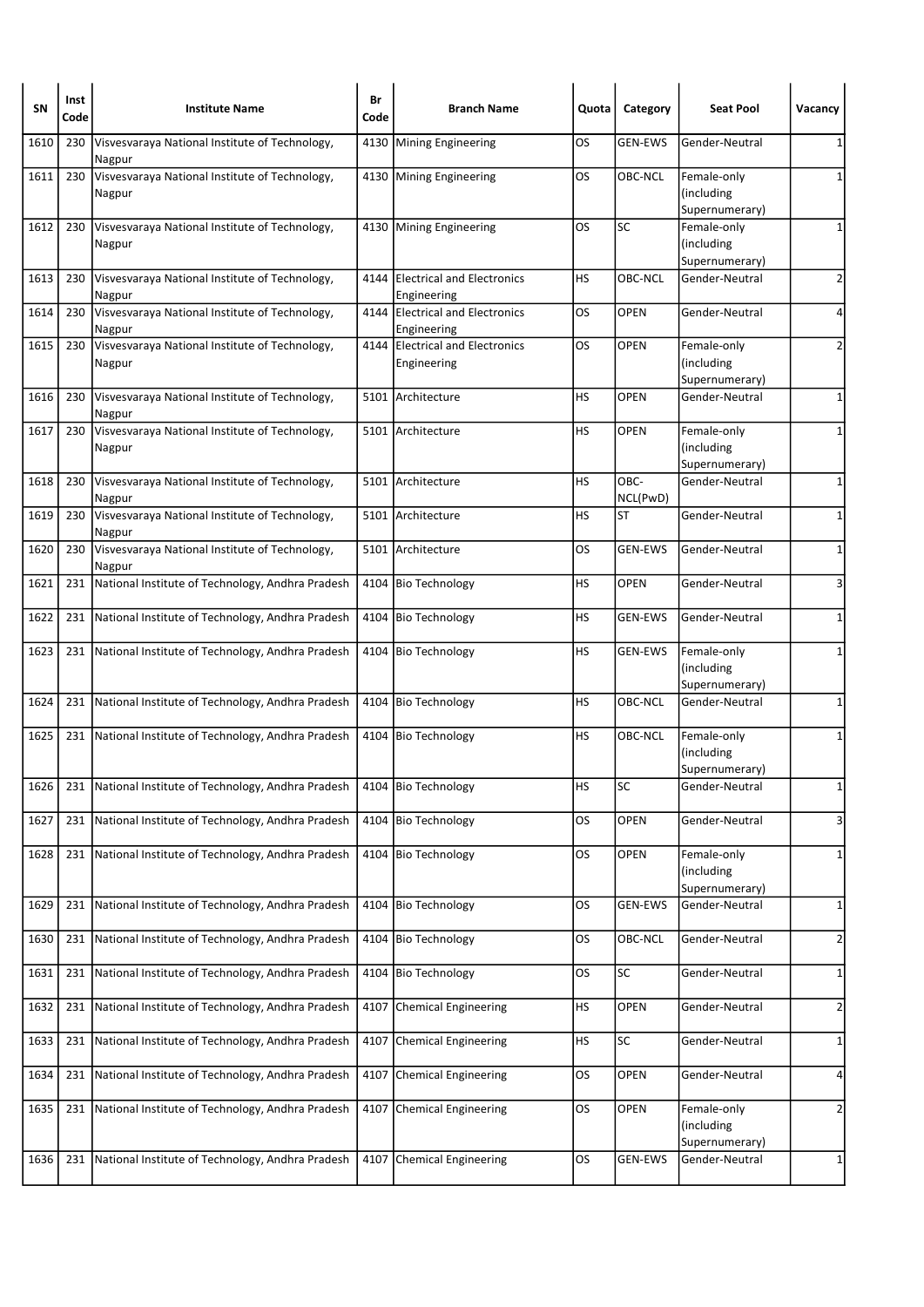| SN   | Inst<br>Code | <b>Institute Name</b>                                | Br<br>Code | <b>Branch Name</b>                                | Quota     | Category       | <b>Seat Pool</b>                            | Vacancy        |
|------|--------------|------------------------------------------------------|------------|---------------------------------------------------|-----------|----------------|---------------------------------------------|----------------|
| 1637 | 231          | National Institute of Technology, Andhra Pradesh     | 4107       | Chemical Engineering                              | OS        | OBC-NCL        | Gender-Neutral                              | 3              |
| 1638 | 231          | National Institute of Technology, Andhra Pradesh     | 4107       | Chemical Engineering                              | OS        | <b>SC</b>      | Gender-Neutral                              | 1              |
| 1639 | 231          | National Institute of Technology, Andhra Pradesh     |            | 4107 Chemical Engineering                         | OS        | <b>ST</b>      | Gender-Neutral                              | 1              |
| 1640 | 231          | National Institute of Technology, Andhra Pradesh     | 4109       | Civil Engineering                                 | HS        | <b>OPEN</b>    | Gender-Neutral                              | 6              |
| 1641 | 231          | National Institute of Technology, Andhra Pradesh     |            | 4109 Civil Engineering                            | HS        | GEN-EWS        | Gender-Neutral                              | $\overline{2}$ |
| 1642 | 231          | National Institute of Technology, Andhra Pradesh     |            | 4109 Civil Engineering                            | HS        | <b>GEN-EWS</b> | Female-only<br>(including<br>Supernumerary) | 1              |
| 1643 | 231          | National Institute of Technology, Andhra Pradesh     | 4109       | Civil Engineering                                 | HS        | OBC-NCL        | Gender-Neutral                              | 3              |
| 1644 | 231          | National Institute of Technology, Andhra Pradesh     |            | 4109 Civil Engineering                            | HS        | OBC-NCL        | Female-only<br>(including<br>Supernumerary) | 1              |
| 1645 | 231          | National Institute of Technology, Andhra Pradesh     | 4109       | Civil Engineering                                 | OS        | OPEN           | Gender-Neutral                              | 7              |
| 1646 | 231          | National Institute of Technology, Andhra Pradesh     |            | 4109 Civil Engineering                            | OS        | <b>OPEN</b>    | Female-only<br>(including<br>Supernumerary) | 4              |
| 1647 | 231          | National Institute of Technology, Andhra Pradesh     | 4109       | Civil Engineering                                 | OS        | <b>GEN-EWS</b> | Gender-Neutral                              | $\overline{2}$ |
| 1648 |              | 231 National Institute of Technology, Andhra Pradesh |            | 4109 Civil Engineering                            | OS        | OBC-NCL        | Female-only<br>(including<br>Supernumerary) | 1              |
| 1649 | 231          | National Institute of Technology, Andhra Pradesh     |            | 4109 Civil Engineering                            | OS        | <b>SC</b>      | Gender-Neutral                              | 1              |
| 1650 | 231          | National Institute of Technology, Andhra Pradesh     | 4109       | Civil Engineering                                 | OS        | SC             | Female-only<br>(including<br>Supernumerary) | 1              |
| 1651 | 231          | National Institute of Technology, Andhra Pradesh     | 4110       | Computer Science and<br>Engineering               | <b>HS</b> | OPEN           | Gender-Neutral                              | 2              |
| 1652 | 231          | National Institute of Technology, Andhra Pradesh     |            | 4110 Computer Science and<br>Engineering          | OS        | <b>OPEN</b>    | Gender-Neutral                              | 4              |
| 1653 |              | 231 National Institute of Technology, Andhra Pradesh |            | 4110 Computer Science and<br>Engineering          | OS        | <b>OPEN</b>    | Female-only<br>(including<br>Supernumerary) | 1              |
| 1654 | 231          | National Institute of Technology, Andhra Pradesh     |            | 4110 Computer Science and<br>Engineering          | OS        | OBC-NCL        | Gender-Neutral                              | 1              |
| 1655 | 231          | National Institute of Technology, Andhra Pradesh     |            | 4110 Computer Science and<br>Engineering          | OS        | <b>SC</b>      | Gender-Neutral                              | 1              |
| 1656 | 231          | National Institute of Technology, Andhra Pradesh     | 4114       | Electronics and Communication<br>Engineering      | <b>HS</b> | OBC-NCL        | Female-only<br>(including<br>Supernumerary) | 1              |
| 1657 | 231          | National Institute of Technology, Andhra Pradesh     |            | 4114 Electronics and Communication<br>Engineering | los       | OPEN           | Gender-Neutral                              | $\overline{2}$ |
| 1658 | 231          | National Institute of Technology, Andhra Pradesh     |            | 4114 Electronics and Communication<br>Engineering | <b>OS</b> | <b>OPEN</b>    | Female-only<br>(including<br>Supernumerary) | 1              |
| 1659 | 231          | National Institute of Technology, Andhra Pradesh     |            | 4114 Electronics and Communication<br>Engineering | OS        | <b>GEN-EWS</b> | Gender-Neutral                              | 1              |
| 1660 | 231          | National Institute of Technology, Andhra Pradesh     |            | 4114 Electronics and Communication<br>Engineering | OS        | <b>GEN-EWS</b> | Female-only<br>(including<br>Supernumerary) | 1              |
| 1661 | 231          | National Institute of Technology, Andhra Pradesh     |            | 4114 Electronics and Communication<br>Engineering | OS        | OBC-NCL        | Female-only<br>(including<br>Supernumerary) | $\overline{2}$ |
| 1662 | 231          | National Institute of Technology, Andhra Pradesh     | 4114       | Electronics and Communication<br>Engineering      | OS        | <b>SC</b>      | Gender-Neutral                              | 3              |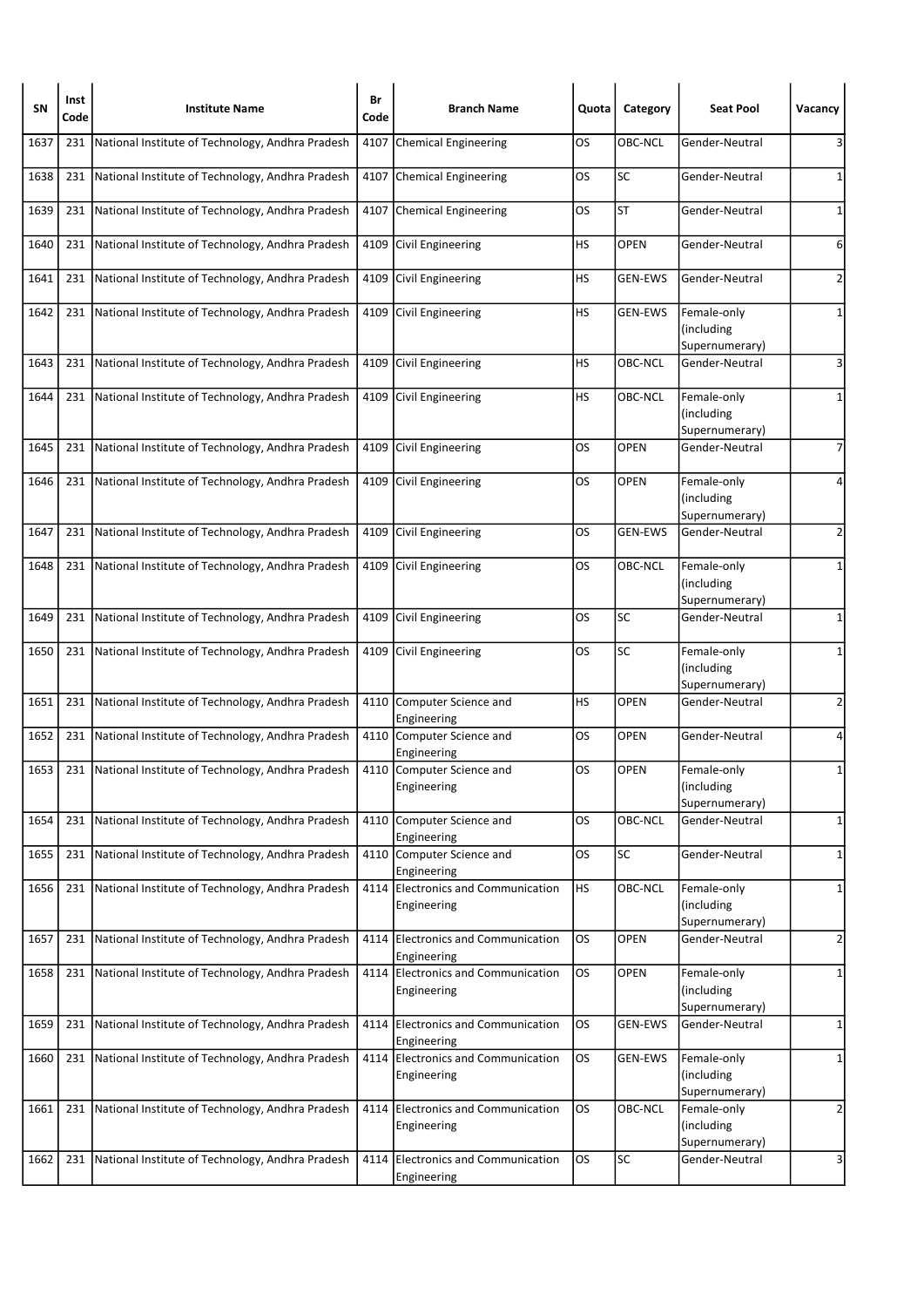| SΝ   | Inst<br>Code | <b>Institute Name</b>                                | Br<br>Code | <b>Branch Name</b>                                | Quota     | Category             | <b>Seat Pool</b>                            | Vacancy        |
|------|--------------|------------------------------------------------------|------------|---------------------------------------------------|-----------|----------------------|---------------------------------------------|----------------|
| 1663 | 231          | National Institute of Technology, Andhra Pradesh     | 4125       | Mechanical Engineering                            | НS        | <b>OPEN</b>          | Gender-Neutral                              | 3              |
| 1664 |              | 231 National Institute of Technology, Andhra Pradesh |            | 4125   Mechanical Engineering                     | HS        | <b>OPEN</b>          | Female-only<br>(including<br>Supernumerary) | 1              |
| 1665 | 231          | National Institute of Technology, Andhra Pradesh     |            | 4125   Mechanical Engineering                     | HS        | <b>GEN-EWS</b>       | Gender-Neutral                              | 1              |
| 1666 | 231          | National Institute of Technology, Andhra Pradesh     |            | 4125   Mechanical Engineering                     | HS        | OBC-NCL              | Female-only<br>(including<br>Supernumerary) | 1              |
| 1667 | 231          | National Institute of Technology, Andhra Pradesh     |            | 4125   Mechanical Engineering                     | OS        | <b>OPEN</b>          | Gender-Neutral                              | 4              |
| 1668 | 231          | National Institute of Technology, Andhra Pradesh     |            | 4125   Mechanical Engineering                     | OS        | <b>OPEN</b>          | Female-only<br>(including<br>Supernumerary) | 2              |
| 1669 | 231          | National Institute of Technology, Andhra Pradesh     |            | 4125   Mechanical Engineering                     | OS        | <b>GEN-EWS</b>       | Gender-Neutral                              | 1              |
| 1670 | 231          | National Institute of Technology, Andhra Pradesh     |            | 4125   Mechanical Engineering                     | OS        | OBC-NCL              | Gender-Neutral                              | 1              |
| 1671 | 231          | National Institute of Technology, Andhra Pradesh     |            | 4125   Mechanical Engineering                     | OS        | <b>SC</b>            | Gender-Neutral                              | 1              |
| 1672 | 231          | National Institute of Technology, Andhra Pradesh     |            | 4125   Mechanical Engineering                     | OS        | <b>ST</b>            | Gender-Neutral                              | 1              |
| 1673 | 231          | National Institute of Technology, Andhra Pradesh     |            | 4127   Metallurgical and Materials<br>Engineering | НS        | <b>OPEN</b>          | Gender-Neutral                              | $\overline{2}$ |
| 1674 |              | 231 National Institute of Technology, Andhra Pradesh |            | 4127   Metallurgical and Materials<br>Engineering | HS        | <b>OPEN</b>          | Female-only<br>(including<br>Supernumerary) | 1              |
| 1675 | 231          | National Institute of Technology, Andhra Pradesh     |            | 4127   Metallurgical and Materials<br>Engineering | НS        | <b>GEN-EWS</b>       | Gender-Neutral                              | 1              |
| 1676 | 231          | National Institute of Technology, Andhra Pradesh     |            | 4127   Metallurgical and Materials<br>Engineering | HS        | OBC-NCL              | Gender-Neutral                              | 4              |
| 1677 | 231          | National Institute of Technology, Andhra Pradesh     | 4127       | Metallurgical and Materials<br>Engineering        | OS        | OPEN                 | Gender-Neutral                              | 3              |
| 1678 | 231          | National Institute of Technology, Andhra Pradesh     |            | 4127   Metallurgical and Materials<br>Engineering | OS        | <b>OPEN</b>          | Female-only<br>(including<br>Supernumerary) | 1              |
| 1679 | 231          | National Institute of Technology, Andhra Pradesh     |            | 4127   Metallurgical and Materials<br>Engineering | OS        | <b>OPEN</b><br>(PwD) | Gender-Neutral                              | $\mathbf{1}$   |
| 1680 |              | 231 National Institute of Technology, Andhra Pradesh |            | 4127   Metallurgical and Materials<br>Engineering | OS        | GEN-EWS              | Female-only<br>(including<br>Supernumerary) | 1              |
| 1681 | 231          | National Institute of Technology, Andhra Pradesh     |            | 4127   Metallurgical and Materials<br>Engineering | OS        | OBC-NCL              | Gender-Neutral                              | $\overline{2}$ |
| 1682 | 231          | National Institute of Technology, Andhra Pradesh     | 4127       | Metallurgical and Materials<br>Engineering        | <b>OS</b> | OBC-NCL              | Female-only<br>(including<br>Supernumerary) | 1              |
| 1683 | 231          | National Institute of Technology, Andhra Pradesh     |            | 4127   Metallurgical and Materials<br>Engineering | OS        | SC                   | Gender-Neutral                              | 1              |
| 1684 | 231          | National Institute of Technology, Andhra Pradesh     | 4144       | <b>Electrical and Electronics</b><br>Engineering  | <b>HS</b> | OPEN                 | Gender-Neutral                              | 1              |
| 1685 | 231          | National Institute of Technology, Andhra Pradesh     |            | 4144 Electrical and Electronics<br>Engineering    | <b>HS</b> | SC                   | Gender-Neutral                              | 1              |
| 1686 | 231          | National Institute of Technology, Andhra Pradesh     |            | 4144 Electrical and Electronics<br>Engineering    | <b>HS</b> | SC (PwD)             | Gender-Neutral                              | $\mathbf{1}$   |
| 1687 | 231          | National Institute of Technology, Andhra Pradesh     |            | 4144 Electrical and Electronics<br>Engineering    | OS        | OPEN                 | Gender-Neutral                              | 6              |
| 1688 | 231          | National Institute of Technology, Andhra Pradesh     |            | 4144 Electrical and Electronics<br>Engineering    | <b>OS</b> | OPEN                 | Female-only<br>(including<br>Supernumerary) | 3              |
| 1689 | 231          | National Institute of Technology, Andhra Pradesh     | 4144       | <b>Electrical and Electronics</b><br>Engineering  | OS        | OBC-NCL              | Gender-Neutral                              | $\overline{2}$ |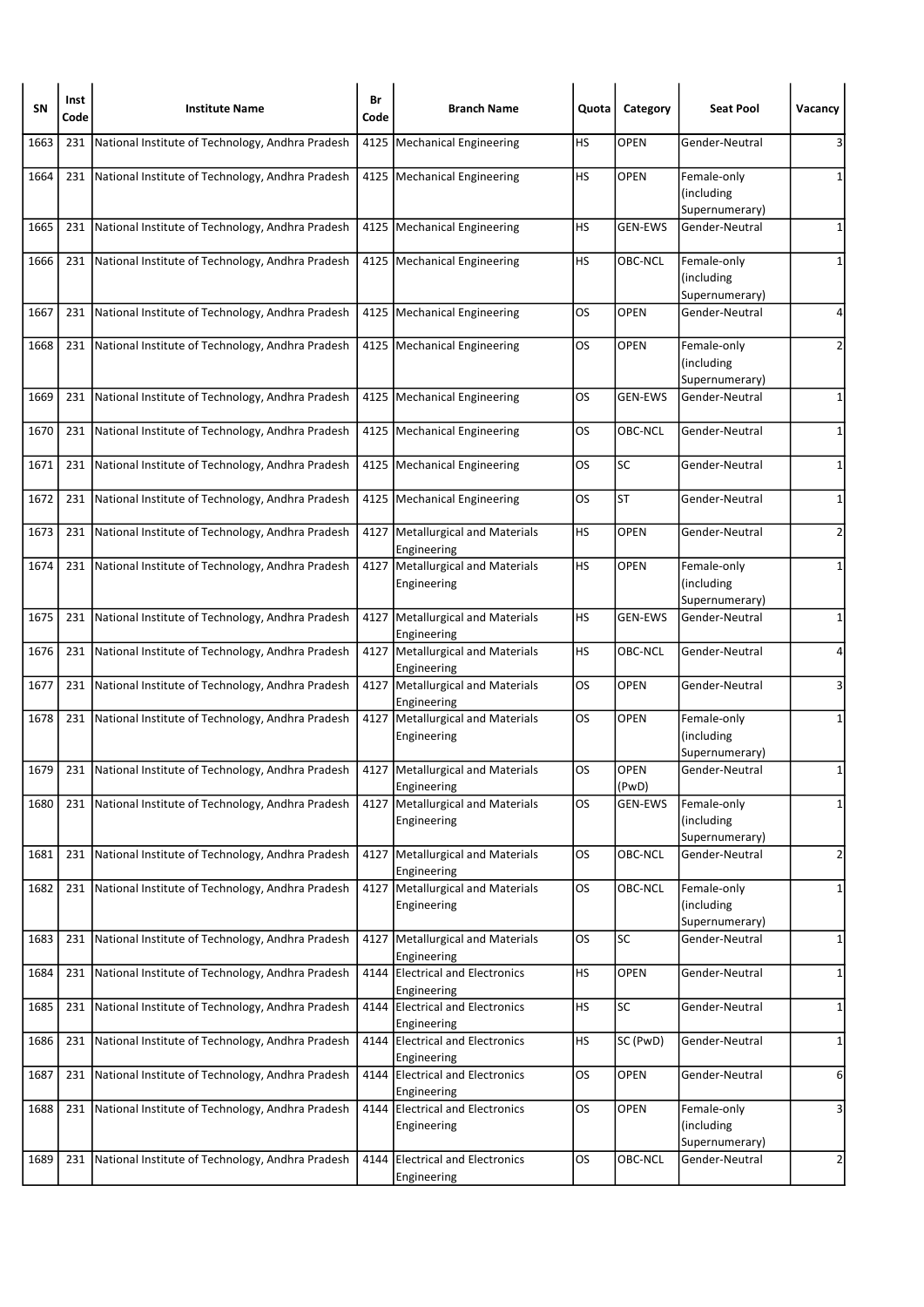| SN   | Inst<br>Code | <b>Institute Name</b>                                                   | Br<br>Code | <b>Branch Name</b>                               | Quota     | Category       | <b>Seat Pool</b>                            | Vacancy        |
|------|--------------|-------------------------------------------------------------------------|------------|--------------------------------------------------|-----------|----------------|---------------------------------------------|----------------|
| 1690 | 231          | National Institute of Technology, Andhra Pradesh                        | 4144       | <b>Electrical and Electronics</b><br>Engineering | OS        | <b>OBC-NCL</b> | Female-only<br>(including<br>Supernumerary) |                |
| 1691 |              | 231 National Institute of Technology, Andhra Pradesh                    |            | 4144 Electrical and Electronics<br>Engineering   | OS        | SC             | Gender-Neutral                              | $\overline{2}$ |
| 1692 | 231          | National Institute of Technology, Andhra Pradesh                        | 4144       | <b>Electrical and Electronics</b><br>Engineering | OS        | <b>SC</b>      | Female-only<br>(including<br>Supernumerary) | 1              |
| 1693 |              | 232 Indian Institute of Engineering Science and<br>Technology, Shibpur  |            | 4101 Aerospace Engineering                       | HS        | <b>OPEN</b>    | Gender-Neutral                              | $\overline{2}$ |
| 1694 | 232          | Indian Institute of Engineering Science and<br>Technology, Shibpur      |            | 4101 Aerospace Engineering                       | HS        | <b>GEN-EWS</b> | Gender-Neutral                              | $\mathbf{1}$   |
| 1695 | 232          | Indian Institute of Engineering Science and<br>Technology, Shibpur      |            | 4101 Aerospace Engineering                       | OS        | OPEN           | Gender-Neutral                              | 1              |
| 1696 |              | 232 Indian Institute of Engineering Science and<br>Technology, Shibpur  |            | 4101 Aerospace Engineering                       | OS        | <b>OPEN</b>    | Female-only<br>(including<br>Supernumerary) | 1              |
| 1697 | 232          | Indian Institute of Engineering Science and<br>Technology, Shibpur      |            | 4101 Aerospace Engineering                       | OS        | <b>SC</b>      | Gender-Neutral                              | 1              |
| 1698 | 232          | Indian Institute of Engineering Science and<br>Technology, Shibpur      | 4109       | Civil Engineering                                | HS        | <b>OPEN</b>    | Gender-Neutral                              | $\overline{7}$ |
| 1699 | 232          | Indian Institute of Engineering Science and<br>Technology, Shibpur      | 4109       | Civil Engineering                                | HS        | <b>OPEN</b>    | Female-only<br>(including<br>Supernumerary) | $\overline{2}$ |
| 1700 | 232          | Indian Institute of Engineering Science and<br>Technology, Shibpur      |            | 4109 Civil Engineering                           | НS        | OBC-NCL        | Gender-Neutral                              | $\overline{2}$ |
| 1701 | 232          | Indian Institute of Engineering Science and<br>Technology, Shibpur      | 4109       | Civil Engineering                                | OS        | <b>OPEN</b>    | Gender-Neutral                              | $\overline{2}$ |
| 1702 | 232          | Indian Institute of Engineering Science and<br>Technology, Shibpur      | 4109       | Civil Engineering                                | OS        | <b>GEN-EWS</b> | Gender-Neutral                              | 1              |
| 1703 | 232          | Indian Institute of Engineering Science and<br>Technology, Shibpur      | 4109       | Civil Engineering                                | OS        | OBC-NCL        | Gender-Neutral                              | 2              |
| 1704 | 232          | Indian Institute of Engineering Science and<br>Technology, Shibpur      | 4109       | Civil Engineering                                | OS.       | OBC-NCL        | Female-only<br>(including<br>Supernumerary) | $\mathbf{1}$   |
| 1705 | 232          | Indian Institute of Engineering Science and<br>Technology, Shibpur      |            | 4110 Computer Science and<br>Engineering         | HS        | <b>OPEN</b>    | Gender-Neutral                              | 2              |
| 1706 |              | 232  Indian Institute of Engineering Science and<br>Technology, Shibpur |            | 4110 Computer Science and<br>Engineering         | HS        | <b>OPEN</b>    | Female-only<br>(including<br>Supernumerary) | 1              |
| 1707 | 232          | Indian Institute of Engineering Science and<br>Technology, Shibpur      | 4110       | Computer Science and<br>Engineering              | OS        | OPEN           | Gender-Neutral                              | $\mathbf{1}$   |
| 1708 | 232          | Indian Institute of Engineering Science and<br>Technology, Shibpur      |            | 4110 Computer Science and<br>Engineering         | OS        | OBC-NCL        | Female-only<br>(including<br>Supernumerary) | $\overline{2}$ |
| 1709 | 232          | Indian Institute of Engineering Science and<br>Technology, Shibpur      |            | 4111 Electrical Engineering                      | HS        | OPEN           | Gender-Neutral                              | 4              |
| 1710 | 232          | Indian Institute of Engineering Science and<br>Technology, Shibpur      |            | 4111 Electrical Engineering                      | HS        | OPEN           | Female-only<br>(including<br>Supernumerary) | $\mathbf 1$    |
| 1711 | 232          | Indian Institute of Engineering Science and<br>Technology, Shibpur      |            | 4111 Electrical Engineering                      | HS        | OBC-NCL        | Gender-Neutral                              | 1              |
| 1712 | 232          | Indian Institute of Engineering Science and<br>Technology, Shibpur      |            | 4111 Electrical Engineering                      | OS        | <b>OPEN</b>    | Gender-Neutral                              | $\mathbf{1}$   |
| 1713 | 232          | Indian Institute of Engineering Science and<br>Technology, Shibpur      |            | 4111 Electrical Engineering                      | <b>OS</b> | <b>OPEN</b>    | Female-only<br>(including<br>Supernumerary) | 3              |
| 1714 | 232          | Indian Institute of Engineering Science and<br>Technology, Shibpur      |            | 4111 Electrical Engineering                      | OS        | <b>GEN-EWS</b> | Female-only<br>(including<br>Supernumerary) | 1              |
| 1715 | 232          | Indian Institute of Engineering Science and<br>Technology, Shibpur      |            | 4125   Mechanical Engineering                    | <b>HS</b> | <b>OPEN</b>    | Gender-Neutral                              | 5              |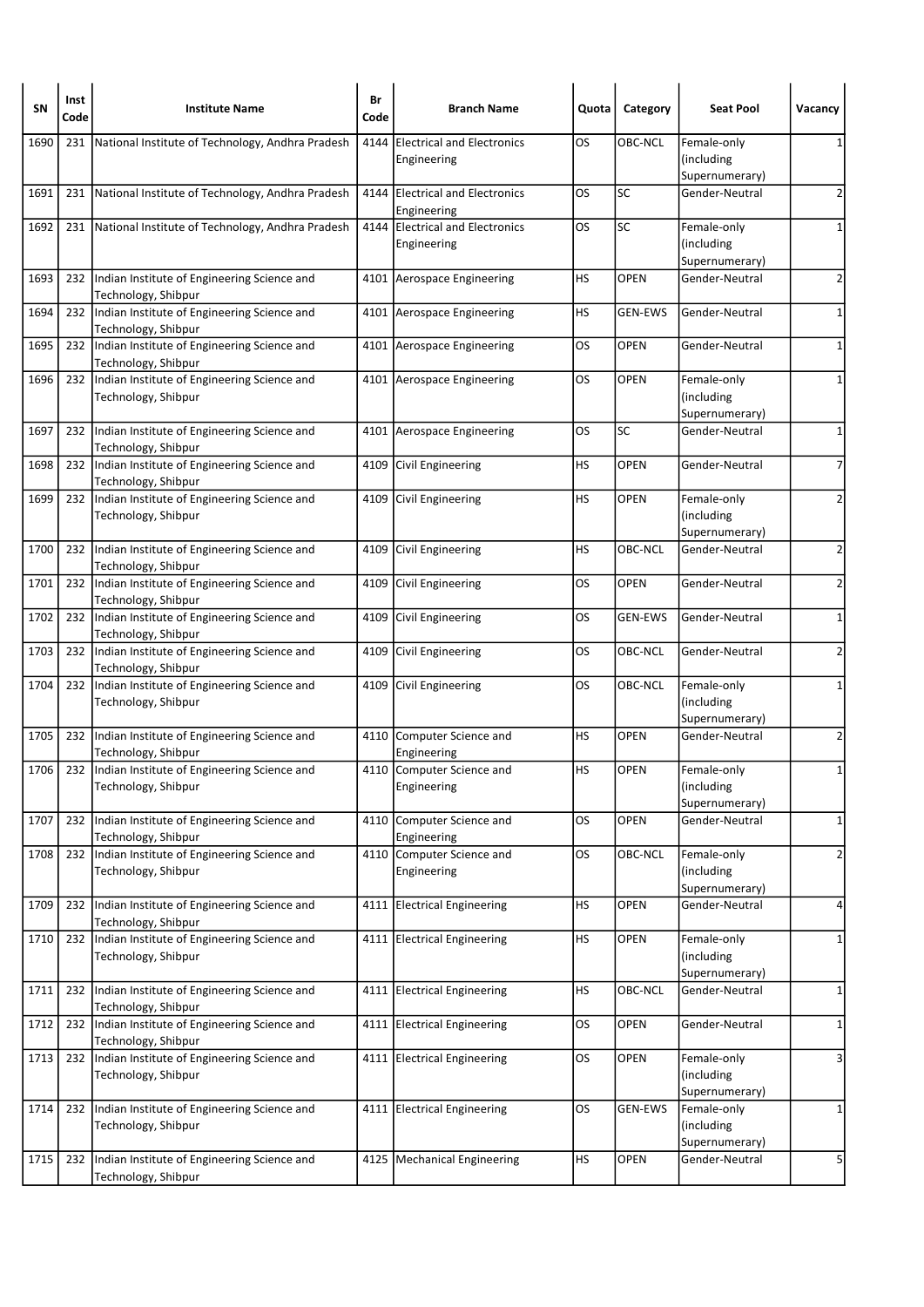| <b>SN</b> | Inst<br>Code | <b>Institute Name</b>                                                  | Br<br>Code | <b>Branch Name</b>                                           | Quota     | Category         | <b>Seat Pool</b>                            | Vacancy        |
|-----------|--------------|------------------------------------------------------------------------|------------|--------------------------------------------------------------|-----------|------------------|---------------------------------------------|----------------|
| 1716      | 232          | Indian Institute of Engineering Science and<br>Technology, Shibpur     | 4125       | Mechanical Engineering                                       | НS        | <b>OPEN</b>      | Female-only<br>(including<br>Supernumerary) |                |
| 1717      | 232          | Indian Institute of Engineering Science and<br>Technology, Shibpur     |            | 4125   Mechanical Engineering                                | HS        | OBC-NCL          | Gender-Neutral                              | 1              |
| 1718      | 232          | Indian Institute of Engineering Science and<br>Technology, Shibpur     |            | 4125   Mechanical Engineering                                | HS        | SC               | Gender-Neutral                              | 1              |
| 1719      | 232          | Indian Institute of Engineering Science and<br>Technology, Shibpur     |            | 4125   Mechanical Engineering                                | HS        | <b>SC</b>        | Female-only<br>(including<br>Supernumerary) | 1              |
| 1720      | 232          | Indian Institute of Engineering Science and<br>Technology, Shibpur     | 4125       | Mechanical Engineering                                       | НS        | <b>ST</b>        | Gender-Neutral                              | 1              |
| 1721      | 232          | Indian Institute of Engineering Science and<br>Technology, Shibpur     |            | 4125   Mechanical Engineering                                | OS        | <b>OPEN</b>      | Gender-Neutral                              | 3              |
| 1722      | 232          | Indian Institute of Engineering Science and<br>Technology, Shibpur     |            | 4125   Mechanical Engineering                                | OS        | <b>GEN-EWS</b>   | Gender-Neutral                              | 1              |
| 1723      | 232          | Indian Institute of Engineering Science and<br>Technology, Shibpur     |            | 4125   Mechanical Engineering                                | OS        | OBC-NCL          | Gender-Neutral                              | 1              |
| 1724      | 232          | Indian Institute of Engineering Science and<br>Technology, Shibpur     |            | 4130 Mining Engineering                                      | HS        | <b>OPEN</b>      | Gender-Neutral                              | 2              |
| 1725      | 232          | Indian Institute of Engineering Science and<br>Technology, Shibpur     |            | 4130 Mining Engineering                                      | HS        | <b>OPEN</b>      | Female-only<br>(including<br>Supernumerary) | 1              |
| 1726      | 232          | Indian Institute of Engineering Science and<br>Technology, Shibpur     |            | 4130 Mining Engineering                                      | HS        | OBC-NCL          | Gender-Neutral                              | 1              |
| 1727      | 232          | Indian Institute of Engineering Science and<br>Technology, Shibpur     |            | 4130 Mining Engineering                                      | HS        | <b>SC</b>        | Gender-Neutral                              | 1              |
| 1728      | 232          | Indian Institute of Engineering Science and<br>Technology, Shibpur     |            | 4130 Mining Engineering                                      | HS        | <b>ST</b>        | Gender-Neutral                              | 1              |
| 1729      | 232          | Indian Institute of Engineering Science and<br>Technology, Shibpur     |            | 4130 Mining Engineering                                      | OS        | <b>OPEN</b>      | Gender-Neutral                              | 1              |
| 1730      | 232          | Indian Institute of Engineering Science and<br>Technology, Shibpur     |            | 4130 Mining Engineering                                      | OS        | <b>OPEN</b>      | Female-only<br>(including<br>Supernumerary) | $\overline{2}$ |
| 1731      | 232          | Indian Institute of Engineering Science and<br>Technology, Shibpur     |            | 4130 Mining Engineering                                      | OS        | <b>GEN-EWS</b>   | Gender-Neutral                              | 1              |
| 1732      | 232          | Indian Institute of Engineering Science and<br>Technology, Shibpur     |            | 4130 Mining Engineering                                      | OS        | OBC-NCL          | Gender-Neutral                              | 2              |
| 1733      |              | 232 Indian Institute of Engineering Science and<br>Technology, Shibpur |            | 4130   Mining Engineering                                    | OS        | OBC-NCL          | Female-only<br>(including<br>Supernumerary) | $\mathbf{1}$   |
| 1734      | 232          | Indian Institute of Engineering Science and<br>Technology, Shibpur     |            | 4130 Mining Engineering                                      | OS        | SC               | Gender-Neutral                              | $\mathbf 1$    |
| 1735      | 232          | Indian Institute of Engineering Science and<br>Technology, Shibpur     | 4130       | Mining Engineering                                           | OS        | <b>ST</b>        | Gender-Neutral                              | $\mathbf{1}$   |
| 1736      | 232          | Indian Institute of Engineering Science and<br>Technology, Shibpur     | 4146       | Information Technology                                       | НS        | OPEN             | Gender-Neutral                              | 3              |
| 1737      | 232          | Indian Institute of Engineering Science and<br>Technology, Shibpur     |            | 4146   Information Technology                                | <b>HS</b> | OBC-NCL          | Gender-Neutral                              | $\mathbf{1}$   |
| 1738      | 232          | Indian Institute of Engineering Science and<br>Technology, Shibpur     | 4146       | Information Technology                                       | <b>OS</b> | OPEN             | Gender-Neutral                              | 3              |
| 1739      | 232          | Indian Institute of Engineering Science and<br>Technology, Shibpur     |            | 4146   Information Technology                                | OS        | OPEN             | Female-only<br>(including<br>Supernumerary) | $\mathbf{1}$   |
| 1740      | 232          | Indian Institute of Engineering Science and<br>Technology, Shibpur     | 4146       | Information Technology                                       | OS        | OBC-<br>NCL(PwD) | Gender-Neutral                              | $\mathbf{1}$   |
| 1741      | 232          | Indian Institute of Engineering Science and<br>Technology, Shibpur     |            | 4146 Information Technology                                  | <b>OS</b> | SC               | Female-only<br>(including<br>Supernumerary) | 1              |
| 1742      | 232          | Indian Institute of Engineering Science and<br>Technology, Shibpur     |            | 4153 Electronics and<br><b>Telecommunication Engineering</b> | HS        | <b>OPEN</b>      | Gender-Neutral                              | 1              |
| 1743      | 232          | Indian Institute of Engineering Science and<br>Technology, Shibpur     | 4153       | Electronics and<br><b>Telecommunication Engineering</b>      | <b>HS</b> | OBC-NCL          | Gender-Neutral                              | $\mathbf{1}$   |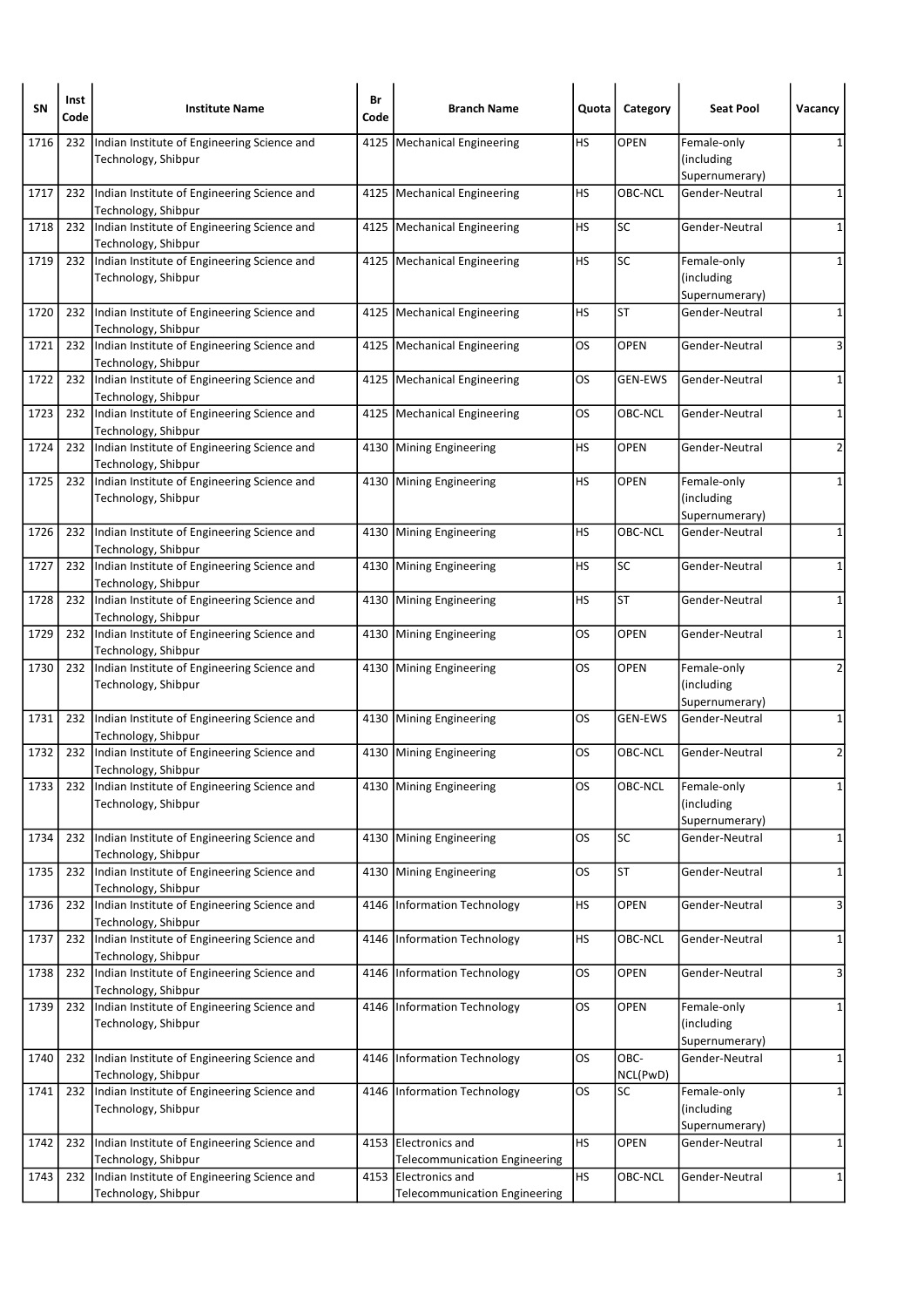| <b>SN</b> | Inst<br>Code | <b>Institute Name</b>                                                                   | Br<br>Code | <b>Branch Name</b>                                               | Quota | Category       | <b>Seat Pool</b>                            | Vacancy        |
|-----------|--------------|-----------------------------------------------------------------------------------------|------------|------------------------------------------------------------------|-------|----------------|---------------------------------------------|----------------|
| 1744      | 232          | Indian Institute of Engineering Science and<br>Technology, Shibpur                      | 4153       | Electronics and<br><b>Telecommunication Engineering</b>          | HS    | SC             | Gender-Neutral                              | 1              |
| 1745      | 232          | Indian Institute of Engineering Science and<br>Technology, Shibpur                      |            | 4153 Electronics and<br><b>Telecommunication Engineering</b>     | OS    | <b>OPEN</b>    | Gender-Neutral                              | 1              |
| 1746      | 232          | Indian Institute of Engineering Science and<br>Technology, Shibpur                      |            | 4153 Electronics and<br><b>Telecommunication Engineering</b>     | los   | <b>SC</b>      | Female-only<br>(including<br>Supernumerary) | 1              |
| 1747      | 232          | Indian Institute of Engineering Science and<br>Technology, Shibpur                      |            | 4156   Metallurgy and Materials<br>Engineering                   | HS    | SC             | Female-only<br>(including<br>Supernumerary) | 1              |
| 1748      | 232          | Indian Institute of Engineering Science and<br>Technology, Shibpur                      |            | 4156   Metallurgy and Materials<br>Engineering                   | OS    | <b>OPEN</b>    | Gender-Neutral                              | 3              |
| 1749      | 232          | Indian Institute of Engineering Science and<br>Technology, Shibpur                      |            | 4156   Metallurgy and Materials<br>Engineering                   | OS    | <b>OPEN</b>    | Female-only<br>(including<br>Supernumerary) | 1              |
| 1750      | 232          | Indian Institute of Engineering Science and<br>Technology, Shibpur                      |            | 4156   Metallurgy and Materials<br>Engineering                   | OS    | OBC-NCL        | Gender-Neutral                              | 3              |
| 1751      | 232          | Indian Institute of Engineering Science and<br>Technology, Shibpur                      |            | 4156   Metallurgy and Materials<br>Engineering                   | OS    | <b>SC</b>      | Gender-Neutral                              | 1              |
| 1752      | 232          | Indian Institute of Engineering Science and<br>Technology, Shibpur                      |            | 5101 Architecture                                                | HS    | <b>GEN-EWS</b> | Gender-Neutral                              | 1              |
| 1753      | 232          | Indian Institute of Engineering Science and<br>Technology, Shibpur                      |            | 5101 Architecture                                                | HS    | OBC-NCL        | Gender-Neutral                              | 1              |
| 1754      | 232          | Indian Institute of Engineering Science and<br>Technology, Shibpur                      |            | 5101 Architecture                                                | OS    | OBC-NCL        | Gender-Neutral                              | 1              |
| 1755      | 301          | Atal Bihari Vajpayee Indian Institute of<br>Information Technology & Management Gwalior |            | 4110 Computer Science and<br>Engineering                         | Al    | OBC-NCL        | Gender-Neutral                              | 1              |
| 1756      | 301          | Atal Bihari Vajpayee Indian Institute of<br>Information Technology & Management Gwalior | 5B01       | Integrated B. Tech.(IT) and M.<br>Tech (IT)                      | Al    | <b>OPEN</b>    | Gender-Neutral                              | 3              |
| 1757      | 301          | Atal Bihari Vajpayee Indian Institute of<br>Information Technology & Management Gwalior |            | 5B01 Integrated B. Tech. (IT) and M.<br>Tech (IT)                | Al    | <b>OBC-NCL</b> | Gender-Neutral                              |                |
| 1758      | 301          | Atal Bihari Vajpayee Indian Institute of<br>Information Technology & Management Gwalior |            | 5C01   Integrated B. Tech. (IT) and MBA                          | AI    | <b>OPEN</b>    | Gender-Neutral                              |                |
| 1759      | 301          | Atal Bihari Vajpayee Indian Institute of<br>Information Technology & Management Gwalior |            | 5C01 Integrated B. Tech. (IT) and MBA                            | AI    | OBC-NCL        | Gender-Neutral                              | 1              |
| 1760      | 301          | Atal Bihari Vajpayee Indian Institute of<br>Information Technology & Management Gwalior |            | 5C01 Integrated B. Tech.(IT) and MBA                             | AI    | SC             | Gender-Neutral                              | 1              |
| 1761      | 301          | Atal Bihari Vajpayee Indian Institute of<br>Information Technology & Management Gwalior |            | 5C01 Integrated B. Tech. (IT) and MBA                            | AI    | <b>ST</b>      | Gender-Neutral                              | 1              |
| 1762      | 302          | Indian Institute of Information Technology<br>(IIIT) Kota, Rajasthan                    |            | 4110 Computer Science and<br>Engineering                         | AI    | <b>OPEN</b>    | Gender-Neutral                              | $\overline{7}$ |
| 1763      | 302          | Indian Institute of Information Technology<br>(IIIT)Kota, Rajasthan                     |            | 4110 Computer Science and<br>Engineering                         | AI    | OBC-NCL        | Gender-Neutral                              | 3              |
| 1764      | 302          | Indian Institute of Information Technology<br>(IIIT) Kota, Rajasthan                    |            | 4110 Computer Science and<br>Engineering                         | AI    | SC             | Gender-Neutral                              | 1              |
| 1765      | 302          | Indian Institute of Information Technology<br>(IIIT)Kota, Rajasthan                     |            | 4110 Computer Science and<br>Engineering                         | Al    | <b>ST</b>      | Gender-Neutral                              | $\mathbf{1}$   |
| 1766      | 302          | Indian Institute of Information Technology<br>(IIIT)Kota, Rajasthan                     |            | 4114 Electronics and Communication<br>Engineering                | AI    | <b>OPEN</b>    | Gender-Neutral                              | $\overline{7}$ |
| 1767      | 302          | Indian Institute of Information Technology<br>(IIIT) Kota, Rajasthan                    |            | 4114 Electronics and Communication<br>Engineering                | AI    | <b>GEN-EWS</b> | Gender-Neutral                              | 3              |
| 1768      | 302          | Indian Institute of Information Technology<br>(IIIT) Kota, Rajasthan                    |            | 4114 Electronics and Communication                               | AI    | OBC-NCL        | Gender-Neutral                              | 3              |
| 1769      | 302          | Indian Institute of Information Technology<br>(IIIT) Kota, Rajasthan                    |            | Engineering<br>4114 Electronics and Communication<br>Engineering | AI    | SC             | Gender-Neutral                              | $\overline{2}$ |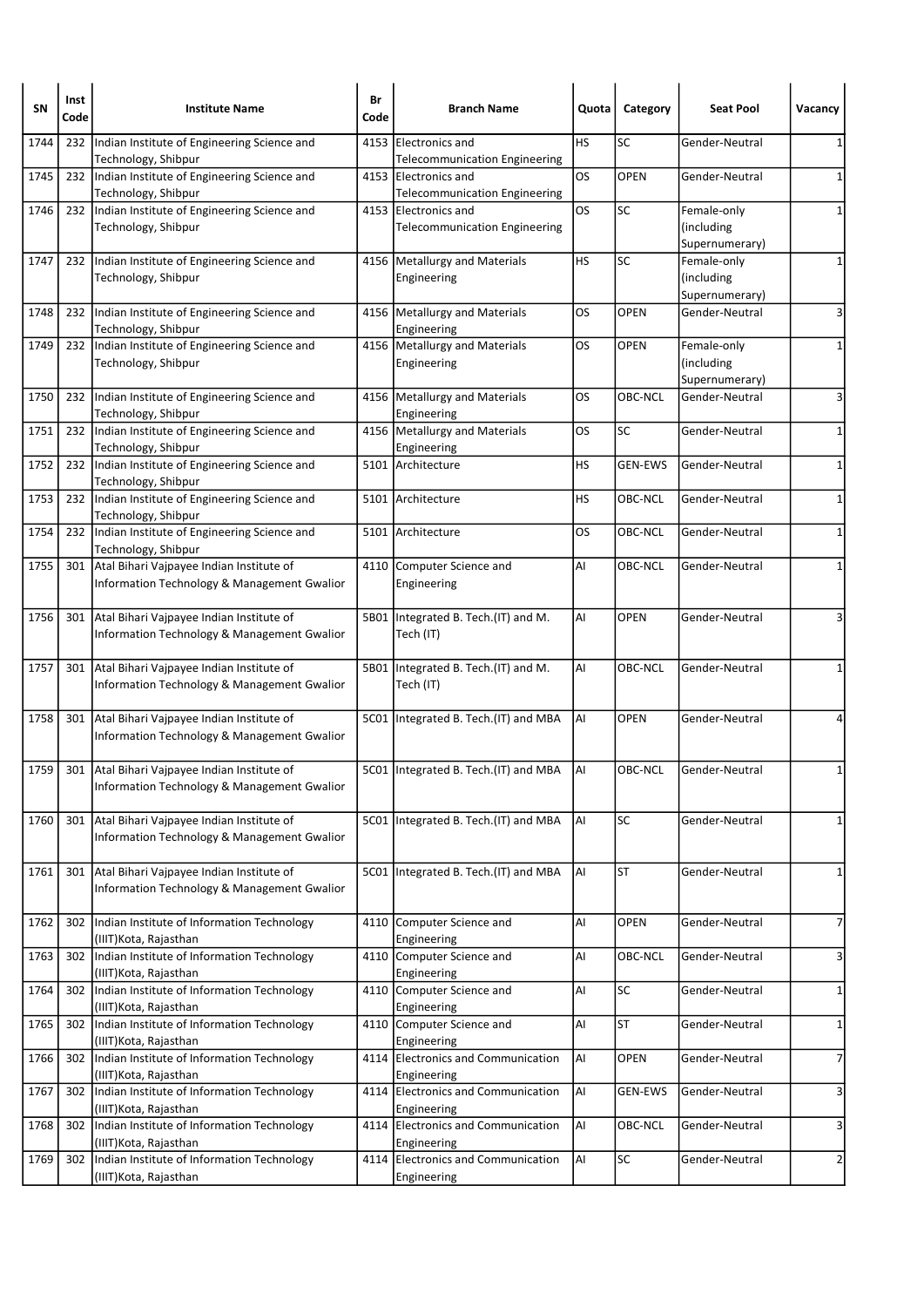| SN   | Inst<br>Code | <b>Institute Name</b>                                                          | Br<br>Code | <b>Branch Name</b>                                | Quota | Category             | <b>Seat Pool</b>                            | Vacancy        |
|------|--------------|--------------------------------------------------------------------------------|------------|---------------------------------------------------|-------|----------------------|---------------------------------------------|----------------|
| 1770 | 303          | Indian Institute of Information Technology<br>Guwahati                         | 4110       | Computer Science and<br>Engineering               | Al    | <b>OPEN</b>          | Gender-Neutral                              | 15             |
| 1771 | 303          | Indian Institute of Information Technology<br>Guwahati                         |            | 4110 Computer Science and<br>Engineering          | AI    | <b>OPEN</b>          | Female-only<br>(including<br>Supernumerary) | 6              |
| 1772 | 303          | Indian Institute of Information Technology<br>Guwahati                         | 4110       | Computer Science and<br>Engineering               | Al    | <b>OPEN</b><br>(PwD) | Gender-Neutral                              | $\mathbf{1}$   |
| 1773 | 303          | Indian Institute of Information Technology<br>Guwahati                         |            | 4110 Computer Science and<br>Engineering          | Al    | OBC-NCL              | Gender-Neutral                              | $\overline{2}$ |
| 1774 | 303          | Indian Institute of Information Technology<br>Guwahati                         |            | 4110 Computer Science and<br>Engineering          | AI    | <b>SC</b>            | Gender-Neutral                              | 3              |
| 1775 | 303          | Indian Institute of Information Technology<br>Guwahati                         |            | 4110 Computer Science and<br>Engineering          | Al    | <b>ST</b>            | Gender-Neutral                              | $\mathbf{1}$   |
| 1776 | 303          | Indian Institute of Information Technology<br>Guwahati                         |            | 4114 Electronics and Communication<br>Engineering | AI    | <b>OPEN</b>          | Gender-Neutral                              | 16             |
| 1777 | 303          | Indian Institute of Information Technology<br>Guwahati                         |            | 4114 Electronics and Communication<br>Engineering | l Al  | <b>OPEN</b>          | Female-only<br>(including<br>Supernumerary) | $\mathbf{1}$   |
| 1778 | 303          | Indian Institute of Information Technology<br>Guwahati                         |            | 4114 Electronics and Communication<br>Engineering | Al    | OBC-NCL              | Gender-Neutral                              | 6              |
| 1779 | 303          | Indian Institute of Information Technology<br>Guwahati                         |            | 4114 Electronics and Communication<br>Engineering | lai   | OBC-NCL              | Female-only<br>(including<br>Supernumerary) | $\mathbf{1}$   |
| 1780 | 303          | Indian Institute of Information Technology<br>Guwahati                         |            | 4114 Electronics and Communication<br>Engineering | Al    | SC                   | Gender-Neutral                              | 5              |
| 1781 | 303          | Indian Institute of Information Technology<br>Guwahati                         |            | 4114 Electronics and Communication<br>Engineering | Al    | <b>SC</b>            | Female-only<br>(including<br>Supernumerary) | 1              |
| 1782 | 303          | Indian Institute of Information Technology<br>Guwahati                         |            | 4114 Electronics and Communication<br>Engineering | Al    | <b>ST</b>            | Gender-Neutral                              | $\overline{2}$ |
| 1783 | 304          | Indian Institute of Information Technology(IIIT)<br>Kalyani, West Bengal       |            | 4110 Computer Science and<br>Engineering          | AI    | <b>OPEN</b>          | Gender-Neutral                              | 19             |
| 1784 | 304          | Indian Institute of Information Technology(IIIT)<br>Kalyani, West Bengal       |            | 4110 Computer Science and<br>Engineering          | Al    | <b>OPEN</b><br>(PwD) | Gender-Neutral                              | $\mathbf{1}$   |
| 1785 | 304          | Indian Institute of Information Technology(IIIT)<br>Kalyani, West Bengal       |            | 4110 Computer Science and<br>Engineering          | Al    | <b>GEN-EWS</b>       | Gender-Neutral                              | $\overline{2}$ |
| 1786 | 304          | Indian Institute of Information Technology(IIIT)<br>Kalyani, West Bengal       |            | 4110 Computer Science and<br>Engineering          | AI    | OBC-NCL              | Gender-Neutral                              | 5              |
| 1787 | 304          | Indian Institute of Information Technology(IIIT)<br>Kalyani, West Bengal       |            | 4110 Computer Science and<br>Engineering          | Al    | SC                   | Gender-Neutral                              | 3              |
| 1788 | 304          | Indian Institute of Information Technology(IIIT)<br>Kalyani, West Bengal       |            | 4110 Computer Science and<br>Engineering          | Al    | <b>ST</b>            | Gender-Neutral                              | 4              |
| 1789 | 304          | Indian Institute of Information Technology(IIIT)<br>Kalyani, West Bengal       |            | 4114 Electronics and Communication<br>Engineering | AI    | OPEN                 | Gender-Neutral                              | 19             |
| 1790 | 304          | Indian Institute of Information Technology(IIIT)<br>Kalyani, West Bengal       | 4114       | Electronics and Communication<br>Engineering      | AI    | <b>GEN-EWS</b>       | Gender-Neutral                              | 4              |
| 1791 | 304          | Indian Institute of Information Technology(IIIT)<br>Kalyani, West Bengal       |            | 4114 Electronics and Communication<br>Engineering | AI    | OBC-NCL              | Gender-Neutral                              | 4              |
| 1792 | 304          | Indian Institute of Information Technology(IIIT)<br>Kalyani, West Bengal       |            | 4114 Electronics and Communication<br>Engineering | AI.   | SC                   | Gender-Neutral                              | 3              |
| 1793 | 304          | Indian Institute of Information Technology(IIIT)<br>Kalyani, West Bengal       | 4114       | Electronics and Communication<br>Engineering      | AI    | <b>ST</b>            | Gender-Neutral                              | 3              |
| 1794 | 305          | Indian Institute of Information Technology(IIIT)<br>Kilohrad, Sonepat, Haryana |            | 4110 Computer Science and<br>Engineering          | Al    | OPEN                 | Gender-Neutral                              | 4              |
| 1795 | 305          | Indian Institute of Information Technology(IIIT)<br>Kilohrad, Sonepat, Haryana |            | 4110 Computer Science and<br>Engineering          | Al    | OBC-NCL              | Gender-Neutral                              | $\overline{2}$ |
| 1796 | 305          | Indian Institute of Information Technology(IIIT)<br>Kilohrad, Sonepat, Haryana |            | 4110 Computer Science and<br>Engineering          | Al    | SC                   | Gender-Neutral                              | $\overline{2}$ |
| 1797 | 305          | Indian Institute of Information Technology(IIIT)<br>Kilohrad, Sonepat, Haryana |            | 4110 Computer Science and<br>Engineering          | AI    | <b>ST</b>            | Gender-Neutral                              | $\overline{2}$ |
| 1798 | 305          | Indian Institute of Information Technology(IIIT)<br>Kilohrad, Sonepat, Haryana | 4146       | Information Technology                            | AI    | OPEN                 | Gender-Neutral                              | 4              |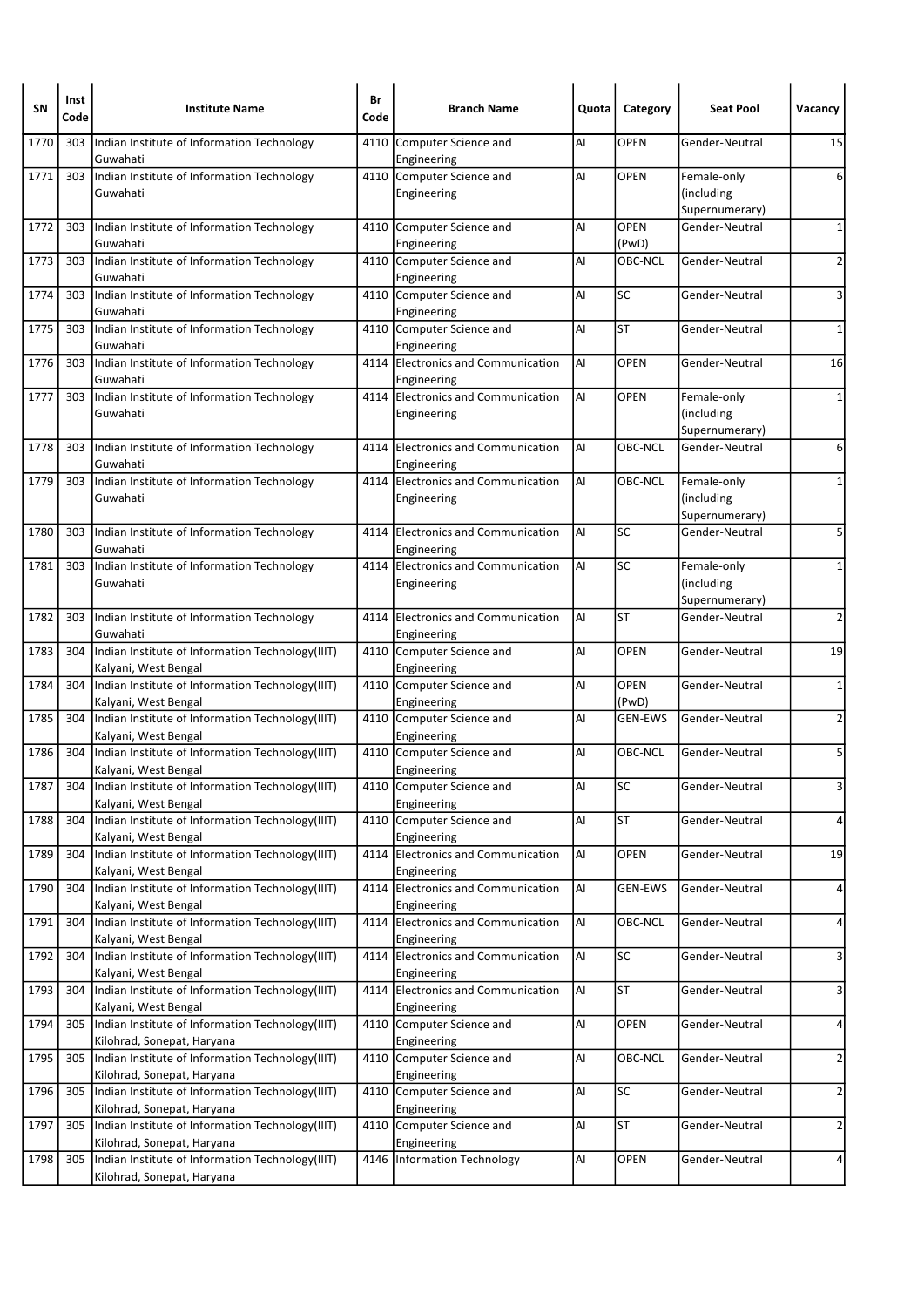| SΝ   | Inst<br>Code | <b>Institute Name</b>                                                            | Br<br>Code | <b>Branch Name</b>                                | Quota | Category             | <b>Seat Pool</b>                 | Vacancy                 |
|------|--------------|----------------------------------------------------------------------------------|------------|---------------------------------------------------|-------|----------------------|----------------------------------|-------------------------|
| 1799 | 305          | Indian Institute of Information Technology(IIIT)<br>Kilohrad, Sonepat, Haryana   | 4146       | <b>Information Technology</b>                     | AI    | <b>OPEN</b><br>(PwD) | Gender-Neutral                   | 1                       |
| 1800 | 305          | Indian Institute of Information Technology(IIIT)<br>Kilohrad, Sonepat, Haryana   |            | 4146 Information Technology                       | AI    | GEN-EWS              | Gender-Neutral                   | 1                       |
| 1801 | 305          | Indian Institute of Information Technology(IIIT)<br>Kilohrad, Sonepat, Haryana   |            | 4146   Information Technology                     | AI    | SC                   | Gender-Neutral                   | 3                       |
| 1802 | 305          | Indian Institute of Information Technology(IIIT)<br>Kilohrad, Sonepat, Haryana   |            | 4146   Information Technology                     | AI    | ST                   | Gender-Neutral                   | 1                       |
| 1803 | 306          | Indian Institute of Information Technology(IIIT)<br>Una, Himachal Pradesh        |            | 4110 Computer Science and<br>Engineering          | ΙAΙ   | <b>OPEN</b>          | Gender-Neutral                   | 13                      |
| 1804 | 306          | Indian Institute of Information Technology(IIIT)<br>Una, Himachal Pradesh        |            | 4110 Computer Science and<br>Engineering          | AI    | OBC-NCL              | Gender-Neutral                   | $\overline{2}$          |
| 1805 |              | 306   Indian Institute of Information Technology (IIIT)<br>Una, Himachal Pradesh |            | 4110 Computer Science and<br>Engineering          | AI    | SC                   | Gender-Neutral                   | 3                       |
| 1806 | 306          | Indian Institute of Information Technology(IIIT)<br>Una, Himachal Pradesh        |            | 4110 Computer Science and<br>Engineering          | AI    | <b>ST</b>            | Gender-Neutral                   | $\overline{2}$          |
| 1807 | 306          | Indian Institute of Information Technology(IIIT)<br>Una, Himachal Pradesh        |            | 4114 Electronics and Communication<br>Engineering | AI    | <b>OPEN</b>          | Gender-Neutral                   | 24                      |
| 1808 | 306          | Indian Institute of Information Technology(IIIT)<br>Una, Himachal Pradesh        |            | 4114 Electronics and Communication<br>Engineering | AI    | <b>GEN-EWS</b>       | Gender-Neutral                   | 3                       |
| 1809 | 306          | Indian Institute of Information Technology(IIIT)<br>Una, Himachal Pradesh        |            | 4114 Electronics and Communication<br>Engineering | lai   | OBC-NCL              | Gender-Neutral                   | 9                       |
| 1810 | 306          | Indian Institute of Information Technology(IIIT)<br>Una, Himachal Pradesh        |            | 4114 Electronics and Communication<br>Engineering | AI    | SC                   | Gender-Neutral                   | 3                       |
| 1811 |              | 306   Indian Institute of Information Technology (IIIT)<br>Una, Himachal Pradesh |            | 4114 Electronics and Communication<br>Engineering | laı   | <b>ST</b>            | Gender-Neutral                   | 3                       |
| 1812 | 306          | Indian Institute of Information Technology(IIIT)<br>Una, Himachal Pradesh        |            | 4146   Information Technology                     | AI    | <b>OPEN</b>          | Gender-Neutral                   | 10                      |
| 1813 | 306          | Indian Institute of Information Technology(IIIT)<br>Una, Himachal Pradesh        |            | 4146   Information Technology                     | AI    | <b>GEN-EWS</b>       | Gender-Neutral                   | $\overline{2}$          |
| 1814 | 306          | Indian Institute of Information Technology(IIIT)<br>Una, Himachal Pradesh        |            | 4146 Information Technology                       | AI    | OBC-NCL              | Gender-Neutral                   | 3                       |
| 1815 | 306          | Indian Institute of Information Technology(IIIT)<br>Una, Himachal Pradesh        |            | 4146   Information Technology                     | AI    | SC                   | Gender-Neutral                   | 2                       |
| 1816 |              | 306   Indian Institute of Information Technology (IIIT)<br>Una, Himachal Pradesh |            | 4146   Information Technology                     | AI    | ST                   | Gender-Neutral                   | 1                       |
| 1817 | 307          | Indian Institute of Information Technology (IIIT),<br>Sri City, Chittoor         |            | 4110 Computer Science and<br>Engineering          | AI    | <b>OPEN</b>          | Gender-Neutral                   | 10                      |
| 1818 |              | 307   Indian Institute of Information Technology (IIIT),<br>Sri City, Chittoor   |            | 4110 Computer Science and<br>Engineering          | AI    | <b>GEN-EWS</b>       | Gender-Neutral                   | 3                       |
| 1819 |              | 307 Indian Institute of Information Technology (IIIT),<br>Sri City, Chittoor     |            | 4110 Computer Science and<br>Engineering          | AI    | OBC-NCL              | Gender-Neutral                   | $\overline{7}$          |
| 1820 | 307          | Indian Institute of Information Technology (IIIT),<br>Sri City, Chittoor         |            | 4110 Computer Science and<br>Engineering          | AI    | SC                   | Gender-Neutral                   | 3                       |
| 1821 | 307          | Indian Institute of Information Technology (IIIT),<br>Sri City, Chittoor         |            | 4110 Computer Science and<br>Engineering          | AI    | ST                   | Gender-Neutral                   | 4                       |
| 1822 | 307          | Indian Institute of Information Technology (IIIT),<br>Sri City, Chittoor         |            | 4114 Electronics and Communication<br>Engineering | AI.   | OPEN                 | Gender-Neutral                   | 9                       |
| 1823 | 307          | Indian Institute of Information Technology (IIIT),<br>Sri City, Chittoor         |            | 4114 Electronics and Communication<br>Engineering | AI    | <b>GEN-EWS</b>       | Gender-Neutral                   | $\overline{2}$          |
| 1824 | 307          | Indian Institute of Information Technology (IIIT),<br>Sri City, Chittoor         |            | 4114 Electronics and Communication<br>Engineering | AI    | OBC-NCL              | Gender-Neutral                   | $\overline{2}$          |
| 1825 | 307          | Indian Institute of Information Technology (IIIT),<br>Sri City, Chittoor         |            | 4114 Electronics and Communication<br>Engineering | laı   | SC                   | Gender-Neutral                   | $\overline{\mathbf{c}}$ |
| 1826 | 307          | Indian Institute of Information Technology (IIIT),<br>Sri City, Chittoor         |            | 4114 Electronics and Communication<br>Engineering | laı   | ST                   | Gender-Neutral                   | $\overline{2}$          |
| 1827 | 308          | Indian Institute of Information Technology(IIIT),<br>Vadodara, Gujrat            | 4110       | Computer Science and<br>Engineering               | AI    | OPEN                 | Gender-Neutral                   | 5                       |
| 1828 | 308          | Indian Institute of Information Technology(IIIT),<br>Vadodara, Gujrat            |            | 4110 Computer Science and<br>Engineering          | AI    | <b>OPEN</b>          | Female-only<br>(including        | 6                       |
| 1829 | 308          | Indian Institute of Information Technology(IIIT),                                | 4110       | Computer Science and                              | AI    | <b>GEN-EWS</b>       | Supernumerary)<br>Gender-Neutral | 3                       |
|      |              | Vadodara, Gujrat                                                                 |            | Engineering                                       |       |                      |                                  |                         |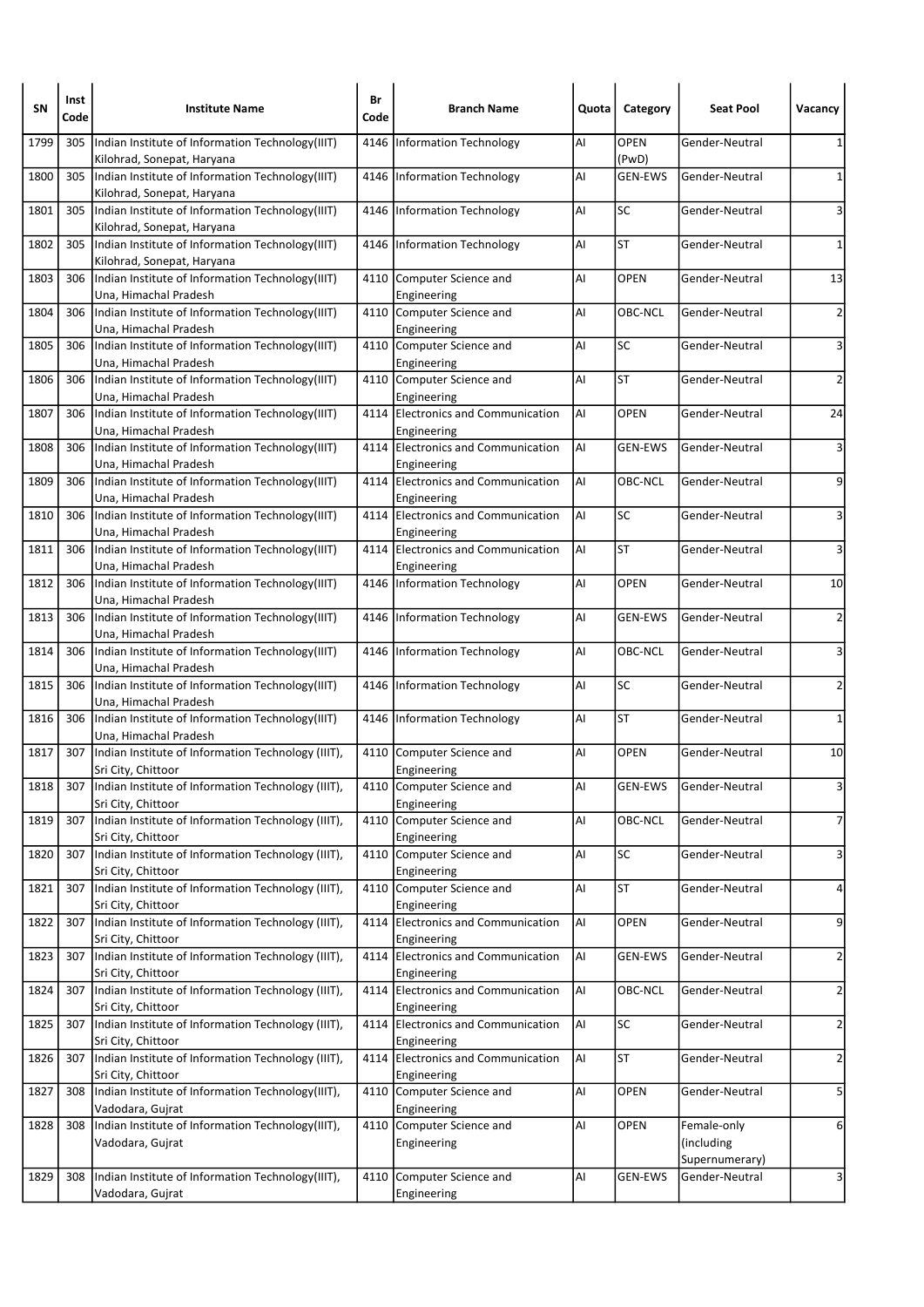| SΝ   | Inst<br>Code | <b>Institute Name</b>                                                                   | Br<br>Code | <b>Branch Name</b>                                         | Quota | Category             | <b>Seat Pool</b>                            | Vacancy        |
|------|--------------|-----------------------------------------------------------------------------------------|------------|------------------------------------------------------------|-------|----------------------|---------------------------------------------|----------------|
| 1830 | 308          | Indian Institute of Information Technology(IIIT),<br>Vadodara, Gujrat                   | 4110       | Computer Science and<br>Engineering                        | AI    | OBC-NCL              | Gender-Neutral                              | 1              |
| 1831 | 308          | Indian Institute of Information Technology(IIIT),<br>Vadodara, Gujrat                   |            | 4110 Computer Science and<br>Engineering                   | AI    | OBC-NCL              | Female-only<br>(including<br>Supernumerary) | 2              |
| 1832 | 308          | Indian Institute of Information Technology(IIIT),<br>Vadodara, Gujrat                   | 4110       | Computer Science and<br>Engineering                        | AI    | SC                   | Gender-Neutral                              | $\overline{2}$ |
| 1833 | 308          | Indian Institute of Information Technology(IIIT),<br>Vadodara, Gujrat                   |            | 4110 Computer Science and<br>Engineering                   | AI    | SC                   | Female-only<br>(including<br>Supernumerary) | 2              |
| 1834 | 308          | Indian Institute of Information Technology(IIIT),<br>Vadodara, Gujrat                   | 4110       | Computer Science and<br>Engineering                        | AI    | <b>ST</b>            | Gender-Neutral                              | $\mathbf{1}$   |
| 1835 | 308          | Indian Institute of Information Technology(IIIT),<br>Vadodara, Gujrat                   |            | 4110 Computer Science and<br>Engineering                   | AI    | <b>ST</b>            | Female-only<br>(including<br>Supernumerary) | 1              |
| 1836 | 308          | Indian Institute of Information Technology(IIIT),<br>Vadodara, Gujrat                   |            | 4146 Information Technology                                | AI    | <b>OPEN</b>          | Gender-Neutral                              | $\mathbf{1}$   |
| 1837 | 308          | Indian Institute of Information Technology(IIIT),<br>Vadodara, Gujrat                   |            | 4146 Information Technology                                | AI    | <b>OPEN</b>          | Female-only<br>(including<br>Supernumerary) | 2              |
| 1838 | 308          | Indian Institute of Information Technology(IIIT),<br>Vadodara, Gujrat                   |            | 4146 Information Technology                                | AI    | OBC-NCL              | Gender-Neutral                              | 1              |
| 1839 | 309          | Indian Institute of Information Technology,<br>Allahabad                                | 4114       | <b>Electronics and Communication</b><br>Engineering        | laı   | <b>OPEN</b>          | Gender-Neutral                              | 1              |
| 1840 | 309          | Indian Institute of Information Technology,<br>Allahabad                                |            | 4114 Electronics and Communication<br>Engineering          | ΑI    | ST                   | Gender-Neutral                              | $\overline{2}$ |
| 1841 | 309          | Indian Institute of Information Technology,<br>Allahabad                                |            | 4146 Information Technology                                | AI    | <b>OPEN</b>          | Gender-Neutral                              | $\overline{7}$ |
| 1842 | 309          | Indian Institute of Information Technology,<br>Allahabad                                |            | 4146 Information Technology                                | AI    | <b>OPEN</b>          | Female-only<br>(including<br>Supernumerary) | 2              |
| 1843 | 309          | Indian Institute of Information Technology,<br>Allahabad                                |            | 4146 Information Technology                                | AI    | <b>OPEN</b><br>(PwD) | Gender-Neutral                              | 1              |
| 1844 | 309          | Indian Institute of Information Technology,<br>Allahabad                                | 4146       | <b>Information Technology</b>                              | AI    | <b>GEN-EWS</b>       | Gender-Neutral                              | 1              |
| 1845 | 309          | Indian Institute of Information Technology,<br>Allahabad                                |            | 4146 Information Technology                                | AI    | OBC-NCL              | Gender-Neutral                              | 1              |
| 1846 | 309          | Indian Institute of Information Technology,<br>Allahabad                                |            | 4186   Information Technology-Business   AI<br>Informatics |       | <b>OPEN</b>          | Gender-Neutral                              | 1              |
| 1847 | 310          | Indian Institute of Information Technology, Design<br>& Manufacturing, Kancheepuram     | 4110       | Computer Science and<br>Engineering                        | AI    | OPEN                 | Gender-Neutral                              | 7              |
| 1848 | 310          | Indian Institute of Information Technology, Design<br>& Manufacturing, Kancheepuram     |            | 4110 Computer Science and<br>Engineering                   | AI    | OBC-NCL              | Gender-Neutral                              | 1              |
| 1849 | 310          | Indian Institute of Information Technology, Design<br>& Manufacturing, Kancheepuram     |            | 4114 Electronics and Communication<br>Engineering          | İAΙ   | OPEN                 | Gender-Neutral                              | 10             |
| 1850 | 310          | Indian Institute of Information Technology, Design<br>& Manufacturing, Kancheepuram     | 4114       | <b>Electronics and Communication</b><br>Engineering        | AI    | <b>GEN-EWS</b>       | Gender-Neutral                              | 1              |
| 1851 | 310          | Indian Institute of Information Technology, Design<br>& Manufacturing, Kancheepuram     |            | 4114 Electronics and Communication<br>Engineering          | AI    | OBC-NCL              | Gender-Neutral                              | 7              |
| 1852 | 310          | Indian Institute of Information Technology, Design<br>& Manufacturing, Kancheepuram     |            | 4125   Mechanical Engineering                              | AI.   | OPEN                 | Gender-Neutral                              | 14             |
| 1853 | 310          | Indian Institute of Information Technology, Design<br>& Manufacturing, Kancheepuram     | 4125       | <b>Mechanical Engineering</b>                              | AI    | <b>GEN-EWS</b>       | Gender-Neutral                              | 2              |
| 1854 |              | 310 Indian Institute of Information Technology, Design<br>& Manufacturing, Kancheepuram |            | 4125   Mechanical Engineering                              | AI    | OBC-NCL              | Gender-Neutral                              | 6              |
| 1855 | 310          | Indian Institute of Information Technology, Design<br>& Manufacturing, Kancheepuram     | 4125       | <b>Mechanical Engineering</b>                              | AI    | SC                   | Gender-Neutral                              | $\overline{2}$ |
| 1856 | 310          | Indian Institute of Information Technology, Design<br>& Manufacturing, Kancheepuram     |            | 4176 Smart Manufacturing                                   | Al    | OPEN                 | Gender-Neutral                              | 6              |
| 1857 | 310          | Indian Institute of Information Technology, Design<br>& Manufacturing, Kancheepuram     |            | 4176 Smart Manufacturing                                   | AI    | OBC-NCL              | Gender-Neutral                              | 7              |
| 1858 | 310          | Indian Institute of Information Technology, Design<br>& Manufacturing, Kancheepuram     |            | 4176 Smart Manufacturing                                   | AI    | SC                   | Gender-Neutral                              | 3              |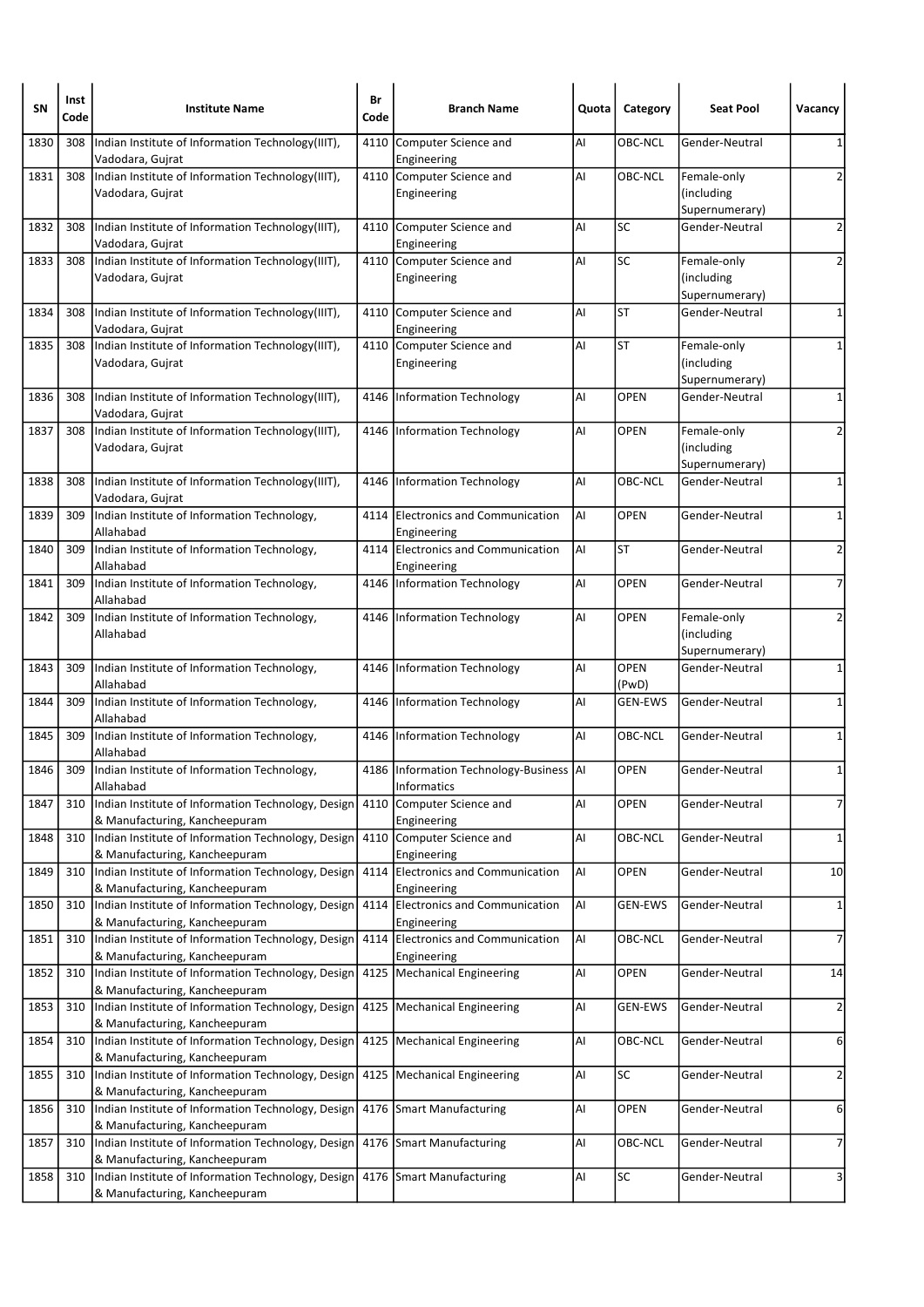| SΝ   | Inst<br>Code | <b>Institute Name</b>                                                                                          | Br<br>Code | <b>Branch Name</b>                                                                | Quota | Category       | <b>Seat Pool</b>                            | Vacancy      |
|------|--------------|----------------------------------------------------------------------------------------------------------------|------------|-----------------------------------------------------------------------------------|-------|----------------|---------------------------------------------|--------------|
| 1859 | 310          | Indian Institute of Information Technology, Design<br>& Manufacturing, Kancheepuram                            | 4176       | Smart Manufacturing                                                               | Al    | <b>ST</b>      | Gender-Neutral                              | 1            |
| 1860 | 310          | Indian Institute of Information Technology, Design<br>& Manufacturing, Kancheepuram                            |            | 4196 Computer Science and<br>Engineering with Major in<br>Artificial Intelligence | Al    | OPEN           | Gender-Neutral                              | 1            |
| 1861 | 310          | Indian Institute of Information Technology, Design<br>& Manufacturing, Kancheepuram                            |            | 4196 Computer Science and<br>Engineering with Major in<br>Artificial Intelligence | Al    | OBC-NCL        | Gender-Neutral                              | $\mathbf{1}$ |
| 1862 | 310          | Indian Institute of Information Technology, Design<br>& Manufacturing, Kancheepuram                            |            | 4196 Computer Science and<br>Engineering with Major in<br>Artificial Intelligence | Al    | SC             | Gender-Neutral                              | $\mathbf{1}$ |
| 1863 | 311          | Pt. Dwarka Prasad Mishra Indian Institute of<br>Information Technology, Design & Manufacture<br>Jabalpur       |            | 4110 Computer Science and<br>Engineering                                          | Al    | <b>OPEN</b>    | Gender-Neutral                              | 6            |
| 1864 | 311          | lPt. Dwarka Prasad Mishra Indian Institute of<br>Information Technology, Design & Manufacture<br>Jabalpur      |            | 4110 Computer Science and<br>Engineering                                          | AI    | <b>GEN-EWS</b> | Gender-Neutral                              | 1            |
| 1865 | 311          | Pt. Dwarka Prasad Mishra Indian Institute of<br>Information Technology, Design & Manufacture<br>Jabalpur       | 4110       | Computer Science and<br>Engineering                                               | Al    | OBC-NCL        | Gender-Neutral                              | 1            |
| 1866 | 311          | Pt. Dwarka Prasad Mishra Indian Institute of<br>Information Technology, Design & Manufacture<br>Jabalpur       |            | 4110 Computer Science and<br>Engineering                                          | Al    | <b>ST</b>      | Gender-Neutral                              | $\mathbf{1}$ |
| 1867 | 311          | Pt. Dwarka Prasad Mishra Indian Institute of<br>Information Technology, Design & Manufacture<br>Jabalpur       |            | 4114 Electronics and Communication<br>Engineering                                 | Al    | <b>OPEN</b>    | Gender-Neutral                              | 5            |
| 1868 | 311          | lPt. Dwarka Prasad Mishra Indian Institute of<br>Information Technology, Design & Manufacture<br>Jabalpur      | 4114       | <b>Electronics and Communication</b><br>Engineering                               | Al    | <b>OPEN</b>    | Female-only<br>(including<br>Supernumerary) | 2            |
| 1869 | 311          | Pt. Dwarka Prasad Mishra Indian Institute of<br>Information Technology, Design & Manufacture<br>Jabalpur       |            | 4114 Electronics and Communication<br>Engineering                                 | Al    | <b>GEN-EWS</b> | Gender-Neutral                              | 1            |
| 1870 | 311          | Pt. Dwarka Prasad Mishra Indian Institute of<br>Information Technology, Design & Manufacture<br>Jabalpur       | 4114       | Electronics and Communication<br>Engineering                                      | Al    | <b>OBC-NCL</b> | Gender-Neutral                              | 2            |
| 1871 | 311          | IPt. Dwarka Prasad Mishra Indian Institute of<br>Information Technology, Design & Manufacture<br>Jabalpur      |            | 4114 Electronics and Communication<br>Engineering                                 | AI    | OBC-NCL        | Female-only<br>(including<br>Supernumerary) | 1            |
| 1872 |              | 311   Pt. Dwarka Prasad Mishra Indian Institute of<br>Information Technology, Design & Manufacture<br>Jabalpur |            | 4114 Electronics and Communication<br>Engineering                                 | AI    | <b>SC</b>      | Gender-Neutral                              | 2            |
| 1873 | 311          | Pt. Dwarka Prasad Mishra Indian Institute of<br>Information Technology, Design & Manufacture<br>Jabalpur       |            | 4114 Electronics and Communication<br>Engineering                                 | Al    | <b>ST</b>      | Gender-Neutral                              | 1            |
| 1874 | 311          | Pt. Dwarka Prasad Mishra Indian Institute of<br>Information Technology, Design & Manufacture<br>Jabalpur       |            | 4125   Mechanical Engineering                                                     | AI    | OPEN           | Gender-Neutral                              | 6            |
| 1875 |              | 311 Pt. Dwarka Prasad Mishra Indian Institute of<br>Information Technology, Design & Manufacture<br>Jabalpur   |            | 4125 Mechanical Engineering                                                       | AI    | OPEN           | Female-only<br>(including<br>Supernumerary) | 1            |
| 1876 | 311          | Pt. Dwarka Prasad Mishra Indian Institute of<br>Information Technology, Design & Manufacture<br>Jabalpur       |            | 4125   Mechanical Engineering                                                     | AI    | OBC-NCL        | Gender-Neutral                              | 3            |
| 1877 | 311          | Pt. Dwarka Prasad Mishra Indian Institute of<br>Information Technology, Design & Manufacture<br>Jabalpur       |            | 4125   Mechanical Engineering                                                     | Al    | <b>SC</b>      | Gender-Neutral                              | 2            |
| 1878 | 311          | Pt. Dwarka Prasad Mishra Indian Institute of<br>Information Technology, Design & Manufacture<br>Jabalpur       |            | 4125   Mechanical Engineering                                                     | AI    | <b>ST</b>      | Gender-Neutral                              | 1            |
| 1879 | 311          | Pt. Dwarka Prasad Mishra Indian Institute of<br>Information Technology, Design & Manufacture<br>Jabalpur       |            | 4176 Smart Manufacturing                                                          | Al    | <b>OPEN</b>    | Gender-Neutral                              | 6            |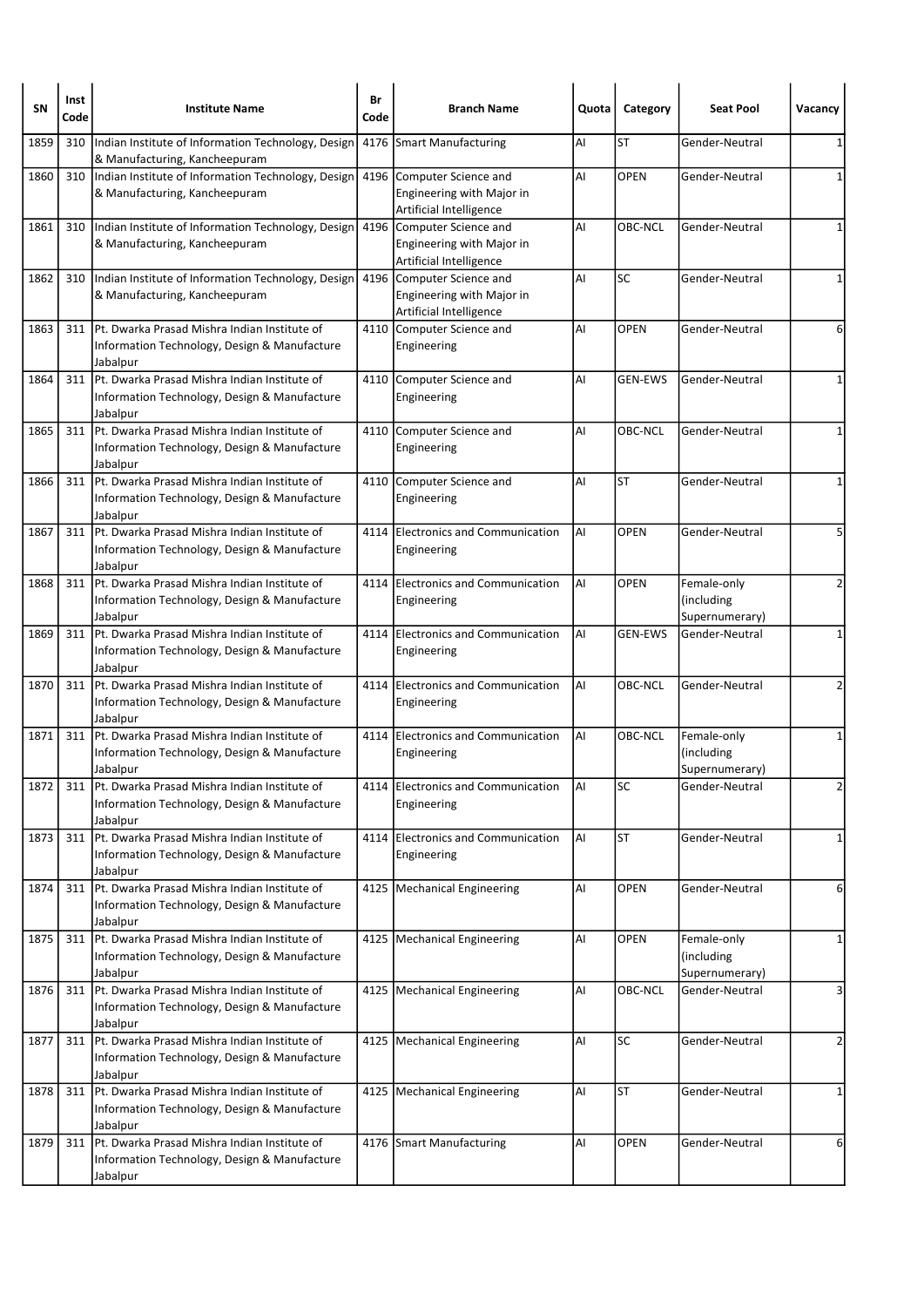| SΝ   | Inst<br>Code | <b>Institute Name</b>                                                                                     | Br<br>Code | <b>Branch Name</b>                                | Quota | Category       | <b>Seat Pool</b>                            | Vacancy        |
|------|--------------|-----------------------------------------------------------------------------------------------------------|------------|---------------------------------------------------|-------|----------------|---------------------------------------------|----------------|
| 1880 | 311          | Pt. Dwarka Prasad Mishra Indian Institute of<br>Information Technology, Design & Manufacture<br>Jabalpur  |            | 4176 Smart Manufacturing                          | Al    | <b>OPEN</b>    | Female-only<br>(including<br>Supernumerary) |                |
| 1881 | 311          | lPt. Dwarka Prasad Mishra Indian Institute of<br>Information Technology, Design & Manufacture<br>Jabalpur |            | 4176 Smart Manufacturing                          | AI    | <b>GEN-EWS</b> | Gender-Neutral                              | 3              |
| 1882 | 311          | Pt. Dwarka Prasad Mishra Indian Institute of<br>Information Technology, Design & Manufacture<br>Jabalpur  |            | 4176 Smart Manufacturing                          | AI    | <b>GEN-EWS</b> | Female-only<br>(including<br>Supernumerary) | 1              |
| 1883 | 311          | Pt. Dwarka Prasad Mishra Indian Institute of<br>Information Technology, Design & Manufacture<br>Jabalpur  |            | 4176 Smart Manufacturing                          | AI    | OBC-NCL        | Gender-Neutral                              | 9              |
| 1884 | 311          | lPt. Dwarka Prasad Mishra Indian Institute of<br>Information Technology, Design & Manufacture<br>Jabalpur |            | 4176 Smart Manufacturing                          | Al    | OBC-NCL        | Female-only<br>(including<br>Supernumerary) | 2              |
| 1885 | 311          | Pt. Dwarka Prasad Mishra Indian Institute of<br>Information Technology, Design & Manufacture<br>Jabalpur  |            | 4176 Smart Manufacturing                          | Al    | SC             | Gender-Neutral                              | 3              |
| 1886 | 311          | Pt. Dwarka Prasad Mishra Indian Institute of<br>Information Technology, Design & Manufacture<br>Jabalpur  |            | 4176 Smart Manufacturing                          | Al    | <b>ST</b>      | Gender-Neutral                              | 1              |
| 1887 | 313          | Indian Institute of Information Technology<br>Manipur                                                     |            | 4110 Computer Science and<br>Engineering          | Al    | <b>OPEN</b>    | Gender-Neutral                              | 25             |
| 1888 | 313          | Indian Institute of Information Technology<br>Manipur                                                     |            | 4110 Computer Science and<br>Engineering          | Al    | <b>GEN-EWS</b> | Gender-Neutral                              | 5              |
| 1889 |              | 313 Indian Institute of Information Technology<br>Manipur                                                 |            | 4110 Computer Science and<br>Engineering          | Al    | OBC-NCL        | Gender-Neutral                              | 10             |
| 1890 | 313          | Indian Institute of Information Technology<br>Manipur                                                     |            | 4110 Computer Science and<br>Engineering          | AI    | SC             | Gender-Neutral                              | 5              |
| 1891 | 313          | Indian Institute of Information Technology<br>Manipur                                                     |            | 4110 Computer Science and<br>Engineering          | Al    | <b>ST</b>      | Gender-Neutral                              | 2              |
| 1892 | 313          | Indian Institute of Information Technology<br>Manipur                                                     |            | 4114 Electronics and Communication<br>Engineering | Al    | <b>OPEN</b>    | Gender-Neutral                              | 12             |
| 1893 | 313          | Indian Institute of Information Technology<br>Manipur                                                     |            | 4114 Electronics and Communication<br>Engineering | AI    | <b>GEN-EWS</b> | Gender-Neutral                              | 3              |
| 1894 | 313          | Indian Institute of Information Technology<br>Manipur                                                     |            | 4114 Electronics and Communication<br>Engineering | Al    | OBC-NCL        | Gender-Neutral                              | 6              |
| 1895 |              | 313 Indian Institute of Information Technology<br>Manipur                                                 |            | 4114 Electronics and Communication<br>Engineering | Al    | SC             | Gender-Neutral                              | 5              |
| 1896 | 313          | Indian Institute of Information Technology<br>Manipur                                                     |            | 4114 Electronics and Communication<br>Engineering | AI    | <b>ST</b>      | Gender-Neutral                              | $\mathbf 1$    |
| 1897 | 314          | Indian Institute of Information Technology<br>Tiruchirappalli                                             |            | 4110 Computer Science and<br>Engineering          | Al    | <b>OPEN</b>    | Gender-Neutral                              | 3              |
| 1898 | 314          | Indian Institute of Information Technology<br>Tiruchirappalli                                             |            | 4110 Computer Science and<br>Engineering          | Al    | <b>OPEN</b>    | Female-only<br>(including<br>Supernumerary) | $\overline{2}$ |
| 1899 | 314          | Indian Institute of Information Technology<br>Tiruchirappalli                                             |            | 4110 Computer Science and<br>Engineering          | Al    | OPEN<br>(PwD)  | Gender-Neutral                              | 1              |
| 1900 | 314          | Indian Institute of Information Technology<br>Tiruchirappalli                                             |            | 4110 Computer Science and<br>Engineering          | Al    | <b>GEN-EWS</b> | Gender-Neutral                              | $\overline{2}$ |
| 1901 | 314          | Indian Institute of Information Technology<br>Tiruchirappalli                                             | 4114       | Electronics and Communication<br>Engineering      | AI    | OPEN           | Gender-Neutral                              | 7              |
| 1902 | 314          | Indian Institute of Information Technology<br>Tiruchirappalli                                             |            | 4114 Electronics and Communication<br>Engineering | Al    | <b>OPEN</b>    | Female-only<br>(including<br>Supernumerary) | $\overline{2}$ |
| 1903 | 314          | Indian Institute of Information Technology<br>Tiruchirappalli                                             | 4114       | Electronics and Communication<br>Engineering      | AI    | OBC-NCL        | Gender-Neutral                              | 4              |
| 1904 | 314          | Indian Institute of Information Technology<br>Tiruchirappalli                                             | 4114       | Electronics and Communication<br>Engineering      | AI    | <b>SC</b>      | Gender-Neutral                              | $\overline{2}$ |
| 1905 | 315          | Indian Institute of Information Technology<br>Lucknow                                                     |            | 410C Computer Science and Business                | AI    | <b>OPEN</b>    | Gender-Neutral                              | 1              |
| 1906 | 315          | Indian Institute of Information Technology<br>Lucknow                                                     |            | 410C Computer Science and Business                | AI    | <b>GEN-EWS</b> | Gender-Neutral                              | $\mathbf{1}$   |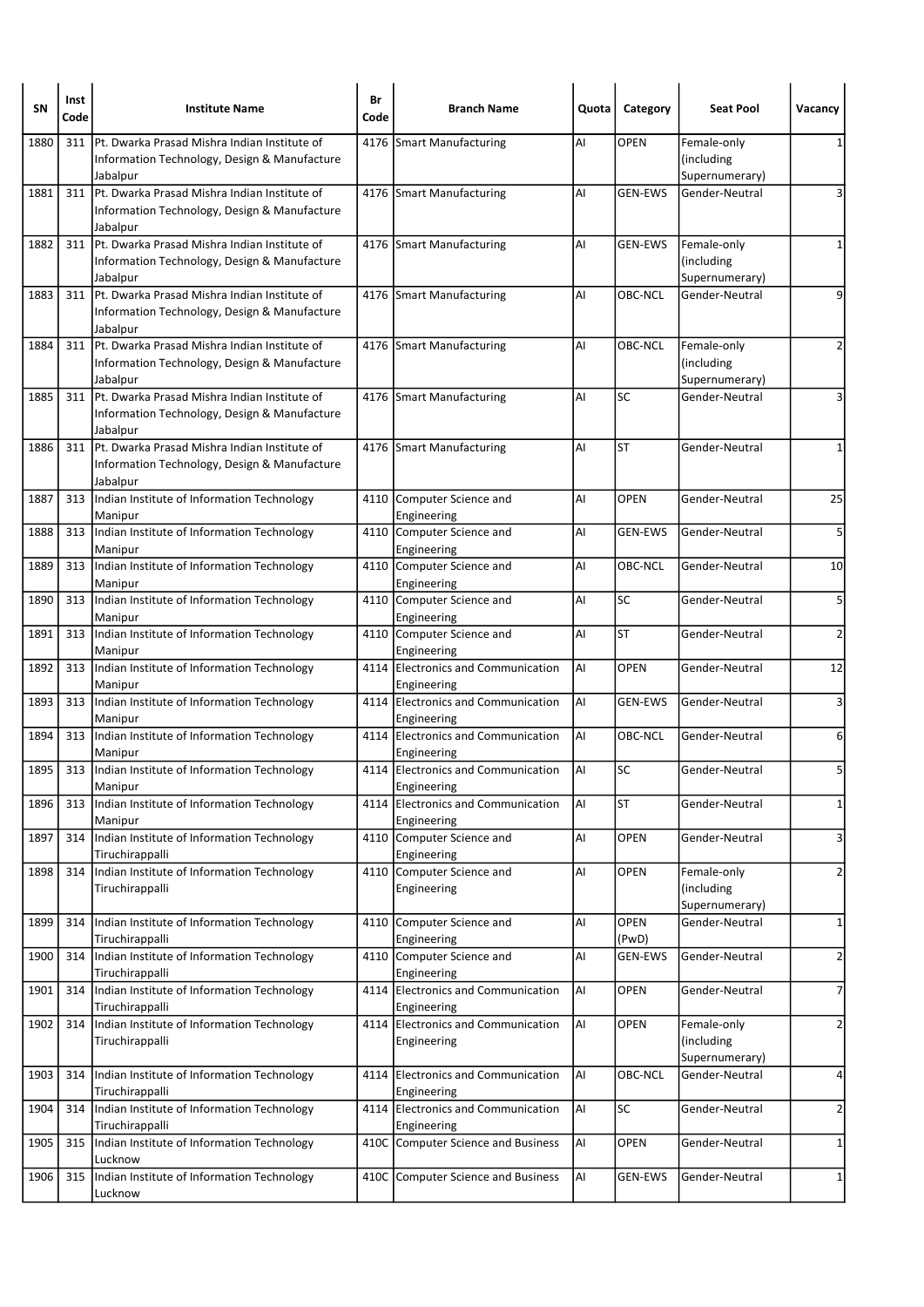| SΝ   | Inst<br>Code | <b>Institute Name</b>                                       | Br<br>Code | <b>Branch Name</b>                                   | Quota | Category         | <b>Seat Pool</b>              | Vacancy        |
|------|--------------|-------------------------------------------------------------|------------|------------------------------------------------------|-------|------------------|-------------------------------|----------------|
| 1907 | 315          | Indian Institute of Information Technology<br>Lucknow       | 410C       | Computer Science and Business                        | AI    | OBC-NCL          | Female-only<br>(including     | 1              |
| 1908 | 315          | Indian Institute of Information Technology                  |            | 410C Computer Science and Business                   | AI    | SC               | Supernumerary)<br>Female-only | 2              |
|      |              | Lucknow                                                     |            |                                                      |       |                  | (including                    |                |
|      |              |                                                             |            |                                                      |       |                  | Supernumerary)                |                |
| 1909 | 315          | Indian Institute of Information Technology<br>Lucknow       |            | 410C Computer Science and Business                   | AI    | <b>ST</b>        | Gender-Neutral                | 1              |
| 1910 | 315          | Indian Institute of Information Technology                  |            | 410C Computer Science and Business                   | AI    | <b>ST</b>        | Female-only                   | $\mathbf{1}$   |
|      |              | Lucknow                                                     |            |                                                      |       |                  | (including<br>Supernumerary)  |                |
| 1911 | 315          | Indian Institute of Information Technology<br>Lucknow       |            | 4146 Information Technology                          | AI    | <b>OPEN</b>      | Gender-Neutral                | 1              |
| 1912 |              | 315  Indian Institute of Information Technology             |            | 4146 Information Technology                          | AI    | <b>OPEN</b>      | Female-only                   | 1              |
|      |              | Lucknow                                                     |            |                                                      |       | (PwD)            | (including                    |                |
| 1913 | 315          | Indian Institute of Information Technology                  |            | 4146   Information Technology                        | Al    | <b>GEN-EWS</b>   | Supernumerary)<br>Female-only | 1              |
|      |              | Lucknow                                                     |            |                                                      |       |                  | (including                    |                |
|      |              |                                                             |            |                                                      |       |                  | Supernumerary)                |                |
| 1914 |              | 315  Indian Institute of Information Technology<br>Lucknow  |            | 4146   Information Technology                        | AI    | OBC-NCL          | Female-only<br>(including     | 1              |
|      |              |                                                             |            |                                                      |       |                  | Supernumerary)                |                |
| 1915 | 315          | Indian Institute of Information Technology<br>Lucknow       |            | 4146 Information Technology                          | AI    | SC               | Gender-Neutral                | 1              |
| 1916 |              | 315  Indian Institute of Information Technology             |            | 4146 Information Technology                          | AI    | <b>SC</b>        | Female-only                   | 1              |
|      |              | Lucknow                                                     |            |                                                      |       |                  | (including                    |                |
| 1917 | 315          | Indian Institute of Information Technology                  |            | 4146   Information Technology                        | AI    | <b>ST</b>        | Supernumerary)<br>Female-only | 1              |
|      |              | Lucknow                                                     |            |                                                      |       |                  | (including                    |                |
|      |              |                                                             |            |                                                      |       |                  | Supernumerary)                |                |
| 1918 | 315          | Indian Institute of Information Technology<br>Lucknow       |            | 4184 Computer Science                                | AI    | OPEN             | Gender-Neutral                | 4              |
| 1919 | 315          | Indian Institute of Information Technology<br>Lucknow       | 4184       | Computer Science                                     | AI    | OBC-NCL          | Female-only<br>(including     | 1              |
|      |              |                                                             |            |                                                      |       |                  | Supernumerary)                |                |
| 1920 |              | 315  Indian Institute of Information Technology<br>Lucknow  |            | 4190 Computer Science and Artificial<br>Intelligence | AI    | <b>OPEN</b>      | Gender-Neutral                | 3              |
| 1921 | 315          | Indian Institute of Information Technology                  |            | 4190 Computer Science and Artificial                 | AI    | <b>OPEN</b>      | Female-only                   | 1              |
|      |              | Lucknow                                                     |            | Intelligence                                         |       |                  | (including<br>Supernumerary)  |                |
| 1922 | 315          | Indian Institute of Information Technology                  |            | 4190 Computer Science and Artificial                 | AI    | OBC-NCL          | Gender-Neutral                | $\mathbf{1}$   |
|      |              | Lucknow                                                     |            | Intelligence                                         |       |                  |                               |                |
| 1923 | 316          | Indian Institute of Information Technology(IIIT)<br>Dharwad |            | 4110 Computer Science and<br>Engineering             | AI    | OPEN             | Gender-Neutral                | 12             |
| 1924 | 316          | Indian Institute of Information Technology(IIIT)            | 4110       | Computer Science and                                 | AI    | OPEN             | Gender-Neutral                | $\mathbf{1}$   |
| 1925 | 316          | Dharwad<br>Indian Institute of Information Technology(IIIT) |            | Engineering<br>4110 Computer Science and             | Al    | (PwD)<br>GEN-EWS | Gender-Neutral                | $\overline{a}$ |
|      |              | Dharwad                                                     |            | Engineering                                          |       |                  |                               |                |
| 1926 | 316          | Indian Institute of Information Technology (IIIT)           |            | 4110 Computer Science and                            | AI    | OBC-NCL          | Gender-Neutral                | 5              |
| 1927 | 316          | Dharwad<br>Indian Institute of Information Technology(IIIT) |            | Engineering<br>4110 Computer Science and             | AI    | SC               | Gender-Neutral                | 5              |
|      |              | Dharwad                                                     |            | Engineering                                          |       |                  |                               |                |
| 1928 | 316          | Indian Institute of Information Technology(IIIT)<br>Dharwad |            | 4110 Computer Science and<br>Engineering             | AI    | <b>ST</b>        | Gender-Neutral                | $\overline{2}$ |
| 1929 | 316          | Indian Institute of Information Technology(IIIT)<br>Dharwad |            | 4114 Electronics and Communication<br>Engineering    | AI    | <b>OPEN</b>      | Gender-Neutral                | 13             |
| 1930 | 316          | Indian Institute of Information Technology(IIIT)            |            | 4114 Electronics and Communication                   | AI    | <b>GEN-EWS</b>   | Gender-Neutral                | 3              |
|      |              | Dharwad                                                     |            | Engineering                                          |       |                  |                               |                |
| 1931 | 316          | Indian Institute of Information Technology(IIIT)<br>Dharwad |            | 4114 Electronics and Communication<br>Engineering    | AI    | OBC-NCL          | Gender-Neutral                | 5              |
| 1932 | 316          | Indian Institute of Information Technology(IIIT)            |            | 4114 Electronics and Communication                   | AI    | SC               | Gender-Neutral                | $\overline{2}$ |
|      |              | Dharwad                                                     |            | Engineering                                          |       |                  |                               |                |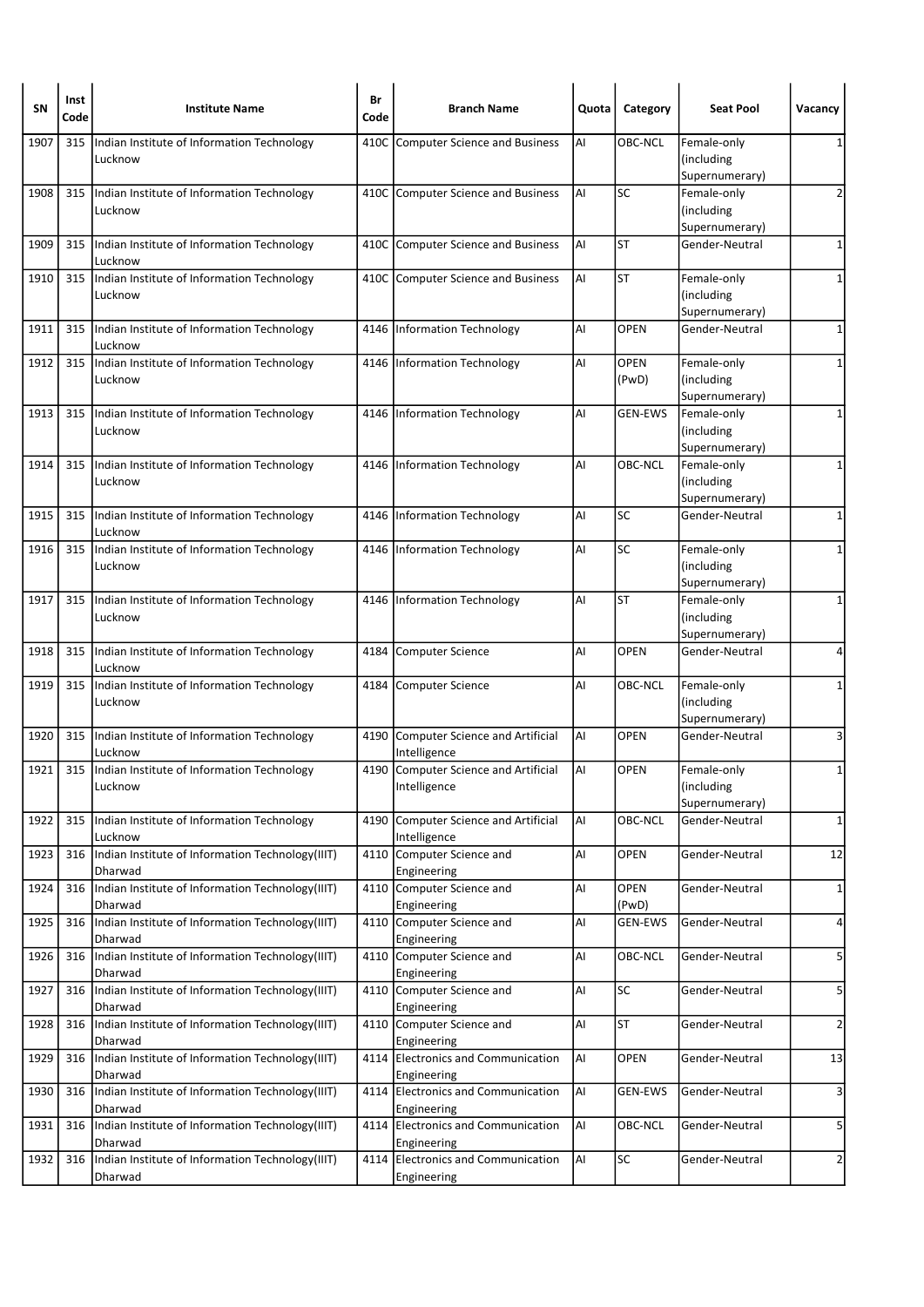| SΝ   | Inst<br>Code | <b>Institute Name</b>                                                                        | Br<br>Code | <b>Branch Name</b>                                                                                   | Quota | Category       | <b>Seat Pool</b>                            | Vacancy        |
|------|--------------|----------------------------------------------------------------------------------------------|------------|------------------------------------------------------------------------------------------------------|-------|----------------|---------------------------------------------|----------------|
| 1933 | 316          | Indian Institute of Information Technology(IIIT)<br>Dharwad                                  | 4114       | <b>Electronics and Communication</b><br>Engineering                                                  | AI    | <b>ST</b>      | Gender-Neutral                              | 1              |
| 1934 | 316          | Indian Institute of Information Technology(IIIT)<br>Dharwad                                  |            | 4181 Data Science and Artificial<br>Intelligence                                                     | Al    | <b>OPEN</b>    | Gender-Neutral                              | 7              |
| 1935 | 316          | Indian Institute of Information Technology(IIIT)<br>Dharwad                                  |            | 4181 Data Science and Artificial<br>Intelligence                                                     | AI    | OBC-NCL        | Gender-Neutral                              | 4              |
| 1936 | 316          | Indian Institute of Information Technology(IIIT)<br>Dharwad                                  | 4181       | Data Science and Artificial<br>Intelligence                                                          | Al    | SC             | Gender-Neutral                              | 3              |
| 1937 | 316          | Indian Institute of Information Technology(IIIT)<br>Dharwad                                  |            | 4181 Data Science and Artificial<br>Intelligence                                                     | Al    | <b>ST</b>      | Gender-Neutral                              | 2              |
| 1938 | 317          | Indian Institute of Information Technology Design<br>& Manufacturing Kurnool, Andhra Pradesh |            | 4110 Computer Science and<br>Engineering                                                             | Al    | <b>OPEN</b>    | Gender-Neutral                              | 6              |
| 1939 | 317          | Indian Institute of Information Technology Design<br>& Manufacturing Kurnool, Andhra Pradesh |            | 4110 Computer Science and<br>Engineering                                                             | Al    | <b>GEN-EWS</b> | Gender-Neutral                              | 2              |
| 1940 | 317          | Indian Institute of Information Technology Design<br>& Manufacturing Kurnool, Andhra Pradesh | 4110       | Computer Science and<br>Engineering                                                                  | Al    | SC             | Gender-Neutral                              | 2              |
| 1941 | 317          | Indian Institute of Information Technology Design<br>& Manufacturing Kurnool, Andhra Pradesh |            | 4110 Computer Science and<br>Engineering                                                             | AI    | <b>ST</b>      | Gender-Neutral                              | 2              |
| 1942 | 317          | Indian Institute of Information Technology Design<br>& Manufacturing Kurnool, Andhra Pradesh | 4174       | Electronics and Communication<br>Engineering with specialization in<br>Design and Manufacturing      | AI    | <b>OPEN</b>    | Gender-Neutral                              | 12             |
| 1943 | 317          | Indian Institute of Information Technology Design<br>& Manufacturing Kurnool, Andhra Pradesh |            | 4174 Electronics and Communication<br>Engineering with specialization in<br>Design and Manufacturing | Al    | <b>GEN-EWS</b> | Gender-Neutral                              | 7              |
| 1944 | 317          | Indian Institute of Information Technology Design<br>& Manufacturing Kurnool, Andhra Pradesh | 4174       | Electronics and Communication<br>Engineering with specialization in<br>Design and Manufacturing      | AI    | OBC-NCL        | Gender-Neutral                              |                |
| 1945 | 317          | Indian Institute of Information Technology Design<br>& Manufacturing Kurnool, Andhra Pradesh |            | 4174 Electronics and Communication<br>Engineering with specialization in<br>Design and Manufacturing | AI    | SC             | Gender-Neutral                              | $\overline{2}$ |
| 1946 | 317          | Indian Institute of Information Technology Design<br>& Manufacturing Kurnool, Andhra Pradesh | 4175       | Mechanical Engineering with<br>specialization in Design and<br>Manufacturing                         | Al    | <b>OPEN</b>    | Gender-Neutral                              | 11             |
| 1947 | 317          | Indian Institute of Information Technology Design<br>& Manufacturing Kurnool, Andhra Pradesh |            | 4175   Mechanical Engineering with<br>specialization in Design and<br>Manufacturing                  | AI    | <b>GEN-EWS</b> | Gender-Neutral                              | 5              |
| 1948 | 317          | Indian Institute of Information Technology Design<br>& Manufacturing Kurnool, Andhra Pradesh | 4175       | Mechanical Engineering with<br>specialization in Design and<br>Manufacturing                         | AI    | OBC-NCL        | Gender-Neutral                              | 10             |
| 1949 | 317          | Indian Institute of Information Technology Design<br>& Manufacturing Kurnool, Andhra Pradesh |            | 4175 Mechanical Engineering with<br>specialization in Design and<br>Manufacturing                    | AI    | SC             | Gender-Neutral                              | 3              |
| 1950 | 317          | Indian Institute of Information Technology Design<br>& Manufacturing Kurnool, Andhra Pradesh |            | 4188 Artificial Intelligence and Data<br>Science                                                     | AI    | <b>OPEN</b>    | Gender-Neutral                              | 9              |
| 1951 | 317          | Indian Institute of Information Technology Design<br>& Manufacturing Kurnool, Andhra Pradesh |            | 4188 Artificial Intelligence and Data<br>Science                                                     | AI    | <b>GEN-EWS</b> | Gender-Neutral                              | 3              |
| 1952 | 317          | Indian Institute of Information Technology Design<br>& Manufacturing Kurnool, Andhra Pradesh |            | 4188 Artificial Intelligence and Data<br>Science                                                     | Al    | OBC-NCL        | Gender-Neutral                              | 3              |
| 1953 | 317          | Indian Institute of Information Technology Design<br>& Manufacturing Kurnool, Andhra Pradesh | 4188       | Artificial Intelligence and Data<br>Science                                                          | AI    | <b>SC</b>      | Gender-Neutral                              | 1              |
| 1954 | 318          | Indian Institute of Information Technology(IIIT)<br>Kottayam                                 |            | 4110 Computer Science and<br>Engineering                                                             | Al    | OPEN           | Gender-Neutral                              | 16             |
| 1955 | 318          | Indian Institute of Information Technology(IIIT)<br>Kottayam                                 |            | 4110 Computer Science and<br>Engineering                                                             | AI    | <b>OPEN</b>    | Female-only<br>(including<br>Supernumerary) | 2              |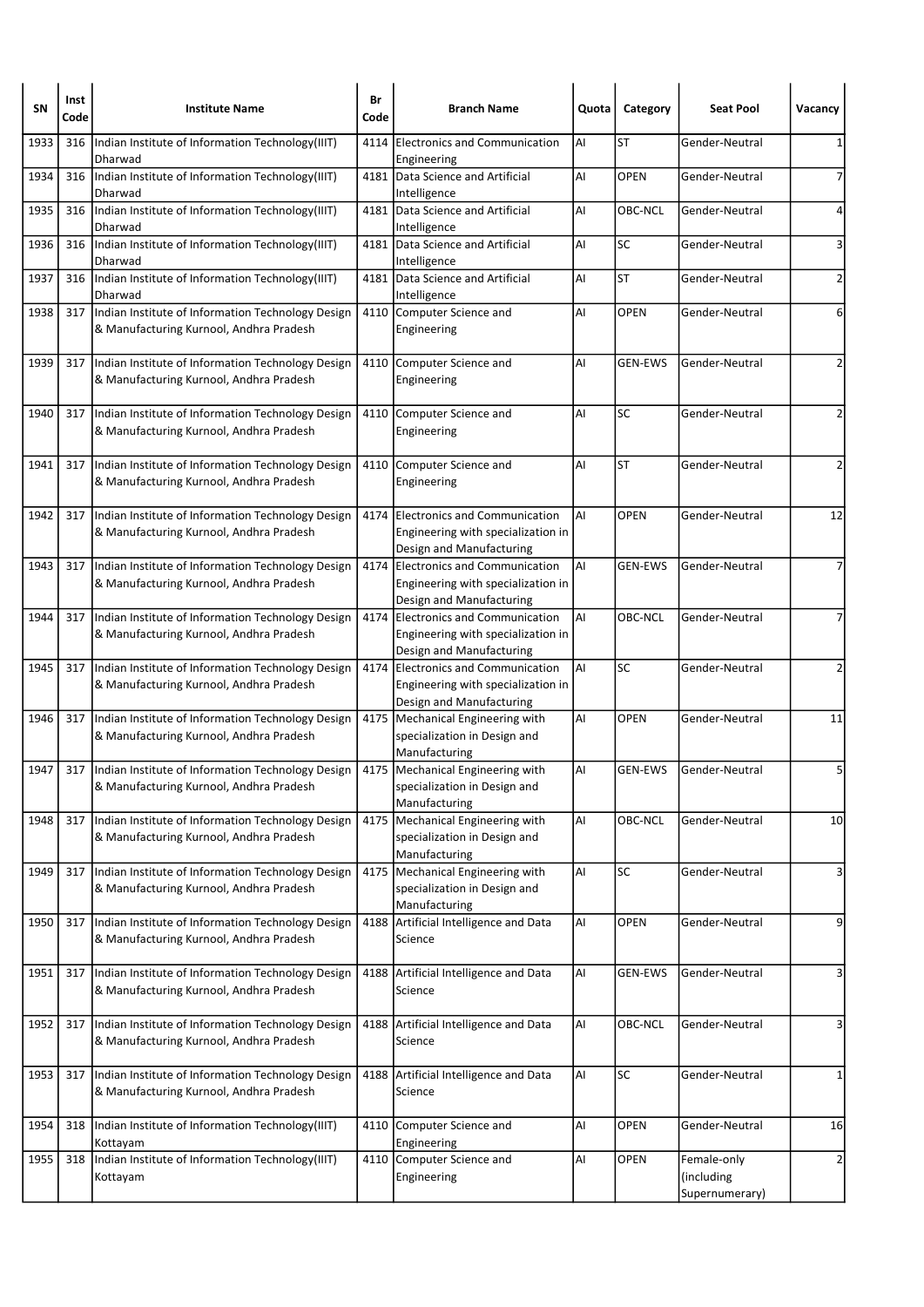| SΝ   | Inst<br>Code | <b>Institute Name</b>                                         | Br<br>Code | <b>Branch Name</b>                                                                                                       | Quota | Category             | <b>Seat Pool</b>                            | Vacancy        |
|------|--------------|---------------------------------------------------------------|------------|--------------------------------------------------------------------------------------------------------------------------|-------|----------------------|---------------------------------------------|----------------|
| 1956 | 318          | Indian Institute of Information Technology(IIIT)<br>Kottayam  | 4110       | Computer Science and<br>Engineering                                                                                      | Al    | <b>GEN-EWS</b>       | Gender-Neutral                              | 5              |
| 1957 | 318          | Indian Institute of Information Technology(IIIT)<br>Kottayam  |            | 4110 Computer Science and<br>Engineering                                                                                 | Al    | OBC-NCL              | Gender-Neutral                              | 2              |
| 1958 | 318          | Indian Institute of Information Technology (IIIT)<br>Kottayam |            | 4110 Computer Science and<br>Engineering                                                                                 | Al    | SC                   | Gender-Neutral                              | 4              |
| 1959 | 318          | Indian Institute of Information Technology(IIIT)<br>Kottayam  | 4110       | Computer Science and<br>Engineering                                                                                      | AI    | <b>SC</b>            | Female-only<br>(including<br>Supernumerary) | 3              |
| 1960 | 318          | Indian Institute of Information Technology(IIIT)<br>Kottayam  | 4110       | Computer Science and<br>Engineering                                                                                      | Al    | <b>ST</b>            | Gender-Neutral                              | 2              |
| 1961 | 318          | Indian Institute of Information Technology(IIIT)<br>Kottayam  | 4114       | Electronics and Communication<br>Engineering                                                                             | AI    | OPEN                 | Gender-Neutral                              | 6              |
| 1962 | 318          | Indian Institute of Information Technology(IIIT)<br>Kottayam  |            | 4114 Electronics and Communication<br>Engineering                                                                        | Al    | <b>GEN-EWS</b>       | Gender-Neutral                              | 1              |
| 1963 | 318          | Indian Institute of Information Technology(IIIT)<br>Kottayam  |            | 4114 Electronics and Communication<br>Engineering                                                                        | AI    | OBC-NCL              | Gender-Neutral                              | 4              |
| 1964 | 318          | Indian Institute of Information Technology(IIIT)<br>Kottayam  | 4114       | Electronics and Communication<br>Engineering                                                                             | Al    | SC                   | Female-only<br>(including<br>Supernumerary) | 1              |
| 1965 | 318          | Indian Institute of Information Technology(IIIT)<br>Kottayam  |            | 4114 Electronics and Communication<br>Engineering                                                                        | Al    | <b>ST</b>            | Gender-Neutral                              | 1              |
| 1966 | 318          | Indian Institute of Information Technology(IIIT)<br>Kottayam  |            | 4195 Computer Science and<br>Engineering with specialization in<br><b>Cyber Security</b>                                 | Al    | <b>OPEN</b>          | Gender-Neutral                              | 6              |
| 1967 | 318          | Indian Institute of Information Technology(IIIT)<br>Kottayam  |            | 4195 Computer Science and<br>Engineering with specialization in<br><b>Cyber Security</b>                                 | Al    | <b>OPEN</b>          | Female-only<br>(including<br>Supernumerary) | 1              |
| 1968 | 318          | Indian Institute of Information Technology(IIIT)<br>Kottayam  |            | 4195 Computer Science and<br>Engineering with specialization in<br>Cyber Security                                        | AI    | <b>GEN-EWS</b>       | Gender-Neutral                              | 2              |
| 1969 | 318          | Indian Institute of Information Technology(IIIT)<br>Kottayam  |            | 4195 Computer Science and<br>Engineering with specialization in<br><b>Cyber Security</b>                                 | AI    | OBC-NCL              | Gender-Neutral                              | 7              |
| 1970 | 318          | Indian Institute of Information Technology(IIIT)<br>Kottayam  |            | 4195 Computer Science and<br>Engineering with specialization in<br><b>Cyber Security</b>                                 | Al    | SC                   | Gender-Neutral                              | 2              |
| 1971 | 319          | Indian Institute of Information Technology (IIIT)<br>Ranchi   |            | 4110 Computer Science and<br>Engineering                                                                                 | Al    | <b>OPEN</b>          | Gender-Neutral                              | 11             |
| 1972 | 319          | Indian Institute of Information Technology (IIIT)<br>Ranchi   |            | 4110 Computer Science and<br>Engineering                                                                                 | AI    | <b>OPEN</b><br>(PwD) | Gender-Neutral                              | $\overline{2}$ |
| 1973 | 319          | Indian Institute of Information Technology (IIIT)<br>Ranchi   |            | 4110 Computer Science and<br>Engineering                                                                                 | Al    | GEN-EWS              | Gender-Neutral                              | $\overline{2}$ |
| 1974 | 319          | Indian Institute of Information Technology (IIIT)<br>Ranchi   |            | 4110 Computer Science and<br>Engineering                                                                                 | Al    | OBC-NCL              | Gender-Neutral                              | 6              |
| 1975 | 319          | Indian Institute of Information Technology (IIIT)<br>Ranchi   |            | 4110 Computer Science and<br>Engineering                                                                                 | AI    | SC                   | Gender-Neutral                              | 3              |
| 1976 | 319          | Indian Institute of Information Technology (IIIT)<br>Ranchi   |            | 4110 Computer Science and<br>Engineering                                                                                 | AI    | <b>ST</b>            | Gender-Neutral                              | $\overline{2}$ |
| 1977 | 319          | Indian Institute of Information Technology (IIIT)<br>Ranchi   |            | 4114 Electronics and Communication<br>Engineering                                                                        | AI    | <b>OPEN</b>          | Gender-Neutral                              | 17             |
| 1978 | 319          | Indian Institute of Information Technology (IIIT)<br>Ranchi   |            | 4114 Electronics and Communication<br>Engineering                                                                        | AI    | <b>GEN-EWS</b>       | Gender-Neutral                              | 3              |
| 1979 | 319          | Indian Institute of Information Technology (IIIT)<br>Ranchi   |            | 4114 Electronics and Communication<br>Engineering                                                                        | AI    | <b>OBC-NCL</b>       | Gender-Neutral                              | 9              |
| 1980 | 319          | Indian Institute of Information Technology (IIIT)<br>Ranchi   |            | 4114 Electronics and Communication<br>Engineering                                                                        | AI    | <b>SC</b>            | Gender-Neutral                              | 7              |
| 1981 | 319          | Indian Institute of Information Technology (IIIT)<br>Ranchi   |            | 4601 Electronics and Communication<br>Engineering (with Specialization<br>of Embedded Systems and<br>Internet of Things) | Al    | <b>OPEN</b>          | Gender-Neutral                              | 10             |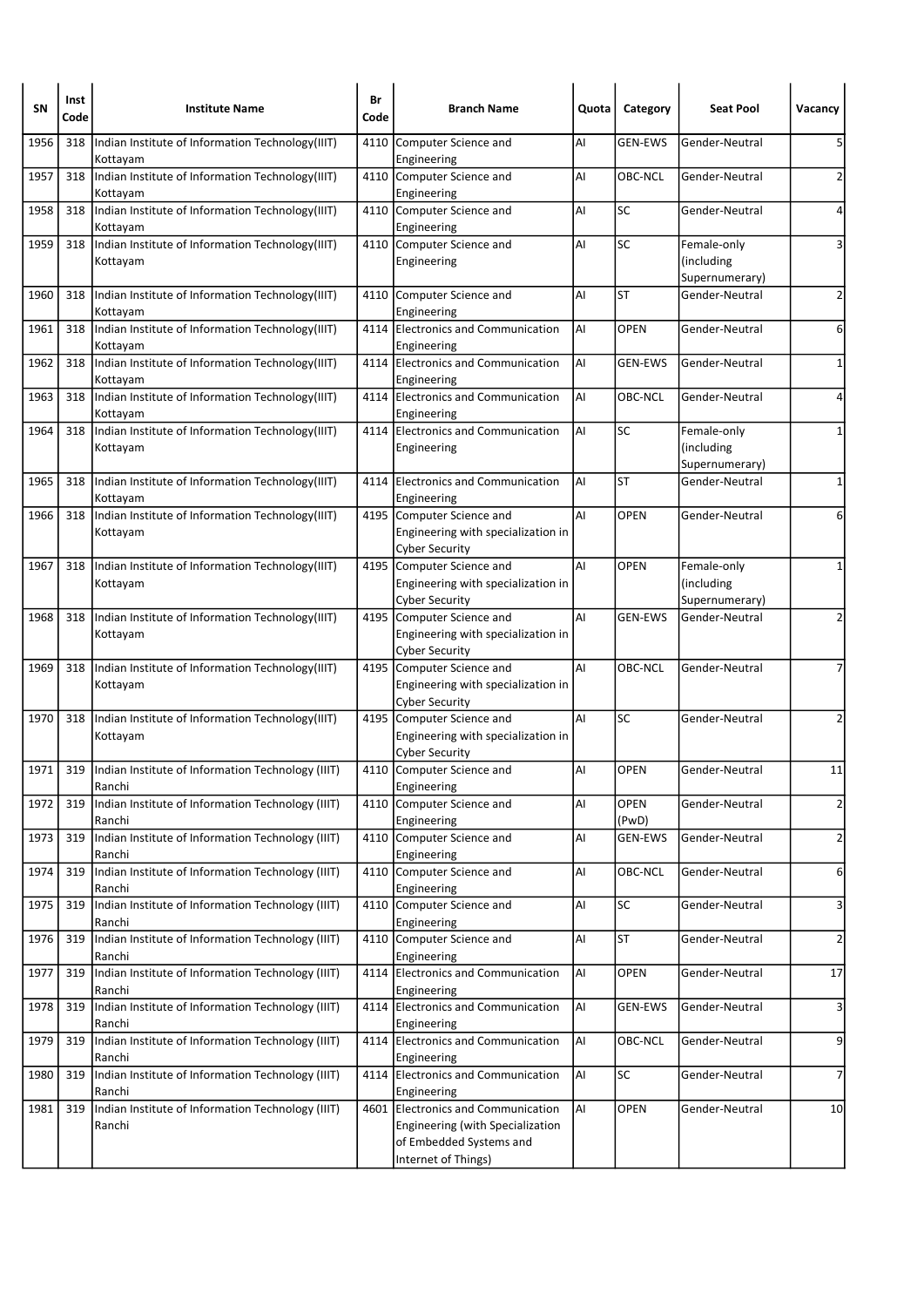| SΝ   | Inst<br>Code | <b>Institute Name</b>                                       | Br<br>Code | <b>Branch Name</b>                                                                                                       | Quota | Category         | <b>Seat Pool</b> | Vacancy        |
|------|--------------|-------------------------------------------------------------|------------|--------------------------------------------------------------------------------------------------------------------------|-------|------------------|------------------|----------------|
| 1982 | 319          | Indian Institute of Information Technology (IIIT)<br>Ranchi | 4601       | Electronics and Communication<br>Engineering (with Specialization<br>of Embedded Systems and<br>Internet of Things)      | AI    | <b>GEN-EWS</b>   | Gender-Neutral   |                |
| 1983 | 319          | Indian Institute of Information Technology (IIIT)<br>Ranchi |            | 4601 Electronics and Communication<br>Engineering (with Specialization<br>of Embedded Systems and<br>Internet of Things) | AI    | OBC-NCL          | Gender-Neutral   | 6              |
| 1984 | 319          | Indian Institute of Information Technology (IIIT)<br>Ranchi |            | 4601 Electronics and Communication<br>Engineering (with Specialization<br>of Embedded Systems and<br>Internet of Things) | Al    | <b>SC</b>        | Gender-Neutral   | $\overline{2}$ |
| 1985 | 319          | Indian Institute of Information Technology (IIIT)<br>Ranchi |            | 4602 Computer Science and<br>Engineering (with Specialization<br>of Data Science and Artificial<br>Intelligence)         | Al    | <b>OPEN</b>      | Gender-Neutral   | 8              |
| 1986 | 319          | Indian Institute of Information Technology (IIIT)<br>Ranchi |            | 4602 Computer Science and<br>Engineering (with Specialization<br>of Data Science and Artificial<br>Intelligence)         | Al    | <b>GEN-EWS</b>   | Gender-Neutral   | 1              |
| 1987 | 319          | Indian Institute of Information Technology (IIIT)<br>Ranchi |            | 4602 Computer Science and<br>Engineering (with Specialization<br>of Data Science and Artificial<br>Intelligence)         | AI    | OBC-NCL          | Gender-Neutral   | $\overline{2}$ |
| 1988 | 319          | Indian Institute of Information Technology (IIIT)<br>Ranchi |            | 4602 Computer Science and<br>Engineering (with Specialization<br>of Data Science and Artificial<br>Intelligence)         | AI    | <b>SC</b>        | Gender-Neutral   | 2              |
| 1989 | 319          | Indian Institute of Information Technology (IIIT)<br>Ranchi |            | 4602 Computer Science and<br>Engineering (with Specialization<br>of Data Science and Artificial<br>Intelligence)         | AI    | <b>ST</b>        | Gender-Neutral   | 1              |
| 1990 | 320          | Indian Institute of Information Technology (IIIT)<br>Nagpur |            | 4110 Computer Science and<br>Engineering                                                                                 | Al    | <b>OPEN</b>      | Gender-Neutral   | 15             |
| 1991 | 320          | Indian Institute of Information Technology (IIIT)<br>Nagpur |            | 4110 Computer Science and<br>Engineering                                                                                 | Al    | <b>GEN-EWS</b>   | Gender-Neutral   | 4              |
| 1992 | 320          | Indian Institute of Information Technology (IIIT)<br>Nagpur |            | 4110 Computer Science and<br>Engineering                                                                                 | Al    | OBC-NCL          | Gender-Neutral   | 3              |
| 1993 | 320          | Indian Institute of Information Technology (IIIT)<br>Nagpur |            | 4110 Computer Science and<br>Engineering                                                                                 | Al    | <b>SC</b>        | Gender-Neutral   | 6              |
| 1994 | 320          | Indian Institute of Information Technology (IIIT)<br>Nagpur | 4110       | Computer Science and<br>Engineering                                                                                      | AI    | <b>ST</b>        | Gender-Neutral   | 3              |
| 1995 | 320          | Indian Institute of Information Technology (IIIT)<br>Nagpur |            | 4114 Electronics and Communication<br>Engineering                                                                        | AI    | OPEN             | Gender-Neutral   | 23             |
| 1996 | 320          | Indian Institute of Information Technology (IIIT)<br>Nagpur | 4114       | Electronics and Communication<br>Engineering                                                                             | AI    | GEN-EWS          | Gender-Neutral   | $\overline{7}$ |
| 1997 | 320          | Indian Institute of Information Technology (IIIT)<br>Nagpur |            | 4114 Electronics and Communication<br>Engineering                                                                        | AI    | OBC-NCL          | Gender-Neutral   | 6              |
| 1998 | 320          | Indian Institute of Information Technology (IIIT)<br>Nagpur |            | 4114 Electronics and Communication<br>Engineering                                                                        | AI    | <b>SC</b>        | Gender-Neutral   | 8              |
| 1999 | 320          | Indian Institute of Information Technology (IIIT)<br>Nagpur | 4114       | Electronics and Communication<br>Engineering                                                                             | AI    | <b>ST</b>        | Gender-Neutral   | 5              |
| 2000 | 321          | Indian Institute of Information Technology (IIIT)<br>Pune   |            | 4110 Computer Science and<br>Engineering                                                                                 | Al    | <b>OPEN</b>      | Gender-Neutral   | 4              |
| 2001 | 321          | Indian Institute of Information Technology (IIIT)<br>Pune   |            | 4110 Computer Science and<br>Engineering                                                                                 | Al    | GEN-<br>EWS(PwD) | Gender-Neutral   | $\mathbf{1}$   |
| 2002 | 321          | Indian Institute of Information Technology (IIIT)<br>Pune   |            | 4110 Computer Science and<br>Engineering                                                                                 | Al    | OBC-NCL          | Gender-Neutral   | 1              |
| 2003 | 321          | Indian Institute of Information Technology (IIIT)<br>Pune   |            | 4110 Computer Science and<br>Engineering                                                                                 | Al    | SC               | Gender-Neutral   | 1              |
| 2004 | 321          | Indian Institute of Information Technology (IIIT)<br>Pune   |            | 4110 Computer Science and<br>Engineering                                                                                 | AI    | <b>ST</b>        | Gender-Neutral   | $\mathbf{1}$   |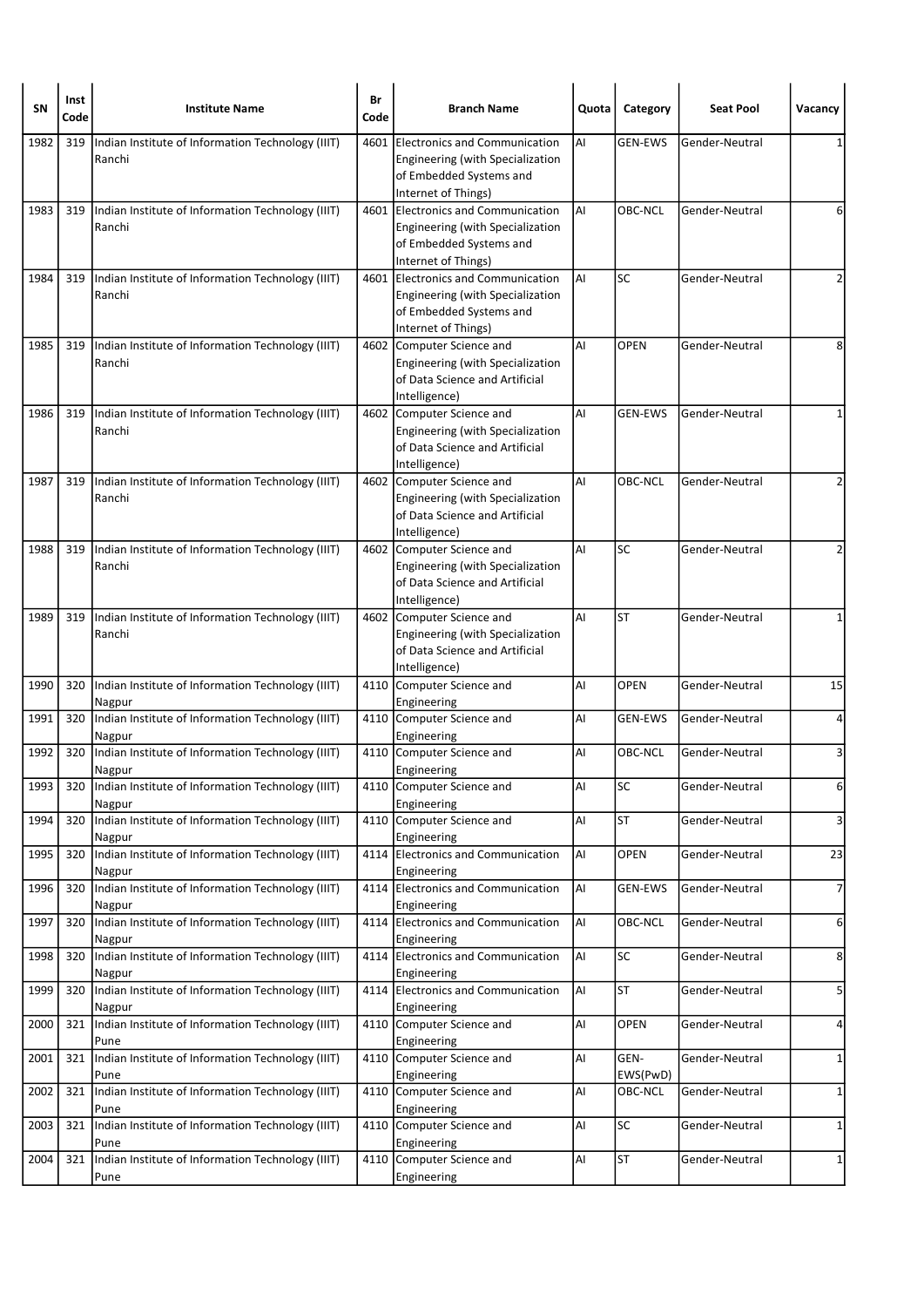| <b>SN</b> | Inst<br>Code | <b>Institute Name</b>                                          | Br<br>Code | <b>Branch Name</b>                                  | Quota | Category             | <b>Seat Pool</b>                            | Vacancy        |
|-----------|--------------|----------------------------------------------------------------|------------|-----------------------------------------------------|-------|----------------------|---------------------------------------------|----------------|
| 2005      | 321          | Indian Institute of Information Technology (IIIT)<br>Pune      | 4114       | <b>Electronics and Communication</b><br>Engineering | AI    | <b>OPEN</b>          | Gender-Neutral                              | 1              |
| 2006      | 321          | Indian Institute of Information Technology (IIIT)<br>Pune      |            | 4114 Electronics and Communication<br>Engineering   | AI    | <b>GEN-EWS</b>       | Gender-Neutral                              | 1              |
| 2007      | 321          | Indian Institute of Information Technology (IIIT)<br>Pune      |            | 4114 Electronics and Communication<br>Engineering   | AI    | SC                   | Gender-Neutral                              | 1              |
| 2008      | 321          | Indian Institute of Information Technology (IIIT)<br>Pune      | 4114       | Electronics and Communication<br>Engineering        | Al    | <b>ST</b>            | Gender-Neutral                              | $\mathbf 1$    |
| 2009      | 322          | Indian Institute of Information Technology<br>Bhagalpur        |            | 4110 Computer Science and<br>Engineering            | AI    | <b>OPEN</b>          | Gender-Neutral                              | 18             |
| 2010      | 322          | Indian Institute of Information Technology<br><b>Bhagalpur</b> |            | 4110 Computer Science and<br>Engineering            | AI    | <b>OPEN</b>          | Female-only<br>(including<br>Supernumerary) | 4              |
| 2011      | 322          | Indian Institute of Information Technology<br>Bhagalpur        |            | 4110 Computer Science and<br>Engineering            | Al    | <b>OPEN</b><br>(PwD) | Gender-Neutral                              | 1              |
| 2012      | 322          | Indian Institute of Information Technology<br>Bhagalpur        |            | 4110 Computer Science and<br>Engineering            | AI    | <b>GEN-EWS</b>       | Gender-Neutral                              | 3              |
| 2013      | 322          | Indian Institute of Information Technology<br>Bhagalpur        |            | 4110 Computer Science and<br>Engineering            | Al    | OBC-NCL              | Gender-Neutral                              | 5              |
| 2014      | 322          | Indian Institute of Information Technology<br>Bhagalpur        |            | 4110 Computer Science and<br>Engineering            | Al    | SC                   | Gender-Neutral                              | 11             |
| 2015      | 322          | Indian Institute of Information Technology<br>Bhagalpur        |            | 4110 Computer Science and<br>Engineering            | AI    | <b>ST</b>            | Gender-Neutral                              | 4              |
| 2016      | 322          | Indian Institute of Information Technology<br>Bhagalpur        |            | 4114 Electronics and Communication<br>Engineering   | AI    | <b>OPEN</b>          | Gender-Neutral                              | 20             |
| 2017      | 322          | Indian Institute of Information Technology<br>Bhagalpur        |            | 4114 Electronics and Communication<br>Engineering   | AI    | <b>GEN-EWS</b>       | Gender-Neutral                              | 3              |
| 2018      | 322          | Indian Institute of Information Technology<br>Bhagalpur        | 4114       | <b>Electronics and Communication</b><br>Engineering | Al    | <b>GEN-EWS</b>       | Female-only<br>(including<br>Supernumerary) | $\mathbf{1}$   |
| 2019      | 322          | Indian Institute of Information Technology<br>Bhagalpur        |            | 4114 Electronics and Communication<br>Engineering   | AI    | OBC-NCL              | Gender-Neutral                              | 12             |
| 2020      | 322          | Indian Institute of Information Technology<br><b>Bhagalpur</b> |            | 4114 Electronics and Communication<br>Engineering   | l Al  | OBC-NCL              | Female-only<br>(including<br>Supernumerary) | $\mathbf{1}$   |
| 2021      | 322          | Indian Institute of Information Technology<br>Bhagalpur        |            | 4114 Electronics and Communication<br>Engineering   | AI    | SC                   | Gender-Neutral                              | 8              |
| 2022      |              | 322 Indian Institute of Information Technology<br>Bhagalpur    |            | 4114 Electronics and Communication<br>Engineering   | l Al  | SC                   | Female-only<br>(including<br>Supernumerary) | 1              |
| 2023      | 322          | Indian Institute of Information Technology<br>Bhagalpur        | 4114       | Electronics and Communication<br>Engineering        | ΑI    | <b>ST</b>            | Gender-Neutral                              | 3              |
| 2024      | 322          | Indian Institute of Information Technology<br>Bhagalpur        |            | 4178   Mechatronics Engineering                     | AI    | <b>OPEN</b>          | Gender-Neutral                              | 13             |
| 2025      | 322          | Indian Institute of Information Technology<br>Bhagalpur        |            | 4178 Mechatronics Engineering                       | AI    | <b>OPEN</b>          | Female-only<br>(including<br>Supernumerary) | 1              |
| 2026      | 322          | Indian Institute of Information Technology<br>Bhagalpur        |            | 4178   Mechatronics Engineering                     | Al    | <b>GEN-EWS</b>       | Gender-Neutral                              | 4              |
| 2027      | 322          | Indian Institute of Information Technology<br>Bhagalpur        |            | 4178   Mechatronics Engineering                     | Al    | OBC-NCL              | Gender-Neutral                              | 8              |
| 2028      | 322          | Indian Institute of Information Technology<br>Bhagalpur        |            | 4178   Mechatronics Engineering                     | AI    | SC                   | Gender-Neutral                              | 1              |
| 2029      |              | 322   Indian Institute of Information Technology<br>Bhagalpur  |            | 4178   Mechatronics Engineering                     | AI    | <b>ST</b>            | Gender-Neutral                              | $\overline{2}$ |
| 2030      | 322          | Indian Institute of Information Technology<br>Bhagalpur        |            | 4178   Mechatronics Engineering                     | AI    | <b>ST</b>            | Female-only<br>(including<br>Supernumerary) | 1              |
| 2031      | 323          | Indian Institute of Information Technology Bhopal              |            | 4110 Computer Science and<br>Engineering            | Al    | <b>OPEN</b>          | Gender-Neutral                              | 11             |
| 2032      | 323          | Indian Institute of Information Technology Bhopal              |            | 4110 Computer Science and<br>Engineering            | AI    | OBC-NCL              | Gender-Neutral                              | 6              |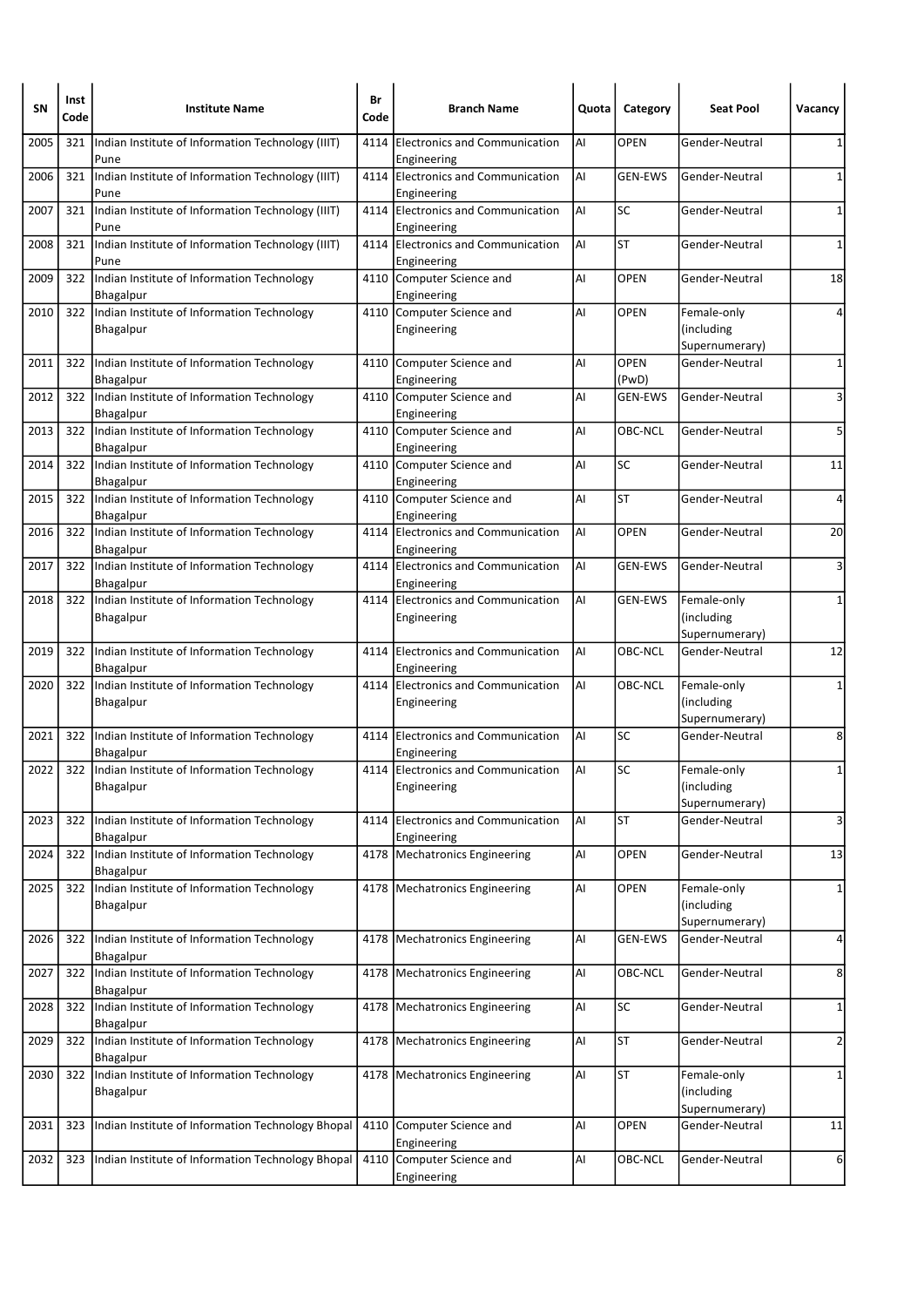| SΝ   | Inst<br>Code | <b>Institute Name</b>                                             | Br<br>Code | <b>Branch Name</b>                                | Quota | Category             | <b>Seat Pool</b>                            | Vacancy        |
|------|--------------|-------------------------------------------------------------------|------------|---------------------------------------------------|-------|----------------------|---------------------------------------------|----------------|
| 2033 | 323          | Indian Institute of Information Technology Bhopal                 | 4110       | Computer Science and<br>Engineering               | Al    | SC                   | Gender-Neutral                              | 2              |
| 2034 | 323          | Indian Institute of Information Technology Bhopal                 |            | 4110 Computer Science and<br>Engineering          | AI    | <b>ST</b>            | Gender-Neutral                              | $\mathbf{1}$   |
| 2035 | 323          | Indian Institute of Information Technology Bhopal                 |            | 4114 Electronics and Communication<br>Engineering | Al    | <b>OPEN</b>          | Gender-Neutral                              | 17             |
| 2036 | 323          | Indian Institute of Information Technology Bhopal                 | 4114       | Electronics and Communication<br>Engineering      | Al    | <b>OPEN</b><br>(PwD) | Gender-Neutral                              | 1              |
| 2037 | 323          | Indian Institute of Information Technology Bhopal                 |            | 4114 Electronics and Communication<br>Engineering | l Al  | <b>GEN-EWS</b>       | Gender-Neutral                              | 3              |
| 2038 | 323          | Indian Institute of Information Technology Bhopal                 |            | 4114 Electronics and Communication<br>Engineering | AI    | OBC-NCL              | Gender-Neutral                              | 5              |
| 2039 | 323          | Indian Institute of Information Technology Bhopal                 |            | 4114 Electronics and Communication<br>Engineering | AI    | SC                   | Gender-Neutral                              | 6              |
| 2040 | 323          | Indian Institute of Information Technology Bhopal                 |            | 4114 Electronics and Communication<br>Engineering | AI    | <b>ST</b>            | Gender-Neutral                              | 3              |
| 2041 | 323          | Indian Institute of Information Technology Bhopal                 |            | 4146 Information Technology                       | Al    | <b>OPEN</b>          | Gender-Neutral                              | 12             |
| 2042 | 323          | Indian Institute of Information Technology Bhopal                 |            | 4146   Information Technology                     | Al    | GEN-EWS              | Gender-Neutral                              | 1              |
| 2043 | 323          | Indian Institute of Information Technology Bhopal                 |            | 4146   Information Technology                     | AI    | OBC-NCL              | Gender-Neutral                              | 3              |
| 2044 | 323          | Indian Institute of Information Technology Bhopal                 | 4146       | Information Technology                            | Al    | SC                   | Gender-Neutral                              | 1              |
| 2045 | 323          | Indian Institute of Information Technology Bhopal                 |            | 4146 Information Technology                       | Al    | <b>ST</b>            | Gender-Neutral                              | 1              |
| 2046 | 324          | Indian Institute of Information Technology Surat                  |            | 4110 Computer Science and<br>Engineering          | AI    | <b>OPEN</b>          | Gender-Neutral                              | 2              |
| 2047 | 324          | Indian Institute of Information Technology Surat                  |            | 4110 Computer Science and<br>Engineering          | AI    | <b>OPEN</b><br>(PwD) | Gender-Neutral                              | 1              |
| 2048 | 324          | Indian Institute of Information Technology Surat                  |            | 4110 Computer Science and<br>Engineering          | AI    | <b>SC</b>            | Gender-Neutral                              | $\mathbf 1$    |
| 2049 | 324          | Indian Institute of Information Technology Surat                  |            | 4114 Electronics and Communication<br>Engineering | AI    | <b>OPEN</b>          | Gender-Neutral                              | $\overline{7}$ |
| 2050 | 324          | Indian Institute of Information Technology Surat                  |            | 4114 Electronics and Communication<br>Engineering | AI    | OBC-NCL              | Gender-Neutral                              | 1              |
| 2051 | 324          | Indian Institute of Information Technology Surat                  |            | 4114 Electronics and Communication<br>Engineering | laı   | <b>SC</b>            | Gender-Neutral                              | $\overline{2}$ |
| 2052 | 324          | Indian Institute of Information Technology Surat                  |            | 4114 Electronics and Communication<br>Engineering | AI    | <b>ST</b>            | Gender-Neutral                              | $1\vert$       |
| 2053 | 325          | Indian Institute of Information Technology,<br>Agartala           |            | 4110 Computer Science and<br>Engineering          | AI    | OPEN                 | Gender-Neutral                              | 9              |
| 2054 | 325          | Indian Institute of Information Technology,<br>Agartala           |            | 4110 Computer Science and<br>Engineering          | AI    | <b>GEN-EWS</b>       | Gender-Neutral                              | 3              |
| 2055 | 325          | Indian Institute of Information Technology,<br>Agartala           | 4110       | Computer Science and<br>Engineering               | Al    | OBC-NCL              | Gender-Neutral                              | $\overline{a}$ |
| 2056 | 325          | Indian Institute of Information Technology,<br>Agartala           |            | 4110 Computer Science and<br>Engineering          | Al    | <b>SC</b>            | Gender-Neutral                              | 3              |
| 2057 | 325          | Indian Institute of Information Technology,<br>Agartala           |            | 4110 Computer Science and<br>Engineering          | AI    | <b>ST</b>            | Gender-Neutral                              | 1              |
| 2058 | 326          | Indian institute of information technology,<br>Raichur, Karnataka |            | 4110 Computer Science and<br>Engineering          | AI    | OPEN                 | Gender-Neutral                              | 8              |
| 2059 | 326          | Indian institute of information technology,<br>Raichur, Karnataka |            | 4110 Computer Science and<br>Engineering          | AI    | <b>OPEN</b>          | Female-only<br>(including<br>Supernumerary) | 3              |
| 2060 | 326          | Indian institute of information technology,<br>Raichur, Karnataka | 4110       | Computer Science and<br>Engineering               | Al    | <b>OPEN</b><br>(PwD) | Gender-Neutral                              | $\mathbf{1}$   |
| 2061 | 326          | Indian institute of information technology,<br>Raichur, Karnataka |            | 4110 Computer Science and<br>Engineering          | Al    | GEN-EWS              | Gender-Neutral                              | $\overline{2}$ |
| 2062 | 326          | Indian institute of information technology,<br>Raichur, Karnataka |            | 4110 Computer Science and<br>Engineering          | AI    | OBC-NCL              | Gender-Neutral                              | $\overline{2}$ |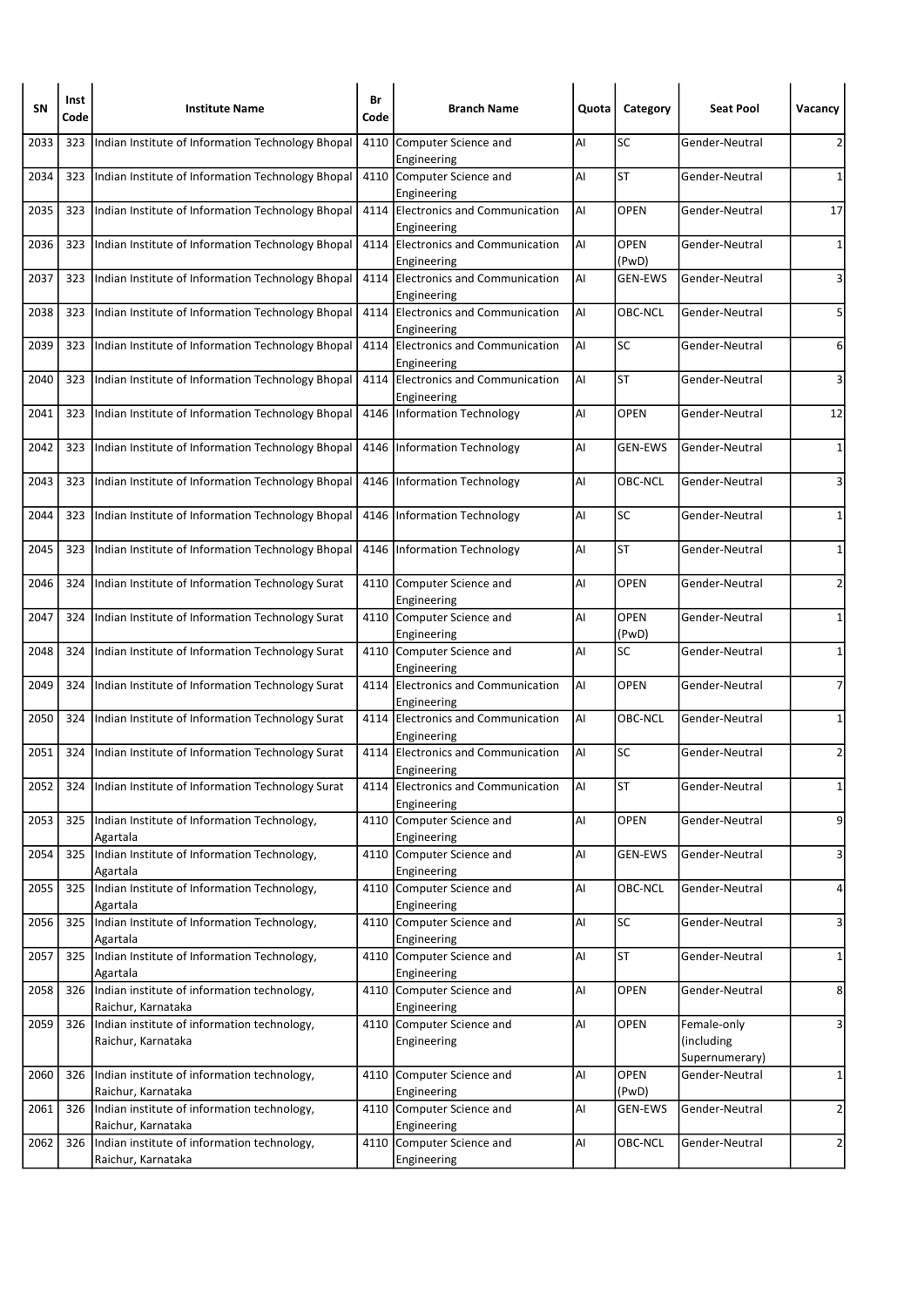| SΝ   | Inst<br>Code | <b>Institute Name</b>                                                                       | Br<br>Code | <b>Branch Name</b>                       | Quota     | Category        | <b>Seat Pool</b>                 | Vacancy        |
|------|--------------|---------------------------------------------------------------------------------------------|------------|------------------------------------------|-----------|-----------------|----------------------------------|----------------|
| 2063 | 326          | Indian institute of information technology,                                                 | 4110       | Computer Science and                     | AI        | OBC-NCL         | Female-only                      |                |
|      |              | Raichur, Karnataka                                                                          |            | Engineering                              |           |                 | (including                       |                |
|      |              |                                                                                             |            |                                          |           | <b>SC</b>       | Supernumerary)                   |                |
| 2064 | 326          | Indian institute of information technology,<br>Raichur, Karnataka                           |            | 4110 Computer Science and<br>Engineering | AI        |                 | Gender-Neutral                   | 3              |
| 2065 | 326          | Indian institute of information technology,                                                 |            | 4110 Computer Science and                | AI        | SC              | Female-only                      | 1              |
|      |              | Raichur, Karnataka                                                                          |            | Engineering                              |           |                 | (including<br>Supernumerary)     |                |
| 2066 | 327          | Indian Institute of Information Technology,                                                 |            | 4110 Computer Science and                | Al        | <b>OPEN</b>     | Gender-Neutral                   | 9              |
|      |              | Vadodara International Campus Diu (IIITVICD)                                                |            | Engineering                              |           |                 |                                  |                |
| 2067 | 327          | Indian Institute of Information Technology,                                                 |            | 4110 Computer Science and                | AI        | <b>OPEN</b>     | Female-only                      | 4              |
|      |              | Vadodara International Campus Diu (IIITVICD)                                                |            | Engineering                              |           |                 | (including                       |                |
|      |              |                                                                                             |            |                                          |           |                 | Supernumerary)                   |                |
| 2068 | 327          | Indian Institute of Information Technology,                                                 |            | 4110 Computer Science and                | AI        | <b>GEN-EWS</b>  | Gender-Neutral                   | 1              |
| 2069 | 327          | Vadodara International Campus Diu (IIITVICD)<br>Indian Institute of Information Technology, |            | Engineering<br>4110 Computer Science and | AI        | OBC-NCL         | Gender-Neutral                   | 5              |
|      |              | Vadodara International Campus Diu (IIITVICD)                                                |            | Engineering                              |           |                 |                                  |                |
| 2070 | 327          | Indian Institute of Information Technology,                                                 |            | 4110 Computer Science and                | AI        | OBC-NCL         | Female-only                      | 2              |
|      |              | Vadodara International Campus Diu (IIITVICD)                                                |            | Engineering                              |           |                 | (including                       |                |
|      |              |                                                                                             |            |                                          |           |                 | Supernumerary)                   |                |
| 2071 | 327          | Indian Institute of Information Technology,<br>Vadodara International Campus Diu (IIITVICD) |            | 4110 Computer Science and<br>Engineering | AI        | <b>SC</b>       | Gender-Neutral                   | 5              |
| 2072 | 327          | Indian Institute of Information Technology,                                                 |            | 4110 Computer Science and                | AI        | <b>SC</b>       | Female-only                      | 1              |
|      |              | Vadodara International Campus Diu (IIITVICD)                                                |            | Engineering                              |           |                 | (including                       |                |
|      |              |                                                                                             |            |                                          |           |                 | Supernumerary)                   |                |
| 2073 | 327          | Indian Institute of Information Technology,                                                 |            | 4110 Computer Science and                | Al        | <b>ST</b>       | Gender-Neutral                   | $\overline{2}$ |
| 2074 | 401          | Vadodara International Campus Diu (IIITVICD)<br>Assam University, Silchar                   |            | Engineering<br>4110 Computer Science and | AI        | <b>OPEN</b>     | Gender-Neutral                   | 6              |
|      |              |                                                                                             |            | Engineering                              |           |                 |                                  |                |
| 2075 | 401          | Assam University, Silchar                                                                   |            | 4110 Computer Science and                | AI        | <b>OPEN</b>     | Female-only                      | 1              |
|      |              |                                                                                             |            | Engineering                              |           |                 | (including<br>Supernumerary)     |                |
| 2076 | 401          | Assam University, Silchar                                                                   |            | 4110 Computer Science and                | AI        | <b>GEN-EWS</b>  | Gender-Neutral                   | 2              |
|      |              |                                                                                             |            | Engineering                              |           |                 |                                  |                |
| 2077 | 401          | Assam University, Silchar                                                                   |            | 4110 Computer Science and                | AI        | OBC-NCL         | Gender-Neutral                   | 4              |
|      |              |                                                                                             |            | Engineering                              |           |                 |                                  |                |
| 2078 |              | 401 Assam University, Silchar                                                               |            | 4110 Computer Science and                | AI        | OBC-NCL         | Female-only                      | 1              |
|      |              |                                                                                             |            | Engineering                              |           |                 | (including                       |                |
| 2079 | 401          | Assam University, Silchar                                                                   |            | 4110 Computer Science and                | Al        | SC              | Supernumerary)<br>Gender-Neutral | $\mathbf{1}$   |
|      |              |                                                                                             |            | Engineering                              |           |                 |                                  |                |
| 2080 | 401          | Assam University, Silchar                                                                   |            | 4110 Computer Science and                | HS        | OPEN            | Gender-Neutral                   | 3              |
|      |              |                                                                                             |            | Engineering                              |           |                 |                                  |                |
| 2081 | 401          | Assam University, Silchar                                                                   |            | 4110 Computer Science and                | <b>HS</b> | OPEN            | Female-only                      | 1              |
|      |              |                                                                                             |            | Engineering                              |           |                 | (including                       |                |
|      |              |                                                                                             |            |                                          |           |                 | Supernumerary)                   |                |
| 2082 | 401          | Assam University, Silchar                                                                   |            | 4110 Computer Science and<br>Engineering | HS        | <b>GEN-EWS</b>  | Gender-Neutral                   | 1              |
| 2083 |              | 401 Assam University, Silchar                                                               |            | 4110 Computer Science and                | <b>HS</b> | OBC-NCL         | Gender-Neutral                   | $\mathbf{1}$   |
|      |              |                                                                                             |            | Engineering                              |           |                 |                                  |                |
| 2084 |              | 401 Assam University, Silchar                                                               |            | 4110 Computer Science and                | <b>HS</b> | OBC-NCL         | Female-only                      | $\overline{2}$ |
|      |              |                                                                                             |            | Engineering                              |           |                 | (including                       |                |
|      |              |                                                                                             |            |                                          |           |                 | Supernumerary)                   |                |
| 2085 |              | 401 Assam University, Silchar                                                               |            | 4110 Computer Science and                | HS        | $\overline{SC}$ | Female-only                      | $\mathbf{1}$   |
|      |              |                                                                                             |            | Engineering                              |           |                 | (including<br>Supernumerary)     |                |
| 2086 | 401          | Assam University, Silchar                                                                   |            | 4114 Electronics and Communication       | AI        | <b>OPEN</b>     | Gender-Neutral                   | 10             |
|      |              |                                                                                             |            | Engineering                              |           |                 |                                  |                |
| 2087 | 401          | Assam University, Silchar                                                                   |            | 4114 Electronics and Communication       | AI        | GEN-EWS         | Gender-Neutral                   | $\overline{2}$ |
|      |              |                                                                                             |            | Engineering                              |           |                 |                                  |                |
| 2088 | 401          | Assam University, Silchar                                                                   |            | 4114 Electronics and Communication       | AI        | OBC-NCL         | Gender-Neutral                   | 5              |
|      |              |                                                                                             |            | Engineering                              |           |                 |                                  |                |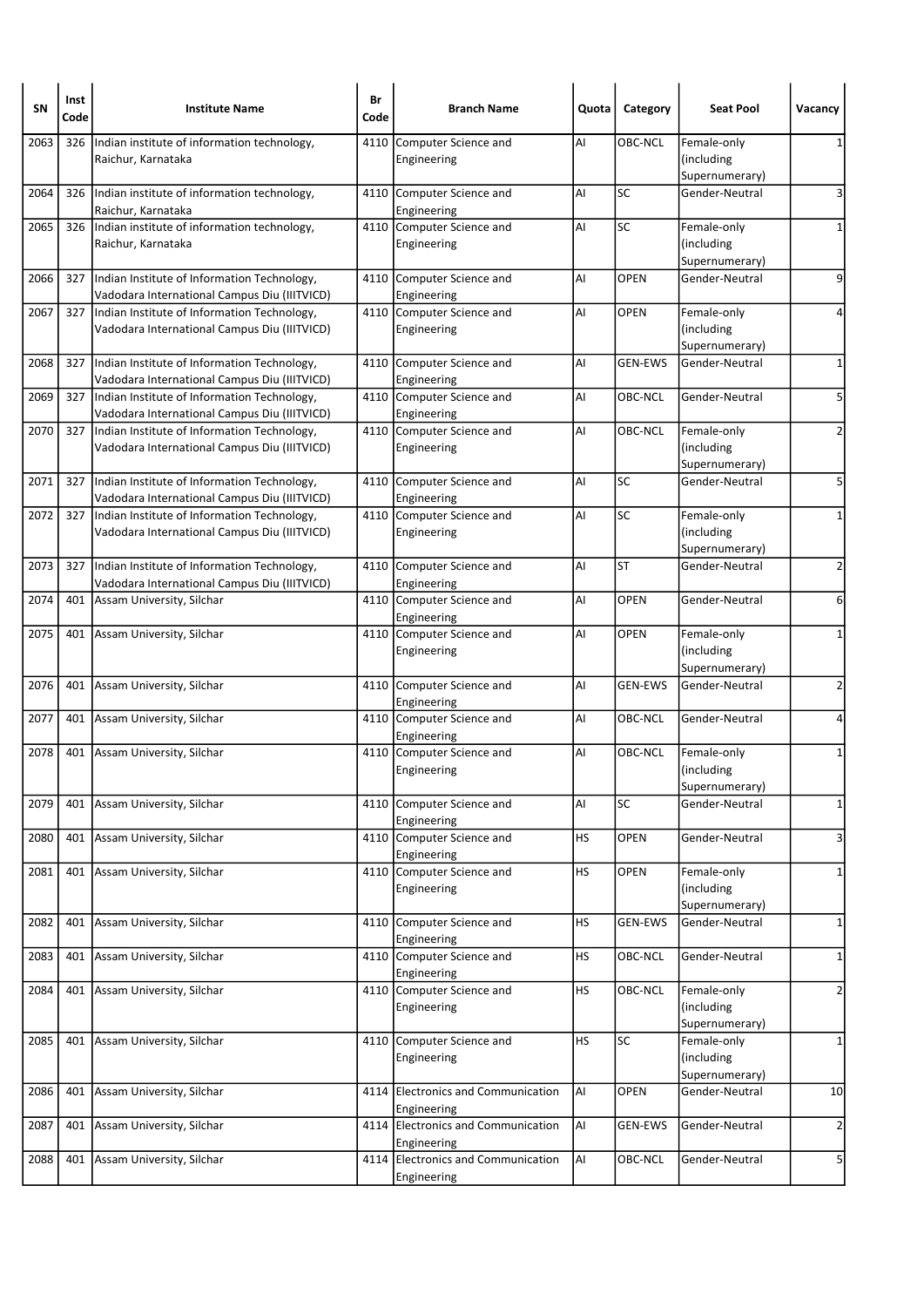| <b>SN</b>    | Inst<br>Code | <b>Institute Name</b>                                                                        | Br<br>Code | <b>Branch Name</b>                                               | Quota           | Category               | <b>Seat Pool</b>                            | Vacancy                                   |
|--------------|--------------|----------------------------------------------------------------------------------------------|------------|------------------------------------------------------------------|-----------------|------------------------|---------------------------------------------|-------------------------------------------|
| 2089         | 401          | Assam University, Silchar                                                                    |            | 4114 Electronics and Communication<br>Engineering                | AI              | OBC-NCL                | Female-only<br>(including                   | 1                                         |
| 2090         | 401          | Assam University, Silchar                                                                    |            | 4114 Electronics and Communication<br>Engineering                | Al              | SC                     | Supernumerary)<br>Gender-Neutral            | 1                                         |
| 2091         | 401          | Assam University, Silchar                                                                    |            | 4114 Electronics and Communication<br>Engineering                | AI              | SC                     | Female-only<br>(including                   | 1                                         |
| 2092         | 401          | Assam University, Silchar                                                                    |            | 4114 Electronics and Communication                               | HS              | <b>OPEN</b>            | Supernumerary)<br>Gender-Neutral            | 5                                         |
| 2093         | 401          | Assam University, Silchar                                                                    |            | Engineering<br>4114 Electronics and Communication<br>Engineering | HS              | <b>GEN-EWS</b>         | Gender-Neutral                              | $\overline{2}$                            |
| 2094         | 401          | Assam University, Silchar                                                                    |            | 4114 Electronics and Communication<br>Engineering                | <b>HS</b>       | OBC-NCL                | Gender-Neutral                              | 5                                         |
| 2095         | 401          | Assam University, Silchar                                                                    |            | 4114 Electronics and Communication<br>Engineering                | HS              | OBC-NCL                | Female-only<br>(including<br>Supernumerary) | 1                                         |
| 2096         | 401          | Assam University, Silchar                                                                    |            | 4114 Electronics and Communication<br>Engineering                | HS              | SC                     | Gender-Neutral                              | 1                                         |
| 2097         |              | 401 Assam University, Silchar                                                                |            | 4114 Electronics and Communication<br>Engineering                | <b>HS</b>       | <b>SC</b>              | Female-only<br>(including<br>Supernumerary) | 1                                         |
| 2098         | 401          | Assam University, Silchar                                                                    |            | 4168 Agricultural Engineering                                    | AI              | <b>OPEN</b>            | Gender-Neutral                              | 7                                         |
| 2099         | 401          | Assam University, Silchar                                                                    |            | 4168 Agricultural Engineering                                    | AI              | OPEN                   | Female-only<br>(including<br>Supernumerary) | $\mathbf{1}$                              |
| 2100         | 401          | Assam University, Silchar                                                                    |            | 4168 Agricultural Engineering                                    | AI              | <b>OPEN</b><br>(PwD)   | Gender-Neutral                              | 1                                         |
| 2101         | 401          | Assam University, Silchar                                                                    |            | 4168 Agricultural Engineering                                    | Al              | <b>GEN-EWS</b>         | Gender-Neutral                              | $\overline{2}$                            |
| 2102         |              | 401 Assam University, Silchar                                                                |            | 4168 Agricultural Engineering                                    | AI              | OBC-NCL                | Gender-Neutral                              | 4                                         |
| 2103         |              | 401 Assam University, Silchar                                                                |            | 4168 Agricultural Engineering                                    | AI              | OBC-NCL                | Female-only<br>(including<br>Supernumerary) | $\mathbf{1}$                              |
| 2104         | 401          | Assam University, Silchar                                                                    |            | 4168 Agricultural Engineering                                    | AI              | SC                     | Gender-Neutral                              | 2                                         |
| 2105         | 401          | Assam University, Silchar                                                                    |            | 4168 Agricultural Engineering                                    | AI              | SC                     | Female-only<br>(including<br>Supernumerary) | $\mathbf{1}$                              |
| 2106         | 401          | Assam University, Silchar                                                                    |            | 4168 Agricultural Engineering                                    | AI              | ST                     | Gender-Neutral                              | 1                                         |
| 2107         | 401          | Assam University, Silchar                                                                    |            | 4168 Agricultural Engineering                                    | HS              | OPEN                   | Gender-Neutral                              | 4                                         |
| 2108         | 401          | Assam University, Silchar                                                                    |            | 4168 Agricultural Engineering                                    | <b>HS</b>       | GEN-EWS                | Gender-Neutral                              | $\overline{\mathbf{3}}$                   |
| 2109         | 401          | Assam University, Silchar                                                                    |            | 4168 Agricultural Engineering                                    | <b>HS</b>       | OBC-NCL                | Gender-Neutral                              | $\overline{5}$                            |
| 2110         |              | 401 Assam University, Silchar                                                                |            | 4168 Agricultural Engineering                                    | <b>HS</b>       | OBC-NCL                | Female-only<br>(including<br>Supernumerary) | $\mathbf 1$                               |
| 2111         | 401          | Assam University, Silchar                                                                    |            | 4168 Agricultural Engineering                                    | HS              | SC                     | Gender-Neutral                              | 3                                         |
| 2112         | 401          | Assam University, Silchar                                                                    |            | 4168   Agricultural Engineering                                  | <b>HS</b>       | <b>ST</b>              | Gender-Neutral                              | $\mathbf 1$                               |
| 2113         | 402          | Birla Institute of Technology, Mesra, Ranchi                                                 |            | 4104 Bio Technology                                              | Al              | OPEN                   | Gender-Neutral                              | $18\,$                                    |
| 2114         | 402          | Birla Institute of Technology, Mesra, Ranchi                                                 |            | 4104 Bio Technology                                              | AI              | <b>GEN-EWS</b>         | Gender-Neutral                              | $\overline{c}$                            |
| 2115         | 402          | Birla Institute of Technology, Mesra, Ranchi                                                 |            | 4104   Bio Technology                                            | Al              | <b>SC</b><br><b>ST</b> | Gender-Neutral                              | $\overline{5}$<br>$\overline{\mathbf{c}}$ |
| 2116<br>2117 | 402<br>402   | Birla Institute of Technology, Mesra, Ranchi<br>Birla Institute of Technology, Mesra, Ranchi |            | 4104 Bio Technology<br>4104 Bio Technology                       | Al<br><b>HS</b> | OPEN                   | Gender-Neutral<br>Gender-Neutral            | $\overline{7}$                            |
| 2118         | 402          | Birla Institute of Technology, Mesra, Ranchi                                                 |            | 4104   Bio Technology                                            | HS              | <b>GEN-EWS</b>         | Gender-Neutral                              | $\overline{2}$                            |
| 2119         | 402          | Birla Institute of Technology, Mesra, Ranchi                                                 |            | 4104 Bio Technology                                              | HS              | SC                     | Gender-Neutral                              | $\overline{\mathbf{1}}$                   |
| 2120         | 402          | Birla Institute of Technology, Mesra, Ranchi                                                 |            | 4104 Bio Technology                                              | <b>HS</b>       | ST                     | Gender-Neutral                              | $\overline{\mathbf{5}}$                   |
| 2121         | 402          | Birla Institute of Technology, Mesra, Ranchi                                                 | 4107       | Chemical Engineering                                             | Al              | OPEN                   | Gender-Neutral                              | $\overline{21}$                           |
| 2122         | 402          | Birla Institute of Technology, Mesra, Ranchi                                                 |            | 4107 Chemical Engineering                                        | Al              | <b>GEN-EWS</b>         | Gender-Neutral                              | $\overline{c}$                            |
| 2123         | 402          | Birla Institute of Technology, Mesra, Ranchi                                                 |            | 4107 Chemical Engineering                                        | Al              | SC                     | Gender-Neutral                              | $\overline{\mathbf{r}}$                   |
| 2124         | 402          | Birla Institute of Technology, Mesra, Ranchi                                                 |            | 4107 Chemical Engineering                                        | Al              | <b>ST</b>              | Gender-Neutral                              | $\overline{2}$                            |
| 2125         | 402          | Birla Institute of Technology, Mesra, Ranchi                                                 |            | 4107 Chemical Engineering                                        | <b>HS</b>       | OPEN                   | Gender-Neutral                              | 13                                        |
| 2126         | 402          | Birla Institute of Technology, Mesra, Ranchi                                                 |            | 4107 Chemical Engineering                                        | <b>HS</b>       | <b>GEN-EWS</b>         | Gender-Neutral                              | $\overline{\mathbf{c}}$                   |
| 2127         | 402          | Birla Institute of Technology, Mesra, Ranchi                                                 | 4107       | Chemical Engineering                                             | HS              | SC                     | Gender-Neutral                              | $\overline{1}$                            |
| 2128         | 402          | Birla Institute of Technology, Mesra, Ranchi                                                 | 4107       | Chemical Engineering                                             | HS              | <b>ST</b>              | Gender-Neutral                              | $\overline{\mathbf{4}}$                   |
| 2129         | 402          | Birla Institute of Technology, Mesra, Ranchi                                                 |            | 4109 Civil Engineering                                           | Al              | OPEN                   | Gender-Neutral                              | 10                                        |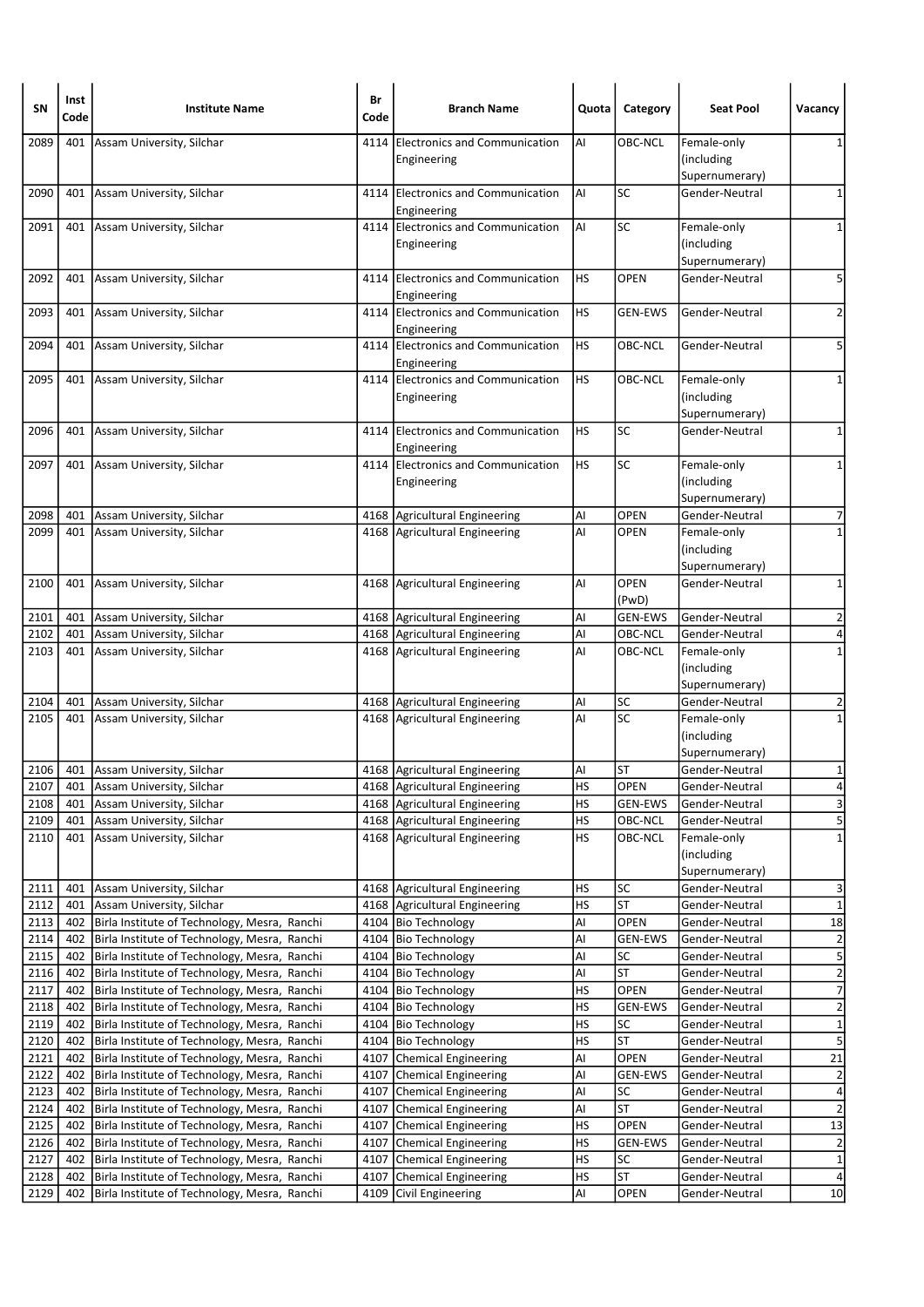| SΝ   | Inst<br>Code | <b>Institute Name</b>                            | Br<br>Code | <b>Branch Name</b>                                | Quota     | Category             | <b>Seat Pool</b> | Vacancy                 |
|------|--------------|--------------------------------------------------|------------|---------------------------------------------------|-----------|----------------------|------------------|-------------------------|
| 2130 | 402          | Birla Institute of Technology, Mesra, Ranchi     | 4109       | Civil Engineering                                 | Al        | GEN-EWS              | Gender-Neutral   | 1                       |
| 2131 | 402          | Birla Institute of Technology, Mesra, Ranchi     |            | 4109 Civil Engineering                            | Al        | SC                   | Gender-Neutral   | 3                       |
| 2132 | 402          | Birla Institute of Technology, Mesra, Ranchi     |            | 4109 Civil Engineering                            | Al        | <b>ST</b>            | Gender-Neutral   | $\mathbf 1$             |
| 2133 | 402          | Birla Institute of Technology, Mesra, Ranchi     |            | 4109 Civil Engineering                            | HS        | OPEN                 | Gender-Neutral   | $\overline{\mathbf{5}}$ |
| 2134 | 402          | Birla Institute of Technology, Mesra, Ranchi     |            | 4109 Civil Engineering                            | HS        | <b>GEN-EWS</b>       | Gender-Neutral   | $\overline{2}$          |
| 2135 | 402          | Birla Institute of Technology, Mesra, Ranchi     |            | 4109 Civil Engineering                            | HS        | <b>ST</b>            | Gender-Neutral   | $\overline{\mathbf{c}}$ |
| 2136 | 402          | Birla Institute of Technology, Mesra, Ranchi     |            | 4110 Computer Science and                         | Al        | <b>OPEN</b>          | Gender-Neutral   | $\mathbf 1$             |
|      |              |                                                  |            | Engineering                                       |           |                      |                  |                         |
| 2137 | 402          | Birla Institute of Technology, Mesra, Ranchi     |            | 4110 Computer Science and                         | Al        | <b>SC</b>            | Gender-Neutral   | 1                       |
|      |              |                                                  |            | Engineering                                       |           |                      |                  |                         |
| 2138 | 402          | Birla Institute of Technology, Mesra, Ranchi     |            | 4110 Computer Science and                         | Al        | <b>ST</b>            | Gender-Neutral   | $\mathbf{1}$            |
|      |              |                                                  |            | Engineering                                       |           |                      |                  |                         |
| 2139 | 402          | Birla Institute of Technology, Mesra, Ranchi     |            | 4110 Computer Science and                         | HS        | <b>GEN-EWS</b>       | Gender-Neutral   | 1                       |
|      |              |                                                  |            | Engineering                                       | HS        | <b>ST</b>            |                  | $\overline{2}$          |
| 2140 | 402          | Birla Institute of Technology, Mesra, Ranchi     |            | 4110 Computer Science and                         |           |                      | Gender-Neutral   |                         |
| 2141 |              |                                                  |            | Engineering                                       | AI        | <b>OPEN</b>          | Gender-Neutral   | 12                      |
|      | 402          | Birla Institute of Technology, Mesra, Ranchi     |            | 4114 Electronics and Communication                |           |                      |                  |                         |
|      |              |                                                  |            | Engineering                                       |           |                      |                  |                         |
| 2142 | 402          | Birla Institute of Technology, Mesra, Ranchi     |            | 4114 Electronics and Communication                | AI        | <b>OPEN</b><br>(PwD) | Gender-Neutral   | 1                       |
| 2143 |              |                                                  |            | Engineering                                       | Al        |                      |                  | 3                       |
|      |              | 402 Birla Institute of Technology, Mesra, Ranchi |            | 4114 Electronics and Communication<br>Engineering |           | <b>GEN-EWS</b>       | Gender-Neutral   |                         |
| 2144 | 402          | Birla Institute of Technology, Mesra, Ranchi     |            | 4114 Electronics and Communication                | AI        | <b>SC</b>            | Gender-Neutral   | 1                       |
|      |              |                                                  |            | Engineering                                       |           |                      |                  |                         |
| 2145 | 402          | Birla Institute of Technology, Mesra, Ranchi     |            | 4114 Electronics and Communication                | AI        | <b>ST</b>            | Gender-Neutral   | 1                       |
|      |              |                                                  |            | Engineering                                       |           |                      |                  |                         |
| 2146 | 402          | Birla Institute of Technology, Mesra, Ranchi     |            | 4114 Electronics and Communication                | HS        | <b>OPEN</b>          | Gender-Neutral   | 1                       |
|      |              |                                                  |            | Engineering                                       |           |                      |                  |                         |
| 2147 | 402          | Birla Institute of Technology, Mesra, Ranchi     |            | 4114 Electronics and Communication                | HS        | <b>GEN-EWS</b>       | Gender-Neutral   | 1                       |
|      |              |                                                  |            | Engineering                                       |           |                      |                  |                         |
| 2148 | 402          | Birla Institute of Technology, Mesra, Ranchi     |            | 4114 Electronics and Communication                | HS        | <b>ST</b>            | Gender-Neutral   | 3                       |
|      |              |                                                  |            | Engineering                                       |           |                      |                  |                         |
| 2149 | 402          | Birla Institute of Technology, Mesra, Ranchi     |            | 4125   Mechanical Engineering                     | Al        | <b>OPEN</b>          | Gender-Neutral   | 11                      |
| 2150 | 402          | Birla Institute of Technology, Mesra, Ranchi     |            | 4125   Mechanical Engineering                     | Al        | SC                   | Gender-Neutral   | 6                       |
| 2151 | 402          | Birla Institute of Technology, Mesra, Ranchi     |            | 4125   Mechanical Engineering                     | Al        | <b>ST</b>            | Gender-Neutral   | $\mathbf 1$             |
| 2152 | 402          | Birla Institute of Technology, Mesra, Ranchi     |            | 4125   Mechanical Engineering                     | HS        | <b>OPEN</b>          | Gender-Neutral   | $\mathbf 1$             |
| 2153 | 402          | Birla Institute of Technology, Mesra, Ranchi     |            | 4125   Mechanical Engineering                     | HS        | GEN-EWS              | Gender-Neutral   | $\mathbf 1$             |
| 2154 | 402          | Birla Institute of Technology, Mesra, Ranchi     |            | 4125   Mechanical Engineering                     | HS        | ST                   | Gender-Neutral   | 6                       |
| 2155 |              | 402 Birla Institute of Technology, Mesra, Ranchi |            | 4136   Production and Industrial                  | AI        | <b>OPEN</b>          | Gender-Neutral   | 15                      |
|      |              |                                                  |            | Engineering                                       |           |                      |                  |                         |
| 2156 | 402          | Birla Institute of Technology, Mesra, Ranchi     | 4136       | Production and Industrial                         | AI        | <b>GEN-EWS</b>       | Gender-Neutral   | $\overline{a}$          |
| 2157 |              | Birla Institute of Technology, Mesra, Ranchi     |            | Engineering<br>4136 Production and Industrial     | AI        | SC                   | Gender-Neutral   | 3                       |
|      | 402          |                                                  |            | Engineering                                       |           |                      |                  |                         |
| 2158 | 402          | Birla Institute of Technology, Mesra, Ranchi     |            | 4136 Production and Industrial                    | HS        | OPEN                 | Gender-Neutral   | $\overline{7}$          |
|      |              |                                                  |            | Engineering                                       |           |                      |                  |                         |
| 2159 | 402          | Birla Institute of Technology, Mesra, Ranchi     |            | 4136 Production and Industrial                    | НS        | <b>GEN-EWS</b>       | Gender-Neutral   | $\overline{2}$          |
|      |              |                                                  |            | Engineering                                       |           |                      |                  |                         |
| 2160 | 402          | Birla Institute of Technology, Mesra, Ranchi     |            | 4136 Production and Industrial                    | <b>HS</b> | SC                   | Gender-Neutral   | $\mathbf{1}$            |
|      |              |                                                  |            | Engineering                                       |           |                      |                  |                         |
| 2161 | 402          | Birla Institute of Technology, Mesra, Ranchi     |            | 4136 Production and Industrial                    | НS        | <b>ST</b>            | Gender-Neutral   | 4                       |
|      |              |                                                  |            | Engineering                                       |           |                      |                  |                         |
| 2162 | 402          | Birla Institute of Technology, Mesra, Ranchi     |            | 4144 Electrical and Electronics                   | Al        | <b>OPEN</b>          | Gender-Neutral   | 8                       |
|      |              |                                                  |            | Engineering                                       |           |                      |                  |                         |
| 2163 | 402          | Birla Institute of Technology, Mesra, Ranchi     |            | 4144 Electrical and Electronics                   | AI        | <b>GEN-EWS</b>       | Gender-Neutral   | 1                       |
|      |              |                                                  |            | Engineering                                       |           |                      |                  |                         |
| 2164 | 402          | Birla Institute of Technology, Mesra, Ranchi     |            | 4144 Electrical and Electronics                   | НS        | <b>GEN-EWS</b>       | Gender-Neutral   | 1                       |
|      |              |                                                  |            | Engineering                                       |           |                      |                  |                         |
| 2165 | 402          | Birla Institute of Technology, Mesra, Ranchi     |            | 4146   Information Technology                     | Al        | OPEN                 | Gender-Neutral   | 4                       |
| 2166 | 402          | Birla Institute of Technology, Mesra, Ranchi     |            | 4146   Information Technology                     | Al        | <b>GEN-EWS</b>       | Gender-Neutral   | $\mathbf 1$             |
| 2167 | 402          | Birla Institute of Technology, Mesra, Ranchi     |            | 4146   Information Technology                     | HS        | <b>ST</b>            | Gender-Neutral   | $\overline{\mathbf{3}}$ |
| 2168 | 402          | Birla Institute of Technology, Mesra, Ranchi     | 5101       | Architecture                                      | Al        | <b>OPEN</b>          | Gender-Neutral   | $\overline{8}$          |
| 2169 | 402          | Birla Institute of Technology, Mesra, Ranchi     |            | 5101 Architecture                                 | Al        | <b>GEN-EWS</b>       | Gender-Neutral   | $1\vert$                |
|      |              |                                                  |            |                                                   |           |                      |                  |                         |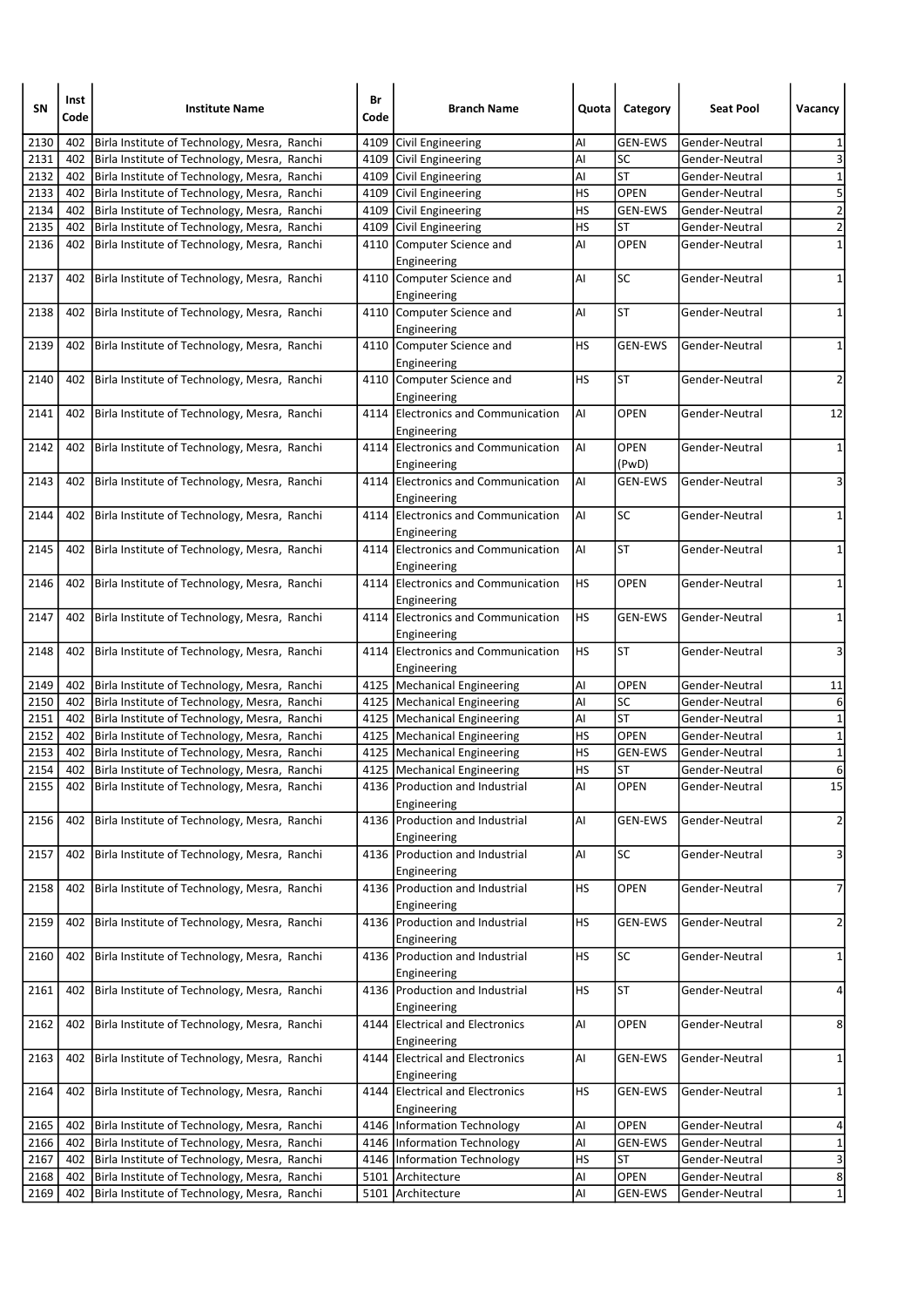| SN           | Inst<br>Code | <b>Institute Name</b>                                                                        | Br<br>Code | <b>Branch Name</b>                            | Quota     | Category                    | <b>Seat Pool</b>                 | Vacancy                    |
|--------------|--------------|----------------------------------------------------------------------------------------------|------------|-----------------------------------------------|-----------|-----------------------------|----------------------------------|----------------------------|
| 2170         | 402          | Birla Institute of Technology, Mesra, Ranchi                                                 |            | 5101 Architecture                             | Al        | SC                          | Gender-Neutral                   | 2                          |
| 2171         | 402          | Birla Institute of Technology, Mesra, Ranchi                                                 |            | 5101 Architecture                             | Al        | <b>ST</b>                   | Gender-Neutral                   | $\mathbf 1$                |
| 2172         | 402          | Birla Institute of Technology, Mesra, Ranchi                                                 |            | 5101 Architecture                             | HS        | <b>OPEN</b>                 | Gender-Neutral                   | $\overline{\mathbf{c}}$    |
| 2173         | 402          | Birla Institute of Technology, Mesra, Ranchi                                                 |            | 5101 Architecture                             | HS        | <b>GEN-EWS</b>              | Gender-Neutral                   | $\mathbf 1$                |
| 2174         | 402          | Birla Institute of Technology, Mesra, Ranchi                                                 |            | 5101 Architecture                             | HS        | SC                          | Gender-Neutral                   | $\overline{\mathbf{c}}$    |
| 2175         | 402          | Birla Institute of Technology, Mesra, Ranchi                                                 |            | 5101 Architecture                             | HS        | <b>ST</b>                   | Gender-Neutral                   | $\overline{2}$             |
| 2176         | 402          | Birla Institute of Technology, Mesra, Ranchi                                                 |            | 5503 Chemistry                                | Al        | <b>OPEN</b>                 | Gender-Neutral                   | 11                         |
| 2177         | 402          | Birla Institute of Technology, Mesra, Ranchi                                                 |            | 5503 Chemistry                                | Al        | SC                          | Gender-Neutral                   | $\mathbf 1$                |
| 2178         | 402          | Birla Institute of Technology, Mesra, Ranchi                                                 |            | 5503 Chemistry                                | Al        | <b>ST</b>                   | Gender-Neutral                   | $\mathbf{1}$               |
| 2179         | 402          | Birla Institute of Technology, Mesra, Ranchi                                                 |            | 5503 Chemistry                                | HS        | <b>OPEN</b>                 | Gender-Neutral                   | 8                          |
| 2180         | 402          | Birla Institute of Technology, Mesra, Ranchi                                                 |            | 5503 Chemistry                                | HS        | <b>GEN-EWS</b>              | Gender-Neutral                   | $\overline{\mathbf{c}}$    |
| 2181         | 402          | Birla Institute of Technology, Mesra, Ranchi                                                 |            | 5503 Chemistry                                | HS        | SC                          | Gender-Neutral                   | $\mathbf 1$                |
| 2182         | 402          | Birla Institute of Technology, Mesra, Ranchi                                                 |            | 5503 Chemistry                                | HS        | ST                          | Gender-Neutral                   | 4                          |
| 2183         | 402          | Birla Institute of Technology, Mesra, Ranchi                                                 |            | 5506 Mathematics and Computing                | Al        | <b>OPEN</b>                 | Gender-Neutral                   | 19                         |
| 2184         | 402          | Birla Institute of Technology, Mesra, Ranchi                                                 |            | 5506 Mathematics and Computing                | Al        | <b>GEN-EWS</b>              | Gender-Neutral                   | $\mathbf 1$                |
| 2185         | 402          | Birla Institute of Technology, Mesra, Ranchi                                                 |            | 5506 Mathematics and Computing                | Al        | SC                          | Gender-Neutral                   | $\overline{\mathbf{3}}$    |
| 2186         | 402          | Birla Institute of Technology, Mesra, Ranchi                                                 | 5506       | Mathematics and Computing                     | Al        | <b>ST</b>                   | Gender-Neutral                   | $\mathbf 1$                |
| 2187         | 402          | Birla Institute of Technology, Mesra, Ranchi                                                 |            | 5506 Mathematics and Computing                | HS        | <b>OPEN</b>                 | Gender-Neutral                   | 7                          |
| 2188         | 402          | Birla Institute of Technology, Mesra, Ranchi                                                 |            | 5506   Mathematics and Computing              | HS        | <b>GEN-EWS</b>              | Gender-Neutral                   | 3                          |
| 2189         | 402          | Birla Institute of Technology, Mesra, Ranchi                                                 |            | 5506 Mathematics and Computing                | HS        | <b>ST</b>                   | Gender-Neutral                   | 8                          |
| 2190         | 402          | Birla Institute of Technology, Mesra, Ranchi                                                 |            | 5507   Physics                                | Al        | <b>OPEN</b>                 | Gender-Neutral                   | 8                          |
| 2191<br>2192 | 402          | Birla Institute of Technology, Mesra, Ranchi                                                 |            | 5507 Physics                                  | Al        | <b>GEN-EWS</b><br><b>ST</b> | Gender-Neutral                   | $\mathbf 1$<br>$\mathbf 1$ |
| 2193         | 402<br>402   | Birla Institute of Technology, Mesra, Ranchi                                                 |            | 5507 Physics                                  | Al<br>HS  | <b>OPEN</b>                 | Gender-Neutral<br>Gender-Neutral | $\overline{7}$             |
| 2194         | 402          | Birla Institute of Technology, Mesra, Ranchi                                                 |            | 5507   Physics<br>5507 Physics                | HS        | <b>GEN-EWS</b>              | Gender-Neutral                   | $\overline{2}$             |
| 2195         | 402          | Birla Institute of Technology, Mesra, Ranchi                                                 |            | 5507 Physics                                  | HS        | SC                          |                                  | $\mathbf 1$                |
| 2196         | 402          | Birla Institute of Technology, Mesra, Ranchi<br>Birla Institute of Technology, Mesra, Ranchi |            | 5507   Physics                                | HS        | <b>ST</b>                   | Gender-Neutral<br>Gender-Neutral | 3                          |
| 2197         | 402          | Birla Institute of Technology, Mesra, Ranchi                                                 |            | 5510 Food Technology                          | Al        | <b>OPEN</b>                 | Gender-Neutral                   | 10                         |
| 2198         | 402          | Birla Institute of Technology, Mesra, Ranchi                                                 |            | 5510   Food Technology                        | Al        | <b>GEN-EWS</b>              | Gender-Neutral                   | $\mathbf 1$                |
| 2199         | 402          | Birla Institute of Technology, Mesra, Ranchi                                                 |            | 5510   Food Technology                        | Al        | SC                          | Gender-Neutral                   | $\mathbf 1$                |
| 2200         | 402          | Birla Institute of Technology, Mesra, Ranchi                                                 |            | 5510   Food Technology                        | Al        | ST                          | Gender-Neutral                   | $\mathbf{1}$               |
| 2201         | 402          | Birla Institute of Technology, Mesra, Ranchi                                                 |            | 5510   Food Technology                        | HS        | <b>OPEN</b>                 | Gender-Neutral                   | 8                          |
| 2202         | 402          | Birla Institute of Technology, Mesra, Ranchi                                                 |            | 5510   Food Technology                        | HS        | <b>GEN-EWS</b>              | Gender-Neutral                   | $\mathbf 1$                |
| 2203         | 402          | Birla Institute of Technology, Mesra, Ranchi                                                 |            | 5510   Food Technology                        | HS        | SC                          | Gender-Neutral                   | $\mathbf 1$                |
| 2204         | 402          | Birla Institute of Technology, Mesra, Ranchi                                                 |            | 5510   Food Technology                        | HS        | <b>ST</b>                   | Gender-Neutral                   | 3                          |
| 2205         | 402          | Birla Institute of Technology, Mesra, Ranchi                                                 |            | 5511  Quantitative Economics & Data           | Al        | <b>OPEN</b>                 | Gender-Neutral                   | 6                          |
|              |              |                                                                                              |            | Science                                       |           |                             |                                  |                            |
| 2206         | 402          | Birla Institute of Technology, Mesra, Ranchi                                                 |            | 5511 Quantitative Economics & Data<br>Science | Al        | <b>GEN-EWS</b>              | l Gender-Neutral                 | 1                          |
| 2207         | 402          | Birla Institute of Technology, Mesra, Ranchi                                                 | 5511       | Quantitative Economics & Data                 | AI        | <b>SC</b>                   | Gender-Neutral                   | $\overline{\mathbf{c}}$    |
|              |              |                                                                                              |            | Science                                       |           |                             |                                  |                            |
| 2208         | 402          | Birla Institute of Technology, Mesra, Ranchi                                                 |            | 5511 Quantitative Economics & Data<br>Science | AI        | <b>ST</b>                   | Gender-Neutral                   | $\mathbf{1}$               |
| 2209         | 402          | Birla Institute of Technology, Mesra, Ranchi                                                 |            | 5511 Quantitative Economics & Data<br>Science | <b>HS</b> | OPEN                        | Gender-Neutral                   | 3                          |
| 2210         | 402          | Birla Institute of Technology, Mesra, Ranchi                                                 | 5511       | Quantitative Economics & Data<br>Science      | <b>HS</b> | <b>ST</b>                   | Gender-Neutral                   | $\overline{a}$             |
| 2211         | 403          | Gurukula Kangri Vishwavidyalaya, Haridwar                                                    |            | 4110 Computer Science and                     | AI        | OPEN                        | Gender-Neutral                   | 36                         |
| 2212         | 403          | Gurukula Kangri Vishwavidyalaya, Haridwar                                                    |            | Engineering<br>4110 Computer Science and      | AI        | <b>GEN-EWS</b>              | Gender-Neutral                   | 11                         |
| 2213         | 403          | Gurukula Kangri Vishwavidyalaya, Haridwar                                                    | 4110       | Engineering<br>Computer Science and           | Al        | OBC-NCL                     | Gender-Neutral                   | 20                         |
|              | 403          |                                                                                              |            | Engineering                                   | Al        | SC                          |                                  |                            |
| 2214         |              | Gurukula Kangri Vishwavidyalaya, Haridwar                                                    |            | 4110 Computer Science and<br>Engineering      |           |                             | Gender-Neutral                   | $11\,$                     |
| 2215         | 403          | Gurukula Kangri Vishwavidyalaya, Haridwar                                                    | 4110       | Computer Science and<br>Engineering           | Al        | <b>ST</b>                   | Gender-Neutral                   | $\mathbf{1}$               |
| 2216         | 403          | Gurukula Kangri Vishwavidyalaya, Haridwar                                                    |            | 4111 Electrical Engineering                   | Al        | OPEN                        | Gender-Neutral                   | 40                         |
| 2217         | 403          | Gurukula Kangri Vishwavidyalaya, Haridwar                                                    |            | 4111 Electrical Engineering                   | Al        | GEN-EWS                     | Gender-Neutral                   | $11\,$                     |
| 2218         | 403          | Gurukula Kangri Vishwavidyalaya, Haridwar                                                    |            | 4111 Electrical Engineering                   | AI        | OBC-NCL                     | Gender-Neutral                   | 26                         |
| 2219         | 403          | Gurukula Kangri Vishwavidyalaya, Haridwar                                                    |            | 4111 Electrical Engineering                   | Al        | <b>SC</b>                   | Gender-Neutral                   | ${\bf 11}$                 |
| 2220         | 403          | Gurukula Kangri Vishwavidyalaya, Haridwar                                                    |            | 4111 Electrical Engineering                   | AI        | <b>ST</b>                   | Gender-Neutral                   | $\overline{\mathbf{5}}$    |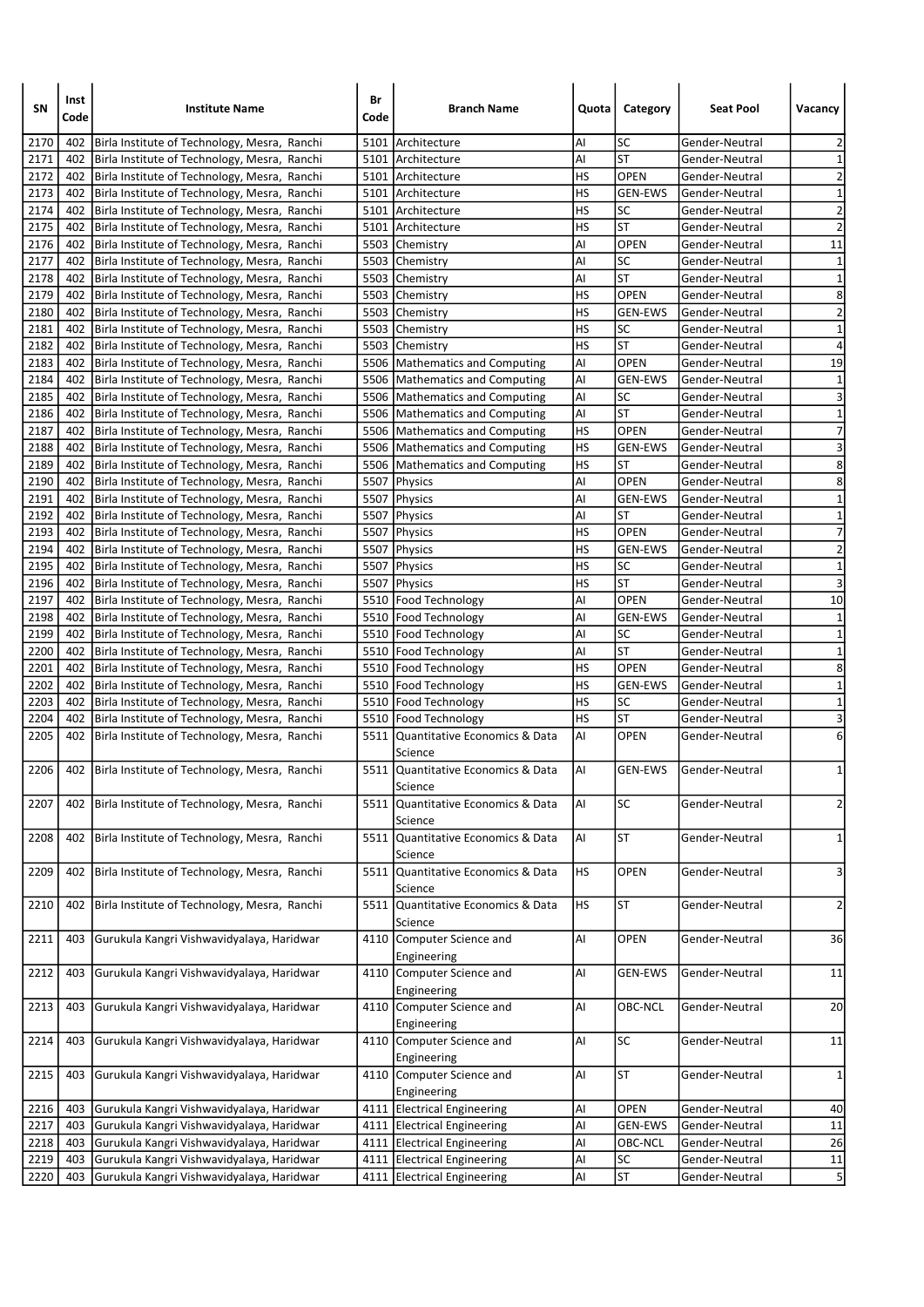| SN   | Inst<br>Code | <b>Institute Name</b>                                                                                 | Br<br>Code | <b>Branch Name</b>                                | Quota | Category       | <b>Seat Pool</b> | Vacancy         |
|------|--------------|-------------------------------------------------------------------------------------------------------|------------|---------------------------------------------------|-------|----------------|------------------|-----------------|
| 2221 | 403          | Gurukula Kangri Vishwavidyalaya, Haridwar                                                             | 4114       | Electronics and Communication<br>Engineering      | AI    | <b>OPEN</b>    | Gender-Neutral   | 37              |
| 2222 | 403          | Gurukula Kangri Vishwavidyalaya, Haridwar                                                             |            | 4114 Electronics and Communication<br>Engineering | Al    | <b>GEN-EWS</b> | Gender-Neutral   | 10              |
| 2223 | 403          | Gurukula Kangri Vishwavidyalaya, Haridwar                                                             |            | 4114 Electronics and Communication<br>Engineering | Al    | OBC-NCL        | Gender-Neutral   | 24              |
| 2224 | 403          | Gurukula Kangri Vishwavidyalaya, Haridwar                                                             |            | 4114 Electronics and Communication<br>Engineering | Al    | SC             | Gender-Neutral   | 15              |
| 2225 | 403          | Gurukula Kangri Vishwavidyalaya, Haridwar                                                             |            | 4114 Electronics and Communication<br>Engineering | Al    | <b>ST</b>      | Gender-Neutral   | 5               |
| 2226 | 403          | Gurukula Kangri Vishwavidyalaya, Haridwar                                                             |            | 4125 Mechanical Engineering                       | Al    | OPEN           | Gender-Neutral   | 44              |
| 2227 | 403          | Gurukula Kangri Vishwavidyalaya, Haridwar                                                             |            | 4125   Mechanical Engineering                     | Al    | <b>GEN-EWS</b> | Gender-Neutral   | $11\,$          |
| 2228 | 403          | Gurukula Kangri Vishwavidyalaya, Haridwar                                                             |            | 4125   Mechanical Engineering                     | Al    | OBC-NCL        | Gender-Neutral   | $\overline{29}$ |
| 2229 | 403          | Gurukula Kangri Vishwavidyalaya, Haridwar                                                             |            | 4125   Mechanical Engineering                     | Al    | SC             | Gender-Neutral   | 15              |
| 2230 | 403          | Gurukula Kangri Vishwavidyalaya, Haridwar                                                             |            | 4125   Mechanical Engineering                     | Al    | <b>ST</b>      | Gender-Neutral   | 8               |
| 2231 | 404          | Indian Institute of Carpet Technology, Bhadohi                                                        |            | 4160 Carpet and Textile Technology                | Al    | <b>OPEN</b>    | Gender-Neutral   | 14              |
| 2232 | 404          | Indian Institute of Carpet Technology, Bhadohi                                                        |            | 4160 Carpet and Textile Technology                | AI    | <b>GEN-EWS</b> | Gender-Neutral   | $\overline{2}$  |
| 2233 | 404          | Indian Institute of Carpet Technology, Bhadohi                                                        |            | 4160 Carpet and Textile Technology                | Al    | OBC-NCL        | Gender-Neutral   | $\overline{8}$  |
| 2234 | 404          | Indian Institute of Carpet Technology, Bhadohi                                                        |            | 4160 Carpet and Textile Technology                | Al    | SC             | Gender-Neutral   | $\overline{4}$  |
| 2235 | 405          | Institute of Infrastructure, Technology, Research<br>and Management-Ahmedabad                         |            | 4109 Civil Engineering                            | Al    | <b>OPEN</b>    | Gender-Neutral   | 8               |
| 2236 | 405          | Institute of Infrastructure, Technology, Research<br>and Management-Ahmedabad                         | 4109       | Civil Engineering                                 | Al    | <b>GEN-EWS</b> | Gender-Neutral   | $\overline{2}$  |
| 2237 | 405          | Institute of Infrastructure, Technology, Research<br>and Management-Ahmedabad                         | 4109       | Civil Engineering                                 | Al    | OBC-NCL        | Gender-Neutral   | 6               |
| 2238 | 405          | Institute of Infrastructure, Technology, Research<br>and Management-Ahmedabad                         |            | 4109 Civil Engineering                            | AI    | <b>SC</b>      | Gender-Neutral   | $\overline{2}$  |
| 2239 | 405          | Institute of Infrastructure, Technology, Research<br>and Management-Ahmedabad                         | 4109       | Civil Engineering                                 | Al    | <b>ST</b>      | Gender-Neutral   | $\mathbf 1$     |
| 2240 | 405          | Institute of Infrastructure, Technology, Research<br>and Management-Ahmedabad                         |            | 4111 Electrical Engineering                       | Al    | <b>OPEN</b>    | Gender-Neutral   | 13              |
| 2241 | 405          | Institute of Infrastructure, Technology, Research<br>and Management-Ahmedabad                         |            | 4111 Electrical Engineering                       | Al    | <b>GEN-EWS</b> | Gender-Neutral   | 3               |
| 2242 | 405          | Institute of Infrastructure, Technology, Research<br>and Management-Ahmedabad                         |            | 4111 Electrical Engineering                       | AI    | OBC-NCL        | Gender-Neutral   | 5               |
| 2243 | 405          | Institute of Infrastructure, Technology, Research<br>and Management-Ahmedabad                         |            | 4111 Electrical Engineering                       | Al    | <b>SC</b>      | Gender-Neutral   | 5               |
| 2244 | 405          | Institute of Infrastructure, Technology, Research<br>and Management-Ahmedabad                         |            | 4111 Electrical Engineering                       | Al    | <b>ST</b>      | Gender-Neutral   | $\overline{2}$  |
| 2245 | 405          | Institute of Infrastructure, Technology, Research<br>and Management-Ahmedabad                         |            | 4125   Mechanical Engineering                     | AI    | OPEN           | Gender-Neutral   | 11              |
| 2246 | 405          | Institute of Infrastructure, Technology, Research<br>and Management-Ahmedabad                         |            | 4125   Mechanical Engineering                     | AI    | GEN-EWS        | Gender-Neutral   | $\overline{2}$  |
| 2247 | 405          | Institute of Infrastructure, Technology, Research<br>and Management-Ahmedabad                         | 4125       | Mechanical Engineering                            | Al    | OBC-NCL        | Gender-Neutral   | 5               |
| 2248 | 405          | Institute of Infrastructure, Technology, Research<br>and Management-Ahmedabad                         | 4125       | Mechanical Engineering                            | AI    | <b>SC</b>      | Gender-Neutral   | $\mathbf{1}$    |
| 2249 | 405          | Institute of Infrastructure, Technology, Research<br>and Management-Ahmedabad                         |            | 4125   Mechanical Engineering                     | AI    | <b>ST</b>      | Gender-Neutral   | $\overline{2}$  |
| 2250 | 406          | Institute of Technology, Guru Ghasidas<br>Vishwavidyalaya (A Central University), Bilaspur,<br>(C.G.) | 4107       | Chemical Engineering                              | AI    | OPEN           | Gender-Neutral   | 23              |
| 2251 | 406          | Institute of Technology, Guru Ghasidas<br>Vishwavidyalaya (A Central University), Bilaspur,<br>(C.G.) |            | 4107 Chemical Engineering                         | AI    | <b>GEN-EWS</b> | Gender-Neutral   | 8               |
| 2252 | 406          | Institute of Technology, Guru Ghasidas<br>Vishwavidyalaya (A Central University), Bilaspur,<br>(C.G.) |            | 4107 Chemical Engineering                         | AI    | OBC-NCL        | Gender-Neutral   | 15              |
| 2253 | 406          | Institute of Technology, Guru Ghasidas<br>Vishwavidyalaya (A Central University), Bilaspur,<br>(C.G.) |            | 4107 Chemical Engineering                         | Al    | SC             | Gender-Neutral   | 6               |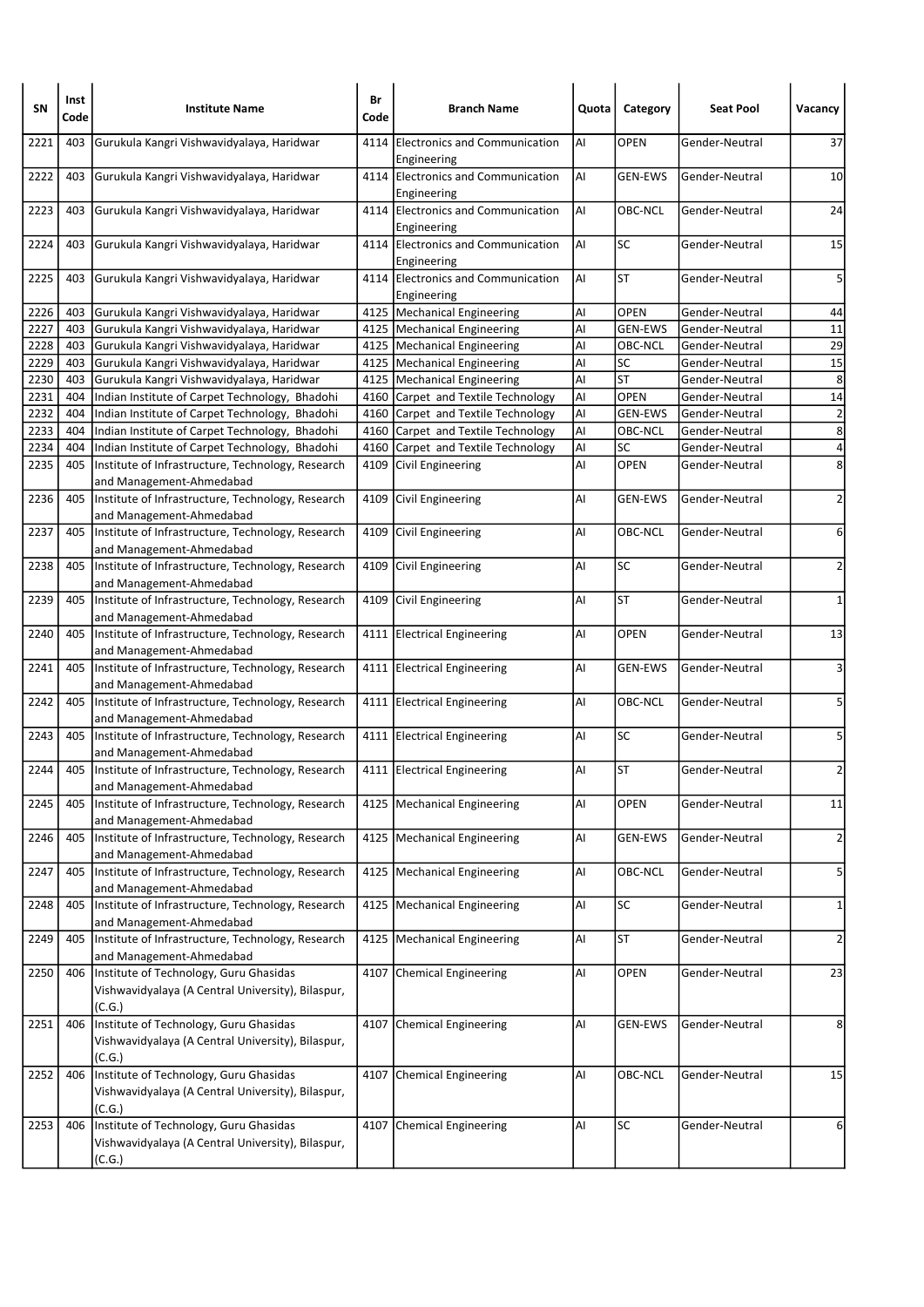| SΝ   | Inst<br>Code | <b>Institute Name</b>                                                                                 | Br<br>Code | <b>Branch Name</b>                                | Quota | Category       | <b>Seat Pool</b> | Vacancy |
|------|--------------|-------------------------------------------------------------------------------------------------------|------------|---------------------------------------------------|-------|----------------|------------------|---------|
| 2254 | 406          | Institute of Technology, Guru Ghasidas<br>Vishwavidyalaya (A Central University), Bilaspur,<br>(C.G.) | 4107       | Chemical Engineering                              | Al    | <b>ST</b>      | Gender-Neutral   |         |
| 2255 | 406          | Institute of Technology, Guru Ghasidas<br>Vishwavidyalaya (A Central University), Bilaspur,<br>(C.G.) |            | 4109 Civil Engineering                            | Al    | <b>OPEN</b>    | Gender-Neutral   | 14      |
| 2256 | 406          | Institute of Technology, Guru Ghasidas<br>Vishwavidyalaya (A Central University), Bilaspur,<br>(C.G.) |            | 4109 Civil Engineering                            | Al    | <b>GEN-EWS</b> | Gender-Neutral   | 5       |
| 2257 | 406          | Institute of Technology, Guru Ghasidas<br>Vishwavidyalaya (A Central University), Bilaspur,<br>(C.G.) |            | 4109 Civil Engineering                            | Al    | OBC-NCL        | Gender-Neutral   | 12      |
| 2258 | 406          | Institute of Technology, Guru Ghasidas<br>Vishwavidyalaya (A Central University), Bilaspur,<br>(C.G.) | 4109       | Civil Engineering                                 | Al    | <b>SC</b>      | Gender-Neutral   | 5       |
| 2259 | 406          | Institute of Technology, Guru Ghasidas<br>Vishwavidyalaya (A Central University), Bilaspur,<br>(C.G.) |            | 4109 Civil Engineering                            | Al    | <b>ST</b>      | Gender-Neutral   | 2       |
| 2260 | 406          | Institute of Technology, Guru Ghasidas<br>Vishwavidyalaya (A Central University), Bilaspur,<br>(C.G.) | 4110       | Computer Science and<br>Engineering               | Al    | <b>OPEN</b>    | Gender-Neutral   | 17      |
| 2261 | 406          | Institute of Technology, Guru Ghasidas<br>Vishwavidyalaya (A Central University), Bilaspur,<br>(C.G.) | 4110       | Computer Science and<br>Engineering               | Al    | <b>GEN-EWS</b> | Gender-Neutral   |         |
| 2262 | 406          | Institute of Technology, Guru Ghasidas<br>Vishwavidyalaya (A Central University), Bilaspur,<br>(C.G.) |            | 4110 Computer Science and<br>Engineering          | Al    | OBC-NCL        | Gender-Neutral   | 7       |
| 2263 | 406          | Institute of Technology, Guru Ghasidas<br>Vishwavidyalaya (A Central University), Bilaspur,<br>(C.G.) | 4110       | Computer Science and<br>Engineering               | Al    | SC             | Gender-Neutral   |         |
| 2264 | 406          | Institute of Technology, Guru Ghasidas<br>Vishwavidyalaya (A Central University), Bilaspur,<br>(C.G.) |            | 4110 Computer Science and<br>Engineering          | Al    | <b>ST</b>      | Gender-Neutral   | 3       |
| 2265 | 406          | Institute of Technology, Guru Ghasidas<br>Vishwavidyalaya (A Central University), Bilaspur,<br>(C.G.) | 4114       | Electronics and Communication<br>Engineering      | Al    | <b>OPEN</b>    | Gender-Neutral   | 25      |
| 2266 | 406          | Institute of Technology, Guru Ghasidas<br>Vishwavidyalaya (A Central University), Bilaspur,<br>(C.G.) |            | 4114 Electronics and Communication<br>Engineering | Al    | GEN-EWS        | Gender-Neutral   | 3       |
| 2267 | 406          | Institute of Technology, Guru Ghasidas<br>Vishwavidyalaya (A Central University), Bilaspur,<br>(C.G.) | 4114       | Electronics and Communication<br>Engineering      | AI    | OBC-NCL        | Gender-Neutral   | 14      |
| 2268 | 406          | Institute of Technology, Guru Ghasidas<br>Vishwavidyalaya (A Central University), Bilaspur,<br>(C.G.) |            | 4114 Electronics and Communication<br>Engineering | AI    | SC             | Gender-Neutral   | 3       |
| 2269 | 406          | Institute of Technology, Guru Ghasidas<br>Vishwavidyalaya (A Central University), Bilaspur,<br>(C.G.) | 4114       | Electronics and Communication<br>Engineering      | AI    | <b>ST</b>      | Gender-Neutral   | 4       |
| 2270 | 406          | Institute of Technology, Guru Ghasidas<br>Vishwavidyalaya (A Central University), Bilaspur,<br>(C.G.) |            | 4125   Mechanical Engineering                     | AI    | <b>OPEN</b>    | Gender-Neutral   | 23      |
| 2271 | 406          | Institute of Technology, Guru Ghasidas<br>Vishwavidyalaya (A Central University), Bilaspur,<br>(C.G.) |            | 4125   Mechanical Engineering                     | AI    | <b>GEN-EWS</b> | Gender-Neutral   | 7       |
| 2272 | 406          | Institute of Technology, Guru Ghasidas<br>Vishwavidyalaya (A Central University), Bilaspur,<br>(C.G.) |            | 4125   Mechanical Engineering                     | AI    | OBC-NCL        | Gender-Neutral   | 18      |
| 2273 | 406          | Institute of Technology, Guru Ghasidas<br>Vishwavidyalaya (A Central University), Bilaspur,<br>(C.G.) |            | 4125   Mechanical Engineering                     | AI    | SC             | Gender-Neutral   | 7       |
| 2274 | 406          | Institute of Technology, Guru Ghasidas<br>Vishwavidyalaya (A Central University), Bilaspur,<br>(C.G.) |            | 4125   Mechanical Engineering                     | Al    | <b>ST</b>      | Gender-Neutral   |         |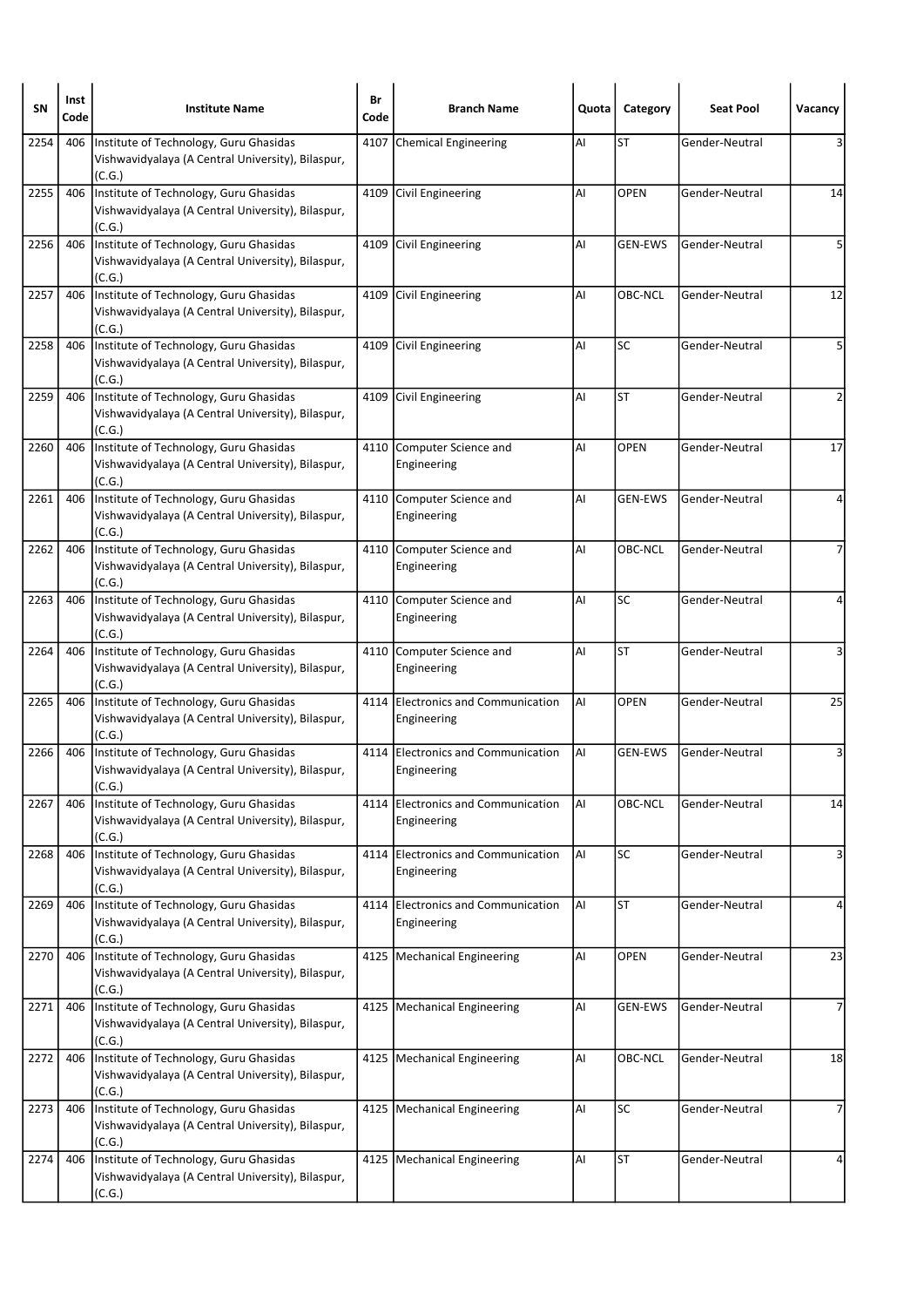| SN   | Inst<br>Code | <b>Institute Name</b>                                                                                                               | Br<br>Code | <b>Branch Name</b>                                | Quota | Category             | <b>Seat Pool</b> | Vacancy        |
|------|--------------|-------------------------------------------------------------------------------------------------------------------------------------|------------|---------------------------------------------------|-------|----------------------|------------------|----------------|
| 2275 | 406          | Institute of Technology, Guru Ghasidas<br>Vishwavidyalaya (A Central University), Bilaspur,<br>(C.G.)                               | 4146       | Information Technology                            | Al    | <b>OPEN</b>          | Gender-Neutral   | 26             |
| 2276 | 406          | Institute of Technology, Guru Ghasidas<br>Vishwavidyalaya (A Central University), Bilaspur,<br>(C.G.)                               |            | 4146 Information Technology                       | Al    | <b>OPEN</b><br>(PwD) | Gender-Neutral   |                |
| 2277 | 406          | Institute of Technology, Guru Ghasidas<br>Vishwavidyalaya (A Central University), Bilaspur,<br>(C.G.)                               |            | 4146   Information Technology                     | Al    | <b>GEN-EWS</b>       | Gender-Neutral   |                |
| 2278 | 406          | Institute of Technology, Guru Ghasidas<br>Vishwavidyalaya (A Central University), Bilaspur,<br>(C.G.)                               |            | 4146   Information Technology                     | Al    | OBC-NCL              | Gender-Neutral   | 12             |
| 2279 | 406          | Institute of Technology, Guru Ghasidas<br>Vishwavidyalaya (A Central University), Bilaspur,<br>(C.G.)                               |            | 4146   Information Technology                     | Al    | SC                   | Gender-Neutral   | 6              |
| 2280 | 406          | Institute of Technology, Guru Ghasidas<br>Vishwavidyalaya (A Central University), Bilaspur,<br>(C.G.)                               |            | 4146 Information Technology                       | Al    | <b>ST</b>            | Gender-Neutral   | 3              |
| 2281 | 406          | Institute of Technology, Guru Ghasidas<br>Vishwavidyalaya (A Central University), Bilaspur,<br>(C.G.)                               | 4149       | Industrial and Production<br>Engineering          | Al    | <b>OPEN</b>          | Gender-Neutral   | 28             |
| 2282 | 406          | Institute of Technology, Guru Ghasidas<br>Vishwavidyalaya (A Central University), Bilaspur,<br>(C.G.)                               | 4149       | Industrial and Production<br>Engineering          | Al    | <b>GEN-EWS</b>       | Gender-Neutral   | 8              |
| 2283 | 406          | Institute of Technology, Guru Ghasidas<br>Vishwavidyalaya (A Central University), Bilaspur,<br>(C.G.)                               | 4149       | Industrial and Production<br>Engineering          | Al    | OBC-NCL              | Gender-Neutral   | 21             |
| 2284 | 406          | Institute of Technology, Guru Ghasidas<br>Vishwavidyalaya (A Central University), Bilaspur,<br>(C.G.)                               | 4149       | Industrial and Production<br>Engineering          | Al    | <b>SC</b>            | Gender-Neutral   | 8              |
| 2285 | 406          | Institute of Technology, Guru Ghasidas<br>Vishwavidyalaya (A Central University), Bilaspur,<br>(C.G.)                               | 4149       | Industrial and Production<br>Engineering          | Al    | <b>ST</b>            | Gender-Neutral   | 2              |
| 2286 | 407          | J.K. Institute of Applied Physics & Technology,<br>Department of Electronics & Communication,<br>University of Allahabad- Allahabad | 4110       | Computer Science and<br>Engineering               | Al    | <b>OPEN</b>          | Gender-Neutral   | 14             |
| 2287 | 407          | J.K. Institute of Applied Physics & Technology,<br>Department of Electronics & Communication,<br>University of Allahabad- Allahabad |            | 4110 Computer Science and<br>Engineering          | Al    | <b>GEN-EWS</b>       | Gender-Neutral   |                |
| 2288 | 407          | J.K. Institute of Applied Physics & Technology,<br>Department of Electronics & Communication,<br>University of Allahabad- Allahabad | 4110       | Computer Science and<br>Engineering               | Al    | OBC-NCL              | Gender-Neutral   | 9              |
| 2289 | 407          | J.K. Institute of Applied Physics & Technology,<br>Department of Electronics & Communication,<br>University of Allahabad- Allahabad |            | 4110 Computer Science and<br>Engineering          | Al    | <b>SC</b>            | Gender-Neutral   | 6              |
| 2290 | 407          | J.K. Institute of Applied Physics & Technology,<br>Department of Electronics & Communication,<br>University of Allahabad- Allahabad | 4110       | Computer Science and<br>Engineering               | AI    | <b>ST</b>            | Gender-Neutral   | $\overline{2}$ |
| 2291 | 407          | J.K. Institute of Applied Physics & Technology,<br>Department of Electronics & Communication,<br>University of Allahabad- Allahabad |            | 4114 Electronics and Communication<br>Engineering | Al    | <b>OPEN</b>          | Gender-Neutral   | 19             |
| 2292 | 407          | J.K. Institute of Applied Physics & Technology,<br>Department of Electronics & Communication,<br>University of Allahabad- Allahabad | 4114       | Electronics and Communication<br>Engineering      | AI    | <b>GEN-EWS</b>       | Gender-Neutral   | 3              |
| 2293 | 407          | J.K. Institute of Applied Physics & Technology,<br>Department of Electronics & Communication,<br>University of Allahabad- Allahabad |            | 4114 Electronics and Communication<br>Engineering | AI    | OBC-NCL              | Gender-Neutral   | 11             |
| 2294 | 407          | J.K. Institute of Applied Physics & Technology,<br>Department of Electronics & Communication,<br>University of Allahabad- Allahabad | 4114       | Electronics and Communication<br>Engineering      | AI    | <b>SC</b>            | Gender-Neutral   | 1              |
| 2295 | 407          | J.K. Institute of Applied Physics & Technology,<br>Department of Electronics & Communication,<br>University of Allahabad- Allahabad | 4114       | Electronics and Communication<br>Engineering      | AI    | <b>ST</b>            | Gender-Neutral   | 2              |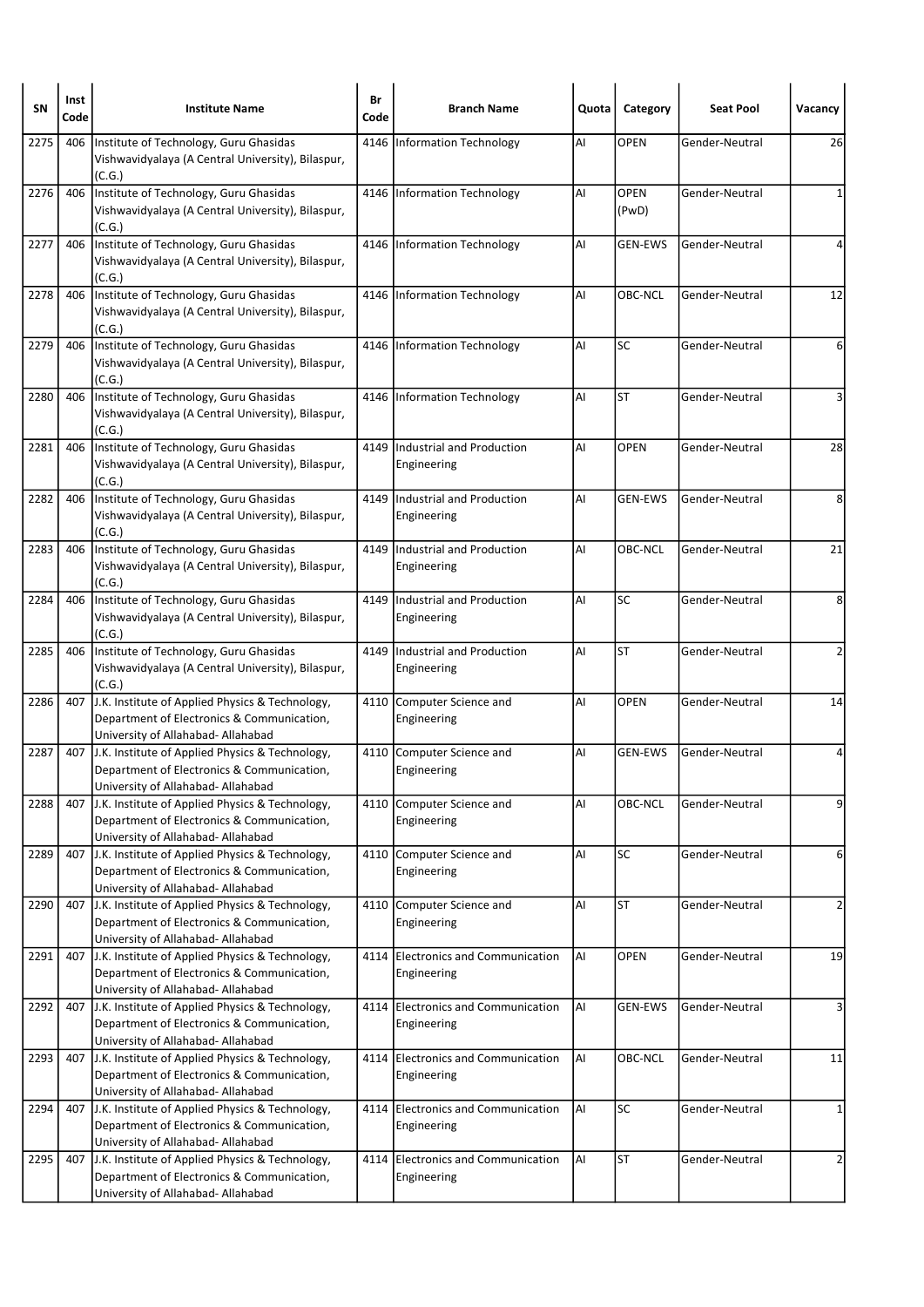| SΝ   | Inst<br>Code | <b>Institute Name</b>                                                                     | Br<br>Code | <b>Branch Name</b>                             | Quota | Category       | <b>Seat Pool</b> | Vacancy                 |
|------|--------------|-------------------------------------------------------------------------------------------|------------|------------------------------------------------|-------|----------------|------------------|-------------------------|
| 2296 | 408          | National Institute of Electronics and Information<br>Technology, Aurangabad (Maharashtra) |            | 4137 Electronics System Engineering            | Al    | <b>OPEN</b>    | Gender-Neutral   | 22                      |
| 2297 | 408          | National Institute of Electronics and Information<br>Technology, Aurangabad (Maharashtra) |            | 4137 Electronics System Engineering            | Al    | <b>GEN-EWS</b> | Gender-Neutral   | 5                       |
| 2298 | 408          | National Institute of Electronics and Information<br>Technology, Aurangabad (Maharashtra) |            | 4137 Electronics System Engineering            | Al    | OBC-NCL        | Gender-Neutral   | 13                      |
| 2299 | 408          | National Institute of Electronics and Information<br>Technology, Aurangabad (Maharashtra) |            | 4137 Electronics System Engineering            | Al    | SC             | Gender-Neutral   | 5                       |
| 2300 | 408          | National Institute of Electronics and Information<br>Technology, Aurangabad (Maharashtra) |            | 4137 Electronics System Engineering            | Al    | ST             | Gender-Neutral   | 2                       |
| 2301 | 409          | National Institute of Foundry & Forge Technology,<br>Hatia, Ranchi                        |            | 4125   Mechanical Engineering                  | Al    | <b>OPEN</b>    | Gender-Neutral   | 13                      |
| 2302 | 409          | National Institute of Foundry & Forge Technology,<br>Hatia, Ranchi                        |            | 4125   Mechanical Engineering                  | Al    | <b>GEN-EWS</b> | Gender-Neutral   | 5                       |
| 2303 | 409          | National Institute of Foundry & Forge Technology,<br>Hatia, Ranchi                        |            | 4125   Mechanical Engineering                  | Al    | OBC-NCL        | Gender-Neutral   | $\overline{7}$          |
| 2304 | 409          | National Institute of Foundry & Forge Technology,<br>Hatia, Ranchi                        |            | 4125   Mechanical Engineering                  | Al    | <b>SC</b>      | Gender-Neutral   | 5                       |
| 2305 | 409          | National Institute of Foundry & Forge Technology,<br>Hatia, Ranchi                        |            | 4125   Mechanical Engineering                  | Al    | <b>ST</b>      | Gender-Neutral   | 2                       |
| 2306 | 409          | National Institute of Foundry & Forge Technology,<br>Hatia, Ranchi                        |            | 4156   Metallurgy and Materials<br>Engineering | Al    | <b>OPEN</b>    | Gender-Neutral   | 17                      |
| 2307 | 409          | National Institute of Foundry & Forge Technology,<br>Hatia, Ranchi                        |            | 4156   Metallurgy and Materials<br>Engineering | Al    | <b>GEN-EWS</b> | Gender-Neutral   | 6                       |
| 2308 | 409          | National Institute of Foundry & Forge Technology,<br>Hatia, Ranchi                        |            | 4156   Metallurgy and Materials<br>Engineering | Al    | OBC-NCL        | Gender-Neutral   | 13                      |
| 2309 | 409          | National Institute of Foundry & Forge Technology,<br>Hatia, Ranchi                        |            | 4156   Metallurgy and Materials<br>Engineering | Al    | <b>SC</b>      | Gender-Neutral   | 3                       |
| 2310 | 409          | National Institute of Foundry & Forge Technology,<br>Hatia, Ranchi                        |            | 4156 Metallurgy and Materials<br>Engineering   | Al    | <b>ST</b>      | Gender-Neutral   | 2                       |
| 2311 | 410          | Sant Longowal Institute of Engineering and<br>Technology                                  |            | 4107 Chemical Engineering                      | Al    | <b>OPEN</b>    | Gender-Neutral   | 13                      |
| 2312 | 410          | Sant Longowal Institute of Engineering and<br>Technology                                  |            | 4107 Chemical Engineering                      | Al    | GEN-EWS        | Gender-Neutral   | 3                       |
| 2313 | 410          | Sant Longowal Institute of Engineering and<br>Technology                                  | 4107       | Chemical Engineering                           | AI    | OBC-NCL        | Gender-Neutral   | 6                       |
| 2314 | 410          | Sant Longowal Institute of Engineering and<br>Technology                                  | 4107       | Chemical Engineering                           | Al    | <b>SC</b>      | Gender-Neutral   | $\mathbf{2}$            |
| 2315 | 410          | Sant Longowal Institute of Engineering and<br>Technology                                  | 4107       | Chemical Engineering                           | Al    | <b>ST</b>      | Gender-Neutral   | $\mathbf{1}$            |
| 2316 | 410          | Sant Longowal Institute of Engineering and<br>Technology                                  | 4110       | Computer Science and<br>Engineering            | Al    | <b>OPEN</b>    | Gender-Neutral   | 15                      |
| 2317 | 410          | Sant Longowal Institute of Engineering and<br>Technology                                  |            | 4110 Computer Science and<br>Engineering       | AI    | GEN-EWS        | Gender-Neutral   | $\overline{\mathbf{c}}$ |
| 2318 | 410          | Sant Longowal Institute of Engineering and<br>Technology                                  |            | 4110 Computer Science and<br>Engineering       | AI    | OBC-NCL        | Gender-Neutral   | 6                       |
| 2319 | 410          | Sant Longowal Institute of Engineering and<br>Technology                                  | 4110       | Computer Science and<br>Engineering            | Al    | <b>SC</b>      | Gender-Neutral   | 3                       |
| 2320 | 410          | Sant Longowal Institute of Engineering and<br>Technology                                  |            | 4110 Computer Science and<br>Engineering       | Al    | <b>ST</b>      | Gender-Neutral   | $\mathbf{1}$            |
| 2321 | 410          | Sant Longowal Institute of Engineering and<br>Technology                                  | 4111       | <b>Electrical Engineering</b>                  | Al    | OPEN           | Gender-Neutral   | 8                       |
| 2322 | 410          | Sant Longowal Institute of Engineering and<br>Technology                                  |            | 4111 Electrical Engineering                    | Al    | GEN-EWS        | Gender-Neutral   | 3                       |
| 2323 | 410          | Sant Longowal Institute of Engineering and<br>Technology                                  |            | 4111 Electrical Engineering                    | AI    | OBC-NCL        | Gender-Neutral   | $\overline{2}$          |
| 2324 | 410          | Sant Longowal Institute of Engineering and<br>Technology                                  |            | 4111 Electrical Engineering                    | AI    | ST             | Gender-Neutral   | $\overline{2}$          |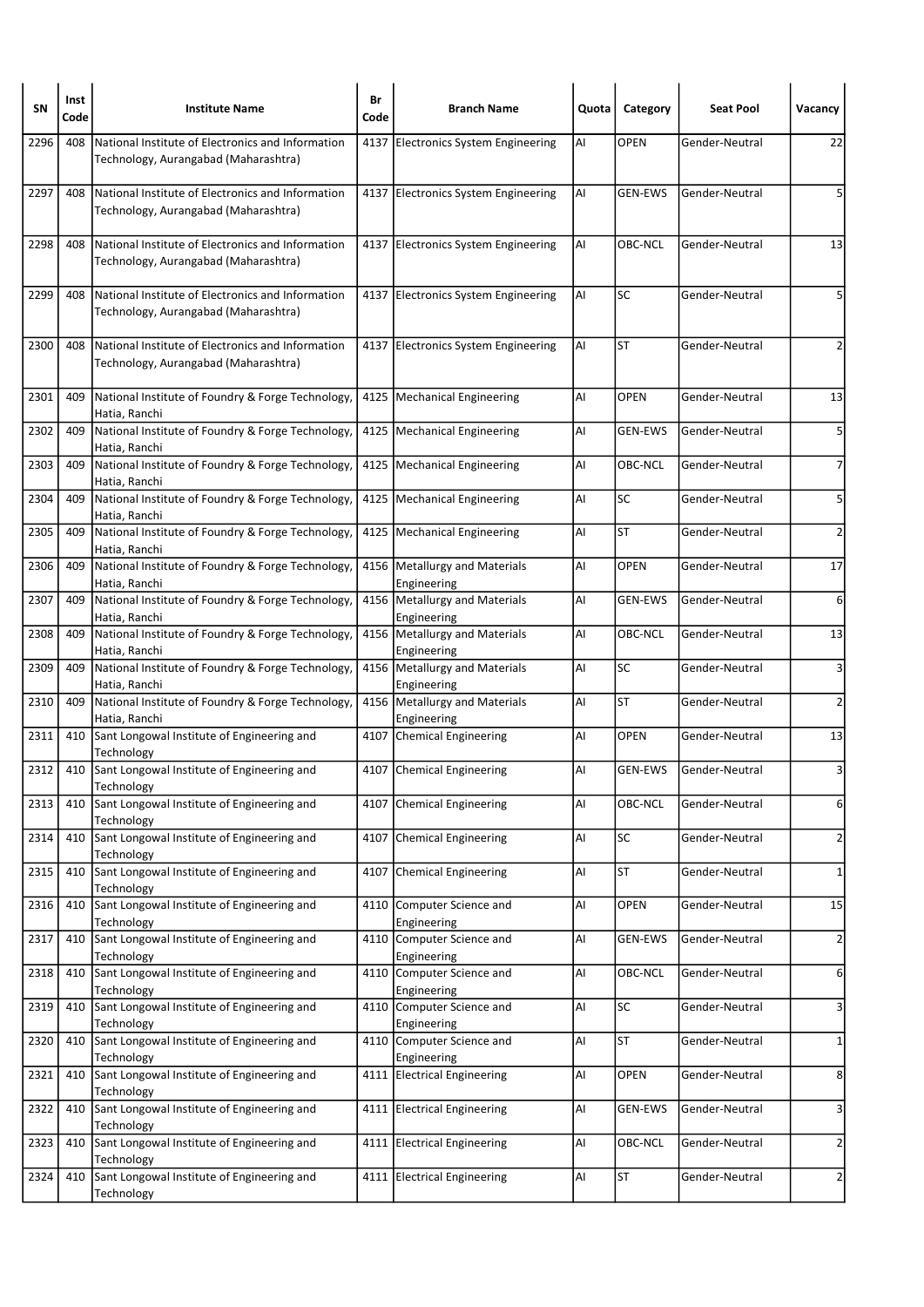| SΝ           | Inst<br>Code | <b>Institute Name</b>                                    | Br<br>Code | <b>Branch Name</b>                                                | Quota    | Category          | <b>Seat Pool</b>                 | Vacancy                                   |
|--------------|--------------|----------------------------------------------------------|------------|-------------------------------------------------------------------|----------|-------------------|----------------------------------|-------------------------------------------|
| 2325         | 410          | Sant Longowal Institute of Engineering and<br>Technology | 4114       | Electronics and Communication<br>Engineering                      | AI       | <b>OPEN</b>       | Gender-Neutral                   |                                           |
| 2326         | 410          | Sant Longowal Institute of Engineering and<br>Technology |            | 4114 Electronics and Communication<br>Engineering                 | Al       | <b>GEN-EWS</b>    | Gender-Neutral                   | 1                                         |
| 2327         | 410          | Sant Longowal Institute of Engineering and<br>Technology |            | 4114 Electronics and Communication<br>Engineering                 | Al       | OBC-NCL           | Gender-Neutral                   | 4                                         |
| 2328         | 410          | Sant Longowal Institute of Engineering and<br>Technology | 4114       | Electronics and Communication<br>Engineering                      | Al       | SC                | Gender-Neutral                   | 4                                         |
| 2329         | 410          | Sant Longowal Institute of Engineering and<br>Technology |            | 4114 Electronics and Communication<br>Engineering                 | Al       | <b>ST</b>         | Gender-Neutral                   | 1                                         |
| 2330         | 410          | Sant Longowal Institute of Engineering and<br>Technology |            | 4125   Mechanical Engineering                                     | Al       | <b>OPEN</b>       | Gender-Neutral                   | 20                                        |
| 2331         | 410          | Sant Longowal Institute of Engineering and<br>Technology |            | 4125   Mechanical Engineering                                     | Al       | <b>GEN-EWS</b>    | Gender-Neutral                   | 6                                         |
| 2332         | 410          | Sant Longowal Institute of Engineering and<br>Technology |            | 4125   Mechanical Engineering                                     | Al       | OBC-NCL           | Gender-Neutral                   | 15                                        |
| 2333         | 410          | Sant Longowal Institute of Engineering and<br>Technology |            | 4125   Mechanical Engineering                                     | Al       | SC                | Gender-Neutral                   | 6                                         |
| 2334         | 410          | Sant Longowal Institute of Engineering and<br>Technology |            | 4125   Mechanical Engineering                                     | Al       | ST                | Gender-Neutral                   | 3                                         |
| 2335         | 410          | Sant Longowal Institute of Engineering and<br>Technology |            | 4148 Instrumentation and Control<br>Engineering                   | Al       | <b>OPEN</b>       | Gender-Neutral                   | 12                                        |
| 2336         | 410          | Sant Longowal Institute of Engineering and<br>Technology | 4148       | Instrumentation and Control<br>Engineering                        | Al       | <b>GEN-EWS</b>    | Gender-Neutral                   | $\overline{2}$                            |
| 2337         | 410          | Sant Longowal Institute of Engineering and<br>Technology |            | 4148 Instrumentation and Control<br>Engineering                   | Al       | OBC-NCL           | Gender-Neutral                   | 9                                         |
| 2338         | 410          | Sant Longowal Institute of Engineering and<br>Technology |            | 4148 Instrumentation and Control<br>Engineering                   | AI       | SC                | Gender-Neutral                   | 4                                         |
| 2339         | 410          | Sant Longowal Institute of Engineering and<br>Technology | 4148       | Instrumentation and Control<br>Engineering                        | Al       | <b>ST</b>         | Gender-Neutral                   | 2                                         |
| 2340         | 410          | Sant Longowal Institute of Engineering and<br>Technology |            | 4164   Food Technology                                            | Al       | <b>OPEN</b>       | Gender-Neutral                   | 13                                        |
| 2341         | 410          | Sant Longowal Institute of Engineering and<br>Technology |            | 4164   Food Technology                                            | Al       | <b>GEN-EWS</b>    | Gender-Neutral                   | 2                                         |
| 2342         | 410          | Sant Longowal Institute of Engineering and<br>Technology |            | 4164   Food Technology                                            | Al       | OBC-NCL           | Gender-Neutral                   | 8                                         |
| 2343         | 410          | Sant Longowal Institute of Engineering and<br>Technology |            | 4164   Food Technology                                            | Al       | SC                | Gender-Neutral                   | 5                                         |
| 2344         | 411          | Mizoram University, Aizawl                               |            | 4109 Civil Engineering                                            | Al       | <b>OPEN</b>       | Gender-Neutral                   | 7                                         |
| 2345         | 411          | Mizoram University, Aizawl                               |            | 4109 Civil Engineering                                            | Al       | GEN-EWS           | Gender-Neutral                   | $\overline{1}$                            |
| 2346         | 411          | Mizoram University, Aizawl                               | 4109       | Civil Engineering                                                 | Al       | SC                | Gender-Neutral                   | 3                                         |
| 2347         | 411          | Mizoram University, Aizawl                               |            | 4109 Civil Engineering                                            | Al       | <b>ST</b>         | Gender-Neutral                   | $\overline{\mathbf{3}}$                   |
| 2348         | 411          | Mizoram University, Aizawl                               |            | 4111 Electrical Engineering                                       | Al       | OPEN              | Gender-Neutral                   | 6                                         |
| 2349         | 411          | Mizoram University, Aizawl                               |            | 4111 Electrical Engineering                                       | Al       | <b>GEN-EWS</b>    | Gender-Neutral                   | $\overline{c}$                            |
| 2350         | 411          | Mizoram University, Aizawl                               |            | 4111 Electrical Engineering                                       | Al       | SC                | Gender-Neutral                   | $\overline{\mathbf{3}}$                   |
| 2351<br>2352 | 411<br>411   | Mizoram University, Aizawl<br>Mizoram University, Aizawl |            | 4111 Electrical Engineering<br>4114 Electronics and Communication | Al<br>Al | ST<br><b>OPEN</b> | Gender-Neutral<br>Gender-Neutral | $\overline{\mathbf{3}}$<br>$\overline{7}$ |
| 2353         | 411          | Mizoram University, Aizawl                               |            | Engineering<br>4114 Electronics and Communication<br>Engineering  | AI       | <b>GEN-EWS</b>    | Gender-Neutral                   | $\overline{2}$                            |
| 2354         | 411          | Mizoram University, Aizawl                               | 4114       | Electronics and Communication<br>Engineering                      | AI       | <b>SC</b>         | Gender-Neutral                   | $\overline{\mathbf{c}}$                   |
| 2355         | 411          | Mizoram University, Aizawl                               |            | 4114 Electronics and Communication                                | Al       | <b>ST</b>         | Gender-Neutral                   | 4                                         |
| 2356         | 411          | Mizoram University, Aizawl                               |            | Engineering<br>4146   Information Technology                      | Al       | OPEN              | Gender-Neutral                   | 8                                         |
| 2357         | 411          | Mizoram University, Aizawl                               | 4146       | Information Technology                                            | Al       | <b>GEN-EWS</b>    | Gender-Neutral                   | $\overline{2}$                            |
| 2358         | 411          | Mizoram University, Aizawl                               |            | 4146   Information Technology                                     | Al       | SC                | Gender-Neutral                   | $\overline{\mathbf{3}}$                   |
| 2359         | 411          | Mizoram University, Aizawl                               |            | 4146 Information Technology                                       | Al       | <b>ST</b>         | Gender-Neutral                   | $\overline{\mathbf{c}}$                   |
| 2360         | 411          | Mizoram University, Aizawl                               |            | 4151 Computer Engineering                                         | Al       | OPEN              | Gender-Neutral                   | $\bf 8$                                   |
| 2361         | 411          | Mizoram University, Aizawl                               |            | 4151 Computer Engineering                                         | Al       | SC                | Gender-Neutral                   | $\overline{\mathbf{c}}$                   |
| 2362         | 411          | Mizoram University, Aizawl                               |            | 5101 Architecture                                                 | Al       | <b>OPEN</b>       | Gender-Neutral                   | $\overline{7}$                            |
| 2363         | 411          | Mizoram University, Aizawl                               | 5101       | Architecture                                                      | Al       | <b>GEN-EWS</b>    | Gender-Neutral                   | $\overline{2}$                            |
| 2364         | 411          | Mizoram University, Aizawl                               |            | 5101 Architecture                                                 | Al       | SC                | Gender-Neutral                   | $\overline{2}$                            |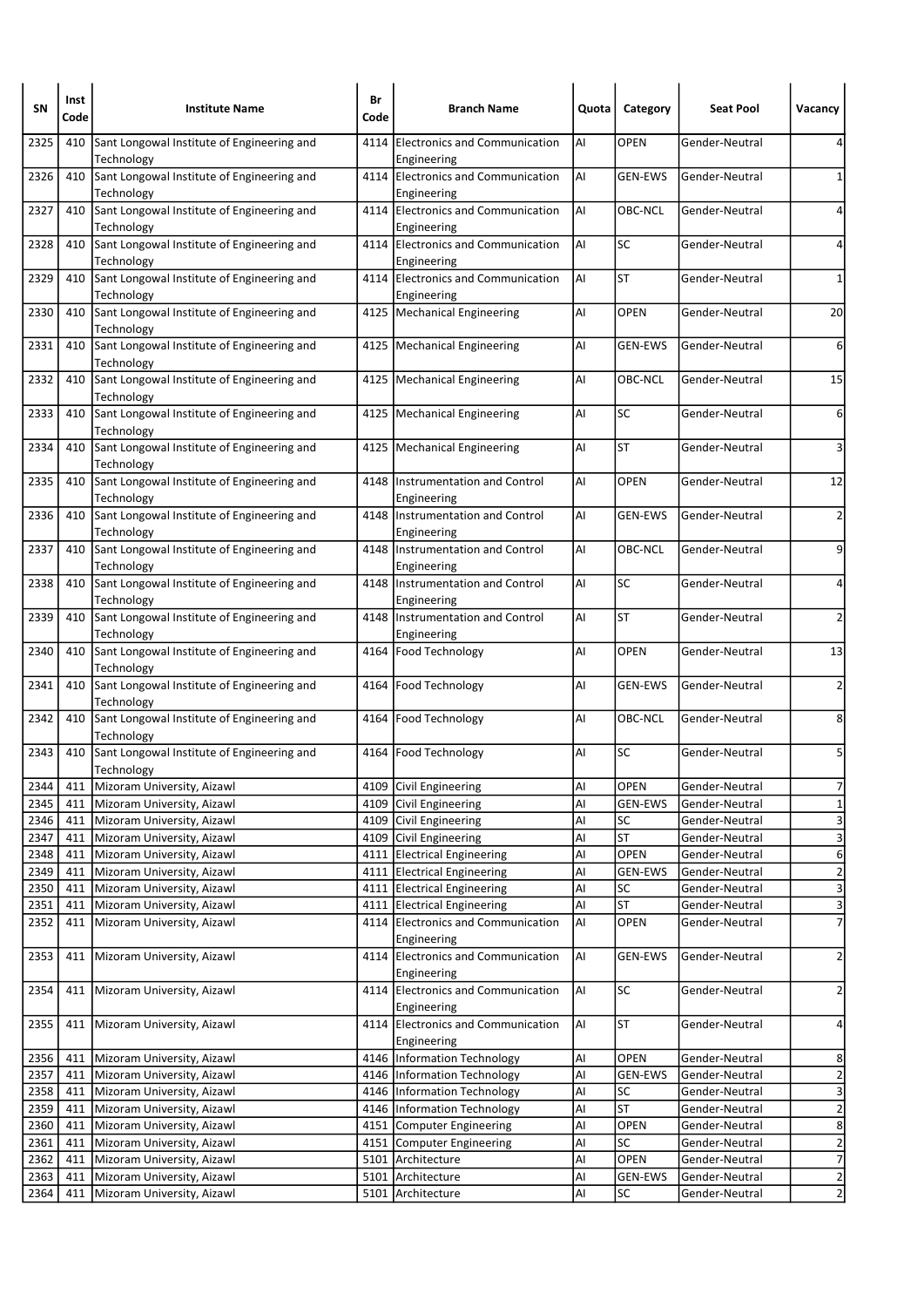| SΝ   | Inst<br>Code | <b>Institute Name</b>                                                                     | Br<br>Code | <b>Branch Name</b>                                | Quota | Category       | <b>Seat Pool</b> | Vacancy                 |
|------|--------------|-------------------------------------------------------------------------------------------|------------|---------------------------------------------------|-------|----------------|------------------|-------------------------|
| 2365 | 411          | Mizoram University, Aizawl                                                                | 5101       | Architecture                                      | Al    | ST             | Gender-Neutral   | 1                       |
| 2366 | 412          | School of Engineering, Tezpur University, Napaam,<br>Tezpur                               | 4109       | Civil Engineering                                 | Al    | <b>OPEN</b>    | Gender-Neutral   | 9                       |
| 2367 | 412          | School of Engineering, Tezpur University, Napaam,<br>Tezpur                               | 4109       | Civil Engineering                                 | Al    | <b>GEN-EWS</b> | Gender-Neutral   | $\mathbf{1}$            |
| 2368 | 412          | School of Engineering, Tezpur University, Napaam,<br>Tezpur                               | 4109       | Civil Engineering                                 | Al    | OBC-NCL        | Gender-Neutral   | 5                       |
| 2369 | 412          | School of Engineering, Tezpur University, Napaam,<br>Tezpur                               | 4109       | Civil Engineering                                 | Al    | <b>SC</b>      | Gender-Neutral   | 1                       |
| 2370 | 412          | School of Engineering, Tezpur University, Napaam,<br>Tezpur                               |            | 4110 Computer Science and<br>Engineering          | Al    | <b>OPEN</b>    | Gender-Neutral   | 3                       |
| 2371 | 412          | School of Engineering, Tezpur University, Napaam,<br>Tezpur                               |            | 4110 Computer Science and<br>Engineering          | Al    | <b>GEN-EWS</b> | Gender-Neutral   | 2                       |
| 2372 | 412          | School of Engineering, Tezpur University, Napaam,<br>Tezpur                               |            | 4110 Computer Science and<br>Engineering          | Al    | OBC-NCL        | Gender-Neutral   | 4                       |
| 2373 | 412          | School of Engineering, Tezpur University, Napaam,<br>Tezpur                               |            | 4111 Electrical Engineering                       | Al    | <b>OPEN</b>    | Gender-Neutral   | 5                       |
| 2374 | 412          | School of Engineering, Tezpur University, Napaam,<br>Tezpur                               |            | 4111 Electrical Engineering                       | Al    | <b>GEN-EWS</b> | Gender-Neutral   | 1                       |
| 2375 | 412          | School of Engineering, Tezpur University, Napaam,<br>Tezpur                               |            | 4111 Electrical Engineering                       | Al    | OBC-NCL        | Gender-Neutral   | 3                       |
| 2376 | 412          | School of Engineering, Tezpur University, Napaam,<br>Tezpur                               |            | 4111 Electrical Engineering                       | Al    | <b>SC</b>      | Gender-Neutral   | 1                       |
| 2377 | 412          | School of Engineering, Tezpur University, Napaam,<br>Tezpur                               |            | 4114 Electronics and Communication<br>Engineering | Al    | <b>OPEN</b>    | Gender-Neutral   | 5                       |
| 2378 | 412          | School of Engineering, Tezpur University, Napaam,<br>Tezpur                               |            | 4114 Electronics and Communication<br>Engineering | Al    | <b>GEN-EWS</b> | Gender-Neutral   | 2                       |
| 2379 | 412          | School of Engineering, Tezpur University, Napaam,<br>Tezpur                               | 4114       | Electronics and Communication<br>Engineering      | AI    | OBC-NCL        | Gender-Neutral   | 4                       |
| 2380 | 412          | School of Engineering, Tezpur University, Napaam,<br>Tezpur                               |            | 4114 Electronics and Communication<br>Engineering | Al    | SC             | Gender-Neutral   | 2                       |
| 2381 | 412          | School of Engineering, Tezpur University, Napaam,<br>Tezpur                               |            | 4125   Mechanical Engineering                     | AI    | <b>OPEN</b>    | Gender-Neutral   | 5                       |
| 2382 | 412          | School of Engineering, Tezpur University, Napaam,<br>Tezpur                               |            | 4125   Mechanical Engineering                     | Al    | GEN-EWS        | Gender-Neutral   | 2                       |
| 2383 |              | 412 School of Engineering, Tezpur University, Napaam,<br>Tezpur                           |            | 4125   Mechanical Engineering                     | Al    | OBC-NCL        | Gender-Neutral   | 6                       |
| 2384 |              | 412 School of Engineering, Tezpur University, Napaam, 4167 Food Engineering and<br>Tezpur |            | Technology                                        | Al    | <b>OPEN</b>    | Gender-Neutral   | 10                      |
| 2385 | 412          | School of Engineering, Tezpur University, Napaam,<br>Tezpur                               | 4167       | Food Engineering and<br>Technology                | Al    | GEN-EWS        | Gender-Neutral   | $\overline{2}$          |
| 2386 | 412          | School of Engineering, Tezpur University, Napaam,<br>Tezpur                               |            | 4167 Food Engineering and<br>Technology           | AI    | OBC-NCL        | Gender-Neutral   | 6                       |
| 2387 | 412          | School of Engineering, Tezpur University, Napaam,<br>Tezpur                               | 4167       | Food Engineering and<br>Technology                | Al    | SC             | Gender-Neutral   | 3                       |
| 2388 | 413          | School of Planning & Architecture, Bhopal                                                 | 4501       | Planning                                          | Al    | OPEN           | Gender-Neutral   | 4                       |
| 2389 | 413          | School of Planning & Architecture, Bhopal                                                 |            | 4501 Planning                                     | Al    | OBC-NCL        | Gender-Neutral   | $\overline{\mathbf{3}}$ |
| 2390 | 413          | School of Planning & Architecture, Bhopal                                                 |            | 4501 Planning                                     | Al    | SC             | Gender-Neutral   | $\overline{c}$          |
| 2391 | 413          | School of Planning & Architecture, Bhopal                                                 |            | 4501 Planning                                     | AI    | <b>ST</b>      | Gender-Neutral   | $\overline{c}$          |
| 2392 | 414          | School of Planning & Architecture, New Delhi                                              |            | 4501 Planning                                     | Al    | OPEN           | Gender-Neutral   | $\overline{\mathbf{3}}$ |
| 2393 | 414          | School of Planning & Architecture, New Delhi                                              |            | 4501 Planning                                     | Al    | OBC-NCL        | Gender-Neutral   | 4                       |
| 2394 | 414          | School of Planning & Architecture, New Delhi                                              |            | 4501   Planning                                   | Al    | SC             | Gender-Neutral   | $\overline{\mathbf{c}}$ |
| 2395 | 414          | School of Planning & Architecture, New Delhi                                              |            | 5101 Architecture                                 | Al    | OPEN           | Gender-Neutral   | $\overline{\mathbf{1}}$ |
| 2396 | 414          | School of Planning & Architecture, New Delhi                                              |            | 5101 Architecture                                 | Al    | OBC-NCL        | Gender-Neutral   | $\overline{c}$          |
| 2397 | 415          | School of Planning & Architecture: Vijayawada                                             |            | 4501 Planning                                     | Al    | <b>OPEN</b>    | Gender-Neutral   | 4                       |
| 2398 | 415          | School of Planning & Architecture: Vijayawada                                             |            | 4501   Planning                                   | Al    | <b>GEN-EWS</b> | Gender-Neutral   | $\overline{\mathbf{3}}$ |
| 2399 | 415          | School of Planning & Architecture: Vijayawada                                             |            | 4501 Planning                                     | Al    | OBC-NCL        | Gender-Neutral   | $\overline{\mathbf{c}}$ |
| 2400 | 415          | School of Planning & Architecture: Vijayawada                                             |            | 4501   Planning                                   | Al    | SC             | Gender-Neutral   | $\overline{1}$          |
| 2401 | 415          | School of Planning & Architecture: Vijayawada                                             |            | 4501 Planning                                     | AI    | <b>ST</b>      | Gender-Neutral   | $\mathbf 1$             |
| 2402 | 415          | School of Planning & Architecture: Vijayawada                                             |            | 5101 Architecture                                 | AI    | OPEN           | Gender-Neutral   | $\mathbf 1$             |
| 2403 | 415          | School of Planning & Architecture: Vijayawada                                             | 5101       | Architecture                                      | Al    | <b>GEN-EWS</b> | Gender-Neutral   | $\mathbf 1$             |
| 2404 | 416          | Shri Mata Vaishno Devi University, Katra, Jammu                                           | 4109       | Civil Engineering                                 | Al    | <b>OPEN</b>    | Gender-Neutral   | 28                      |
|      |              | & Kashmir                                                                                 |            |                                                   |       |                |                  |                         |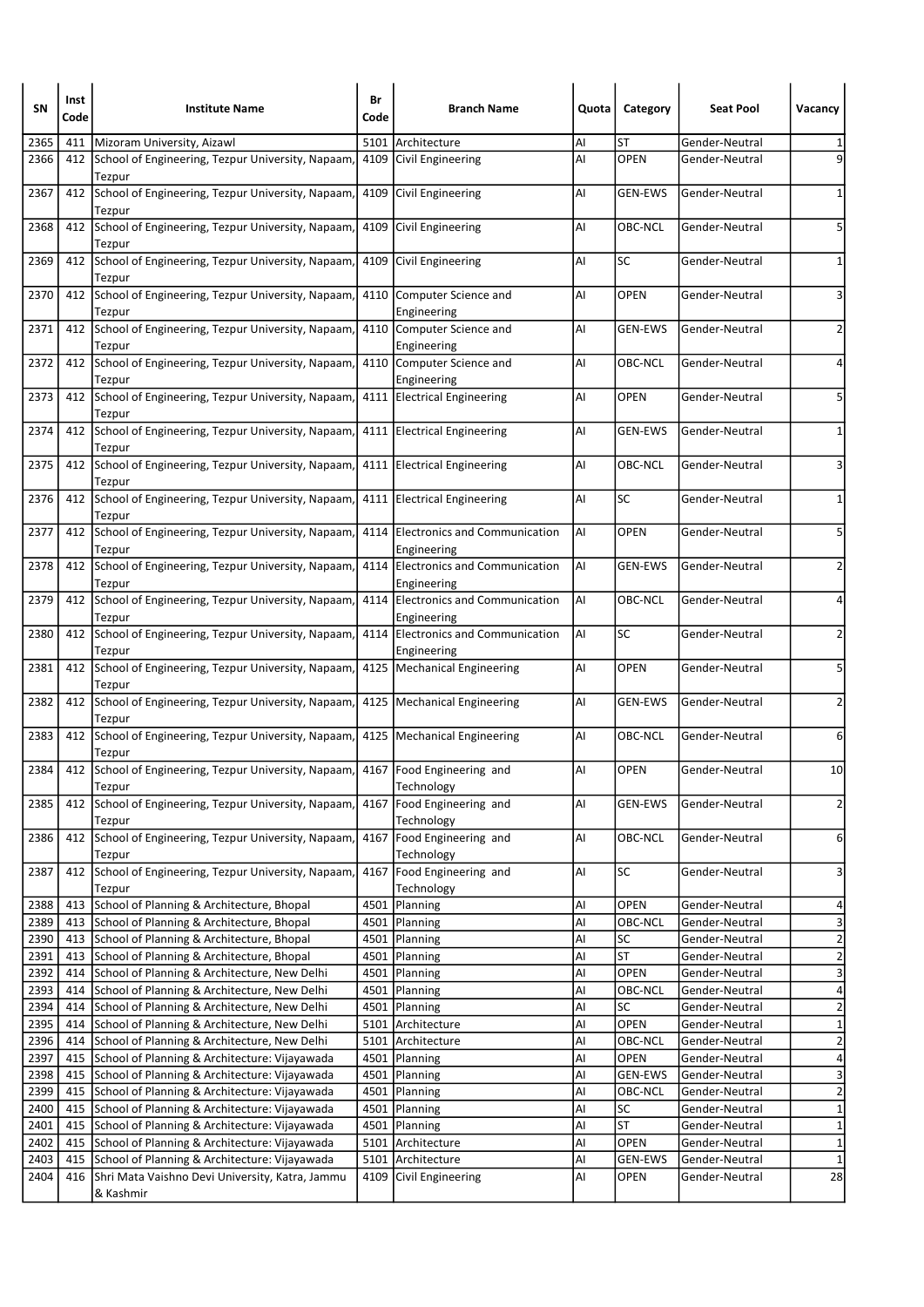| SΝ   | Inst<br>Code | <b>Institute Name</b>                                        | Br<br>Code | <b>Branch Name</b>                                | Quota | Category        | <b>Seat Pool</b>                            | Vacancy                 |
|------|--------------|--------------------------------------------------------------|------------|---------------------------------------------------|-------|-----------------|---------------------------------------------|-------------------------|
| 2405 | 416          | Shri Mata Vaishno Devi University, Katra, Jammu<br>& Kashmir | 4110       | Computer Science and<br>Engineering               | Al    | OPEN            | Gender-Neutral                              | 38                      |
| 2406 | 416          | Shri Mata Vaishno Devi University, Katra, Jammu<br>& Kashmir |            | 4111 Electrical Engineering                       | Al    | <b>OPEN</b>     | Gender-Neutral                              | 24                      |
| 2407 | 416          | Shri Mata Vaishno Devi University, Katra, Jammu<br>& Kashmir | 4114       | Electronics and Communication<br>Engineering      | AI    | <b>OPEN</b>     | Gender-Neutral                              | 18                      |
| 2408 | 416          | Shri Mata Vaishno Devi University, Katra, Jammu<br>& Kashmir |            | 4125   Mechanical Engineering                     | Al    | <b>OPEN</b>     | Gender-Neutral                              | 27                      |
| 2409 | 416          | Shri Mata Vaishno Devi University, Katra, Jammu<br>& Kashmir |            | 5101 Architecture                                 | Al    | <b>OPEN</b>     | Gender-Neutral                              | 6                       |
| 2410 | 419          | HNB Garhwal University Srinagar (Garhwal)                    | 4110       | Computer Science and<br>Engineering               | Al    | <b>OPEN</b>     | Gender-Neutral                              | 5                       |
| 2411 | 419          | HNB Garhwal University Srinagar (Garhwal)                    |            | 4110 Computer Science and<br>Engineering          | Al    | <b>OPEN</b>     | Female-only<br>(including<br>Supernumerary) | 2                       |
| 2412 | 419          | HNB Garhwal University Srinagar (Garhwal)                    | 4110       | Computer Science and<br>Engineering               | AI    | <b>GEN-EWS</b>  | Gender-Neutral                              | 1                       |
| 2413 | 419          | HNB Garhwal University Srinagar (Garhwal)                    |            | 4110 Computer Science and<br>Engineering          | Al    | OBC-NCL         | Gender-Neutral                              | 2                       |
| 2414 | 419          | HNB Garhwal University Srinagar (Garhwal)                    |            | 4110 Computer Science and<br>Engineering          | AI    | OBC-NCL         | Female-only<br>(including<br>Supernumerary) | 1                       |
| 2415 | 419          | HNB Garhwal University Srinagar (Garhwal)                    | 4110       | Computer Science and<br>Engineering               | Al    | <b>ST</b>       | Female-only<br>(including<br>Supernumerary) | 1                       |
| 2416 | 419          | HNB Garhwal University Srinagar (Garhwal)                    |            | 4114 Electronics and Communication<br>Engineering | Al    | OPEN            | Gender-Neutral                              | 6                       |
| 2417 | 419          | HNB Garhwal University Srinagar (Garhwal)                    | 4114       | Electronics and Communication<br>Engineering      | Al    | <b>OPEN</b>     | Female-only<br>(including<br>Supernumerary) | 3                       |
| 2418 | 419          | HNB Garhwal University Srinagar (Garhwal)                    |            | 4114 Electronics and Communication<br>Engineering | Al    | <b>GEN-EWS</b>  | Gender-Neutral                              | 1                       |
| 2419 | 419          | HNB Garhwal University Srinagar (Garhwal)                    |            | 4114 Electronics and Communication<br>Engineering | AI    | OBC-NCL         | Gender-Neutral                              | 4                       |
| 2420 | 419          | HNB Garhwal University Srinagar (Garhwal)                    | 4114       | Electronics and Communication<br>Engineering      | Al    | OBC-NCL         | Female-only<br>(including<br>Supernumerary) | 2                       |
| 2421 | 419          | HNB Garhwal University Srinagar (Garhwal)                    |            | 4114 Electronics and Communication<br>Engineering | Al    | SC              | Gender-Neutral                              | $\overline{2}$          |
| 2422 | 419          | HNB Garhwal University Srinagar (Garhwal)                    | 4114       | Electronics and Communication<br>Engineering      | AI    | SC              | Female-only<br>(including<br>Supernumerary) | $\mathbf{1}$            |
| 2423 | 419          | HNB Garhwal University Srinagar (Garhwal)                    |            | 4114 Electronics and Communication<br>Engineering | Al    | <b>ST</b>       | Gender-Neutral                              | $\mathbf 1$             |
| 2424 | 419          | HNB Garhwal University Srinagar (Garhwal)                    |            | 4125   Mechanical Engineering                     | Al    | OPEN            | Gender-Neutral                              | 4                       |
| 2425 | 419          | HNB Garhwal University Srinagar (Garhwal)                    |            | 4125   Mechanical Engineering                     | AI    | <b>OPEN</b>     | Female-only<br>(including<br>Supernumerary) | 1                       |
| 2426 | 419          | HNB Garhwal University Srinagar (Garhwal)                    |            | 4125   Mechanical Engineering                     | AI    | <b>GEN-EWS</b>  | Gender-Neutral                              | 1                       |
| 2427 | 419          | HNB Garhwal University Srinagar (Garhwal)                    |            | 4125   Mechanical Engineering                     | AI    | OBC-NCL         | Gender-Neutral                              | $\overline{\mathbf{3}}$ |
| 2428 | 419          | HNB Garhwal University Srinagar (Garhwal)                    |            | 4125   Mechanical Engineering                     | Al    | OBC-NCL         | Female-only<br>(including<br>Supernumerary) | $\mathbf 1$             |
| 2429 | 419          | HNB Garhwal University Srinagar (Garhwal)                    |            | 4125   Mechanical Engineering                     | AI    | SC              | Gender-Neutral                              | 1                       |
| 2430 | 419          | HNB Garhwal University Srinagar (Garhwal)                    |            | 4125   Mechanical Engineering                     | Al    | $\overline{SC}$ | Female-only<br>(including<br>Supernumerary) | $\mathbf 1$             |
| 2431 | 419          | HNB Garhwal University Srinagar (Garhwal)                    |            | 4125   Mechanical Engineering                     | AI    | <b>ST</b>       | Female-only<br>(including<br>Supernumerary) | 1                       |
| 2432 | 419          | HNB Garhwal University Srinagar (Garhwal)                    |            | 4146   Information Technology                     | AI    | <b>OPEN</b>     | Gender-Neutral                              | 6                       |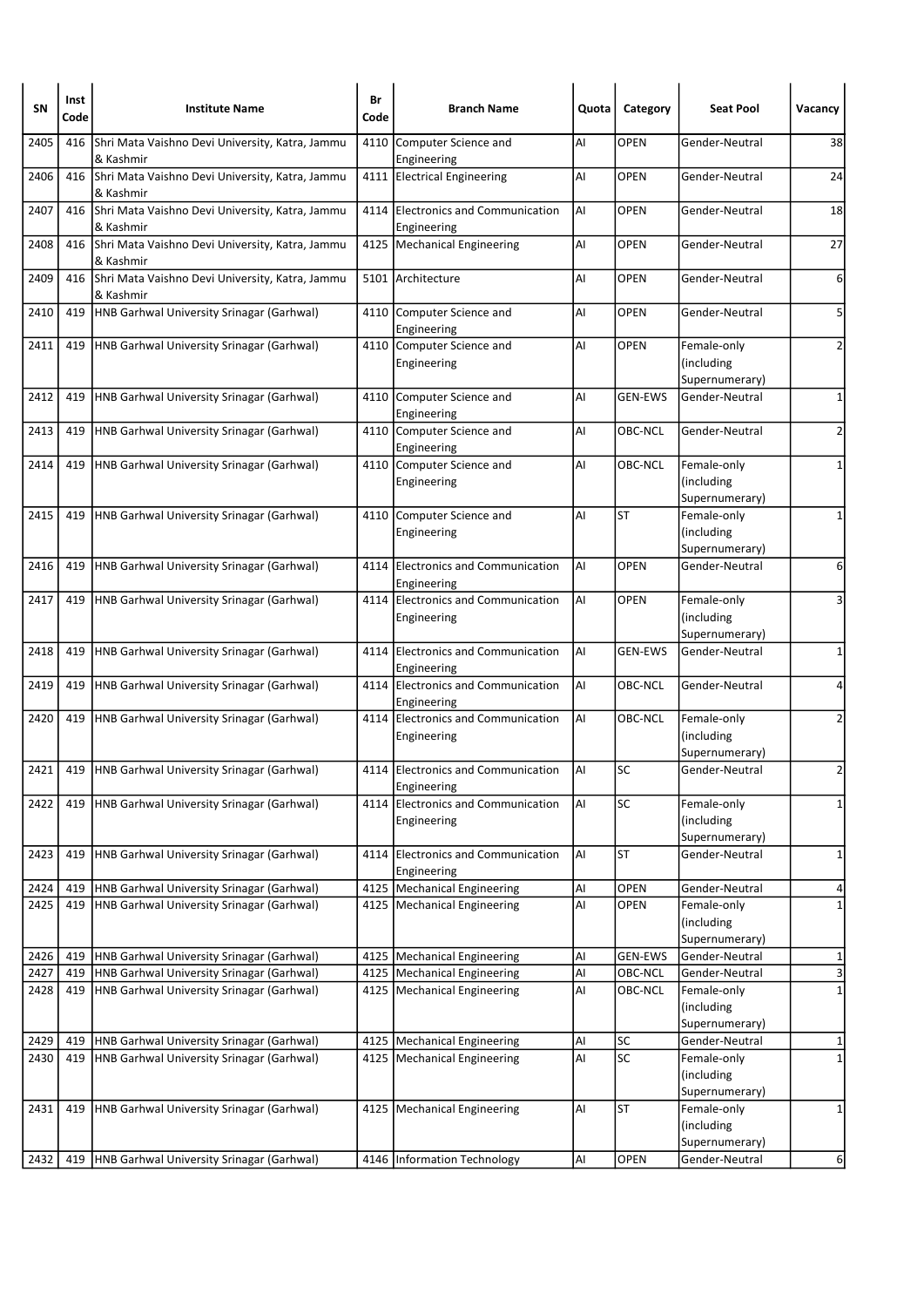| SΝ           | Inst<br>Code | <b>Institute Name</b>                                                            | Br<br>Code | <b>Branch Name</b>                            | Quota           | Category             | <b>Seat Pool</b>                            | Vacancy                      |
|--------------|--------------|----------------------------------------------------------------------------------|------------|-----------------------------------------------|-----------------|----------------------|---------------------------------------------|------------------------------|
| 2433         | 419          | HNB Garhwal University Srinagar (Garhwal)                                        |            | 4146   Information Technology                 | AI              | <b>OPEN</b>          | Female-only<br>(including<br>Supernumerary) | 2                            |
| 2434         | 419          | HNB Garhwal University Srinagar (Garhwal)                                        |            | 4146 Information Technology                   | Al              | OBC-NCL              | Gender-Neutral                              | $\overline{\mathbf{c}}$      |
| 2435         | 419          | <b>HNB Garhwal University Srinagar (Garhwal)</b>                                 |            | 4146 Information Technology                   | AI              | OBC-NCL              | Female-only                                 | $\mathbf{1}$                 |
|              |              |                                                                                  |            |                                               |                 |                      | (including                                  |                              |
|              |              |                                                                                  |            |                                               |                 |                      | Supernumerary)                              |                              |
| 2436         | 419          | HNB Garhwal University Srinagar (Garhwal)                                        |            | 4146   Information Technology                 | AI              | SC                   | Gender-Neutral                              | $\overline{2}$               |
| 2437         | 419          | HNB Garhwal University Srinagar (Garhwal)                                        |            | 4146 Information Technology                   | AI              | SC                   | Female-only<br>(including                   | $\mathbf{1}$                 |
|              |              |                                                                                  |            |                                               |                 |                      | Supernumerary)                              |                              |
| 2438         | 419          | HNB Garhwal University Srinagar (Garhwal)                                        |            | 4146   Information Technology                 | Al              | <b>ST</b>            | Gender-Neutral                              | 1                            |
| 2439         | 419          | HNB Garhwal University Srinagar (Garhwal)                                        |            | 4146 Information Technology                   | AI              | <b>ST</b>            | Female-only                                 | 1                            |
|              |              |                                                                                  |            |                                               |                 |                      | (including                                  |                              |
|              |              |                                                                                  |            |                                               |                 |                      | Supernumerary)                              |                              |
| 2440         | 419          | HNB Garhwal University Srinagar (Garhwal)                                        |            | 4179 Electrical and Instrumentation           | AI              | <b>OPEN</b>          | Gender-Neutral                              | 5                            |
| 2441         | 419          | HNB Garhwal University Srinagar (Garhwal)                                        | 4179       | Engineering<br>Electrical and Instrumentation | Al              | <b>OPEN</b>          | Female-only                                 | 1                            |
|              |              |                                                                                  |            | Engineering                                   |                 |                      | (including                                  |                              |
|              |              |                                                                                  |            |                                               |                 |                      | Supernumerary)                              |                              |
| 2442         | 419          | HNB Garhwal University Srinagar (Garhwal)                                        |            | 4179 Electrical and Instrumentation           | Al              | <b>OBC-NCL</b>       | Gender-Neutral                              | $\overline{2}$               |
|              |              |                                                                                  |            | Engineering                                   |                 |                      |                                             |                              |
| 2443         | 419          | HNB Garhwal University Srinagar (Garhwal)                                        |            | 4179 Electrical and Instrumentation           | AI              | OBC-NCL              | Female-only                                 | 1                            |
|              |              |                                                                                  |            | Engineering                                   |                 |                      | (including                                  |                              |
| 2444         | 419          | HNB Garhwal University Srinagar (Garhwal)                                        |            | 4179 Electrical and Instrumentation           | AI              | SC                   | Supernumerary)<br>Gender-Neutral            | $\mathbf 1$                  |
|              |              |                                                                                  |            | Engineering                                   |                 |                      |                                             |                              |
| 2445         | 419          | HNB Garhwal University Srinagar (Garhwal)                                        |            | 4179 Electrical and Instrumentation           | AI              | SC                   | Female-only                                 | 1                            |
|              |              |                                                                                  |            | Engineering                                   |                 |                      | (including                                  |                              |
|              |              |                                                                                  |            |                                               |                 |                      | Supernumerary)                              |                              |
| 2446         | 420          | International Institute of Information Technology,                               |            | 4110 Computer Science and                     | AI              | <b>OPEN</b>          | Gender-Neutral                              | 1                            |
| 2447         | 420          | Naya Raipur<br>International Institute of Information Technology,                |            | Engineering<br>4110 Computer Science and      | AI              | SC                   | Gender-Neutral                              | 2                            |
|              |              | Naya Raipur                                                                      |            | Engineering                                   |                 |                      |                                             |                              |
| 2448         | 420          | International Institute of Information Technology,                               |            | 4110 Computer Science and                     | AI              | <b>ST</b>            | Gender-Neutral                              | 1                            |
|              |              | Naya Raipur                                                                      |            | Engineering                                   |                 |                      |                                             |                              |
| 2449         | 420          | International Institute of Information Technology,                               |            | 4114 Electronics and Communication            | AI              | <b>OPEN</b>          | Gender-Neutral                              | $\overline{2}$               |
|              |              | Naya Raipur                                                                      |            | Engineering                                   |                 |                      |                                             |                              |
| 2450         | 420          | International Institute of Information Technology,                               |            | 4114 Electronics and Communication            | AI              | OBC-NCL              | Gender-Neutral                              | $\mathbf{1}$                 |
| 2451         | 420          | Naya Raipur<br>International Institute of Information Technology,                | 4114       | Engineering<br>Electronics and Communication  | AI              | <b>SC</b>            | Gender-Neutral                              | 1                            |
|              |              | Naya Raipur                                                                      |            | Engineering                                   |                 |                      |                                             |                              |
| 2452         | 420          | International Institute of Information Technology,                               |            | 4181 Data Science and Artificial              | AI              | OPEN                 | Gender-Neutral                              | 3                            |
|              |              | Naya Raipur                                                                      |            | Intelligence                                  |                 |                      |                                             |                              |
| 2453         | 421          | University of Hyderabad                                                          | 5308       | Computer Science                              | Al              | OPEN                 | Gender-Neutral                              | 2                            |
| 2454         | 421          | University of Hyderabad                                                          |            | 5308 Computer Science                         | AI              | OPEN                 | Gender-Neutral                              | $\mathbf 1$                  |
| 2455         |              | 421 University of Hyderabad                                                      |            | 5308 Computer Science                         | Al              | (PwD)<br>OBC-NCL     | Gender-Neutral                              |                              |
| 2456         | 422          | Punjab Engineering College, Chandigarh                                           |            | 4101 Aerospace Engineering                    | HS              | OPEN                 | Gender-Neutral                              | 3<br>$\overline{\mathbf{c}}$ |
| 2457         | 422          | Punjab Engineering College, Chandigarh                                           |            | 4101 Aerospace Engineering                    | HS              | <b>GEN-EWS</b>       | Gender-Neutral                              | $\mathbf 1$                  |
| 2458         | 422          | Punjab Engineering College, Chandigarh                                           |            | 4101 Aerospace Engineering                    | <b>HS</b>       | SC                   | Gender-Neutral                              | $\mathbf{1}$                 |
| 2459         | 422          | Punjab Engineering College, Chandigarh                                           |            | 4101 Aerospace Engineering                    | OS              | OPEN                 | Gender-Neutral                              | 3                            |
| 2460         | 422          | Punjab Engineering College, Chandigarh                                           |            | 4101 Aerospace Engineering                    | OS              | GEN-EWS              | Gender-Neutral                              | $\mathbf 1$                  |
| 2461         | 422          | Punjab Engineering College, Chandigarh                                           |            | 4101 Aerospace Engineering                    | OS              | <b>SC</b>            | Gender-Neutral                              | $\mathbf{1}$                 |
| 2462         | 422          | Punjab Engineering College, Chandigarh                                           |            | 4109 Civil Engineering                        | HS              | OPEN                 | Gender-Neutral                              | $\overline{7}$               |
| 2463<br>2464 | 422<br>422   | Punjab Engineering College, Chandigarh                                           |            | 4109 Civil Engineering                        | HS<br><b>HS</b> | <b>GEN-EWS</b><br>SC | Gender-Neutral                              | 4                            |
| 2465         | 422          | Punjab Engineering College, Chandigarh<br>Punjab Engineering College, Chandigarh | 4109       | 4109 Civil Engineering<br>Civil Engineering   | <b>OS</b>       | OPEN                 | Gender-Neutral<br>Gender-Neutral            | $\mathbf 1$<br>12            |
| 2466         | 422          | Punjab Engineering College, Chandigarh                                           |            | 4109 Civil Engineering                        | OS              | <b>GEN-EWS</b>       | Gender-Neutral                              | $\overline{\mathbf{c}}$      |
| 2467         | 422          | Punjab Engineering College, Chandigarh                                           |            | 4109 Civil Engineering                        | <b>OS</b>       | SC                   | Gender-Neutral                              | $\overline{\mathbf{1}}$      |
| 2468         | 422          | Punjab Engineering College, Chandigarh                                           |            | 4109 Civil Engineering                        | <b>OS</b>       | <b>ST</b>            | Gender-Neutral                              | $\mathbf{1}$                 |
| 2469         | 422          | Punjab Engineering College, Chandigarh                                           | 4110       | Computer Science and                          | HS              | OPEN                 | Gender-Neutral                              | $\overline{2}$               |
|              |              |                                                                                  |            | Engineering                                   |                 |                      |                                             |                              |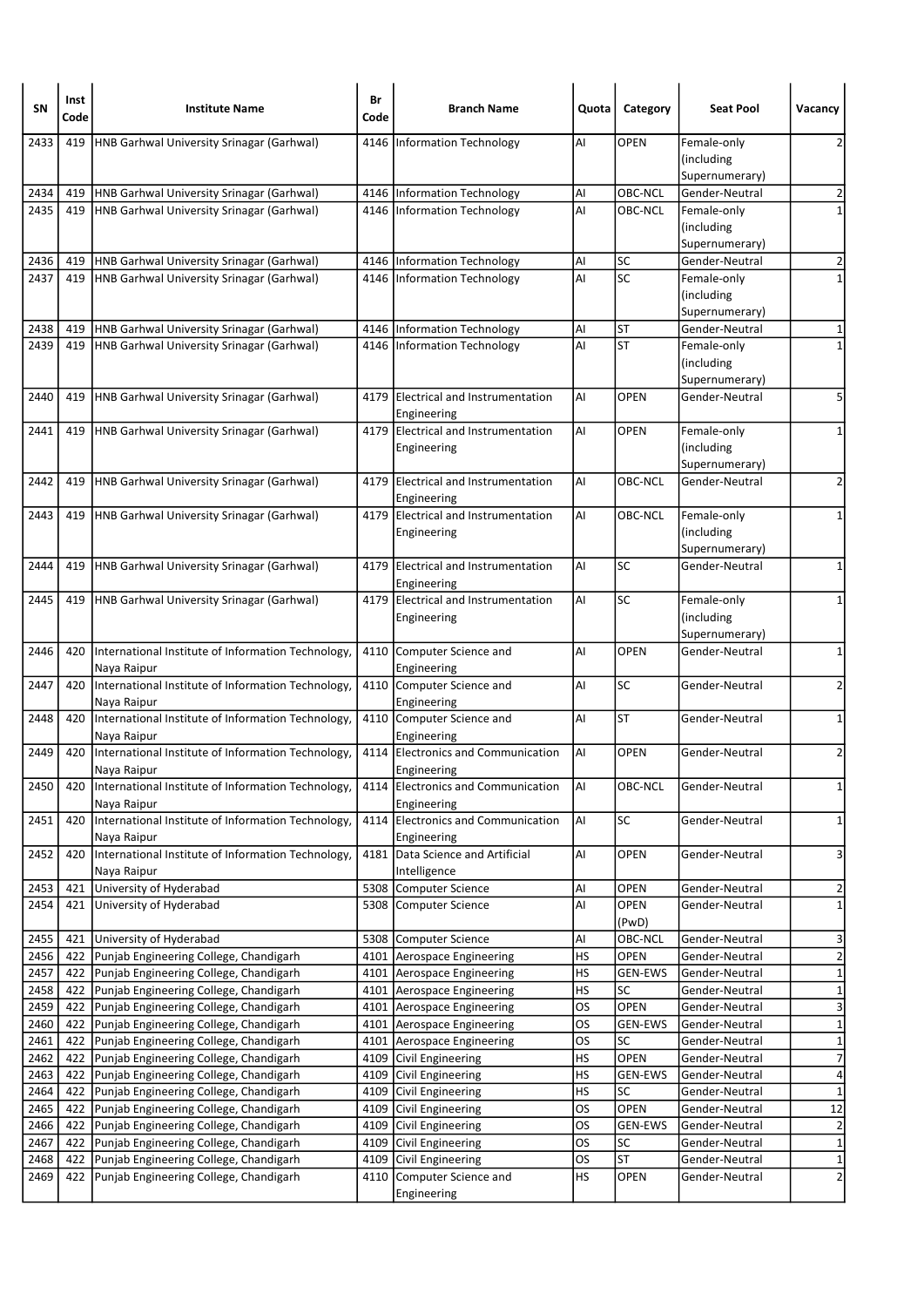| SΝ   | Inst<br>Code | <b>Institute Name</b>                                             | Br<br>Code | <b>Branch Name</b>                                  | Quota     | Category         | <b>Seat Pool</b> | Vacancy        |
|------|--------------|-------------------------------------------------------------------|------------|-----------------------------------------------------|-----------|------------------|------------------|----------------|
| 2470 | 422          | Punjab Engineering College, Chandigarh                            | 4110       | Computer Science and<br>Engineering                 | OS        | OPEN             | Gender-Neutral   | 5              |
| 2471 | 422          | Punjab Engineering College, Chandigarh                            |            | 4110 Computer Science and<br>Engineering            | OS        | GEN-<br>EWS(PwD) | Gender-Neutral   | 1              |
| 2472 | 422          | Punjab Engineering College, Chandigarh                            |            | 4111 Electrical Engineering                         | HS        | <b>OPEN</b>      | Gender-Neutral   | $\overline{2}$ |
| 2473 | 422          | Punjab Engineering College, Chandigarh                            |            | 4111 Electrical Engineering                         | HS        | <b>GEN-EWS</b>   | Gender-Neutral   | $\mathbf 1$    |
| 2474 | 422          | Punjab Engineering College, Chandigarh                            |            | 4111 Electrical Engineering                         | HS        | SC               | Gender-Neutral   | $\mathbf 1$    |
| 2475 | 422          | Punjab Engineering College, Chandigarh                            |            | 4111   Electrical Engineering                       | OS        | <b>OPEN</b>      | Gender-Neutral   | $\overline{6}$ |
| 2476 | 422          | Punjab Engineering College, Chandigarh                            |            | 4111 Electrical Engineering                         | OS        | GEN-EWS          | Gender-Neutral   | $\overline{1}$ |
| 2477 | 422          | Punjab Engineering College, Chandigarh                            |            | 4111   Electrical Engineering                       | OS        | ST               | Gender-Neutral   | $\overline{2}$ |
| 2478 | 422          | Punjab Engineering College, Chandigarh                            |            | 4114 Electronics and Communication<br>Engineering   | НS        | <b>OPEN</b>      | Gender-Neutral   | $\overline{2}$ |
| 2479 | 422          | Punjab Engineering College, Chandigarh                            | 4114       | <b>Electronics and Communication</b><br>Engineering | <b>HS</b> | <b>SC</b>        | Gender-Neutral   | 1              |
| 2480 | 422          | Punjab Engineering College, Chandigarh                            |            | 4114 Electronics and Communication<br>Engineering   | OS        | <b>OPEN</b>      | Gender-Neutral   | 5              |
| 2481 | 422          | Punjab Engineering College, Chandigarh                            |            | 4125   Mechanical Engineering                       | HS        | <b>OPEN</b>      | Gender-Neutral   | 6              |
| 2482 | 422          | Punjab Engineering College, Chandigarh                            |            | 4125   Mechanical Engineering                       | HS        | <b>GEN-EWS</b>   | Gender-Neutral   | $\mathbf 1$    |
| 2483 | 422          | Punjab Engineering College, Chandigarh                            |            | 4125   Mechanical Engineering                       | OS        | <b>OPEN</b>      | Gender-Neutral   | 13             |
| 2484 | 422          | Punjab Engineering College, Chandigarh                            |            | 4125   Mechanical Engineering                       | OS        | <b>GEN-EWS</b>   | Gender-Neutral   | $\mathbf 1$    |
| 2485 | 422          | Punjab Engineering College, Chandigarh                            |            | 4125   Mechanical Engineering                       | <b>OS</b> | ST               | Gender-Neutral   | $\overline{2}$ |
| 2486 | 422          | Punjab Engineering College, Chandigarh                            |            | 4127   Metallurgical and Materials<br>Engineering   | НS        | <b>OPEN</b>      | Gender-Neutral   | 10             |
| 2487 | 422          | Punjab Engineering College, Chandigarh                            | 4127       | Metallurgical and Materials<br>Engineering          | НS        | <b>GEN-EWS</b>   | Gender-Neutral   | $\overline{2}$ |
| 2488 | 422          | Punjab Engineering College, Chandigarh                            |            | 4127   Metallurgical and Materials<br>Engineering   | НS        | <b>SC</b>        | Gender-Neutral   | $\mathbf{1}$   |
| 2489 | 422          | Punjab Engineering College, Chandigarh                            |            | 4127   Metallurgical and Materials<br>Engineering   | OS        | <b>OPEN</b>      | Gender-Neutral   | 15             |
| 2490 | 422          | Punjab Engineering College, Chandigarh                            | 4127       | Metallurgical and Materials<br>Engineering          | OS        | GEN-EWS          | Gender-Neutral   | 1              |
| 2491 | 422          | Punjab Engineering College, Chandigarh                            |            | 4127   Metallurgical and Materials<br>Engineering   | OS        | SC               | Gender-Neutral   | $\overline{2}$ |
| 2492 | 422          | Punjab Engineering College, Chandigarh                            |            | 4136 Production and Industrial<br>Engineering       | НS        | <b>OPEN</b>      | Gender-Neutral   | $\overline{2}$ |
| 2493 | 422          | Punjab Engineering College, Chandigarh                            |            | 4136 Production and Industrial<br>Engineering       | НS        | <b>GEN-EWS</b>   | Gender-Neutral   | 2              |
| 2494 |              | 422 Punjab Engineering College, Chandigarh                        |            | 4136 Production and Industrial<br>Engineering       | HS        | <b>SC</b>        | Gender-Neutral   | $\mathbf{1}$   |
| 2495 | 422          | Punjab Engineering College, Chandigarh                            |            | 4136 Production and Industrial<br>Engineering       | OS        | OPEN             | Gender-Neutral   | 3              |
| 2496 | 422          | Punjab Engineering College, Chandigarh                            |            | 4136 Production and Industrial<br>Engineering       | OS        | GEN-EWS          | Gender-Neutral   | $\mathbf{1}$   |
| 2497 | 422          | Punjab Engineering College, Chandigarh                            |            | 4136 Production and Industrial<br>Engineering       | OS        | <b>ST</b>        | Gender-Neutral   | 1              |
| 2498 | 423          | Jawaharlal Nehru University, Delhi                                |            | 5A01 Computer Science & Engineering                 | AI        | OPEN             | Gender-Neutral   | 7              |
| 2499 | 423          | Jawaharlal Nehru University, Delhi                                | 5A01       | Computer Science & Engineering                      | Al        | <b>SC</b>        | Gender-Neutral   | $\mathbf 1$    |
| 2500 | 423          | Jawaharlal Nehru University, Delhi                                |            | 5A01 Computer Science & Engineering                 | Al        | <b>ST</b>        | Gender-Neutral   | $\overline{1}$ |
| 2501 | 423          | Jawaharlal Nehru University, Delhi                                |            | 5A02 Electronics & Communication<br>Engineering     | Al        | OPEN             | Gender-Neutral   | $\overline{7}$ |
| 2502 | 423          | Jawaharlal Nehru University, Delhi                                |            | 5A02 Electronics & Communication<br>Engineering     | AI        | GEN-EWS          | Gender-Neutral   | 1              |
| 2503 | 423          | Jawaharlal Nehru University, Delhi                                |            | 5A02 Electronics & Communication<br>Engineering     | AI        | OBC-NCL          | Gender-Neutral   | $\overline{2}$ |
| 2504 | 423          | Jawaharlal Nehru University, Delhi                                |            | 5A02 Electronics & Communication<br>Engineering     | AI        | <b>ST</b>        | Gender-Neutral   | 1              |
| 2505 | 424          | International Institute of Information Technology,<br>Bhubaneswar | 4110       | Computer Science and<br>Engineering                 | AI        | OPEN             | Gender-Neutral   | 4              |
| 2506 | 424          | International Institute of Information Technology,<br>Bhubaneswar |            | 4110 Computer Science and<br>Engineering            | AI        | OBC-NCL          | Gender-Neutral   | $\overline{2}$ |
| 2507 | 424          | International Institute of Information Technology,<br>Bhubaneswar |            | 4110 Computer Science and<br>Engineering            | AI        | SC               | Gender-Neutral   | $\mathbf{1}$   |
|      |              |                                                                   |            |                                                     |           |                  |                  |                |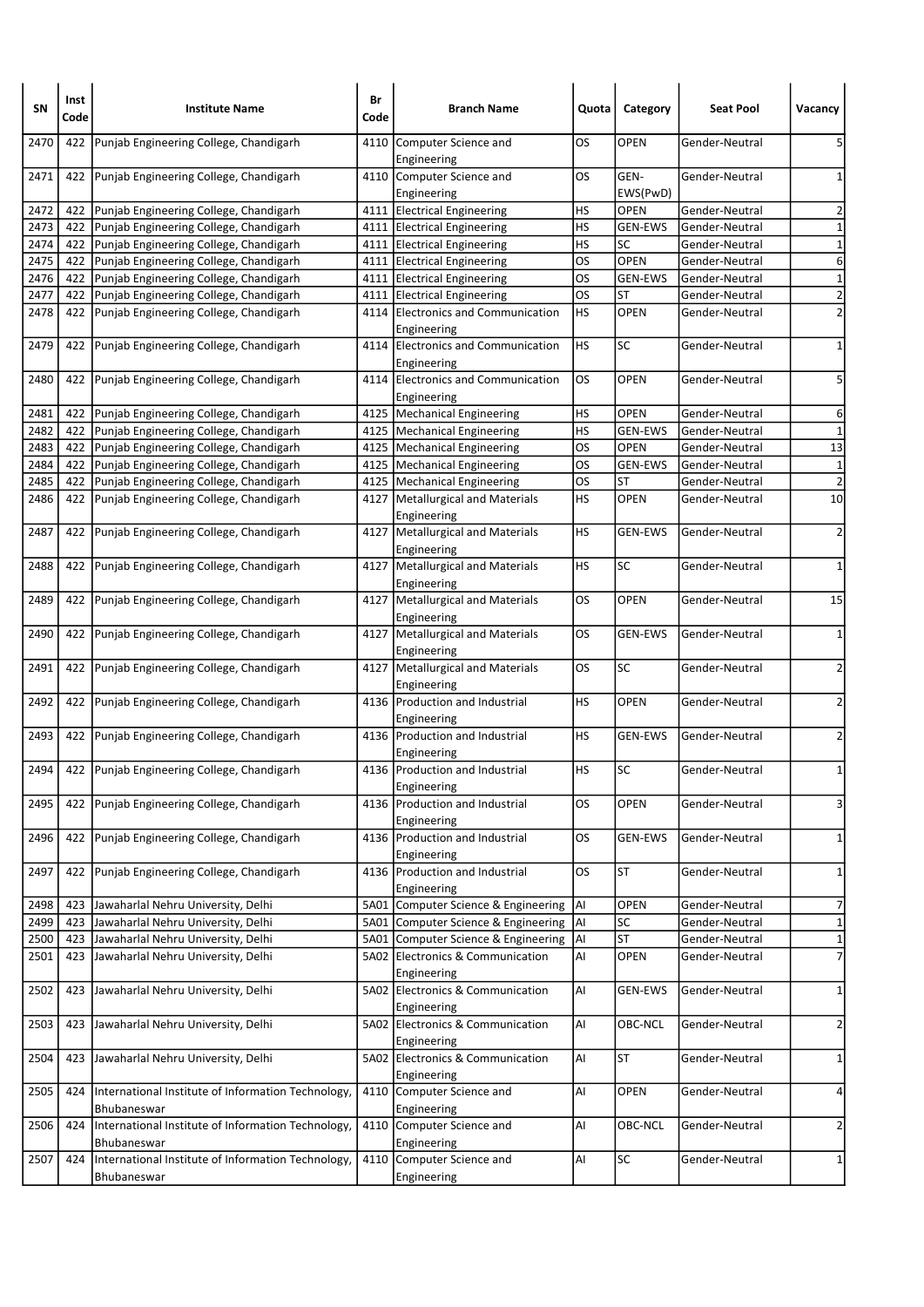| SΝ           | Inst<br>Code | <b>Institute Name</b>                                                                      | Br<br>Code   | <b>Branch Name</b>                                           | Quota    | Category          | <b>Seat Pool</b>                 | Vacancy                 |
|--------------|--------------|--------------------------------------------------------------------------------------------|--------------|--------------------------------------------------------------|----------|-------------------|----------------------------------|-------------------------|
| 2508         | 424          | International Institute of Information Technology,<br>Bhubaneswar                          | 4144         | <b>Electrical and Electronics</b><br>Engineering             | Al       | <b>OPEN</b>       | Gender-Neutral                   | 8                       |
| 2509         | 424          | International Institute of Information Technology,<br>Bhubaneswar                          |              | 4144 Electrical and Electronics<br>Engineering               | AI       | OBC-NCL           | Gender-Neutral                   | 3                       |
| 2510         | 424          | International Institute of Information Technology,<br>Bhubaneswar                          |              | 4144 Electrical and Electronics<br>Engineering               | Al       | SC                | Gender-Neutral                   | 3                       |
| 2511         | 424          | International Institute of Information Technology,<br>Bhubaneswar                          | 4144         | <b>Electrical and Electronics</b><br>Engineering             | AI       | <b>ST</b>         | Gender-Neutral                   | 2                       |
| 2512         | 424          | International Institute of Information Technology,<br>Bhubaneswar                          |              | 4146   Information Technology                                | Al       | <b>OPEN</b>       | Gender-Neutral                   | 4                       |
| 2513         | 424          | International Institute of Information Technology,<br>Bhubaneswar                          |              | 4146   Information Technology                                | Al       | <b>GEN-EWS</b>    | Gender-Neutral                   | 2                       |
| 2514         | 424          | International Institute of Information Technology,<br>Bhubaneswar                          | 4146         | Information Technology                                       | Al       | OBC-NCL           | Gender-Neutral                   | 1                       |
| 2515         | 424          | International Institute of Information Technology,<br>Bhubaneswar                          |              | 4146   Information Technology                                | Al       | <b>ST</b>         | Gender-Neutral                   | 1                       |
| 2516         | 424          | International Institute of Information Technology,<br>Bhubaneswar                          |              | 4151 Computer Engineering                                    | Al       | <b>OPEN</b>       | Gender-Neutral                   | 3                       |
| 2517         | 424          | International Institute of Information Technology,<br>Bhubaneswar                          |              | 4151 Computer Engineering                                    | Al       | OBC-NCL           | Gender-Neutral                   | 1                       |
| 2518         | 424          | International Institute of Information Technology,<br>Bhubaneswar                          |              | 4151 Computer Engineering                                    | AI       | <b>SC</b>         | Gender-Neutral                   | 1                       |
| 2519         | 424          | International Institute of Information Technology,<br>Bhubaneswar                          | 4153         | Electronics and<br><b>Telecommunication Engineering</b>      | Al       | <b>OPEN</b>       | Gender-Neutral                   | 6                       |
| 2520         | 424          | International Institute of Information Technology,<br>Bhubaneswar                          |              | 4153 Electronics and<br><b>Telecommunication Engineering</b> | Al       | <b>GEN-EWS</b>    | Gender-Neutral                   | $\overline{2}$          |
| 2521         | 424          | International Institute of Information Technology,<br>Bhubaneswar                          |              | 4153 Electronics and<br><b>Telecommunication Engineering</b> | AI       | OBC-NCL           | Gender-Neutral                   | 1                       |
| 2522         | 424          | International Institute of Information Technology,<br>Bhubaneswar                          |              | 4153 Electronics and<br><b>Telecommunication Engineering</b> | Al       | <b>ST</b>         | Gender-Neutral                   | 1                       |
| 2523         | 425          | Central institute of Technology Kokrajar, Assam                                            |              | 4109 Civil Engineering                                       | Al       | <b>OPEN</b>       | Gender-Neutral                   | $\overline{2}$          |
| 2524         | 425          | Central institute of Technology Kokrajar, Assam                                            |              | 4109 Civil Engineering                                       | Al       | OBC-NCL           | Gender-Neutral                   | $\mathbf 1$             |
| 2525         | 425          | Central institute of Technology Kokrajar, Assam                                            |              | 4110 Computer Science and<br>Engineering                     | Al       | <b>OPEN</b>       | Gender-Neutral                   | $\overline{\mathbf{3}}$ |
| 2526         | 425          | Central institute of Technology Kokrajar, Assam                                            |              | 4110 Computer Science and<br>Engineering                     | Al       | <b>GEN-EWS</b>    | Gender-Neutral                   | 1                       |
| 2527         | 425          | Central institute of Technology Kokrajar, Assam                                            |              | 4110 Computer Science and<br>Engineering                     | Al       | <b>SC</b>         | Gender-Neutral                   | $\mathbf 1$             |
| 2528         | 425          | Central institute of Technology Kokrajar, Assam                                            |              | 4114 Electronics and Communication<br>Engineering            | AI       | <b>OPEN</b>       | Gender-Neutral                   | $1\vert$                |
| 2529         | 425          | Central institute of Technology Kokrajar, Assam                                            | 4114         | Electronics and Communication<br>Engineering                 | Al       | ST                | Gender-Neutral                   | $\mathbf{1}$            |
| 2530         | 425          | Central institute of Technology Kokrajar, Assam                                            |              | 4121  Instrumentation Engineering                            | AI       | OPEN              | Gender-Neutral                   | 1                       |
| 2531         | 425          | Central institute of Technology Kokrajar, Assam                                            |              | 4121   Instrumentation Engineering                           | Al       | <b>GEN-EWS</b>    | Gender-Neutral                   | $\mathbf{1}$            |
| 2532         | 425          | Central institute of Technology Kokrajar, Assam                                            | 4121         | Instrumentation Engineering                                  | Al       | OBC-NCL           | Gender-Neutral                   | $\mathbf{1}$            |
| 2533         | 425          | Central institute of Technology Kokrajar, Assam                                            |              | 4121   Instrumentation Engineering                           | Al       | SC                | Gender-Neutral                   | $\mathbf{1}$            |
| 2534         | 425          | Central institute of Technology Kokrajar, Assam                                            |              | 4167   Food Engineering and<br>Technology                    | Al       | OPEN              | Gender-Neutral                   | $\overline{2}$          |
| 2535         | 425          | Central institute of Technology Kokrajar, Assam                                            |              | 4167 Food Engineering and<br>Technology                      | AI       | OBC-NCL           | Gender-Neutral                   | $\mathbf 1$             |
| 2536         | 425          | Central institute of Technology Kokrajar, Assam                                            | 4167         | Food Engineering and<br>Technology                           | AI       | SC                | Gender-Neutral                   | $\mathbf{1}$            |
| 2537         | 426          | Pondicherry Engineering College, Puducherry                                                |              | 4107 Chemical Engineering                                    | Al       | <b>OPEN</b>       | Gender-Neutral                   | 2                       |
| 2538         | 426          | Pondicherry Engineering College, Puducherry                                                |              | 4107 Chemical Engineering                                    | Al       | <b>GEN-EWS</b>    | Gender-Neutral                   | $\overline{\mathbf{1}}$ |
| 2539         | 426          | Pondicherry Engineering College, Puducherry                                                |              | 4107 Chemical Engineering                                    | Al       | OBC-NCL           | Gender-Neutral                   | $\mathbf 1$             |
| 2540         | 426          | Pondicherry Engineering College, Puducherry                                                | 4107         | Chemical Engineering                                         | Al       | SC                | Gender-Neutral                   | $\mathbf 1$             |
| 2541         | 426          | Pondicherry Engineering College, Puducherry                                                |              | 4109 Civil Engineering                                       | Al       | OPEN              | Gender-Neutral                   | $\overline{17}$         |
| 2542         | 426          | Pondicherry Engineering College, Puducherry                                                |              | 4109 Civil Engineering                                       | Al       | GEN-EWS           | Gender-Neutral                   | $\overline{\mathbf{5}}$ |
| 2543         | 426          | Pondicherry Engineering College, Puducherry                                                |              | 4109 Civil Engineering                                       | Al       | OBC-NCL           | Gender-Neutral                   | $\overline{9}$          |
| 2544         | 426          | Pondicherry Engineering College, Puducherry                                                |              | 4109 Civil Engineering                                       | Al       | SC                | Gender-Neutral                   | 5                       |
| 2545         | 426          | Pondicherry Engineering College, Puducherry                                                |              | 4109 Civil Engineering                                       | Al       | <b>ST</b><br>OPEN | Gender-Neutral                   | $\mathbf{1}$            |
| 2546<br>2547 | 426<br>426   | Pondicherry Engineering College, Puducherry<br>Pondicherry Engineering College, Puducherry | 4109<br>4109 | Civil Engineering<br>Civil Engineering                       | HS<br>HS | OBC-NCL           | Gender-Neutral<br>Gender-Neutral | $\frac{2}{3}$           |
|              |              |                                                                                            |              |                                                              |          |                   |                                  |                         |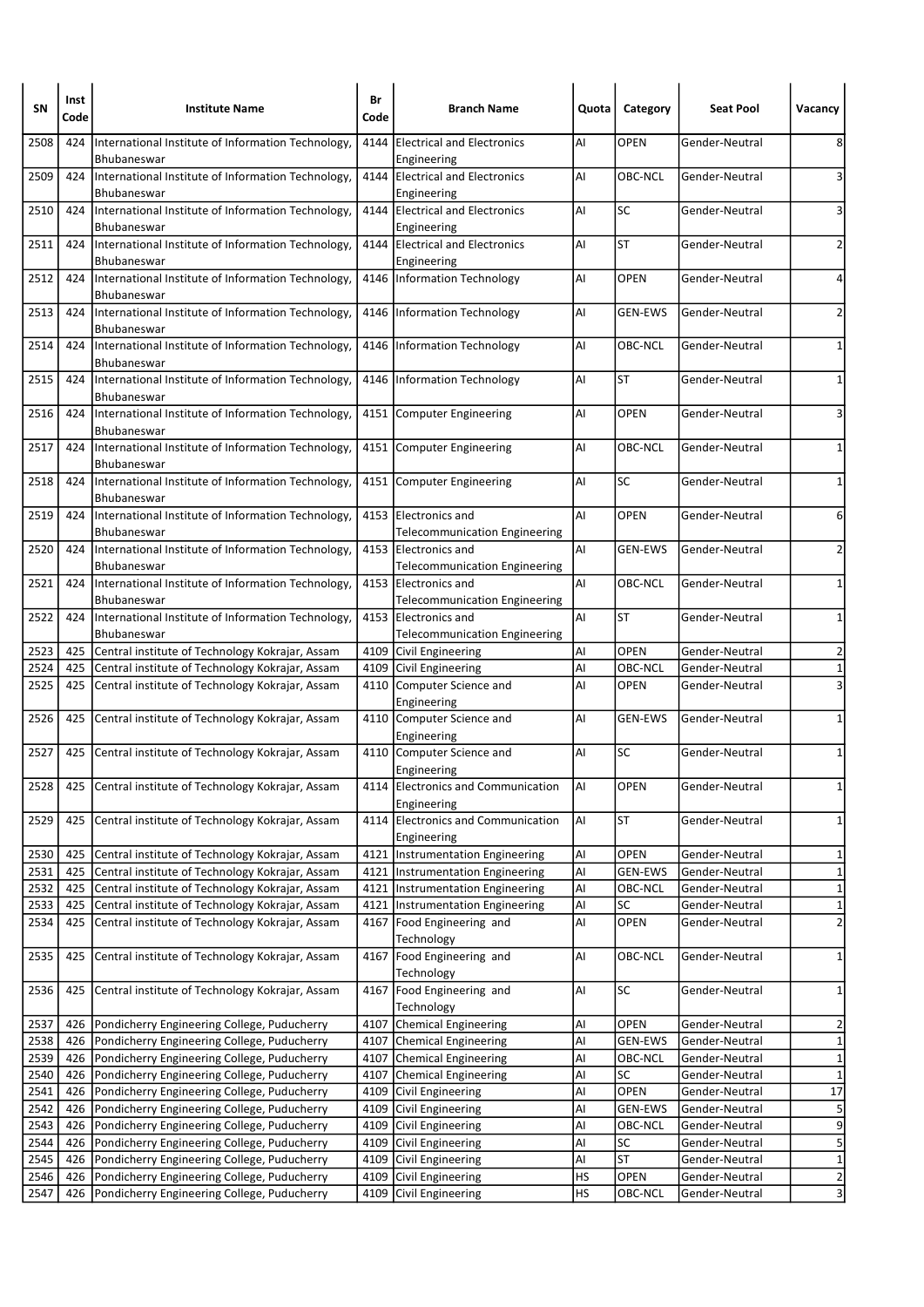| SΝ   | Inst<br>Code | <b>Institute Name</b>                       | Br<br>Code | <b>Branch Name</b>                                  | Quota     | Category       | <b>Seat Pool</b> | Vacancy                 |
|------|--------------|---------------------------------------------|------------|-----------------------------------------------------|-----------|----------------|------------------|-------------------------|
| 2548 | 426          | Pondicherry Engineering College, Puducherry |            | 4109 Civil Engineering                              | <b>HS</b> | SC             | Gender-Neutral   | 3                       |
| 2549 | 426          | Pondicherry Engineering College, Puducherry |            | 4109 Civil Engineering                              | <b>HS</b> | <b>ST</b>      | Gender-Neutral   | $\mathbf 1$             |
| 2550 | 426          | Pondicherry Engineering College, Puducherry |            | 4110 Computer Science and<br>Engineering            | Al        | <b>OPEN</b>    | Gender-Neutral   | 14                      |
| 2551 | 426          | Pondicherry Engineering College, Puducherry |            | 4110 Computer Science and<br>Engineering            | AI        | <b>GEN-EWS</b> | Gender-Neutral   | $\overline{2}$          |
| 2552 | 426          | Pondicherry Engineering College, Puducherry |            | 4110 Computer Science and<br>Engineering            | AI        | OBC-NCL        | Gender-Neutral   | 9                       |
| 2553 | 426          | Pondicherry Engineering College, Puducherry |            | 4110 Computer Science and<br>Engineering            | AI        | <b>SC</b>      | Gender-Neutral   | 4                       |
| 2554 | 426          | Pondicherry Engineering College, Puducherry |            | 4110 Computer Science and<br>Engineering            | AI        | <b>ST</b>      | Gender-Neutral   | $\mathbf{1}$            |
| 2555 | 426          | Pondicherry Engineering College, Puducherry |            | 4110 Computer Science and<br>Engineering            | HS        | <b>OPEN</b>    | Gender-Neutral   | 1                       |
| 2556 | 426          | Pondicherry Engineering College, Puducherry |            | 4110 Computer Science and<br>Engineering            | HS        | OBC-NCL        | Gender-Neutral   | $\mathbf 1$             |
| 2557 | 426          | Pondicherry Engineering College, Puducherry |            | 4110 Computer Science and<br>Engineering            | HS        | <b>ST</b>      | Gender-Neutral   | 1                       |
| 2558 | 426          | Pondicherry Engineering College, Puducherry |            | 4114 Electronics and Communication<br>Engineering   | AI        | <b>OPEN</b>    | Gender-Neutral   | 15                      |
| 2559 | 426          | Pondicherry Engineering College, Puducherry |            | 4114 Electronics and Communication<br>Engineering   | AI        | <b>GEN-EWS</b> | Gender-Neutral   | 3                       |
| 2560 | 426          | Pondicherry Engineering College, Puducherry |            | 4114 Electronics and Communication<br>Engineering   | AI        | OBC-NCL        | Gender-Neutral   | 7                       |
| 2561 | 426          | Pondicherry Engineering College, Puducherry |            | 4114 Electronics and Communication<br>Engineering   | AI        | SC             | Gender-Neutral   | 5                       |
| 2562 | 426          | Pondicherry Engineering College, Puducherry |            | 4114 Electronics and Communication<br>Engineering   | AI        | ST             | Gender-Neutral   | $\overline{2}$          |
| 2563 | 426          | Pondicherry Engineering College, Puducherry |            | 4114 Electronics and Communication<br>Engineering   | HS        | <b>OPEN</b>    | Gender-Neutral   | 3                       |
| 2564 | 426          | Pondicherry Engineering College, Puducherry |            | 4114 Electronics and Communication<br>Engineering   | HS        | OBC-NCL        | Gender-Neutral   | 4                       |
| 2565 | 426          | Pondicherry Engineering College, Puducherry |            | 4114 Electronics and Communication<br>Engineering   | <b>HS</b> | SC             | Gender-Neutral   | $\mathbf{1}$            |
| 2566 | 426          | Pondicherry Engineering College, Puducherry |            | 4114 Electronics and Communication<br>Engineering   | HS        | <b>ST</b>      | Gender-Neutral   | 2                       |
| 2567 | 426          | Pondicherry Engineering College, Puducherry |            | 4125   Mechanical Engineering                       | Al        | OPEN           | Gender-Neutral   | 16                      |
| 2568 | 426          | Pondicherry Engineering College, Puducherry |            | 4125   Mechanical Engineering                       | AI        | <b>GEN-EWS</b> | Gender-Neutral   | 3                       |
| 2569 | 426          | Pondicherry Engineering College, Puducherry |            | 4125   Mechanical Engineering                       | Al        | OBC-NCL        | Gender-Neutral   | 10                      |
| 2570 | 426          | Pondicherry Engineering College, Puducherry |            | 4125   Mechanical Engineering                       | AI        | SC             | Gender-Neutral   | $\overline{6}$          |
| 2571 | 426          | Pondicherry Engineering College, Puducherry |            | 4125   Mechanical Engineering                       | HS        | OPEN           | Gender-Neutral   | 3                       |
| 2572 | 426          | Pondicherry Engineering College, Puducherry |            | 4125   Mechanical Engineering                       | <b>HS</b> | OBC-NCL        | Gender-Neutral   | $\overline{\mathbf{r}}$ |
| 2573 | 426          | Pondicherry Engineering College, Puducherry |            | 4125   Mechanical Engineering                       | HS        | SC             | Gender-Neutral   | $\overline{2}$          |
| 2574 | 426          | Pondicherry Engineering College, Puducherry |            | 4125   Mechanical Engineering                       | <b>HS</b> | ST             | Gender-Neutral   | $\mathbf{1}$            |
| 2575 | 426          | Pondicherry Engineering College, Puducherry | 4142       | Electronics and Instrumentation<br>Engineering      | Al        | OPEN           | Gender-Neutral   | $\overline{\mathbf{3}}$ |
| 2576 | 426          | Pondicherry Engineering College, Puducherry |            | 4142 Electronics and Instrumentation<br>Engineering | AI        | <b>SC</b>      | Gender-Neutral   | $\mathbf{1}$            |
| 2577 | 426          | Pondicherry Engineering College, Puducherry |            | 4144 Electrical and Electronics<br>Engineering      | AI        | OPEN           | Gender-Neutral   | 1                       |
| 2578 | 426          | Pondicherry Engineering College, Puducherry |            | 4144 Electrical and Electronics<br>Engineering      | AI        | OBC-NCL        | Gender-Neutral   | $\overline{c}$          |
| 2579 | 426          | Pondicherry Engineering College, Puducherry |            | 4146   Information Technology                       | Al        | OPEN           | Gender-Neutral   | 2                       |
| 2580 | 426          | Pondicherry Engineering College, Puducherry |            | 4146   Information Technology                       | Al        | OBC-NCL        | Gender-Neutral   | $\overline{\mathbf{1}}$ |
| 2581 | 426          | Pondicherry Engineering College, Puducherry |            | 4178   Mechatronics Engineering                     | Al        | OPEN           | Gender-Neutral   | $\overline{\mathbf{8}}$ |
| 2582 | 426          | Pondicherry Engineering College, Puducherry | 4178       | Mechatronics Engineering                            | Al        | <b>GEN-EWS</b> | Gender-Neutral   | $\overline{1}$          |
| 2583 | 426          | Pondicherry Engineering College, Puducherry |            | 4178   Mechatronics Engineering                     | Al        | OBC-NCL        | Gender-Neutral   | 5                       |
| 2584 | 426          | Pondicherry Engineering College, Puducherry |            | 4178   Mechatronics Engineering                     | Al        | SC             | Gender-Neutral   | $\overline{2}$          |
| 2585 | 426          | Pondicherry Engineering College, Puducherry |            | 4178   Mechatronics Engineering                     | Al        | <b>ST</b>      | Gender-Neutral   | $\overline{2}$          |
| 2586 | 426          | Pondicherry Engineering College, Puducherry |            | 4178   Mechatronics Engineering                     | <b>HS</b> | OPEN           | Gender-Neutral   | $\mathbf{1}$            |
| 2587 | 426          | Pondicherry Engineering College, Puducherry |            | 4178 Mechatronics Engineering                       | <b>HS</b> | OBC-NCL        | Gender-Neutral   | $\overline{2}$          |
| 2588 | 426          | Pondicherry Engineering College, Puducherry |            | 4178   Mechatronics Engineering                     | HS        | <b>SC</b>      | Gender-Neutral   | $\overline{1}$          |
| 2589 | 426          | Pondicherry Engineering College, Puducherry |            | 4178   Mechatronics Engineering                     | HS        | <b>ST</b>      | Gender-Neutral   | $\mathbf{1}$            |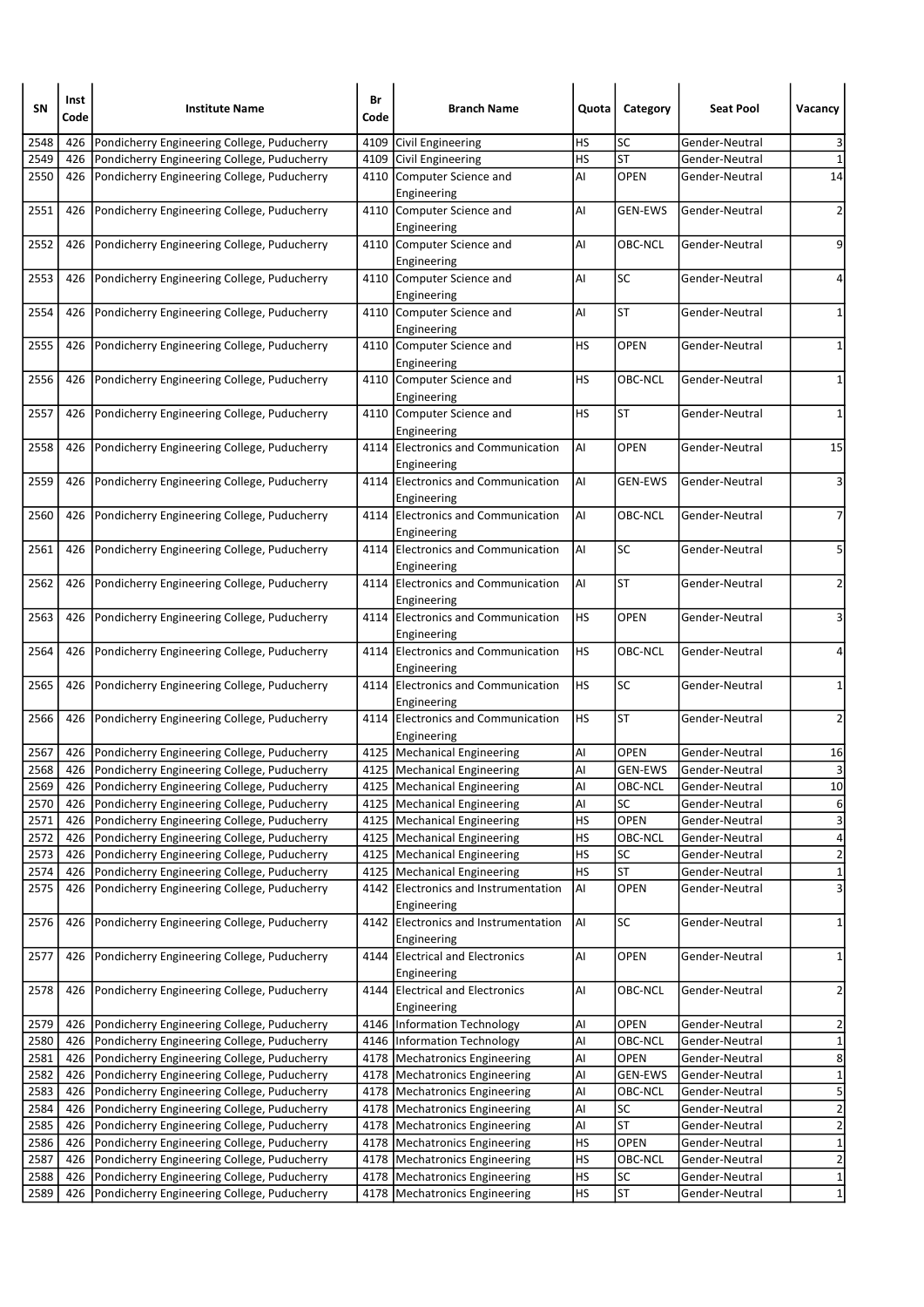| SN   | Inst<br>Code | <b>Institute Name</b>                                                                   | Br<br>Code | <b>Branch Name</b>                                  | Quota | Category       | <b>Seat Pool</b> | Vacancy        |
|------|--------------|-----------------------------------------------------------------------------------------|------------|-----------------------------------------------------|-------|----------------|------------------|----------------|
| 2590 | 427          | Ghani Khan Choudhary Institute of Engineering<br>and Technology, Malda, West Bengal     | 4111       | <b>Electrical Engineering</b>                       | НS    | OPEN           | Gender-Neutral   | 8              |
| 2591 | 427          | Ghani Khan Choudhary Institute of Engineering<br>and Technology, Malda, West Bengal     |            | 4111 Electrical Engineering                         | HS    | OBC-NCL        | Gender-Neutral   | 2              |
| 2592 | 427          | Ghani Khan Choudhary Institute of Engineering<br>and Technology, Malda, West Bengal     |            | 4111 Electrical Engineering                         | НS    | SC             | Gender-Neutral   | 2              |
| 2593 | 427          | Ghani Khan Choudhary Institute of Engineering<br>and Technology, Malda, West Bengal     |            | 4111 Electrical Engineering                         | OS    | OPEN           | Gender-Neutral   | 4              |
| 2594 | 427          | Ghani Khan Choudhary Institute of Engineering<br>and Technology, Malda, West Bengal     |            | 4111 Electrical Engineering                         | OS    | OBC-NCL        | Gender-Neutral   | 4              |
| 2595 | 427          | Ghani Khan Choudhary Institute of Engineering<br>and Technology, Malda, West Bengal     |            | 4125   Mechanical Engineering                       | НS    | <b>OPEN</b>    | Gender-Neutral   | 6              |
| 2596 | 427          | Ghani Khan Choudhary Institute of Engineering<br>and Technology, Malda, West Bengal     |            | 4125   Mechanical Engineering                       | НS    | OBC-NCL        | Gender-Neutral   | 3              |
| 2597 | 427          | Ghani Khan Choudhary Institute of Engineering<br>and Technology, Malda, West Bengal     |            | 4125   Mechanical Engineering                       | HS    | <b>SC</b>      | Gender-Neutral   | 2              |
| 2598 | 427          | Ghani Khan Choudhary Institute of Engineering<br>and Technology, Malda, West Bengal     |            | 4125   Mechanical Engineering                       | HS    | <b>ST</b>      | Gender-Neutral   | 1              |
| 2599 | 427          | Ghani Khan Choudhary Institute of Engineering<br>and Technology, Malda, West Bengal     |            | 4125   Mechanical Engineering                       | OS    | <b>OPEN</b>    | Gender-Neutral   | 5              |
| 2600 | 427          | Ghani Khan Choudhary Institute of Engineering<br>and Technology, Malda, West Bengal     |            | 4125   Mechanical Engineering                       | OS    | <b>GEN-EWS</b> | Gender-Neutral   | 3              |
| 2601 | 427          | Ghani Khan Choudhary Institute of Engineering<br>and Technology, Malda, West Bengal     |            | 4125   Mechanical Engineering                       | OS    | OBC-NCL        | Gender-Neutral   | 3              |
| 2602 | 427          | Ghani Khan Choudhary Institute of Engineering<br>and Technology, Malda, West Bengal     |            | 4125   Mechanical Engineering                       | OS    | <b>SC</b>      | Gender-Neutral   | 1              |
| 2603 | 427          | Ghani Khan Choudhary Institute of Engineering<br>and Technology, Malda, West Bengal     |            | 4164 Food Technology                                | HS    | <b>OPEN</b>    | Gender-Neutral   | 6              |
| 2604 | 427          | Ghani Khan Choudhary Institute of Engineering<br>and Technology, Malda, West Bengal     |            | 4164 Food Technology                                | НS    | OBC-NCL        | Gender-Neutral   | 4              |
| 2605 | 427          | Ghani Khan Choudhary Institute of Engineering<br>and Technology, Malda, West Bengal     |            | 4164 Food Technology                                | HS    | SC             | Gender-Neutral   | 2              |
| 2606 | 427          | Ghani Khan Choudhary Institute of Engineering<br>and Technology, Malda, West Bengal     | 4164       | Food Technology                                     | НS    | <b>ST</b>      | Gender-Neutral   | 1              |
| 2607 | 427          | Ghani Khan Choudhary Institute of Engineering<br>and Technology, Malda, West Bengal     |            | 4164   Food Technology                              | OS    | OPEN           | Gender-Neutral   | 6              |
| 2608 | 427          | Ghani Khan Choudhary Institute of Engineering<br>and Technology, Malda, West Bengal     |            | 4164 Food Technology                                | OS    | <b>GEN-EWS</b> | Gender-Neutral   | 3              |
| 2609 |              | 427 Ghani Khan Choudhary Institute of Engineering<br>and Technology, Malda, West Bengal |            | 4164   Food Technology                              | OS    | OBC-NCL        | Gender-Neutral   | 2              |
| 2610 | 427          | Ghani Khan Choudhary Institute of Engineering<br>and Technology, Malda, West Bengal     |            | 4164 Food Technology                                | OS    | SC             | Gender-Neutral   | $\mathbf{2}$   |
| 2611 | 427          | Ghani Khan Choudhary Institute of Engineering<br>and Technology, Malda, West Bengal     |            | 4164   Food Technology                              | OS    | <b>ST</b>      | Gender-Neutral   | $\mathbf{1}$   |
| 2612 | 428          | Central University of Rajasthan, Rajasthan                                              | 4110       | Computer Science and<br>Engineering                 | Al    | OPEN           | Gender-Neutral   | 9              |
| 2613 | 428          | Central University of Rajasthan, Rajasthan                                              |            | 4110 Computer Science and<br>Engineering            | Al    | <b>GEN-EWS</b> | Gender-Neutral   | 3              |
| 2614 | 428          | Central University of Rajasthan, Rajasthan                                              |            | 4110 Computer Science and<br>Engineering            | Al    | OBC-NCL        | Gender-Neutral   | $\overline{2}$ |
| 2615 | 428          | Central University of Rajasthan, Rajasthan                                              |            | 4110 Computer Science and<br>Engineering            | Al    | SC             | Gender-Neutral   | $\overline{a}$ |
| 2616 | 428          | Central University of Rajasthan, Rajasthan                                              |            | 4114 Electronics and Communication<br>Engineering   | AI    | OPEN           | Gender-Neutral   | $11\,$         |
| 2617 | 428          | Central University of Rajasthan, Rajasthan                                              |            | 4114 Electronics and Communication<br>Engineering   | AI    | <b>GEN-EWS</b> | Gender-Neutral   | $\mathbf{1}$   |
| 2618 | 428          | Central University of Rajasthan, Rajasthan                                              | 4114       | <b>Electronics and Communication</b><br>Engineering | AI    | OBC-NCL        | Gender-Neutral   | 3              |
| 2619 | 428          | Central University of Rajasthan, Rajasthan                                              |            | 4114 Electronics and Communication<br>Engineering   | AI    | SC             | Gender-Neutral   | $\overline{2}$ |
| 2620 | 428          | Central University of Rajasthan, Rajasthan                                              | 4114       | Electronics and Communication<br>Engineering        | AI    | <b>ST</b>      | Gender-Neutral   | $\mathbf{1}$   |
| 2621 | 428          | Central University of Rajasthan, Rajasthan                                              |            | 4152 Bio Medical Engineering                        | Al    | <b>OPEN</b>    | Gender-Neutral   | 8              |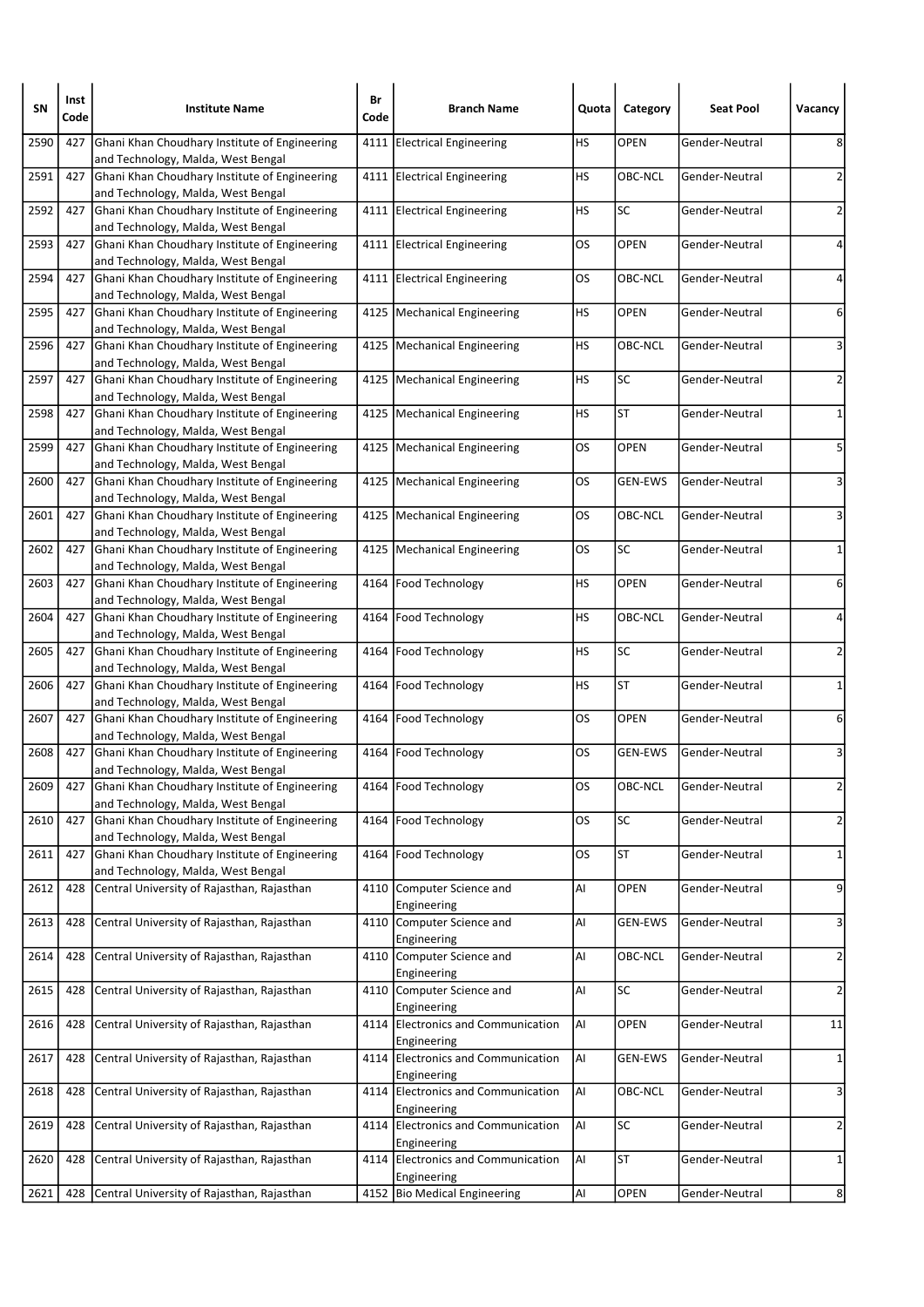| SΝ   | Inst<br>Code | <b>Institute Name</b>                                                                                              | Br<br>Code | <b>Branch Name</b>                                | Quota | Category       | <b>Seat Pool</b> | Vacancy            |
|------|--------------|--------------------------------------------------------------------------------------------------------------------|------------|---------------------------------------------------|-------|----------------|------------------|--------------------|
| 2622 | 428          | Central University of Rajasthan, Rajasthan                                                                         |            | 4152 Bio Medical Engineering                      | Al    | <b>GEN-EWS</b> | Gender-Neutral   | 2                  |
| 2623 | 428          | Central University of Rajasthan, Rajasthan                                                                         |            | 4152 Bio Medical Engineering                      | Al    | OBC-NCL        | Gender-Neutral   | 4                  |
| 2624 | 428          | Central University of Rajasthan, Rajasthan                                                                         |            | 4152 Bio Medical Engineering                      | Al    | SC             | Gender-Neutral   | 4                  |
| 2625 | 428          | Central University of Rajasthan, Rajasthan                                                                         |            | 4152 Bio Medical Engineering                      | Al    | <b>ST</b>      | Gender-Neutral   | $\mathbf{1}$<br>57 |
| 2626 | 430          | National Institute of Food Technology<br>Entrepreneurship and Management, Sonepat,<br>Haryana                      |            | 4183   Food Technology and<br>Management          | AI    | <b>OPEN</b>    | Gender-Neutral   |                    |
| 2627 | 430          | National Institute of Food Technology<br>Entrepreneurship and Management, Sonepat,<br>Haryana                      |            | 4183   Food Technology and<br>Management          | AI    | <b>GEN-EWS</b> | Gender-Neutral   | 17                 |
| 2628 | 430          | National Institute of Food Technology<br>Entrepreneurship and Management, Sonepat,<br>Haryana                      |            | 4183 Food Technology and<br>Management            | AI    | OBC-NCL        | Gender-Neutral   | 44                 |
| 2629 | 430          | National Institute of Food Technology<br>Entrepreneurship and Management, Sonepat,<br>Haryana                      |            | 4183   Food Technology and<br>Management          | AI    | SC             | Gender-Neutral   | 17                 |
| 2630 | 430          | National Institute of Food Technology<br>Entrepreneurship and Management, Sonepat,<br>Haryana                      |            | 4183 Food Technology and<br>Management            | AI    | <b>ST</b>      | Gender-Neutral   | 6                  |
| 2631 | 431          | Indian Institute of Food Processing Technology,<br>Thanjavur, Tamil Naidu.                                         |            | 4164 Food Technology                              | AI    | <b>OPEN</b>    | Gender-Neutral   | 23                 |
| 2632 |              | 431  Indian Institute of Food Processing Technology,<br>Thanjavur, Tamil Naidu.                                    |            | 4164 Food Technology                              | AI    | <b>GEN-EWS</b> | Gender-Neutral   | $\overline{7}$     |
| 2633 | 431          | Indian Institute of Food Processing Technology,<br>Thanjavur, Tamil Naidu.                                         |            | 4164 Food Technology                              | Al    | OBC-NCL        | Gender-Neutral   | 20                 |
| 2634 |              | 431  Indian Institute of Food Processing Technology,<br>Thanjavur, Tamil Naidu.                                    |            | 4164   Food Technology                            | AI    | <b>SC</b>      | Gender-Neutral   | 3                  |
| 2635 | 431          | Indian Institute of Food Processing Technology,<br>Thanjavur, Tamil Naidu.                                         |            | 4164 Food Technology                              | AI    | <b>ST</b>      | Gender-Neutral   | 5                  |
| 2636 | 432          | North Eastern Regional Institute of Science and<br>Technology, Nirjuli-791109 (Itanagar), Arunachal<br>Pradesh     |            | 4109 Civil Engineering                            | AI    | OPEN           | Gender-Neutral   | 1                  |
| 2637 |              | 432 North Eastern Regional Institute of Science and<br>Technology, Nirjuli-791109 (Itanagar), Arunachal<br>Pradesh |            | 4109 Civil Engineering                            | AI    | <b>GEN-EWS</b> | Gender-Neutral   | $\mathbf{1}$       |
| 2638 | 432          | North Eastern Regional Institute of Science and<br>Technology, Nirjuli-791109 (Itanagar), Arunachal<br>Pradesh     |            | 4110 Computer Science and<br>Engineering          | AI    | <b>GEN-EWS</b> | Gender-Neutral   | 2                  |
| 2639 |              | 432 North Eastern Regional Institute of Science and<br>Technology, Nirjuli-791109 (Itanagar), Arunachal<br>Pradesh |            | 4110 Computer Science and<br>Engineering          | ΑI    | OBC-NCL        | Gender-Neutral   | $\overline{2}$     |
| 2640 | 432          | North Eastern Regional Institute of Science and<br>Technology, Nirjuli-791109 (Itanagar), Arunachal<br>Pradesh     |            | 4110 Computer Science and<br>Engineering          | Al    | <b>SC</b>      | Gender-Neutral   | 1                  |
| 2641 | 432          | North Eastern Regional Institute of Science and<br>Technology, Nirjuli-791109 (Itanagar), Arunachal<br>Pradesh     |            | 4111 Electrical Engineering                       | AI    | OPEN           | Gender-Neutral   | 1                  |
| 2642 | 432          | North Eastern Regional Institute of Science and<br>Technology, Nirjuli-791109 (Itanagar), Arunachal<br>Pradesh     |            | 4111 Electrical Engineering                       | AI    | <b>GEN-EWS</b> | Gender-Neutral   | 1                  |
| 2643 | 432          | North Eastern Regional Institute of Science and<br>Technology, Nirjuli-791109 (Itanagar), Arunachal<br>Pradesh     |            | 4114 Electronics and Communication<br>Engineering | AI    | <b>OPEN</b>    | Gender-Neutral   | 1                  |
| 2644 |              | 432 North Eastern Regional Institute of Science and<br>Technology, Nirjuli-791109 (Itanagar), Arunachal<br>Pradesh |            | 4114 Electronics and Communication<br>Engineering | AI    | <b>GEN-EWS</b> | Gender-Neutral   | 1                  |
| 2645 | 432          | North Eastern Regional Institute of Science and<br>Technology, Nirjuli-791109 (Itanagar), Arunachal<br>Pradesh     |            | 4125   Mechanical Engineering                     | AI    | OPEN           | Gender-Neutral   | 1                  |
| 2646 |              | 432 North Eastern Regional Institute of Science and<br>Technology, Nirjuli-791109 (Itanagar), Arunachal<br>Pradesh |            | 4168 Agricultural Engineering                     | Al    | <b>GEN-EWS</b> | Gender-Neutral   | 1                  |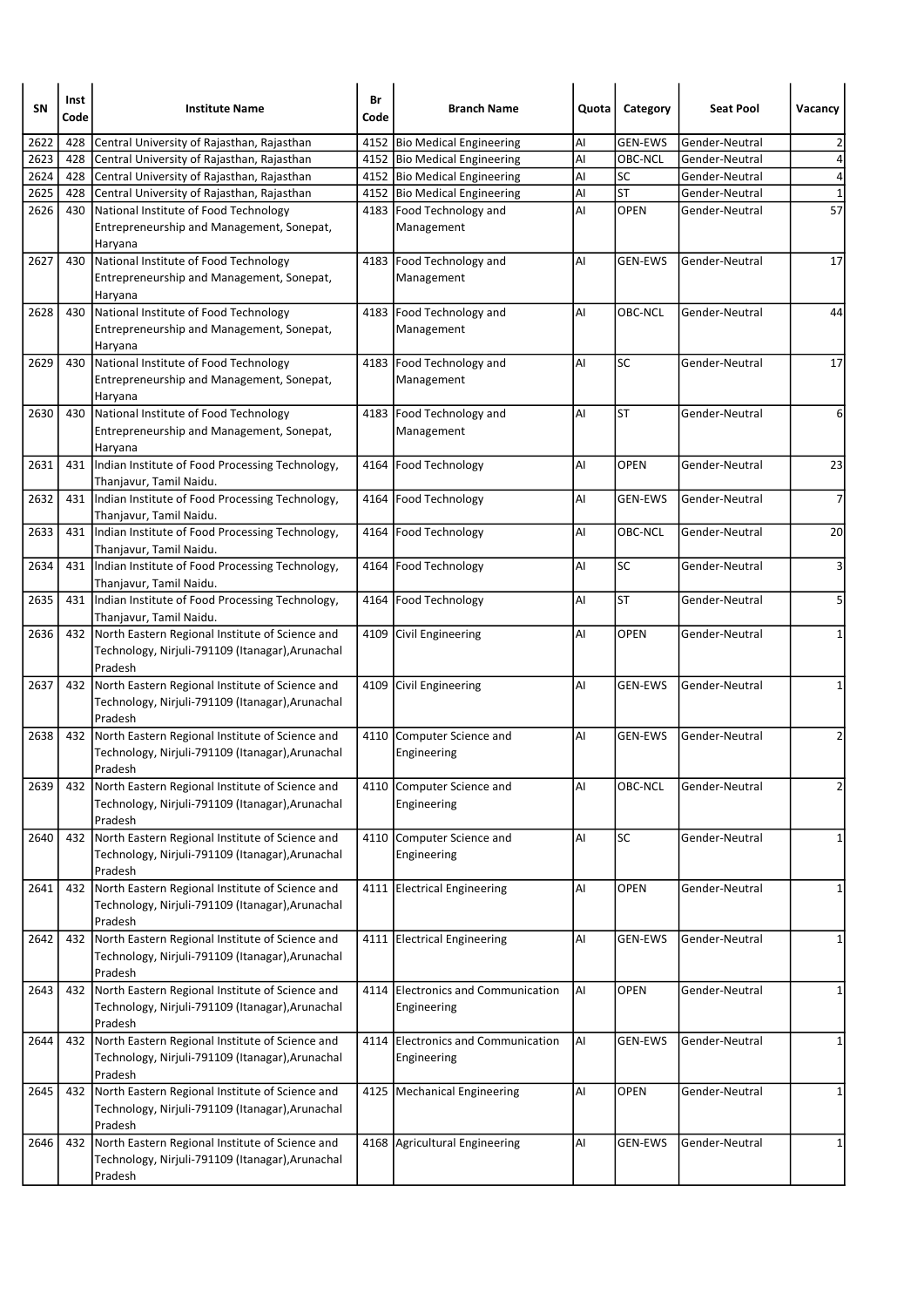| <b>SN</b>    | Inst<br>Code | <b>Institute Name</b>                                                                                          | Br<br>Code   | <b>Branch Name</b>                                             | Quota     | Category        | <b>Seat Pool</b>                 | Vacancy                     |
|--------------|--------------|----------------------------------------------------------------------------------------------------------------|--------------|----------------------------------------------------------------|-----------|-----------------|----------------------------------|-----------------------------|
| 2647         | 432          | North Eastern Regional Institute of Science and<br>Technology, Nirjuli-791109 (Itanagar), Arunachal<br>Pradesh |              | 4168 Agricultural Engineering                                  | Al        | <b>ST</b>       | Gender-Neutral                   |                             |
| 2648         | 433          | Indian Institute of Handloom Technology(IIHT),<br>Varanasi                                                     |              | 4197 Handloom and Textile Technology AI                        |           | <b>OPEN</b>     | Gender-Neutral                   | 13                          |
| 2649         | 433          | Indian Institute of Handloom Technology(IIHT),<br>Varanasi                                                     |              | 4197 Handloom and Textile Technology AI                        |           | <b>GEN-EWS</b>  | Gender-Neutral                   | 3                           |
| 2650         | 433          | Indian Institute of Handloom Technology(IIHT),<br>Varanasi                                                     |              | 4197 Handloom and Textile Technology AI                        |           | OBC-NCL         | Gender-Neutral                   | 9                           |
| 2651         | 433          | Indian Institute of Handloom Technology(IIHT),<br>Varanasi                                                     |              | 4197 Handloom and Textile Technology AI                        |           | <b>SC</b>       | Gender-Neutral                   | 4                           |
| 2652         | 433          | Indian Institute of Handloom Technology(IIHT),<br>Varanasi                                                     | 4197         | Handloom and Textile Technology AI                             |           | <b>ST</b>       | Gender-Neutral                   | 2                           |
| 2653         | 434          | Chhattisgarh Swami Vivekanada Technical<br>University, Bhilai (CSVTU Bhilai)                                   |              | 4603 Computer Science Engineering<br>(Artificial Intelligence) | Al        | <b>OPEN</b>     | Gender-Neutral                   | 16                          |
| 2654         | 434          | Chhattisgarh Swami Vivekanada Technical<br>University, Bhilai (CSVTU Bhilai)                                   | 4603         | Computer Science Engineering<br>(Artificial Intelligence)      | AI        | <b>GEN-EWS</b>  | Gender-Neutral                   | 2                           |
| 2655         | 434          | Chhattisgarh Swami Vivekanada Technical<br>University, Bhilai (CSVTU Bhilai)                                   | 4603         | Computer Science Engineering<br>(Artificial Intelligence)      | AI        | OBC-NCL         | Gender-Neutral                   | 9                           |
| 2656         | 434          | Chhattisgarh Swami Vivekanada Technical<br>University, Bhilai (CSVTU Bhilai)                                   |              | 4603 Computer Science Engineering<br>(Artificial Intelligence) | Al        | SC              | Gender-Neutral                   | 3                           |
| 2657         | 434          | Chhattisgarh Swami Vivekanada Technical<br>University, Bhilai (CSVTU Bhilai)                                   | 4603         | Computer Science Engineering<br>(Artificial Intelligence)      | AI        | <b>ST</b>       | Gender-Neutral                   | 3                           |
| 2658         | 434          | Chhattisgarh Swami Vivekanada Technical<br>University, Bhilai (CSVTU Bhilai)                                   |              | 4604 Computer Science Engineering<br>(Data Science)            | AI        | <b>OPEN</b>     | Gender-Neutral                   | 16                          |
| 2659         | 434          | Chhattisgarh Swami Vivekanada Technical<br>University, Bhilai (CSVTU Bhilai)                                   | 4604         | Computer Science Engineering<br>(Data Science)                 | AI        | <b>GEN-EWS</b>  | Gender-Neutral                   | 5                           |
| 2660         | 434          | Chhattisgarh Swami Vivekanada Technical<br>University, Bhilai (CSVTU Bhilai)                                   | 4604         | Computer Science Engineering<br>(Data Science)                 | AI        | OBC-NCL         | Gender-Neutral                   | 10                          |
| 2661         | 434          | Chhattisgarh Swami Vivekanada Technical<br>University, Bhilai (CSVTU Bhilai)                                   | 4604         | Computer Science Engineering<br>(Data Science)                 | AI        | SC              | Gender-Neutral                   | 5                           |
| 2662         | 434          | Chhattisgarh Swami Vivekanada Technical<br>University, Bhilai (CSVTU Bhilai)                                   |              | 4604 Computer Science Engineering<br>(Data Science)            | AI        | <b>ST</b>       | Gender-Neutral                   | 3                           |
| 2663         | 435          | Institute of Chemical Technology, Mumbai: Indian<br>Oil Odisha Campus, Bhubaneswar                             |              | 5D01 Chemical Engineering                                      | AI        | OPEN            | Gender-Neutral                   | 12                          |
| 2664         | 435          | Institute of Chemical Technology, Mumbai: Indian<br>Oil Odisha Campus, Bhubaneswar                             |              | 5D01 Chemical Engineering                                      | AI        | <b>GEN-EWS</b>  | Gender-Neutral                   | 4                           |
| 2665         | 435          | Institute of Chemical Technology, Mumbai: Indian<br>Oil Odisha Campus, Bhubaneswar                             |              | 5D01 Chemical Engineering                                      | Al        | OBC-NCL         | Gender-Neutral                   | 5                           |
| 2666         | 435          | Institute of Chemical Technology, Mumbai: Indian<br>Oil Odisha Campus, Bhubaneswar                             |              | 5D01 Chemical Engineering                                      | AI        | SC              | Gender-Neutral                   | 5                           |
| 2667         | 435          | Institute of Chemical Technology, Mumbai: Indian<br>Oil Odisha Campus, Bhubaneswar                             |              | 5D01 Chemical Engineering                                      | <b>HS</b> | OPEN            | Gender-Neutral                   | 6                           |
| 2668         | 435          | Institute of Chemical Technology, Mumbai: Indian<br>Oil Odisha Campus, Bhubaneswar                             |              | 5D01 Chemical Engineering                                      | HS        | OBC-NCL         | Gender-Neutral                   | 4                           |
| 2669         | 435          | Institute of Chemical Technology, Mumbai: Indian<br>Oil Odisha Campus, Bhubaneswar                             |              | 5D01 Chemical Engineering                                      | HS        | <b>SC</b>       | Gender-Neutral                   | 1                           |
| 2670         | 436          | North-Eastern Hill University, Shillong                                                                        |              | 4114 Electronics and Communication<br>Engineering              | AI        | OPEN            | Gender-Neutral                   | 6                           |
| 2671         | 436          | North-Eastern Hill University, Shillong                                                                        |              | 4114 Electronics and Communication<br>Engineering              | AI        | <b>GEN-EWS</b>  | Gender-Neutral                   | $\overline{\mathbf{c}}$     |
| 2672         | 436          | North-Eastern Hill University, Shillong                                                                        |              | 4114 Electronics and Communication<br>Engineering              | AI        | OBC-NCL         | Gender-Neutral                   | 4                           |
| 2673         | 436          | North-Eastern Hill University, Shillong                                                                        |              | 4114 Electronics and Communication<br>Engineering              | AI        | SC              | Gender-Neutral                   | 1                           |
| 2674         | 436          | North-Eastern Hill University, Shillong                                                                        |              | 4114 Electronics and Communication<br>Engineering              | AI        | <b>ST</b>       | Gender-Neutral                   | 2                           |
| 2675         | 436          | North-Eastern Hill University, Shillong                                                                        |              | 4146   Information Technology                                  | Al        | OPEN            | Gender-Neutral                   | 7                           |
| 2676         | 436          | North-Eastern Hill University, Shillong                                                                        |              | 4146   Information Technology                                  | AI        | <b>GEN-EWS</b>  | Gender-Neutral                   | $\overline{a}$              |
| 2677         | 436          | North-Eastern Hill University, Shillong                                                                        |              | 4146 Information Technology                                    | AI        | OBC-NCL         | Gender-Neutral                   | $\overline{\mathbf{r}}$     |
| 2678<br>2679 | 436          | North-Eastern Hill University, Shillong<br>North-Eastern Hill University, Shillong                             | 4146<br>4146 | Information Technology<br>Information Technology               | Al<br>Al  | SC<br><b>ST</b> | Gender-Neutral<br>Gender-Neutral | $\mathbf{a}$<br>$\mathbf 1$ |
| 2680         | 436<br>436   | North-Eastern Hill University, Shillong                                                                        |              | 4191 Biomedical Engineering                                    | Al        | <b>OPEN</b>     | Gender-Neutral                   | 키                           |
|              |              |                                                                                                                |              |                                                                |           |                 |                                  |                             |